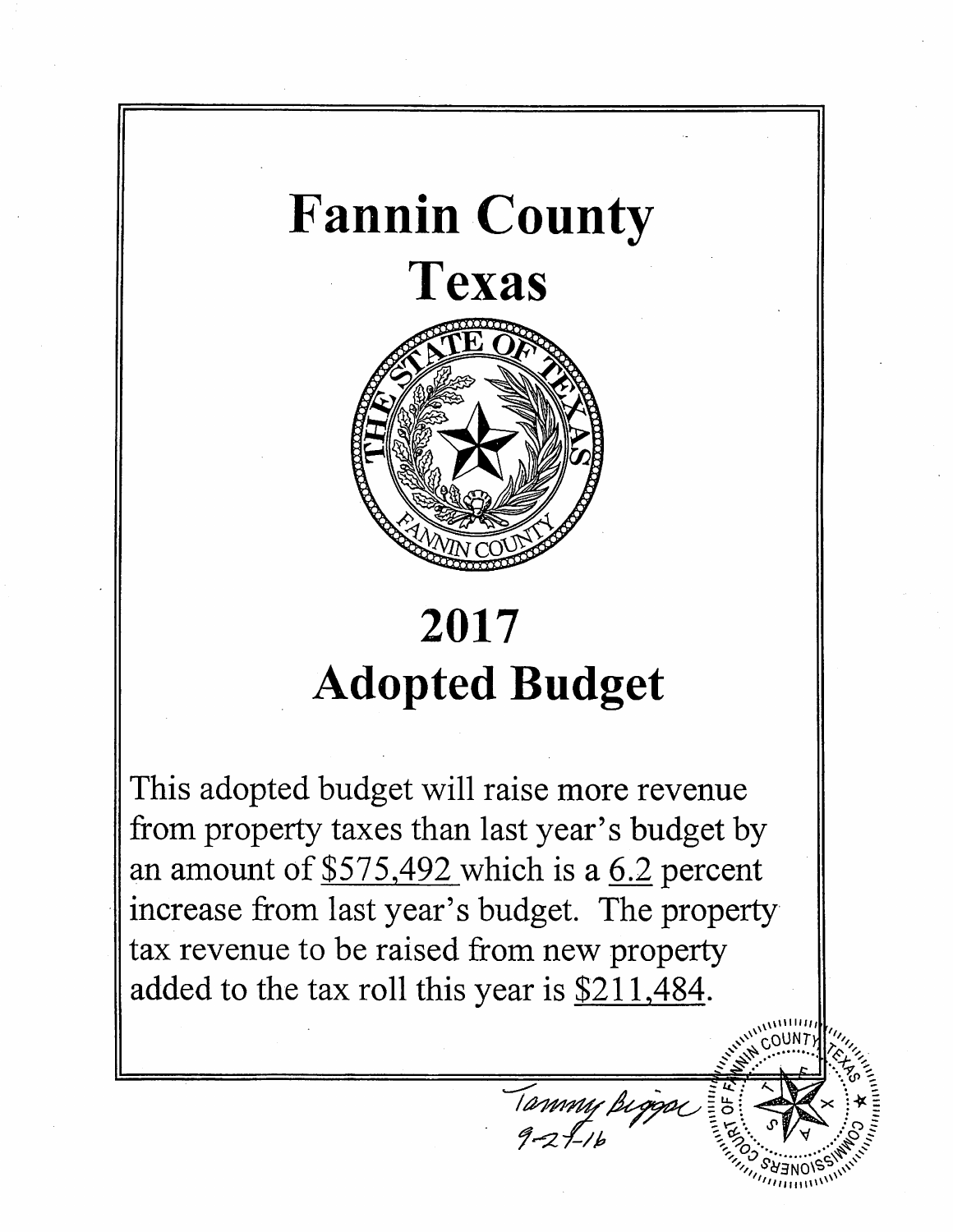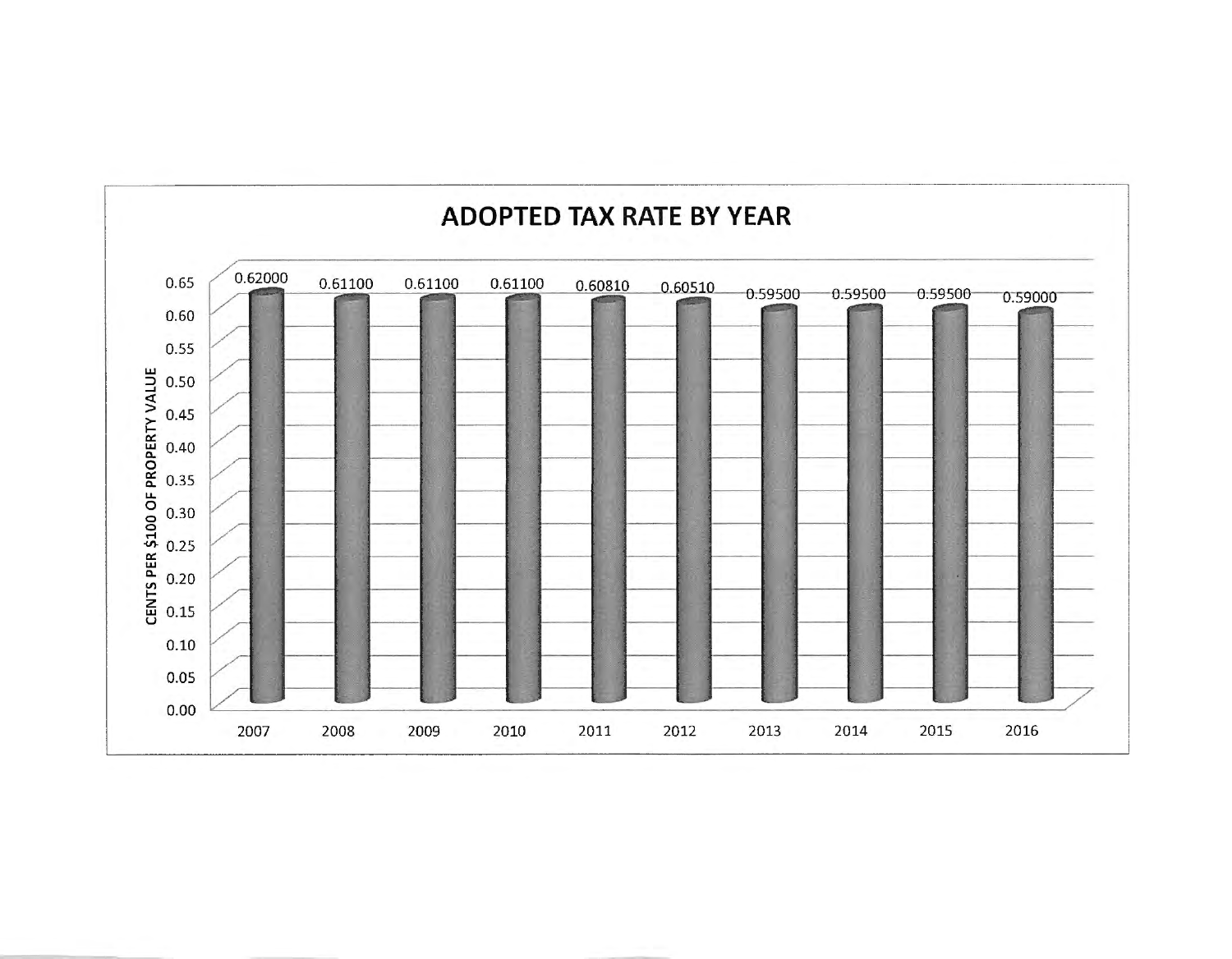## **The Fannin County Budget for fiscal year 2016-2017 continues to include the following policy and procedures:**

### Budget Policies

- All full time County employees are expected to work 40 hours a week. Any hours less than 40 hours (unless approved by the County Judge and/or Commissioners Court) must be paid only for hours worked or use camp time, vacation time, or sick leave per the policy manual. Part-Time employees are paid only for actual hours worked or vacation time per policy manual.
- Please refer to the Travel Policy (most recent revision) for allowed out of county travel and per diem payments that apply to all County employees as well as all elected and appointed officials.
- Please refer to the Cell Phone Policy for Fannin County approved by Commissioners' Court 9-17-2008 to be effective October 1, 2008. Revised by Commissioners Court 12-28-2009, 5-24-2010, and 9-12-2011.
- County Owned Vehicle Policy- It is the policy of the Commissioners Court that all county and grant vehicles be used solely for county business purposes. Employees are prohibited from using (or allowing others to use) any county or grant vehicle for personal purposes, except for *tfe minimis*  personal use (such as to stop for lunch between two business deliveries or activities). Proper signage is required to be on County owned vehicles at all times. This policy is applicable to all functions and activities and is to be enforced by officials and department heads on behalf of the County.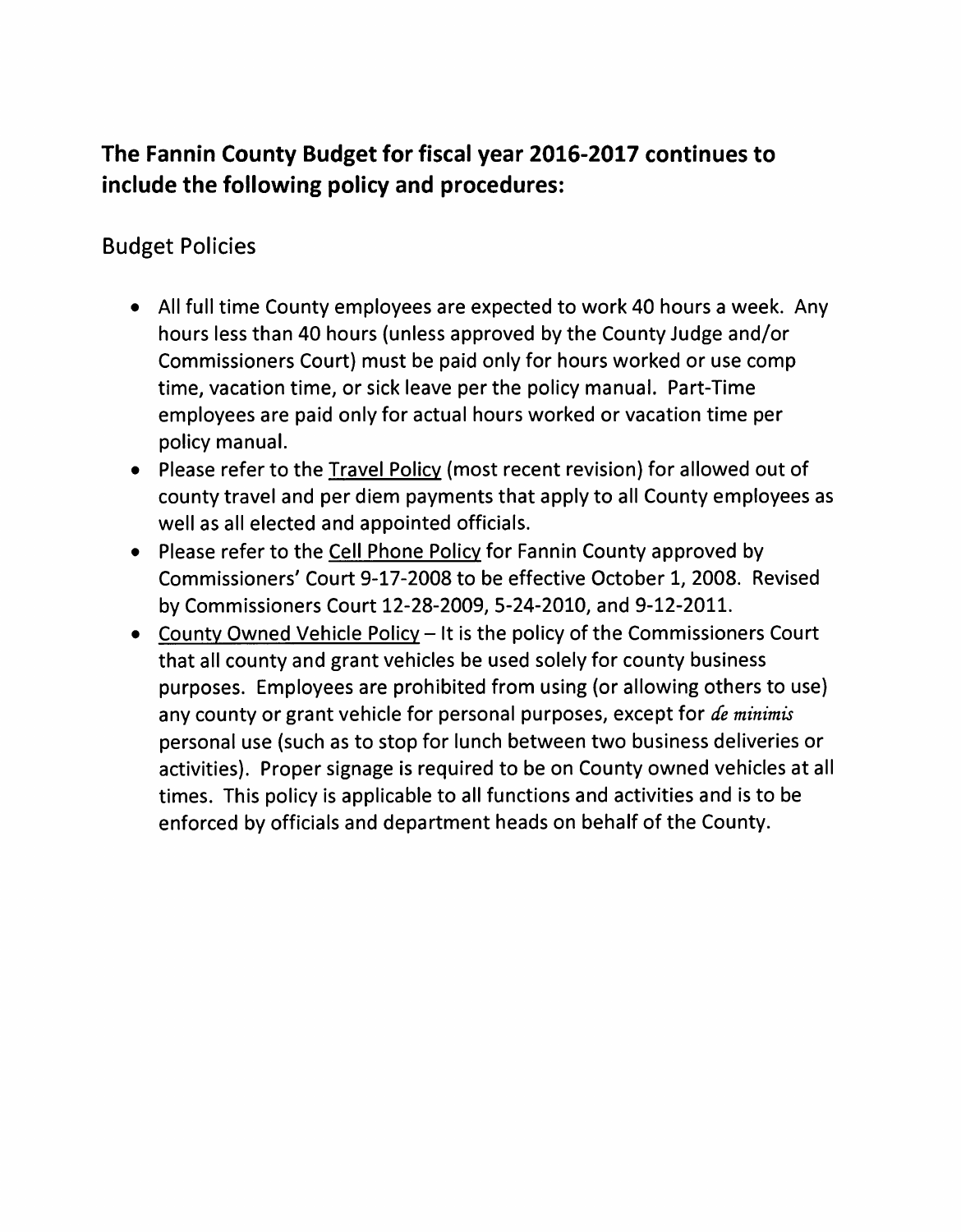#### FANNIN COUNTY APPROVED PERSONNEL FY 2016·2017

| <b>Department</b>            | Job Title                           | Qty.           | <b>Full Time/Part Time</b> |
|------------------------------|-------------------------------------|----------------|----------------------------|
| <b>County Judge</b>          | Adm. Assistant                      | 1              | FT                         |
|                              | Janitor                             | 1              | <b>FT</b>                  |
|                              | Part-time Janitor                   | 1              | PT                         |
| <b>County Court at Law</b>   | Court Reporter                      | 1              | FT                         |
|                              | Court Coordinator                   | 1              | FT                         |
|                              | Baliff                              | 1              | FT                         |
| <b>County Clerk</b>          | Probate Clerk                       | 1              | FT                         |
|                              | <b>Criminal Clerk</b>               | 1              | FT                         |
|                              | Voter Reg. Clerk                    | 1              | FT                         |
|                              | <b>Recording Clerk</b>              | 2              | FT                         |
|                              | Records Room Clk.                   | 1              | FT                         |
|                              | Clerk                               | 1              | <b>FT</b>                  |
|                              | Clerk (15 hr. per wk. max) Fund 20  | 1              | PT.                        |
| Courthouse                   | Bailiff/Deputy 336th                | 1              | FT                         |
|                              | Court Reporter 336th                | 1              | FT                         |
|                              | Court Coordinator 336th             | 1              | FT.                        |
| <b>District Clerk</b>        | Assistant                           | 1              | FT                         |
|                              | <b>Criminal Clerk</b>               | 1              | FT                         |
|                              | Civil Clerk                         | 1              | FT                         |
|                              | <b>Child Support Clerk</b>          | 1              | FT                         |
|                              | Deputy Clerk                        | 3              | FT                         |
|                              | Part-time Clerk                     | 1              | <b>PT</b>                  |
|                              | Clerk (20hr. Per wk max) Fund 19&34 | 1              | PT                         |
| J. P. #1                     | <b>Chief Clerk</b>                  | 1              | FT                         |
|                              | <b>Clerk</b>                        | 1              | FT                         |
| J. P. #2                     | <b>Chief Clerk</b>                  | 1              | FT                         |
| J. P. #3                     | <b>Chief Clerk</b>                  | 1              | <b>FT</b>                  |
| Constable #1                 |                                     |                |                            |
| Constable #2<br>Constable #3 |                                     |                |                            |
|                              |                                     |                |                            |
| <b>District Attorney</b>     | Felony Asst. District Attorney      | 2              | FT                         |
|                              | Misdemeanor Asst. District Attny.   | $\overline{c}$ | FT                         |
|                              | Investigator                        | 1              | FT                         |
|                              | Grand Jury Coordinator/Adm. Asst.   | 1              | FT                         |
|                              | Chief Felony Clerk                  | 1              | FT                         |
|                              | Victims Assistance Coordinator      | 1              | FT                         |
|                              | Chief Misdemeandor Clerk            | 1              | FT.                        |
|                              | Clerk                               | 1              | <b>FT</b>                  |
| <b>Auditor</b>               | Assistant                           | 1              | FT                         |
|                              | Asst./Accts. Payable Clerk          | 1              | FT                         |
|                              | Asst./Clerk                         | 1              | FT                         |
| Treasurer                    | Assistant                           | 1              | FT                         |
| Tax A/C                      | Assistant                           | 1              | FT                         |
|                              | Clerk                               | 3              | FT.                        |
|                              | PT Clerk                            | 1              | PT                         |

 $\sim 10^7$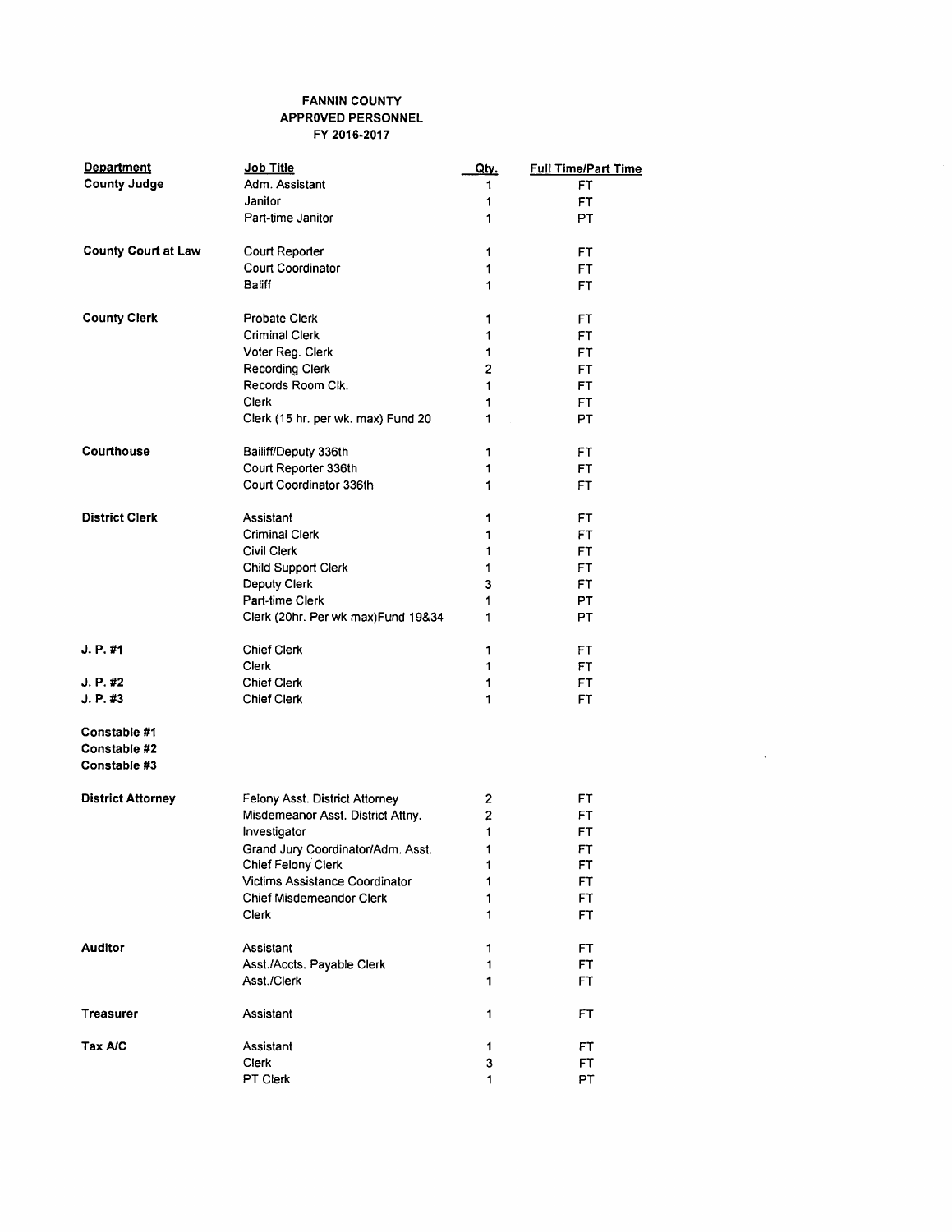#### FANNIN COUNTY APPROVED PERSONNEL FY 2016-2017 (Cont'd)

 $\sim 10^6$ 

| <b>Department</b><br><b>Sheriff</b> | Job Title                            | <u>Qty.</u>  | <b>Full Time/Part Time</b> |
|-------------------------------------|--------------------------------------|--------------|----------------------------|
|                                     | Adm. Secretary                       | 1            | FT                         |
|                                     | <b>Chief Deputy</b>                  | 1            | <b>FT</b>                  |
|                                     | Lieutenant                           | 1            | FT                         |
|                                     | Sergeants                            | 5            | FT.                        |
|                                     | Deputy                               | 10           | <b>FT</b>                  |
|                                     | <b>Narcotics</b>                     | 1            | FT                         |
|                                     | Jail Liaison                         | 1            | FT.                        |
|                                     | Dispatch Supervisor                  | 1            | FT.                        |
|                                     | Dispatcher                           | 6            | FT                         |
|                                     | <b>Transport Officer</b>             | 1            | FT                         |
|                                     | Odyssey/Records/Evidence Clerk       | 1            | PT                         |
|                                     |                                      |              |                            |
| Indigent Health Care                | Shared Clerk                         | 1            | FT (1/2)                   |
| <b>Health Inspector (Septic)</b>    | Shared Clerk                         | 1            | FT (1/2)                   |
| <b>County Agents (3)</b>            | Adm. Assistant                       | $\mathbf{1}$ | FT                         |
| <b>Health Inspector (Food)</b>      | Contract                             |              |                            |
| <b>Emergency Management</b>         |                                      | $\mathbf{1}$ | FT                         |
| <b>IT/Computer Tech</b>             | Part-time                            | 1            | FT                         |
| <b>Purchasing Agent</b>             |                                      | 1            | FT.                        |
| <b>Bond Supervisor</b>              |                                      | 1            | FT                         |
| <b>Veterans Service Officer</b>     |                                      | 1            | FT                         |
| Road & Bridge #1                    |                                      |              |                            |
|                                     | Foreman                              | 1            | FT                         |
|                                     | <b>Equipment Operator</b>            | 6            | FT                         |
| Road & Bridge #2                    |                                      |              |                            |
|                                     | Foreman                              | 1            | FT                         |
|                                     | <b>Equipment Operator</b>            | 6            | FT                         |
|                                     |                                      |              |                            |
| Road & Bridge #3                    |                                      |              |                            |
|                                     | Foreman<br><b>Equipment Operator</b> | 1<br>9       | FT<br>FT                   |
|                                     |                                      | 1            | PT                         |
|                                     | Secretary<br>Part-time               | \$13,207     | PT                         |
|                                     |                                      |              |                            |
| Road & Bridge #4                    | Foreman                              | 1            | FT                         |
|                                     | Equipment Operator                   | 4            | <b>FT</b>                  |
|                                     | Secretary                            | 1            | FT                         |
|                                     |                                      |              |                            |
|                                     | Commissioners Sec. (Shared)          | 1            | <b>FT</b>                  |

Page 2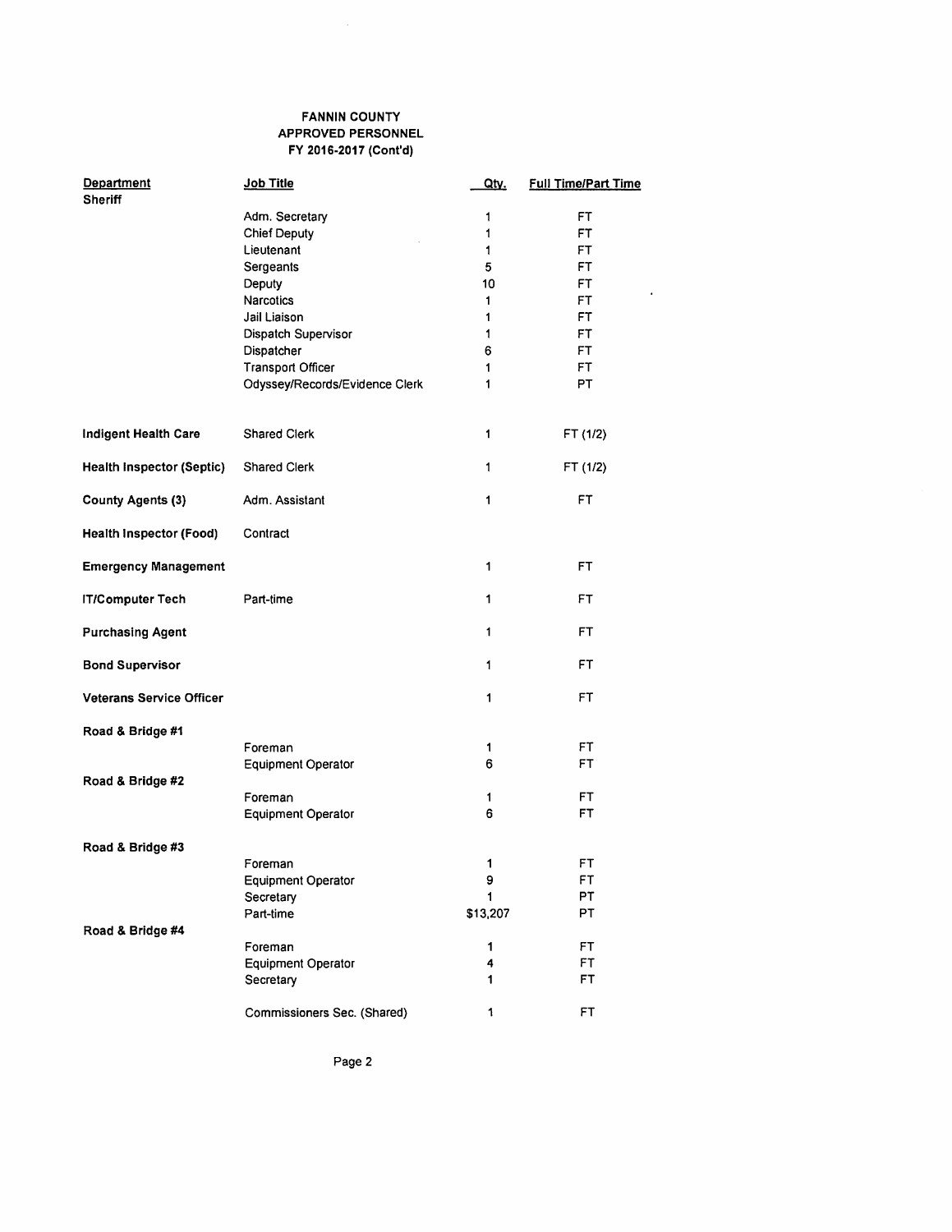#### *t* FANNIN COUNTY, TEXAS SALARIES FOR 2016-2017

| Probate Salary Supplement<br>\$25,200<br><b>Chief Deputy</b><br>G9<br>G <sub>6</sub><br>Adm. Assistant<br>G4<br>Jail Adm.<br>G8<br>Lieutenant<br>G7<br><b>County Clerk</b><br>\$54,895<br>Sergeant (5 max.)<br>911 Coordinator<br>G <sub>3</sub><br>G <sub>3</sub><br>Adm. Asst.<br>G <sub>6</sub><br>G <sub>3</sub><br>Probate Clerk<br>Deputy<br>G <sub>5</sub><br><b>Criminal Clerk</b><br>G <sub>3</sub><br>Dispatch Supervisor<br>G3L2<br>G <sub>2</sub><br>Voter Registration<br>Dispatch<br>G <sub>2</sub><br>G <sub>6</sub><br><b>Recording Clerks</b><br><b>Transport Officer</b><br>Records Room Clerk<br>G <sub>2</sub><br>G <sub>2</sub><br>Chief Juv. Prob.<br>\$66,049<br>Clerk<br>\$42,937<br>Juvenile Prob.<br><b>Districk Clerk</b><br>\$54,895<br>Juvenile Prob.<br>\$34,500<br>Asst. Dist. Clerk<br>G <sub>3</sub><br>G <sub>3</sub><br>\$31,251<br><b>Criminal Clerk</b><br><b>Constable Pct. #1</b><br>G <sub>2</sub><br>Civil Clerk<br><b>Constable Pct. #2</b><br>\$15,175<br>G <sub>2</sub><br><b>Child Support Clerk</b><br>Constable Pct. #3<br>\$13,489<br>G <sub>2</sub><br>Deputy Clerk<br>G <sub>5</sub><br><b>Computer Tech.</b><br>\$11.00 p/hr.<br>Part-time Computer Tech.<br><b>Bond Supervisor</b><br>\$38,511<br><b>Veterans' Service Officer</b><br>\$36,000<br>\$41,930<br>G <sub>3</sub><br>G <sub>3</sub><br>Clerk<br>Road & Bridges<br>\$59,121<br>Commissioner<br>J.P. #2<br>\$41,930<br>G4<br>Foreman<br>G <sub>3</sub><br><b>Chief Clerk</b><br>G <sub>3</sub><br>Prisoner Supv.<br>G <sub>3</sub><br>Equip. Operator<br>G <sub>3</sub><br>\$41,930<br>J.P. #3<br>Adm. Assistant<br>G <sub>2</sub><br><b>Chief Clerk</b><br>G3<br>Secretary<br>Part-time (911 signs)<br>\$12.36 p/hr.<br>\$5,000<br>Part-time<br>\$9.34 p/hr.<br><b>District Attorney</b><br>\$7.25<br><b>State Salary Supplement</b><br>\$3,640<br>Part-time seasonal<br>Felony Asst. D.A.<br>G14<br>G10<br>\$54,895<br>Misdemeanor Asst. D.A.<br><b>Treasurer</b><br>G4<br>G9<br>Asst. Treasurer<br>Investigator<br>G <sub>6</sub><br>Grand Jury Coord/Adm. Asst<br>G4<br>G <sub>6</sub><br><b>Chief Felony Clerk</b><br><b>Health Inspector</b><br>Victim Assistance Coord.<br>G4<br>G <sub>3</sub><br><b>Chief Misdemeanor Clerk</b><br>G <sub>3</sub><br>Em. Mgmt/MRC<br>G <sub>2</sub><br>Clerk<br>G <sub>2</sub><br>Janitor<br>\$67,936<br><b>IHC Officer</b><br>G4<br>Asst. Auditor<br>G4<br>G <sub>2</sub><br>G <sub>3</sub><br><b>Shared Clerk</b><br>Asst. /Accts. Pay. Clerk<br>G <sub>3</sub><br>Asst./Clerk<br>336th District Court<br>\$72,308<br>Tax A/C<br>\$54,895<br>Court Reporter<br>Asst. Tax A/C<br>Court Coordinator<br>G <sub>3</sub><br>G4<br>G4<br>G <sub>2</sub><br><b>Bailiff</b><br>Clerks<br>Part-time<br>\$8.34 p/hr.<br><b>County Court at Law</b><br>\$140,000<br>G2/L4<br>Judge<br>Co. Agent's Adm. Asst.<br>Court Coordinator<br>G <sub>3</sub><br>\$62,217<br>Court Reporter<br>Co. Health Officer<br>\$2,400 | <b>County Judge</b> | \$62,832 | <b>Sheriff</b> | \$56,550 |
|-----------------------------------------------------------------------------------------------------------------------------------------------------------------------------------------------------------------------------------------------------------------------------------------------------------------------------------------------------------------------------------------------------------------------------------------------------------------------------------------------------------------------------------------------------------------------------------------------------------------------------------------------------------------------------------------------------------------------------------------------------------------------------------------------------------------------------------------------------------------------------------------------------------------------------------------------------------------------------------------------------------------------------------------------------------------------------------------------------------------------------------------------------------------------------------------------------------------------------------------------------------------------------------------------------------------------------------------------------------------------------------------------------------------------------------------------------------------------------------------------------------------------------------------------------------------------------------------------------------------------------------------------------------------------------------------------------------------------------------------------------------------------------------------------------------------------------------------------------------------------------------------------------------------------------------------------------------------------------------------------------------------------------------------------------------------------------------------------------------------------------------------------------------------------------------------------------------------------------------------------------------------------------------------------------------------------------------------------------------------------------------------------------------------------------------------------------------------------------------------------------------------------------------------------------------------------------------------------------------------------------------------------------------------------------------------------------------------------------------------------------------------------------------------------------------------------------------------------------------------------------------------------------------------------------------------------------------------|---------------------|----------|----------------|----------|
|                                                                                                                                                                                                                                                                                                                                                                                                                                                                                                                                                                                                                                                                                                                                                                                                                                                                                                                                                                                                                                                                                                                                                                                                                                                                                                                                                                                                                                                                                                                                                                                                                                                                                                                                                                                                                                                                                                                                                                                                                                                                                                                                                                                                                                                                                                                                                                                                                                                                                                                                                                                                                                                                                                                                                                                                                                                                                                                                                                 |                     |          |                |          |
|                                                                                                                                                                                                                                                                                                                                                                                                                                                                                                                                                                                                                                                                                                                                                                                                                                                                                                                                                                                                                                                                                                                                                                                                                                                                                                                                                                                                                                                                                                                                                                                                                                                                                                                                                                                                                                                                                                                                                                                                                                                                                                                                                                                                                                                                                                                                                                                                                                                                                                                                                                                                                                                                                                                                                                                                                                                                                                                                                                 |                     |          |                |          |
|                                                                                                                                                                                                                                                                                                                                                                                                                                                                                                                                                                                                                                                                                                                                                                                                                                                                                                                                                                                                                                                                                                                                                                                                                                                                                                                                                                                                                                                                                                                                                                                                                                                                                                                                                                                                                                                                                                                                                                                                                                                                                                                                                                                                                                                                                                                                                                                                                                                                                                                                                                                                                                                                                                                                                                                                                                                                                                                                                                 |                     |          |                |          |
|                                                                                                                                                                                                                                                                                                                                                                                                                                                                                                                                                                                                                                                                                                                                                                                                                                                                                                                                                                                                                                                                                                                                                                                                                                                                                                                                                                                                                                                                                                                                                                                                                                                                                                                                                                                                                                                                                                                                                                                                                                                                                                                                                                                                                                                                                                                                                                                                                                                                                                                                                                                                                                                                                                                                                                                                                                                                                                                                                                 |                     |          |                |          |
|                                                                                                                                                                                                                                                                                                                                                                                                                                                                                                                                                                                                                                                                                                                                                                                                                                                                                                                                                                                                                                                                                                                                                                                                                                                                                                                                                                                                                                                                                                                                                                                                                                                                                                                                                                                                                                                                                                                                                                                                                                                                                                                                                                                                                                                                                                                                                                                                                                                                                                                                                                                                                                                                                                                                                                                                                                                                                                                                                                 |                     |          |                |          |
|                                                                                                                                                                                                                                                                                                                                                                                                                                                                                                                                                                                                                                                                                                                                                                                                                                                                                                                                                                                                                                                                                                                                                                                                                                                                                                                                                                                                                                                                                                                                                                                                                                                                                                                                                                                                                                                                                                                                                                                                                                                                                                                                                                                                                                                                                                                                                                                                                                                                                                                                                                                                                                                                                                                                                                                                                                                                                                                                                                 |                     |          |                |          |
|                                                                                                                                                                                                                                                                                                                                                                                                                                                                                                                                                                                                                                                                                                                                                                                                                                                                                                                                                                                                                                                                                                                                                                                                                                                                                                                                                                                                                                                                                                                                                                                                                                                                                                                                                                                                                                                                                                                                                                                                                                                                                                                                                                                                                                                                                                                                                                                                                                                                                                                                                                                                                                                                                                                                                                                                                                                                                                                                                                 |                     |          |                |          |
|                                                                                                                                                                                                                                                                                                                                                                                                                                                                                                                                                                                                                                                                                                                                                                                                                                                                                                                                                                                                                                                                                                                                                                                                                                                                                                                                                                                                                                                                                                                                                                                                                                                                                                                                                                                                                                                                                                                                                                                                                                                                                                                                                                                                                                                                                                                                                                                                                                                                                                                                                                                                                                                                                                                                                                                                                                                                                                                                                                 |                     |          |                |          |
|                                                                                                                                                                                                                                                                                                                                                                                                                                                                                                                                                                                                                                                                                                                                                                                                                                                                                                                                                                                                                                                                                                                                                                                                                                                                                                                                                                                                                                                                                                                                                                                                                                                                                                                                                                                                                                                                                                                                                                                                                                                                                                                                                                                                                                                                                                                                                                                                                                                                                                                                                                                                                                                                                                                                                                                                                                                                                                                                                                 |                     |          |                |          |
|                                                                                                                                                                                                                                                                                                                                                                                                                                                                                                                                                                                                                                                                                                                                                                                                                                                                                                                                                                                                                                                                                                                                                                                                                                                                                                                                                                                                                                                                                                                                                                                                                                                                                                                                                                                                                                                                                                                                                                                                                                                                                                                                                                                                                                                                                                                                                                                                                                                                                                                                                                                                                                                                                                                                                                                                                                                                                                                                                                 |                     |          |                |          |
|                                                                                                                                                                                                                                                                                                                                                                                                                                                                                                                                                                                                                                                                                                                                                                                                                                                                                                                                                                                                                                                                                                                                                                                                                                                                                                                                                                                                                                                                                                                                                                                                                                                                                                                                                                                                                                                                                                                                                                                                                                                                                                                                                                                                                                                                                                                                                                                                                                                                                                                                                                                                                                                                                                                                                                                                                                                                                                                                                                 |                     |          |                |          |
|                                                                                                                                                                                                                                                                                                                                                                                                                                                                                                                                                                                                                                                                                                                                                                                                                                                                                                                                                                                                                                                                                                                                                                                                                                                                                                                                                                                                                                                                                                                                                                                                                                                                                                                                                                                                                                                                                                                                                                                                                                                                                                                                                                                                                                                                                                                                                                                                                                                                                                                                                                                                                                                                                                                                                                                                                                                                                                                                                                 |                     |          |                |          |
|                                                                                                                                                                                                                                                                                                                                                                                                                                                                                                                                                                                                                                                                                                                                                                                                                                                                                                                                                                                                                                                                                                                                                                                                                                                                                                                                                                                                                                                                                                                                                                                                                                                                                                                                                                                                                                                                                                                                                                                                                                                                                                                                                                                                                                                                                                                                                                                                                                                                                                                                                                                                                                                                                                                                                                                                                                                                                                                                                                 |                     |          |                |          |
|                                                                                                                                                                                                                                                                                                                                                                                                                                                                                                                                                                                                                                                                                                                                                                                                                                                                                                                                                                                                                                                                                                                                                                                                                                                                                                                                                                                                                                                                                                                                                                                                                                                                                                                                                                                                                                                                                                                                                                                                                                                                                                                                                                                                                                                                                                                                                                                                                                                                                                                                                                                                                                                                                                                                                                                                                                                                                                                                                                 |                     |          |                |          |
|                                                                                                                                                                                                                                                                                                                                                                                                                                                                                                                                                                                                                                                                                                                                                                                                                                                                                                                                                                                                                                                                                                                                                                                                                                                                                                                                                                                                                                                                                                                                                                                                                                                                                                                                                                                                                                                                                                                                                                                                                                                                                                                                                                                                                                                                                                                                                                                                                                                                                                                                                                                                                                                                                                                                                                                                                                                                                                                                                                 |                     |          |                |          |
|                                                                                                                                                                                                                                                                                                                                                                                                                                                                                                                                                                                                                                                                                                                                                                                                                                                                                                                                                                                                                                                                                                                                                                                                                                                                                                                                                                                                                                                                                                                                                                                                                                                                                                                                                                                                                                                                                                                                                                                                                                                                                                                                                                                                                                                                                                                                                                                                                                                                                                                                                                                                                                                                                                                                                                                                                                                                                                                                                                 |                     |          |                |          |
|                                                                                                                                                                                                                                                                                                                                                                                                                                                                                                                                                                                                                                                                                                                                                                                                                                                                                                                                                                                                                                                                                                                                                                                                                                                                                                                                                                                                                                                                                                                                                                                                                                                                                                                                                                                                                                                                                                                                                                                                                                                                                                                                                                                                                                                                                                                                                                                                                                                                                                                                                                                                                                                                                                                                                                                                                                                                                                                                                                 |                     |          |                |          |
|                                                                                                                                                                                                                                                                                                                                                                                                                                                                                                                                                                                                                                                                                                                                                                                                                                                                                                                                                                                                                                                                                                                                                                                                                                                                                                                                                                                                                                                                                                                                                                                                                                                                                                                                                                                                                                                                                                                                                                                                                                                                                                                                                                                                                                                                                                                                                                                                                                                                                                                                                                                                                                                                                                                                                                                                                                                                                                                                                                 |                     |          |                |          |
|                                                                                                                                                                                                                                                                                                                                                                                                                                                                                                                                                                                                                                                                                                                                                                                                                                                                                                                                                                                                                                                                                                                                                                                                                                                                                                                                                                                                                                                                                                                                                                                                                                                                                                                                                                                                                                                                                                                                                                                                                                                                                                                                                                                                                                                                                                                                                                                                                                                                                                                                                                                                                                                                                                                                                                                                                                                                                                                                                                 |                     |          |                |          |
|                                                                                                                                                                                                                                                                                                                                                                                                                                                                                                                                                                                                                                                                                                                                                                                                                                                                                                                                                                                                                                                                                                                                                                                                                                                                                                                                                                                                                                                                                                                                                                                                                                                                                                                                                                                                                                                                                                                                                                                                                                                                                                                                                                                                                                                                                                                                                                                                                                                                                                                                                                                                                                                                                                                                                                                                                                                                                                                                                                 |                     |          |                |          |
|                                                                                                                                                                                                                                                                                                                                                                                                                                                                                                                                                                                                                                                                                                                                                                                                                                                                                                                                                                                                                                                                                                                                                                                                                                                                                                                                                                                                                                                                                                                                                                                                                                                                                                                                                                                                                                                                                                                                                                                                                                                                                                                                                                                                                                                                                                                                                                                                                                                                                                                                                                                                                                                                                                                                                                                                                                                                                                                                                                 |                     |          |                |          |
|                                                                                                                                                                                                                                                                                                                                                                                                                                                                                                                                                                                                                                                                                                                                                                                                                                                                                                                                                                                                                                                                                                                                                                                                                                                                                                                                                                                                                                                                                                                                                                                                                                                                                                                                                                                                                                                                                                                                                                                                                                                                                                                                                                                                                                                                                                                                                                                                                                                                                                                                                                                                                                                                                                                                                                                                                                                                                                                                                                 | J.P. #1             |          |                |          |
|                                                                                                                                                                                                                                                                                                                                                                                                                                                                                                                                                                                                                                                                                                                                                                                                                                                                                                                                                                                                                                                                                                                                                                                                                                                                                                                                                                                                                                                                                                                                                                                                                                                                                                                                                                                                                                                                                                                                                                                                                                                                                                                                                                                                                                                                                                                                                                                                                                                                                                                                                                                                                                                                                                                                                                                                                                                                                                                                                                 | <b>Chief Clerk</b>  |          |                |          |
|                                                                                                                                                                                                                                                                                                                                                                                                                                                                                                                                                                                                                                                                                                                                                                                                                                                                                                                                                                                                                                                                                                                                                                                                                                                                                                                                                                                                                                                                                                                                                                                                                                                                                                                                                                                                                                                                                                                                                                                                                                                                                                                                                                                                                                                                                                                                                                                                                                                                                                                                                                                                                                                                                                                                                                                                                                                                                                                                                                 |                     |          |                |          |
|                                                                                                                                                                                                                                                                                                                                                                                                                                                                                                                                                                                                                                                                                                                                                                                                                                                                                                                                                                                                                                                                                                                                                                                                                                                                                                                                                                                                                                                                                                                                                                                                                                                                                                                                                                                                                                                                                                                                                                                                                                                                                                                                                                                                                                                                                                                                                                                                                                                                                                                                                                                                                                                                                                                                                                                                                                                                                                                                                                 |                     |          |                |          |
|                                                                                                                                                                                                                                                                                                                                                                                                                                                                                                                                                                                                                                                                                                                                                                                                                                                                                                                                                                                                                                                                                                                                                                                                                                                                                                                                                                                                                                                                                                                                                                                                                                                                                                                                                                                                                                                                                                                                                                                                                                                                                                                                                                                                                                                                                                                                                                                                                                                                                                                                                                                                                                                                                                                                                                                                                                                                                                                                                                 |                     |          |                |          |
|                                                                                                                                                                                                                                                                                                                                                                                                                                                                                                                                                                                                                                                                                                                                                                                                                                                                                                                                                                                                                                                                                                                                                                                                                                                                                                                                                                                                                                                                                                                                                                                                                                                                                                                                                                                                                                                                                                                                                                                                                                                                                                                                                                                                                                                                                                                                                                                                                                                                                                                                                                                                                                                                                                                                                                                                                                                                                                                                                                 |                     |          |                |          |
|                                                                                                                                                                                                                                                                                                                                                                                                                                                                                                                                                                                                                                                                                                                                                                                                                                                                                                                                                                                                                                                                                                                                                                                                                                                                                                                                                                                                                                                                                                                                                                                                                                                                                                                                                                                                                                                                                                                                                                                                                                                                                                                                                                                                                                                                                                                                                                                                                                                                                                                                                                                                                                                                                                                                                                                                                                                                                                                                                                 |                     |          |                |          |
|                                                                                                                                                                                                                                                                                                                                                                                                                                                                                                                                                                                                                                                                                                                                                                                                                                                                                                                                                                                                                                                                                                                                                                                                                                                                                                                                                                                                                                                                                                                                                                                                                                                                                                                                                                                                                                                                                                                                                                                                                                                                                                                                                                                                                                                                                                                                                                                                                                                                                                                                                                                                                                                                                                                                                                                                                                                                                                                                                                 |                     |          |                |          |
|                                                                                                                                                                                                                                                                                                                                                                                                                                                                                                                                                                                                                                                                                                                                                                                                                                                                                                                                                                                                                                                                                                                                                                                                                                                                                                                                                                                                                                                                                                                                                                                                                                                                                                                                                                                                                                                                                                                                                                                                                                                                                                                                                                                                                                                                                                                                                                                                                                                                                                                                                                                                                                                                                                                                                                                                                                                                                                                                                                 |                     |          |                |          |
|                                                                                                                                                                                                                                                                                                                                                                                                                                                                                                                                                                                                                                                                                                                                                                                                                                                                                                                                                                                                                                                                                                                                                                                                                                                                                                                                                                                                                                                                                                                                                                                                                                                                                                                                                                                                                                                                                                                                                                                                                                                                                                                                                                                                                                                                                                                                                                                                                                                                                                                                                                                                                                                                                                                                                                                                                                                                                                                                                                 |                     |          |                |          |
|                                                                                                                                                                                                                                                                                                                                                                                                                                                                                                                                                                                                                                                                                                                                                                                                                                                                                                                                                                                                                                                                                                                                                                                                                                                                                                                                                                                                                                                                                                                                                                                                                                                                                                                                                                                                                                                                                                                                                                                                                                                                                                                                                                                                                                                                                                                                                                                                                                                                                                                                                                                                                                                                                                                                                                                                                                                                                                                                                                 |                     |          |                |          |
|                                                                                                                                                                                                                                                                                                                                                                                                                                                                                                                                                                                                                                                                                                                                                                                                                                                                                                                                                                                                                                                                                                                                                                                                                                                                                                                                                                                                                                                                                                                                                                                                                                                                                                                                                                                                                                                                                                                                                                                                                                                                                                                                                                                                                                                                                                                                                                                                                                                                                                                                                                                                                                                                                                                                                                                                                                                                                                                                                                 |                     |          |                |          |
|                                                                                                                                                                                                                                                                                                                                                                                                                                                                                                                                                                                                                                                                                                                                                                                                                                                                                                                                                                                                                                                                                                                                                                                                                                                                                                                                                                                                                                                                                                                                                                                                                                                                                                                                                                                                                                                                                                                                                                                                                                                                                                                                                                                                                                                                                                                                                                                                                                                                                                                                                                                                                                                                                                                                                                                                                                                                                                                                                                 |                     |          |                |          |
|                                                                                                                                                                                                                                                                                                                                                                                                                                                                                                                                                                                                                                                                                                                                                                                                                                                                                                                                                                                                                                                                                                                                                                                                                                                                                                                                                                                                                                                                                                                                                                                                                                                                                                                                                                                                                                                                                                                                                                                                                                                                                                                                                                                                                                                                                                                                                                                                                                                                                                                                                                                                                                                                                                                                                                                                                                                                                                                                                                 |                     |          |                |          |
|                                                                                                                                                                                                                                                                                                                                                                                                                                                                                                                                                                                                                                                                                                                                                                                                                                                                                                                                                                                                                                                                                                                                                                                                                                                                                                                                                                                                                                                                                                                                                                                                                                                                                                                                                                                                                                                                                                                                                                                                                                                                                                                                                                                                                                                                                                                                                                                                                                                                                                                                                                                                                                                                                                                                                                                                                                                                                                                                                                 |                     |          |                |          |
|                                                                                                                                                                                                                                                                                                                                                                                                                                                                                                                                                                                                                                                                                                                                                                                                                                                                                                                                                                                                                                                                                                                                                                                                                                                                                                                                                                                                                                                                                                                                                                                                                                                                                                                                                                                                                                                                                                                                                                                                                                                                                                                                                                                                                                                                                                                                                                                                                                                                                                                                                                                                                                                                                                                                                                                                                                                                                                                                                                 |                     |          |                |          |
|                                                                                                                                                                                                                                                                                                                                                                                                                                                                                                                                                                                                                                                                                                                                                                                                                                                                                                                                                                                                                                                                                                                                                                                                                                                                                                                                                                                                                                                                                                                                                                                                                                                                                                                                                                                                                                                                                                                                                                                                                                                                                                                                                                                                                                                                                                                                                                                                                                                                                                                                                                                                                                                                                                                                                                                                                                                                                                                                                                 |                     |          |                |          |
|                                                                                                                                                                                                                                                                                                                                                                                                                                                                                                                                                                                                                                                                                                                                                                                                                                                                                                                                                                                                                                                                                                                                                                                                                                                                                                                                                                                                                                                                                                                                                                                                                                                                                                                                                                                                                                                                                                                                                                                                                                                                                                                                                                                                                                                                                                                                                                                                                                                                                                                                                                                                                                                                                                                                                                                                                                                                                                                                                                 |                     |          |                |          |
|                                                                                                                                                                                                                                                                                                                                                                                                                                                                                                                                                                                                                                                                                                                                                                                                                                                                                                                                                                                                                                                                                                                                                                                                                                                                                                                                                                                                                                                                                                                                                                                                                                                                                                                                                                                                                                                                                                                                                                                                                                                                                                                                                                                                                                                                                                                                                                                                                                                                                                                                                                                                                                                                                                                                                                                                                                                                                                                                                                 |                     |          |                |          |
|                                                                                                                                                                                                                                                                                                                                                                                                                                                                                                                                                                                                                                                                                                                                                                                                                                                                                                                                                                                                                                                                                                                                                                                                                                                                                                                                                                                                                                                                                                                                                                                                                                                                                                                                                                                                                                                                                                                                                                                                                                                                                                                                                                                                                                                                                                                                                                                                                                                                                                                                                                                                                                                                                                                                                                                                                                                                                                                                                                 |                     |          |                |          |
|                                                                                                                                                                                                                                                                                                                                                                                                                                                                                                                                                                                                                                                                                                                                                                                                                                                                                                                                                                                                                                                                                                                                                                                                                                                                                                                                                                                                                                                                                                                                                                                                                                                                                                                                                                                                                                                                                                                                                                                                                                                                                                                                                                                                                                                                                                                                                                                                                                                                                                                                                                                                                                                                                                                                                                                                                                                                                                                                                                 |                     |          |                |          |
|                                                                                                                                                                                                                                                                                                                                                                                                                                                                                                                                                                                                                                                                                                                                                                                                                                                                                                                                                                                                                                                                                                                                                                                                                                                                                                                                                                                                                                                                                                                                                                                                                                                                                                                                                                                                                                                                                                                                                                                                                                                                                                                                                                                                                                                                                                                                                                                                                                                                                                                                                                                                                                                                                                                                                                                                                                                                                                                                                                 |                     |          |                |          |
|                                                                                                                                                                                                                                                                                                                                                                                                                                                                                                                                                                                                                                                                                                                                                                                                                                                                                                                                                                                                                                                                                                                                                                                                                                                                                                                                                                                                                                                                                                                                                                                                                                                                                                                                                                                                                                                                                                                                                                                                                                                                                                                                                                                                                                                                                                                                                                                                                                                                                                                                                                                                                                                                                                                                                                                                                                                                                                                                                                 | <b>Auditor</b>      |          |                |          |
|                                                                                                                                                                                                                                                                                                                                                                                                                                                                                                                                                                                                                                                                                                                                                                                                                                                                                                                                                                                                                                                                                                                                                                                                                                                                                                                                                                                                                                                                                                                                                                                                                                                                                                                                                                                                                                                                                                                                                                                                                                                                                                                                                                                                                                                                                                                                                                                                                                                                                                                                                                                                                                                                                                                                                                                                                                                                                                                                                                 |                     |          |                |          |
|                                                                                                                                                                                                                                                                                                                                                                                                                                                                                                                                                                                                                                                                                                                                                                                                                                                                                                                                                                                                                                                                                                                                                                                                                                                                                                                                                                                                                                                                                                                                                                                                                                                                                                                                                                                                                                                                                                                                                                                                                                                                                                                                                                                                                                                                                                                                                                                                                                                                                                                                                                                                                                                                                                                                                                                                                                                                                                                                                                 |                     |          |                |          |
|                                                                                                                                                                                                                                                                                                                                                                                                                                                                                                                                                                                                                                                                                                                                                                                                                                                                                                                                                                                                                                                                                                                                                                                                                                                                                                                                                                                                                                                                                                                                                                                                                                                                                                                                                                                                                                                                                                                                                                                                                                                                                                                                                                                                                                                                                                                                                                                                                                                                                                                                                                                                                                                                                                                                                                                                                                                                                                                                                                 |                     |          |                |          |
|                                                                                                                                                                                                                                                                                                                                                                                                                                                                                                                                                                                                                                                                                                                                                                                                                                                                                                                                                                                                                                                                                                                                                                                                                                                                                                                                                                                                                                                                                                                                                                                                                                                                                                                                                                                                                                                                                                                                                                                                                                                                                                                                                                                                                                                                                                                                                                                                                                                                                                                                                                                                                                                                                                                                                                                                                                                                                                                                                                 |                     |          |                |          |
|                                                                                                                                                                                                                                                                                                                                                                                                                                                                                                                                                                                                                                                                                                                                                                                                                                                                                                                                                                                                                                                                                                                                                                                                                                                                                                                                                                                                                                                                                                                                                                                                                                                                                                                                                                                                                                                                                                                                                                                                                                                                                                                                                                                                                                                                                                                                                                                                                                                                                                                                                                                                                                                                                                                                                                                                                                                                                                                                                                 |                     |          |                |          |
|                                                                                                                                                                                                                                                                                                                                                                                                                                                                                                                                                                                                                                                                                                                                                                                                                                                                                                                                                                                                                                                                                                                                                                                                                                                                                                                                                                                                                                                                                                                                                                                                                                                                                                                                                                                                                                                                                                                                                                                                                                                                                                                                                                                                                                                                                                                                                                                                                                                                                                                                                                                                                                                                                                                                                                                                                                                                                                                                                                 |                     |          |                |          |
|                                                                                                                                                                                                                                                                                                                                                                                                                                                                                                                                                                                                                                                                                                                                                                                                                                                                                                                                                                                                                                                                                                                                                                                                                                                                                                                                                                                                                                                                                                                                                                                                                                                                                                                                                                                                                                                                                                                                                                                                                                                                                                                                                                                                                                                                                                                                                                                                                                                                                                                                                                                                                                                                                                                                                                                                                                                                                                                                                                 |                     |          |                |          |
|                                                                                                                                                                                                                                                                                                                                                                                                                                                                                                                                                                                                                                                                                                                                                                                                                                                                                                                                                                                                                                                                                                                                                                                                                                                                                                                                                                                                                                                                                                                                                                                                                                                                                                                                                                                                                                                                                                                                                                                                                                                                                                                                                                                                                                                                                                                                                                                                                                                                                                                                                                                                                                                                                                                                                                                                                                                                                                                                                                 |                     |          |                |          |
|                                                                                                                                                                                                                                                                                                                                                                                                                                                                                                                                                                                                                                                                                                                                                                                                                                                                                                                                                                                                                                                                                                                                                                                                                                                                                                                                                                                                                                                                                                                                                                                                                                                                                                                                                                                                                                                                                                                                                                                                                                                                                                                                                                                                                                                                                                                                                                                                                                                                                                                                                                                                                                                                                                                                                                                                                                                                                                                                                                 |                     |          |                |          |
|                                                                                                                                                                                                                                                                                                                                                                                                                                                                                                                                                                                                                                                                                                                                                                                                                                                                                                                                                                                                                                                                                                                                                                                                                                                                                                                                                                                                                                                                                                                                                                                                                                                                                                                                                                                                                                                                                                                                                                                                                                                                                                                                                                                                                                                                                                                                                                                                                                                                                                                                                                                                                                                                                                                                                                                                                                                                                                                                                                 |                     |          |                |          |
|                                                                                                                                                                                                                                                                                                                                                                                                                                                                                                                                                                                                                                                                                                                                                                                                                                                                                                                                                                                                                                                                                                                                                                                                                                                                                                                                                                                                                                                                                                                                                                                                                                                                                                                                                                                                                                                                                                                                                                                                                                                                                                                                                                                                                                                                                                                                                                                                                                                                                                                                                                                                                                                                                                                                                                                                                                                                                                                                                                 |                     |          |                |          |
|                                                                                                                                                                                                                                                                                                                                                                                                                                                                                                                                                                                                                                                                                                                                                                                                                                                                                                                                                                                                                                                                                                                                                                                                                                                                                                                                                                                                                                                                                                                                                                                                                                                                                                                                                                                                                                                                                                                                                                                                                                                                                                                                                                                                                                                                                                                                                                                                                                                                                                                                                                                                                                                                                                                                                                                                                                                                                                                                                                 |                     |          |                |          |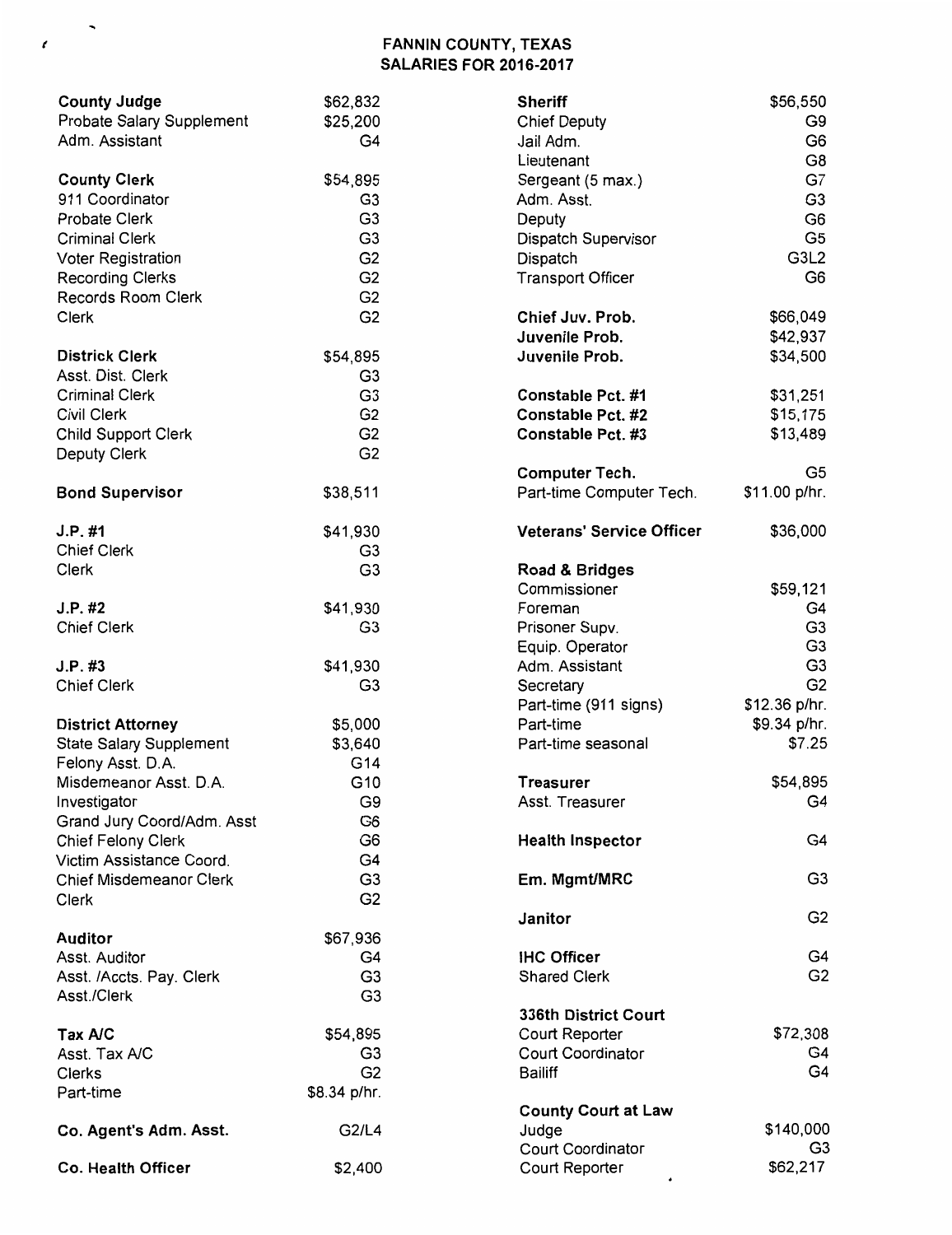#### FANNIN COUNTY, TEXAS SALARIES FOR 2016-2017

| <b>Purchasing Agent</b>            | \$55,210         | <b>Baliff</b>       |
|------------------------------------|------------------|---------------------|
|                                    |                  |                     |
| JUVENILE BOARD ADDITIONAL SALARIES |                  | <b>PART-TIME</b>    |
| 336th Jud. Dist. Judge             | \$3,600          | Courthouse          |
| County Judge                       | \$2,400          | Road & Bridg        |
| County Court at Law Judge          | \$2,400          | P/T seasonal        |
|                                    |                  | P/T Odyssey         |
| <b>TRAVEL ALLOWANCES:</b>          |                  | <b>P/T Evidence</b> |
| County Judge                       | \$3,600          | P/T Compute         |
| J.P. #1                            | \$2,400          |                     |
| J.P. #2                            | \$2,400          | Supplement          |
| J.P. #3                            | \$2,400          | <b>County Agent</b> |
| Constable #1                       | \$2,400          | <b>County Agent</b> |
| Constable #2<br>Constable #3       | \$2,400          | <b>County Agent</b> |
|                                    | \$2,400<br>\$480 |                     |
| <b>Computer Tech</b>               |                  |                     |
| <b>CELL PHONE ALLOWANCES:</b>      |                  |                     |
| Sheriff                            | \$600            |                     |
| <b>County Commissioners</b>        | \$600            |                     |
| <b>County Agents</b>               | \$600            |                     |
| Emergency Mgmt.                    | \$480            |                     |
| <b>Chief Deputy</b>                | \$480            |                     |
| Purchasing Agent                   | \$360            |                     |
| D. A. Investigator                 | \$360            |                     |
| <b>Sheriff's Lieutenant</b>        | \$300            |                     |
| Jail Liaison                       | \$300            |                     |
| <b>Sheriff's Narcotics Officer</b> | \$300            |                     |
| Sheriffs Patrol & CID Sgt. (5)     | \$300            |                     |
| $J.P.$ #1                          | \$240            |                     |
| $J.P.$ #2                          | \$240            |                     |
| J.P. #3                            | \$240            |                     |
| Computer Tech                      | \$240            |                     |
| <b>County Clerk</b>                | \$240            |                     |

×

 $\pmb{\ell}$ 

**HOURLY RATES:** 

| Courthouse                | \$8.34  |
|---------------------------|---------|
| Road & Bridge             | \$9.34  |
| P/T seasonal              | \$7.25  |
| P/T Odyssey Record Clerk  | \$8.34  |
| <b>P/T Evidence Clerk</b> | \$8.34  |
| P/T Computer Tech.        | \$11.00 |
|                           |         |

G4

#### al Salaries:

| County Agent | \$13,883 |
|--------------|----------|
| County Agent | \$13,086 |
| County Agent | \$10,000 |

#### SALARY LEVEL DEPENDS ON TENURE ALL ENTRY POSITIONS WILL START AT LEVEL I UNLESS SPECIFIED

 $\sim 10^{11}$  km s  $^{-1}$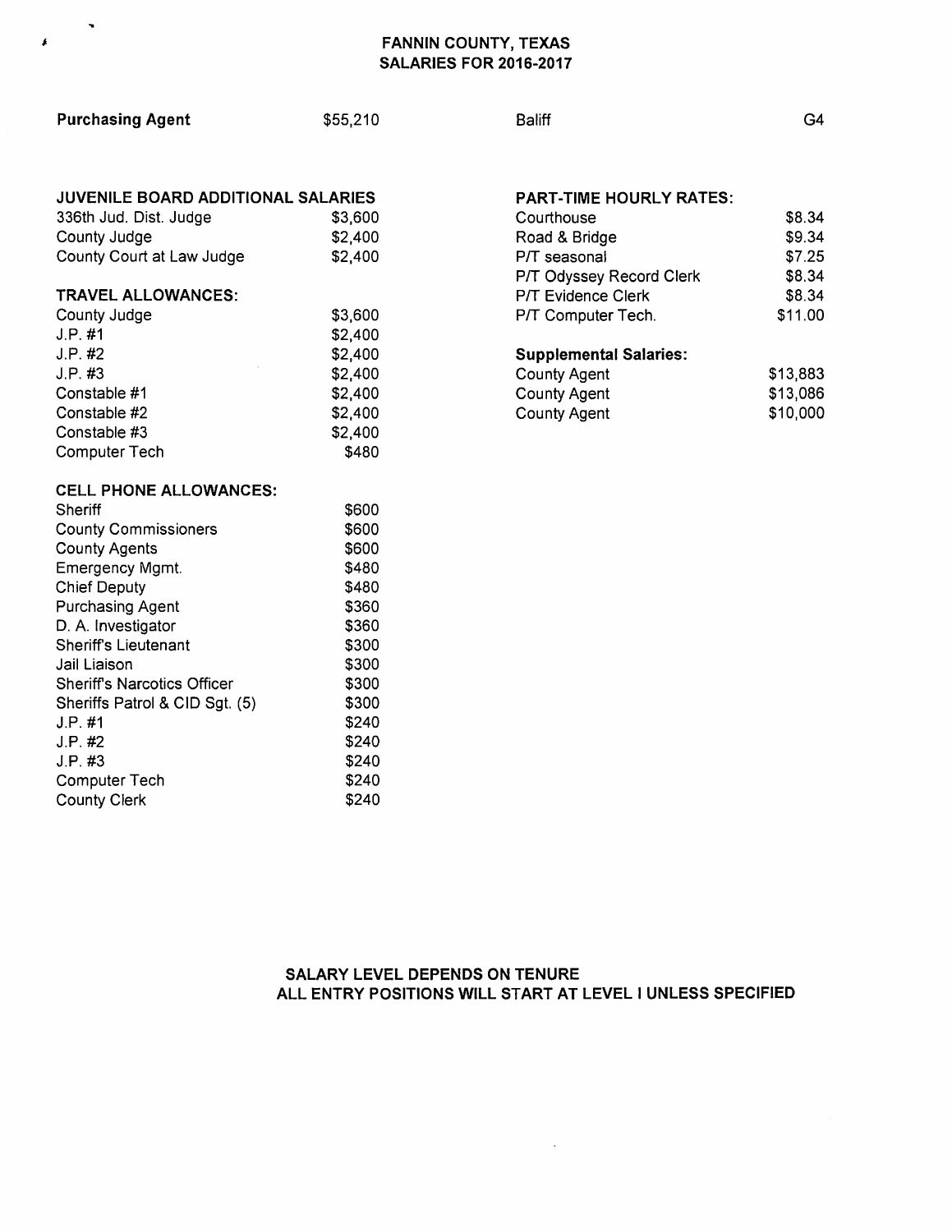## Fannin County, Texas



# 2017 Adopted Budget

This adopted budget will raise more revenue from property taxes than last year's budget by an amount of \$575,492, which is a 6.2 percent increase from last year's budget. The property tax revenue to be raised from new property added to the tax roll this year is \$211,484.

Members of the commissioners court voting on the adoption of the 2017 proposed budget:

FOR- Judge Creta L. Carter II; Commissioners Stan Barker, Gary Whitlock, Jerry Magness, and Dean Lackey

AGAINST - none

|                                   | 2015     | 2016     |
|-----------------------------------|----------|----------|
| <b>Property Tax Rate</b>          | \$0.5950 | \$0.5900 |
| <b>Effective Tax Rate</b>         | \$0.5732 | \$0.5593 |
| <b>Effective M&amp;O Tax Rate</b> | \$0.6414 | \$0.5593 |
| Rollback Tax Rate *               | \$0.6927 | \$0.6040 |
| Debt Rate                         | \$0,0000 | \$0.0000 |
|                                   |          |          |

\*adjusted for sales tax

The total net outstanding bond debt on January 1, 2017 will be zero dollars (\$0.00).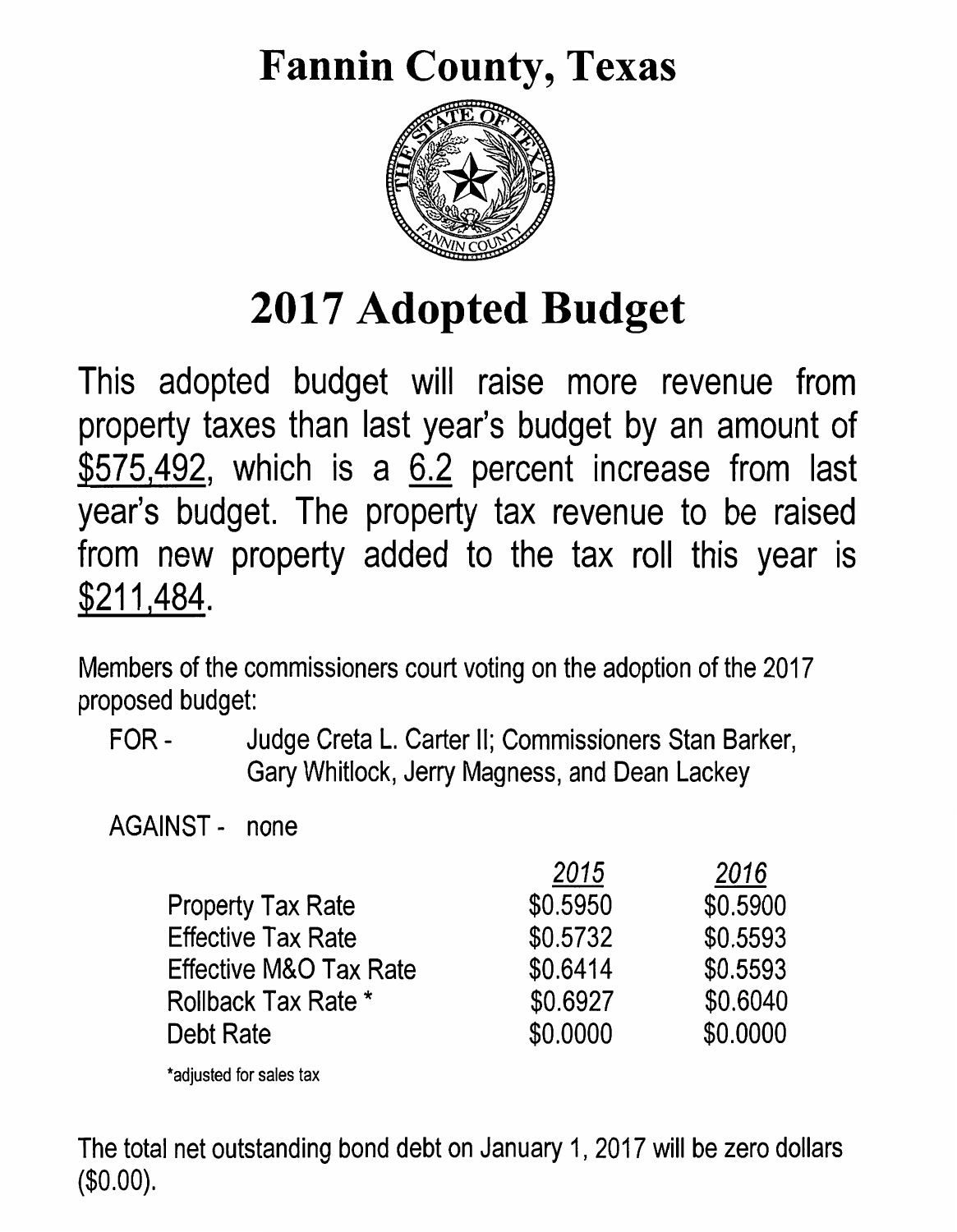| 09/30/16 | TIME:10:32 AM                                                                                    |                     |              | Fannin County Adopted Budget FY 2016/2017       |                                          |                                                                                                                        |                                | PAGE<br>PREPARER: 0004       |
|----------|--------------------------------------------------------------------------------------------------|---------------------|--------------|-------------------------------------------------|------------------------------------------|------------------------------------------------------------------------------------------------------------------------|--------------------------------|------------------------------|
|          | ----------------------<br>Account Number<br>and Title                                            | T –<br>$\mathbf{C}$ | YEAR - 2014  |                                                 |                                          | Actual Exper Actual Exper Org Budget Amended Budget Actual Exper Adopted Budget<br>YEAR - 2015 YEAR - 2016 YEAR - 2016 | YEAR - 2016                    | YEAR - 2017                  |
|          | REPORTING FUND: 0010 GENERAL FUND                                                                |                     |              |                                                 |                                          |                                                                                                                        |                                |                              |
|          | 0300 CASH                                                                                        |                     |              |                                                 |                                          |                                                                                                                        |                                |                              |
|          | 0110 UNENCUMBERED FUND BALANCE<br><b>I</b> I                                                     |                     | 0.00         |                                                 |                                          | $0.00 \quad 1,677,214.28 \quad 1,677,214.28 \quad 0.00 \quad 1,760,089.31$                                             |                                |                              |
|          |                                                                                                  |                     |              |                                                 |                                          |                                                                                                                        |                                | -------------                |
|          | CASH                                                                                             |                     | 0.00         |                                                 |                                          | $0.00 \quad 1,677,214.28 \quad 1,677,214.28$                                                                           | 0.00                           | 1,760,089.31                 |
|          | 0310 PROPERTY TAXES                                                                              |                     |              |                                                 |                                          |                                                                                                                        |                                |                              |
|          | 0110 CURRENT TAXES                                                                               |                     |              |                                                 |                                          | 1,060,444.884.33 7,060,444.42 6,934,461.71 6,934,461.71 6,979,012.64 7,367,634.28                                      |                                |                              |
|          | 0120 DELINQUENT TAXES                                                                            |                     | I 254,254.90 | 227,015.79 80,000.00                            |                                          | 80,000.00 223,240.78                                                                                                   |                                | 80,000.00                    |
|          | PROPERTY TAXES                                                                                   |                     |              |                                                 | ------------                             | 7,099,139.23 7,287,460.21 7,014,461.71 7,014,461.71 7,202,253.42 7,447,634.28                                          |                                |                              |
|          | 0318 OTHER TAXES                                                                                 |                     |              |                                                 |                                          |                                                                                                                        |                                |                              |
|          | 0120 PAY N LIEU TAX/GRASSLAND                                                                    | $\mathbb{I}$        | 16,275.30    |                                                 |                                          | 16,000.00                                                                                                              | 41,436.62                      | 16,000.00                    |
|          | 0121 PAY N LIEU TAX/UPPER TRINITY                                                                | $\mathbf{I}$        | 0.00         | 0.00                                            | 0.00                                     | 0.00                                                                                                                   | 15,381.60                      | 15,381.60                    |
|          | 0130 COURT COSTS/ARREST FEES                                                                     | $\mathbb{I}$        | 262,424.30   | 241,336.55                                      | 240,000.00                               | 240,000.00                                                                                                             | 179, 115.38                    | 240,000.00                   |
|          | 0132 ATTORNEYS & DOCTORS                                                                         | Ι.                  | 22,786.28    | 27,139.71                                       | 11,000.00                                | 11,000.00                                                                                                              | 17,853.46                      | 11,000.00                    |
|          | 0140 TAX ON MIXED DRINKS                                                                         | $\mathbf{I}$        | 13,712.57    | 14,049.03                                       | 12,000.00                                | 12,000.00                                                                                                              |                                | 9,454.80 12,000.00           |
|          | 0160 SALES TAX REVENUES                                                                          | $\mathbf{I}$        | 684, 383.47  | 720,109.46                                      | 651,844.40                               | 651,844.40                                                                                                             | 562,114.39                     | 711,760.94<br>-----------    |
|          | OTHER TAXES                                                                                      |                     |              | 999,581.92 1,018,296.50                         | 930,844.40                               | 930,844.40                                                                                                             |                                | 825, 356. 25 1, 006, 142. 54 |
|          | 0319 F.C. DETENTION CENTER                                                                       |                     |              |                                                 |                                          |                                                                                                                        |                                |                              |
|          | 0420 JAIL PAY PHONE COMMISSION                                                                   | $\mathbf{I}$        |              | 248, 367. 31 115, 116. 85                       | 96,000.00                                |                                                                                                                        | 96,000.00 90,884.15 108,000.00 |                              |
|          | 0551 ANNUAL PAYMENT                                                                              | $\mathbb{I}$        | 10,000.00    | 10,000.00                                       | 10,000.00                                | 10,000.00                                                                                                              | 0.00                           | 10,000.00                    |
|          | $\mathbb{I}$<br>0552 MONTHLY MONITORING PAYMEN                                                   |                     | 6,500.00     | 0.00                                            | 0.00                                     | 0.00                                                                                                                   | 0.00                           |                              |
|          | 0553 ADMINISTRATIVE FEE                                                                          | $\mathbf{I}$        | 360,202.50   | 333,985.00                                      | 333,062.50                               | 333,062.50                                                                                                             | 226,530.00                     | 282,875.00                   |
|          | 0554 REIMB.FOR CONFINEMENT EXP.                                                                  | I.                  | 0.00         | 0.00                                            | 0.00                                     | 0.00                                                                                                                   | 0.00                           |                              |
|          | F.C. DETENTION CENTER                                                                            |                     | 625,069.81   | 459,101.85                                      | 439,062.50                               | 439,062.50                                                                                                             | 317,414.15                     | 400,875.00                   |
|          | 0320 LICENSES & PERMITS                                                                          |                     |              |                                                 |                                          |                                                                                                                        |                                |                              |
|          | 0200 ALCOHLIC BEVERAGE LICENSE                                                                   |                     |              |                                                 |                                          | $I$ 816.00 2,079.00 2,000.00 2,000.00 1,025.50 1,000.00                                                                |                                |                              |
|          | 0300 SEWAGE PERMITS/INSPECTIONS                                                                  |                     | I 60,355.26  |                                                 | 71,875.31 45,000.00                      | 45,000.00                                                                                                              | 61,455.29                      | 70,000.00                    |
|          | 0545 FOOD SERV.PERMITS/CLASSES                                                                   | $\mathbb{I}$        | 0.00         | 0.00                                            | 0.00                                     | 0.00                                                                                                                   | 0.00                           |                              |
|          | 0546 \$5 COUNTY FEE/FOOD HANDLERS CLASS I                                                        |                     | 635.00       | 270.00                                          | 900.00                                   | 900.00<br>--------------                                                                                               | 0.00<br>. <u>.</u>             |                              |
|          | LICENSES & PERMITS                                                                               |                     |              | $61,806.26$ $74,224.31$ $47,900.00$ $47,900.00$ |                                          |                                                                                                                        | 62,480.79                      | 71,000.00                    |
|          | 0321 FEES OF TAX COLLECTOR                                                                       |                     |              |                                                 |                                          |                                                                                                                        |                                |                              |
|          | 0200 COMMISSIONS ON CAR REGIST<br>$\blacksquare$ . The set of $\blacksquare$                     |                     |              |                                                 |                                          | 96,036.69 94,092.71 100,000.00 100,000.00                                                                              | 69,884.83 110,000.00           |                              |
|          | 0250 COMMISSION ON CAR TITLES<br>$\mathbf{I}$ and $\mathbf{I}$ and $\mathbf{I}$ and $\mathbf{I}$ |                     |              | 43,391.74 43,735.00                             | 40,000.00                                | 40,000.00                                                                                                              |                                | 32,875.00 40,000.00          |
|          | 0251 COMM.ON SALES TAX COLLECTIONS 1 192,725.63 235,600.72 200,000.00                            |                     |              |                                                 |                                          | 200,000.00                                                                                                             |                                | 247, 352.33 200, 000.00      |
|          | 0400 TPW BOAT REG./TITLES                                                                        |                     | I 3,806.54   | 4,131.23                                        | 0.00                                     | 0.00                                                                                                                   | 0.00                           |                              |
|          | 0901 TAX CERTIFICATES                                                                            | $\mathbb{I}$        | 5,945.36     | 6,047.05                                        | 5,800.00<br>---------------------------- | 5,800.00<br>--------------                                                                                             | 5,890.33<br>-------------      | 5,800.00<br>-------------    |
|          | FEES OF TAX COLLECTOR                                                                            |                     | 341,905.96   |                                                 | 383,606.71 345,800.00                    | 345,800.00                                                                                                             | 356,002.49                     | 355,800.00                   |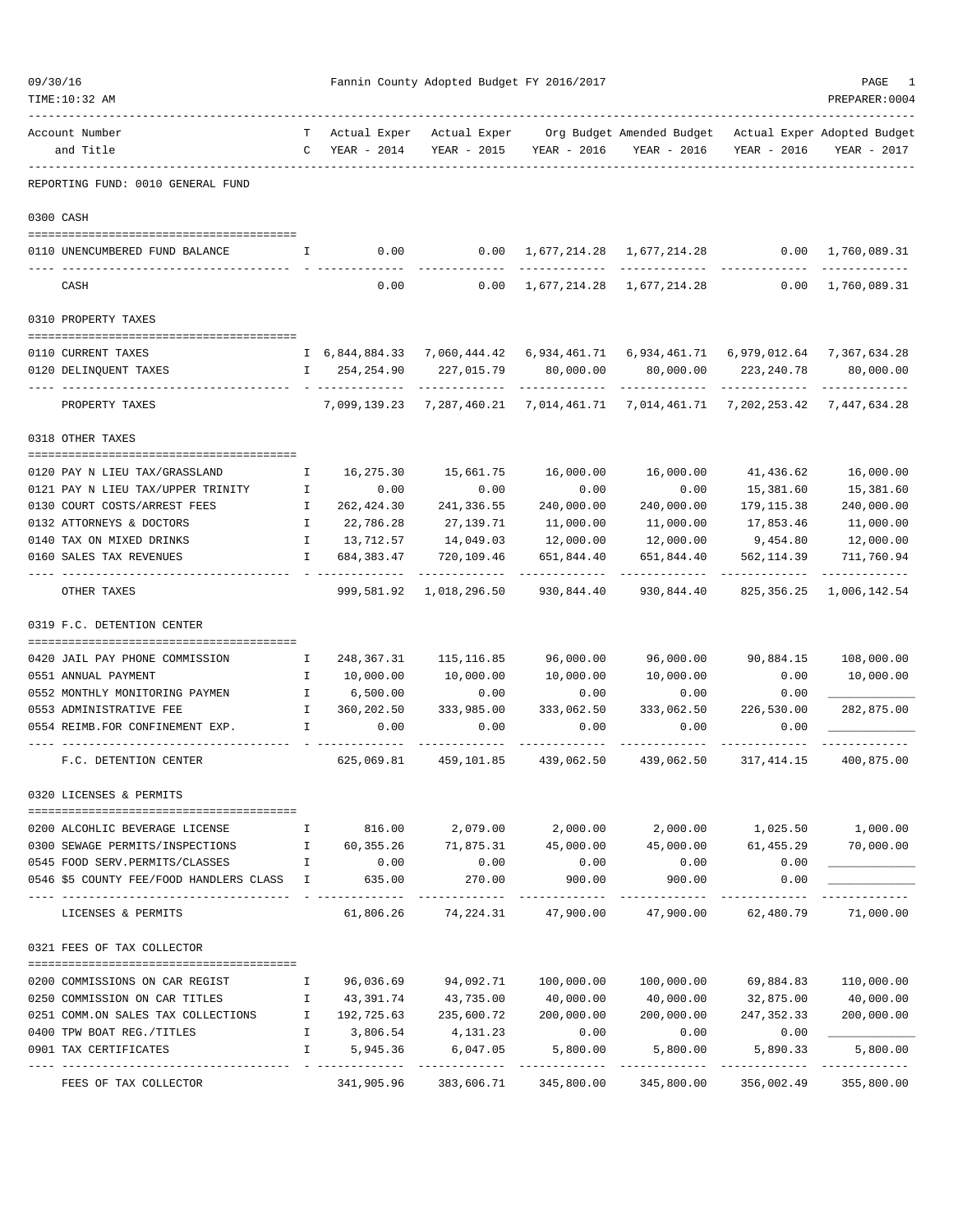| 09/30/16 |                                              |              |                             | Fannin County Adopted Budget FY 2016/2017 |             |                                                                      |                     | PAGE                    |
|----------|----------------------------------------------|--------------|-----------------------------|-------------------------------------------|-------------|----------------------------------------------------------------------|---------------------|-------------------------|
|          | TIME:10:32 AM<br>----------                  |              |                             |                                           |             |                                                                      |                     | PREPARER: 0004          |
|          | Account Number<br>and Title                  | $\mathbf{C}$ | Actual Exper<br>YEAR - 2014 | Actual Exper<br>YEAR - 2015               | YEAR - 2016 | Org Budget Amended Budget Actual Exper Adopted Budget<br>YEAR - 2016 | YEAR - 2016         | YEAR - 2017             |
|          | -------<br>REPORTING FUND: 0010 GENERAL FUND |              |                             |                                           |             |                                                                      |                     |                         |
|          | 0330 GRANTS                                  |              |                             |                                           |             |                                                                      |                     |                         |
|          | 0100 FEDERAL GRANT-SCAAP                     | Ι.           | 0.00                        | 0.00                                      | 0.00        | 0.00                                                                 | 0.00                |                         |
|          | 0313 COURTHOUSE RESTORATION                  | I            | 0.00                        | 0.00                                      | 0.00        | 0.00                                                                 | 0.00                |                         |
|          | 0403 TEAM REDEVELOPMENT TRAINING             | $\mathbf{I}$ | 0.00                        | 1,495.33                                  | 0.00        | 0.00                                                                 | 0.00                |                         |
|          | 0431 SECOEECB GRANT CS0710                   | Ι.           | 0.00                        | 0.00                                      | 0.00        | 0.00                                                                 | 0.00                |                         |
|          | 0437 INDIGENT DEFENSE GRANT                  | $\mathbb{I}$ | 65,091.00                   | 41,231.75                                 | 35,000.00   | 35,000.00                                                            | 166,594.75          | 35,000.00               |
|          | 0559 TEXAS VINE PROGRAM                      | $\mathbf{I}$ | 0.00                        | 0.00                                      | 0.00        | 0.00                                                                 | 0.00<br>----------  |                         |
|          | GRANTS                                       |              | 65,091.00                   | 42,727.08                                 | 35,000.00   | 35,000.00                                                            | 166,594.75          | 35,000.00               |
|          | 0340 FEES OF OFFICE                          |              |                             |                                           |             |                                                                      |                     |                         |
|          | 0135 FAMILY PROTECTION FEE                   | I.           | 0.00                        | 0.00                                      | 0.00        | 0.00                                                                 | 1,350.51            |                         |
|          | 0400 COUNTY JUDGE FEES                       | $\mathbf{I}$ | 185.00                      | 138.00                                    | 200.00      | 200.00                                                               | 133.00              | 200.00                  |
|          | 0403 COUNTY CLERK FEES                       | $\mathbf{I}$ | 198,663.50                  | 195,020.79                                | 210,000.00  | 210,000.00                                                           | 156,298.85          | 210,000.00              |
|          | 0450 DISTRICT CLERK FEES                     | $\mathbb{I}$ | 80,261.53                   | 85,594.11                                 | 85,000.00   | 85,000.00                                                            | 52,060.63           | 85,000.00               |
|          | 0455 J. P. #1 FEES                           | $\mathbf{I}$ | 30,728.88                   | 23,989.74                                 | 25,000.00   | 25,000.00                                                            | 14,838.97           | 20,000.00               |
|          | 0456 J. P. #2 FEES                           | $\mathbf{I}$ | 5,550.41                    | 2,932.71                                  | 2,000.00    | 2,000.00                                                             | 4,977.13            | 2,000.00                |
|          | 0457 J. P. #3 FEES                           | $\mathbf I$  | 2,998.20                    | 6,166.55                                  | 3,000.00    | 3,000.00                                                             | 10,664.42           | 15,000.00               |
|          | 0475 DISTRICT ATTORNEY FEES                  | Ι.           | 9,443.61                    | 9,148.10                                  | 8,500.00    | 8,500.00                                                             | 5,988.68            | 7,000.00                |
|          | 0480 BOND APPLICATION FEE                    | I.           | 0.00                        | 0.00                                      | 0.00        | 0.00                                                                 | 0.00                |                         |
|          | 0484 ELECTION REIMBURSEMENTS                 | $\mathbb{I}$ | 1,394.00                    | 825.00                                    | 0.00        | 0.00                                                                 | 1,358.96            |                         |
|          | 0550 CONSTABLE FEES                          | $\mathbf{I}$ | 17,315.10                   | 15,619.31                                 | 12,000.00   | 12,000.00                                                            | 7,821.14            | 12,000.00               |
|          | 0560 SHERIFF FEES                            | $\mathbf{I}$ | 43,182.79                   | 42,405.05                                 | 40,000.00   | 40,000.00                                                            | 28,387.47           | 40,000.00               |
|          | 0573 BOND SUPERVISION FEES                   | I.           | 35,998.21                   | 43,921.00                                 | 38,000.00   | 38,000.00                                                            | 44,883.00           | 50,000.00               |
|          | 0595 E.E.P.A.                                | $\mathbf{I}$ | 0.00                        | 0.00                                      | 0.00        | 0.00                                                                 | 0.00                |                         |
|          | 0600 D.C.6TH COURT OF APPEALS FEE            | $\mathbf{I}$ | 1,470.00                    | 1,432.95                                  | 2,000.00    | 2,000.00                                                             | 946.32              | 1,500.00                |
|          | 0601 C.C.6TH COURT OF APPEALS FEE            | $\mathbf{I}$ | 819.83<br>914.84            | 822.51                                    | 900.00      | 900.00                                                               | 615.81              | 800.00                  |
|          | 0652 SUBDIVISION FEES                        | Ι.           |                             | 523.26                                    | 250.00      | 250.00                                                               | 0.00                | 250.00                  |
|          | 0900 OTHER FEES                              | I            | 0.00                        | 0.00<br>------------                      | 500.00      | 500.00                                                               | 0.00<br>----------- | 500.00                  |
|          | FEES OF OFFICE                               |              | 428,925.90                  | 428,539.08                                | 427,350.00  | 427,350.00                                                           |                     | 330, 324.89 444, 250.00 |
|          | 0350 FINES                                   |              |                             |                                           |             |                                                                      |                     |                         |
|          | 0455 J. P. #1 FINES                          | I.           |                             | 21,589.66 14,060.39 18,000.00             |             | 18,000.00                                                            |                     | 7,435.35 14,000.00      |
|          | 0456 J. P. #2 FINES                          | I.           | 2,249.35                    | 1,283.50                                  | 1,000.00    | 1,000.00                                                             | 450.90              | 1,000.00                |
|          | 0457 J. P. #3 FINES                          | I.           | 3,447.05                    | 3,127.80                                  | 2,500.00    | 2,500.00                                                             | 1,324.39            | 2,500.00                |
|          | FINES                                        |              | 27,286.06                   | 18,471.69                                 | 21,500.00   | 21,500.00                                                            | 9,210.64            | 17,500.00               |
|          | 0352 FINES & FORFEITURES                     |              |                             |                                           |             |                                                                      |                     |                         |
|          | 0100 10% COMM.ON SURETY BAIL BOND FEE        | Ι.           | 804.00                      | 724.50                                    | 1,000.00    | 1,000.00                                                             | 550.50              | 1,000.00                |
|          | 0201 BOND FORFEITURES                        | I.           | 16,565.00                   | 9,152.00                                  | 8,000.00    | 8,000.00                                                             | 5,596.12            | 8,000.00                |
|          | 0202 PTR BOND                                | I            | 0.00                        | 0.00                                      | 0.00        | 0.00                                                                 | 0.00                |                         |
|          | 0203 GPS/SCRAM MONITOR PAYMENT               | I            | 0.00                        | 0.00                                      | 0.00        | 0.00                                                                 | 0.00                |                         |
|          | FINES & FORFEITURES                          |              | 17,369.00                   | 9,876.50                                  | 9,000.00    | 9,000.00                                                             | 6,146.62            | 9,000.00                |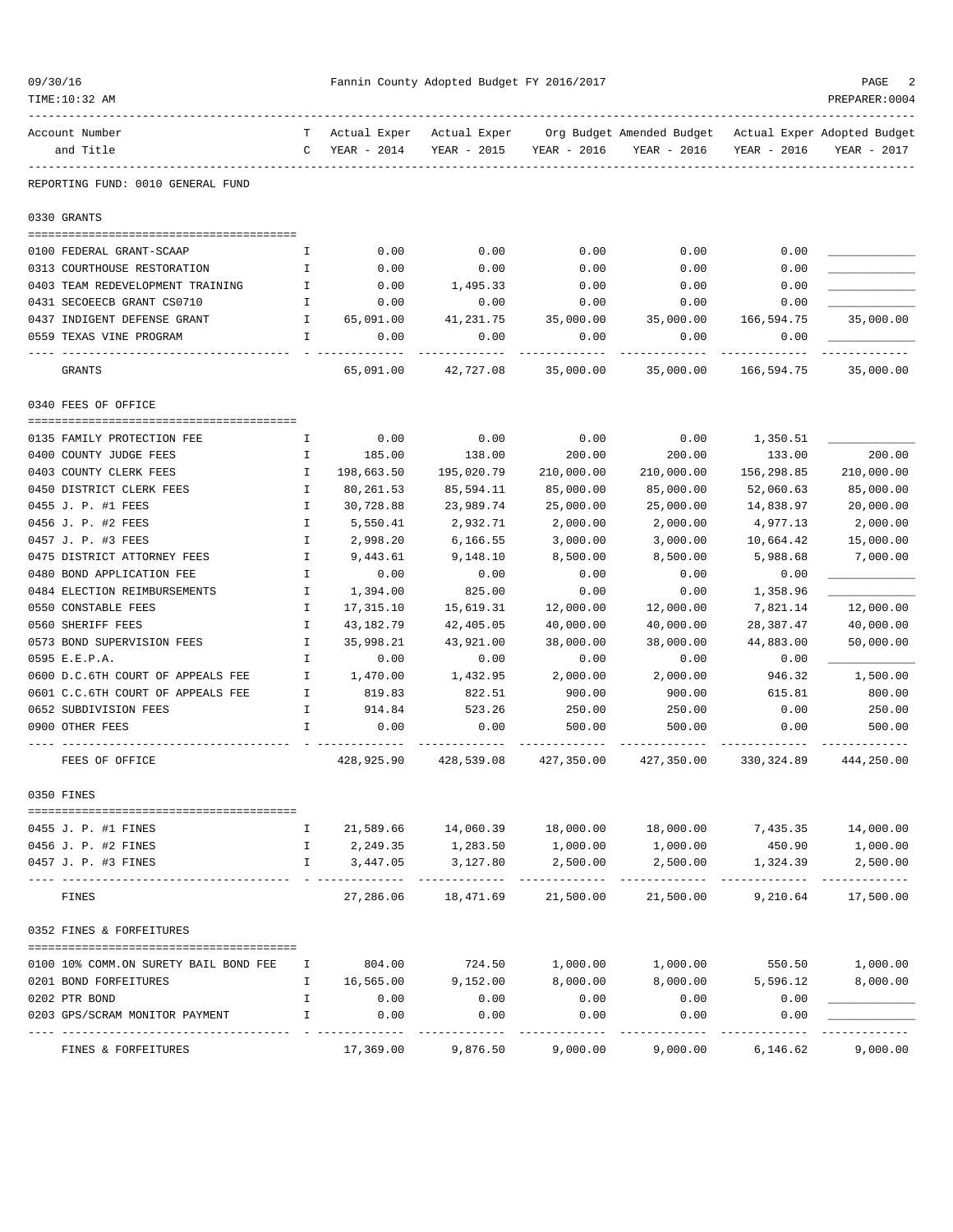| 09/30/16<br>TIME:10:32 AM                                   |               |                                 | Fannin County Adopted Budget FY 2016/2017 |                            |                                                                                   |                       | PAGE<br>PREPARER: 0004 |
|-------------------------------------------------------------|---------------|---------------------------------|-------------------------------------------|----------------------------|-----------------------------------------------------------------------------------|-----------------------|------------------------|
|                                                             |               |                                 |                                           |                            |                                                                                   |                       |                        |
| Account Number<br>and Title                                 | T –           | Actual Exper<br>$C$ YEAR - 2014 | YEAR - 2015                               | YEAR - 2016                | Actual Exper Org Budget Amended Budget Actual Exper Adopted Budget<br>YEAR - 2016 | YEAR - 2016           | YEAR - 2017            |
| REPORTING FUND: 0010 GENERAL FUND                           |               |                                 |                                           |                            |                                                                                   |                       |                        |
| 0360 INTEREST EARNINGS                                      |               |                                 |                                           |                            |                                                                                   |                       |                        |
| 0100 INTEREST EARNINGS                                      | I.            |                                 |                                           |                            | $4,253.31$ $4,885.32$ $4,500.00$ $4,500.00$ $8,352.12$                            |                       | 6,000.00               |
| INTEREST EARNINGS                                           |               | 4,253.31                        | 4,885.32                                  | 4,500.00                   | 4,500.00                                                                          | 8,352.12              | 6,000.00               |
| 0364 SALE OF ASSETS LAND/BUILDING                           |               |                                 |                                           |                            |                                                                                   |                       |                        |
| 0162 SALE OF ASSETS LAND/BUILDING                           | <b>I</b>      | 0.00                            | 0.00                                      | 0.00                       | 0.00                                                                              | 14,715.00             |                        |
| 0163 SALE OF EQUIPMENT                                      | Ι.            | 0.00                            | 0.00                                      | 1,000.00                   | 1,000.00                                                                          | 8,225.00              | 1,000.00               |
| SALE OF ASSETS LAND/BUILDING                                |               | 0.00                            | 0.00                                      | 1,000.00                   | 1,000.00                                                                          | 22,940.00             | 1,000.00               |
| 0367 HOSPITAL AUTHORITY-IHC                                 |               |                                 |                                           |                            |                                                                                   |                       |                        |
|                                                             |               |                                 |                                           |                            |                                                                                   |                       |                        |
| 0100 HOSPITAL QUARTERLY PAYMENT                             | Ι.            | 200,000.00                      | 250,000.00                                | 200,000.00                 |                                                                                   | 200,000.00 100,000.00 |                        |
| HOSPITAL AUTHORITY-IHC                                      |               | 200,000.00                      | 250,000.00                                | 200,000.00                 | 200,000.00                                                                        | 100,000.00            | 0.00                   |
| 0370 MISCELLANEOUS                                          |               |                                 |                                           |                            |                                                                                   |                       |                        |
| 0100 KFYN-RADIO TOWER RENT                                  | Ι.            | 2,400.00                        | 2,400.00                                  | 2,400.00                   | 2,400.00                                                                          | 1,800.00              | 2,400.00               |
| 0112 TOBACCO SETTLEMENT                                     | Ι.            | 21,536.95                       | 19,459.62                                 | 21,000.00                  | 21,000.00                                                                         | 15,627.44             | 21,000.00              |
| 0115 RENT- VERIZON TOWER                                    | I             | 10,183.25                       | 11,109.00                                 | 11,109.00                  | 11,109.00                                                                         | 9,257.50              | 11,109.00              |
| 0120 CONTRIBUTION IHC TRUST                                 | Ι.            | 2,750.51                        | 2,522.10                                  | 3,000.00                   | 3,000.00                                                                          | 3,206.00              | 3,000.00               |
| 0125 IHC STATE REIMBURSEMENT                                | $\mathbf I$   | 0.00                            | 0.00                                      | 0.00                       | 0.00                                                                              | 0.00                  |                        |
| 0130 REFUNDS & MISCELLANEOUS                                | Ι.            | 20,519.70                       | 23,400.56                                 | 25,000.00                  | 25,000.00                                                                         | 13, 131.85            | 25,000.00              |
| 0131 AUTOMOBILE INSURANCE LOSS PAYMENTS I                   |               |                                 |                                           | 0.00                       | 26,100.00                                                                         | 26,100.00             |                        |
| 0134 APPR.DIST.EXCESS BUDGET REFUND                         | I             | 0.00                            | 0.00                                      | 0.00                       | 0.00                                                                              | 0.00                  |                        |
| 0135 HEALTH INS. SURPLUS DISTRIBUTION                       | Ι.            | 59,924.00                       | 2,138.00                                  | 35,000.00                  | 35,000.00                                                                         | 0.00                  | 16,505.00              |
| 0139 STATE JUROR REIMB.FEE                                  | Ι.            | 18,262.00                       | 30,090.00                                 | 25,000.00                  | 25,000.00                                                                         | 10,540.00             | 25,000.00              |
| 0143 D.A.SALARY REIMB.                                      | I             | 27,499.98<br>15,000.00          | 27,499.98                                 | 27,500.00                  | 27,500.00                                                                         | 18,333.32             | 27,500.00              |
| 0144 CO. JUDGE COURT FEES SALARY REIMB. I                   |               | 14,764.51                       | 17,123.84                                 | 25,200.00<br>17,500.00     | 25,200.00<br>17,500.00                                                            | 15,150.00<br>9,114.81 | 25,200.00<br>17,500.00 |
| 0147 UTILITIES REIMBURSEMENT<br>0151 ASST. DA LONGEVITY PAY | I<br>I        | 3,600.00                        | 14,098.89<br>3,540.00                     | 4,440.00                   | 4,440.00                                                                          | 3,300.00              | 4,440.00               |
| 0152 HB 9 D.A. SUPPLEMENTAL FUNDS                           | I             |                                 | 359.81                                    | 4,317.76                   | 4,317.76                                                                          | 3,238.29              | 4,317.00               |
| 0162 COURT REPORTER SERVICE FEE                             | Ι.            | 6,929.50                        | 6,815.46                                  | 6,000.00                   | 6,000.00                                                                          | 4,701.41              | 6,000.00               |
| 0163 ADM.OF COURT JUSTICE 10% SB 1417                       | Ι.            | 1,001.60                        | 1,329.44                                  | 1,000.00                   | 1,000.00                                                                          | 786.70                | 1,000.00               |
| 0164 TIME PAYMENT FEE 40% SB 1417                           | Ι.            | 4,006.69                        | 5,318.01                                  | 3,000.00                   | 3,000.00                                                                          | 3,146.99              | 3,000.00               |
| 0166 JUDICIAL SUPP.FEE(60 CENTS)                            | Ι.            | 1,143.68                        | 1,032.63                                  | 1,300.00                   | 1,300.00                                                                          | 727.76                | 1,000.00               |
| 0167 JUROR REIMB.FEE                                        | I             | 7,697.72                        | 6,306.25                                  | 7,000.00                   | 7,000.00                                                                          | 4,871.18              | 6,000.00               |
| 0408 COUNTY WELLNESS PROGRAM                                | Ι.            | 1,325.00                        | 1,550.00                                  | 2,000.00                   | 2,600.00                                                                          | 2,300.00              | 2,690.00               |
| 0410 CO CT AT LAW SUPPLEMENT                                | $\mathbbm{1}$ | 84,000.00                       | 84,000.00                                 | 84,000.00                  | 84,000.00                                                                         | 63,000.00             | 84,000.00              |
| 0450 DIST. CLK. PASSPORT PHOTO                              | $\mathbbm{1}$ | 3,760.00                        | 3,940.00                                  | 2,500.00                   | 2,500.00                                                                          | 900.00                | 2,500.00               |
| 0453 REIMB.CEC ODYSSEY SAAS                                 | I             |                                 | 7,180.00                                  | 203,995.00                 | 203,995.00                                                                        | 103,689.75            | 203,995.00             |
| 0484 ELECTION SUPPLIES REIMBURSEMENT                        | Ι.            | 0.00                            | 0.00                                      | 0.00                       | 0.00                                                                              | 0.00                  |                        |
| 0509 CANDY MACHINE COMMISSION                               | Ι.            | 421.52                          | 322.79                                    | 350.00                     | 350.00                                                                            | 177.89                | 350.00                 |
| 0510 DR. PEPPER COMMISSION                                  | I.            | 448.00                          | 340.00                                    | 300.00                     | 300.00                                                                            | 244.00                | 300.00                 |
| 0562 STATE REIMB.OFFENDER TRANSPORT                         | $\mathbf I$   | 0.00                            | 11,686.80                                 | 4,000.00                   | 4,000.00                                                                          | 8,526.60              | 4,000.00               |
| 0565 COCA-COLA COMMISSIONS                                  | I.            | 276.64                          | 228.47                                    | 150.00                     | 150.00                                                                            | 113.50                | 150.00                 |
| 0575 TJJD FUNDS REIMB.DETENTION CNT.COST I                  |               | 6,638.70                        | 0.00                                      | 0.00                       | 0.00                                                                              | 0.00                  |                        |
| MISCELLANEOUS                                               |               | 314,089.95                      | 283,791.65                                | ------------<br>517,061.76 | 543,761.76                                                                        | 321,984.99            | 497,956.00             |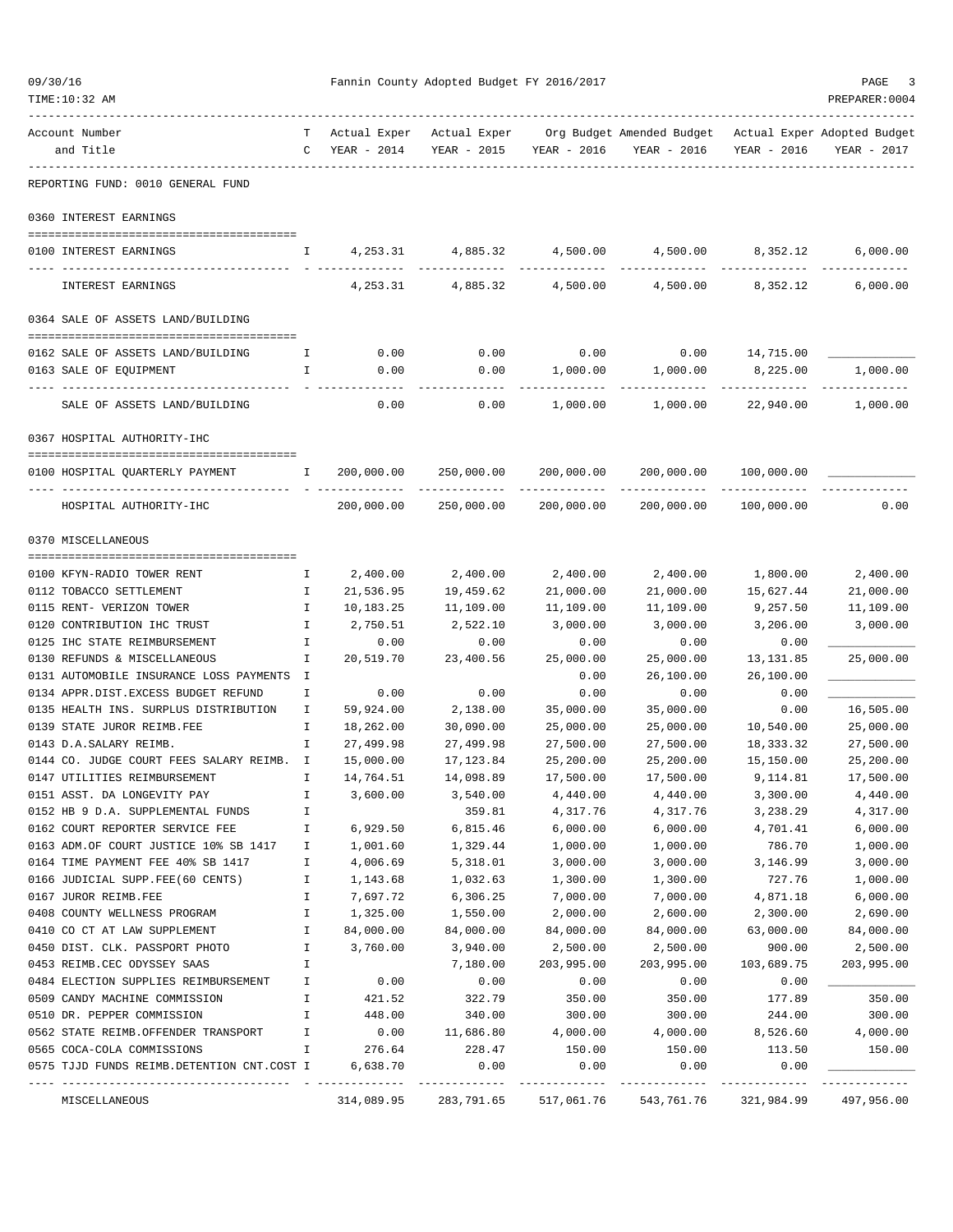| 09/30/16                                 |              |              | Fannin County Adopted Budget FY 2016/2017 |                             |                                                       |                             | PAGE<br>4                   |
|------------------------------------------|--------------|--------------|-------------------------------------------|-----------------------------|-------------------------------------------------------|-----------------------------|-----------------------------|
| TIME:10:32 AM                            |              |              |                                           |                             |                                                       |                             | PREPARER: 0004              |
| Account Number                           | T            | Actual Exper | Actual Exper                              |                             | Org Budget Amended Budget Actual Exper Adopted Budget |                             |                             |
| and Title                                | $\mathbb{C}$ | YEAR - 2014  | YEAR - 2015                               | YEAR - 2016                 | YEAR - 2016                                           | YEAR - 2016                 | YEAR - 2017                 |
| REPORTING FUND: 0010 GENERAL FUND        |              |              |                                           |                             |                                                       |                             |                             |
| 0400 COUNTY JUDGE                        |              |              |                                           |                             |                                                       |                             |                             |
| 0101 SALARY ELECTED OFFICIAL             | E            | 51,500.02    | 53,044.94                                 | 54,636.35                   | 54,636.35                                             | 42,028.00                   | 62,831.80                   |
| 0104 STATE PROBATE SALARY SUPPLEMENT     | Е            | 14,999.92    | 18,069.92                                 | 25,200.00                   | 25,200.00                                             | 19,384.60                   | 25,200.00                   |
| 0105 SALARY SECRETARY                    | Ε            | 27,539.46    | 28,365.74                                 | 29, 216.72                  | 29, 216.72                                            | 23,964.16                   | 32, 352.10                  |
| 0201 SOCIAL SECURITY TAXES               | Ε            | 5,551.02     | 5,855.96                                  | 7,058.59                    | 7,058.59                                              | 5,013.82                    | 7,592.03                    |
| 0202 GROUP HEALTH & DENTAL INSURANCE     | Е            | 15,801.48    | 16,685.68                                 | 18,226.42                   | 18,226.42                                             | 15,100.80                   | 19,118.16                   |
| 0203 RETIREMENT                          | Ε            | 10,521.54    | 11,075.47                                 | 12,017.58                   | 12,017.58                                             | 9,412.88                    | 13,073.73                   |
| 0204 WORKERS' COMPENSATION               | Е            | 657.16       | 553.28                                    | 648.96                      | 648.96                                                | 551.26                      | 612.26                      |
| 0205 MEDICARE TAX                        | Ε            | 1,298.30     | 1,369.64                                  | 1,650.87                    | 1,650.87                                              | 1,172.55                    | 1,775.56                    |
| 0225 TRAVEL ALLOWANCE                    | E            | 3,600.00     | 3,600.00                                  | 3,600.00                    | 3,600.00                                              | 2,850.00                    | 3,600.00                    |
| 0310 OFFICE SUPPLIES                     | Е            | 705.90       | 814.45                                    | 800.00                      | 800.00                                                | 538.95                      | 800.00                      |
| 0311 POSTAL EXPENSES                     | Ε            | 276.43       | 283.29                                    | 400.00                      | 400.00                                                | 123.81                      | 400.00                      |
| 0427 OUT OF COUNTY TRAVEL                | Е            | 1,215.00     | 5,306.13                                  | 5,750.00                    | 5,941.44                                              | 3,931.01                    | 5,750.00                    |
| 0435 PRINTING                            | Е            | 0.00         | 33.75                                     | 200.00                      | 200.00                                                | 58.50                       | 200.00                      |
| 0437 COURT REPORTER EXPENSE              | Ε            |              |                                           | 0.00                        | 0.00                                                  | 0.00                        | 15,000.00                   |
| 0468 JUVENILE BOARD SALARY               | Е            | 1,200.00     | 1,200.00                                  | 1,200.00                    | 1,200.00                                              | 950.00                      | 2,400.00                    |
| 0480 BOND                                | Ε            | 71.00        | 178.00                                    | 0.00                        | 0.00                                                  | 0.00                        | 90.00                       |
| 0572 OFFICE EQUIPMENT                    | Е            | 345.00       | 625.00                                    | 800.00                      | 608.56                                                | 0.00                        | 1,000.00                    |
| 0574 TECHNOLOGY                          | Е            | 0.00         | 0.00                                      | 0.00                        | 0.00                                                  | 0.00                        |                             |
|                                          | E            | 0.00         | 665.74                                    | 0.00                        |                                                       | 0.00                        | 300.00                      |
| 0590 BOOKS                               |              |              |                                           |                             | 0.00                                                  |                             |                             |
| COUNTY JUDGE                             |              | 135,282.23   | 147,726.99                                |                             |                                                       | 125,080.34                  | 192,095.64                  |
| 0401 911 COORDINATOR                     |              |              |                                           |                             |                                                       |                             |                             |
| 0403 TCOG RURAL ADDRESSING               | Е            | 18,000.00    | 23,000.00                                 | 23,000.00                   | 23,000.00                                             | 23,000.00                   | 23,000.00                   |
| 911 COORDINATOR                          |              | 18,000.00    | 23,000.00                                 | 23,000.00                   | 23,000.00                                             | 23,000.00                   | 23,000.00                   |
| 0403 COUNTY CLERK                        |              |              |                                           |                             |                                                       |                             |                             |
|                                          |              |              |                                           |                             |                                                       |                             |                             |
| 0101 SALARY ELECTED OFFICIAL<br><b>E</b> |              |              | 47,039.72 48,451.00                       | 49,904.43                   | 49,904.43                                             | 38,388.00                   | 54,894.87                   |
| 0104 SALARY DEPUTIES                     | Ε            | 150,294.75   | 151,238.80                                | 153,107.26                  | 153,107.26                                            | 116,442.05                  | 169,196.53                  |
| 0107 REGULAR-TEMP. PART-TIME             | Ε            | 0.00         | 0.00                                      | 0.00                        | 0.00                                                  | 0.00                        |                             |
| 0201 SOCIAL SECURITY TAXES               | Е            | 11,833.41    | 11,879.55                                 | 12,586.72                   | 12,586.72                                             | 9,097.51                    | 13,893.67                   |
| 0202 GROUP HEALTH & DENTAL INSURANCE     | Ε            | 51,193.87    | 58,166.02                                 | 63,792.47                   | 63,792.47                                             | 49,832.64                   | 66,913.56                   |
| 0203 RETIREMENT                          | Ε            | 21,800.21    | 21,971.89                                 | 22,128.27                   | 22,128.27                                             | 16,882.93                   | 24,650.05                   |
| 0204 WORKERS COMPENSATION                | E            | 1,411.66     | 1,162.88                                  | 1,157.17                    | 1,157.17                                              | 1,015.06                    | 1,120.46                    |
| 0205 MEDICARE TAX                        | Ε            | 2,767.41     | 2,778.34                                  | 2,943.67                    | 2,943.67                                              | 2,127.33                    | 3,249.33                    |
| 0310 OFFICE SUPPLIES                     | E            | 3,427.22     | 2,689.42                                  | 3,281.00                    | 3,281.00                                              | 2,411.18                    | 3,760.00                    |
| 0311 POSTAL EXPENSES                     | Ε            | 1,263.82     | 1,393.21                                  | 1,500.00                    | 1,500.00                                              | 810.79                      | 1,500.00                    |
| 0420 UTILITIES TELEPHONE                 | E            |              |                                           | 0.00                        | 0.00                                                  | 0.00                        |                             |
| 0427 OUT OF COUNTY TRAVEL                | E            | 3,709.74     | 5,125.42                                  | 4,000.00                    | 4,015.59                                              | 1,547.53                    | 4,000.00                    |
| 0435 PRINTING                            | E            | 1,346.73     | 348.07                                    | 1,400.00                    | 1,384.41                                              | 876.98                      | 1,400.00                    |
| 0437 IMAGING/INDEXING                    | E            | 10,209.93    | 10,667.33                                 | 14,000.00                   | 14,000.00                                             | 7,064.65                    | 14,000.00                   |
| 0480 BOND                                | E            | 527.50       | 520.50                                    | 435.00                      | 330.00                                                | 100.00                      | 478.50                      |
| 0481 DUES                                | Ε            | 125.00       | 175.00                                    | 125.00                      | 230.00                                                | 55.00                       | 225.00                      |
| 0572 OFFICE EQUIPMENT                    | $\mathbf E$  | 2,081.60     | 620.99                                    | 219.00                      | 219.00                                                | 0.00                        | 3,478.83                    |
| COUNTY CLERK                             |              | 309,032.57   | -------------<br>317,188.42               | -------------<br>330,579.99 | -------------<br>330,579.99                           | -------------<br>246,651.65 | -------------<br>362,760.80 |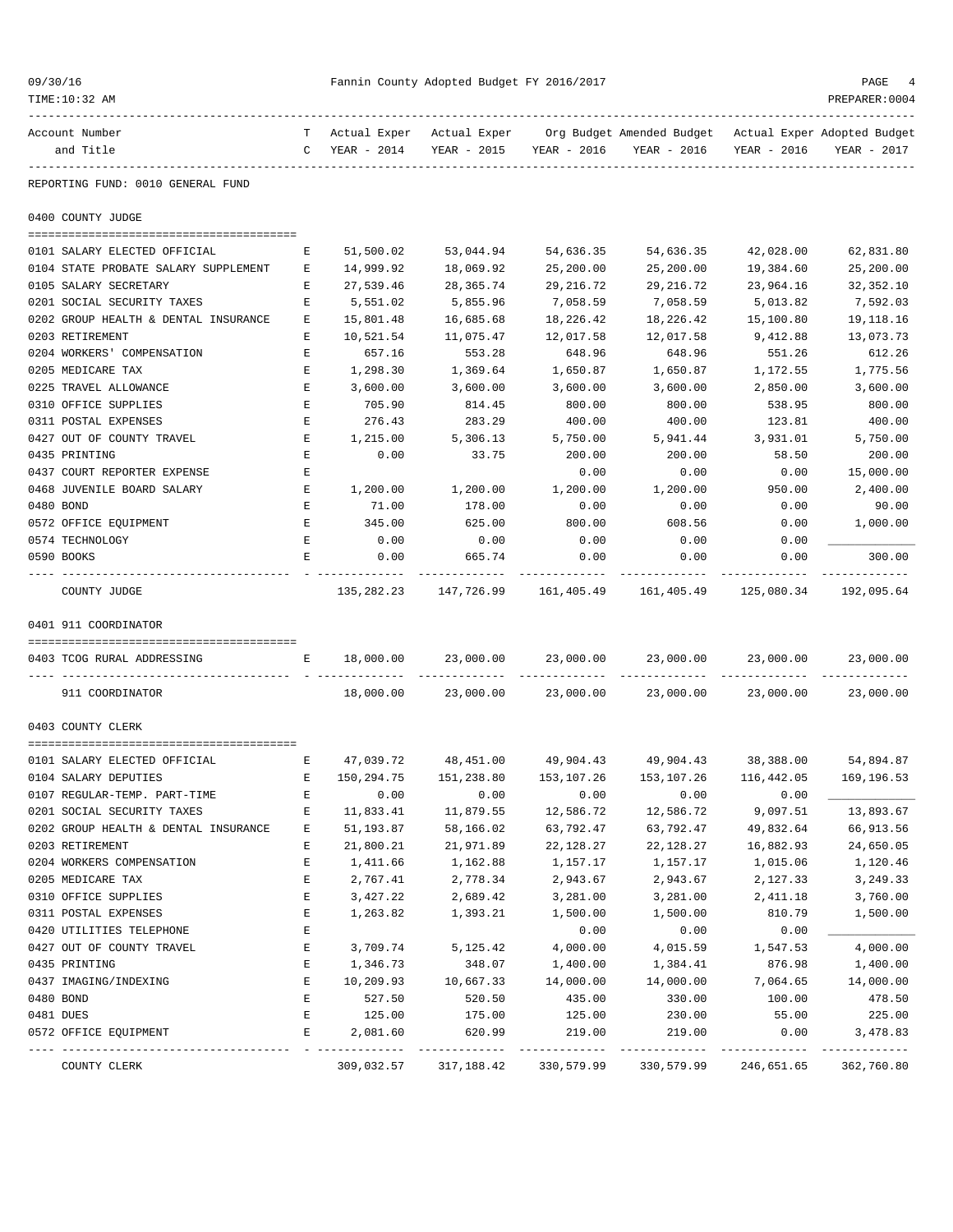| 09/30/16                                            |             |                 | Fannin County Adopted Budget FY 2016/2017 |                         |                                                                                   |                                    | PAGE<br>-5          |
|-----------------------------------------------------|-------------|-----------------|-------------------------------------------|-------------------------|-----------------------------------------------------------------------------------|------------------------------------|---------------------|
| TIME:10:32 AM                                       |             |                 |                                           |                         |                                                                                   |                                    | PREPARER: 0004      |
| Account Number                                      |             |                 |                                           |                         | T Actual Exper Actual Exper Org Budget Amended Budget Actual Exper Adopted Budget |                                    |                     |
| and Title                                           |             | $C$ YEAR - 2014 |                                           |                         | YEAR - 2015 YEAR - 2016 YEAR - 2016                                               | YEAR - 2016                        | YEAR - 2017         |
| --------------<br>REPORTING FUND: 0010 GENERAL FUND |             |                 |                                           |                         |                                                                                   |                                    |                     |
| 0404 ELECTION                                       |             |                 |                                           |                         |                                                                                   |                                    |                     |
| 0109 SALARY                                         | Е           | 9,863.90        | 11,245.13 13,162.95                       |                         | 11,869.12                                                                         |                                    | 11,135.00 13,699.12 |
| 0201 SOCIAL SECURITY TAXES                          | Е           | 0.00            | 331.40                                    | 0.00                    | 0.00                                                                              | 0.00                               |                     |
| 0203 RETIREMENT                                     | Е           | 0.00            | 0.00                                      | 0.00                    | 0.00                                                                              | 0.00                               |                     |
| 0205 MEDICARE TAX                                   | Е           | 0.00            | 77.50                                     | 0.00                    | 0.00                                                                              | 0.00                               |                     |
| 0310 ELECTION SUPPLIES                              | Ε           | 2,812.23        | 3,868.99                                  | 4,200.00                | 6,456.33                                                                          | 5,493.83                           | 4,000.00            |
| 0311 POSTAGE                                        | Е           | 8,315.23        | 962.10                                    | 8,500.00                | 7,498.92                                                                          | 6,450.72                           | 8,500.00            |
| 0423 CELL PHONE                                     | Е           |                 |                                           | 0.00                    | 0.00                                                                              | 0.00                               | 240.00              |
| 0427 ELECTION TRAVEL                                | Е           | 139.48          | 243.43                                    | 300.00                  | 391.22                                                                            | 391.22                             | 2,900.00            |
| 0428 EMPLOYEE TRAINING                              | Е           | 0.00            | 0.00                                      | 0.00                    | 0.00                                                                              | 0.00                               |                     |
| 0429 DPS BACKGROUND CHECK                           | Е           |                 | 0.00                                      | 50.00                   | 50.00                                                                             | 0.00                               | 50.00               |
| 0430 BIDS AND NOTICES                               | Е           | 508.49          | 531.75                                    | 400.00                  | 400.00                                                                            | 370.72                             | 500.00              |
| 0442 PROFESSIONAL SERVICE/TRANSLATOR                | Е           | 237.50          | 112.50                                    | 125.00                  | 162.50                                                                            | 100.00                             | 200.00              |
| 0483 VOTER REGISTRATION                             | Е           | 1,472.45        | 0.00                                      | 2,000.00                | 1,909.86                                                                          | 1,137.39                           | 2,000.00            |
| 0485 ELECTION MAINT. AGREEMENT                      | E           | 13,554.00       | 13,554.00                                 |                         | 13,554.00 13,554.00                                                               | 13,554.00                          | 14,226.00           |
| 0573 ELECTION EQUIPMENT                             | Е           | 0.00            | 0.00                                      | 0.00                    | 0.00                                                                              | 0.00                               | 2,402.79            |
| ELECTION                                            |             | _______________ | 36,903.28 30,926.80                       | ----------<br>42,291.95 | -------------                                                                     | -----------<br>42,291.95 38,632.88 | 48,717.91           |
| 0405 VETERANS'SERVICE                               |             |                 |                                           |                         |                                                                                   |                                    |                     |
|                                                     |             |                 |                                           |                         |                                                                                   |                                    |                     |
| 0102 SALARY APPOINTED OFFICIAL                      | Е           | 24,717.42       | 25,458.94                                 | 26,222.74               | 26,222.74                                                                         | 14,972.19                          | 36,000.00           |
| 0201 SOCIAL SECURITY TAXES                          | Е           | 1,496.04        | 1,542.06                                  | 1,625.81                | 1,625.81                                                                          | 908.66                             | 2,232.00            |
| 0202 GROUP HEALTH & DENTAL INSURANCE                | Е           |                 |                                           | 0.00                    | 0.00                                                                              | 0.00                               | 9,559.08            |
| 0203 RETIREMENT                                     | Е           | 2,730.80        | 2,801.26                                  | 2,858.28                | 2,858.28                                                                          | 1,633.30                           | 3,960.00            |
| 0204 WORKERS' COMPENSATION                          | Е           | 170.56          | 144.30                                    | 149.47                  | 149.47                                                                            | 131.12                             | 180.00              |
| 0205 MEDICARE TAX                                   | Е           | 349.96          | 360.62                                    | 380.23                  | 380.23                                                                            | 212.55                             | 522.00              |
| 0310 OFFICE SUPPLIES                                | E           | 0.00            | 0.00                                      | 150.00                  | 160.00                                                                            | 157.68                             | 200.00              |
| 0311 POSTAL EXPENSES<br>0427 OUT OF COUNTY TRAVEL   | Е<br>Е      | 0.00<br>0.00    | 0.00<br>0.00                              | 100.00                  | 100.00                                                                            | 0.00                               | 100.00<br>1,000.00  |
| 0428 TRAINING/TUITION                               | E           |                 |                                           | 370.00<br>0.00          | 370.00<br>0.00                                                                    | 0.00                               | 350.00              |
| 0435 PRINTING                                       | E           | 0.00            | 0.00                                      | 50.00                   | 40.00                                                                             | 0.00<br>0.00                       | 100.00              |
| 0572 OFFICE EQUIPMENT                               |             | 288.83          | 0.00                                      | 0.00                    | 0.00                                                                              | 0.00                               |                     |
|                                                     |             |                 |                                           |                         |                                                                                   |                                    |                     |
| VETERANS ' SERVICE                                  |             | 29,753.61       | 30,307.18                                 | 31,906.53               |                                                                                   | 31,906.53 18,015.50                | 54,203.08           |
| 0406 EMERGENCY MANAGEMENT                           |             |                 |                                           |                         |                                                                                   |                                    |                     |
| 0103 SALARY                                         | Е           | 34,096.14       | 35,118.98                                 | 36,172.61               | 36,172.61                                                                         | 27,825.00                          | 39,789.87           |
| 0107 SALARY TEMP./EXTRA                             | Е           | 0.00            | 0.00                                      | 0.00                    | 0.00                                                                              | 0.00                               |                     |
| 0201 SOCIAL SECURITY TAXES                          | Е           | 2,113.84        | 2,177.20                                  | 2,272.46                | 2,272.46                                                                          | 1,723.78                           | 2,496.73            |
| 0202 GROUP HEALTH & DENTAL INS                      | E           | 7,900.74        | 8,342.84                                  | 9, 113. 21              | 9,113.21                                                                          | 7,172.88                           | 9,559.08            |
| 0203 RETIREMENT                                     | Ε           | 3,766.92        | 3,863.93                                  | 3,942.81                | 3,942.81                                                                          | 3,034.05                           | 4,376.89            |
| 0204 WORKERS' COMPENSATION                          | Ε           | 235.26          | 199.06                                    | 208.92                  | 208.92                                                                            | 180.86                             | 201.35              |
| 0205 MEDICARE TAX                                   | E           | 494.30          | 509.26                                    | 531.46                  | 531.46                                                                            | 403.12                             | 583.91              |
| 0225 TRAVEL ALLOWANCE                               | E           | 840.00          | 840.00                                    | 840.00                  | 840.00                                                                            | 560.00                             | 840.00              |
| 0310 OFFICE SUPPLIES                                | Ε           | 123.78          | 137.55                                    | 150.00                  | 201.44                                                                            | 57.46                              | 150.00              |
| 0311 POSTAL EXPENSE                                 | Ε           | 46.00           | 108.37                                    | 50.00                   | 50.00                                                                             | 0.00                               | 50.00               |
| 0422 R&M RADIO                                      | E           | 0.00            | 0.00                                      | 0.00                    | 0.00                                                                              | 0.00                               |                     |
| 0423 CELL PHONE ALLOWANCE                           | $\mathbf E$ | 480.00          | 480.00                                    | 480.00                  | 480.00                                                                            | 380.00                             | 480.00              |
| 0427 OUT OF COUNTY TRAVEL                           | E           | 373.50          | 246.15                                    | 1,280.00                | 1,228.56                                                                          | 573.47                             | 1,280.00            |
| 0428 TRAINING & TUITION                             | Ε           | 0.00            | 0.00                                      | 0.00                    | 0.00                                                                              | 0.00                               |                     |
| 0487 TRAILER INSURANCE                              | Ε           | 112.00          | 98.00                                     | 112.00                  | 112.00                                                                            | 101.00                             | 112.00              |
| 0489 CODE RED EARLY WARNING SYSTEM                  | E           |                 | 0.00                                      | 12,768.00               | 12,768.00                                                                         | 12,768.00                          | 12,768.00           |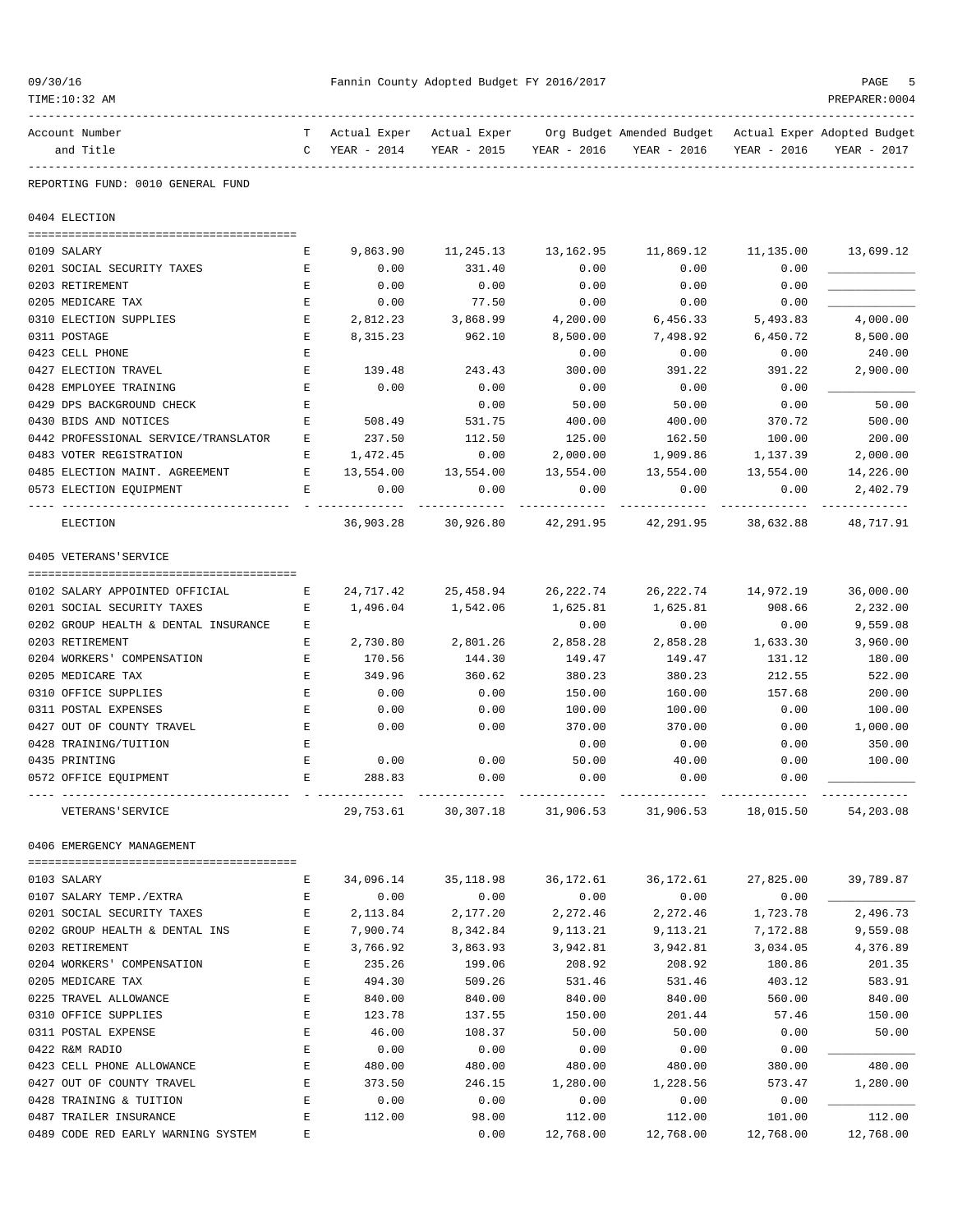| TIME:10:32 AM                              |                    |                         |              |             |                           |             | PREPARER: 0004              |
|--------------------------------------------|--------------------|-------------------------|--------------|-------------|---------------------------|-------------|-----------------------------|
| Account Number                             | т                  | Actual Exper            | Actual Exper |             | Org Budget Amended Budget |             | Actual Exper Adopted Budget |
| and Title                                  | $\mathbf C$        | YEAR - 2014             | YEAR - 2015  | YEAR - 2016 | YEAR - 2016               | YEAR - 2016 | YEAR - 2017                 |
| REPORTING FUND: 0010 GENERAL FUND          |                    |                         |              |             |                           |             |                             |
| 0490 911 RADIO TOWER BUILDING              | $\mathbf{E}$       | 776.90                  | 697.57       | 500.00      | 500.00                    | 0.00        | 500.00                      |
| 0573 RADIO EQUIPMENT                       | Е                  | 0.00                    | 0.00         | 0.00        | 0.00                      | 0.00        |                             |
| EMERGENCY MANAGEMENT                       |                    | 51, 359.38              | 52,818.91    | 68,421.47   | 68,421.47                 | 54,779.62   | 73,187.83                   |
| 0409 NON-DEPARTMENTAL                      |                    |                         |              |             |                           |             |                             |
| 0100 COMPENSATION PAY                      | Е                  | 0.00                    | 0.00         | 0.00        | 0.00                      | 0.00        |                             |
| 0201 SOCIAL SECURITY TAXES                 | Е                  | 0.00                    | 0.00         | 0.00        | 0.00                      | 0.00        |                             |
| 0203 RETIREMENT                            | Ε                  | 0.00                    | 0.00         | 0.00        | 0.00                      | 0.00        |                             |
| 0204 WORKERS' COMPENSATION                 | Е                  | 1,577.16                | 1,355.00     | 1,575.00    | 1,575.00                  | 1,198.08    | 1,575.00                    |
| 0205 MEDICARE TAX                          | E                  | 0.00                    | 0.00         | 0.00        | 0.00                      | 0.00        |                             |
| 0206 UNEMPLOYMENT EXPENSE                  | Е                  | 0.00                    | 2,706.16     | 1,000.00    | 1,000.00                  | 119.38      |                             |
| 0395 ERRORS AND OMISSIONS                  | Е                  | 0.00                    | 0.00         | 500.00      | 500.00                    | 0.00        | 500.00                      |
| 0399 CLAIMS SETTLEMENTS                    | E                  | 0.00                    | 1,000.00     | 5,000.00    | 78,045.46                 | 71,756.02   | 5,000.00                    |
| 0400 LEGAL FEES                            | Ε                  | 3,112.19                | 5,666.89     | 20,000.00   | 20,000.00                 | 0.00        | 20,000.00                   |
| 0401 AUDIT EXPENSE                         | E                  | 27,725.00               | 28,200.00    | 30,000.00   | 30,000.00                 | 29,910.00   | 30,000.00                   |
| 0404 911 EMERGENCY SERVICE                 | E                  | 8,917.00                | 8,917.00     | 8,917.00    | 8,917.00                  | 6,687.75    | 8,917.00                    |
| 0406 TAX APPRAISAL DISTRICT                | Е                  | 349,888.78              | 363,507.04   | 388,492.57  | 388,492.57                | 384, 357.01 | 388, 429.57                 |
| 0408 COUNTY WELLNESS PROGRAM               | Е                  | 1,156.55                | 1,632.63     | 1,700.00    | 2,300.00                  | 1,911.60    | 2,690.00                    |
| 0426 PROFESSIONAL FEES                     | Ε                  | 0.00                    | 2,060.00     | 1,425.00    | 1,425.00                  | 0.00        | 1,425.00                    |
| 0430 BIDS & NOTICES                        | Е                  | 1,456.58                | 1,499.77     | 1,800.00    | 2,315.00                  | 1,212.75    | 1,800.00                    |
| 0431 SECOEECB GRANT CSC0710                | Е                  | 0.00                    | 0.00         | 0.00        | 0.00                      | 0.00        |                             |
| 0481 DUES                                  | Е                  | 8,676.26                | 9,126.32     | 9,500.00    | 9,500.00                  | 9,353.03    | 9,500.00                    |
| 0483 PUBLIC OFFICIALS INS.                 | Е                  | 24,289.00               | 19,398.00    | 26,000.00   | 25,432.00                 | 19,548.00   | 26,000.00                   |
| 0484 GENERAL LIABILITY INSURANCE           | E                  |                         | 6,931.00     | 6,931.00    | 6,984.00                  | 6,984.00    | 6,931.00                    |
| 0485 WATER SUPPLY AGENCY                   | E                  | 0.00                    | 0.00         | 0.00        | 0.00                      | 0.00        | 1,000.00                    |
| 0487 TCOG-REG. INTERLOCAL AGREEMENT        | E                  | 0.00                    | 0.00         | 0.00        | 0.00                      | 0.00        |                             |
| 0488 FANNIN RURAL RAIL DIST                | Е                  | 0.00                    | 0.00         | 0.00        | 0.00                      | 3,025.00    |                             |
| 0489 COURT COSTS/ARREST FEES               | E                  | 229,750.10              | 215,776.23   | 240,000.00  | 240,000.00                | 149,719.29  | 240,000.00                  |
| 0490 MISCELLANEOUS                         | Ε                  | 170.00                  | 0.00         | 312.00      | 312.00                    | 1.00        | 312.00                      |
| 0491 SULPHUR RIVER REGIONAL MOBILITY AUT E |                    |                         |              | 0.00        | 0.00                      | 0.00        | 2,500.00                    |
| 0495 '98 JAIL BOND PAYMENT                 |                    | E 1,012,011.49          | 0.00         | 0.00        | 0.00                      | 0.00        |                             |
| 0499 BANK SERVICE FEES                     | E                  | 9,475.00                | 10,350.00    | 8,675.00    | 8,675.00                  | 6, 275.00   | 8,675.00                    |
| 0500 6TH COURT OF APPEALS FEE              |                    | 2,549.55                | 2,584.03     | 2,700.00    | 2,700.00                  | 1,498.56    | 2,700.00                    |
| NON-DEPARTMENTAL                           |                    | 1,680,754.66 680,710.07 |              |             | 754,527.57 828,173.03     | 693,556.47  | 757,954.57                  |
| 0410 COUNTY COURT AT LAW                   |                    |                         |              |             |                           |             |                             |
| 0101 SALARY ELECTED OFFICIAL               | Е                  | 140,865.50              | 140,000.12   | 140,000.00  | 140,000.00                | 107,692.40  | 140,000.00                  |
| 0103 SALARY COURT COORDINATOR              | Е                  | 25,080.23               | 25,863.58    | 26,734.66   | 26,734.66                 | 20,523.95   | 29,408.13                   |
| 0110 SALARY COURT REPORTER                 | $\mathbf{E}% _{0}$ | 52,469.02               | 54,859.18    | 56,560.98   | 56,560.98                 | 41,250.82   | 62, 217.08                  |
| 0130 BAILIFF                               | $\mathbf{E}% _{0}$ | 31,749.90               | 32,702.54    | 33,683.58   | 33,683.58                 | 25,910.40   | 37,051.94                   |
| 0201 SOCIAL SECURITY TAXES                 | $\mathbf E$        | 14, 254. 13             | 13,931.67    | 14,302.11   | 14,302.11                 | 10,840.95   | 15,027.38                   |
| 0202 GROUP HEALTH & DENTAL INS             | Е                  | 31,602.96               | 30,531.04    | 32,260.76   | 32,260.76                 | 25,409.84   | 33,456.78                   |
| 0203 RETIREMENT                            | Е                  | 27,764.18               | 28,015.84    | 28, 141.53  | 28, 141.53                | 21,408.00   | 29,686.49                   |
| 0204 WORKERS COMPENSATION                  | E                  | 1,735.10                | 1,444.12     | 1,471.62    | 1,471.62                  | 1,290.90    | 1,349.39                    |
| 0205 MEDICARE TAX                          | Ε                  | 3,544.25                | 3,585.23     | 3,743.60    | 3,743.60                  | 2,755.56    | 3,913.22                    |
| 0310 OFFICE SUPPLIES                       | Е                  | 360.25                  | 716.37       | 1,200.00    | 1,200.00                  | 395.58      | 1,200.00                    |
| 0311 POSTAGE                               | Ε                  | 1,836.76                | 1,358.31     | 1,800.00    | 1,800.00                  | 829.90      | 1,800.00                    |
| 0315 COPIER RENTAL                         | Е                  | 396.91                  | 442.09       | 600.00      | 600.00                    | 286.66      | 600.00                      |
| 0395 BAILIFF UNIFORMS                      | E                  | 0.00                    | 0.00         | 0.00        | 0.00                      | 0.00        |                             |
| 0420 TELEPHONE                             | E                  | 2,132.59                | 2,286.55     | 2,300.00    | 2,300.05                  | 1,726.35    | 2,300.00                    |
| 0421 DSL INTERNET                          | E                  | 1,170.12                | 1,170.12     | 1,200.00    | 1,199.95                  | 794.79      | 1,200.00                    |

09/30/16 Fannin County Adopted Budget FY 2016/2017 PAGE 6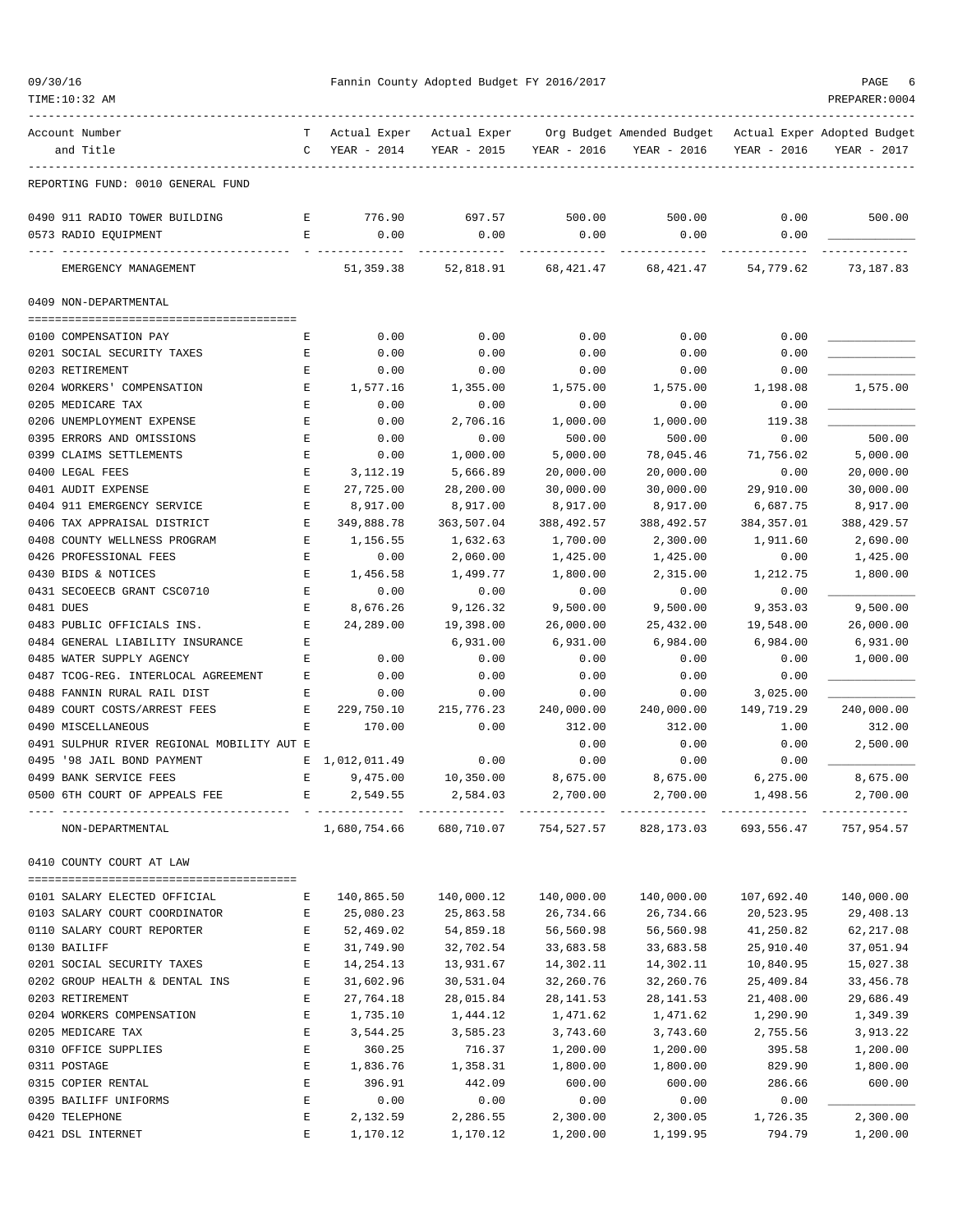| 09/30/1 |  |
|---------|--|
|---------|--|

| TIME:10:32 AM                            |                  |                             |                       |             |                                                         |                       | PREPARER: 0004       |
|------------------------------------------|------------------|-----------------------------|-----------------------|-------------|---------------------------------------------------------|-----------------------|----------------------|
| Account Number                           | T.               | Actual Exper – Actual Exper |                       |             | Org Budget Amended Budget - Actual Exper Adopted Budget |                       |                      |
| and Title                                | C                | YEAR - 2014                 | YEAR - 2015           |             | YEAR - 2016 YEAR - 2016                                 | YEAR - 2016           | YEAR - 2017          |
| REPORTING FUND: 0010 GENERAL FUND        |                  |                             |                       |             |                                                         |                       |                      |
| 0424 INDIGENT ATTORNEY FEES              | Е                | 58,812.00                   | 47,105.00             | 70,000.00   | 70,000.00                                               | 43,500.00             | 70,000.00            |
| 0425 PROFESSIONAL SERVICES               | Е                | 2,200.00                    | 1,150.00              | 2,250.00    | 2,250.00                                                | 731.10                | 2,250.00             |
| 0427 OUT OF COUNTY TRAVEL                | Е                | 1,228.47                    | 940.77                | 2,000.00    | 2,000.00                                                | 0.00                  | 2,000.00             |
| 0435 PRINTING                            | Е                | 0.00                        | 522.71                | 250.00      | 250.00                                                  | 0.00                  | 250.00               |
| 0437 COURT REPORTER EXPENSE              | Е                | 1,195.00                    | 1,314.25              | 3,500.00    | 3,500.00                                                | 2,087.50              | 3,500.00             |
| 0439 WITNESS EXPENSE                     | Е                | 0.00                        | 0.00                  | 500.00      | 500.00                                                  | 0.00                  | 500.00               |
| 0453 R&M EQUIPMENT                       | Ε                | 0.00                        | 0.00                  | 400.00      | 400.00                                                  | 0.00                  | 400.00               |
| 0467 VISITING JUDGE                      | Ε                | 0.00                        | 0.00                  | 500.00      | 500.00                                                  | 0.00                  | 500.00               |
| 0468 JUVENILE BOARD SALARY               | Е                | 1,200.00                    | 1,200.00              | 1,200.00    | 1,200.00                                                | 950.00                | 2,400.00             |
| 0480 BONDS                               | Е                | 0.00                        | 178.00                | 0.00        | 0.00                                                    | 0.00                  | 71.00                |
| 0481 DUES                                | Е                | 265.00                      | 295.00                | 295.00      | 295.00                                                  | 0.00                  | 295.00               |
| 0572 OFFICE EQUIPMENT                    | Е                | 250.00                      | 603.06                | 600.00      | 600.00                                                  | 0.00                  | 600.00               |
| 0574 TECHNOLOGY                          | Е                | 2,081.60                    | 0.00                  | 0.00        | 0.00                                                    | 0.00                  |                      |
| 0590 BOOKS & PUBLICATIONS                | Е                | 0.00                        | 0.00                  | 250.00      | 250.00                                                  | 0.00                  | 250.00               |
| 0591 LEXIS NEXIS ONLINE LEGAL            | Е                | 549.00                      | 585.00                | 621.00      | 621.00                                                  | 361.00                | 621.00               |
| COUNTY COURT AT LAW                      |                  | 402,742.97                  | 390,800.55            | 426,364.84  | 426,364.84                                              | 308,745.70            | 442,847.41           |
| 0425 COURT ADMINISTRATION                |                  |                             |                       |             |                                                         |                       |                      |
| 0311 JURY POSTAGE                        | Е                | 3,791.43                    | 4,144.55              | 4,200.00    | 4,200.00                                                | 2,463.43              | 4,200.00             |
| 0312 DISTRICT JURY SUPPLIES              | Е                | 377.16                      | 491.06                | 500.00      | 500.00                                                  | 114.30                | 500.00               |
| 0313 GRAND JURY EXPENSE                  | Е                | 6,210.00                    | 6,030.00              | 5,000.00    | 5,740.00                                                | 4,100.00              | 5,000.00             |
| 0314 PETIT JURY EXPENSE                  | Е                | 31,806.00                   | 33,512.00             | 46,000.00   | 46,000.00                                               | 11,878.00             | 46,000.00            |
| 0316 COUNTY COURT JURY EXP.              | $\mathbf E$      | 0.00                        | 0.00                  | 0.00        | 0.00                                                    | 0.00                  |                      |
| 0317 COURT REPORTER SUPPLIES             | Е                | 0.00                        | 0.00                  | 100.00      | 100.00                                                  | 0.00                  | 100.00               |
| 0318 J.P. JURY EXPENSE                   | E                | 210.00                      | 987.00                | 800.00      | 800.00                                                  | 190.00                | 800.00               |
| 0319 CO.CT.@LAW JURY EXPENSE             | Ε                | 3,122.03                    | 2,585.60              | 5,000.00    | 5,000.00                                                | 680.00                | 5,000.00             |
| 0422 REGIONAL INDIGENT DEFENSE PROGRAM   | Е                | 10,040.00                   | 13,386.00             | 11,822.01   | 11,822.01                                               | 11,822.01             | 11,822.01            |
| 0424 CO.CT. ATTORNEY FEES                | Ε                | 6,342.93                    | 300.00                | 8,000.00    | 8,000.00                                                | 3,400.52              | 8,000.00             |
| 0425 CO.CT. PROFESSIONAL SERVICES        | Е                | 305.00                      | 305.00                | 1,000.00    | 1,000.00                                                | 462.50                | 1,000.00             |
| 0426 COUNTY COURT SUPPLIES               | Е                | 0.00                        | 0.00                  | 0.00        | 0.00                                                    | 0.00                  |                      |
| 0435 PRINTING                            | Е                | 877.50                      | 1,295.00              | 1,500.00    | 1,500.00                                                | 980.00                | 1,500.00             |
| 0465 PHYSICAL EVID. ANALYSES             | Ε                | 136.13                      | 295.00                | 1,000.00    | 1,836.00                                                | 1,203.00              | 1,500.00             |
| 0466 AUTOPSIES                           |                  | 39, 277.50                  | 39,139.75             | 50,000.00   | 46,861.85                                               | 26,005.75             | 50,000.00            |
| 0467 VISITING JUDGE EXPENSE              |                  | E 45.89                     | 924.02                | 2,000.00    | 3,562.15                                                | 2,448.66              | 2,000.00             |
| COURT ADMINISTRATION                     |                  |                             | 102,541.57 103,394.98 |             |                                                         |                       | 65,748.17 137,422.01 |
| 0435 336TH DISTRICT COURT ADMINISTRATION |                  |                             |                       |             |                                                         |                       |                      |
| 0103 SALARY COURT COORDINATOR            | Е                | 29,409.64                   | 27,262.67             | 31,202.82   | 31,202.82                                               | 23,893.90             | 34, 323. 10          |
| 0110 SALARY COURT REPORTER               | Е                | 57,126.00                   | 59,069.66             | 65,734.97   | 65,734.97                                               | 50,312.60             | 72,308.47            |
|                                          |                  |                             |                       | 34, 479. 25 |                                                         |                       | 37,927.18            |
| 0130 BAILIFF<br>0201 SOCIAL SECURITY     | Е<br>$\mathbf E$ | 32,500.00<br>7,268.73       | 33,475.00<br>7,217.04 | 8,296.66    | 34,479.25<br>8,296.66                                   | 26,522.60<br>6,088.82 | 9,111.44             |
| 0202 GROUP HEALTH INSURANCE              | $\mathbf E$      | 23,702.22                   | 25,028.72             | 27,339.63   | 27,339.63                                               | 21,518.64             | 28,677.24            |
| 0203 RETIREMENT                          | $\mathbf E$      | 13,414.30                   | 13,716.63             | 14,586.06   | 14,586.06                                               | 11,190.67             | 16,165.46            |
| 0204 WORKERS COMPENSATION                | Е                | 827.50                      | 700.18                | 749.08      | 749.08                                                  | 657.08                | 722.79               |
| 0205 MEDICARE                            | Е                | 1,699.84                    | 1,687.79              | 1,940.35    | 1,940.35                                                | 1,423.84              | 2,130.90             |
| 0310 OFFICE SUPPLIES                     | Е                | 693.39                      | 1,154.53              | 1,100.00    | 2,068.02                                                | 1,399.29              | 1,800.00             |
| 0311 DISTRICT JUDGE POSTAGE              | $\mathbf E$      | 144.29                      | 101.94                | 350.00      | 350.00                                                  | 184.56                | 400.00               |
| 0352 GPS/SCRAM MONITORS                  | E                | 207.00                      | 604.00                | 1,000.00    | 1,147.00                                                | 484.00                | 1,000.00             |
| 0395 BAILIFF UNIFORMS                    | Е                | 315.43                      | 246.21                | 300.00      | 311.13                                                  | 189.18                | 400.00               |
| 0421 LEXIS NEXIS ONLINE LEGAL            | Е                | 579.00                      | 614.00                | 614.00      | 614.00                                                  | 424.00                | 768.00               |
| 0427 TRAVEL                              | Е                | 2,382.88                    | 1,845.80              | 2,050.00    | 3,045.00                                                | 2,481.17              | 3,000.00             |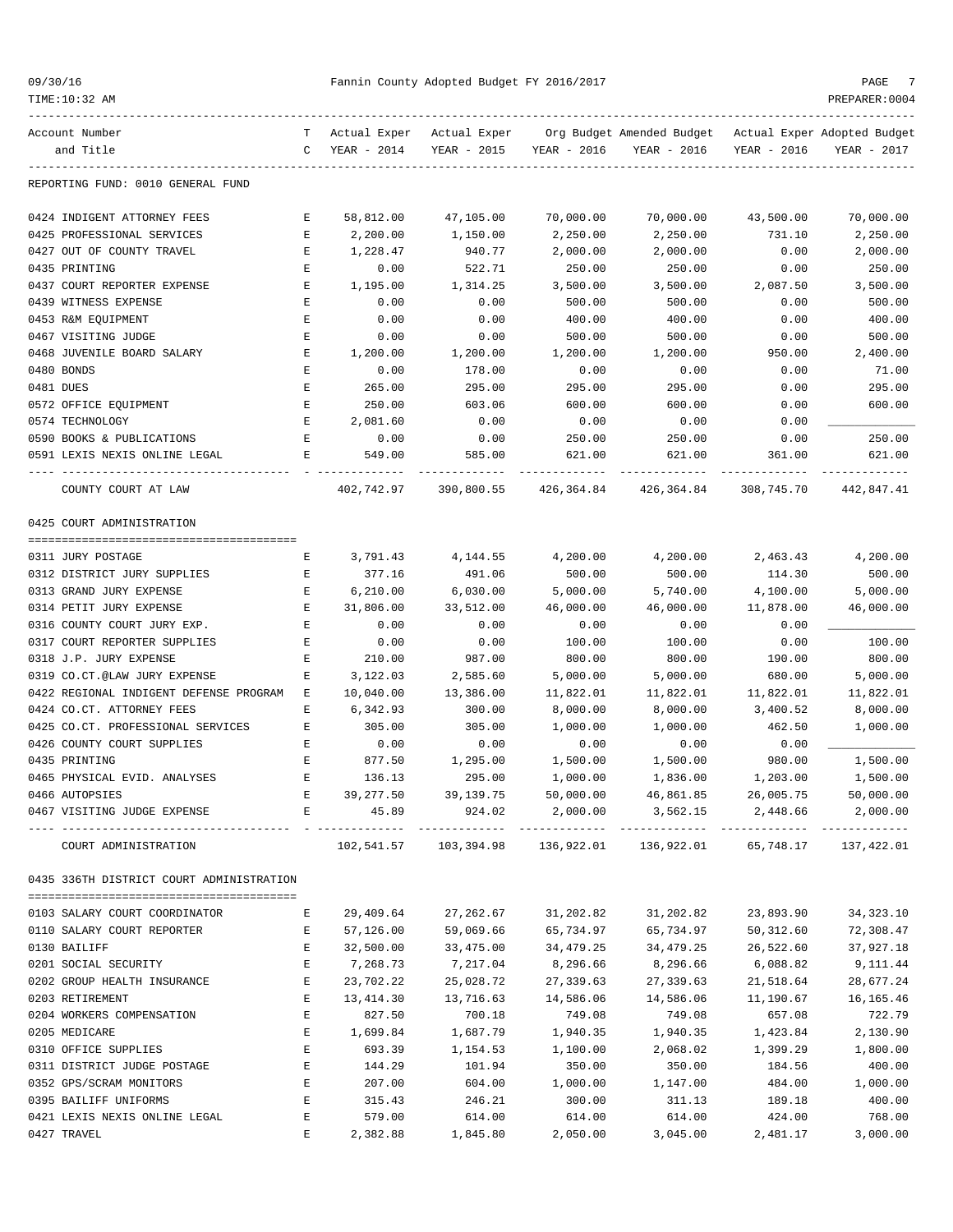|  | 09/30/16 |  |  |
|--|----------|--|--|
|--|----------|--|--|

| TIME:10:32 AM                                       |                                   |                             |                        |                        |                                                             |                         | PREPARER: 0004         |
|-----------------------------------------------------|-----------------------------------|-----------------------------|------------------------|------------------------|-------------------------------------------------------------|-------------------------|------------------------|
| Account Number                                      | T.                                | Actual Exper – Actual Exper |                        |                        | Org Budget Amended Budget - Actual Exper Adopted Budget     |                         |                        |
| and Title                                           | C                                 | YEAR - 2014                 | YEAR - 2015            | YEAR - 2016            | YEAR - 2016                                                 | YEAR - 2016             | YEAR - 2017            |
| REPORTING FUND: 0010 GENERAL FUND                   |                                   |                             |                        |                        |                                                             |                         |                        |
| 0428 TRAINING/TUITION                               | Е                                 | 0.00                        | 1,460.00               | 2,000.00               | 1,005.00                                                    | 680.00                  | 2,500.00               |
| 0432 ATTORNEY FEES JUVENILE                         | Е                                 | 7,136.05                    | 8,068.50               | 10,000.00              | 16,000.00                                                   | 11,492.75               | 15,000.00              |
| 0433 ATTORNEY FEES DRUG CT                          | $\mathbf E$                       | 3,550.00                    | 3,550.00               | 3,600.00               | 3,453.00                                                    | 2,775.00                | 3,600.00               |
| 0434 APPEAL COURT TRANSCRIPTS                       | Е                                 | 0.00                        | 30,098.00              | 16,180.00              | 16,180.00                                                   | 7,032.00                | 18,000.00              |
| 0435 ATTORNEYS FEES APPEALS CT                      | E                                 | 5,640.00                    | 21,203.75              | 20,000.00              | 19,439.42                                                   | 9,895.42                | 20,000.00              |
| 0436 ATTORNEY FEES- CPS CASES                       | Е                                 | 121,705.68                  | 94,410.65              | 70,000.00              | 175,000.00                                                  | 80,560.37               | 100,000.00             |
| 0437 ATTORNEY FEES                                  | Е                                 | 306,879.56                  | 230,541.10             | 300,000.00             | 199,000.00                                                  | 121,488.76              | 300,000.00             |
| 0438 COURT REPORTER EXPENSE                         | E                                 | 3,825.00                    | 13,274.00              | 13,820.00              | 13,215.00                                                   | 723.50                  | 10,000.00              |
| 0439 INVESTIGATOR EXPENSE                           | Е                                 | 6,460.98                    | 0.00                   | 15,000.00              | 5,000.00                                                    | 0.00                    | 10,000.00              |
| 0440 PHYSICIANS EXPENSE                             | Е                                 | 0.00                        | 0.00                   | 0.00                   | 0.00                                                        | 0.00                    |                        |
| 0442 OTHER PROFESSIONAL SERV.                       | Е                                 | 35,478.21                   | 14,748.60              | 50,000.00              | 49,700.00                                                   | 7,977.71                | 35,000.00              |
| 0468 JUVENILE BOARD SALARY                          | Е                                 | 2,400.00                    | 2,400.00               | 2,400.00               | 2,400.00                                                    | 1,900.00                | 3,600.00               |
| 0481 DUES                                           | Е                                 | 335.00                      | 395.00                 | 435.00                 | 435.00                                                      | 145.00                  | 771.00                 |
| 0572 OFFICE EQUIPMENT                               | $\mathbf E$                       | 2,755.00                    | 1,534.61               | 2,500.00               | 2,374.84                                                    | 341.55                  | 2,500.00               |
| 0574 TECHNOLOGY                                     | Е                                 | 1,040.80                    | 545.00                 | 0.00                   | 545.00                                                      | 545.00                  | 5,300.00               |
| 0590 DISTRICT JUDGE BOOKS                           | Е                                 | 146.20                      | 0.00<br>. <u>.</u> .   | 500.00                 | 566.59                                                      | 566.59<br>------------- | 500.00                 |
| 336TH DISTRICT COURT ADMINISTRATION                 |                                   | 667,622.70                  | 594,953.38             | 696,177.82             | 696,177.82                                                  | 392,894.00              | 735,505.58             |
| 0450 DISTRICT CLERK                                 |                                   |                             |                        |                        |                                                             |                         |                        |
|                                                     |                                   |                             |                        |                        |                                                             |                         |                        |
| 0101 SALARY ELECTED OFFICIAL                        | Е                                 | 47,039.72                   | 48,451.00              | 49,904.43              | 49,904.43                                                   | 38,388.00               | 54,894.87              |
| 0103 SALARY ASST. DIST. CLERK                       | Е                                 | 31,926.18                   | 32,884.02              | 33,870.49              | 33,870.49                                                   | 26,054.20               | 37, 257.54             |
| 0104 SALARIES DEPUTIES                              | Е<br>$\mathbf E$                  | 146,083.62                  | 152,906.26             | 157,493.48             | 157,493.48                                                  | 118,014.00              | 164, 267. 29           |
| 0107 SALARY PART-TIME<br>0201 SOCIAL SECURITY TAXES |                                   | 12,339.20                   | 11,047.44              | 12,954.02              | 12,954.02                                                   | 7,174.94                | 23,958.79              |
| 0202 GROUP HEALTH & DENTAL INSURANCE                | Е<br>Е                            | 13,331.48<br>63,205.92      | 13,928.10<br>66,742.72 | 15,761.79<br>72,905.68 | 15,761.79<br>72,905.68                                      | 10,748.20<br>57,062.79  | 17,383.47<br>76,472.64 |
| 0203 RETIREMENT                                     | Е                                 | 26, 225.81                  | 26,990.59              | 27,710.24              | 27,710.24                                                   | 20,677.92               | 30,841.63              |
| 0204 WORKERS COMPENSATION                           | Ε                                 | 1,675.94                    | 1,418.06               | 1,449.07               | 1,449.07                                                    | 1,271.12                | 1,401.89               |
| 0205 MEDICARE TAX                                   | Е                                 | 3,118.19                    | 3,257.09               | 3,686.23               | 3,686.23                                                    | 2,513.86                | 4,065.49               |
| 0310 OFFICE SUPPLIES                                | Е                                 | 4,353.25                    | 4,204.60               | 4,000.00               | 5,551.54                                                    | 3,924.98                | 4,500.00               |
| 0311 POSTAL EXPENSES                                | Е                                 | 4,292.49                    | 4,562.30               | 4,200.00               | 4,200.00                                                    | 2,448.10                | 4,500.00               |
| 0313 PASSPORT PHOTO SUPPLIES                        | Е                                 | 543.91                      | 546.44                 | 800.00                 | 666.60                                                      | 0.00                    | 800.00                 |
| 0315 COPIER RENTAL                                  | Е                                 | 1,604.52                    | 1,563.88               | 1,800.00               | 1,800.00                                                    | 1,058.87                | 1,800.00               |
| 0353 COMPUTER EXPENSE                               |                                   | 81.90                       | 0.00                   | 0.00                   | 0.00                                                        | 0.00                    | 742.00                 |
| 0423 CELL PHONE                                     | Ε                                 |                             |                        | 0.00                   | 0.00                                                        | 0.00                    |                        |
| 0427 OUT OF COUNTY TRAVEL                           | Е                                 | 2,627.98                    | 2,308.38               | 4,250.00               | 2,804.03                                                    | 2,125.16                | 4,250.00               |
| 0428 EMPLOYEE TRAINING                              | E                                 | 440.00                      | 190.00                 | 0.00                   | 0.00                                                        | 0.00                    |                        |
| 0435 PRINTING                                       | Е                                 | 890.41                      | 2,727.20               | 1,800.00               | 1,232.00                                                    | 628.03                  | 1,800.00               |
| 0480 BONDS                                          | Е                                 | 343.00                      | 613.50                 | 400.00                 | 443.00                                                      | 250.00                  | 350.00                 |
| 0481 DUES                                           | Е                                 | 175.00                      | 225.00                 | 195.00                 | 225.00                                                      | 50.00                   | 225.00                 |
| 0572 OFFICE EQUIPMENT                               | $\,$ E                            | 966.83                      | 29.70                  | 500.00                 | 1,022.83                                                    | 85.86                   | 500.00                 |
| DISTRICT CLERK                                      |                                   |                             |                        |                        | 361, 265.35 374, 596.28 393, 680.43 393, 680.43 292, 476.03 |                         | 430,010.61             |
| 0455 JUSTICE OF PEACE PCT # 1                       |                                   |                             |                        |                        |                                                             |                         |                        |
|                                                     |                                   |                             |                        |                        |                                                             |                         |                        |
| 0101 SALARY ELECTED OFFICIAL                        | E                                 | 35,929.92                   | 37,007.88              | 38,118.09              | 38,118.09                                                   | 29,321.60               | 41,929.90              |
| 0103 SALARY ASSISTANTS                              | E                                 | 51,207.74                   | 52,752.44              | 55,794.00              | 55,794.00                                                   | 42,918.40               | 59, 234.31             |
| 0201 SOCIAL SECURITY TAXES                          | Е                                 | 5,497.98                    | 5,272.24               | 5,971.35               | 5,971.35                                                    | 4,171.55                | 6,420.98               |
| 0202 GROUP HEALTH & DENTAL INSURANCE                | Е                                 | 23,687.52                   | 25,023.18              | 27,339.63              | 27,339.63                                                   | 21,518.64               | 28,677.24              |
| 0203 RETIREMENT                                     | Е                                 | 9,626.74                    | 9,876.07               | 10,236.42              | 10,236.42                                                   | 7,877.01                | 11,101.66              |
| 0204 WORKERS' COMPENSATION                          | $\mathbf{E}% _{t}=\mathbf{E}_{t}$ | 601.30                      | 508.78                 | 548.98                 | 548.98                                                      | 468.36                  | 517.82                 |
| 0205 MEDICARE TAX                                   | E                                 | 1,285.90                    | 1,233.18               | 1,396.53               | 1,396.53                                                    | 975.66                  | 1,501.68               |
| 0225 TRAVEL ALLOWANCE                               | Е                                 | 2,400.00                    | 2,400.00               | 2,400.00               | 2,400.00                                                    | 1,900.00                | 2,400.00               |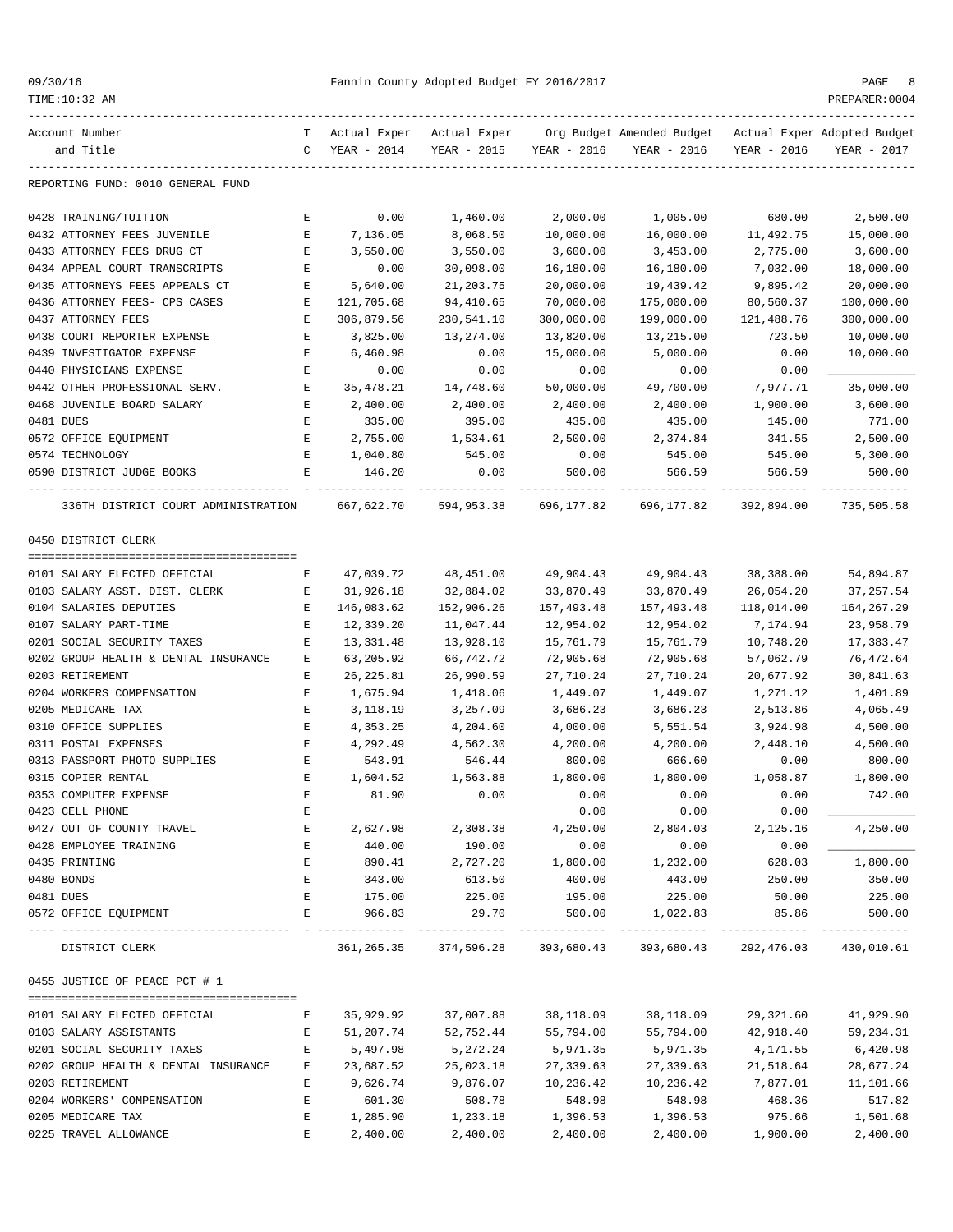| 09/30/1 |  |  |
|---------|--|--|
|---------|--|--|

TIME:10:32 AM PREPARER:0004

| Account Number                                          |        |                       |                                             |                  | T Actual Exper Actual Exper Org Budget Amended Budget Actual Exper Adopted Budget |                    |                    |
|---------------------------------------------------------|--------|-----------------------|---------------------------------------------|------------------|-----------------------------------------------------------------------------------|--------------------|--------------------|
| and Title                                               |        | C YEAR - 2014         | $YEAR - 2015$                               | YEAR - 2016      | YEAR - 2016                                                                       | YEAR - 2016        | YEAR - 2017        |
|                                                         |        |                       |                                             |                  |                                                                                   |                    |                    |
| REPORTING FUND: 0010 GENERAL FUND                       |        |                       |                                             |                  |                                                                                   |                    |                    |
| 0310 OFFICE SUPPLIES                                    | Е      | 466.04                | 558.77                                      | 662.30           | 536.38                                                                            | 464.04             | 850.00             |
| 0311 POSTAL EXPENSES                                    | Е      | 1,033.98              | 536.46                                      | 1,200.00         | 985.00                                                                            | 435.15             | 1,200.00           |
| 0420 UTILITIES TELEPHONE                                | Е      | 0.00                  | 635.65                                      | 650.00           | 650.00                                                                            | 477.79             | 1,395.00           |
| 0422 R & M RADIO                                        | Е      | 0.00                  | 0.00                                        | 0.00             | 0.00                                                                              | 0.00               |                    |
| 0423 CELL PHONE ALLOWANCE                               | Ε      |                       | 0.00                                        | 240.00           | 240.00                                                                            | 190.00             | 240.00             |
| 0427 OUT OF COUNTY TRAVEL                               | Е      | 2,391.31              | 4,884.89                                    | 4,680.00         | 4,680.00                                                                          | 1,497.90           | 4,680.00           |
| 0435 PRINTING                                           | Е      | 297.66                | 452.70                                      | 300.00           | 305.93                                                                            | 0.00               | 400.00             |
| 0480 BOND                                               | E      | 150.00                | 493.00                                      | 150.00           | 165.00                                                                            | 0.00               | 236.00             |
| 0481 DUES                                               | Ε      | 60.00                 | 60.00                                       | 60.00            | 60.00                                                                             | 60.00              | 60.00              |
| 0572 OFFICE EQUIPMENT                                   | Е      | 224.90                | 0.00                                        | 0.00             | 319.99                                                                            | 319.99             | 2,500.00           |
| 0573 RADIO EQUIPMENT                                    | Е      | 0.00                  | 0.00                                        | 0.00             | 0.00                                                                              | 0.00               |                    |
| 0574 TECHNOLOGY                                         | Ε      | 0.00                  | 0.00                                        | 0.00             | 0.00                                                                              | 0.00               |                    |
|                                                         |        |                       |                                             |                  |                                                                                   |                    |                    |
| JUSTICE OF PEACE PCT # 1                                |        | 134,860.99            | 141,695.24                                  | 149,747.30       | 149,747.30                                                                        | 112,596.09         | 163,344.59         |
| 0456 JUSTICE OF PEACE PCT # 2                           |        |                       |                                             |                  |                                                                                   |                    |                    |
| 0101 SALARY ELECTED OFFICIAL                            | Е      | 35,929.92             | 37,007.88                                   | 38,118.09        | 38,118.09                                                                         | 29,321.60          | 41,929.90          |
| 0104 SALARY DEPUTY                                      | Е      | 31,925.14             | 32,882.72                                   | 33,869.29        | 33,869.29                                                                         | 26,053.40          | 37,256.22          |
| 0201 SOCIAL SECURITY TAXES                              | Е      | 4,329.06              | 4,496.84                                    | 4,626.90         |                                                                                   |                    | 5,073.22           |
|                                                         |        |                       |                                             |                  | 4,626.90                                                                          | 3,550.17           |                    |
| 0202 GROUP HEALTH & DENTAL INSURANCE<br>0203 RETIREMENT | Е      | 15,801.48<br>7,496.42 | 16,679.60                                   | 18,226.42        | 18,226.42                                                                         | 14,338.54          | 19,118.16          |
|                                                         | Е      |                       | 7,689.88                                    | 7,846.62         | 7,846.62                                                                          | 6,038.10           | 8,710.47           |
| 0204 WORKERS' COMPENSATION                              | Е      | 468.20                | 396.16                                      | 425.38           | 425.38                                                                            | 359.94             | 409.13             |
| 0205 MEDICARE TAX                                       | E<br>Ε | 1,012.44              | 1,051.67<br>2,400.00                        | 1,082.10         | 1,082.10                                                                          | 830.25<br>1,900.00 | 1,186.48           |
| 0225 TRAVEL ALLOWANCE                                   |        | 2,400.00<br>678.37    |                                             | 2,400.00         | 2,400.00<br>700.00                                                                |                    | 2,400.00<br>700.00 |
| 0310 OFFICE SUPPLIES<br>0311 POSTAL EXPENSES            | Е      |                       | 311.72<br>166.00                            | 700.00           | 350.00                                                                            | 562.46             | 350.00             |
| 0420 UTILITIES TELEPHONE                                | Е      | 340.37                |                                             | 350.00           |                                                                                   | 72.00              |                    |
| 0421 DSL LINE                                           | Е      | 2,081.31              | 2,194.47                                    | 2,000.00         | 2,000.00                                                                          | 1,977.68<br>917.31 | 1,500.00<br>800.00 |
|                                                         | Ε      | 1,170.12              | 1,170.12                                    | 1,200.00         | 1,200.00                                                                          |                    |                    |
| 0422 R & M RADIO                                        | E      | 0.00                  | 0.00                                        | 100.00<br>240.00 | 100.00<br>240.00                                                                  | 0.00               | 100.00             |
| 0423 CELL PHONE ALLOWANCE                               | Е      | 240.00                | 240.00                                      |                  |                                                                                   | 190.00             | 240.00             |
| 0427 OUT OF COUNTY TRAVEL                               | Е      | 1,404.69              | 2,228.75                                    | 2,000.00         | 2,000.00                                                                          | 1,561.19           | 2,000.00           |
| 0435 PRINTING                                           | Е      | 144.06                | 178.63                                      | 200.00           | 200.00                                                                            | 55.00              | 200.00             |
| 0460 OFFICE RENTAL                                      | Ε      | 4,200.00              | 4,200.00                                    | 4,200.00         | 4,200.00                                                                          | 3,150.00           | 4,200.00           |
| 0480 BOND                                               | E      | 171.00                | 278.00                                      | 100.00           | 100.00                                                                            | 100.00             | 100.00             |
| 0481 DUES                                               | Ε      | 95.00                 | 95.00                                       | 95.00            | 95.00                                                                             | 95.00              | 95.00              |
| 0572 OFFICE EOUIPMENT                                   | Е      | 0.00                  | 0.00                                        | 0.00             | 699.99                                                                            | 699.98             |                    |
| 0573 RADIO EQUIPMENT                                    | Е      | 0.00                  | 865.05                                      | 1,200.00         | 500.01                                                                            | 0.00               |                    |
| 0574 TECHNOLOGY                                         | E      | 0.00                  | 0.00                                        | 0.00             | 0.00                                                                              | 0.00               | ------------       |
| JUSTICE OF PEACE PCT # 2                                |        |                       | 109,887.58 114,532.49 118,979.80 118,979.80 |                  |                                                                                   | 91,772.62          | 126,368.58         |
| 0457 JUSTICE OF THE PEACE # 3                           |        |                       |                                             |                  |                                                                                   |                    |                    |
| 0101 SALARY ELECTED OFFICIAL                            | Е      |                       | 26,779.48 27,582.88                         | 38,118.09        | 38,118.09                                                                         | 29,321.60          | 41,929.90          |
| 0103 SALARY ASSISTANT                                   | Е      |                       |                                             | 0.00             | 0.00                                                                              | 0.00               | 25,202.10          |
| 0201 SOCIAL SECURITY TAXES                              | Е      |                       | 1,858.82                                    | 2,512.12         | 2,512.12                                                                          | 1,954.40           | 4,325.86           |
| 0202 GROUP HEALTH & DENTAL INSURANCE                    | Е      | 1,809.16<br>7,900.74  | 8,342.70                                    | 9,113.21         | 9,113.21                                                                          | 7,172.88           | 19,118.16          |
| 0203 RETIREMENT                                         | Ε      | 2,958.56              | 3,034.79                                    | 4,154.87         | 4,154.87                                                                          | 3,197.26           | 7,384.52           |
| 0204 WORKERS' COMPENSATION                              | Е      | 184.78                | 156.34                                      |                  |                                                                                   | 190.60             | 348.86             |
|                                                         |        |                       |                                             | 230.95           | 230.95                                                                            |                    |                    |
| 0205 MEDICARE TAX                                       | Ε<br>Е | 422.98                | 434.68                                      | 587.51           | 587.51                                                                            | 457.00             | 1,011.69           |
| 0225 TRAVEL ALLOWANCE                                   |        | 2,400.00              | 2,400.00                                    | 2,400.00         | 2,400.00                                                                          | 1,900.00           | 2,400.00           |
| 0310 OFFICE SUPPLIES                                    | Ε      | 378.83                | 202.95                                      | 500.00           | 83.32                                                                             | 0.00               | 500.00             |
| 0311 POSTAL EXPENSES                                    | Е      | 155.00                | 166.00                                      | 250.00           | 250.00                                                                            | 49.00              | 250.00             |

0420 UTILITIES TELEPHONE E 0.00 0.00 0.00 200.00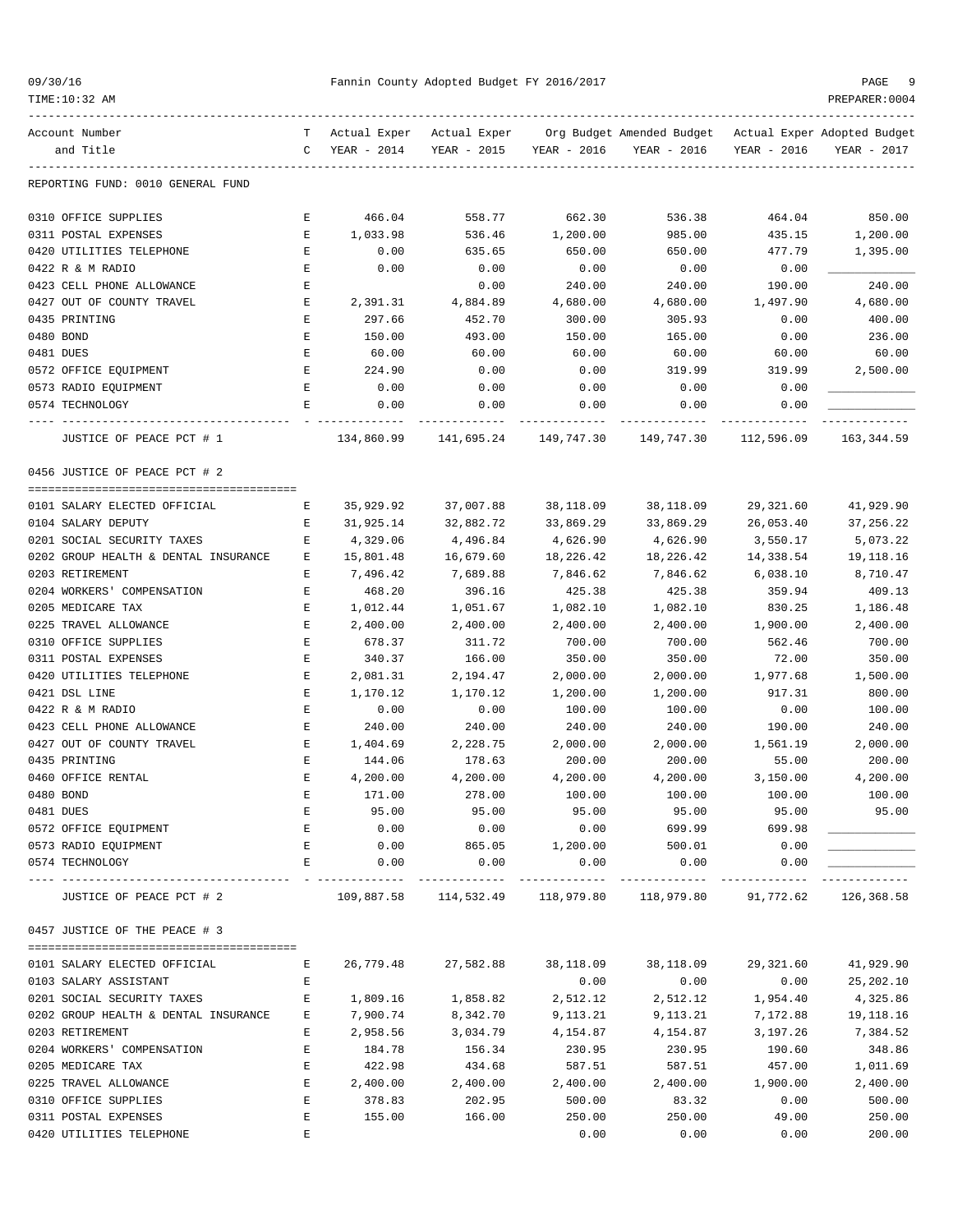| 09/30/16 |  |
|----------|--|
|          |  |

## Pannin County Adopted Budget FY 2016/2017 PAGE 10<br>2004 PREP 1004

| TIME:10:32 AM                        |    |              |              |             |                                                       |             | PREPARER: 0004          |
|--------------------------------------|----|--------------|--------------|-------------|-------------------------------------------------------|-------------|-------------------------|
| Account Number                       | T. | Actual Exper | Actual Exper |             | Org Budget Amended Budget Actual Exper Adopted Budget |             |                         |
| and Title                            | C  | YEAR - 2014  | YEAR - 2015  | YEAR - 2016 | YEAR - 2016                                           | YEAR - 2016 | YEAR - 2017             |
| REPORTING FUND: 0010 GENERAL FUND    |    |              |              |             |                                                       |             |                         |
| 0423 CELL PHONE ALLOWANCE            | Е  |              | 0.00         | 240.00      | 240.00                                                | 190.00      | 240.00                  |
| 0427 OUT OF COUNTY TRAVEL            | Ε  | 406.45       | 861.90       | 600.00      | 622.20                                                | 622.20      | 1,500.00                |
| 0435 PRINTING                        | Ε  | 179.25       | 25.50        | 250.00      | 56.48                                                 | 56.48       | 250.00                  |
| 0480 BOND                            | Ε  | 0.00         | 178.00       | 0.00        | 0.00                                                  | 0.00        |                         |
| 0481 DUES                            | Е  | 0.00         | 0.00         | 60.00       | 60.00                                                 | 60.00       | 60.00                   |
| 0572 OFFICE EQUIPMENT                | Е  | 0.00         | 0.00         | 0.00        | 588.00                                                | 0.00        | 2,100.00                |
| 0574 TECHNOLOGY                      | Е  | 0.00         | 0.00         | 0.00        | 0.00                                                  | 0.00        |                         |
| JUSTICE OF THE PEACE # 3             |    | 43,575.23    | 45,244.56    | 59,016.75   | 59,016.75                                             | 45,171.42   | ---------<br>106,821.09 |
| 0475 DISTRICT & CO. ATTORNEY         |    |              |              |             |                                                       |             |                         |
|                                      |    |              |              |             |                                                       |             |                         |
| 0101 DA. SALARY SUPPLEMENT           | Е  | 3,566.04     | 4,000.09     | 4,000.00    | 4,000.00                                              | 3,077.00    | 5,000.00                |
| 0102 HB 9 D.A. SUPPLEMENTAL FUNDS    | Е  |              | 303.34       | 3,640.00    | 3,640.00                                              | 2,800.00    | 3,640.00                |
| 0103 SALARY ASSISTANT D.A.           | Е  | 269,956.44   | 262,835.34   | 286,396.32  | 286,396.32                                            | 220,306.80  | 315,039.05              |
| 0104 ASST. DA LONGEVITY PAY          | Е  | 3,760.00     | 3,620.00     | 4,440.00    | 4,440.00                                              | 3,440.00    | 5,160.00                |
| 0105 SALARIES SECRETARIES            | Е  | 157, 353.20  | 153,952.26   | 158,419.21  | 158,419.21                                            | 121,648.00  | 174,261.13              |
| 0106 DA SALARY REIMB. GC CH 46       | Е  | 27,518.50    | 25, 249.38   | 27,500.00   | 27,500.00                                             | 21, 153.80  | 27,500.00               |
| 0107 SALARY TEMP./EXTRA              | Е  | 0.00         | 0.00         | 0.00        | 0.00                                                  | 0.00        |                         |
| 0109 INVESTIGATOR                    | Е  | 48,789.26    | 50,253.06    | 51,760.11   | 51,760.11                                             | 39,815.40   | 56,936.12               |
| 0201 SOCIAL SECURITY TAXES           | Е  | 30, 345.40   | 30,036.52    | 33,264.14   | 33,264.14                                             | 24,209.10   | 36, 387.57              |
| 0202 GROUP HEALTH INSURANCE          | Ε  | 78,748.98    | 79,894.32    | 91,132.10   | 91,132.10                                             | 71,728.80   | 95,590.80               |
| 0203 RETIREMENT                      | Е  | 56,445.56    | 55,023.46    | 58,441.27   | 58,441.27                                             | 44,950.48   | 64,518.99               |
| 0204 WORKERS' COMPENSATION           | Е  | 1,928.06     | 1,805.18     | 1,837.57    | 1,837.57                                              | 1,697.74    | 1,825.74                |
| 0205 MEDICARE TAX                    | Ε  | 7,097.11     | 7,024.63     | 7,779.52    | 7,779.52                                              | 5,661.91    | 8,510.00                |
| 0310 OFFICE SUPPLIES                 | Е  | 7,013.62     | 7,143.21     | 8,000.00    | 8,000.00                                              | 5,540.53    | 8,000.00                |
| 0311 POSTAL EXPENSES                 | Е  | 3,496.39     | 2,399.57     | 3,000.00    | 3,000.00                                              | 1,526.99    | 3,000.00                |
| 0315 COPIER EXPENSE                  | Е  | 1,290.82     | 1,349.19     | 1,500.00    | 1,500.00                                              | 886.17      | 1,500.00                |
| 0421 INTERNET/ONLINE LEGAL RE        | Е  | 6,176.56     | 6,493.48     | 6,686.00    | 6,686.00                                              | 4,500.72    | 6,733.72                |
| 0422 INVESTIGATOR CELL PHONE         | Ε  | 360.00       | 360.00       | 360.00      | 360.00                                                | 285.00      | 360.00                  |
| 0427 OUT OF COUNTY TRAVEL            | Е  | 7,039.64     | 6,754.76     | 6,700.00    | 10,399.15                                             | 5,264.36    | 9,000.00                |
| 0428 TRAINING/TUITION                | Е  | 1,317.50     | 3,140.00     | 5,000.00    | 5,000.00                                              | 3,447.78    | 9,000.00                |
| 0435 PRINTING                        | Ε  | 2,871.50     | 1,200.72     | 1,000.00    | 1,000.00                                              | 710.40      | 1,500.00                |
| 0438 CT.REPORTER-TRANSCRIPTS         | Е  | 11,401.50    | 4,267.25     | 8,750.00    | 8,750.00                                              | 6,072.50    | 8,750.00                |
| 0439 WITNESS EXPENSE                 |    | 46,416.36    | 2,800.00     | 4,000.00    | 1,500.00                                              | 100.00      | 4,000.00                |
| 0465 PHYS. EVIDENCE ANALYSIS         | Е  | 5,786.60     | 227.50       | 6,000.00    | 4,645.85                                              | 25.00       | 6,000.00                |
| 0480 BOND                            | E  | 292.00       | 386.00       | 150.00      | 165.00                                                | 0.00        | 150.00                  |
| 0481 DUES                            | Е  | 2,168.00     | 1,628.00     | 1,800.00    | 1,940.00                                              | 1,650.00    | 2,500.00                |
| 0572 OFFICE EQUIPMENT                | Е  | 1,013.36     | 1,466.82     | 3,000.00    | 3,000.00                                              | 1,393.42    | 3,000.00                |
| 0574 TECHNOLOGY                      | Е  | 364.36       | 0.00         | 0.00        | 0.00                                                  | 0.00        |                         |
| 0590 BOOKS                           | E  | 370.50       | 600.48       | 750.00      | 750.00                                                | 498.75      | 750.00<br>-----------   |
| DISTRICT & CO. ATTORNEY              |    | 782,887.26   | 714,214.56   |             | 785,306.24 785,306.24                                 | 592,390.65  | 858,613.12              |
| 0495 COUNTY AUDITOR                  |    |              |              |             |                                                       |             |                         |
|                                      |    |              |              |             |                                                       |             |                         |
| 0102 SALARY APPOINTED OFFICIAL       | Е  | 56,018.04    | 60,166.56    | 61,759.83   | 61,759.83                                             | 47,507.60   | 67,935.81               |
| 0103 SALARIES ASSISTANTS             | Е  | 95,525.66    | 96,663.45    | 104,092.03  | 104,092.03                                            | 78,971.30   | 114,501.23              |
| 0107 TEMPORARY FUNDING               | Е  | 0.00         | 3,393.40     |             |                                                       |             |                         |
| 0201 SOCIAL SECURITY TAXES           | Е  | 8,690.20     | 8,907.84     | 10,282.82   | 10,282.82                                             | 7,387.61    | 11,311.10               |
| 0202 GROUP HEALTH & DENTAL INSURANCE | Е  | 30,947.42    | 34,061.16    | 36,452.84   | 36,452.84                                             | 28,691.52   | 38,236.32               |
| 0203 RETIREMENT                      | Ε  | 16,738.60    | 17,625.30    | 18,077.85   | 18,077.85                                             | 13,791.04   | 20,068.08               |
| 0204 WORKERS COMPENSATION            | E  | 1,078.58     | 895.32       | 945.36      | 945.36                                                | 829.26      | 912.19                  |
| 0205 MEDICARE TAX                    | E  | 2,032.49     | 2,083.30     | 2,404.87    | 2,404.87                                              | 1,727.72    | 2,645.34                |
| 0310 OFFICE SUPPLIES                 | E  | 751.04       | 666.28       | 900.00      | 900.00                                                | 0.00        | 900.00                  |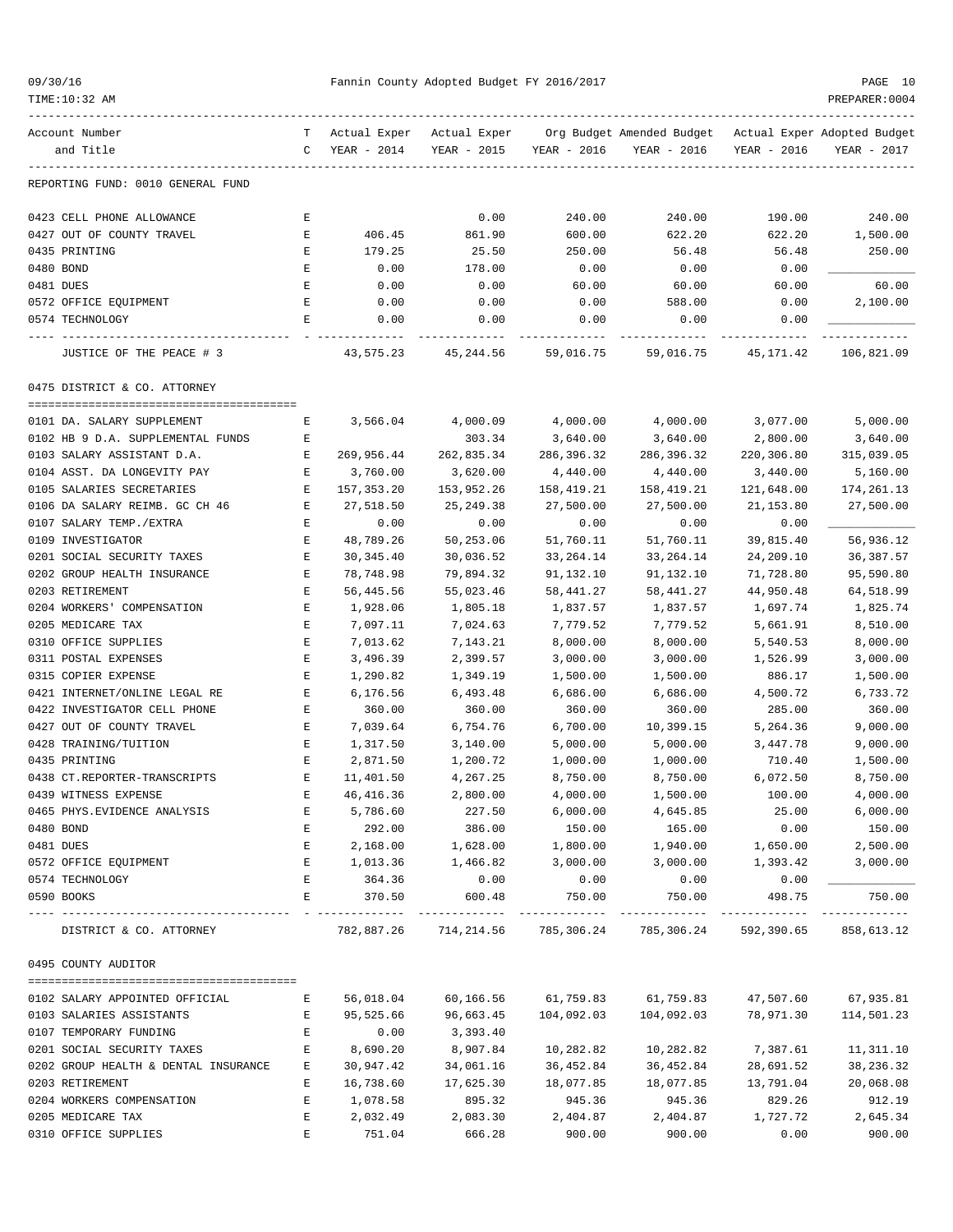| 09/30/16  |                                                           |                               |                       | Fannin County Adopted Budget FY 2016/2017 |                       |                                                                                   |                         | PAGE 11                |
|-----------|-----------------------------------------------------------|-------------------------------|-----------------------|-------------------------------------------|-----------------------|-----------------------------------------------------------------------------------|-------------------------|------------------------|
|           | TIME:10:32 AM                                             |                               |                       |                                           |                       |                                                                                   |                         | PREPARER: 0004         |
|           | Account Number                                            |                               |                       |                                           |                       | T Actual Exper Actual Exper Org Budget Amended Budget Actual Exper Adopted Budget |                         |                        |
|           | and Title                                                 |                               | C YEAR - 2014         | YEAR - 2015                               | YEAR - 2016           | YEAR - 2016                                                                       | YEAR - 2016             | YEAR - 2017            |
|           | REPORTING FUND: 0010 GENERAL FUND                         |                               |                       |                                           |                       |                                                                                   |                         |                        |
|           | 0353 COMPUTER SOFTWARE MAINTENANCE                        | Е                             | 2,550.00              | 2,810.00                                  | 2,810.00              | 2,810.00                                                                          | 2,810.00                | 2,810.00               |
|           | 0427 OUT OF COUNTY TRAVEL                                 | Е                             | 987.35                | 2,252.86                                  | 2,500.00              | 2,698.01                                                                          | 1,390.21                | 3,500.00               |
|           | 0435 PRINTING                                             | Е                             | 0.00                  | 46.50                                     | 50.00                 | 50.00                                                                             | 0.00                    | 50.00                  |
|           | 0452 R & M EQUIPMENT                                      | Е                             | 174.99                | 0.00                                      | 500.00                | 77.63                                                                             | 0.00                    | 500.00                 |
| 0480 BOND |                                                           | $\mathbf E$                   | 100.00                | 286.00                                    | 100.00                | 100.00                                                                            | 100.00                  | 286.00                 |
| 0481 DUES |                                                           | E                             | 295.00                | 295.00                                    | 340.00                | 340.00                                                                            | 295.00                  | 590.00                 |
|           | 0572 OFFICE EQUIPMENT                                     | E                             | 374.13                | 353.48<br>-----------                     | 1,300.00              | 1,524.36                                                                          | 585.55<br>------------- | 1,300.00               |
|           | COUNTY AUDITOR                                            |                               | 216,263.50            | 230,506.45                                | 242,515.60            |                                                                                   | 242,515.60 184,086.81   | 265,546.07             |
|           | 0496 COUNTY PURCHASING                                    |                               |                       |                                           |                       |                                                                                   |                         |                        |
|           |                                                           |                               |                       |                                           |                       |                                                                                   |                         |                        |
|           | 0103 SALARY PURCHASING AGENT                              | Е                             | 47,309.60             | 48,728.94                                 | 50,190.80             | 50,190.80                                                                         | 38,608.40               | 55,209.88              |
|           | 0201 SOCIAL SECURITY TAXES<br>0202 GROUP HEALTH INSURANCE | E<br>E                        | 2,955.64<br>7,900.74  | 3,043.52<br>8,342.84                      | 3,134.15<br>9,113.21  | 3,134.15<br>9,113.21                                                              | 2,412.40<br>7,172.88    | 3,445.33<br>9,559.08   |
|           | 0203 RETIREMENT                                           | E                             | 5,226.74              | 5,361.52                                  | 5,470.80              | 5,470.80                                                                          | 4,209.79                | 6,073.09               |
|           | 0204 WORKERS' COMPENSATION                                | Е                             | 326.44                | 276.20                                    | 288.14                | 288.14                                                                            | 250.96                  | 277.85                 |
|           | 0205 MEDICARE TAX                                         | Е                             | 691.16                | 711.75                                    | 732.99                | 732.99                                                                            | 564.20                  | 805.76                 |
|           | 0310 OFFICE SUPPLIES                                      | E                             | 320.48                | 390.02                                    | 400.00                | 400.00                                                                            | 114.49                  | 400.00                 |
|           | 0353 COMPUTER SOFTWARE MAINTENANCE                        | Е                             | 300.00                | 350.00                                    | 350.00                | 350.00                                                                            | 350.00                  | 350.00                 |
|           | 0421 CELL PHONE                                           | E                             | 360.00                | 360.00                                    | 360.00                | 360.00                                                                            | 285.00                  | 360.00                 |
|           | 0427 OUT OF COUNTY TRAVEL                                 | Е                             | 956.49                | 658.30                                    | 1,200.00              | 1,200.00                                                                          | 578.99                  | 1,200.00               |
|           | 0435 PRINTING                                             | Е                             | 0.00                  | 0.00                                      | 70.00                 | 70.00                                                                             | 0.00                    | 70.00                  |
|           | 0452 R & M EQUIPMENT                                      | E                             | 0.00                  | 0.00                                      | 0.00                  | 0.00                                                                              | 0.00                    |                        |
| 0480 BOND |                                                           | Е                             | 93.00                 | 0.00                                      | 93.00                 | 93.00                                                                             | 93.00                   |                        |
| 0481 DUES |                                                           | E                             | 249.00                | 439.00                                    | 450.00                | 450.00                                                                            | 444.00                  | 450.00                 |
|           | 0572 OFFICE EQUIPMENT                                     | Е                             | 1,140.80              | 332.28                                    | 0.00                  | 0.00                                                                              | 0.00                    |                        |
|           | COUNTY PURCHASING                                         |                               | 67,830.09             | 68,994.37                                 | 71,853.09             | 71,853.09                                                                         | 55,084.11               | 78,200.99              |
|           | 0497 COUNTY TREASURER                                     |                               |                       |                                           |                       |                                                                                   |                         |                        |
|           |                                                           |                               |                       |                                           |                       |                                                                                   |                         |                        |
|           | 0101 SALARY ELECTED OFFICIAL                              | $\mathbf{E}$ and $\mathbf{E}$ |                       |                                           |                       | $47,039.72$ $48,451.00$ $49,904.43$ $49,904.43$ $38,388.00$<br>38,457.63          |                         | 54,894.87<br>42,303.39 |
|           | 0103 SALARY ASSISTANT<br>0201 SOCIAL SECURITY TAXES       | Ε<br>Ε                        | 36,249.98<br>4,686.47 | 37, 337.56<br>4,302.46                    | 38,457.63<br>5,478.45 | 5,478.45                                                                          | 29,582.80<br>3,261.57   | 6,026.29               |
|           | 0202 GROUP HEALTH & DENTAL INSURANCE                      | Е                             | 15,801.48             | 16,685.68                                 | 18,226.42             | 18,226.42                                                                         | 14,345.76               | 19,118.16              |
|           | 0203 RETIREMENT                                           | Ε                             | 9,201.44              | 9,439.01                                  | 9,631.46              | 9,631.46                                                                          | 7,411.52                | 10,691.81              |
|           | 0204 WORKERS' COMPENSATION                                | E                             | 574.70                | 486.26                                    | 503.66                | 503.66                                                                            | 441.82                  | 485.99                 |
|           | 0205 MEDICARE TAX                                         | E                             | 1,095.98              | 1,006.12                                  | 1,281.25              | 1,281.25                                                                          | 762.79                  | 1,409.37               |
|           | 0310 OFFICE SUPPLIES                                      | E                             | 456.43                | 161.30                                    | 300.00                | 300.00                                                                            | 188.67                  | 300.00                 |
|           | 0427 OUT OF COUNTY TRAVEL                                 | Е                             | 907.38                | 1,700.92                                  | 1,200.00              | 1,200.00                                                                          | 986.96                  | 1,500.00               |
|           | 0435 PRINTING                                             | $\mathbf E$                   | 257.00                | 45.50                                     | 100.00                | 100.00                                                                            | 60.00                   | 100.00                 |
|           | 0452 R&M EQUIPMENT                                        | $\mathbf E$                   | 0.00                  | 0.00                                      | 250.00                | 250.00                                                                            | 0.00                    | 250.00                 |
|           | 0453 COMPUTER SOFTWARE MAINTEN                            | E                             | 1,250.00              | 1,300.00                                  | 1,300.00              | 1,300.00                                                                          | 1,300.00                | 1,300.00               |
| 0480 BOND |                                                           | E                             | 0.00                  | 271.00                                    | 0.00                  | 0.00                                                                              | 0.00                    | 93.00                  |
| 0481 DUES |                                                           | E                             | 175.00                | 175.00                                    | 175.00                | 175.00                                                                            | 175.00                  | 175.00                 |
|           | 0572 OFFICE EQUIPMENT                                     | E                             | 0.00                  | 0.00                                      | 0.00                  | 0.00                                                                              | 0.00                    | 300.00                 |
|           | 0574 TECHNOLOGY                                           | E                             | 0.00<br>----------    | 859.70<br>-----------                     | 0.00                  | 0.00                                                                              | 0.00                    | ---------              |
|           | COUNTY TREASURER                                          |                               | 117,695.58            | 122,221.51                                | 126,808.30            | 126,808.30                                                                        | 96,904.89               | 138,947.88             |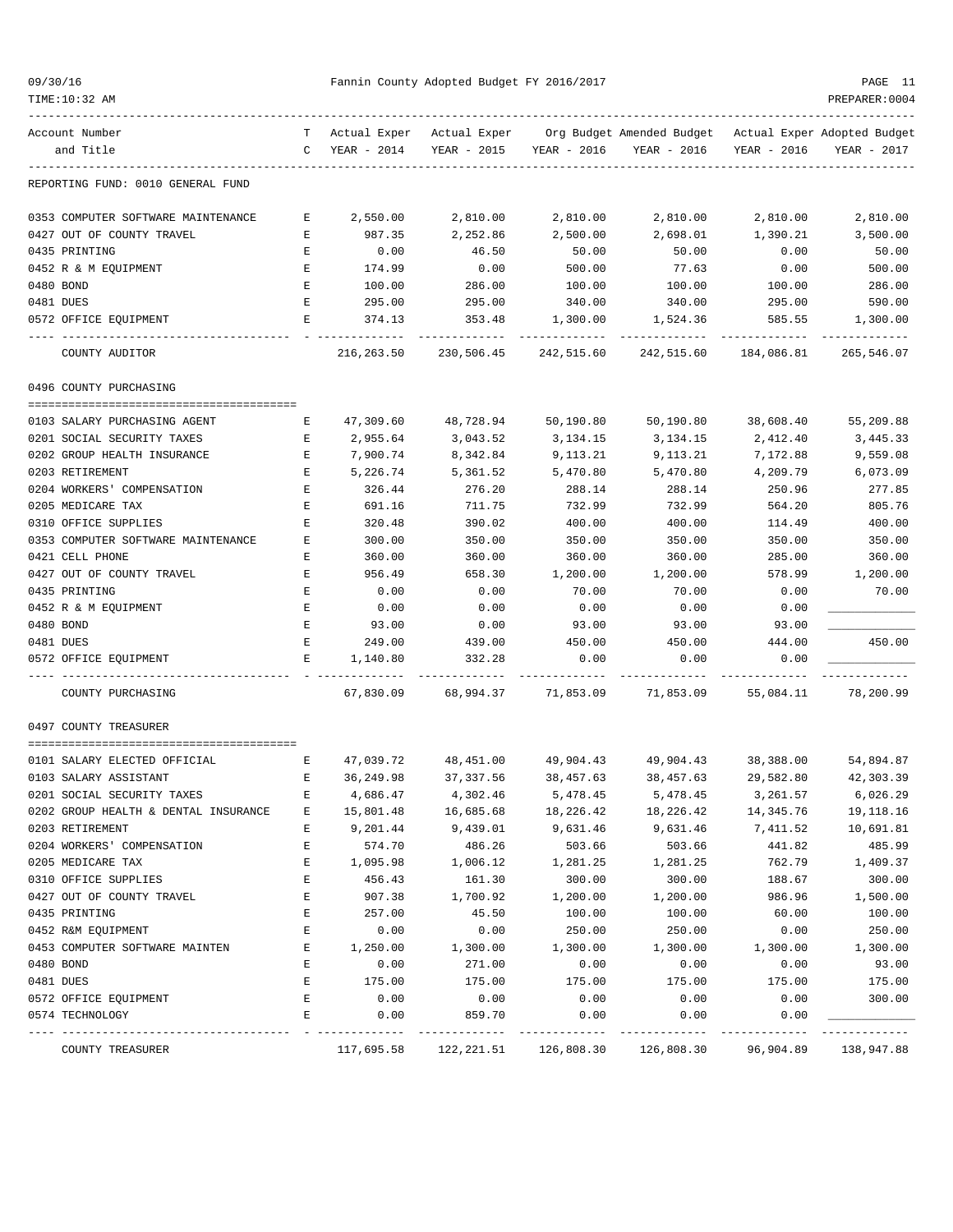| Account Number                       |              | T Actual Exper Actual Exper |            |                         | Org Budget Amended Budget Actual Exper Adopted Budget |             |             |
|--------------------------------------|--------------|-----------------------------|------------|-------------------------|-------------------------------------------------------|-------------|-------------|
| and Title                            |              | $C$ YEAR - 2014             |            | YEAR - 2015 YEAR - 2016 | YEAR - 2016                                           | YEAR - 2016 | YEAR - 2017 |
| REPORTING FUND: 0010 GENERAL FUND    |              |                             |            |                         |                                                       |             |             |
| 0499 TAX ASSESSOR-COLLECTOR          |              |                             |            |                         |                                                       |             |             |
| 0101 SALARIES ELECTED OFFICIAL       | $\mathbf{E}$ | 47,039.72                   | 48,451.00  | 49,904.43               | 49,904.43                                             | 38,388.00   | 54,894.87   |
| 0103 SALARIES ASSISTANTS             | E            | 32,884.02                   | 33,870.46  | 34,886.64               | 34,886.64                                             | 26,835.80   | 38, 375. 30 |
| 0104 SALARIES DEPUTIES               | E.           | 78,951.08                   | 81,319.68  | 83,759.20               | 83,759.20                                             | 64,430.20   | 92, 135. 12 |
| 0107 SALARY TEMP./EXTRA              | Е            | 12,953.73                   | 12,339.43  | 13,742.92               | 13,742.92                                             | 9,302.94    | 15, 117. 21 |
| 0201 SOCIAL SECURITY TAXES           | Е            | 9,925.28                    | 10,187.31  | 11,302.18               | 11,302.18                                             | 8,058.84    | 12,432.40   |
| 0202 GROUP HEALTH & DENTAL INSURANCE | E.           | 39,503.70                   | 41,714.20  | 45,566.05               | 45,566.05                                             | 36,184.65   | 47,795.40   |
| 0203 RETIREMENT                      | E.           | 18,982.82                   | 19,363.23  | 19,869.96               | 19,869.96                                             | 15,151.95   | 22,057.48   |
| 0204 WORKERS COMPENSATION            | $F_{i}$      | 1,185.62                    | 1,003.20   | 1,039.07                | 1,039.07                                              | 911.46      | 1,002.61    |
| 0205 MEDICARE TAX                    | E            | 2,321.13                    | 2,382.41   | 2,643.25                | 2,643.25                                              | 1,884.63    | 2,907.58    |
| 0225 LEONARD OFFICE TRAVEL           | E            | 735.15                      | 720.75     | 750.00                  | 1,025.00                                              | 461.60      | 750.00      |
| 0310 OFFICE SUPPLIES                 | E            | 1,000.25                    | 1,010.30   | 1,000.00                | 1,168.09                                              | 939.52      | 1,200.00    |
| 0311 POSTAL EXPENSES                 | E            | 5,115.82                    | 5,818.05   | 6,500.00                | 6,225.00                                              | 5,676.35    | 6,500.00    |
| 0315 COPIER EXPENSE                  | E            | 437.80                      | 486.45     | 450.00                  | 450.00                                                | 312.56      | 450.00      |
| 0420 TELEPHONE LEONARD OFFICE        | E            | 651.03                      | 685.87     | 700.00                  | 704.55                                                | 528.57      | 700.00      |
| 0423 CELL PHONE                      | $\mathbf E$  |                             |            | 0.00                    | 0.00                                                  | 0.00        |             |
| 0427 OUT OF COUNTY TRAVEL            | E            | 2,638.71                    | 1,764.13   | 2,750.00                | 3,410.34                                              | 3,060.34    | 3,500.00    |
| 0435 PRINTING                        | E            | 676.62                      | 698.27     | 750.00                  | 0.00                                                  | 0.00        | 250.00      |
| 0460 LEONARD OFFICE RENT             | Е            | 1,200.00                    | 1,200.00   | 1,200.00                | 1,200.00                                              | 900.00      | 1,200.00    |
| 0480 BOND                            | E.           | 368.00                      | 368.00     | 368.00                  | 368.00                                                | 0.00        | 3,918.00    |
| 0481 DUES                            | E.           | 85.00                       | 125.00     | 125.00                  | 125.00                                                | 125.00      | 125.00      |
| 0572 OFFICE EOUIPMENT                | E            | 0.00                        | 855.29     | 400.00                  | 317.02                                                | 317.02      | 400.00      |
| 0574 TECHNOLOGY                      | E.           | 0.00                        | 0.00       | 0.00                    | 0.00                                                  | 0.00        |             |
| TAX ASSESSOR-COLLECTOR               |              | 256,655.48                  | 264,363.03 |                         | 277, 706.70 277, 706.70 213, 469.43                   |             | 305,710.97  |
| 0503 COMPUTER/IT DEPT.               |              |                             |            |                         |                                                       |             |             |
| 0103 SALARY-TECHNICIAN               | E            |                             |            |                         | 33,323.94 34,323.64 35,353.36 35,353.36 27,194.80     |             | 38,888.70   |
| 0107 PART TIME TECHNICIAN            | Е            |                             |            | 0.00                    | 0.00                                                  | 0.00        | 16,590.00   |
| 0201 SOCIAL SECURITY                 | E.           | 2,015.12                    | 2,014.65   | 2,236.55                | 2,236.55                                              | 1,539.47    | 3,439.68    |

| 0107 PART TIME TECHNICIAN        |    |           |           | 0.00       | 0.00      | 0.00      | 16,590.00  |
|----------------------------------|----|-----------|-----------|------------|-----------|-----------|------------|
| 0201 SOCIAL SECURITY             | Ε  | 2,015.12  | 2,014.65  | 2,236.55   | 2,236.55  | 1,539.47  | 3,439.68   |
| 0202 GROUP HEALTH INSURANCE      | E. | 7,900.74  | 8,342.84  | 9,113.21   | 9,113.21  | 7,172.88  | 9,559.08   |
| 0203 RETIREMENT                  | E. | 3,681.54  | 3,776.53  | 3,853.52   | 3,853.52  | 2,965.38  | 6,102.66   |
| 0204 WORKERS COMPENSATION        | F. | 226.60    | 199.00    | 209.23     | 209.23    | 180.30    | 282.94     |
| 0205 MEDICARE TAX                | F. | 471.34    | 471.18    | 523.06     | 523.06    | 360.06    | 804.44     |
| 0225 TRAVEL ALLOWANCE            | F. | 480.00    | 480.00    | 480.00     | 480.00    | 380.00    | 480.00     |
| 0310 OFFICE SUPPLIES             | F. | 42.89     | 9.99      | 150.00     | 150.00    | 80.14     | 150.00     |
| 0421 CELL PHONE ALLOWANCE        | E  | 240.00    | 240.00    | 240.00     | 240.00    | 190.00    | 240.00     |
| 0427 OUT OF COUNTY TRAVEL        | F. | 0.00      | 0.00      | 900.00     | 900.00    | 0.00      | 900.00     |
| 0435 PRINTING                    | F. | 0.00      | 25.50     | 0.00       | 0.00      | 0.00      |            |
| 0453 R&M COMPUTER/TRAINING       | F. | 0.00      | 0.00      | 0.00       | 0.00      | 0.00      |            |
| 0572 OFFICE EQUIPMENT            | F. | 279.89    | 0.00      | 200.00     | 0.00      | 0.00      | 200.00     |
| 0574 COMPUTER/WEB SOFTWARE       | F. | 0.00      | 1,307.25  | 22,000.00  | 22,200.00 | 3,707.90  | 2,000.00   |
| 0576 COUNTY COMPUTER REPLACEMENT | E. |           | 0.00      | 0.00       | 0.00      | 0.00      | 34,000.00  |
| COMPUTER/IT DEPT.                |    | 48,662.06 | 51,190.58 | 75,258.93  | 75,258.93 | 43,770.93 | 113,637.50 |
| 0509 CONTINGENCY                 |    |           |           |            |           |           |            |
|                                  |    |           |           |            |           |           |            |
| 0475 CONTINGENCY                 | Ε  | 0.00      | 0.00      | 250,000.00 | 8,894.54  | 0.00      | 250,000.00 |
|                                  |    |           |           |            |           |           |            |

CONTINGENCY 0.00 0.00 250,000.00 8,894.54 0.00 250,000.00

09/30/16 Fannin County Adopted Budget FY 2016/2017 PAGE 12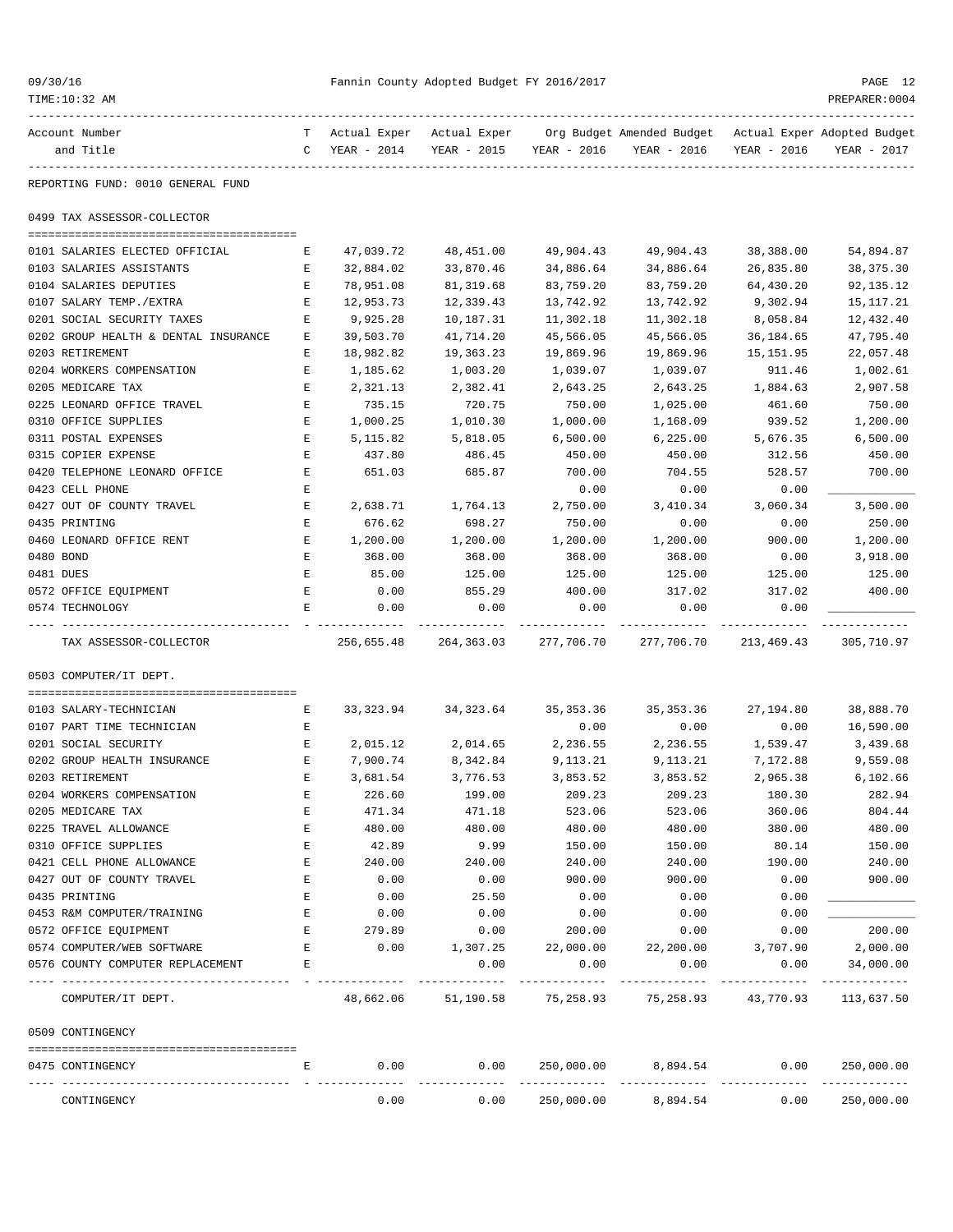| Account Number                       | т           | Actual Exper | Actual Exper |             | Org Budget Amended Budget                                               |             | Actual Exper Adopted Budget |
|--------------------------------------|-------------|--------------|--------------|-------------|-------------------------------------------------------------------------|-------------|-----------------------------|
| and Title                            | C           | YEAR - 2014  | YEAR - 2015  | YEAR - 2016 | YEAR - 2016                                                             | YEAR - 2016 | YEAR - 2017                 |
|                                      |             |              |              |             |                                                                         |             |                             |
| REPORTING FUND: 0010 GENERAL FUND    |             |              |              |             |                                                                         |             |                             |
| 0510 COURTHOUSE                      |             |              |              |             |                                                                         |             |                             |
|                                      |             |              |              |             |                                                                         |             |                             |
| 0107 REGULAR TEMP. - PART TIME       | Ε           | 0.00         | 0.00         | 0.00        | 0.00                                                                    | 0.00        |                             |
| 0115 SALARY JANITOR                  | Е           | 31,927.22    | 32,885.06    | 33,871.68   | 33,871.68                                                               | 26,055.20   | 37, 258.85                  |
| 0201 SOCIAL SECURITY TAXES           | E           | 1,949.64     | 2,009.10     | 2,100.04    | 2,100.04                                                                | 1,589.18    | 2,310.05                    |
| 0202 GROUP HEALTH & DENTAL INSURANCE | Е           | 7,900.74     | 8,342.84     | 9,113.21    | 9,113.21                                                                | 7,172.88    | 9,559.08                    |
| 0203 RETIREMENT                      | Е           | 3,527.18     | 3,618.18     | 3,692.01    | 3,692.01                                                                | 2,841.04    | 4,098.47                    |
| 0204 WORKERS' COMPENSATION           | Ε           | 1,430.34     | 1,560.06     | 1,605.52    | 1,605.52                                                                | 1,422.62    | 1,564.87                    |
| 0205 MEDICARE TAX                    | Ε           | 455.88       | 469.82       | 491.14      | 491.14                                                                  | 371.72      | 540.25                      |
| 0310 OFFICE SUPPLIES                 | Е           | 3,455.75     | 2,969.62     | 5,000.00    | 5,000.00                                                                | 883.80      | 5,000.00                    |
| 0311 POSTAL EXPENSE                  | $\mathbf E$ | 4,523.17     | 7,079.62     | 9,000.00    | 9,000.00                                                                | 3, 217.53   | 9,000.00                    |
| 0315 COPIER RENTAL                   | Е           | 4,582.44     | 4,246.09     | 5,000.00    | 5,000.00                                                                | 2,752.15    | 5,000.00                    |
| 0316 EMPLOYEE AWARDS BANQUET         | Е           | 1,721.30     | 1,470.75     | 2,000.00    | 2,000.00                                                                | 1,953.00    | 2,500.00                    |
| 0330 AUTO EXPENSE-GAS AND OIL        | Ε           | 720.94       | 599.13       | 600.00      | 616.38                                                                  | 169.34      | 600.00                      |
| 0332 JANITOR SUPPLIES                | Е           | 3,857.06     | 4,026.60     | 4,000.00    | 4,000.00                                                                | 3,262.71    | 4,500.00                    |
| 0353 R&M COMPUTER                    | E           | 0.00         | 0.00         | 5,000.00    | 5,000.00                                                                | 0.00        | 5,000.00                    |
| 0420 TELEPHONE                       | Е           | 23,198.00    | 23,376.96    | 24,400.00   | 24,775.27                                                               | 18,589.33   | 25,780.00                   |
| 0421 INTERNET LINES                  | Е           | 3,630.65     | 5,241.98     | 4,000.00    | 4,000.00                                                                | 2,397.62    | 3,200.00                    |
| 0423 CELL PHONE                      | Ε           |              |              | 0.00        | 0.00                                                                    | 0.00        | 400.00                      |
| 0440 UTILITIES ELECTRICITY           | Ε           | 28,956.23    | 25,847.25    | 30,000.00   | 25,874.73                                                               | 17,141.12   | 30,000.00                   |
| 0441 UTILITIES GAS                   | Е           | 6,384.68     | 4,715.98     | 7,000.00    | 6,959.86                                                                | 2,878.54    | 5,000.00                    |
| 0442 UTILITIES WATER                 | $\mathbf E$ | 6,567.94     | 6,996.59     | 6,000.00    | 9,750.00                                                                | 4,136.32    | 6,500.00                    |
| 0443 TRASH PICK-UP                   | Ε           | 928.68       | 928.68       | 1,000.00    | 1,000.00                                                                | 619.12      | 1,000.00                    |
| 0445 AIR CONDITIONER MAINTENANCE     | Е           | 11,138.77    | 7,305.88     | 10,800.00   | 10,800.00                                                               | 5,569.15    | 11,000.00                   |
| 0446 ELEVATOR MAINTENANCE CONTR      | Е           | 2,833.68     | 2,928.60     | 3,000.00    | 3,023.76                                                                | 2,267.82    | 3,200.00                    |
| 0450 R & M BUILDINGS                 | Е           | 194,979.31   | 30,289.30    | 330,000.00  | 330,000.00                                                              | 40,156.31   | 411,000.00                  |
| 0453 COMPUTER SOFTWARE MAINTEN       | $\mathbf E$ | 64,196.73    | 102,574.31   | 152,251.00  | 152,251.00                                                              | 132,937.33  | 160,000.00                  |
| 0463 RENTAL PERSONNEL PAGER          | Е           | 35.76        | 35.76        | 50.00       | 50.00                                                                   | 0.00        |                             |
| 0482 FIRE INSURANCE                  | Е           | 12,377.00    | 12,143.00    | 13,000.00   | 13,000.00                                                               | 12,406.00   | 13,000.00                   |
| 0500 LAND                            | Ε           | 0.00         | 0.00         | 0.00        | 0.00                                                                    | 0.00        |                             |
| 0530 PERMANENT IMPROVEMENTS          | E           | 0.00         | 0.00         | 0.00        | 0.00                                                                    | 0.00        |                             |
| 0572 OFFICE EQUIPMENT                | Ε           | 0.00         | 0.00         | 0.00        | 9,107.27                                                                | 9,107.27    |                             |
| 0573 ODYSSEY SOFTWARE/EQUIPMENT      | Е           | 0.00         | 38,710.00    | 208,859.00  | 198,269.54                                                              | 69,295.00   | 35,000.00                   |
| 0574 TECHNOLOGY                      | Е           | 1,676.00     | 3,735.94     | 1,323.00    | 2,805.19                                                                | 2,805.19    | 1,323.00                    |
| 0575 LAND/BUILDING                   | E           | 0.00         | 0.00         | 0.00        | 0.00                                                                    | 0.00        |                             |
| 0577 JANITOR EQUIPMENT               |             | 249.00       | 381.77       | 500.00      | 500.00                                                                  | 84.73       | 1,000.00                    |
| COURTHOUSE                           |             |              |              |             | 423, 204.09 334, 488.87 873, 656.60 873, 656.60 372, 082.02 794, 334.57 |             |                             |
| 0511 COUNTY OFFICE BUILDING          |             |              |              |             |                                                                         |             |                             |
|                                      |             |              |              |             |                                                                         |             |                             |
| 0115 SALARY JANITOR                  | Е           | 2,462.40     | 3,171.00     | 2,829.76    | 2,829.76                                                                | 2,548.26    | 3,112.74                    |
| 0201 SOCIAL SECURITY TAXES           | Е           | 152.68       | 196.58       | 175.45      | 175.45                                                                  | 158.00      | 192.99                      |
| 0203 RETIREMENT                      | E           | 272.46       | 348.59       | 308.44      | 308.44                                                                  | 277.85      | 342.40                      |
| 0204 WORKER' COMPENSATION            | E           | 119.50       | 130.32       | 134.13      | 134.13                                                                  | 118.86      | 130.73                      |
| 0205 MEDICARE TAX                    | E           | 35.75        | 45.99        | 41.03       | 41.03                                                                   | 36.95       | 45.13                       |
| 0225 JANITOR TRAVEL                  | Е           | 124.74       | 113.94       | 100.00      | 170.00                                                                  | 86.63       | 100.00                      |
| 0332 JANITOR SUPPLIES                | E           | 629.11       | 473.98       | 700.00      | 700.00                                                                  | 294.35      | 1,000.00                    |
| 0440 UTILITIES ELECTRICITY           | E           | 5,177.46     | 4,940.56     | 5,000.00    | 5,000.00                                                                | 3,119.02    | 5,000.00                    |
| 0441 UTILITIES GAS                   | E           | 1,052.38     | 1,095.47     | 1,000.00    | 1,000.00                                                                | 590.09      | 1,000.00                    |
| 0442 UTILITIES WATER                 | Е           | 631.10       | 500.57       | 600.00      | 600.00                                                                  | 355.60      | 600.00                      |
| 0443 TRASH PICK-UP SERVICE           | Е           | 464.31       | 464.37       | 480.00      | 480.00                                                                  | 309.57      | 480.00                      |
| 0444 LAWN MAINTENANCE                | Ε           |              |              | 0.00        | 0.00                                                                    | 0.00        | 1,000.00                    |

0450 R & M BUILDING E 47,442.83 1,087.55 3,700.00 3,700.00 1,406.46 5,000.00 0482 FIRE INSURANCE E 800.00 787.00 1,000.00 930.00 802.00 1,000.00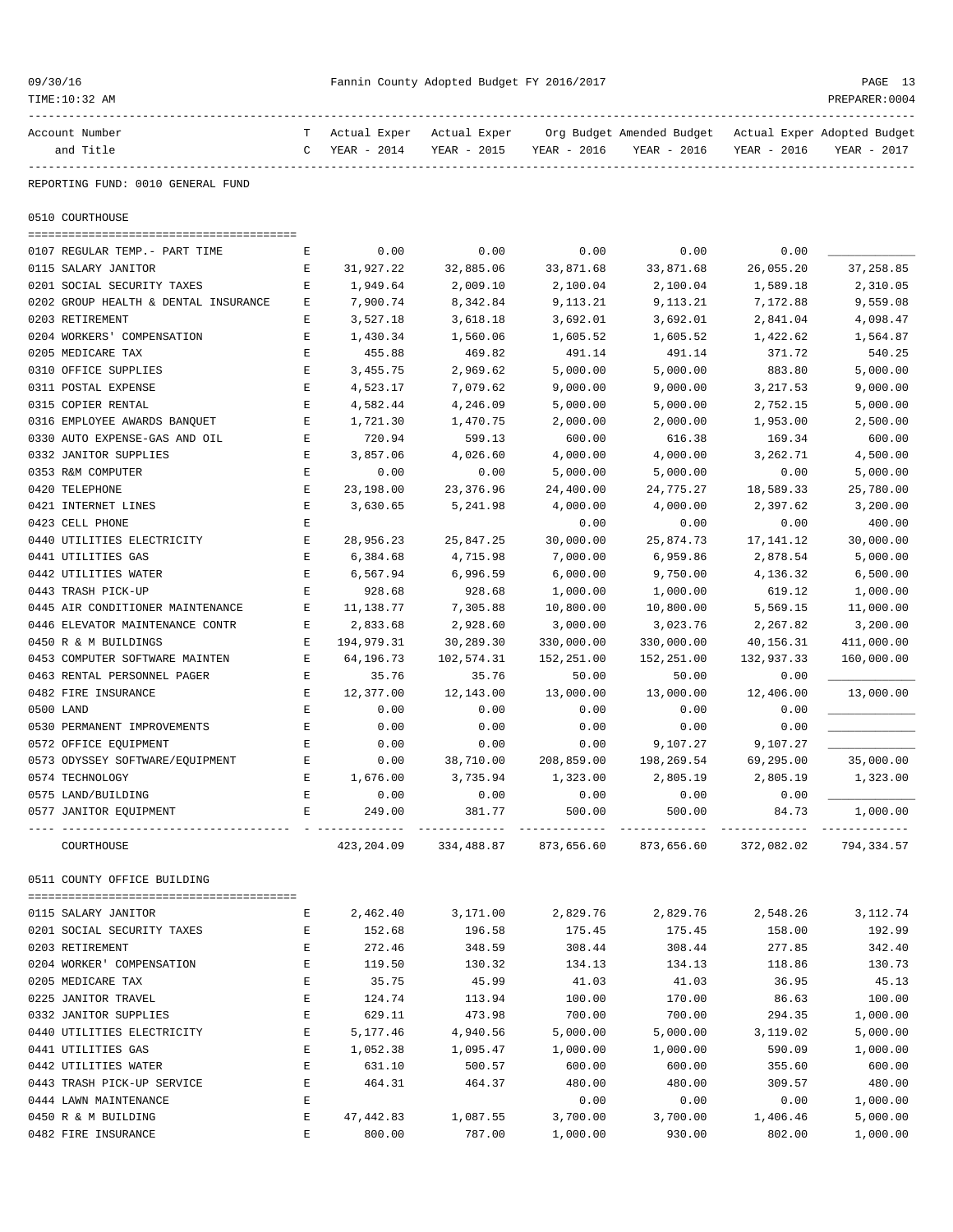| 09/30/16 |  |
|----------|--|
|          |  |

Pannin County Adopted Budget FY 2016/2017<br>PREPAREE:0004

| TIME:10:32 AM                                     |             |                             |                             |                    |                                          |                   | PREPARER: 0004                             |
|---------------------------------------------------|-------------|-----------------------------|-----------------------------|--------------------|------------------------------------------|-------------------|--------------------------------------------|
| Account Number<br>and Title                       | т<br>C      | Actual Exper<br>YEAR - 2014 | Actual Exper<br>YEAR - 2015 | YEAR - 2016        | Org Budget Amended Budget<br>YEAR - 2016 | YEAR - 2016       | Actual Exper Adopted Budget<br>YEAR - 2017 |
| REPORTING FUND: 0010 GENERAL FUND                 |             |                             |                             |                    |                                          |                   |                                            |
| 0535 BUILDINGS                                    | Е           | 0.00                        | 0.00                        | 0.00               | 0.00                                     | 0.00              |                                            |
| COUNTY OFFICE BUILDING                            |             | 59,364.72                   | 13,355.92                   | 16,068.81          | 16,068.81                                | 10,103.64         | 19,003.99                                  |
| 0512 CO-OP OFFICE BUILDING                        |             |                             |                             |                    |                                          |                   |                                            |
| 0332 JANITOR SUPPLIES                             | Е           | 360.65                      | 351.04                      | 500.00             | 500.00                                   | 166.33            | 500.00                                     |
| 0440 UTILITIES ELECTRICITY                        | Е           | 5,976.15                    | 5,318.42                    | 6,500.00           | 6,500.00                                 | 3,793.89          | 6,000.00                                   |
| 0442 UTILITIES WATER                              | E           | 480.00                      | 498.00                      | 500.00             | 535.00                                   | 355.60            | 600.00                                     |
| 0450 R&M BUILDING                                 | Е           | 1,528.01                    | 476.61                      | 2,000.00           | 2,000.00                                 | 1,012.33          | 3,000.00                                   |
| 0482 FIRE INSURANCE                               | Е           | 849.00                      | 834.00                      | 1,000.00           | 965.00                                   | 851.00            | 1,000.00                                   |
| 0535 BUILDINGS                                    | Е           | 0.00                        | 0.00                        | 0.00               | 0.00                                     | 0.00              |                                            |
| CO-OP OFFICE BUILDING                             |             | 9,193.81                    | 7,478.07                    | 10,500.00          | 10,500.00                                | 6,179.15          | 11,100.00                                  |
| 0513 COURTHOUSE SOUTH ANNEX                       |             |                             |                             |                    |                                          |                   |                                            |
|                                                   |             |                             |                             |                    |                                          |                   |                                            |
| 0115 SALARY JANITOR                               | Е           | 10,311.30                   | 10,369.17                   | 11,318.90          | 11,318.90                                | 8,145.72          | 12,450.79                                  |
| 0201 SOCIAL SECURITY TAXES                        | Е           | 639.31                      | 642.89                      | 701.77             | 701.77                                   | 505.01            | 771.95                                     |
| 0203 RETIREMENT                                   | E           | 1,140.57                    | 1,141.13                    | 1,233.76           | 1,233.76                                 | 888.28            | 1,369.59                                   |
| 0204 WORKERS' COMPENSATION                        | Е           | 477.98                      | 521.32                      | 536.52             | 536.52                                   | 475.40            | 522.93                                     |
| 0205 MEDICARE TAX<br>0332 JANITOR SUPPLIES        | Ε<br>Е      | 149.47<br>693.78            | 150.31<br>443.25            | 164.12<br>1,000.00 | 164.12<br>1,000.00                       | 118.02<br>432.08  | 180.54<br>1,250.00                         |
| 0420 TELEPHONE                                    | Ε           | 3,485.87                    | 3,332.14                    | 3,500.00           | 3,500.00                                 | 2,596.98          | 3,500.00                                   |
| 0440 UTILITIES ELECTRICITY                        | E           | 5,940.90                    | 6,040.59                    | 6,000.00           | 6,000.00                                 | 3,933.27          | 6,000.00                                   |
| 0441 UTILITIES GAS                                | Ε           | 1,289.42                    | 1,059.96                    | 1,500.00           | 1,500.00                                 | 719.85            | 1,300.00                                   |
| 0442 UTILITIES WATER                              | Е           | 676.62                      | 782.13                      | 1,000.00           | 1,000.00                                 | 589.32            | 1,000.00                                   |
| 0443 TRASH PICKUP SERVICE                         | Ε           | 928.68                      | 928.68                      | 1,000.00           | 1,000.00                                 | 619.12            | 1,000.00                                   |
| 0444 LAWN MAINTENANCE                             | Ε           | 0.00                        | 0.00                        | 0.00               | 0.00                                     | 0.00              | 1,000.00                                   |
| 0450 R&M BUILDING                                 | Ε           | 7,240.14                    | 9,708.85                    | 3,500.00           | 3,500.00                                 | 2,008.18          | 4,500.00                                   |
| 0455 PARKING LOT                                  | Е           | 0.00                        | 0.00                        | 0.00               | 0.00                                     | 0.00              |                                            |
| 0482 FIRE INSURANCE                               | $\mathbf E$ | 1,979.00                    | 1,939.00                    | 2,100.00           | 2,100.00                                 | 1,984.00          | 2,100.00                                   |
| 0531 ANNEX                                        | Ε           | 0.00                        | 0.00                        | 0.00               | 0.00                                     | 0.00              |                                            |
| COURTHOUSE SOUTH ANNEX                            |             | 34,953.04                   | 37,059.42                   | 33,555.07          | 33,555.07                                | 23,015.23         | 36,945.80                                  |
| 0515 WINDOM CO.BLDG.                              |             |                             |                             |                    |                                          |                   |                                            |
| 0440 UTILITIES ELECTRICITY                        | Е           | 1,530.38                    | 2,153.10                    | 2,000.00           | 2,203.00                                 | 1,057.79          | 2,250.00                                   |
| 0441 UTILITIES GAS                                | Е           | 572.42                      | 754.42                      | 700.00             | 545.00                                   | 362.75            | 700.00                                     |
| 0442 UTILITIES WATER                              | $\mathbf E$ | 0.00                        | 0.00                        | 0.00               | 0.00                                     | 0.00              |                                            |
| 0444 LAWN MAINTENANCE                             | E           | 750.00                      | 850.00                      | 700.00             | 800.00                                   | 450.00            | 700.00                                     |
| 0450 R&M BUILDING                                 | E           | 221.25                      | 165.45                      | 1,000.00           | 1,000.00                                 | 262.50            | 1,000.00                                   |
| 0482 FIRE INSURANCE                               | Е           | 948.00                      | 927.00                      | 1,000.00           | 952.00                                   | 952.00            | 1,000.00                                   |
| 0501 PEST CONTROL                                 | E           | 0.00                        | 0.00                        | 100.00             | 0.00                                     | 0.00              | 100.00                                     |
| WINDOM CO.BLDG.                                   |             | 4,022.05                    | 4,849.97                    | 5,500.00           | 5,500.00                                 | 3,085.04          | 5,750.00                                   |
| 0516 AGRILIFE EXTENSION BUILDING                  |             |                             |                             |                    |                                          |                   |                                            |
|                                                   |             |                             |                             |                    |                                          |                   |                                            |
| 0115 SALARY JANITOR<br>0201 SOCIAL SECURITY TAXES | Е<br>E      | 1,364.58<br>84.56           | 1,437.52<br>89.14           | 2,265.16<br>140.44 | 2,265.16<br>140.44                       | 1,306.80<br>81.01 | 2,491.68<br>154.48                         |
| 0203 RETIREMENT                                   | E           | 151.14                      | 157.86                      | 246.90             | 246.90                                   | 142.45            | 274.08                                     |
| 0204 WORKERS' COMPENSATION                        | Е           | 95.66                       | 104.32                      | 107.37             | 107.37                                   | 95.14             | 104.65                                     |
|                                                   |             |                             |                             |                    |                                          |                   |                                            |

0205 MEDICARE TAX E 19.73 20.87 32.84 32.84 19.00 36.13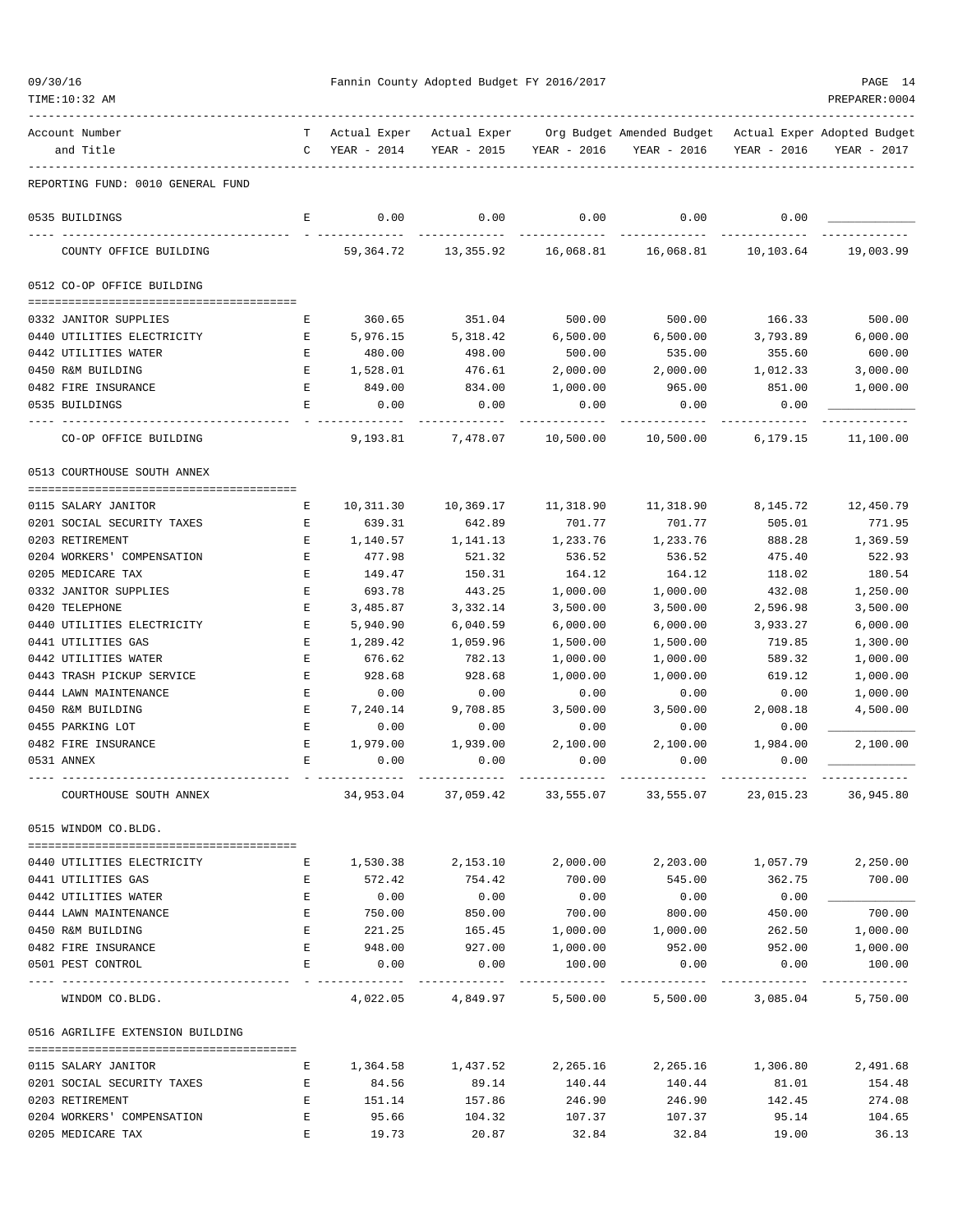| 09/30/1 |
|---------|
|---------|

TIME:10:32 AM PREPARER:0004

#### Fannin County Adopted Budget FY 2016/2017 **PAGE 15**

| Org Budget Amended Budget Actual Exper Adopted Budget<br>Account Number<br>Actual Exper<br>Actual Exper<br>т<br>and Title<br>YEAR - 2014<br>YEAR - 2015<br>YEAR - 2016<br>YEAR - 2016<br>YEAR - 2016<br>YEAR - 2017<br>C<br>REPORTING FUND: 0010 GENERAL FUND<br>0225 JANITOR TRAVEL<br>163.80<br>167.58<br>150.00<br>235.00<br>124.58<br>150.00<br>E<br>0332 JANITOR SUPPLIES<br>386.16<br>289.79<br>750.00<br>750.00<br>124.99<br>1,000.00<br>Е<br>0420 TELEPHONE<br>0.00<br>0.00<br>0.00<br>0.00<br>Е<br>0.00<br>0440 UTILITIES ELECTRICITY<br>5,125.38<br>5,147.25<br>3,208.32<br>5,000.00<br>E<br>5,000.00<br>4,890.00<br>0.00<br>0441 UTILITIES GAS<br>Е<br>0.00<br>0.00<br>0.00<br>0.00<br>0442 UTILITIES WATER<br>E<br>430.80<br>498.00<br>425.00<br>355.60<br>535.00<br>0443 TRASH PICKUP SERVICE<br>$\mathbf{E}% _{0}$<br>0.00<br>0.00<br>0.00<br>0.00<br>0.00<br>0444 LAWN MAINTENANCE<br>1,000.00<br>Е<br>0.00<br>0.00<br>0.00<br>816.83<br>37,000.00<br>0450 R&M BUILDING<br>Е<br>3,543.29<br>2,142.58<br>1,500.00<br>1,500.00<br>0482 FIRE INSURANCE<br>E<br>475.00<br>467.00<br>600.00<br>515.00<br>600.00<br>476.00<br>0530 BUILDING REMODEL<br>E<br>0.00<br>0.00<br>0.00<br>0.00<br>0.00<br>E<br>0.00<br>0535 BUILDING CONSTRUCTION<br>0.00<br>0.00<br>0.00<br>0.00<br>2,793.80<br>0.00<br>0572 OFFICE EQUIPMENT<br>Е<br>0.00<br>0.00<br>0.00<br>48,361.02<br>14,633.90<br>10,521.91<br>11, 217, 71 11, 217, 71<br>6,750.72<br>AGRILIFE EXTENSION BUILDING<br>0540 AMBULANCE SERVICE<br>540,000.00 540,000.00 540,000.00<br>0417 AMBULANCE SERVICE<br>Е<br>540,000.00 405,000.00<br>540,000.00<br>540,000.00<br>405,000.00<br>540,000.00<br>AMBULANCE SERVICE<br>540,000.00<br>540,000.00<br>540,000.00 |                  |
|--------------------------------------------------------------------------------------------------------------------------------------------------------------------------------------------------------------------------------------------------------------------------------------------------------------------------------------------------------------------------------------------------------------------------------------------------------------------------------------------------------------------------------------------------------------------------------------------------------------------------------------------------------------------------------------------------------------------------------------------------------------------------------------------------------------------------------------------------------------------------------------------------------------------------------------------------------------------------------------------------------------------------------------------------------------------------------------------------------------------------------------------------------------------------------------------------------------------------------------------------------------------------------------------------------------------------------------------------------------------------------------------------------------------------------------------------------------------------------------------------------------------------------------------------------------------------------------------------------------------------------------------------------------------------------------------------------------------------|------------------|
|                                                                                                                                                                                                                                                                                                                                                                                                                                                                                                                                                                                                                                                                                                                                                                                                                                                                                                                                                                                                                                                                                                                                                                                                                                                                                                                                                                                                                                                                                                                                                                                                                                                                                                                          |                  |
|                                                                                                                                                                                                                                                                                                                                                                                                                                                                                                                                                                                                                                                                                                                                                                                                                                                                                                                                                                                                                                                                                                                                                                                                                                                                                                                                                                                                                                                                                                                                                                                                                                                                                                                          |                  |
|                                                                                                                                                                                                                                                                                                                                                                                                                                                                                                                                                                                                                                                                                                                                                                                                                                                                                                                                                                                                                                                                                                                                                                                                                                                                                                                                                                                                                                                                                                                                                                                                                                                                                                                          |                  |
|                                                                                                                                                                                                                                                                                                                                                                                                                                                                                                                                                                                                                                                                                                                                                                                                                                                                                                                                                                                                                                                                                                                                                                                                                                                                                                                                                                                                                                                                                                                                                                                                                                                                                                                          |                  |
|                                                                                                                                                                                                                                                                                                                                                                                                                                                                                                                                                                                                                                                                                                                                                                                                                                                                                                                                                                                                                                                                                                                                                                                                                                                                                                                                                                                                                                                                                                                                                                                                                                                                                                                          |                  |
|                                                                                                                                                                                                                                                                                                                                                                                                                                                                                                                                                                                                                                                                                                                                                                                                                                                                                                                                                                                                                                                                                                                                                                                                                                                                                                                                                                                                                                                                                                                                                                                                                                                                                                                          |                  |
|                                                                                                                                                                                                                                                                                                                                                                                                                                                                                                                                                                                                                                                                                                                                                                                                                                                                                                                                                                                                                                                                                                                                                                                                                                                                                                                                                                                                                                                                                                                                                                                                                                                                                                                          |                  |
|                                                                                                                                                                                                                                                                                                                                                                                                                                                                                                                                                                                                                                                                                                                                                                                                                                                                                                                                                                                                                                                                                                                                                                                                                                                                                                                                                                                                                                                                                                                                                                                                                                                                                                                          |                  |
|                                                                                                                                                                                                                                                                                                                                                                                                                                                                                                                                                                                                                                                                                                                                                                                                                                                                                                                                                                                                                                                                                                                                                                                                                                                                                                                                                                                                                                                                                                                                                                                                                                                                                                                          | 550.00           |
|                                                                                                                                                                                                                                                                                                                                                                                                                                                                                                                                                                                                                                                                                                                                                                                                                                                                                                                                                                                                                                                                                                                                                                                                                                                                                                                                                                                                                                                                                                                                                                                                                                                                                                                          |                  |
|                                                                                                                                                                                                                                                                                                                                                                                                                                                                                                                                                                                                                                                                                                                                                                                                                                                                                                                                                                                                                                                                                                                                                                                                                                                                                                                                                                                                                                                                                                                                                                                                                                                                                                                          |                  |
|                                                                                                                                                                                                                                                                                                                                                                                                                                                                                                                                                                                                                                                                                                                                                                                                                                                                                                                                                                                                                                                                                                                                                                                                                                                                                                                                                                                                                                                                                                                                                                                                                                                                                                                          |                  |
|                                                                                                                                                                                                                                                                                                                                                                                                                                                                                                                                                                                                                                                                                                                                                                                                                                                                                                                                                                                                                                                                                                                                                                                                                                                                                                                                                                                                                                                                                                                                                                                                                                                                                                                          |                  |
|                                                                                                                                                                                                                                                                                                                                                                                                                                                                                                                                                                                                                                                                                                                                                                                                                                                                                                                                                                                                                                                                                                                                                                                                                                                                                                                                                                                                                                                                                                                                                                                                                                                                                                                          |                  |
|                                                                                                                                                                                                                                                                                                                                                                                                                                                                                                                                                                                                                                                                                                                                                                                                                                                                                                                                                                                                                                                                                                                                                                                                                                                                                                                                                                                                                                                                                                                                                                                                                                                                                                                          |                  |
|                                                                                                                                                                                                                                                                                                                                                                                                                                                                                                                                                                                                                                                                                                                                                                                                                                                                                                                                                                                                                                                                                                                                                                                                                                                                                                                                                                                                                                                                                                                                                                                                                                                                                                                          |                  |
|                                                                                                                                                                                                                                                                                                                                                                                                                                                                                                                                                                                                                                                                                                                                                                                                                                                                                                                                                                                                                                                                                                                                                                                                                                                                                                                                                                                                                                                                                                                                                                                                                                                                                                                          |                  |
|                                                                                                                                                                                                                                                                                                                                                                                                                                                                                                                                                                                                                                                                                                                                                                                                                                                                                                                                                                                                                                                                                                                                                                                                                                                                                                                                                                                                                                                                                                                                                                                                                                                                                                                          |                  |
|                                                                                                                                                                                                                                                                                                                                                                                                                                                                                                                                                                                                                                                                                                                                                                                                                                                                                                                                                                                                                                                                                                                                                                                                                                                                                                                                                                                                                                                                                                                                                                                                                                                                                                                          |                  |
|                                                                                                                                                                                                                                                                                                                                                                                                                                                                                                                                                                                                                                                                                                                                                                                                                                                                                                                                                                                                                                                                                                                                                                                                                                                                                                                                                                                                                                                                                                                                                                                                                                                                                                                          |                  |
| 0543 FIRE PROTECTION                                                                                                                                                                                                                                                                                                                                                                                                                                                                                                                                                                                                                                                                                                                                                                                                                                                                                                                                                                                                                                                                                                                                                                                                                                                                                                                                                                                                                                                                                                                                                                                                                                                                                                     |                  |
|                                                                                                                                                                                                                                                                                                                                                                                                                                                                                                                                                                                                                                                                                                                                                                                                                                                                                                                                                                                                                                                                                                                                                                                                                                                                                                                                                                                                                                                                                                                                                                                                                                                                                                                          |                  |
| 73,900.00<br>78,698.00<br>68,500.00<br>74,400.00<br>74,400.00<br>55,800.00<br>0416 FIRE PROTECTION SERVICE<br>Е                                                                                                                                                                                                                                                                                                                                                                                                                                                                                                                                                                                                                                                                                                                                                                                                                                                                                                                                                                                                                                                                                                                                                                                                                                                                                                                                                                                                                                                                                                                                                                                                          |                  |
| 700.00<br>0422 R&M RADIO/TOWER<br>500.00<br>825.00<br>700.00<br>700.00<br>Е<br>0.00                                                                                                                                                                                                                                                                                                                                                                                                                                                                                                                                                                                                                                                                                                                                                                                                                                                                                                                                                                                                                                                                                                                                                                                                                                                                                                                                                                                                                                                                                                                                                                                                                                      |                  |
| 300.00<br>300.00<br>300.00<br>0440 UTILITIES ELECTRICITY<br>E<br>0.00<br>0.00<br>0.00                                                                                                                                                                                                                                                                                                                                                                                                                                                                                                                                                                                                                                                                                                                                                                                                                                                                                                                                                                                                                                                                                                                                                                                                                                                                                                                                                                                                                                                                                                                                                                                                                                    |                  |
| E<br>6,707.60<br>6,908.88<br>7,116.04<br>7,116.04<br>7,116.04<br>0447 REPEATER SERVICE CONTRACT<br>7,996.14                                                                                                                                                                                                                                                                                                                                                                                                                                                                                                                                                                                                                                                                                                                                                                                                                                                                                                                                                                                                                                                                                                                                                                                                                                                                                                                                                                                                                                                                                                                                                                                                              |                  |
| 0490 FCC RADIO LICENSE<br>E<br>0.00<br>0.00<br>0.00<br>0.00<br>0.00                                                                                                                                                                                                                                                                                                                                                                                                                                                                                                                                                                                                                                                                                                                                                                                                                                                                                                                                                                                                                                                                                                                                                                                                                                                                                                                                                                                                                                                                                                                                                                                                                                                      |                  |
| 87,694.14<br>FIRE PROTECTION<br>75,707.60<br>81,633.88<br>82,516.04<br>82,516.04<br>62,916.04                                                                                                                                                                                                                                                                                                                                                                                                                                                                                                                                                                                                                                                                                                                                                                                                                                                                                                                                                                                                                                                                                                                                                                                                                                                                                                                                                                                                                                                                                                                                                                                                                            |                  |
| 0551 CONSTABLE PRECINCT # 1                                                                                                                                                                                                                                                                                                                                                                                                                                                                                                                                                                                                                                                                                                                                                                                                                                                                                                                                                                                                                                                                                                                                                                                                                                                                                                                                                                                                                                                                                                                                                                                                                                                                                              |                  |
|                                                                                                                                                                                                                                                                                                                                                                                                                                                                                                                                                                                                                                                                                                                                                                                                                                                                                                                                                                                                                                                                                                                                                                                                                                                                                                                                                                                                                                                                                                                                                                                                                                                                                                                          |                  |
| 26,779.48 27,582.88 28,410.33 28,410.33 21,854.00 31,251.36<br>0101 SALARY ELECTED OFFICIAL<br>$\mathbf{E}$ and $\mathbf{E}$                                                                                                                                                                                                                                                                                                                                                                                                                                                                                                                                                                                                                                                                                                                                                                                                                                                                                                                                                                                                                                                                                                                                                                                                                                                                                                                                                                                                                                                                                                                                                                                             |                  |
| 1,761.44<br>1,937.58<br>1,660.36<br>1,760.60<br>1,761.44<br>1,411.60<br>0201 SOCIAL SECURITY TAXES<br>Ε                                                                                                                                                                                                                                                                                                                                                                                                                                                                                                                                                                                                                                                                                                                                                                                                                                                                                                                                                                                                                                                                                                                                                                                                                                                                                                                                                                                                                                                                                                                                                                                                                  |                  |
| 0202 GROUP HEALTH & DENTAL INSURANCE<br>2,840.32<br>4,192.08<br>4,192.08<br>3,281.68<br>4,779.54<br>Е<br>0.00                                                                                                                                                                                                                                                                                                                                                                                                                                                                                                                                                                                                                                                                                                                                                                                                                                                                                                                                                                                                                                                                                                                                                                                                                                                                                                                                                                                                                                                                                                                                                                                                            |                  |
| 0203 RETIREMENT<br>2,958.56<br>3,034.60<br>3,096.73<br>3,096.73<br>2,382.81<br>3,437.65<br>Е<br>0204 WORKERS' COMPENSATION                                                                                                                                                                                                                                                                                                                                                                                                                                                                                                                                                                                                                                                                                                                                                                                                                                                                                                                                                                                                                                                                                                                                                                                                                                                                                                                                                                                                                                                                                                                                                                                               |                  |
| E<br>902.46<br>798.70<br>823.90<br>823.90<br>727.30<br>0205 MEDICARE TAX<br>E<br>388.18<br>411.63<br>411.95<br>411.95<br>330.20                                                                                                                                                                                                                                                                                                                                                                                                                                                                                                                                                                                                                                                                                                                                                                                                                                                                                                                                                                                                                                                                                                                                                                                                                                                                                                                                                                                                                                                                                                                                                                                          | 800.03<br>453.14 |
| 0310 OFFICE SUPPLIES<br>E<br>0.00<br>0.00<br>0.00<br>0.00<br>0.00                                                                                                                                                                                                                                                                                                                                                                                                                                                                                                                                                                                                                                                                                                                                                                                                                                                                                                                                                                                                                                                                                                                                                                                                                                                                                                                                                                                                                                                                                                                                                                                                                                                        | 100.00           |
| 0311 POSTAL EXPENSES<br>0.00<br>0.00<br>Ε<br>0.00                                                                                                                                                                                                                                                                                                                                                                                                                                                                                                                                                                                                                                                                                                                                                                                                                                                                                                                                                                                                                                                                                                                                                                                                                                                                                                                                                                                                                                                                                                                                                                                                                                                                        | 600.00           |
| 0330 AUTO EXPENSE-GAS AND OIL<br>E<br>1,222.67<br>989.69<br>1,400.00<br>1,400.00<br>352.72<br>1,400.00                                                                                                                                                                                                                                                                                                                                                                                                                                                                                                                                                                                                                                                                                                                                                                                                                                                                                                                                                                                                                                                                                                                                                                                                                                                                                                                                                                                                                                                                                                                                                                                                                   |                  |
| 0421 ONLINE RESEARCH/ACCURINT<br>600.00<br>600.00<br>600.00<br>600.00<br>400.00<br>Е                                                                                                                                                                                                                                                                                                                                                                                                                                                                                                                                                                                                                                                                                                                                                                                                                                                                                                                                                                                                                                                                                                                                                                                                                                                                                                                                                                                                                                                                                                                                                                                                                                     | 600.00           |
| 0422 R & M RADIO<br>E<br>235.00<br>200.00<br>200.00<br>68.08<br>0.00                                                                                                                                                                                                                                                                                                                                                                                                                                                                                                                                                                                                                                                                                                                                                                                                                                                                                                                                                                                                                                                                                                                                                                                                                                                                                                                                                                                                                                                                                                                                                                                                                                                     | 200.00           |
| 0427 TRAVEL EXPENSE<br>E<br>2,400.00<br>2,400.00<br>2,400.00<br>2,400.00<br>1,900.00<br>2,400.00                                                                                                                                                                                                                                                                                                                                                                                                                                                                                                                                                                                                                                                                                                                                                                                                                                                                                                                                                                                                                                                                                                                                                                                                                                                                                                                                                                                                                                                                                                                                                                                                                         |                  |
| 0435 PRINTING<br>E<br>0.00<br>164.00<br>500.00<br>500.00<br>146.75                                                                                                                                                                                                                                                                                                                                                                                                                                                                                                                                                                                                                                                                                                                                                                                                                                                                                                                                                                                                                                                                                                                                                                                                                                                                                                                                                                                                                                                                                                                                                                                                                                                       | 250.00           |
| 0480 BOND<br>E<br>5.75<br>0.00<br>0.00<br>0.00<br>0.00                                                                                                                                                                                                                                                                                                                                                                                                                                                                                                                                                                                                                                                                                                                                                                                                                                                                                                                                                                                                                                                                                                                                                                                                                                                                                                                                                                                                                                                                                                                                                                                                                                                                   | 177.50           |
| 388.00<br>400.00<br>400.00<br>399.52<br>0488 LAW ENFORCEMENT PROF. INS<br>Е<br>351.00                                                                                                                                                                                                                                                                                                                                                                                                                                                                                                                                                                                                                                                                                                                                                                                                                                                                                                                                                                                                                                                                                                                                                                                                                                                                                                                                                                                                                                                                                                                                                                                                                                    | 400.00           |
| 0572 EQUIPMENT<br>E<br>0.00<br>0.00<br>0.00<br>0.00<br>0.00                                                                                                                                                                                                                                                                                                                                                                                                                                                                                                                                                                                                                                                                                                                                                                                                                                                                                                                                                                                                                                                                                                                                                                                                                                                                                                                                                                                                                                                                                                                                                                                                                                                              |                  |
| E<br>0.00<br>0.00<br>0.00<br>0.00<br>0.00<br>0574 TECHNOLOGY                                                                                                                                                                                                                                                                                                                                                                                                                                                                                                                                                                                                                                                                                                                                                                                                                                                                                                                                                                                                                                                                                                                                                                                                                                                                                                                                                                                                                                                                                                                                                                                                                                                             |                  |
| --------<br>37,262.71<br>48,786.80<br>CONSTABLE PRECINCT # 1<br>41,211.17<br>44,196.43<br>44,196.43<br>33,254.66                                                                                                                                                                                                                                                                                                                                                                                                                                                                                                                                                                                                                                                                                                                                                                                                                                                                                                                                                                                                                                                                                                                                                                                                                                                                                                                                                                                                                                                                                                                                                                                                         |                  |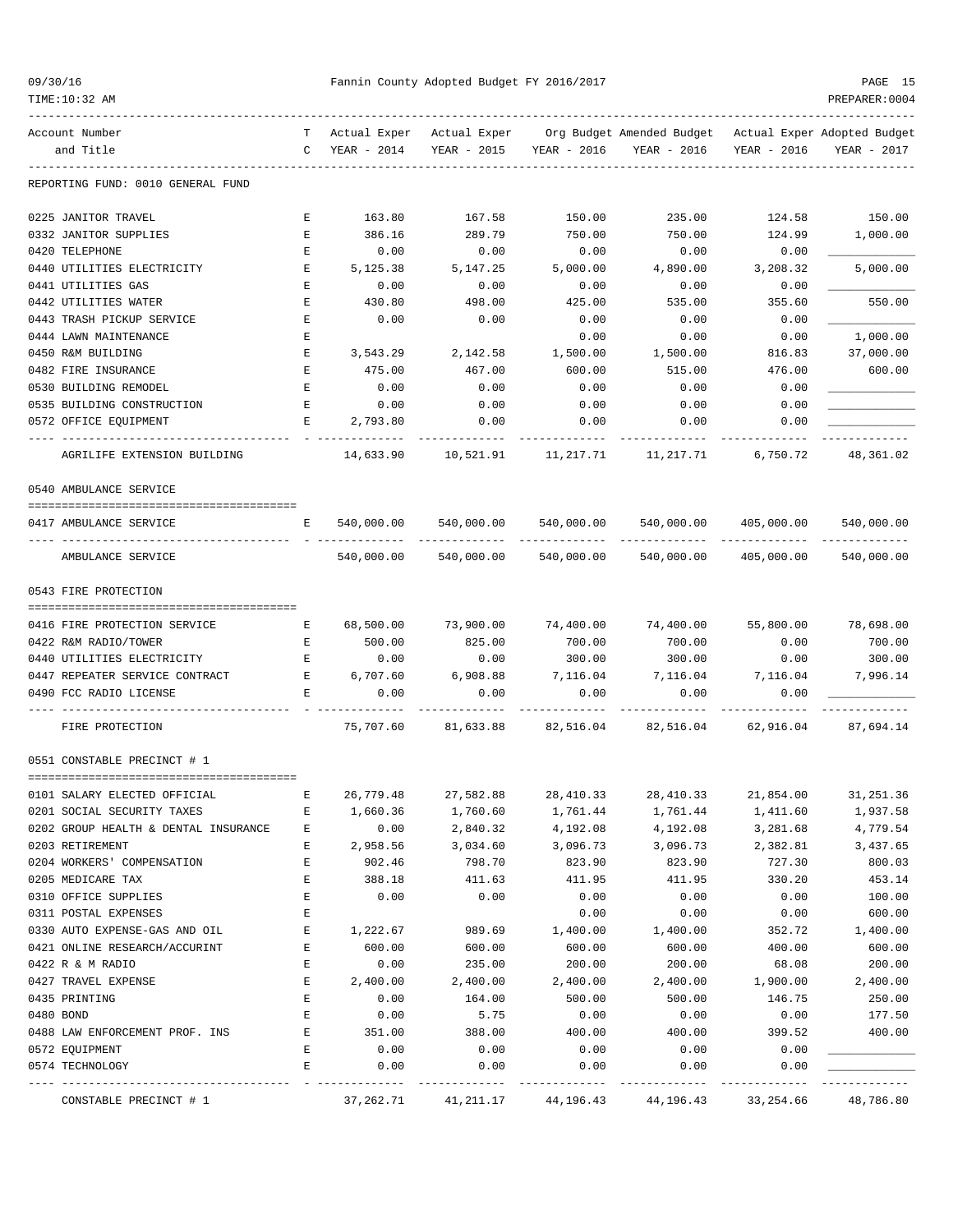| 09/30/16<br>TIME:10:32 AM                                                                  |                                                |             | Fannin County Adopted Budget FY 2016/2017  |                     |                                                                         |                       | PAGE 16<br>PREPARER: 0004 |
|--------------------------------------------------------------------------------------------|------------------------------------------------|-------------|--------------------------------------------|---------------------|-------------------------------------------------------------------------|-----------------------|---------------------------|
| Account Number<br>and Title                                                                | $\mathbf{C}$                                   | YEAR - 2014 | T Actual Exper Actual Exper<br>YEAR - 2015 | YEAR - 2016         | Org Budget Amended Budget - Actual Exper Adopted Budget<br>YEAR - 2016  | YEAR - 2016           | YEAR - 2017               |
| -----------                                                                                |                                                |             |                                            |                     |                                                                         |                       |                           |
| REPORTING FUND: 0010 GENERAL FUND                                                          |                                                |             |                                            |                     |                                                                         |                       |                           |
| 0552 CONSTABLE PRECINCT #2                                                                 |                                                |             |                                            |                     |                                                                         |                       |                           |
| 0101 SALARY ELECTED OFFICIAL                                                               | Е                                              | 13,003.38   |                                            | 13,393.64 13,795.36 | 13,795.36                                                               | 10,611.80             | 15,174.90                 |
| 0201 SOCIAL SECURITY TAXES                                                                 | E                                              | 806.26      | 830.44                                     | 855.31              | 855.31                                                                  | 658.00                | 940.84                    |
| 0202 GROUP HEALTH & DENTAL INSURANCE                                                       | Е                                              | 7,879.38    | 8,325.18                                   | 9,113.21            | 9,113.21                                                                | 7,160.53              | 9,559.08                  |
| 0203 RETIREMENT                                                                            | Е                                              | 1,436.46    | 1,473.60                                   | 1,503.69            | 1,503.69                                                                | 1,157.07              | 1,669.24                  |
| 0204 WORKERS' COMPENSATION                                                                 | Е                                              | 438.22      | 387.84                                     | 400.07              | 400.07                                                                  | 353.16                | 388.48                    |
| 0205 MEDICARE TAX                                                                          | E                                              | 188.50      | 194.22                                     | 200.03              | 200.03                                                                  | 153.80                | 220.04                    |
| 0310 OFFICE SUPPLIES                                                                       | E                                              | 0.00        | 0.00                                       | 100.00              | 100.00                                                                  | 0.00                  | 100.00                    |
| 0311 POSTAL EXPENSES                                                                       | Е                                              |             |                                            | 0.00                | 0.00                                                                    | 0.00                  |                           |
| 0330 AUTO EXPENSE-GAS AND OIL                                                              | Е                                              | 586.97      | 350.43                                     | 1,400.00            | 1,400.00                                                                | 93.22                 | 1,400.00                  |
| 0422 R & M RADIO                                                                           | Е                                              | 0.00        | 0.00                                       | 0.00                | 0.00                                                                    | 0.00                  |                           |
| 0427 TRAVEL EXPENSE                                                                        | Ε                                              | 2,400.00    | 2,400.00                                   | 2,400.00            | 2,400.00                                                                | 1,600.00              | 2,400.00                  |
| 0435 PRINTING                                                                              | Е                                              | 0.00        | 0.00                                       | 100.00              | 100.00                                                                  | 64.75                 | 100.00                    |
| 0480 BOND                                                                                  | Е                                              | 0.00        | 0.00                                       | 0.00                | 0.00                                                                    | 0.00                  | 177.50                    |
| 0488 LAW ENFOREMENT PROF. INS.                                                             | Е                                              | 351.00      | 388.00                                     | 400.00              | 400.00                                                                  | 399.52                | 400.00                    |
| 0573 RADIO EQUIPMENT                                                                       | Е                                              | 0.00        | 0.00                                       | 0.00                | 0.00                                                                    | 0.00                  |                           |
| 0574 TECHNOLOGY                                                                            | Е                                              | 0.00        | 0.00                                       | 0.00                | 0.00                                                                    | 0.00                  |                           |
| CONSTABLE PRECINCT #2                                                                      |                                                | 27,090.17   | 27,743.35                                  | 30,267.67           | 30,267.67                                                               | 22,251.85             | 32,530.08                 |
| 0553 CONSTABLE PRECINCT # 3                                                                |                                                |             |                                            |                     |                                                                         |                       |                           |
| 0101 SALARY ELECTED OFFICIAL                                                               | Е                                              | 11,558.82   | 11,905.66                                  | 12,262.81           | 12,262.81                                                               | 9,433.00              | 13,489.09                 |
| 0201 SOCIAL SECURITY TAXES                                                                 | Е                                              | 790.96      | 812.54                                     | 834.69              | 834.69                                                                  | 646.80                | 910.72                    |
| 0202 GROUP HEALTH & DENTAL INSURANCE                                                       | Е                                              | 0.00        | 0.00                                       | 0.00                | 0.00                                                                    | 0.00                  | 7,169.31                  |
| 0203 RETIREMENT                                                                            | Е                                              | 1,276.96    | 1,309.98                                   | 1,336.65            | 1,336.65                                                                | 1,028.53              | 1,483.80                  |
| 0204 WORKERS' COMPENSATION                                                                 | Е                                              | 389.54      | 344.76                                     | 390.42              | 390.42                                                                  | 313.94                | 376.04                    |
| 0205 MEDICARE TAX                                                                          | E                                              | 185.10      | 189.95                                     | 195.21              | 195.21                                                                  | 151.20                | 212.99                    |
| 0310 OFFICE SUPPLIES                                                                       | Е                                              |             |                                            | 0.00                | 0.00                                                                    | 0.00                  | 100.00                    |
| 0311 POSTAL EXPENSES                                                                       | Е                                              |             |                                            | 0.00                | 0.00                                                                    | 0.00                  | 600.00                    |
| 0330 AUTO EXPENSE-GAS AND OIL                                                              | Е                                              | 658.73      | 650.24                                     | 1,400.00            | 1,400.00                                                                | 222.88                | 1,400.00                  |
| 0427 TRAVEL EXPENSE                                                                        | Е                                              | 1,200.00    | 1,200.00                                   | 1,200.00            | 1,200.00                                                                | 950.00                | 2,400.00                  |
| 0435 PRINTING                                                                              |                                                | 0.00        | 0.00                                       | 0.00                | 0.00                                                                    | 0.00                  | 250.00                    |
| 0480 BOND                                                                                  | $\mathbf{E}$                                   | 0.00        | 0.00                                       | 0.00                | 0.00                                                                    | 0.00                  | 177.50                    |
| 0488 LAW ENFORCEMENT PROF. INS $E$ 351.00 388.00 400.00 400.00 400.00                      |                                                |             |                                            |                     |                                                                         |                       | 399.52 400.00             |
| 0573 RADIO EQUIPMENT                                                                       |                                                | E 0.00      | 0.00                                       |                     | $0.00$ 0.00                                                             | 0.00<br>_____________ |                           |
| CONSTABLE PRECINCT # 3                                                                     |                                                |             |                                            |                     | 16,411.11  16,801.13  18,019.78  18,019.78  13,145.87  28,969.45        |                       |                           |
| 0555 ANIMAL CONTROL OFFICER                                                                |                                                |             |                                            |                     |                                                                         |                       |                           |
| 0441 ANIMAL CONTROL OFFICER/SERVICES E 1,838.19 526.00 1,000.00 4,600.00 2,691.73 4,000.00 |                                                |             |                                            |                     |                                                                         |                       |                           |
|                                                                                            |                                                |             |                                            |                     |                                                                         |                       |                           |
| ANIMAL CONTROL OFFICER                                                                     |                                                |             |                                            |                     | $1,838.19$ $526.00$ $1,000.00$ $4,600.00$ $2,691.73$                    |                       | 4,000.00                  |
| 0560 COUNTY SHERIFF                                                                        |                                                |             |                                            |                     |                                                                         |                       |                           |
| 0101 SALARY ELECTED OFFICIAL                                                               | Е                                              |             | 48,458.02 49,911.94                        | 51,409.16           |                                                                         | 51,409.16 39,545.60   | 56,550.08                 |
| 0102 ADMINISTRATIVE SECRETARY                                                              | E                                              | 33,872.02   | 34,888.10                                  | 35,934.80           | 35,934.80                                                               | 27,642.20             | 39,528.28                 |
| 0103 CHIEF DEPUTY                                                                          | E                                              | 44,649.02   | 45,988.54                                  | 47,368.12           | 47,368.12                                                               | 36,437.00             | 52,104.93                 |
| 0104 SALARIES DEPUTIES                                                                     | E                                              | 463,071.32  | 498,504.30                                 | 536,147.36          | 536,147.36                                                              | 423,817.41            | 575,805.68                |
| 0107 PT RECORDS/EVIDENCE CLERKS E                                                          |                                                |             | 10,632.03    16,874.41                     |                     | 17,867.62 17,867.62                                                     |                       | 8,473.69 14,249.09        |
| 0108 COMPENSATION PAY                                                                      | E                                              | 0.00        | 0.00                                       | 0.00                |                                                                         | $0.00$ 0.00           |                           |
| 0110 JAIL ADMINISTRATOR                                                                    | $\mathbf{E}$ and $\mathbf{E}$ and $\mathbf{E}$ |             |                                            |                     | $31,618.08$ $32,566.56$ $33,543.54$ $33,543.54$ $25,802.80$ $36,897.89$ |                       |                           |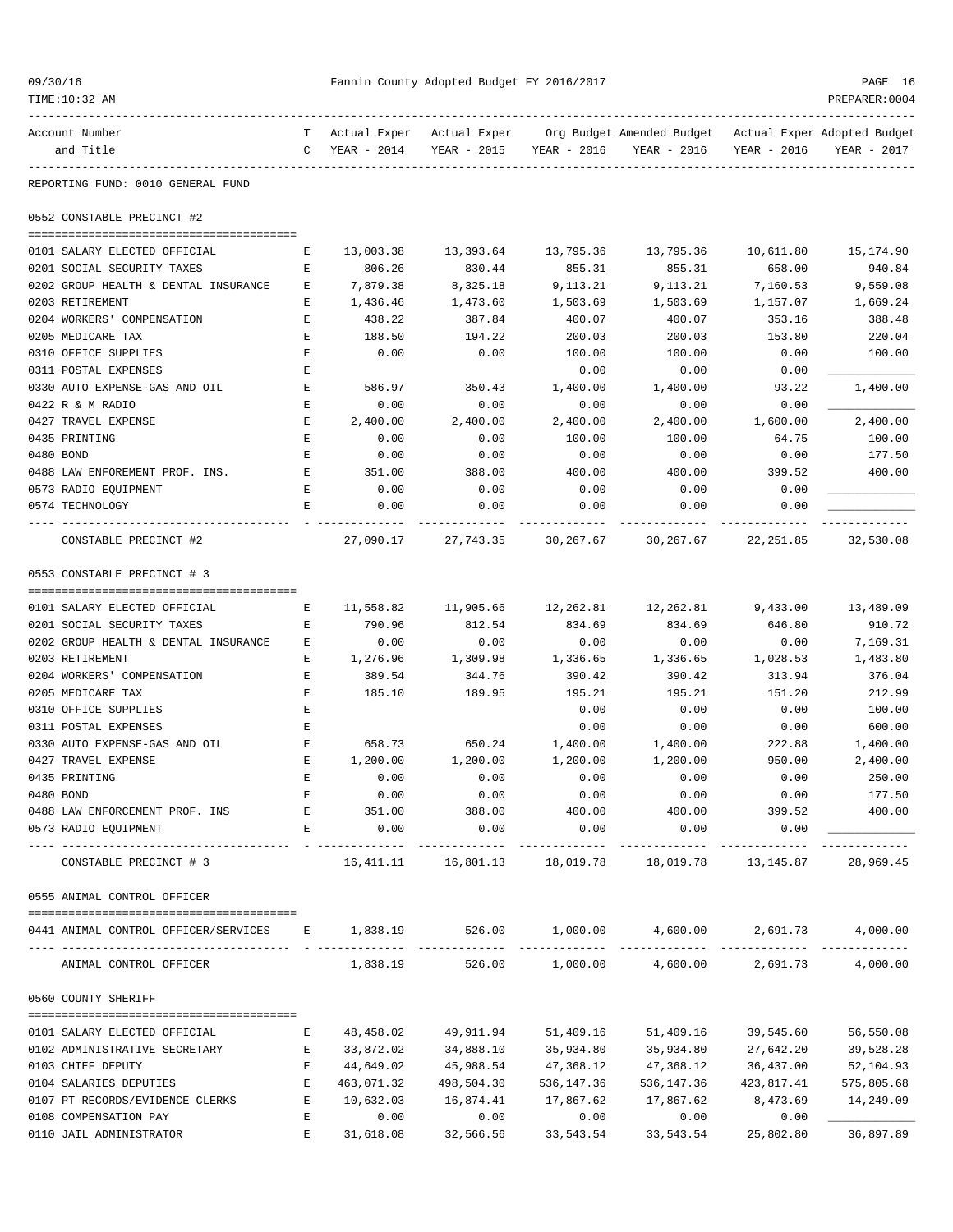|  | 09/30/16 |  |  |
|--|----------|--|--|
|--|----------|--|--|

TIME:10:32 AM PREPARER:0004

| Account Number                       | т            | Actual Exper | Actual Exper                |                      | Org Budget Amended Budget - Actual Exper Adopted Budget                       |                       |             |
|--------------------------------------|--------------|--------------|-----------------------------|----------------------|-------------------------------------------------------------------------------|-----------------------|-------------|
| and Title                            | C            | YEAR - 2014  | YEAR - 2015                 | YEAR - 2016          | YEAR - 2016                                                                   | YEAR - 2016           | YEAR - 2017 |
| REPORTING FUND: 0010 GENERAL FUND    |              |              |                             |                      |                                                                               |                       |             |
| 0111 LIEUTENANT                      | Е            | 45,464.84    | 34, 345. 30                 | 41,807.60            | 41,807.60                                                                     | 32,159.60             | 45,988.36   |
| 0113 TRANSPORT OFFICER               | Е            | 24,012.29    | 18,512.29                   | 32,566.45            | 32,566.45                                                                     | 0.00                  | 30,697.00   |
| 0114 PROF. STANDARDS OFFICER         | $\mathbf E$  | 0.00         | 0.00                        | 0.00                 | 0.00                                                                          | 0.00                  |             |
| 0120 SALARY DISPATCHER               | $\mathbf E$  | 143,534.96   | 148,529.26                  | 186, 444. 24         | 186, 444. 24                                                                  | 110,358.07            | 193,070.48  |
| 0201 SOCIAL SECURITY TAXES           | Е            | 51,587.94    | 53,757.64                   | 61,167.27            | 61,167.27                                                                     | 42,775.17             | 64,999.05   |
| 0202 GROUP HEALTH INSURANCE          | Е            | 192,673.10   | 205,837.87                  | 264, 283.09          | 264,283.09                                                                    | 182, 279.83           | 277, 213.32 |
| 0203 RETIREMENT                      | Е            | 93, 354. 28  | 96,832.39                   | 107,156.69           | 107,156.69                                                                    | 76,791.46             | 114,938.10  |
| 0204 WORKERS' COMPENSATION           | Е            | 25,963.92    | 22,584.76                   | 22,954.70            | 22,954.70                                                                     | 20,209.88             | 19,794.52   |
| 0205 MEDICARE TAX                    | E            | 12,065.13    | 12,572.68                   | 14,305.25            | 14,305.25                                                                     | 10,003.48             | 15,201.39   |
| 0206 UNEMPLOYMENT EXPENSE            | Е            | 7,000.96     | 7,613.00                    | 3,000.00             | 3,000.00                                                                      | 662.00                | 3,000.00    |
| 0250 EMPLOYEE PHYSICALS              | Е            | 892.00       | 1,879.00                    | 1,000.00             | 1,500.00                                                                      | 660.00                | 1,000.00    |
| 0310 OFFICE SUPPLIES                 | Е            | 5,814.91     | 1,360.67                    | 6,000.00             | 6,000.00                                                                      | 1,737.95              | 8,000.00    |
| 0311 POSTAL EXPENSES                 | Е            | 1,432.29     | 1,361.36                    | 1,700.00             | 1,850.00                                                                      | 1,354.07              | 1,700.00    |
| 0315 SHERIFF COPIER RENTAL           | E            | 1,920.00     | 640.00                      | 2,100.00             | 2,100.00                                                                      | 0.00                  |             |
| 0330 AUTO EXPENSE GAS & OIL          | $\mathbf E$  | 88,279.99    | 71,379.93                   | 84,000.00            | 82,126.41                                                                     | 39,092.50             | 84,000.00   |
| 0332 SHERIFF JANITOR SUPPLIES        | $\mathbf E$  | 1,059.71     | 1,199.12                    | 1,200.00             | 1,200.00                                                                      | 768.97                | 1,200.00    |
| 0395 UNIFORMS/OTHER                  | Е            | 2,999.90     | 3,500.00                    | 3,500.00             | 3,500.00                                                                      | 1,479.62              | 3,500.00    |
| 0419 SHERIFF CELL PHONE              | Е            | 1,080.00     | 1,080.00                    | 1,080.00             | 1,080.00                                                                      | 855.00                | 1,080.00    |
| 0420 TELEPHONE                       | Е            | 11,710.38    | 12,039.60                   | 12,000.00            | 12,523.59                                                                     | 9,163.61              | 13,200.00   |
| 0421 CELL PHONE                      | E            | 1,492.43     | 1,256.25                    | 2,500.00             | 2,500.00                                                                      | 950.00                | 2,500.00    |
| 0422 R & M RADIO                     | Е            | 500.00       | 725.00                      | 500.00               | 500.00                                                                        | 406.23                | 1,000.00    |
| 0427 OUT OF COUNTY TRAVEL            | Е            | 3,872.99     | 1,141.94                    | 4,000.00             | 4,000.00                                                                      | 920.10                | 4,000.00    |
| 0428 PRISONER TRANSPORT              | Ε            | 2,716.03     | 1,851.01                    | 4,500.00             | 4,500.00                                                                      | 1,602.74              | 4,500.00    |
| 0430 BIDS AND NOTICES                | Е            | 274.37       | 0.00                        | 500.00               | 500.00                                                                        | 68.40                 | 500.00      |
| 0432 IMPOUNDMENT OF ESTRAY LIVESTOCK | Ε            | 0.00         | 0.00                        | 1,500.00             | 1,500.00                                                                      | 0.00                  | 1,500.00    |
| 0435 PRINTING                        | Е            | 577.41       | 428.63                      | 1,000.00             | 1,000.00                                                                      | 162.86                | 1,000.00    |
| 0440 UTILITIES ELECTRICITY           | Ε            | 0.00         | 0.00                        | 0.00                 | 0.00                                                                          | 0.00                  |             |
| 0442 UTILITIES WATER                 | Е            | 2,787.78     | 3,053.48                    | 3,000.00             | 3,600.00                                                                      | 2,262.89              | 3,500.00    |
| 0443 SHERIFF TRASH PICKUP            | Е            | 1,281.72     | 1,281.72                    | 1,200.00             | 1,300.00                                                                      | 854.48                | 1,300.00    |
| 0444 INTERNET SERVICE                | Е            | 1,199.40     | 1,199.40                    | 1,200.00             | 1,200.00                                                                      | 1,199.40              | 1,200.00    |
| 0445 AIR CONDITIONER MAINTENANCE     | $\mathbf E$  |              | 0.00                        | 2,400.00             | 2,400.00                                                                      | 1,178.40              | 2,400.00    |
| 0447 REPEATER SERVICE CONTRACT       | Е            | 0.00         | 0.00                        | 0.00                 | 0.00                                                                          | 0.00                  |             |
| 0450 SHERIFF OFF. R&M BLDG.          | Е            | 4,385.25     | 4,431.85                    | 3,000.00             | 5,000.00                                                                      | 3,524.25              | 31,500.00   |
| 0452 R & M EQUIPMENT                 | Е            | 3,515.00     | 0.00                        | 0.00                 | 0.00                                                                          | 0.00                  |             |
| 0454 R & M AUTOMOBILES               | Е            | 29, 143. 28  | 27,913.86                   | 30,000.00            | 30,000.00                                                                     | 22,014.01             | 30,000.00   |
| 0480 BOND                            |              | 80.00        | 80.00                       | 80.00                | 80.00                                                                         | 80.00                 | 506.00      |
| 0482 FIRE INSURANCE                  | Е            | 256.00       | 251.00                      | 400.00               | 400.00                                                                        | 256.00                | 400.00      |
| 0487 AUTOMOBILE INSURANCE            | E            | 10,187.60    | 8,863.00                    | 12,000.00            | 10,000.00                                                                     | 8,271.00              | 12,000.00   |
| 0488 LAW ENFORCEMENT INSURANCE       | Е            | 10,129.00    | 10,566.00                   | 11,200.00            | 11,200.00                                                                     | 10,962.16             | 11,200.00   |
| 0571 HWY. PATROL RADAR EQUIPMENT     | Е            | 0.00         | 0.00                        | 0.00                 | 0.00                                                                          | 0.00                  |             |
| 0572 OFFICE EQUIPMENT                | Е            | 277.50       | 284.99                      | 5,500.00             | 5,500.00                                                                      | 5,010.35              | 5,500.00    |
| 0573 RADIO EQUIPMENT                 | E            | 0.00         | 0.00                        | 0.00                 | 0.00                                                                          | 0.00                  |             |
| 0574 TECHNOLOGY                      | Ε            | 6,372.80     | 0.00                        | 0.00                 | 0.00                                                                          | 0.00                  |             |
| 0575 AUTOMOBILES                     | Е            | 36,000.00    | 109,568.71                  | 38,250.00            | 64,350.00                                                                     | 64,009.26             | 70,000.00   |
| 0630 AUTO NOTE PMT-PRINCIPAL         | $\mathbf E$  | 0.00         | 0.00                        | 0.00                 | 0.00                                                                          | 0.00                  |             |
| 0670 AUTO NOTE PMT-INTEREST          | E            | 0.00         | 0.00<br>--------------      | 0.00<br>------------ | 0.00<br>------------                                                          | 0.00<br>------------- |             |
| COUNTY SHERIFF                       |              |              |                             |                      | 1,458,195.65 1,546,655.56 1,691,265.89 1,717,365.89 1,215,802.44 1,838,224.17 |                       |             |
| 0565 JAIL OPERATIONS                 |              |              |                             |                      |                                                                               |                       |             |
| 0380 PRISONER HOUSING                |              |              | E 1,552,545.50 1,487,740.00 |                      | 1,659,000.00   1,719,000.00   1,085,303.75   1,797,625.00                     |                       |             |
| 0400 PRISONER TRANSPORT/GUARD        | $\mathbf{E}$ | 15,319.88    | 12,864.23                   | 25,000.00            | 30,000.00                                                                     | 7,710.01              | 20,000.00   |
| 0405 PRISONER MEDICAL                | Е            | 141,290.17   | 140,591.85                  | 125,000.00           | 195,000.00                                                                    | 78,393.48             | 115,000.00  |
| 0442 CR4200 UTILITY WATER            | $\mathbf{E}$ | 0.00         | 0.00                        | 0.00                 | 0.00                                                                          | 0.00                  |             |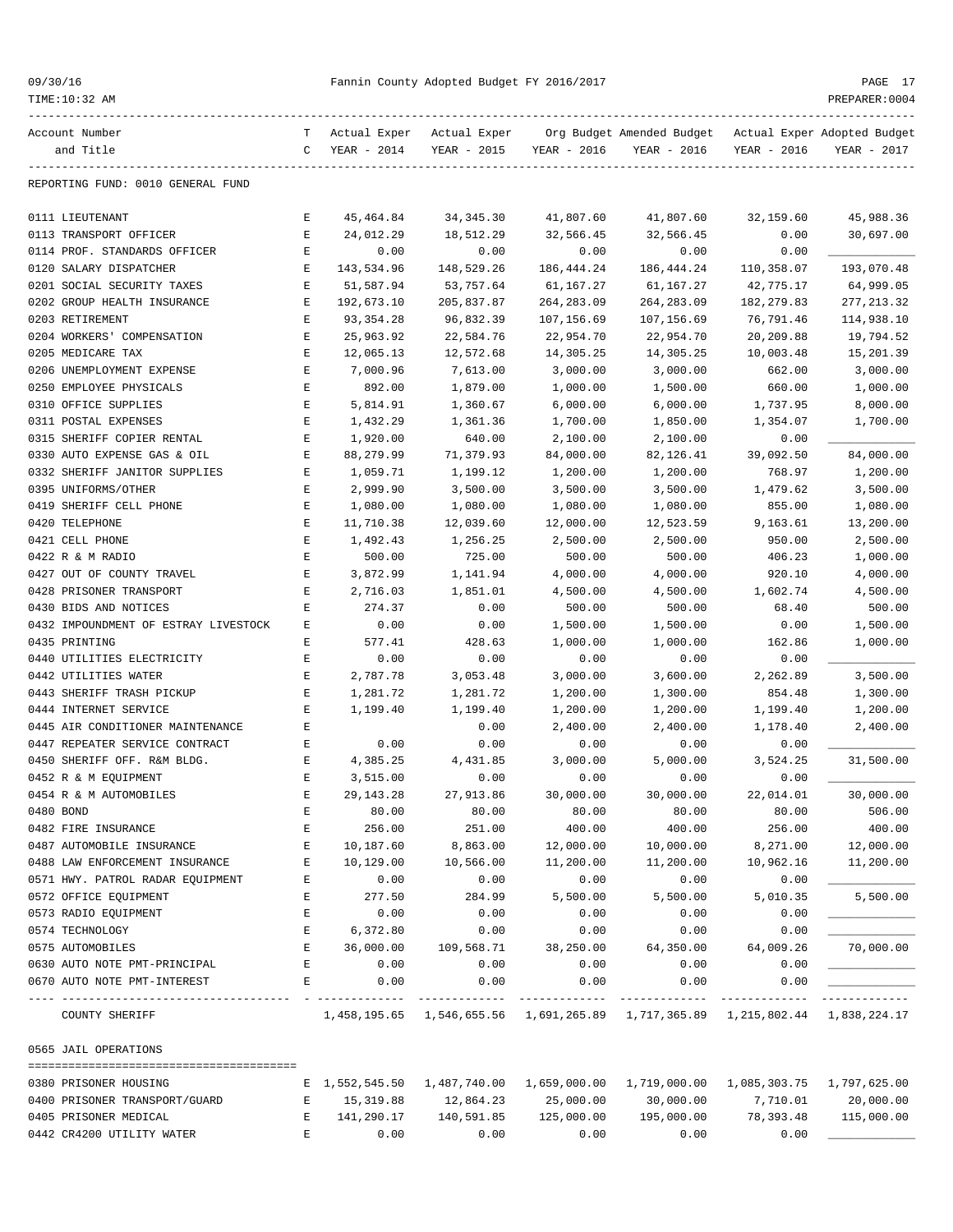| TIME:10:32 AM                                           |              |               |                                                           |                         |                                                              |                     | PREPARER:0004          |
|---------------------------------------------------------|--------------|---------------|-----------------------------------------------------------|-------------------------|--------------------------------------------------------------|---------------------|------------------------|
| Account Number                                          |              |               | T Actual Exper Actual Exper                               |                         | Org Budget Amended Budget Actual Exper Adopted Budget        |                     |                        |
| and Title                                               |              | C YEAR - 2014 |                                                           | YEAR - 2015 YEAR - 2016 | YEAR - 2016                                                  | YEAR - 2016         | YEAR - 2017            |
| REPORTING FUND: 0010 GENERAL FUND                       |              |               |                                                           |                         |                                                              |                     |                        |
| 0450 R&M BUILDING                                       | E            | 1,200.00      | 10,696.66                                                 | 175,000.00              | 204,460.00                                                   | 0.00                | 5,000.00               |
| 0482 FIRE INSURANCE                                     | Е            | 0.00          | 0.00                                                      | 0.00                    | 0.00                                                         | 0.00                |                        |
| 0491 JUSTICE ASSISTANCE GRANT                           | $\mathbf{E}$ | 0.00          | 0.00                                                      | 0.00                    | 0.00                                                         | 0.00                |                        |
| 0500 LAND                                               | Е            | 0.00          | 0.00                                                      | 0.00                    | 0.00                                                         | 0.00                |                        |
| 0532 JAIL                                               | Е            | 0.00          | 0.00                                                      | 0.00                    | 0.00                                                         | 0.00                |                        |
| JAIL OPERATIONS                                         |              | 1,710,355.55  |                                                           |                         | 1,651,892.74    1,984,000.00    2,148,460.00    1,171,407.24 |                     | 1,937,625.00           |
| 0570 ADULT PROBATION                                    |              |               |                                                           |                         |                                                              |                     |                        |
| 0420 TELEPHONE                                          | Е            | 2,153.71      | 2,282.76                                                  | 2,300.00                | 2,300.00                                                     | 1,745.54            | 2,300.00               |
| 0421 TELEPHONE SYSTEM INSTALLATION                      | E            | 0.00          | 0.00                                                      | 0.00                    | 0.00                                                         | 0.00                |                        |
| 0452 R & M EQUIPMENT                                    |              | 0.00          | 0.00                                                      | 0.00                    | 0.00                                                         | 0.00                |                        |
| 0572 OFFICE EQUIPMENT                                   |              | 0.00          | 0.00                                                      | 0.00                    | 0.00                                                         | 0.00                |                        |
|                                                         |              |               |                                                           |                         |                                                              |                     |                        |
| ADULT PROBATION                                         |              | 2,153.71      | 2,282.76                                                  | 2,300.00                | 2,300.00                                                     | 1,745.54            | 2,300.00               |
| 0573 BOND SUPERVISION                                   |              |               |                                                           |                         |                                                              |                     |                        |
| 0103 SALARY-BOND SUPERVISOR                             | E            | 22,847.94     | 33,990.06                                                 | 35,009.70               | 35,009.70                                                    | 26,930.60           | 38,510.67              |
| 0201 SOCIAL SECURITY TAXES                              | E            | 1,416.60      | 2,107.30                                                  | 2,170.60                | 2,170.60                                                     | 1,669.60            | 2,387.66               |
| 0202 GROUP HEALTH INSURANCE                             | Е            | 6,589.64      | 8,342.60                                                  | 9,113.21                | 9,113.21                                                     | 7,172.69            | 9,559.08               |
| 0203 RETIREMENT                                         | Е            | 2,558.88      | 3,739.85                                                  | 3,816.06                | 3,816.06                                                     | 2,936.58            | 4,236.17               |
| 0204 WORKERS' COMPENSATION                              | Е            | 0.00          | 192.66                                                    | 199.56                  | 199.56                                                       | 175.06              | 192.55                 |
| 0205 MEDICARE TAX                                       | Е            | 331.38        | 492.96                                                    | 507.64                  | 507.64                                                       | 390.40              | 558.40                 |
| 0310 OFFICE SUPPLIES                                    | Е            | 343.65        | 281.71                                                    | 575.00                  | 575.00                                                       | 111.25              | 575.00                 |
| 0311 POSTAL EXPENSES                                    | Е            | 0.00          | 0.96                                                      | 24.50                   | 24.50                                                        | 0.00                | 24.50                  |
| 0313 DRUG TESTING SUPPLIES                              | Е            | 763.00        | 472.50                                                    | 650.00                  | 650.00                                                       | 472.50              | 650.00                 |
| 0340 EVALUATIONS                                        | Е            | 0.00          | 0.00                                                      | 200.00                  | 200.00                                                       | 0.00                | 200.00                 |
| 0353 COMPUTER EXPENSE                                   | Е            | 0.00          | 0.00                                                      | 0.00                    | 0.00                                                         | 0.00                |                        |
| 0420 TELEPHONE                                          | E            | 570.99        | 753.50                                                    | 840.00                  | 840.00                                                       | 576.70              | 840.00                 |
| 0453 COMPUTER SOFTWARE                                  | Е            | 963.00        | 1,177.00                                                  | 1,284.00                | 1,284.00                                                     | 1,070.00            | 1,284.00               |
| BOND SUPERVISION                                        |              | 36,385.08     | 51,551.10                                                 | 54,390.27               | 54,390.27                                                    | 41,505.38           | 59,018.03              |
| 0575 JUVENILE PROBATION                                 |              |               |                                                           |                         |                                                              |                     |                        |
| 0408 DETENTION OPERATING COST<br><b>Experience E</b>    |              |               | 120,980.38 128,996.87                                     |                         | 90,724.89 90,724.89                                          | 90,724.89           |                        |
| 0415 RESIDENTIAL PLACEMENT                              | E            |               | 0.00                                                      | 4,631.42                | 4,631.42                                                     | 4,631.42            |                        |
| 0416 COUNSELING SERVICES                                | Е            |               | 0.00                                                      |                         | 21,919.11 21,919.11                                          | 21,919.11           |                        |
| 0420 TELEPHONE                                          | Е            | 0.00          | 0.00                                                      | 0.00                    | 0.00                                                         | 49.97               |                        |
| 0427 TRAVEL & TRAINING                                  | E            |               | 0.00                                                      |                         | 9,724.58 9,724.58                                            | 9,724.58            |                        |
| 0995 JUVENILE PROBATION FUNDING                         | Е            |               |                                                           | 0.00                    | 0.00                                                         | 0.00                | 140,000.00             |
| ---------------------------------<br>JUVENILE PROBATION |              |               | . <u>.</u><br>120,980.38 128,996.87 127,000.00 127,000.00 | -------------           | ------------------------------                               |                     |                        |
| 0590 HEALTH INSPECTOR                                   |              |               |                                                           |                         |                                                              |                     |                        |
| 0104 SALARIES DEPUTIES                                  | Е            | 13,279.76     | 13,678.34                                                 | 14,088.63               | 14,088.63                                                    |                     | 10,837.40    15,497.49 |
| 0107 SALARY TEMP/EXTRA                                  | Е            | 0.00          | 0.00                                                      | 0.00                    | 0.00                                                         | 0.00                |                        |
| 0151 SALARY HEALTH INSPECTOR                            | $\mathbf{E}$ | 32,136.78     | 28,927.22                                                 | 34,093.78               | 34,093.78                                                    | 26,226.00           | 37,503.16              |
| 0201 SOCIAL SECURITY TAXES                              | E            | 2,738.63      | 2,563.85                                                  | 2,987.31                | 2,987.31                                                     | 2,220.79            | 3,286.04               |
| 0202 GROUP HEALTH & DENTAL INSURANCE E                  |              | 11,850.74     |                                                           | 12, 341.34 13, 669.82   |                                                              | 13,669.82 10,758.94 | 14,338.62              |
|                                                         |              |               |                                                           |                         |                                                              |                     |                        |

0203 RETIREMENT E 5,017.46 4,681.19 5,251.88 5,251.88 4,041.38 5,830.07 0204 WORKERS' COMPENSATION E 306.96 269.54 278.05 278.05 244.32 268.75

09/30/16 Fannin County Adopted Budget FY 2016/2017 PAGE 18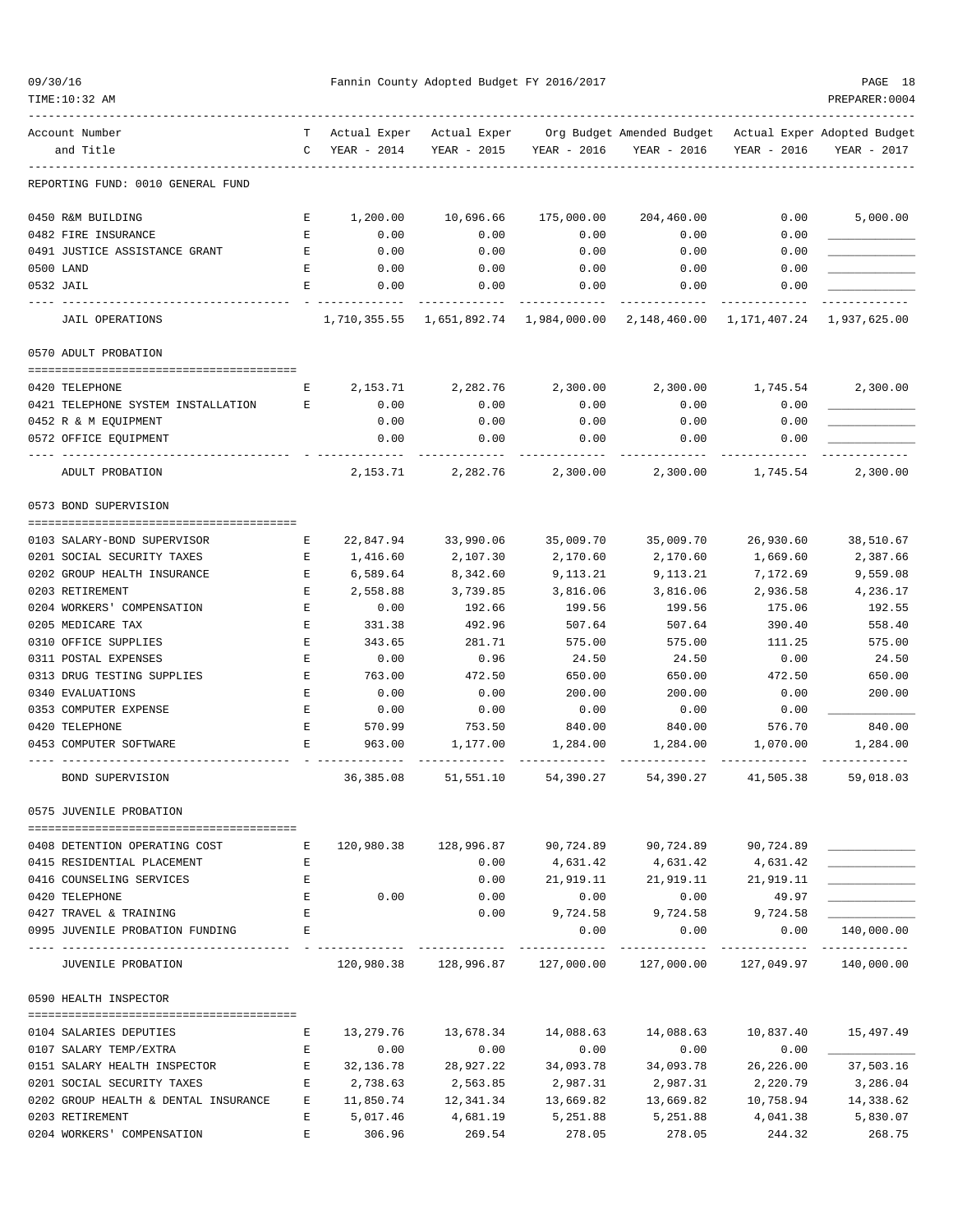|  | 09/30/1 |  |  |
|--|---------|--|--|
|--|---------|--|--|

| TIME:10:32 AM                                                  |                    |                      |                         |                             |                                                       |                      | PREPARER: 0004              |
|----------------------------------------------------------------|--------------------|----------------------|-------------------------|-----------------------------|-------------------------------------------------------|----------------------|-----------------------------|
| Account Number                                                 | т                  | Actual Exper         | Actual Exper            |                             | Org Budget Amended Budget Actual Exper Adopted Budget |                      |                             |
| and Title                                                      | C                  | YEAR - 2014          | YEAR - 2015             | YEAR - 2016                 | YEAR - 2016                                           | YEAR - 2016          | YEAR - 2017                 |
| REPORTING FUND: 0010 GENERAL FUND                              |                    |                      |                         |                             |                                                       |                      |                             |
| 0205 MEDICARE TAX                                              | E                  | 640.43               | 599.54                  | 698.64                      | 698.64                                                | 519.23               | 768.51                      |
| 0310 OFFICE SUPPLIES                                           | Е                  | 480.43               | 610.38                  | 700.00                      | 700.00                                                | 292.91               | 700.00                      |
| 0311 POSTAL EXPENSE                                            | $\mathbf{E}% _{0}$ | 1,134.00             | 1,176.00                | 1,225.00                    | 1,225.00                                              | 603.59               | 1,323.00                    |
| 0315 COPIER RENTAL                                             | Е                  | 396.33               | 449.10                  | 450.00                      | 450.00                                                | 298.88               | 450.00                      |
| 0330 AUTO EXPENSE GAS & OIL                                    | Е                  | 1,240.40             | 701.07                  | 1,500.00                    | 1,500.00                                              | 480.49               | 1,500.00                    |
| 0420 TELEPHONE                                                 | Е                  | 708.58               | 737.27                  | 750.00                      | 763.02                                                | 570.26               | 750.00                      |
| 0427 OUT OF COUNTY TRAVEL                                      | Ε                  | 383.43               | 345.50                  | 600.00                      | 586.98                                                | 433.74               | 600.00                      |
| 0435 PRINTING                                                  | E                  | 71.12                | 0.00                    | 100.00                      | 100.00                                                | 0.00                 | 100.00                      |
| 0453 SOFTWARE MAINTENANCE SAFE                                 | Е                  | 400.00               | 400.00                  | 400.00                      | 400.00                                                | 0.00                 | 400.00                      |
| 0454 R&M AUTO                                                  | Е                  | 50.50                | 170.95                  | 275.00                      | 275.00                                                | 65.00                | 275.00                      |
| 0467 VISITING HEALTH INSPECTOR                                 | Е                  | 39.49                | 391.54                  | 150.00                      | 150.00                                                | 128.20               | 300.00                      |
| 0480 BOND<br>0481 DUES                                         | E<br>Ε             | 71.00<br>111.00      | 0.00<br>0.00            | 0.00<br>0.00                | 0.00<br>0.00                                          | 0.00<br>0.00         | 111.00                      |
| 0487 AUTOMOBILE INSURANCE                                      | Е                  | 268.00               | 227.00                  | 350.00                      | 350.00                                                | 226.00               | 350.00                      |
| 0572 OFFICE EQUIPMENT                                          | Е                  | 0.00                 | 0.00                    | 150.00                      | 150.00                                                | 0.00                 | 300.00                      |
| 0574 TECHNOLOGY                                                | E                  | 2,081.60             | 0.00                    | 0.00                        | 0.00                                                  | 0.00                 |                             |
| 0575 AUTOMOBILE/PICKUP                                         | Е                  | 0.00                 | 0.00                    | 0.00                        | 0.00                                                  | 0.00                 |                             |
|                                                                |                    |                      |                         |                             |                                                       |                      |                             |
| HEALTH INSPECTOR                                               |                    | 73,406.64            | 68,269.83               | 77,718.11                   | 77,718.11                                             | 57,947.13            | 84,651.64                   |
| 0640 COUNTY SERVICES                                           |                    |                      |                         |                             |                                                       |                      |                             |
|                                                                |                    |                      |                         |                             |                                                       |                      |                             |
| 0410 FANNIN CO. CHILDRENS CTR<br>0411 FANNIN CO. WELFARE BOARD | Е<br>Е             | 5,000.00<br>6,000.00 | 5,000.00<br>6,000.00    | 5,000.00<br>6,000.00        | 5,000.00<br>6,000.00                                  | 5,000.00<br>6,000.00 | 5,000.00<br>6,000.00        |
| 0412 FANNIN CO. HISTORICAL SOC                                 | Ε                  | 3,500.00             | 3,500.00                | 3,500.00                    | 3,500.00                                              | 3,500.00             | 4,500.00                    |
| 0413 M.H.M.R.                                                  | E                  | 22,500.00            | 22,500.00               | 22,500.00                   | 22,500.00                                             | 22,500.00            | 22,500.00                   |
| 0414 FANNIN COUNTY CRISIS CENTER                               | E                  | 5,000.00             | 5,000.00                | 5,000.00                    | 5,000.00                                              | 0.00                 | 5,000.00                    |
| 0415 TAPS PUBLIC TRANSIT                                       | Е                  | 0.00                 | 0.00                    | 0.00                        | 0.00                                                  | 2,348.20             | 5,000.00                    |
| 0416 TRI-COUNTY SNAP                                           | Е                  | 2,103.00             | 2,103.00                | 2,103.00                    | 2,103.00                                              | 0.00                 | 2,103.00                    |
| 0440 UTILITIES ELECTRICITY                                     | Ε                  | 8,910.08             | 8,383.67                | 10,000.00                   | 10,000.00                                             | 5,454.42             | 9,000.00                    |
| 0441 UTILITIES GAS                                             | Е                  | 1,709.63             | 1,691.89                | 2,000.00                    | 2,000.00                                              | 961.63               | 1,700.00                    |
| 0442 UTILITIES WATER                                           | Е                  | 2,616.99             | 2,866.20                | 3,000.00                    | 3,000.00                                              | 1,917.59             | 3,000.00                    |
| 0443 TRASH PICK-UP                                             | Е                  | 464.37               | 464.31                  | 500.00                      | 500.00                                                | 309.55               | 500.00                      |
| 0450 R & M BUILDINGS (TDHS)                                    | E                  | 0.00                 | 0.00                    | 0.00                        | 0.00                                                  | 0.00                 |                             |
| 0482 FIRE INSURANCE                                            |                    | 1,615.00             | 1,587.00                | 1,800.00                    | 1,800.00                                              | 1,620.00             | 1,800.00                    |
| 0493 DHS PARKING LOT                                           | Е                  | 0.00                 | 0.00                    | 0.00                        | 0.00                                                  | 0.00                 |                             |
| 0575 LAKE FANNIN                                               | Е                  |                      | 0.00                    | 200,000.00<br>_____________ | 200,000.00<br>_____________                           | 0.00                 | 200,000.00<br>------------- |
| COUNTY SERVICES                                                |                    | 59,419.07            | 59,096.07               | 261,403.00                  |                                                       | 261,403.00 49,611.39 | 266,103.00                  |
| 0641 HEALTH OFFICER                                            |                    |                      |                         |                             |                                                       |                      |                             |
|                                                                |                    |                      |                         |                             |                                                       |                      | 2,400.00                    |
|                                                                |                    |                      |                         |                             |                                                       |                      |                             |
| HEALTH OFFICER                                                 |                    | 2,400.00             |                         |                             | 2,400.00 2,400.00 2,400.00 1,800.00                   |                      | 2,400.00                    |
| 0645 INDIGENT CARE                                             |                    |                      |                         |                             |                                                       |                      |                             |
| 0102 SALARY IHC DIRECTOR                                       | Е                  |                      | 33, 102. 42 34, 095. 36 |                             | 35, 118.27 35, 118.27                                 | 27,014.00            | 38,630.10                   |
| 0107 SALARY ASSISTANT                                          | Е                  |                      | 13, 279. 76 13, 678. 34 | 14,088.63                   | 14,088.63                                             | 10,837.40            | 15,497.49                   |
| 0201 SOCIAL SECURITY TAX                                       | $\mathbf{E}$       | 2,748.10             | 2,905.30                | 3,050.83                    | 3,050.83                                              | 2,301.69             | 3,355.91                    |
| 0202 GROUP HEALTH INSURANCE                                    | $\mathbf{E}$       | 11,850.76            | 12,686.46               | 13,669.82                   | 13,669.82                                             | 10,759.13            | 14,338.62                   |
| 0203 RETIREMENT                                                | $\mathbf{E}$       | 5,124.38             | 5,256.30                | 5,363.55                    | 5,363.55                                              | 4,127.32             | 5,954.03                    |
| 0204 WORKER'S COMP                                             | Е                  | 320.04               | 270.80                  | 280.48                      | 280.48                                                | 246.04               | 270.64                      |
| 0205 MEDICARE TAX                                              | E                  | 642.71               | 679.62                  | 713.50                      | 713.50                                                | 538.36               | 784.85                      |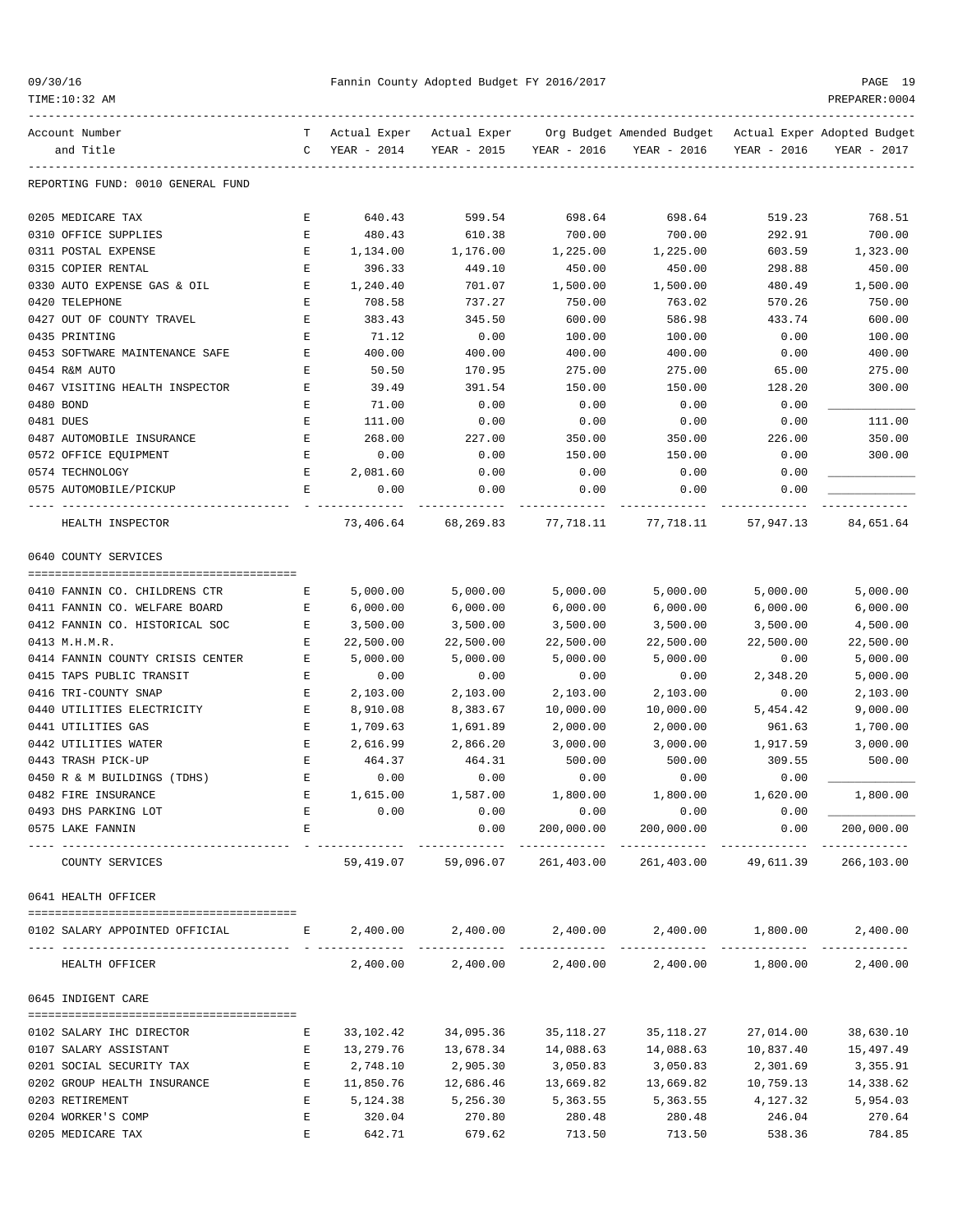| 09/30/16 |  |  |
|----------|--|--|
|----------|--|--|

| TIME:10:32 AM                        |                    |              |              |             |                           |             | PREPARER: 0004              |
|--------------------------------------|--------------------|--------------|--------------|-------------|---------------------------|-------------|-----------------------------|
| Account Number                       | т                  | Actual Exper | Actual Exper |             | Org Budget Amended Budget |             | Actual Exper Adopted Budget |
| and Title                            | C                  | YEAR - 2014  | YEAR - 2015  | YEAR - 2016 | YEAR - 2016               | YEAR - 2016 | YEAR - 2017                 |
| REPORTING FUND: 0010 GENERAL FUND    |                    |              |              |             |                           |             |                             |
| TOTAL SALARY & BENEFITS              |                    | 67,068.17    | 69,572.18    | 72,285.08   | 72,285.08                 | 55,823.94   | 78,831.64                   |
| 0310 OFFICE SUPPLIES                 | Е                  | 584.75       | 285.82       | 650.00      | 650.00                    | 296.41      | 650.00                      |
| 0311 POSTAL EXPENSE                  | Е                  | 278.24       | 105.14       | 275.00      | 275.00                    | 121.32      | 275.00                      |
| 0330 BIDS & NOTICES                  | $\mathbf E$        | 115.00       | 121.50       | 125.00      | 125.00                    | 0.00        | 125.00                      |
| 0353 COMPUTER EXPENSE                | $\mathbf E$        | 4,800.00     | 6,354.00     | 12,708.00   | 12,708.00                 | 10,590.00   | 12,708.00                   |
| 0390 SUBSCRIPTIONS                   | Ε                  | 0.00         | 0.00         | 0.00        | 0.00                      | 0.00        |                             |
| SUBTOTAL OFFICE EXPENSE              |                    | 5,777.99     | 6,866.46     | 13,758.00   | 13,758.00                 | 11,007.73   | 13,758.00                   |
| 0404 COBRA/INSURANCE                 | Ε                  | 0.00         | 0.00         | 0.00        | 0.00                      | 0.00        |                             |
| 0407 INELIGIBLE IHC EXPENSE          | Ε                  | 0.00         | 0.00         | 0.00        | 0.00                      | 0.00        |                             |
| 0409 DIABETIC SUPPLIES               | E                  | 1,642.49     | 2,598.62     | 8,500.00    | 8,500.00                  | 1,949.11    | 4,000.00                    |
| 0410 CERT. REG. NURSE ANES.          | E                  | 226.41       | 99.28        | 2,500.00    | 2,500.00                  | 0.00        | 1,000.00                    |
| 0411 PHYSICIAN, NON-EMERGENCY        | E                  | 7,102.69     | 12,481.97    | 45,000.00   | 45,000.00                 | 5,362.94    | 20,000.00                   |
| 0412 PRESCRIPTIONS, DRUGS            | Ε                  | 19,733.26    | 18,702.13    | 77,000.00   | 77,000.00                 | 12,169.04   | 25,000.00                   |
| 0413 HOSPITAL, INPATIENT             | $\mathbf E$        | 28,839.67    | 33,023.84    | 127,446.00  | 127,446.00                | 28,591.08   | 50,000.00                   |
| 0414 HOSPITAL, OUTPATIENT            | E                  | 78,480.64    | 61,354.77    | 114,000.00  | 114,000.00                | 31,997.35   | 85,000.00                   |
| 0415 LABORATORY/ X-RAY               | E                  | 2,778.60     | 3,493.04     | 13,500.00   | 13,500.00                 | 31.80       | 6,000.00                    |
| 0416 SKILLED NURSING FACILITY        | Ε                  | 0.00         | 0.00         | 0.00        | 0.00                      | 0.00        |                             |
| 0417 FAMILY PLANNING                 | Ε                  | 0.00         | 0.00         | 0.00        | 0.00                      | 0.00        |                             |
| 0418 FED. QUALIFIED HEALTH CENTER    | E                  | 7,533.76     | 6,762.71     | 12,025.00   | 12,025.00                 | 3,953.87    | 10,000.00                   |
| 0419 COUNSELING SERVICE              | Ε                  | 0.00         | 0.00         | 0.00        | 0.00                      | 0.00        |                             |
| 0420 RURAL HEALTH CLINIC             | Ε                  | 0.00         | 0.00         | 2,400.00    | 2,400.00                  | 0.00        |                             |
| 0421 STATE HOSPITAL CONTRACTS        | Ε                  | 0.00         | 0.00         | 0.00        | 0.00                      | 0.00        |                             |
| 0422 AMBULATORY SURGICAL CENTE       | Ε                  | 0.00         | 0.00         | 6,500.00    | 6,500.00                  | 0.00        | 1,000.00                    |
| 0423 MEDICAL EQUIP. PURCHASE         | Е                  | 196.00       | 0.00         | 1,000.00    | 1,000.00                  | 0.00        | 1,000.00                    |
| TOTAL MEDICAL/IHC                    |                    | 146,533.52   | 138,516.36   | 409,871.00  | 409,871.00                | 84,055.19   | 203,000.00                  |
| 0427 OUT OF COUNTY TRAVEL            | Е                  | 0.00         | 0.00         | 365.00      | 0.00                      | 0.00        | 365.00                      |
| 0435 PRINTING                        | E                  | 0.00         | 0.00         | 0.00        | 0.00                      | 0.00        |                             |
| 0440 TELEPHONE                       | Е                  | 1,334.59     | 1,401.43     | 1,400.00    | 1,446.34                  | 1,082.06    | 1,400.00                    |
| 0441 DSL LINE                        | E                  | 533.64       | 533.64       | 600.00      | 553.66                    | 395.79      | 600.00                      |
| SERVICES & OTHER CHARGES             |                    | 1,868.23     | 1,935.07     | 2,365.00    | 2,000.00                  | 1,477.85    | 2,365.00                    |
| 0574 TECHNOLOGY                      | Е                  | 1,140.80     | 0.00         | 0.00        | 365.00                    | 346.11      |                             |
| CAPITAL OUTLAY                       |                    | 1,140.80     | 0.00         | 0.00        | 365.00                    | 346.11      | 0.00                        |
| INDIGENT CARE                        |                    | 222,388.71   | 216,890.07   | 498,279.08  | 498,279.08                | 152,710.82  | 297,954.64                  |
| 0646 CO-OP FUND                      |                    |              |              |             |                           |             |                             |
| 0409 DIABETIC SUPPLIES               | Е                  | 0.00         | 0.00         | 0.00        | 0.00                      | 0.00        |                             |
| 0411 PHYSICIAN                       | Е                  | 0.00         | 0.00         | 0.00        | 0.00                      | 0.00        |                             |
| 0412 PRESCRIPTIONS, DRUGS            | $\mathbf{E}$       | 0.00         | 0.00         | 0.00        | 0.00                      | 0.00        |                             |
| CO-OP FUND                           |                    | 0.00         | 0.00         | 0.00        | 0.00                      | 0.00        | 0.00                        |
| 0665 COUNTY AGENTS                   |                    |              |              |             |                           |             |                             |
| 0105 SALARY SECRETARY                | Е                  | 29,895.84    | 33,690.50    | 22,911.00   | 22,911.00                 | 17,095.32   | 25,202.10                   |
| 0107 REGULAR-TEMP. PART-TIME         | $\mathbf{E}% _{0}$ | 0.00         | 0.00         | 0.00        | 0.00                      | 0.00        |                             |
| 0150 CO. AGENTS SALARIES             | Е                  | 17,072.28    | 23,803.26    | 24,517.50   | 24,517.50                 | 18,859.60   | 36,969.25                   |
| 0201 SOCIAL SECURITY TAXES           | Е                  | 2,885.70     | 3,478.97     | 2,940.57    | 2,940.57                  | 1,873.81    | 3,929.02                    |
| 0202 GROUP HEALTH & DENTAL INSURANCE | Е                  | 7,900.50     | 8,342.60     | 9,113.21    | 9,113.21                  | 7,172.69    | 9,559.08                    |
| 0203 RETIREMENT                      | Е                  | 3,302.74     | 3,704.76     | 2,497.30    | 2,497.30                  | 1,863.90    | 2,772.23                    |
| 0204 WORKERS' COMPENSATION           | Е                  | 206.28       | 174.54       | 130.59      | 130.59                    | 114.56      | 176.01                      |
| 0205 MEDICARE TAX                    | Е                  | 674.75       | 813.58       | 687.21      | 687.21                    | 438.27      | 918.88                      |
| 0310 OFFICE SUPPLIES                 | Е                  | 1,076.25     | 1,119.74     | 1,100.00    | 1,100.00                  | 836.95      | 1,100.00                    |
|                                      |                    |              |              |             |                           |             |                             |

0311 POSTAL EXPENSE E 250.00 294.00 300.00 300.00 0.00 300.00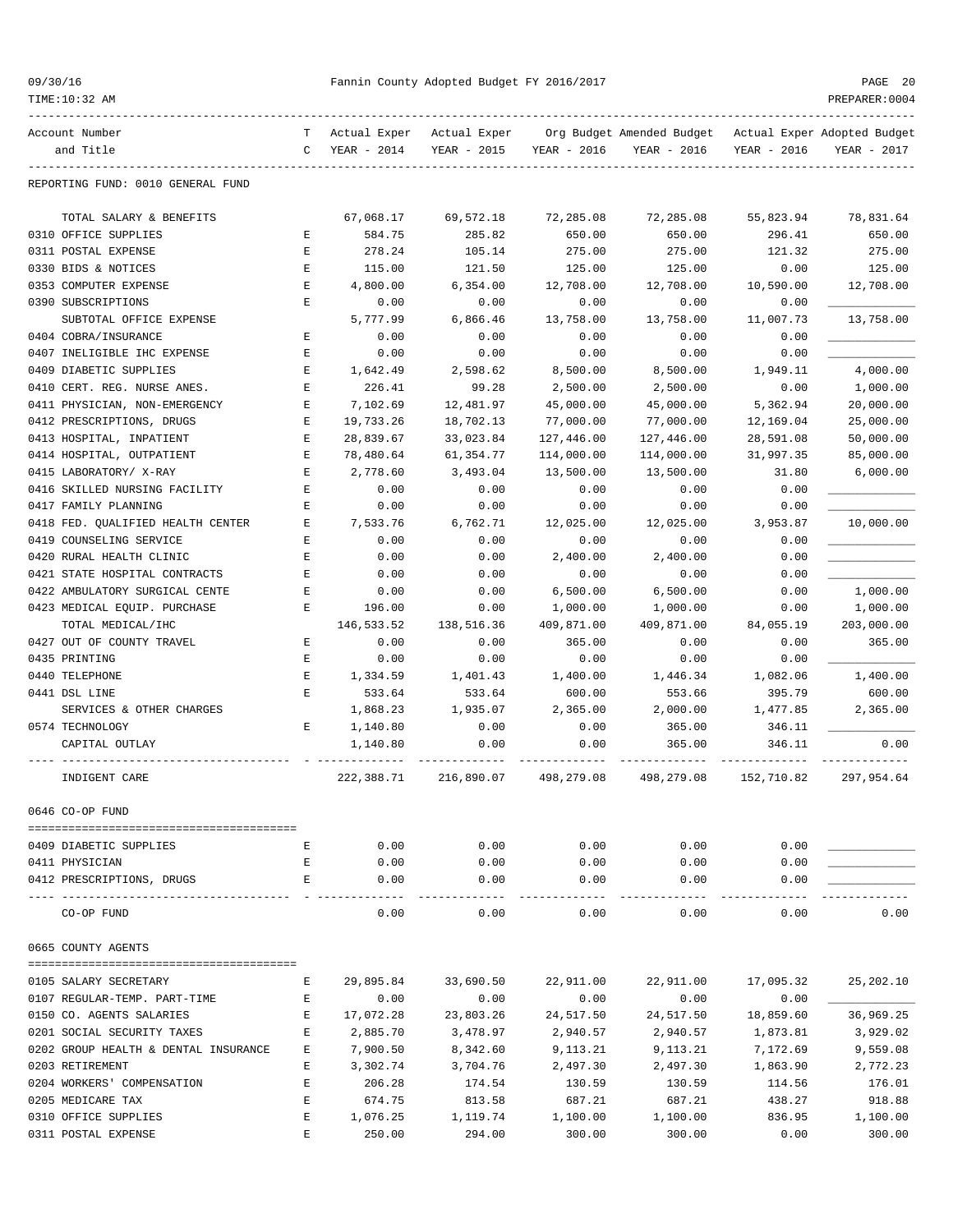| 09/30/16<br>TIME:10:32 AM                                                                                                                                                                                                                                    |                                 |             | Fannin County Adopted Budget FY 2016/2017 |                        |                                                                                                                                                                |          | PAGE 21<br>PREPARER: 0004 |
|--------------------------------------------------------------------------------------------------------------------------------------------------------------------------------------------------------------------------------------------------------------|---------------------------------|-------------|-------------------------------------------|------------------------|----------------------------------------------------------------------------------------------------------------------------------------------------------------|----------|---------------------------|
| Account Number<br>and Title                                                                                                                                                                                                                                  |                                 |             |                                           |                        | T Actual Exper Actual Exper Org Budget Amended Budget Actual Exper Adopted Budget<br>C YEAR - 2014 YEAR - 2015 YEAR - 2016 YEAR - 2016 YEAR - 2016 YEAR - 2017 |          |                           |
| REPORTING FUND: 0010 GENERAL FUND                                                                                                                                                                                                                            |                                 |             |                                           |                        |                                                                                                                                                                |          |                           |
| 0315 COPIER RENTAL                                                                                                                                                                                                                                           | E                               |             |                                           |                        | $1,498.35$ $1,478.11$ $1,500.00$ $1,500.00$                                                                                                                    |          | 1,022.54 1,500.00         |
| 0335 PROGRAM SUPPLIES                                                                                                                                                                                                                                        | E                               | 55.19       | 267.51                                    | 500.00                 | 500.00                                                                                                                                                         | 0.00     | 500.00                    |
| 0420 TELEPHONE                                                                                                                                                                                                                                               | Е                               | 1,793.41    | 1,690.62                                  | 1,900.00               | 1,900.00                                                                                                                                                       | 1,268.54 | 1,800.00                  |
| 0421 CELL PHONE ALLOWANCE                                                                                                                                                                                                                                    | Е                               | 850.00      | 1,200.00                                  | 1,200.00               | 1,200.00                                                                                                                                                       | 950.00   | 1,200.00                  |
| 0422 CABLE INTERNET                                                                                                                                                                                                                                          | E                               | 685.00      | 672.00                                    | 672.00                 | 672.00                                                                                                                                                         | 504.00   | 672.00                    |
| 0427 IN/OUT CO.TRAVEL-AG.                                                                                                                                                                                                                                    | E.                              | 2,416.61    | 3,489.16                                  | 5,000.00               | 5,000.00                                                                                                                                                       | 1,200.66 | 4,000.00                  |
| 0428 IN/OUT CO.TRAVEL-F.C.S.                                                                                                                                                                                                                                 | E                               | 4,115.12    | 3,704.01                                  | 5,000.00               | 5,000.00                                                                                                                                                       | 1,702.99 | 4,000.00                  |
| 0429 IN/OUT CO.TRAVEL-4-H                                                                                                                                                                                                                                    | Е                               |             |                                           | 0.00                   | 0.00                                                                                                                                                           | 0.00     | 4,000.00                  |
| 0572 OFFICE EQUIPMENT                                                                                                                                                                                                                                        | Е                               | 0.00        | 0.00                                      | 0.00                   | 0.00                                                                                                                                                           | 0.00     |                           |
| 0574 TECHNOLOGY                                                                                                                                                                                                                                              | E.                              | 0.00        | 0.00                                      | 0.00                   | 0.00                                                                                                                                                           | 0.00     |                           |
| COUNTY AGENTS                                                                                                                                                                                                                                                |                                 | ----------- |                                           | -----------            | -----------<br>74,678.02 87,923.36 79,969.38 79,969.38 54,903.83 98,598.57                                                                                     |          |                           |
| 0696 DONATIONS & ALLOCATIONS                                                                                                                                                                                                                                 |                                 |             |                                           |                        |                                                                                                                                                                |          |                           |
|                                                                                                                                                                                                                                                              |                                 |             |                                           |                        |                                                                                                                                                                |          |                           |
| 0491 SOIL & WATER CONSERVATION                                                                                                                                                                                                                               | and the state of the Electronic |             |                                           |                        | $1,000.00$ $1,000.00$ $1,000.00$ $1,000.00$ $1,000.00$ $1,000.00$ $1,000.00$                                                                                   |          |                           |
| 0492 INDIGENT BURIAL<br><b>Experimental Experimental Experimental Experimental Experimental Experimental Experimental Experimental Experimental Experimental Experimental Experimental Experimental Experimental Experimental Experimental Experimental </b> |                                 |             | 1,235.00 500.00                           |                        | 2,000.00 2,000.00 1,000.00                                                                                                                                     |          | 2,000.00                  |
| 0494 FLOOD CONTROL SITE MAINTENANCE<br>------------------------------ - -                                                                                                                                                                                    | E                               | 0.00        | 0.00<br>______________                    | 0.00<br>-------------- | 0.00<br>-------------                                                                                                                                          | 0.00     |                           |
| DONATIONS & ALLOCATIONS                                                                                                                                                                                                                                      |                                 |             |                                           |                        | $2,235.00$ $1,500.00$ $3,000.00$ $3,000.00$ $2,000.00$                                                                                                         |          | 3,000.00                  |
| GENERAL FUND                                                                                                                                                                                                                                                 |                                 |             |                                           |                        |                                                                                                                                                                |          |                           |
| Income Totals                                                                                                                                                                                                                                                |                                 |             |                                           |                        | 10, 184, 518, 40 10, 260, 980, 90 11, 670, 694, 65 11, 697, 394, 65 9, 729, 061, 11 12, 052, 247, 13                                                           |          |                           |
| Expense Totals                                                                                                                                                                                                                                               |                                 |             |                                           |                        | 10,579,855.29 9,432,514.40 11,670,694.65 11,697,394.65 7,531,787.00 12,052,247.13                                                                              |          |                           |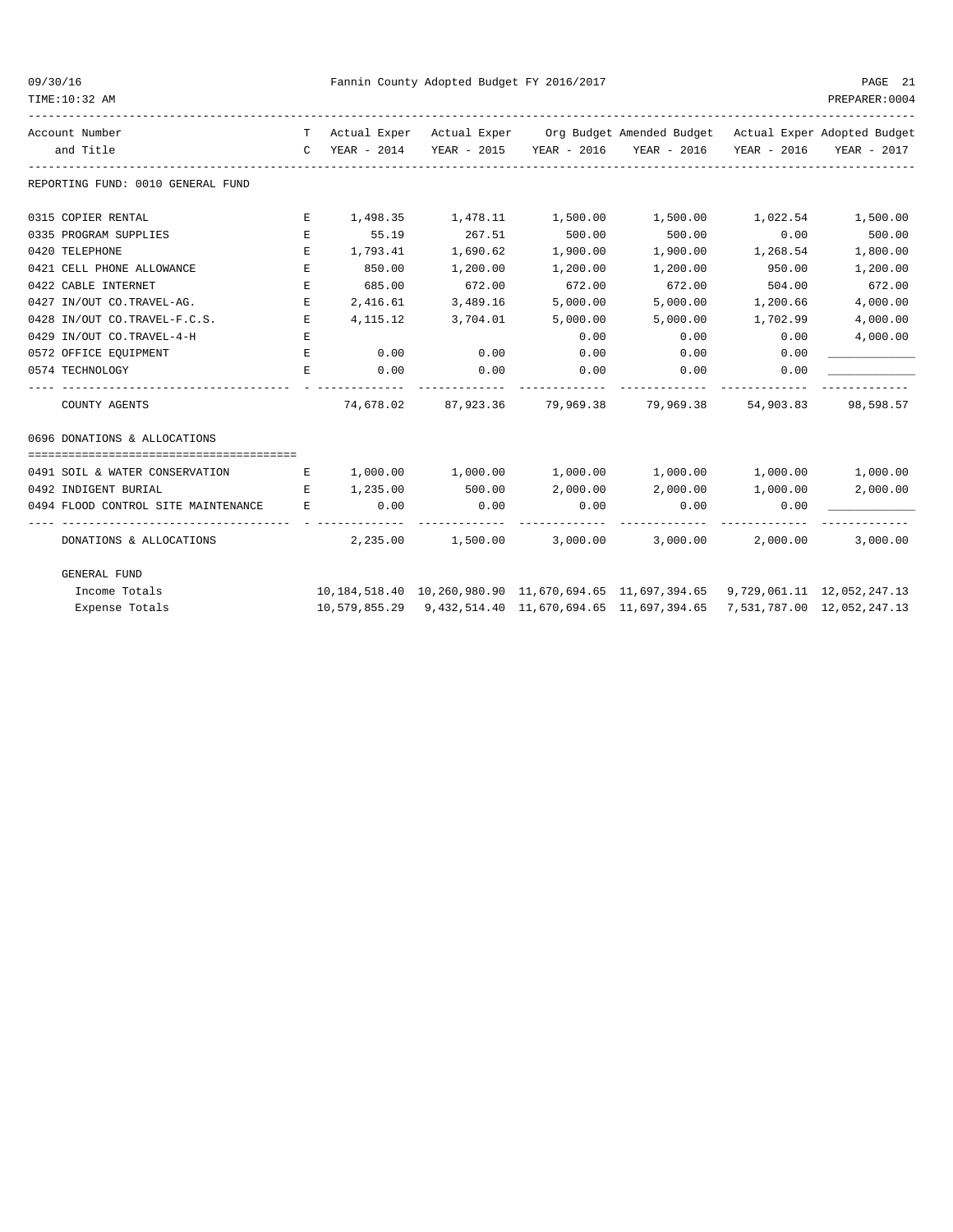| 09/30/16 | TIME:10:32 AM                            |                    | Fannin County Adopted Budget FY 2016/2017<br>PREPARER: 0004 |                            |             |                                                                    |             |                         |  |
|----------|------------------------------------------|--------------------|-------------------------------------------------------------|----------------------------|-------------|--------------------------------------------------------------------|-------------|-------------------------|--|
|          | Account Number                           |                    | T Actual Exper                                              |                            |             | Actual Exper Org Budget Amended Budget Actual Exper Adopted Budget |             |                         |  |
|          | and Title                                | $\mathbb{C}$       | YEAR - 2014                                                 | YEAR - 2015                | YEAR - 2016 | YEAR - 2016                                                        | YEAR - 2016 | YEAR - 2017             |  |
|          | REPORTING FUND: 0011 COURTHOUSE SECURITY |                    |                                                             |                            |             |                                                                    |             |                         |  |
|          | 0300 CASH                                |                    |                                                             |                            |             |                                                                    |             |                         |  |
|          | 0111 BEGINNING CASH BALANCE              | I.                 | 0.00                                                        | 0.00                       | 20,000.00   | 20,000.00                                                          | 0.00        | 20,000.00               |  |
|          | CASH                                     |                    | 0.00                                                        | 0.00                       | 20,000.00   | 20,000.00                                                          | 0.00        | ----------<br>20,000.00 |  |
|          | 0340 FEES OF OFFICE                      |                    |                                                             |                            |             |                                                                    |             |                         |  |
|          | 0600 COUNTY CLERK FEES                   | Ι.                 |                                                             | 8,384.41 7,737.73 9,000.00 |             | 9,000.00                                                           | 6,323.04    | 9,000.00                |  |
|          | 0650 DISTRICT CLERK FEES                 | $\mathbb{I}$       | 2,589.84                                                    | 2,489.11                   | 4,000.00    | 4,000.00                                                           | 1,660.35    | 4,000.00                |  |
|          | 0651 JUSTICE OF PEACE FEES               | Ι.                 | 4,206.75                                                    | 3,307.42                   | 4,000.00    | 4,000.00                                                           | 2,776.76    | 4,000.00                |  |
|          | FEES OF OFFICE                           |                    | 15,181.00                                                   | 13,534.26                  | 17,000.00   | 17,000.00                                                          | 10,760.15   | 17,000.00               |  |
|          | 0360 INTEREST EARNINGS                   |                    |                                                             |                            |             |                                                                    |             |                         |  |
|          | 0100 INTEREST EARNINGS                   | Ι.                 | 68.92                                                       | 76.06                      | 50.00       | 50.00                                                              | 56.44       | 50.00                   |  |
|          | INTEREST EARNINGS                        |                    | 68.92                                                       | 76.06                      | 50.00       | 50.00                                                              | 56.44       | 50.00                   |  |
|          | 0510 COURTHOUSE SECURITY EQUIP           |                    |                                                             |                            |             |                                                                    |             |                         |  |
|          | 0571 EQUIPMENT                           | Е                  | 2,757.61                                                    | 7,737.75                   | 27,640.00   | 27,640.00                                                          | 15,989.04   | 27,640.00               |  |
|          | COURTHOUSE SECURITY EQUIP                |                    | 2,757.61                                                    | 7,737.75                   | 27,640.00   | 27,640.00                                                          | 15,989.04   | 27,640.00               |  |
|          | 0560 BAILIFF                             |                    |                                                             |                            |             |                                                                    |             |                         |  |
|          | 0130 SALARY/BAILIFF                      | Е                  | 0.00                                                        | 0.00                       | 7,000.00    | 7,000.00                                                           | 0.00        | 7,000.00                |  |
|          | 0201 SOCIAL SECURITY                     | $\mathbf{E}% _{0}$ | 0.00                                                        | 0.00                       | 430.00      | 430.00                                                             | 0.00        | 430.00                  |  |
|          | 0203 RETIREMENT                          | E                  | 0.00                                                        | 0.00                       | 686.00      | 686.00                                                             | 0.00        | 686.00                  |  |
|          | 0204 WORKER'S COMPENSATION               | $\mathbf{E}% _{0}$ | 0.00                                                        | 0.00                       | 193.00      | 193.00                                                             | 0.00        | 193.00                  |  |
|          | 0205 MEDICARE                            | E                  | 0.00                                                        | 0.00                       | 101.00      | 101.00                                                             | 0.00        | 101.00                  |  |
|          | 0427 BAILIFF CONT.ED./OUT OF COUNTY      | E                  | 0.00                                                        | 0.00                       | 1,000.00    | 1,000.00                                                           | 0.00        | 1,000.00                |  |
|          | BAILIFF                                  |                    | 0.00                                                        | 0.00                       | 9,410.00    | 9,410.00                                                           | 0.00        | 9,410.00                |  |
|          | COURTHOUSE SECURITY                      |                    |                                                             |                            |             |                                                                    |             |                         |  |
|          | Income Totals                            |                    | 15,249.92                                                   | 13,610.32                  | 37,050.00   | 37,050.00                                                          | 10,816.59   | 37,050.00               |  |
|          | Expense Totals                           |                    | 2,757.61                                                    | 7,737.75                   | 37,050.00   | 37,050.00                                                          | 15,989.04   | 37,050.00               |  |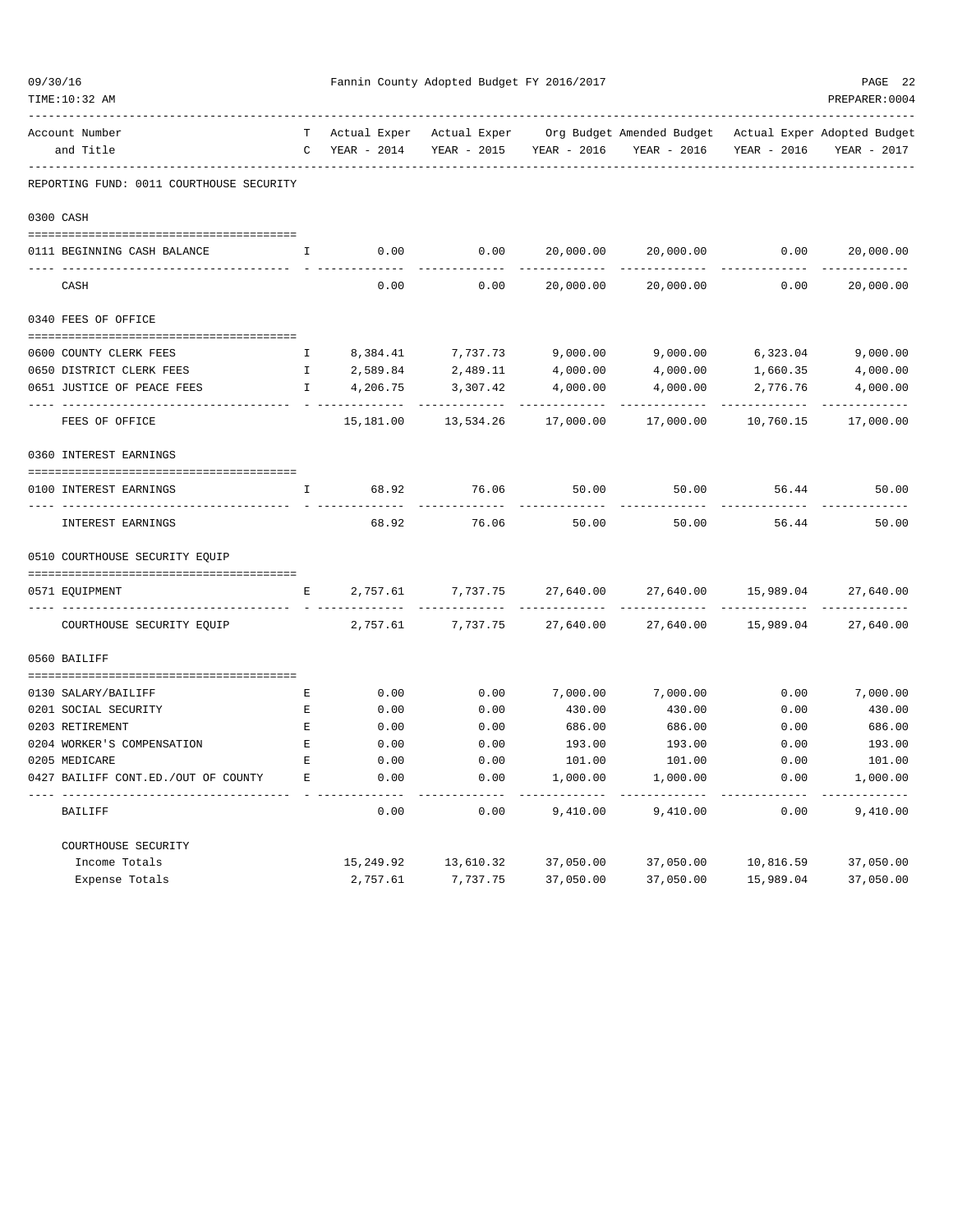| 09/30/16<br>TIME:10:32 AM                  |              |        | Fannin County Adopted Budget FY 2016/2017 | PAGE 23<br>PREPARER: 0004 |                                                                                                                                                                |          |              |
|--------------------------------------------|--------------|--------|-------------------------------------------|---------------------------|----------------------------------------------------------------------------------------------------------------------------------------------------------------|----------|--------------|
| Account Number<br>and Title                |              |        |                                           |                           | T Actual Exper Actual Exper Org Budget Amended Budget Actual Exper Adopted Budget<br>C YEAR - 2014 YEAR - 2015 YEAR - 2016 YEAR - 2016 YEAR - 2016 YEAR - 2017 |          |              |
| REPORTING FUND: 0012 CO.CLK.VITAL STAT.FEE |              |        |                                           |                           |                                                                                                                                                                |          |              |
| 0300 CASH                                  |              |        |                                           |                           |                                                                                                                                                                |          |              |
| 0112 BEGINNING CASH BALANCE                | $\mathbf{I}$ |        |                                           |                           | $0.00$ $0.00$ $2,000.00$ $2,000.00$ $0.00$                                                                                                                     |          | 2,000.00     |
| CASH                                       |              | 0.00   | 0.00                                      |                           | $2,000.00$ $2,000.00$ $0.00$                                                                                                                                   |          | 2,000.00     |
| 0360 INTEREST EARNINGS                     |              |        |                                           |                           |                                                                                                                                                                |          |              |
| 0100 INTEREST EARNINGS                     | $\mathbf{I}$ |        | 8.28 8.21                                 | 5.00                      | 5.00                                                                                                                                                           |          | 4.69<br>5.00 |
| INTEREST EARNINGS                          |              | 8.28   | 8.21                                      | 5.00                      | 5.00                                                                                                                                                           | 4.69     | 5.00         |
| 0370 MISCELLANEOUS INCOME                  |              |        |                                           |                           |                                                                                                                                                                |          |              |
| 0134 CO. CLK. VITAL STAT. FEE              | $\mathbb{I}$ |        |                                           |                           | $811.00$ $909.00$ $1,005.00$ $1,005.00$ $727.00$ $1,005.00$                                                                                                    |          |              |
| MISCELLANEOUS INCOME                       |              |        |                                           |                           | 811.00  909.00  1,005.00  1,005.00  727.00  1,005.00                                                                                                           |          |              |
| 0403 CO.CLK. VITAL STATS.                  |              |        |                                           |                           |                                                                                                                                                                |          |              |
| 0310 OFFICE SUPPLIES                       | E            |        |                                           |                           | $991.76$ $2,205.79$ $2,010.00$ $2,010.00$ $1,846.83$ $2,010.00$                                                                                                |          |              |
| 0427 OUT OF COUNTY TRAVEL                  | E            | 0.00   | 917.52                                    | 1,000.00                  | 1,000.00                                                                                                                                                       | 838.40   | 1,000.00     |
| 0574 COMPUTER EQUIPMENT                    | E.           | 0.00   | 0.00<br>---------                         | 0.00                      | 0.00<br>---------                                                                                                                                              | 0.00     |              |
| CO.CLK. VITAL STATS.                       |              | 991.76 |                                           |                           | 3,123.31 3,010.00 3,010.00 2,685.23 3,010.00                                                                                                                   |          |              |
| CO. CLK. VITAL STAT. FEE                   |              |        |                                           |                           |                                                                                                                                                                |          |              |
| Income Totals                              |              |        |                                           |                           | 819.28 917.21 3,010.00 3,010.00 731.69 3,010.00                                                                                                                |          |              |
| Expense Totals                             |              | 991.76 | 3,123.31                                  | 3,010.00                  | 3,010.00                                                                                                                                                       | 2,685.23 | 3,010.00     |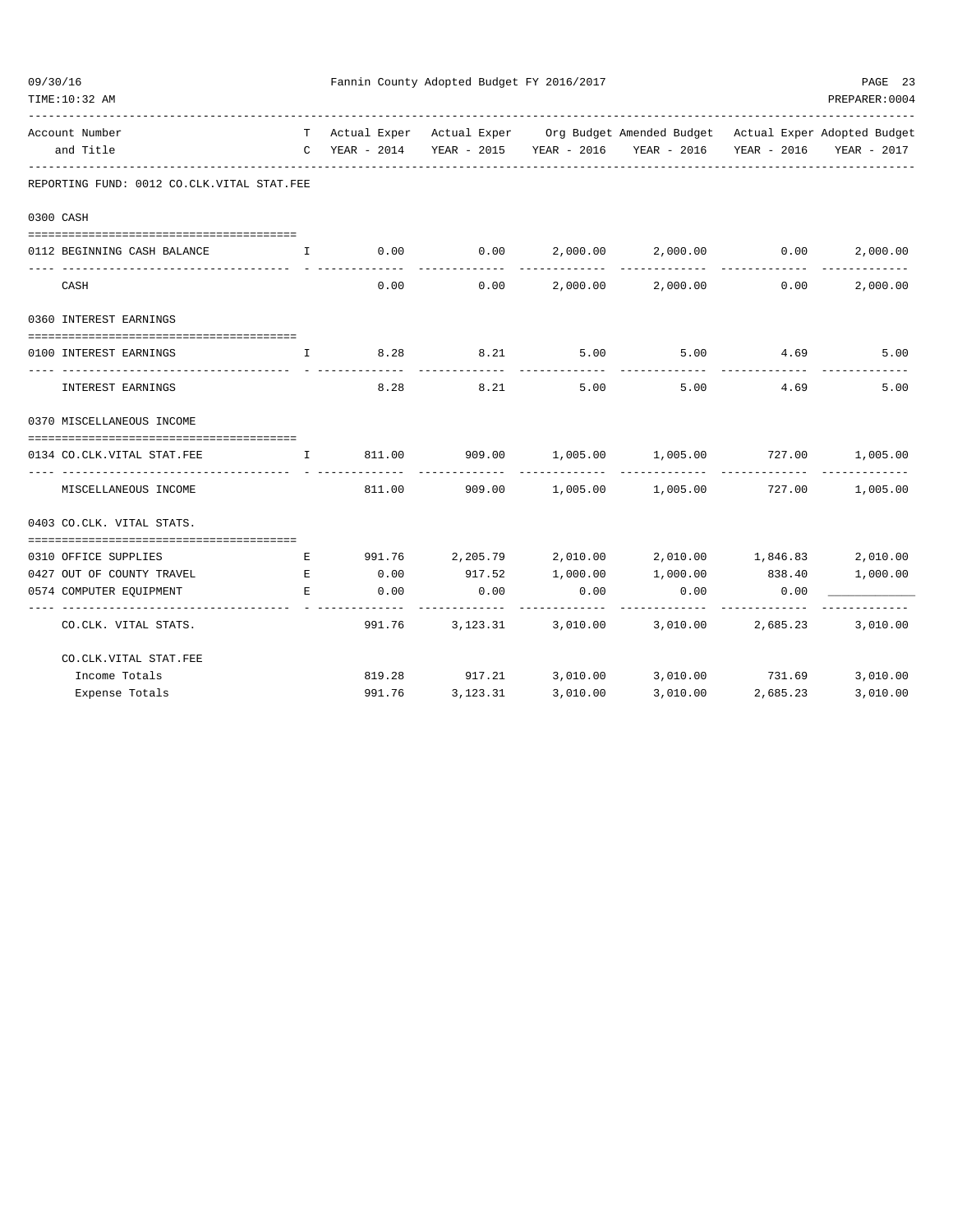| 09/30/16 | TIME: 10:32 AM                                                       |                                     |             | Fannin County Adopted Budget FY 2016/2017 |      |                                                                                                                                        |              | PAGE 24<br>PREPARER: 0004 |
|----------|----------------------------------------------------------------------|-------------------------------------|-------------|-------------------------------------------|------|----------------------------------------------------------------------------------------------------------------------------------------|--------------|---------------------------|
|          | Account Number<br>and Title                                          |                                     |             |                                           |      | T Actual Exper Actual Exper Org Budget Amended Budget Actual Exper Adopted Budget<br>C YEAR - 2014 YEAR - 2015 YEAR - 2016 YEAR - 2016 | YEAR - 2016  | YEAR - 2017               |
|          | REPORTING FUND: 0013 BAIL BONDS TRUST FUND                           |                                     |             |                                           |      |                                                                                                                                        |              |                           |
|          | 0300 CASH                                                            |                                     |             |                                           |      |                                                                                                                                        |              |                           |
|          | =====================================<br>0113 BEGINNING CASH BALANCE | <b>The Community of The Table 1</b> | $0.00$ 0.00 |                                           |      | $0.00$ 0.00                                                                                                                            | 0.00         |                           |
|          | CASH                                                                 |                                     | 0.00        | 0.00                                      | .    | 0.00<br>0.00                                                                                                                           | 0.00         | 0.00                      |
|          | 0345 BONDS                                                           |                                     |             |                                           |      |                                                                                                                                        |              |                           |
|          |                                                                      |                                     |             |                                           |      |                                                                                                                                        |              |                           |
|          | 0113 SURETY BAIL BOND FEE                                            |                                     |             |                                           |      | $I$ 8,835.00 6,465.00 0.00 0.00 9,720.00                                                                                               |              | $9,555.00 -$              |
|          | <b>BONDS</b>                                                         |                                     |             | 8,835,00 6,465,00                         | 0.00 | 0.00                                                                                                                                   | 9,720,00     | $9.555.00 -$              |
|          | 0370 MISCELLANEOUS                                                   |                                     |             |                                           |      |                                                                                                                                        |              |                           |
|          | 0130 REFUNDS & MISCELLANEOUS                                         |                                     |             |                                           |      | 1 8,040.00- 7,245.00- 0.00 0.00 5,505.00- 9,555.00                                                                                     |              |                           |
|          | 0132 TEMPORARY BOND SECURITY<br>---------------                      | $\mathbf{I}$ and $\mathbf{I}$       | 0.00        | 0.00                                      | 0.00 | 0.00                                                                                                                                   | 0.00         |                           |
|          | MISCELLANEOUS                                                        |                                     |             | $8,040.00 - 7,245.00 - 0.00$              |      | 0.00                                                                                                                                   | $5,505.00 -$ | 9,555.00                  |
|          | BAIL BONDS TRUST FUND                                                |                                     |             |                                           |      |                                                                                                                                        |              |                           |
|          | Income Totals                                                        |                                     |             |                                           |      | $795.00$ $780.00 -$ 0.00 0.00 $4,215.00$                                                                                               |              | 0.00                      |
|          | Expense Totals                                                       |                                     | 0.00        | 0.00                                      | 0.00 | 0.00                                                                                                                                   | 0.00         | 0.00                      |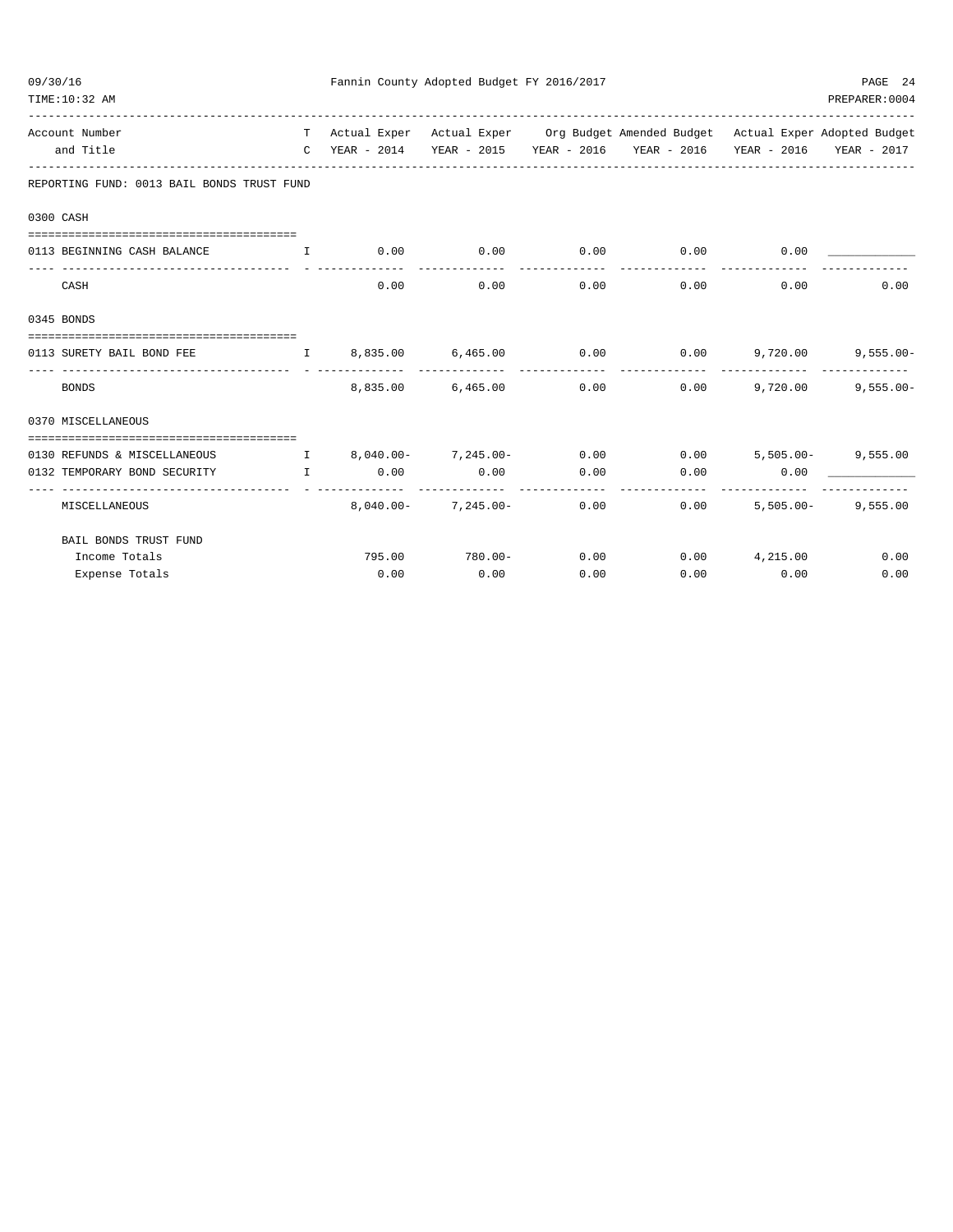| 09/30/16<br>TIME:10:32 AM                                                          |    |      | Fannin County Adopted Budget FY 2016/2017 |          |                                                                                                                                                                |      | PAGE 25<br>PREPARER: 0004 |
|------------------------------------------------------------------------------------|----|------|-------------------------------------------|----------|----------------------------------------------------------------------------------------------------------------------------------------------------------------|------|---------------------------|
| Account Number<br>and Title                                                        |    |      |                                           |          | T Actual Exper Actual Exper Org Budget Amended Budget Actual Exper Adopted Budget<br>C YEAR - 2014 YEAR - 2015 YEAR - 2016 YEAR - 2016 YEAR - 2016 YEAR - 2017 |      |                           |
| REPORTING FUND: 0014 JUSTICE CT.BLDG.SECURITY                                      |    |      |                                           |          |                                                                                                                                                                |      |                           |
| 0370 MISCELLANEOUS INCOME                                                          |    |      |                                           |          |                                                                                                                                                                |      |                           |
| 0168 JUSTICE CT.BLDG.SEC.FEE $1,391.56$ 1,098.30 1,200.00 1,200.00 925.75 1,200.00 |    |      |                                           |          |                                                                                                                                                                |      |                           |
| MISCELLANEOUS INCOME                                                               |    |      |                                           |          | $1,391.56$ $1,098.30$ $1,200.00$ $1,200.00$ $925.75$                                                                                                           |      | 1,200.00                  |
| 0435 JUSTICE CT.BLDG.EXP.                                                          |    |      |                                           |          |                                                                                                                                                                |      |                           |
| 0320 SECURITY EXPENSE                                                              | E. |      |                                           |          | $0.00$ $0.00$ $1.200.00$ $1.200.00$                                                                                                                            |      | $0.00$ 1,200.00           |
| JUSTICE CT.BLDG.EXP.                                                               |    | 0.00 |                                           |          | $0.00$ $1,200.00$ $1,200.00$                                                                                                                                   | 0.00 | 1,200.00                  |
| JUSTICE CT.BLDG.SECURITY                                                           |    |      |                                           |          |                                                                                                                                                                |      |                           |
| Income Totals                                                                      |    |      |                                           |          | $1,391.56$ $1,098.30$ $1,200.00$ $1,200.00$ $925.75$ $1,200.00$                                                                                                |      |                           |
| Expense Totals                                                                     |    | 0.00 | 0.00                                      | 1,200.00 | 1,200.00                                                                                                                                                       | 0.00 | 1,200.00                  |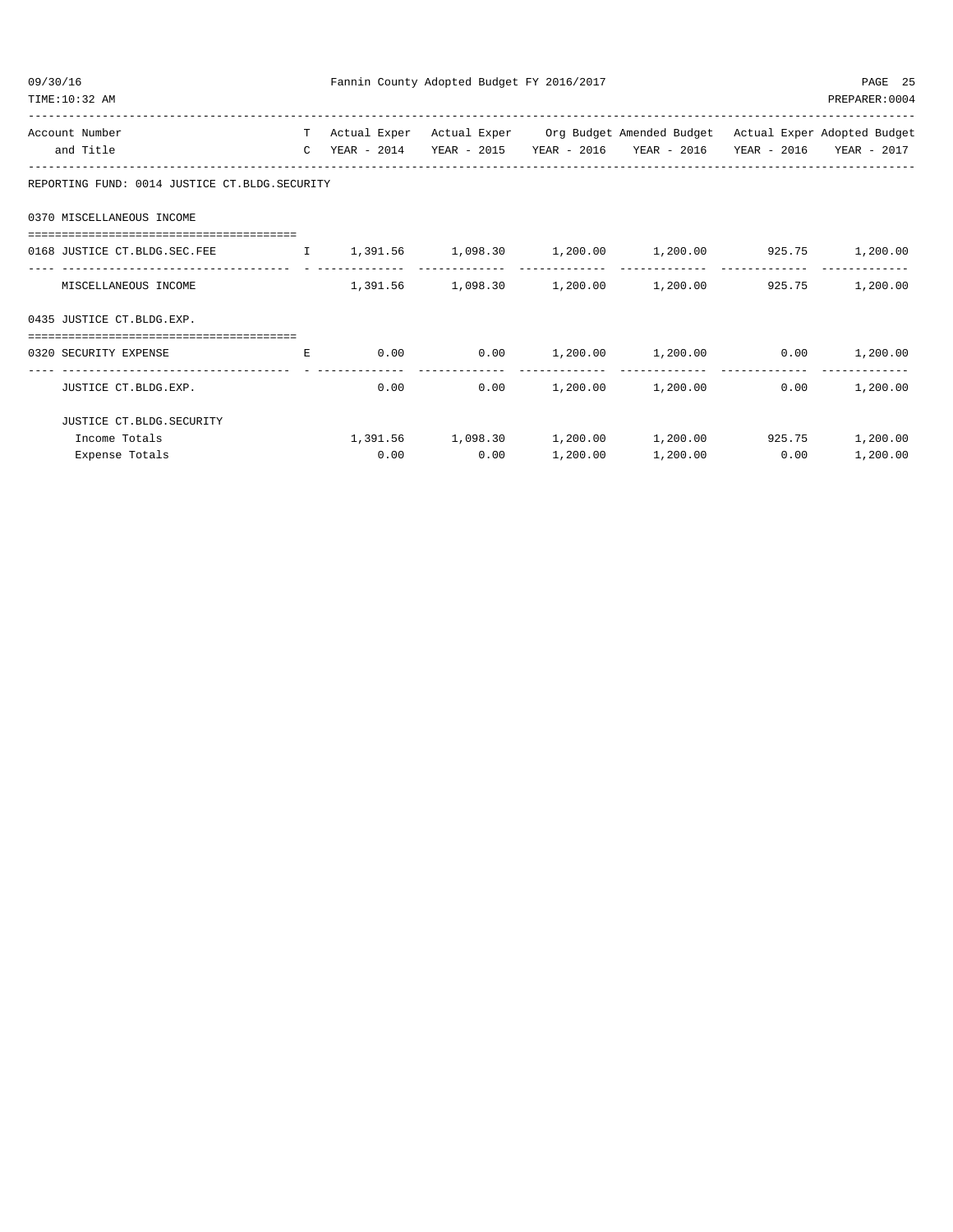| 09/30/16<br>TIME:10:32 AM                  |                                                                                                                                                                                                                                      |      | Fannin County Adopted Budget FY 2016/2017 |        |                                                                                                                                                    | -------------------------------------- | PAGE 26<br>PREPARER: 0004 |
|--------------------------------------------|--------------------------------------------------------------------------------------------------------------------------------------------------------------------------------------------------------------------------------------|------|-------------------------------------------|--------|----------------------------------------------------------------------------------------------------------------------------------------------------|----------------------------------------|---------------------------|
| Account Number<br>and Title                |                                                                                                                                                                                                                                      |      |                                           |        | T Actual Exper Actual Exper Org Budget Amended Budget Actual Exper Adopted Budget<br>C YEAR - 2014 YEAR - 2015 YEAR - 2016 YEAR - 2016 YEAR - 2016 |                                        | YEAR - 2017               |
| REPORTING FUND: 0016 CO.JUDGE EXCESS SUPP. |                                                                                                                                                                                                                                      |      |                                           |        |                                                                                                                                                    |                                        |                           |
| 0300 CASH                                  |                                                                                                                                                                                                                                      |      |                                           |        |                                                                                                                                                    |                                        |                           |
|                                            |                                                                                                                                                                                                                                      |      |                                           |        |                                                                                                                                                    |                                        |                           |
| 0116 BEGINNING CASH BALANCE                | I.                                                                                                                                                                                                                                   |      | _____________                             |        | $0.00$ $0.00$ $1,000.00$ $1,000.00$ $0.00$ $0.00$ $1,000.00$                                                                                       | ______________                         |                           |
| CASH                                       |                                                                                                                                                                                                                                      | 0.00 |                                           |        | $0.00$ $1,000.00$ $1,000.00$ $0.00$ $1,000.00$                                                                                                     |                                        |                           |
| 0370 MISCELLANEOUS INCOME                  |                                                                                                                                                                                                                                      |      |                                           |        |                                                                                                                                                    |                                        |                           |
| 0149 CO. JUDGE EXCESS SUPP.                |                                                                                                                                                                                                                                      |      |                                           |        | $\qquad \qquad 1\qquad 1,419.07 \qquad \qquad 577.16 \qquad \qquad 500.00 \qquad \qquad 500.00 \qquad \qquad 709.21 \qquad \qquad 500.00$          |                                        |                           |
|                                            |                                                                                                                                                                                                                                      |      |                                           |        | ------------                                                                                                                                       | .                                      |                           |
| MISCELLANEOUS INCOME                       |                                                                                                                                                                                                                                      |      |                                           |        | $1,419.07$ $577.16$ $500.00$ $500.00$ $709.21$                                                                                                     |                                        | 500.00                    |
| 0400 CO. JUDGE EXCESS SUPP.                |                                                                                                                                                                                                                                      |      |                                           |        |                                                                                                                                                    |                                        |                           |
| 0310 OFFICE SUPPLIES                       | Е                                                                                                                                                                                                                                    | 0.00 | 0.00                                      | 300.00 |                                                                                                                                                    | 300.00 0.00                            | 300.00                    |
| 0427 OUT OF COUNTY TRAVEL                  | E.                                                                                                                                                                                                                                   | 0.00 | 0.00                                      | 500.00 | 500.00                                                                                                                                             | 0.00                                   | 500.00                    |
| 0572 OFFICE EQUIPMENT                      | <b>Experimental Experimental Experimental Experimental Experimental Experimental Experimental Experimental Experimental Experimental Experimental Experimental Experimental Experimental Experimental Experimental Experimental </b> | 0.00 | 0.00                                      | 400.00 | 400.00                                                                                                                                             |                                        | $0.00$ 400.00             |
| 0590 COUNTY JUDGE BOOKS                    | $\mathbf{E}$                                                                                                                                                                                                                         | 0.00 | 298.84 300.00                             |        | 300.00                                                                                                                                             | 0.00                                   | 300.00                    |
| CO. JUDGE EXCESS SUPP.                     |                                                                                                                                                                                                                                      |      | 0.00                                      |        | 298.84 1,500.00 1,500.00                                                                                                                           |                                        | $0.00$ 1,500.00           |
| CO.JUDGE EXCESS SUPP.                      |                                                                                                                                                                                                                                      |      |                                           |        |                                                                                                                                                    |                                        |                           |
| Income Totals                              |                                                                                                                                                                                                                                      |      |                                           |        | $1,419.07$ $577.16$ $1,500.00$ $1,500.00$ $709.21$ $1,500.00$                                                                                      |                                        |                           |
| Expense Totals                             |                                                                                                                                                                                                                                      | 0.00 | 298.84 1,500.00                           |        | 1,500.00                                                                                                                                           | 0.00                                   | 1,500.00                  |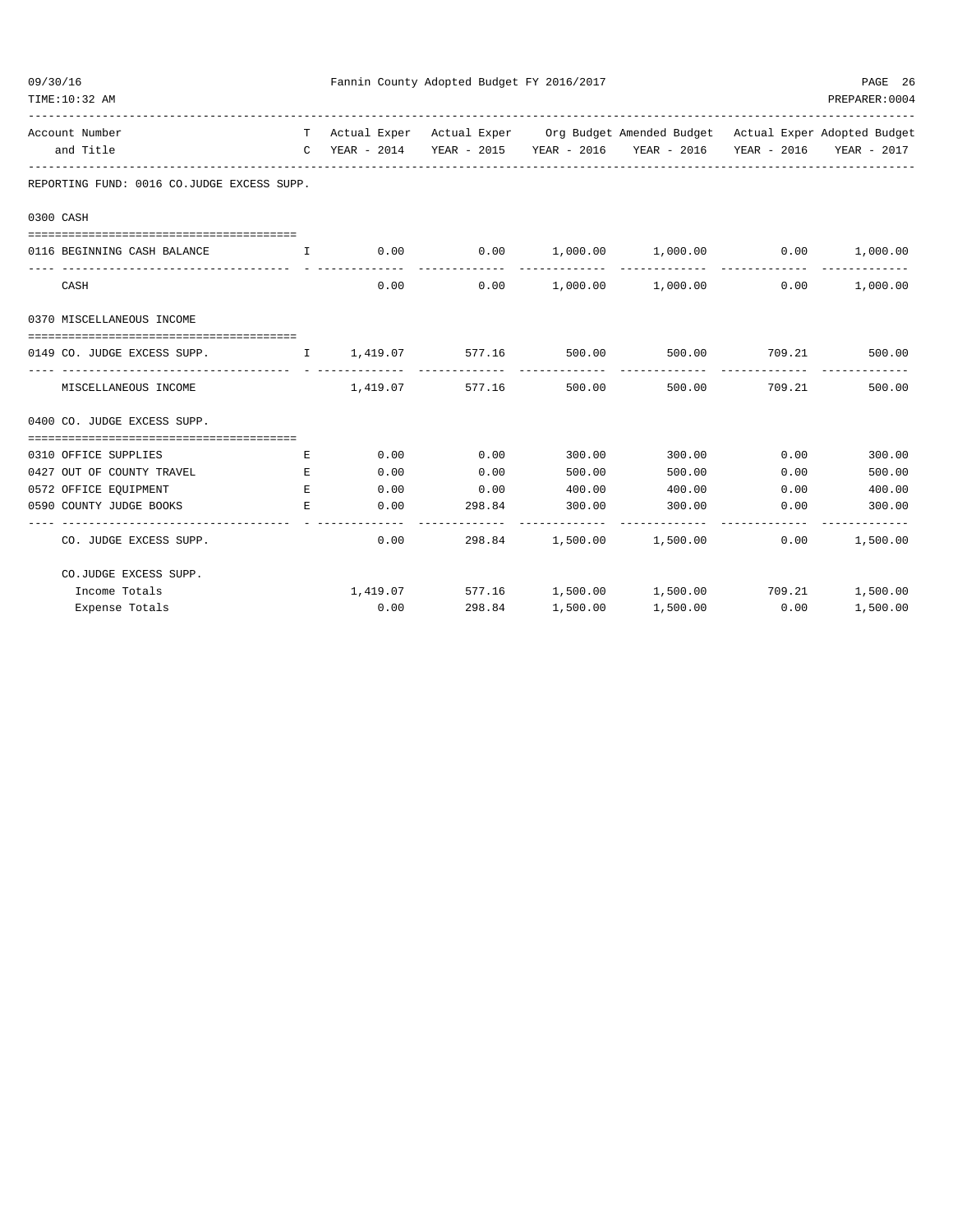| 09/30/16 | TIME:10:32 AM                                                                                          |                 | Fannin County Adopted Budget FY 2016/2017 |                        |                                                                                   |        | PAGE 27<br>PREPARER:0004 |
|----------|--------------------------------------------------------------------------------------------------------|-----------------|-------------------------------------------|------------------------|-----------------------------------------------------------------------------------|--------|--------------------------|
|          | Account Number                                                                                         |                 |                                           |                        | T Actual Exper Actual Exper Org Budget Amended Budget Actual Exper Adopted Budget |        |                          |
|          | and Title                                                                                              | $C$ YEAR - 2014 |                                           |                        | YEAR - 2015 YEAR - 2016 YEAR - 2016 YEAR - 2016 YEAR - 2017                       |        |                          |
|          | REPORTING FUND: 0017 PROBATE JUDGES EDUCATION                                                          |                 |                                           |                        |                                                                                   |        |                          |
|          | 0300 CASH                                                                                              |                 |                                           |                        |                                                                                   |        |                          |
|          | 0117 BEGINNING CASH BALANCE I                                                                          |                 |                                           |                        | $0.00$ $0.00$ $1,000.00$ $1,000.00$ $0.00$ $1,000.00$                             |        |                          |
|          | CASH                                                                                                   | 0.00            | 0.00                                      |                        | $1,000.00$ $1,000.00$ 0.00 $1,000.00$                                             |        |                          |
|          | 0340 FEES OF OFFICE                                                                                    |                 |                                           |                        |                                                                                   |        |                          |
|          | 0131 PROBATE JUDGES EDUCATION                                                                          |                 | I 614.35 704.90 600.00                    |                        | 600.00                                                                            |        | 520.00 600.00            |
|          | FEES OF OFFICE                                                                                         |                 |                                           | -------------          | ------------<br>614.35 704.90 600.00 600.00                                       | 520.00 | 600.00                   |
|          | 0370 MISCELLANEOUS                                                                                     |                 |                                           |                        |                                                                                   |        |                          |
|          | -------------------------------------<br>0130 REFUNDS & MISCELLANEOUS $I$ 400.00 750.00 0.00 0.00 0.00 |                 |                                           |                        |                                                                                   | 750.00 |                          |
|          | MISCELLANEOUS                                                                                          | 400.00          | --------------<br>750.00                  | --------------<br>0.00 | -------------<br>0.00                                                             |        | 750.00 0.00              |
|          | 0400 PROBATE JUDGES EDUCATION                                                                          |                 |                                           |                        |                                                                                   |        |                          |
|          | 0427 OUT OF COUNTY TRAVEL                                                                              |                 |                                           |                        | $E$ 1,338.87 1,319.48 1,600.00 1,600.00 0.00 1,600.00                             |        |                          |
|          | PROBATE JUDGES EDUCATION                                                                               |                 |                                           |                        | $1,338.87$ $1,319.48$ $1,600.00$ $1,600.00$ $0.00$ $1,600.00$                     |        | -------------            |
|          | PROBATE JUDGES EDUCATION                                                                               |                 |                                           |                        |                                                                                   |        |                          |
|          | Income Totals                                                                                          |                 |                                           |                        | $1,014.35$ $1,454.90$ $1,600.00$ $1,600.00$ $1,270.00$ $1,600.00$                 |        |                          |
|          | Expense Totals                                                                                         | 1,338.87        | 1,319.48                                  | 1,600.00               | 1,600.00                                                                          | 0.00   | 1,600.00                 |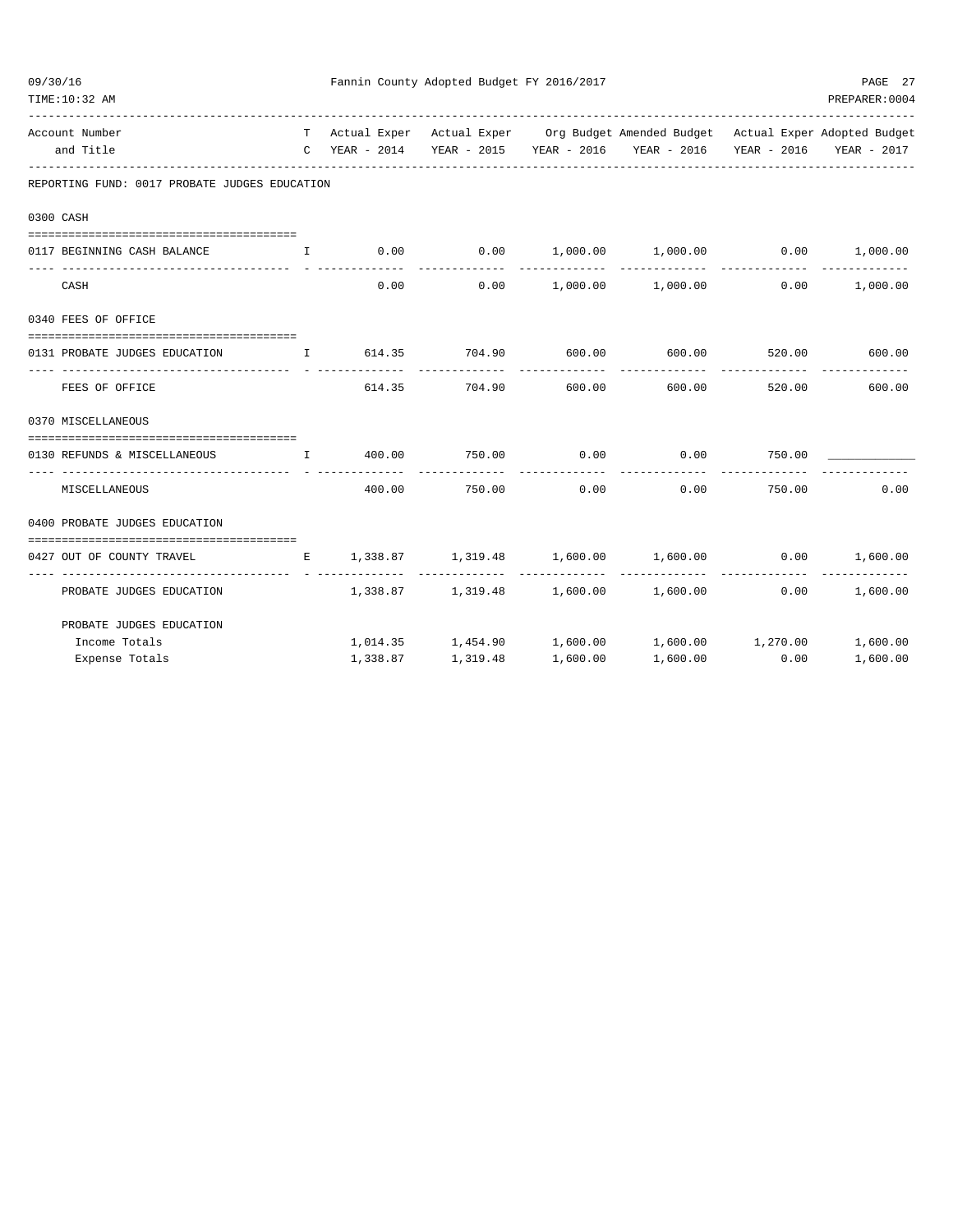| 09/30/16<br>TIME:10:32 AM |                                             | Fannin County Adopted Budget FY 2016/2017      |                             | PAGE 28<br>PREPARER: 0004 |                         |                                                                      |             |             |
|---------------------------|---------------------------------------------|------------------------------------------------|-----------------------------|---------------------------|-------------------------|----------------------------------------------------------------------|-------------|-------------|
|                           |                                             |                                                |                             |                           |                         |                                                                      |             |             |
|                           | Account Number<br>and Title                 | T –<br>$\mathbb{C}$                            | Actual Exper<br>YEAR - 2014 | Actual Exper              | YEAR - 2015 YEAR - 2016 | Org Budget Amended Budget Actual Exper Adopted Budget<br>YEAR - 2016 | YEAR - 2016 | YEAR - 2017 |
|                           | REPORTING FUND: 0018 CO.CLERK RECORD MNGMT. |                                                |                             |                           |                         |                                                                      |             |             |
|                           |                                             |                                                |                             |                           |                         |                                                                      |             |             |
|                           | 0300 CASH                                   |                                                |                             |                           |                         |                                                                      |             |             |
|                           | 0118 BEGINNING CASH BALANCE                 | $\mathbf{I}$                                   | 0.00                        | 0.00                      |                         | 20,000.00 20,000.00 0.00 11,437.55                                   |             |             |
|                           | CASH                                        |                                                | 0.00                        | 0.00                      | 20,000.00               | 20,000.00                                                            | 0.00        | 11,437.55   |
|                           | 0360 INTEREST EARNINGS                      |                                                |                             |                           |                         |                                                                      |             |             |
|                           |                                             |                                                |                             |                           |                         |                                                                      |             |             |
|                           | 0100 INTEREST EARNINGS                      | Ι.                                             | 44.26                       | 28.52                     | 50.00                   | 50.00                                                                | 13.25       | 50.00       |
|                           | INTEREST EARNINGS                           |                                                | 44.26                       | 28.52                     | 50.00                   | 50.00                                                                | 13.25       | 50.00       |
|                           | 0370 MISCELLANEOUS INCOME                   |                                                |                             |                           |                         |                                                                      |             |             |
|                           | 0130 REFUNDS & MISCELLANEOUS                | $\mathbb{I}$                                   |                             | $0.00$ 0.00               | 0.00                    | 0.00                                                                 | 0.00        |             |
|                           | 0133 CO.CLERK PRESERVE REC FEE              | $\mathbf{I}$ and $\mathbf{I}$ and $\mathbf{I}$ |                             | 48,319.87 55,567.04       | 55,500.00               | 55,500.00                                                            | 49,178.63   | 55,500.00   |
|                           | MISCELLANEOUS INCOME                        |                                                |                             | 48,319.87 55,567.04       | 55,500.00               | 55,500.00                                                            | 49,178.63   | 55,500.00   |
|                           | 0402 CO. CLERK RECORD MNGMT.                |                                                |                             |                           |                         |                                                                      |             |             |
|                           |                                             |                                                |                             |                           |                         |                                                                      |             |             |
|                           | 0103 SALARY ASSISTANT                       | Е                                              | 33,872.28                   | 34,814.40                 | 35,935.01               | 35,935.01                                                            | 24,301.39   | 28, 365.48  |
|                           | 0107 SALARY TEMP/EXTRA                      | Е                                              | 6,423.70                    | 0.00                      | 0.00                    | 0.00                                                                 | 0.00        |             |
|                           | 0201 SOCIAL SECURITY TAXES                  | Е                                              | 2,427.30                    | 2,087.45                  | 2,227.97                | 2,227.97                                                             | 1,315.25    | 1,758.66    |
|                           | 0202 GROUP HEALTH INSURANCE                 | Е                                              | 7,900.74                    | 8,342.84                  | 9,113.21                | 9,113.21                                                             | 7,172.88    | 9,559.08    |
|                           | 0203 RETIREMENT                             | Е                                              | 4,451.56                    | 3,830.47                  | 3,916.92                | 3,916.92                                                             | 2,650.56    | 3,120.20    |
|                           | 0204 WORKERS COMPENSATION                   | Е                                              | 279.96                      | 197.76                    | 204.83                  | 204.83                                                               | 179.68      | 141.83      |
|                           | 0205 MEDICARE TAX                           | Е                                              | 567.77                      | 488.23                    | 521.06                  | 521.06                                                               | 307.56      | 411.30      |
|                           | 0310 OFFICE SUPPLIES                        | Е                                              | 749.50                      | 501.27                    | 800.00                  | 800.00                                                               | 466.75      | 800.00      |
|                           | 0312 IMAGING SYSTEM                         | Е                                              | 20,975.00                   | 20,700.00                 | 21,000.00               | 21,000.00                                                            | 15,525.00   | 21,000.00   |
|                           | 0315 COPIER MAINTENANCE                     | Е                                              | 247.20                      | 247.20                    | 250.00                  | 360.00                                                               | 0.00        | 250.00      |
|                           | 0420 TELEPHONE                              | E                                              | 743.38                      | 790.63                    | 700.00                  | 811.14                                                               | 610.23      | 700.00      |
|                           | 0437 DIGITAL IMAGING OF MICROFILM           | E                                              | 0.00                        | 0.00                      | 0.00                    | 0.00                                                                 | 0.00        |             |
|                           | 0453 COMPUTER SOFTWARE                      | Е                                              | 3,650.00                    | 0.00                      | 0.00                    | 0.00                                                                 | 0.00        |             |
|                           | 0490 CO. CLERK MISCELLANEOUS                | Ε                                              | 3,882.00                    | 0.00                      | 881.00                  | 659.86                                                               | 0.00        | 881.00      |
|                           | 0574 COMPUTER EQUIPMENT                     | Е                                              | 2,081.60                    | 0.00                      | 0.00                    | 0.00                                                                 | 0.00        |             |
|                           | CO. CLERK RECORD MNGMT.                     |                                                | 88,251.99                   | 72,000.25                 | 75,550.00               | 75,550.00                                                            | 52,529.30   | 66,987.55   |
|                           | CO. CLERK RECORD MNGMT.                     |                                                |                             |                           |                         |                                                                      |             |             |
|                           | Income Totals                               |                                                | 48, 364. 13                 | 55,595.56                 | 75,550.00               | 75,550.00                                                            | 49,191.88   | 66,987.55   |
|                           | Expense Totals                              |                                                | 88,251.99                   | 72,000.25                 | 75,550.00               | 75,550.00                                                            | 52,529.30   | 66,987.55   |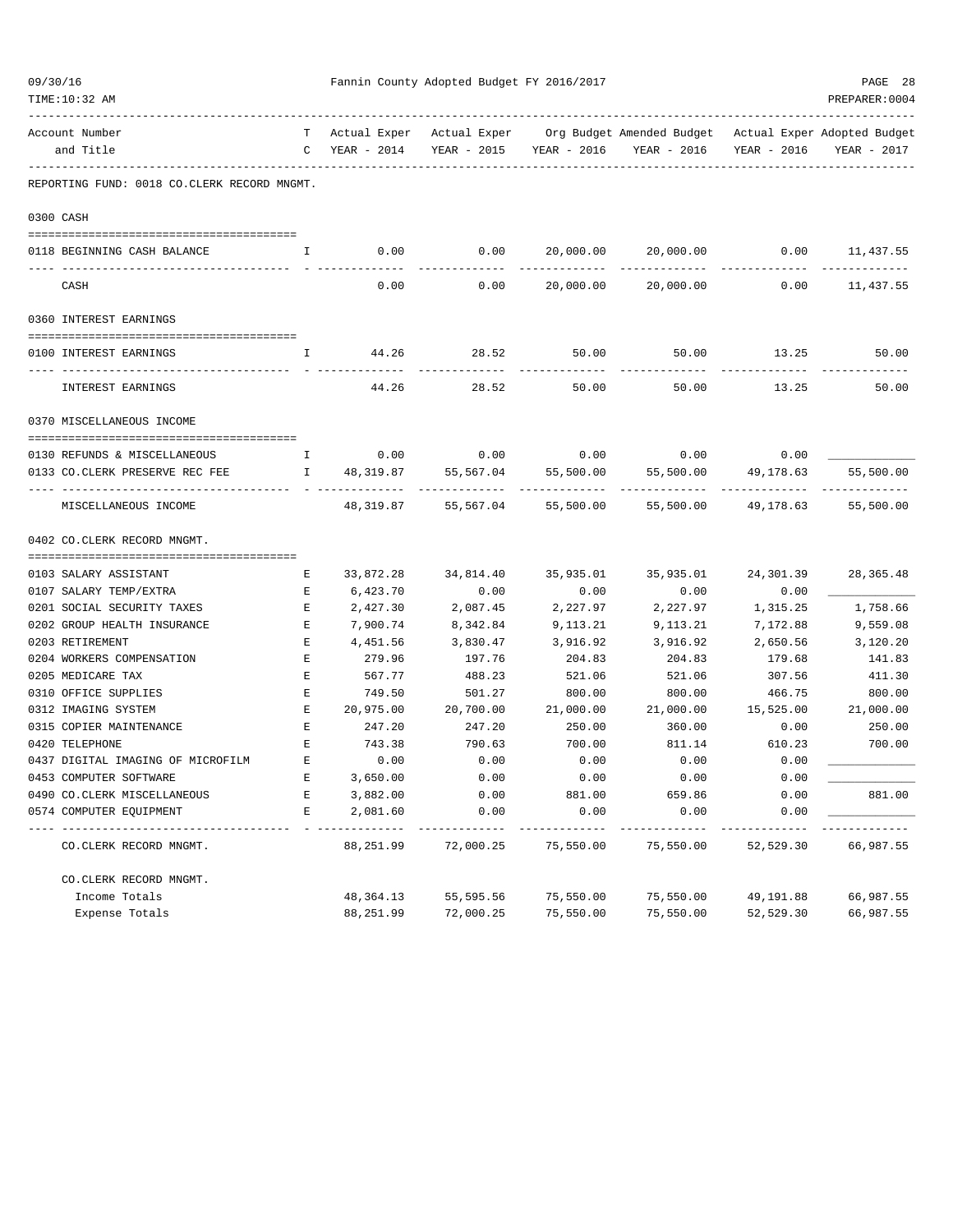| 09/30/16<br>TIME:10:32 AM                         |                    |             | Fannin County Adopted Budget FY 2016/2017 |                   |                                                                                                                  |             | PAGE 29<br>PREPARER: 0004 |
|---------------------------------------------------|--------------------|-------------|-------------------------------------------|-------------------|------------------------------------------------------------------------------------------------------------------|-------------|---------------------------|
| Account Number                                    | T                  |             |                                           |                   | _____________________________<br>Actual Exper Actual Exper Org Budget Amended Budget Actual Exper Adopted Budget |             |                           |
| and Title                                         | C                  | YEAR - 2014 | YEAR - 2015                               | YEAR - 2016       | YEAR - 2016                                                                                                      | YEAR - 2016 | YEAR - 2017               |
| .<br>REPORTING FUND: 0019 DIST.CLK.RECORDS MNGMT. |                    |             |                                           |                   |                                                                                                                  |             |                           |
| 0300 CASH                                         |                    |             |                                           |                   |                                                                                                                  |             |                           |
| 0119 BEGINNING CASH BALANCE                       | Ι.                 | 0.00        | 0.00                                      | 1,030.00          | 1,030.00                                                                                                         | 0.00        | 1,030.00                  |
| CASH                                              |                    | 0.00        | 0.00                                      | 1,030.00          | 1,030.00                                                                                                         | 0.00        | 1,030.00                  |
| 0360 INTEREST EARNINGS                            |                    |             |                                           |                   |                                                                                                                  |             |                           |
| 0100 INTEREST EARNINGS                            | I.                 | 6.22        | 5.12                                      | 5.00              | 5.00                                                                                                             | 2.68        | 5.00                      |
| INTEREST EARNINGS                                 |                    | 6.22        | 5.12                                      | 5.00              | 5.00                                                                                                             | 2.68        | 5.00                      |
| 0370 MISCELLEANEOUS INCOME                        |                    |             |                                           |                   |                                                                                                                  |             |                           |
| 0136 DIST.CLK.PRES.REC.FEE                        | I.                 | 2,714.34    | 2,792.61                                  | 3,000.00          | 3,000.00                                                                                                         | 1,808.03    | 3,000.00                  |
| .<br>MISCELLEANEOUS INCOME                        |                    | 2,714.34    | 2,792.61                                  | 3,000.00          | 3,000.00                                                                                                         | 1,808.03    | 3,000.00                  |
| 0450 DIST. CLERK REC. MNGMT.                      |                    |             |                                           |                   |                                                                                                                  |             |                           |
| 0107 SALARY TEMP/EXTRA                            | Е                  | 0.00        | 5,805.66                                  | 3,357.96          | 3,357.96                                                                                                         | 1,390.18    |                           |
| 0201 SOCIAL SECURITY TAXES                        | $\mathbf{E}% _{0}$ | 0.00        | 359.95                                    | 208.19            | 208.19                                                                                                           | 86.17       |                           |
| 0203 RETIREMENT                                   | E                  | 0.00        | 638.26                                    | 366.02            | 366.02                                                                                                           | 151.57      |                           |
| 0204 WORKERS COMPENSATION                         | $\,$ E             | 0.00        | 52.18                                     | 19.14             | 19.14                                                                                                            | 16.80       |                           |
| 0205 MEDICARE TAX                                 | $\mathbf E$        | 0.00        | 84.17                                     | 48.69             | 48.69                                                                                                            | 20.18       |                           |
| 0310 OFFICE SUPPLIES                              | $\mathbf E$        | 0.00        | 0.00                                      | 35.00             | 35.00                                                                                                            | 0.00        | 4,035.00                  |
| 0400 RECORDS STORAGE SHELVING                     | E                  | 4,108.89    | 0.00                                      | 0.00              | 0.00                                                                                                             | 0.00        |                           |
| 0435 PRINTING                                     | $\mathbf E$        | 0.00        | 0.00                                      | 0.00              | 0.00                                                                                                             | 0.00        |                           |
| 0572 OFFICE EQUIPMENT                             | $\mathbf{E}$       | 390.49      | 0.00                                      | 0.00              | 0.00                                                                                                             | 0.00        |                           |
| DIST. CLERK REC. MNGMT.                           |                    | 4,499.38    | 6,940.22                                  | 4,035.00          | 4,035.00                                                                                                         | 1,664.90    | 4,035.00                  |
| DIST.CLK.RECORDS MNGMT.                           |                    |             |                                           |                   |                                                                                                                  |             |                           |
| Income Totals                                     |                    | 2,720.56    |                                           | 2,797.73 4,035.00 | 4,035.00                                                                                                         | 1,810.71    | 4,035.00                  |
| Expense Totals                                    |                    | 4,499.38    | 6,940.22                                  | 4,035.00          | 4,035.00                                                                                                         | 1,664.90    | 4,035.00                  |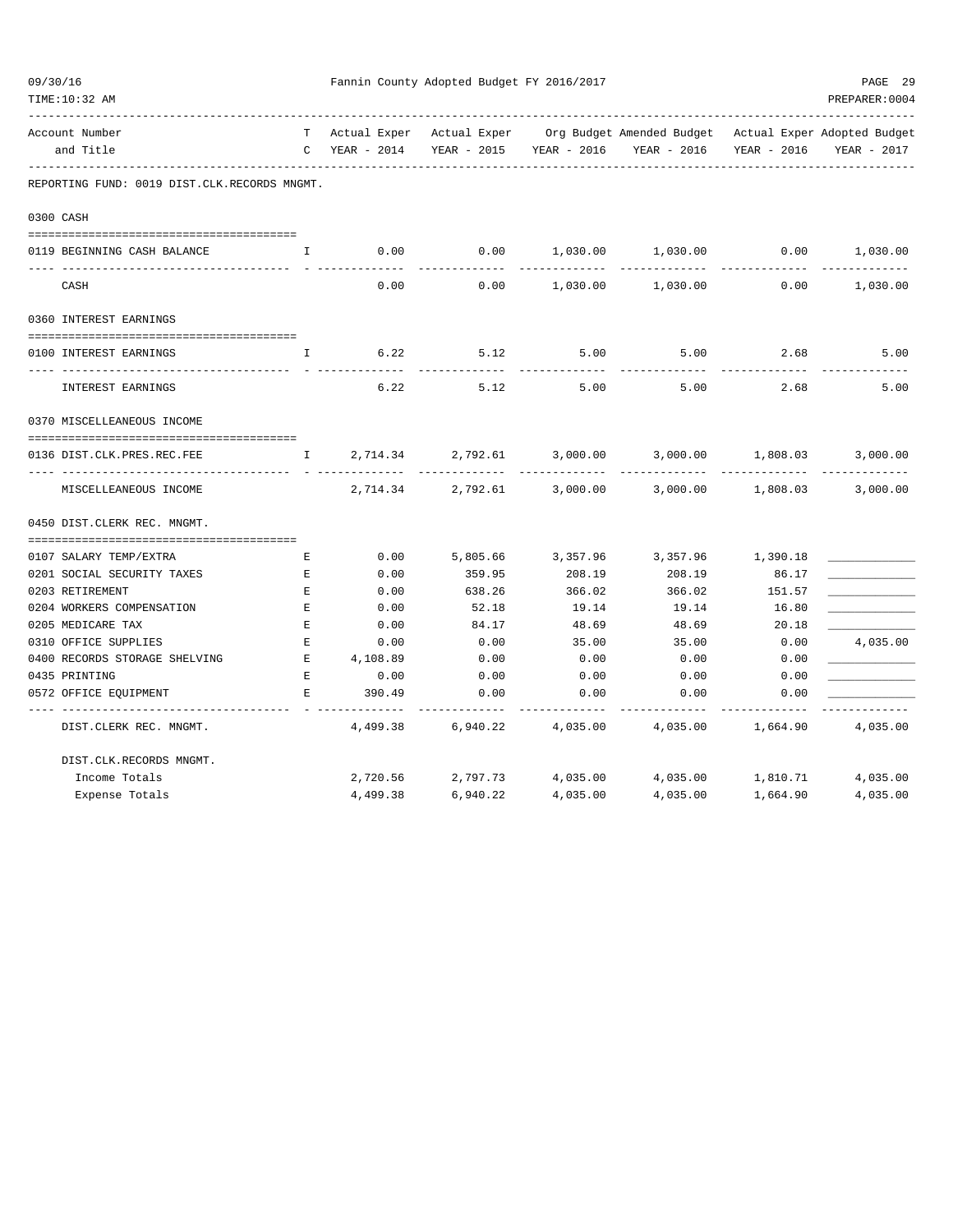| 09/30/16<br>TIME:10:32 AM                      |              |              | Fannin County Adopted Budget FY 2016/2017 |             |                                                       |             | PAGE 30<br>PREPARER: 0004 |
|------------------------------------------------|--------------|--------------|-------------------------------------------|-------------|-------------------------------------------------------|-------------|---------------------------|
| Account Number                                 | T            | Actual Exper | Actual Exper                              |             | Org Budget Amended Budget Actual Exper Adopted Budget |             |                           |
| and Title                                      | C            | YEAR - 2014  | YEAR - 2015                               | YEAR - 2016 | YEAR - 2016                                           | YEAR - 2016 | YEAR - 2017               |
| REPORTING FUND: 0020 COUNTY OFFICES REC.MNGMT. |              |              |                                           |             |                                                       |             |                           |
| 0300 CASH                                      |              |              |                                           |             |                                                       |             |                           |
| 0120 BEGINNING CASH BALANCE                    | Ι.           | 0.00         | 0.00                                      | 28,139.79   | 28,139.79                                             | 0.00        | 10,000.00                 |
| CASH                                           |              | 0.00         | 0.00                                      | 28, 139.79  | 28, 139. 79                                           | 0.00        | 10,000.00                 |
| 0360 INTEREST EARNINGS                         |              |              |                                           |             |                                                       |             |                           |
| 0100 INTEREST EARNINGS                         | I.           | 46.43        | 45.88                                     | 40.00       | 40.00                                                 | 33.89       | 40.00                     |
| INTEREST EARNINGS                              |              | 46.43        | 45.88                                     | 40.00       | 40.00                                                 | 33.89       | 40.00                     |
| 0370 MISCELLENEOUS INCOME                      |              |              |                                           |             |                                                       |             |                           |
| 0135 CO.OFFICE REC.MNGMT.FEE                   | $\mathbf{I}$ | 18,124.31    | 18,074.50                                 | 18,000.00   | 18,000.00                                             | 10,709.80   | 18,000.00                 |
| -- ----------------<br>MISCELLENEOUS INCOME    |              | 18,124.31    | 18,074.50                                 | 18,000.00   | 18,000.00                                             | 10,709.80   | 18,000.00                 |
| 0449 COUNTY OFFICES REC.MNGMT.                 |              |              |                                           |             |                                                       |             |                           |
| 0103 SALARY ASSISTANT                          | Е            | 0.00         | 0.00                                      | 0.00        | 0.00                                                  | 0.00        |                           |
| 0107 SALARY TEMP./EXTRA                        | E            | 4,316.59     | 5,103.29                                  | 7,108.41    | 7,108.41                                              | 5,257.09    | 7,819.25                  |
| 0201 SOCIAL SECURITY TAXES                     | $\mathbf E$  | 267.73       | 316.40                                    | 440.72      | 440.72                                                | 325.94      | 484.79                    |
| 0202 GROUP HEALTH INSURANCE                    | Ε            | 0.00         | 0.00                                      | 0.00        | 0.00                                                  | 0.00        |                           |
| 0203 RETIREMENT                                | E            | 477.00       | 562.81                                    | 774.82      | 774.82                                                | 573.18      | 860.12                    |
| 0204 WORKERS COMPENSATION                      | Ε            | 30.82        | 39.12                                     | 40.52       | 40.52                                                 | 35.54       | 39.10                     |
| 0205 MEDICARE TAX                              | Е            | 62.61        | 74.00                                     | 103.07      | 103.07                                                | 76.25       | 113.38                    |
| 0310 OFFICE SUPPLIES                           | $\mathbf{E}$ | 0.00         | 0.00                                      | 500.00      | 500.00                                                | 0.00        | 10,000.00                 |
| 0350 RECORDS DISPOSAL                          | Ε            | 823.12       | 728.92                                    | 2,000.00    | 2,000.00                                              | 442.34      | 2,000.00                  |
| 0400 RECORDS STORAGE SHELVING                  | E            | 0.00         | 0.00                                      | 450.00      | 450.00                                                | 0.00        | 4,673.36                  |
| 0453 COMPUTER SOFTWARE MAINTENANCE             | E            | 0.00         | 1,550.00                                  | 1,550.00    | 1,550.00                                              | 1,550.00    | 1,550.00                  |
| 0460 EQUIPMENT RENTAL                          | Ε            | 0.00         | 0.00                                      | 500.00      | 500.00                                                | 0.00        | 500.00                    |
| 0574 COMPUTER EQUIPMENT                        | Е            | 7,315.70     | 15,344.22                                 | 32,712.25   | 32,712.25                                             | 985.50      |                           |
| COUNTY OFFICES REC.MNGMT.                      |              | 13,293.57    | 23,718.76                                 | 46,179.79   | 46,179.79                                             | 9,245.84    | 28,040.00                 |
| COUNTY OFFICES REC.MNGMT.                      |              |              |                                           |             |                                                       |             |                           |
| Income Totals                                  |              | 18,170.74    | 18,120.38                                 | 46,179.79   | 46,179.79                                             | 10,743.69   | 28,040.00                 |
| Expense Totals                                 |              | 13,293.57    | 23,718.76                                 | 46,179.79   | 46, 179. 79                                           | 9,245.84    | 28,040.00                 |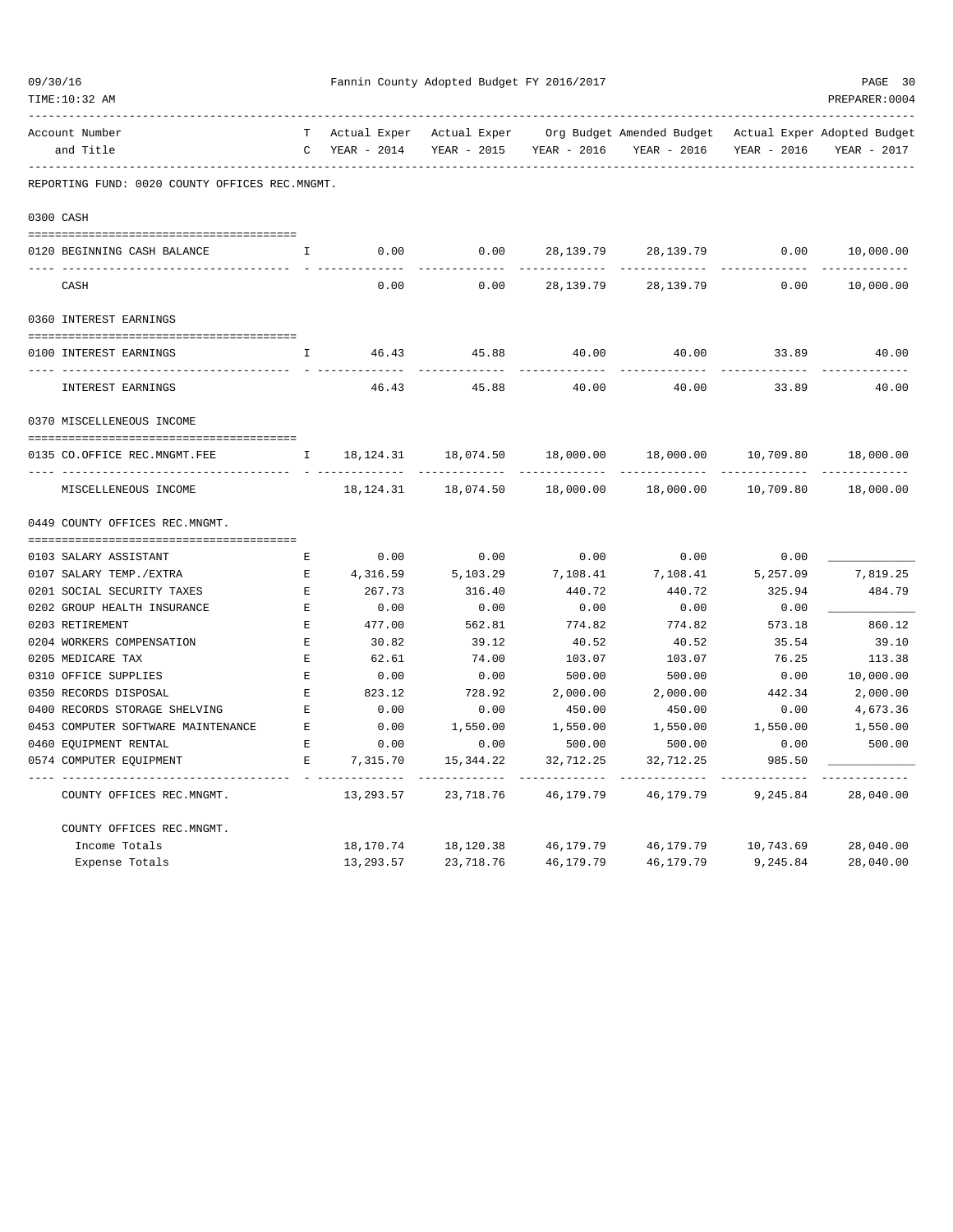| 09/30/16<br>TIME:10:32 AM                     |              |                      | Fannin County Adopted Budget FY 2016/2017 |                         |                                                                                 |                           | PAGE 31<br>PREPARER: 0004                      |
|-----------------------------------------------|--------------|----------------------|-------------------------------------------|-------------------------|---------------------------------------------------------------------------------|---------------------------|------------------------------------------------|
| Account Number<br>and Title                   | T –          | C YEAR - 2014        |                                           | YEAR - 2015 YEAR - 2016 | Actual Exper Actual Exper Org Budget Amended Budget Actual Exper Adopted Budget | YEAR - 2016 YEAR - 2016   | YEAR - 2017                                    |
| REPORTING FUND: 0021 FANNIN CO. R & B #1 FUND |              |                      |                                           |                         |                                                                                 |                           |                                                |
| 0300 TOTAL REV/TRANSFERS                      |              |                      |                                           |                         |                                                                                 |                           |                                                |
| 0121 BEGINNING CASH BALANCE                   | $\mathbb{I}$ |                      |                                           |                         | $0.00$ $0.00$ $65,000.00$ $65,000.00$ $0.00$ $98,788.43$                        |                           |                                                |
| TOTAL REV/TRANSFERS                           |              | 0.00                 |                                           | $0.00$ 65,000.00        | 65,000.00                                                                       | 0.00                      | 98,788.43                                      |
| 0310 PROPERTY TAXES                           |              |                      |                                           |                         |                                                                                 |                           |                                                |
| 0110 CURRENT TAXES                            |              |                      |                                           |                         | I 347,961.75 358,649.38 398,607.08 398,607.08 399,418.95 423,506.73             |                           |                                                |
| 0120 DELINQUENT TAXES                         |              | I 13,012.50          | 11,483.43                                 | 9,000.00                | 9,000.00                                                                        | 12,136.22                 | 9,000.00                                       |
| PROPERTY TAXES                                |              | 360,974.25           | ------------- --                          | 370, 132.81 407, 607.08 | 407,607.08                                                                      | 411,555.17                | 432,506.73                                     |
| 0318 OTHER TAXES                              |              |                      |                                           |                         |                                                                                 |                           |                                                |
| 0120 PAY N LIEU TAX/GRASSLAND                 | $\mathbb{I}$ |                      |                                           |                         | $1,488.43$ $1,287.81$ $1,400.00$ $1,400.00$ $1,556.89$                          |                           |                                                |
| 0121 PAY N LIEU TAX/UPPER TRINITY I           |              | 0.00                 | 0.00                                      | 0.00                    |                                                                                 | $0.00$ 884.17             |                                                |
| 0160 SALES TAX REVENUES                       | I.           | 34,812.01            | 36,631.46                                 | 37,469.35               |                                                                                 | 37,469.35 31,933.07       | 40,913.48                                      |
| OTHER TAXES                                   |              |                      | 36,300.44 37,919.27                       | 38,869.35               | -----------                                                                     | ------------              | -------------<br>38,869.35 34,374.13 40,913.48 |
| 0321 FEES OF TAX COLLECTOR                    |              |                      |                                           |                         |                                                                                 |                           |                                                |
| 0200 CAR REGISTRATION/SALES TAX               | $\mathbf{I}$ |                      |                                           |                         | 83,952.45 79,299.71 85,392.20 85,392.20 73,398.33 85,392.20                     |                           |                                                |
| 0300 COUNTY'S ADDITIONAL \$10                 | $\mathbf{I}$ | 73,574.22            |                                           |                         | 72,989.13 56,045.00 56,045.00                                                   | 50,409.20                 | 64,000.00                                      |
| 0301 CAR SALES TAX                            |              | 0.00                 | 0.00                                      | 0.00                    | 0.00                                                                            | 0.00                      |                                                |
| FEES OF TAX COLLECTOR                         |              | 157,526.67           | 152,288.84 141,437.20                     |                         | 141,437.20                                                                      | 123,807.53                | 149,392.20                                     |
| 0330 GRANTS                                   |              |                      |                                           |                         |                                                                                 |                           |                                                |
| 0200 FEMA GRANT                               | $\mathbb{I}$ | 0.00                 | 0.00                                      | 0.00                    | 25,390.13                                                                       | 25,390.13                 |                                                |
| 0220 CETRZ GRANT                              | $\mathbb{I}$ | 54,570.78            | 0.00                                      | 0.00                    | 0.00                                                                            | 0.00                      |                                                |
| 0400 NAT. RES. CONS. SERV. GRANT              | I            | 0.00                 | 0.00                                      | 0.00                    | 0.00                                                                            | 0.00                      |                                                |
| 0600 TDRA GRANT                               | I.           | 0.00                 | 0.00                                      | 0.00                    | 0.00                                                                            | 0.00                      |                                                |
| GRANTS                                        |              | 54,570.78            | -------------<br>0.00                     | ----------<br>0.00      | ---------<br>25,390.13                                                          | 25,390.13                 | 0.00                                           |
| 0350 FINES                                    |              |                      |                                           |                         |                                                                                 |                           |                                                |
| 0403 COUNTY CLERK FINES                       | Ι.           | 13,173.54            |                                           |                         | 12,024.20                                                                       | 9,682.42                  | 12,024.20                                      |
| 0450 DISTRICT CLERK FINES                     | Ι.           | 11,881.09            | 16,201.79                                 | 11,310.90               | 11,310.90                                                                       | 8,253.77                  | 11,310.90                                      |
| 0455 J. P. #1 FINES                           | $\mathbf I$  | 10,404.82            | 8,193.14                                  | 8,865.30                | 8,865.30                                                                        | 4,454.30                  | 8,865.30                                       |
| 0456 J. P. #2 FINES                           | $\mathbf{I}$ | 1,029.18             | 656.01                                    | 1,120.90                | 1,120.90                                                                        | 1,589.66                  | 1,120.90                                       |
| 0457 J. P. #3 FINES                           | I.           | 902.19<br>---------- | 2,110.20<br>-------------                 | 754.06                  | 754.06<br>-------------                                                         | 1,620.75<br>------------- | 2,000.00                                       |
| FINES                                         |              | 37,390.82            | 43,073.88                                 | 34,075.36               | 34,075.36                                                                       | 25,600.90                 | 35, 321.30                                     |
| 0360 INTEREST EARNINGS                        |              |                      |                                           |                         |                                                                                 |                           |                                                |
| 0100 INTEREST EARNINGS                        | I.           |                      | 129.56 196.81 175.00<br>-------------     | -------------           | 175.00<br>. <u>.</u>                                                            |                           | 159.31 175.00<br>-------------                 |
| INTEREST EARNINGS                             |              | 129.56               | 196.81                                    | 175.00                  | 175.00                                                                          | 159.31                    | 175.00                                         |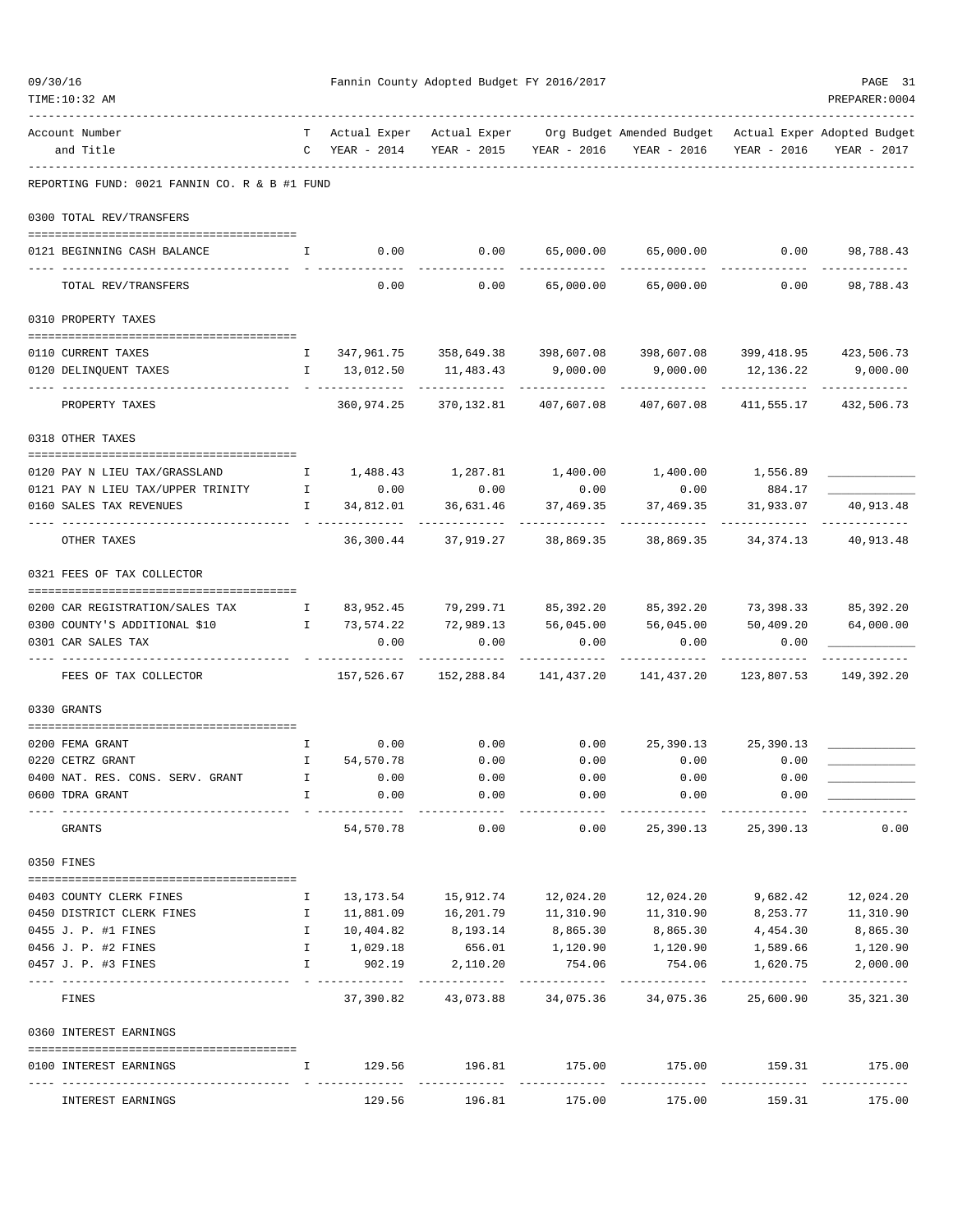| 09/30/16                                      |                                               |                     |                             | Fannin County Adopted Budget FY 2016/2017 |                       |                                                                        |                        | PAGE 32        |
|-----------------------------------------------|-----------------------------------------------|---------------------|-----------------------------|-------------------------------------------|-----------------------|------------------------------------------------------------------------|------------------------|----------------|
| TIME:10:32 AM                                 |                                               |                     |                             |                                           |                       |                                                                        |                        | PREPARER: 0004 |
| Account Number<br>and Title                   |                                               | T –<br>$\mathbb{C}$ | Actual Exper<br>YEAR - 2014 | Actual Exper<br>YEAR - 2015               | YEAR - 2016           | Org Budget Amended Budget - Actual Exper Adopted Budget<br>YEAR - 2016 | YEAR - 2016            | YEAR - 2017    |
|                                               | REPORTING FUND: 0021 FANNIN CO. R & B #1 FUND |                     |                             |                                           |                       |                                                                        |                        |                |
| 0364 SALE OF EQUIPMENT                        |                                               |                     |                             |                                           |                       |                                                                        |                        |                |
|                                               |                                               |                     |                             |                                           |                       |                                                                        |                        |                |
| 0162 LAND/BUILDING                            |                                               | Ι.                  | 0.00                        | 0.00                                      | 0.00                  | 0.00                                                                   | 0.00                   |                |
| 0163 SALE OF EQUIPMENT                        |                                               | I.                  | 0.00                        | 0.00                                      | 5,000.00              | 5,000.00                                                               | 0.00                   |                |
| SALE OF EQUIPMENT                             |                                               |                     | 0.00                        | 0.00                                      | 5,000.00              | 5,000.00                                                               | 0.00                   | 0.00           |
| 0370 MISCELLANEOUS REVENUES                   |                                               |                     |                             |                                           |                       |                                                                        |                        |                |
| 0100 PROPERTY LEASE                           |                                               | Ι.                  | 0.00                        | 0.00                                      | 0.00                  | 0.00                                                                   | 0.00                   |                |
| 0120 STATE LATERAL ROAD                       |                                               | Ι.                  | 9,445.24                    | 9,147.91                                  | 9,500.00              | 9,500.00                                                               | 8,484.17               | 9,500.00       |
| 0125 TDT. WEIGHT FEES                         |                                               | $\mathbf{I}$        | 17,346.39                   | 21,573.26                                 | 20,000.00             | 20,000.00                                                              | 20,894.68              | 20,000.00      |
| 0130 REFUNDS & MISCELLANEOUS                  |                                               | $\mathbb{I}$        | 889.10                      | 71.84                                     | 0.00                  | 0.00                                                                   | 85.20                  |                |
| 0140 PROCEEDS OF LOAN                         |                                               | Ι.                  | 0.00                        | 0.00                                      | 0.00                  | 0.00                                                                   | 0.00                   |                |
|                                               | 0145 REIMBURSEMENT OF MATERIALS               | I.                  | 40,244.44                   | 26,824.35                                 | 8,000.00              | 8,000.00                                                               | 16,609.70<br>-------   | 8,000.00       |
|                                               | MISCELLANEOUS REVENUES                        |                     | 67,925.17                   | 57,617.36                                 | 37,500.00             | 37,500.00                                                              | 46,073.75              | 37,500.00      |
| 0509 CONTINGENCY                              |                                               |                     |                             |                                           |                       |                                                                        |                        |                |
| 0475 CONTINGENCY                              |                                               | Е                   | 0.00                        | 0.00                                      | 0.00                  | 0.00                                                                   | 0.00                   |                |
| CONTINGENCY                                   |                                               |                     | 0.00                        | 0.00                                      | 0.00                  | 0.00                                                                   | 0.00                   | 0.00           |
| 0621 ROAD & BRIDGE 1                          |                                               |                     |                             |                                           |                       |                                                                        |                        |                |
| 0100 COMPENSATION PAY                         |                                               |                     |                             |                                           |                       |                                                                        |                        |                |
| 0101 SALARY ELECTED OFFICIAL                  |                                               | Е<br>E              | 0.00<br>48,458.02           | 0.00<br>49,911.94                         | 0.00<br>51,409.16     | 0.00<br>51,409.16                                                      | 0.00<br>39,545.60      | 59,120.53      |
| 0105 SALARY SECRETARY                         |                                               | Е                   | 0.00                        | 0.00                                      | 0.00                  | 0.00                                                                   | 0.00                   |                |
|                                               | 0106 SALARY PRECINCT EMPLOYEES                | <b>Experience B</b> | 141,538.96                  | 155,431.90                                | 160,449.52            | 160,449.52                                                             | 123,095.96             | 176,494.47     |
| 0107 REGULAR-TEMP. PART-TIME                  |                                               | E                   | 0.00                        | 0.00                                      | 0.00                  | 0.00                                                                   | 0.00                   |                |
| 0108 SALARY-FOREMAN                           |                                               | Е                   | 36,172.76                   | 37,258.00                                 | 38,375.65             | 38,375.65                                                              | 29,519.80              | 42, 213. 22    |
| TOTAL SALARIES                                |                                               |                     | 226,169.74                  | 242,601.84                                | 250,234.33            | 250, 234.33                                                            | 192,161.36             | 277,828.22     |
| 0201 SOCIAL SECURITY TAXES                    |                                               | Ε                   | 13,288.36                   | 14,228.50                                 | 15,551.73             | 15,551.73                                                              | 11,210.55              | 17,103.18      |
| 0202 GROUP HEALTH INSURANCE                   |                                               | E                   | 55,045.32                   | 58,140.78                                 | 63,792.47             | 63,792.47                                                              | 49,982.92              | 66,913.56      |
| 0203 RETIREMENT                               |                                               | E                   | 24,972.33                   | 26,692.42                                 | 27, 275.54            | 27, 275.54                                                             | 20,953.28              | 30,278.35      |
| 0204 WORKERS' COMPENSATION                    |                                               | E                   | 12,014.96                   | 9,514.10                                  | 9,817.76              | 9,817.76                                                               | 8,674.54               | 9,567.19       |
| 0205 MEDICARE TAX                             |                                               | E                   | 3,107.47                    | 3,327.76                                  | 3,637.10              | 3,637.10                                                               | 2,621.90               | 3,999.94       |
| 0206 UNEMPLOYMENT EXPENSE                     |                                               | E                   | 0.00                        | 0.00                                      | 0.00                  | 0.00                                                                   | 0.00                   |                |
|                                               | TOTAL EMPLOYEE BENEFITS                       |                     | 108,428.44                  | 111,903.56                                | 120,074.60            | 120,074.60                                                             | 93, 443. 19            | 127,862.22     |
| 0314 EMPLOYEE PHYSICALS<br>0340 SHOP SUPPLIES |                                               | Ε                   | 0.00                        | 0.00                                      | 0.00                  | 0.00                                                                   | 0.00                   | 3,000.00       |
|                                               | 0341 R & B MAT. ROCK & GRAVEL                 | Ε<br>$\mathbf E$    | 1,715.99<br>70,586.25       | 979.32<br>88,627.07                       | 3,000.00<br>87,480.00 | 3,000.00<br>140,915.69                                                 | 1,281.73<br>135,980.32 | 97,480.00      |
| 0342 R & B MAT. CULVERTS                      |                                               | E                   | 8,691.72                    | 26,933.64                                 | 20,000.00             | 22,000.00                                                              | 16,403.92              | 20,000.00      |
|                                               | 0343 R & B MAT. HARDWRE & LUMB                | E                   | 1,108.67                    | 4,609.74                                  | 2,000.00              | 2,000.00                                                               | 623.28                 | 2,042.14       |
|                                               | 0344 R & B MAT ASPHALT /RD OIL                | E                   | 60,110.58                   | 36,119.68                                 | 46,000.00             | 77,954.44                                                              | 55,566.30              | 56,000.00      |
| 0345 CHEMICALS                                |                                               | E                   | 0.00                        | 0.00                                      | 0.00                  | 0.00                                                                   | 0.00                   |                |
| 0346 CETRZ EXPENDITURES                       |                                               | E                   | 39, 382. 78                 | 0.00                                      | 0.00                  | 0.00                                                                   | 0.00                   |                |
| 0350 DEBRIS REMOVAL                           |                                               | E                   | 0.00                        | 0.00                                      | 0.00                  | 0.00                                                                   | 0.00                   |                |
| TOTAL R&B MATERIAL                            |                                               |                     | 181,595.99                  | 157,269.45                                | 158,480.00            | 245,870.13                                                             | 209,855.55             | 178,522.14     |
| 0400 LEGAL FEES                               |                                               | E                   | 0.00                        | 0.00                                      | 0.00                  | 0.00                                                                   | 0.00                   |                |
| 0420 UTILITY TELEPHONE                        |                                               | E                   | 536.71                      | 572.25                                    | 600.00                | 630.00                                                                 | 459.07                 | 675.00         |
| 0421 CELL PHONE ALLOWANCE                     |                                               | E                   | 600.00                      | 600.00                                    | 600.00                | 600.00                                                                 | 475.00                 | 600.00         |
| 0423 INTERNET SERVICE                         |                                               | E                   | 0.00                        | 0.00                                      | 969.40                | 969.40                                                                 | 0.00                   |                |
| 0427 OUT OF COUNTY TRAVEL                     |                                               | $\mathbf E$         | 581.60                      | 763.75                                    | 1,435.58              | 1,435.58                                                               | 40.00                  | 1,435.58       |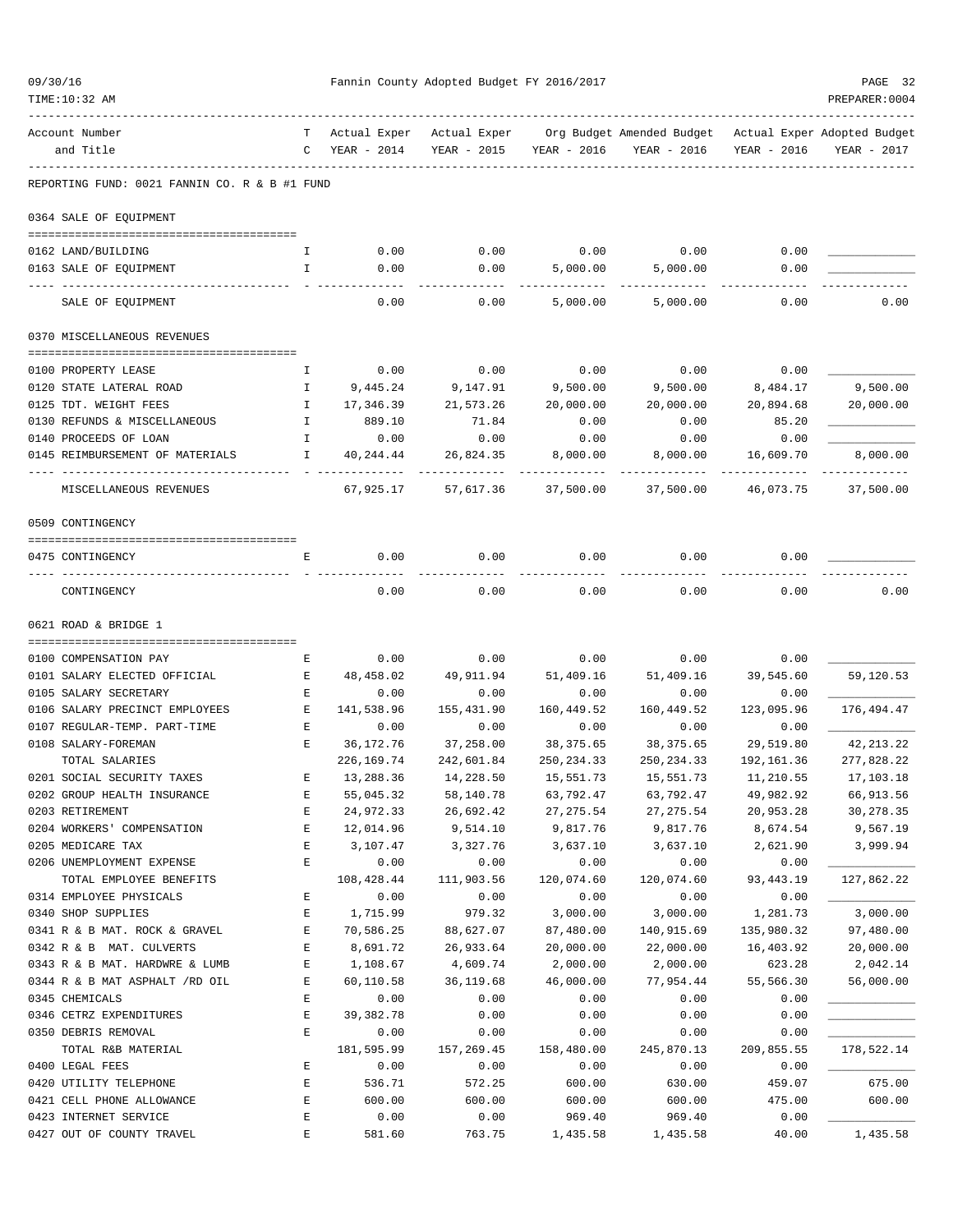| 09/30/16 |
|----------|
|----------|

## Fannin County Adopted Budget FY 2016/2017 PAGE 33

| Account Number                                | T – |              |                               |             | Actual Exper Actual Exper Org Budget Amended Budget Actual Exper Adopted Budget |                       |             |
|-----------------------------------------------|-----|--------------|-------------------------------|-------------|---------------------------------------------------------------------------------|-----------------------|-------------|
| and Title                                     | C   | YEAR - 2014  | YEAR - 2015                   | YEAR - 2016 | YEAR - 2016                                                                     | YEAR - 2016           | YEAR - 2017 |
| REPORTING FUND: 0021 FANNIN CO. R & B #1 FUND |     |              |                               |             |                                                                                 |                       |             |
| 0430 BIDS, NOTICES & PERMITS                  | Е   | 194.60       | 66.19                         | 800.00      | 800.00                                                                          | 146.60                | 800.00      |
| 0435 PRINTING                                 | Е   | 0.00         | 48.50                         | 100.00      | 100.00                                                                          | 0.00                  | 100.00      |
| 0440 UTILITY ELECTRICITY                      | Е   | 1,438.35     | 1,368.89                      | 2,300.00    | 2,300.00                                                                        | 1,090.80              | 1,600.00    |
| 0442 UTILITY WATER                            | Е   | 207.26       | 203.39                        | 300.00      | 300.00                                                                          | 149.22                | 250.00      |
| 0443 TRASH DUMPSTER PICKUP                    | Е   | 748.00       | 816.00                        | 1,200.00    | 1,200.00                                                                        | 632.40                | 1,000.00    |
| 0447 REPEATER SERVICE CONTRACT                | Ε   | 558.97       | 575.73                        | 593.00      | 593.00                                                                          | 593.00                | 666.35      |
| 0450 R & M BUILDING                           | Ε   | 0.00         | 0.00                          | 300.00      | 300.00                                                                          | 220.00                | 300.00      |
| 0453 COMPUTER SOFTWARE                        | Е   | 912.50       | 0.00                          | 912.50      | 912.50                                                                          | 0.00                  | 912.50      |
| 0457 R & M MACHINERY GAS & OIL                | Е   | 47,323.77    | 34,853.08                     | 51,000.00   | 37,000.00                                                                       | 14,791.04             | 51,000.00   |
| 0458 R & M MACHINERY PARTS                    | Е   | 29,480.04    | 26,055.14                     | 30,000.00   | 35,000.00                                                                       | 21,009.98             | 30,000.00   |
| 0459 R & M MACH. TIRES & TUBES                | Е   | 5,483.82     | 17,766.87                     | 15,000.00   | 14,784.00                                                                       | 6,866.02              | 15,000.00   |
| 0460 EQUIPMENT RENTAL/LEASE                   | Ε   | 0.00         | 0.00                          | 0.00        | 2,000.00                                                                        | 0.00                  |             |
| 0480 BOND                                     | Е   | 0.00         | 0.00                          | 0.00        | 0.00                                                                            | 0.00                  | 178.00      |
| 0482 INSURANCE                                | Е   | 5,179.60     | 4,410.50                      | 4,500.00    | 4,716.00                                                                        | 4,716.00              | 4,500.00    |
| 0485 PRISONER SUPPLIES                        | Е   | 0.00         | 0.00                          | 0.00        | 0.00                                                                            | 0.00                  |             |
| 0488 FANNIN RURAL RAIL DISTRICT               | Е   | 0.00         | 0.00                          | 0.00        | 0.00                                                                            | 0.00                  |             |
| 0490 MISCELLANEOUS                            | Е   | 62.46        | 17.28                         | 1,000.00    | 970.00                                                                          | 0.00                  | 1,000.00    |
| 0491 SOIL & WATER CONSERVATION                | Е   | 250.00       | 250.00                        | 250.00      | 250.00                                                                          | 250.00                | 250.00      |
| 0492 TDRA FLOOD CASH MATCH                    | Е   | 0.00         | 0.00                          | 0.00        | 0.00                                                                            | 0.00                  |             |
| 0494 FLOOD CONTROL SITE MAINTENANCE           | Е   | 5,000.00     | 5,000.00                      | 5,500.00    | 5,500.00                                                                        | 5,500.00              | 5,500.00    |
| 0495 PIPELINE SALES TAX REIMBURSEMENT         | Е   | 0.00         | 0.00                          | 0.00        | 0.00                                                                            | 0.00                  |             |
| 0496 TCOG HAZARDOUS WASTEMATCH                | Е   | 0.00         | 0.00                          | 1,250.00    | 1,250.00                                                                        | 0.00                  | 1,250.00    |
| TOTAL SER. & OTHER CHARGES                    |     | 98,557.68    | 93,367.57                     | 118,610.48  | 111,610.48                                                                      | 56,939.13             | 117,017.43  |
| 0570 COMPUTER EQUIPMENT                       | Е   | 0.00         | 304.15                        | 300.00      | 300.00                                                                          | 0.00                  | 300.00      |
| 0571 PURCHASE OF MACH./EQUIP.                 | E   | 64,000.00    | 1,475.00                      | 69,000.00   | 14,000.00                                                                       | 13,900.00             | 79,000.00   |
| 0573 RADIO EQUIPMENT                          | Е   | 0.00         | 0.00                          | 0.00        | 0.00                                                                            | 0.00                  |             |
| 0575 LAND AND BUILDING                        | Е   | 0.00         | 0.00                          | 0.00        | 0.00                                                                            | 0.00                  |             |
| CAPITAL OUTLAY                                |     | 64,000.00    | 1,779.15                      | 69,300.00   | 14,300.00                                                                       | 13,900.00             | 79,300.00   |
| 0630 NOTE PAYMENT                             | Е   | 0.00         | 0.00                          | 0.00        | 0.00                                                                            | 0.00                  |             |
| 0670 NOTE PAYMENT-INTEREST                    | Е   | 0.00         | 0.00                          | 0.00        | 0.00                                                                            | 0.00                  |             |
| 0695 SURVEYING                                | E   | 0.00         | 0.00                          | 0.00        | 0.00                                                                            | 0.00                  |             |
| ROAD & BRIDGE 1                               |     | 678,751.85   | 606,921.57                    | 716,699.41  | 742,089.54                                                                      | 566,299.23            | 780,530.01  |
| 0625 ADMINISTRATIVE OFFICE R&B #1             |     |              |                               |             |                                                                                 |                       |             |
|                                               |     |              |                               |             |                                                                                 |                       |             |
| 0105 SALARY SECRETARY                         | Е   | 7,981.22     | 8,220.68                      | 8,467.32    | 8,467.32                                                                        | 6,508.76              | 9,314.05    |
| 0201 SOCIAL SECURITY TAXES                    | Е   | 371.60       | 380.02                        | 524.98      | 524.98                                                                          | 293.45                | 577.47      |
| 0202 GROUP HEALTH INSURANCE                   | Е   | 1,975.14     | 2,085.80                      | 2,278.30    | 2,278.30                                                                        | 1,793.03              | 2,369.44    |
| 0203 RETIREMENT                               | Е   | 881.64       | 904.39                        | 922.94      | 922.94                                                                          | 709.42                | 1,024.55    |
| 0204 WORKERS' COMPENSATION                    | Е   | 55.08        | 46.60                         | 48.26       | 48.26                                                                           | 42.34                 | 46.57       |
| 0205 MEDICARE TAX                             | Е   | 86.74        | 89.06                         | 122.78      | 122.78                                                                          | 68.55                 | 135.05      |
| 0310 OFFICE SUPPLIES                          | Е   | 58.15        | 97.91                         | 100.00      | 100.00                                                                          | 0.00                  | 100.00      |
| 0311 POSTAL EXPENSES                          | E   | 0.00         | 0.00                          | 0.00        | 0.00                                                                            | 0.00                  |             |
| 0353 COMPUTER EXPENSE                         | Ε   | 340.00       | 353.50                        | 500.00      | 500.00                                                                          | 371.25                | 500.00      |
| 0427 OUT OF COUNTY TRAVEL                     | Е   | 0.00         | 0.00                          | 0.00        | 0.00                                                                            | 0.00                  |             |
| 0480 BOND                                     | Е   | 17.75        | 0.00                          | 0.00        | 0.00                                                                            | 0.00                  |             |
| 0572 OFFICE EQUIPMENT                         | Е   | 0.00         | 0.00                          | 0.00        | 0.00                                                                            | 0.00                  |             |
| 0574 COMPUTER EQUIPMENT                       | Е   | 0.00         | 0.00                          | 0.00        | 0.00                                                                            | 0.00                  |             |
| ADMINISTRATIVE OFFICE R&B #1                  |     | ------------ | 11,767.32 12,177.96 12,964.58 |             | 12,964.58                                                                       | 9,786.80              | 14,067.13   |
| FANNIN CO. R & B #1 FUND                      |     |              |                               |             |                                                                                 |                       |             |
| Income Totals                                 |     | 714,817.69   | 661,228.97                    | 729,663.99  | 755,054.12                                                                      | 666,960.92            | 794,597.14  |
| Expense Totals                                |     |              | 690,519.17 619,099.53         | 729,663.99  |                                                                                 | 755,054.12 576,086.03 | 794,597.14  |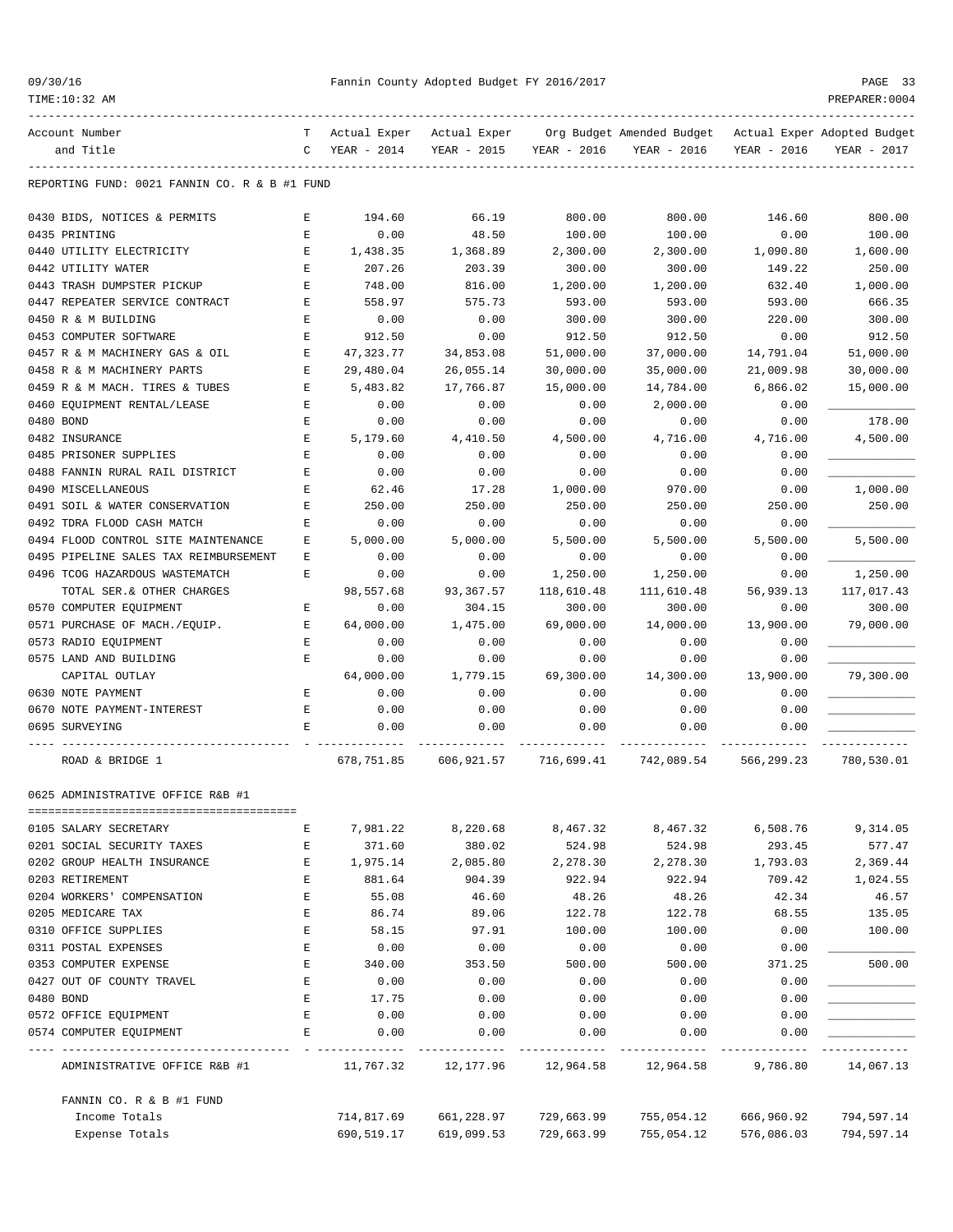| 09/30/16 |                                                                                                                                                    |              |                         |                                    | Fannin County Adopted Budget FY 2016/2017<br>PAGE 34 |                                                                                   |                              |                           |  |  |
|----------|----------------------------------------------------------------------------------------------------------------------------------------------------|--------------|-------------------------|------------------------------------|------------------------------------------------------|-----------------------------------------------------------------------------------|------------------------------|---------------------------|--|--|
|          | TIME:10:32 AM                                                                                                                                      |              |                         |                                    |                                                      |                                                                                   |                              | PREPARER: 0004            |  |  |
|          | Account Number                                                                                                                                     |              |                         |                                    |                                                      | T Actual Exper Actual Exper Org Budget Amended Budget Actual Exper Adopted Budget |                              |                           |  |  |
|          | and Title                                                                                                                                          |              | $C$ YEAR - 2014         |                                    | YEAR - 2015 YEAR - 2016                              | YEAR - 2016                                                                       | YEAR - 2016                  | YEAR - 2017               |  |  |
|          | REPORTING FUND: 0022 FANNIN CO. R & B #2 FUND                                                                                                      |              |                         |                                    |                                                      |                                                                                   |                              |                           |  |  |
|          | 0300 TOTAL REV/TRANSFERS                                                                                                                           |              |                         |                                    |                                                      |                                                                                   |                              |                           |  |  |
|          | 0122 BEGINNING CASH BALANCE                                                                                                                        | $\mathbb{I}$ |                         | $0.00$ 0.00                        |                                                      | $30,000.00$ $30,000.00$ $0.00$ $66,049.49$                                        |                              | ----------                |  |  |
|          | TOTAL REV/TRANSFERS                                                                                                                                |              | 0.00                    |                                    | $0.00$ 30,000.00                                     | 30,000.00                                                                         | 0.00                         | 66,049.49                 |  |  |
|          | 0310 PROPERTY TAXES                                                                                                                                |              |                         |                                    |                                                      |                                                                                   |                              |                           |  |  |
|          | 0110 CURRENT TAXES                                                                                                                                 |              |                         |                                    |                                                      | 1 372,804.88 384,255.55 464,324.44 464,324.44 465,241.95 493,329.23               |                              |                           |  |  |
|          | 0120 DELINQUENT TAXES                                                                                                                              | $\mathbf{I}$ | 13,941.60               | 12,303.32                          | 8,067.62                                             | 8,067.62                                                                          | 14,126.49                    | 8,067.62                  |  |  |
|          | PROPERTY TAXES                                                                                                                                     |              | 386,746.48              | 396,558.87                         | 472,392.06                                           | 472,392.06                                                                        | 479,368.44                   | 501,396.85                |  |  |
|          | 0318 OTHER TAXES                                                                                                                                   |              |                         |                                    |                                                      |                                                                                   |                              |                           |  |  |
|          | 0120 PAY N LIEU TAX/GRASSLAND                                                                                                                      | $\mathbf{I}$ |                         |                                    |                                                      |                                                                                   | 1,500.00  1,813.57  1,500.00 |                           |  |  |
|          | 0121 PAY N LIEU TAX/UPPER TRINITY                                                                                                                  | $\mathbf{I}$ | 0.00                    | 0.00                               | 0.00                                                 | 0.00                                                                              | 1,029.94                     |                           |  |  |
|          | 0160 SALES TAX REVENUES                                                                                                                            | $\mathbf{I}$ | 37,333.78               | 39,266.37                          | 43,646.83                                            | 43,646.83                                                                         | 36,925.20                    | 47,658.78                 |  |  |
|          | OTHER TAXES                                                                                                                                        |              | 38,928.48               | 40,646.13                          |                                                      | 45, 146.83 45, 146.83                                                             | 39,768.71                    | 49,158.78                 |  |  |
|          | 0321 FEES OF TAX COLLECTOR                                                                                                                         |              |                         |                                    |                                                      |                                                                                   |                              |                           |  |  |
|          | 0200 CAR REGISTRATION/SALES TAX<br>and the state of the state of the state of the state of the state of the state of the state of the state of the |              |                         |                                    |                                                      | 89,946.33   84,961.45   99,470.60   99,470.60   85,499.35   99,470.00             |                              |                           |  |  |
|          | 0300 COUNTY'S ADDITIONAL \$10<br>$\mathbb{I}$                                                                                                      |              | 78,827.05               | 78,200.34 65,285.00                |                                                      | 65,285.00 58,595.79 65,285.00                                                     |                              |                           |  |  |
|          | 0301 CAR SALES TAX                                                                                                                                 |              | 0.00                    | 0.00                               | 0.00                                                 | 0.00                                                                              | 0.00                         |                           |  |  |
|          | FEES OF TAX COLLECTOR                                                                                                                              |              | 168,773.38              |                                    |                                                      |                                                                                   |                              | 164,755.00                |  |  |
|          | 0330 GRANTS                                                                                                                                        |              |                         |                                    |                                                      |                                                                                   |                              |                           |  |  |
|          | 0200 FEMA GRANT                                                                                                                                    | $\mathbb{I}$ | 0.00                    | 0.00                               |                                                      | $0.00$ 139,819.89 139,819.89                                                      |                              |                           |  |  |
|          | 0210 DHCF GRANT                                                                                                                                    | $\mathbb{I}$ | 0.00                    | 0.00                               | 0.00                                                 | 0.00                                                                              | 0.00                         |                           |  |  |
|          | 0220 CETRZ GRANT                                                                                                                                   | Ι.           | 56,819.09               | 0.00                               | 0.00                                                 | 0.00                                                                              | 0.00                         |                           |  |  |
|          | 0400 NAT. RES. CONS. SERV. GRANT                                                                                                                   | Ι.           | 0.00                    | 0.00                               | 0.00                                                 | 0.00                                                                              | 0.00                         |                           |  |  |
|          | 0600 TDRA GRANT                                                                                                                                    | Ι.           | 0.00<br>_______________ | 0.00<br>-----------                | 0.00<br>----------                                   | 0.00<br>-----------                                                               | 0.00                         |                           |  |  |
|          | GRANTS                                                                                                                                             |              | 56,819.09               | 0.00                               | 0.00                                                 | 139,819.89                                                                        | 139,819.89                   | 0.00                      |  |  |
|          | 0350 FINES                                                                                                                                         |              |                         |                                    |                                                      |                                                                                   |                              |                           |  |  |
|          | 0403 COUNTY CLERK FINES                                                                                                                            | Ι.           | 14,114.08               |                                    |                                                      | 14,006.60                                                                         | 10,970.98                    | 14,006.50                 |  |  |
|          | 0450 DISTRICT CLERK FINES                                                                                                                          | $\mathbf{I}$ | 12,729.35               | 17,358.53                          | 13,175.70                                            | 13,175.70                                                                         | 9,493.32                     | 13,175.70                 |  |  |
|          | 0455 J. P. #1 FINES                                                                                                                                | $\mathbf{I}$ | 11,147.68               |                                    | 8,778.09 10,326.90                                   | 10,326.90                                                                         | 4,955.02                     | 10,326.90                 |  |  |
|          | 0456 J. P. #2 FINES                                                                                                                                | $\mathbf{I}$ | 1,102.64                |                                    | 702.85 1,305.70                                      | 1,305.70                                                                          | 1,850.16                     | 1,305.70                  |  |  |
|          | 0457 J. P. #3 FINES                                                                                                                                | I.           | 966.26<br>-----------   | 2,260.85<br>-------------          | 878.38<br>------------                               | 878.38<br>------------                                                            | 1,870.52<br>-------------    | 2,000.00<br>------------- |  |  |
|          | FINES                                                                                                                                              |              |                         | 40,060.01 46,149.17                | 39,693.28                                            | 39,693.28                                                                         | 29,140.00                    | 40,814.80                 |  |  |
|          | 0360 INTEREST EARNINGS                                                                                                                             |              |                         |                                    |                                                      |                                                                                   |                              |                           |  |  |
|          | 0100 INTEREST EARNINGS                                                                                                                             | $\mathbf{I}$ |                         | 197.04 224.36 225.00<br>---------- |                                                      | 225.00<br>.                                                                       | 584.87                       | 225.00<br>----------      |  |  |
|          | INTEREST EARNINGS                                                                                                                                  |              | 197.04                  | 224.36                             | 225.00                                               | 225.00                                                                            | 584.87                       | 225.00                    |  |  |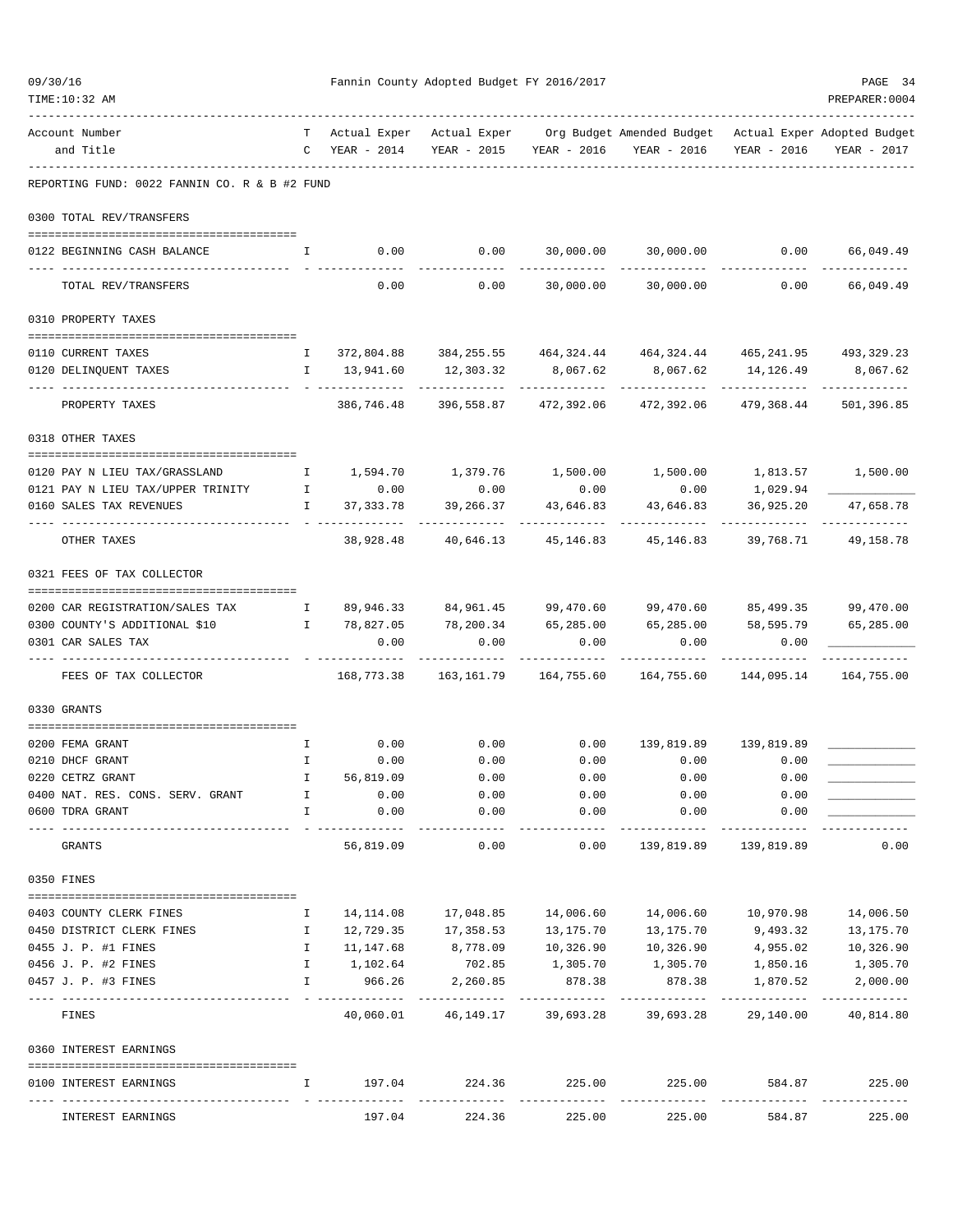| 09/30/16 | TIME:10:32 AM                                                                    |              |                         | Fannin County Adopted Budget FY 2016/2017 |                         |                                                                                                |                       | PAGE 35<br>PREPARER: 0004 |
|----------|----------------------------------------------------------------------------------|--------------|-------------------------|-------------------------------------------|-------------------------|------------------------------------------------------------------------------------------------|-----------------------|---------------------------|
|          | Account Number<br>and Title                                                      | T –          | $C$ YEAR - 2014         |                                           | YEAR - 2015 YEAR - 2016 | Actual Exper Actual Exper Org Budget Amended Budget Actual Exper Adopted Budget<br>YEAR - 2016 | YEAR - 2016           | YEAR - 2017               |
|          | REPORTING FUND: 0022 FANNIN CO. R & B #2 FUND                                    |              |                         |                                           |                         |                                                                                                |                       |                           |
|          | 0364 SALE OF EQUIPMENT                                                           |              |                         |                                           |                         |                                                                                                |                       |                           |
|          | 0163 SALE OF EQUIPMENT                                                           | I.           | 0.00                    | 0.00                                      | 5,000.00                |                                                                                                | 5,000.00 17,250.00    | 5,000.00<br>----------    |
|          | SALE OF EQUIPMENT                                                                |              | 0.00                    | 0.00                                      | 5,000.00                | 5,000.00                                                                                       | 17,250.00             | 5,000.00                  |
|          | 0370 MISCELLANEOUS REVENUES                                                      |              |                         |                                           |                         |                                                                                                |                       |                           |
|          | 0120 STATE LATERAL ROAD                                                          | Ι.           | 10,119.59               | 9,801.04                                  | 10,000.00               | 10,000.00                                                                                      | 9,882.94              | 10,000.00                 |
|          | 0125 TDT WEIGHT FEES                                                             | I.           | 18,584.85               | 23,113.50                                 | 18,000.00               | 18,000.00                                                                                      | 23, 176.92            | 18,000.00                 |
|          | 0130 REFUNDS & MISCELLANEOUS                                                     | $\mathbf{I}$ | 3,587.10                | 5,937.63                                  | 0.00                    | 0.00                                                                                           | 534.40                |                           |
|          | 0140 PROCEEDS OF LOAN                                                            | Ι.           | 0.00                    | 0.00                                      | 0.00                    | 0.00                                                                                           | 0.00                  |                           |
|          | 0145 REIMBURSEMENT OF MATERIALS<br>$\mathbf{I}$ and $\mathbf{I}$                 |              | 9,793.50                | 12,036.93                                 | 5,000.00                | 5,000.00                                                                                       | 9,549.50              | 5,000.00                  |
|          | 0150 TRENTON HIGH MEADOWS SUBDIVISION                                            | Ι.           | 29,350.00               | 4,200.00                                  | 7,500.00                | 7,500.00                                                                                       | 12,600.00             | 6,000.00<br>----------    |
|          | MISCELLANEOUS REVENUES                                                           |              | 71,435.04               | 55,089.10                                 | 40,500.00               | 40,500.00                                                                                      | 55,743.76             | 39,000.00                 |
|          | 0509 CONTINGENCY                                                                 |              |                         |                                           |                         |                                                                                                |                       |                           |
|          | 0475 CONTINGENCY                                                                 | Е            | 0.00                    | 0.00                                      | 5,433.10                | 5,433.10                                                                                       | 0.00                  | 10,000.00                 |
|          | CONTINGENCY                                                                      |              | 0.00                    | 0.00                                      |                         | 5,433.10 5,433.10                                                                              | 0.00                  | 10,000.00                 |
|          | 0622 ROAD & BRIDGE 2                                                             |              |                         |                                           |                         |                                                                                                |                       |                           |
|          | 0100 COMPENSATION PAY                                                            | Е            | 0.00                    | 0.00                                      | 0.00                    | 0.00                                                                                           | 0.00                  |                           |
|          | 0101 SALARY ELECTED OFFICIAL                                                     | E            | 48,458.02               | 49,911.94                                 | 51,409.16               | 51,409.16                                                                                      | 39,545.60             | 59,120.53                 |
|          | 0105 SALARY SECRETARY                                                            | Е            | 0.00                    | 0.00                                      | 0.00                    | 0.00                                                                                           | 0.00                  |                           |
|          | 0106 SALARY PRECINCT EMPLOYEES<br><b>Expanding Expanding Expanding Expanding</b> |              | 171,219.76              | 191,138.17                                | 198,501.26              | 198,501.26                                                                                     | 137,423.34            | 207,528.95                |
|          | 0107 REGULAR-TEMP. PART-TIME                                                     | Е            | 0.00                    | 0.00                                      | 0.00                    | 0.00                                                                                           | 0.00                  |                           |
|          | TOTAL SALARIES                                                                   |              | 219,677.78              | 241,050.11                                | 249,910.42              | 249,910.42                                                                                     | 176,968.94            | 266,649.48                |
|          | 0201 SOCIAL SECURITY TAXES                                                       | Е            | 13,407.96               | 14,797.38                                 | 15,531.65               | 15,531.65                                                                                      | 10,622.69             | 16,410.10                 |
|          | 0202 GROUP HEALTH INSURANCE                                                      | E            | 57,959.84               | 66,740.80                                 | 72,905.68               | 72,905.68                                                                                      | 55,116.72             | 76,472.64                 |
|          | 0203 RETIREMENT<br>0204 WORKERS' COMPENSATION                                    | E<br>E       | 24, 270.19<br>12,533.24 | 26,520.43<br>9,499.20                     | 27, 240.24<br>9,802.40  | 27, 240.24<br>9,802.40                                                                         | 19,296.42<br>8,660.92 | 29,048.69<br>9,097.68     |
|          | 0205 MEDICARE TAX                                                                | $\mathbf E$  | 3, 135.46               | 3,461.08                                  | 3,632.40                | 3,632.40                                                                                       | 2,484.17              | 3,837.85                  |
|          | 0206 UNEMPLOYMENT EXPENSE                                                        | $\mathbf E$  | 0.00                    | 37.20                                     | 0.00                    | 0.00                                                                                           | 0.00                  |                           |
|          | TOTAL EMPLOYEE BENEFITS                                                          |              | 111,306.69              | 121,056.09                                | 129, 112.37             | 129, 112.37                                                                                    | 96,180.92             | 134,866.96                |
|          | 0312 CONTRACT LABOR                                                              | E            | 0.00                    | 0.00                                      | 0.00                    | 0.00                                                                                           | 0.00                  |                           |
|          | 0314 EMPLOYEE PHYSICALS                                                          | E            | 206.00                  | 0.00                                      | 200.00                  | 200.00                                                                                         | 309.00                | 200.00                    |
|          | 0340 SHOP SUPPLIES                                                               | E            | 2,569.24                | 2,645.26                                  | 3,000.00                | 3,000.00                                                                                       | 1,078.47              | 3,000.00                  |
|          | 0341 R & B MAT. ROCK & GRAVEL                                                    | E            | 92,646.51               | 117,889.67                                | 155,000.00              | 275,000.00                                                                                     | 145,741.80            | 155,000.00                |
|          | 0342 R & B MAT. CULVERTS                                                         | $\mathbf E$  | 9,624.45                | 8,696.18                                  | 13,500.00               | 13,500.00                                                                                      | 10,066.90             | 15,000.00                 |
|          | 0343 R & B MAT. HARDWRE & LUMB                                                   | E            | 3,327.51                | 845.59                                    | 6,000.00                | 6,000.00                                                                                       | 770.78                | 6,000.00                  |
|          | 0344 R & B MAT. ASPHALT/RD OIL                                                   | E            | 4,047.82                | 5,559.68                                  | 37,000.00               | 56,819.89                                                                                      | 5,133.86              | 37,000.00                 |
|          | 0345 CHEMICALS                                                                   | E            | 0.00                    | 120.00                                    | 1,000.00                | 1,000.00                                                                                       | 162.00                | 1,000.00                  |
|          | 0346 CETRZ EXPENDITURES<br>0350 DEBRIS REMOVAL                                   | E<br>E       | 44,126.99<br>0.00       | 0.00<br>0.00                              | 0.00<br>0.00            | 0.00<br>0.00                                                                                   | 0.00<br>0.00          |                           |
|          | 0395 UNIFORMS                                                                    | E            | 2,318.93                | 2,797.37                                  | 2,600.00                | 2,600.00                                                                                       | 1,937.70              | 2,600.00                  |
|          | TOTAL R&B MATERIALS                                                              |              | 158,867.45              | 138,553.75                                | 218,300.00              | 358,119.89                                                                                     | 165,200.51            | 219,800.00                |
|          | 0400 LEGAL FEES                                                                  | E            | 0.00                    | 0.00                                      | 0.00                    | 0.00                                                                                           | 0.00                  |                           |
|          | 0420 UTILITY TELEPHONE                                                           | E            | 1,723.11                | 1,815.65                                  | 1,800.00                | 1,800.00                                                                                       | 867.15                | 1,250.00                  |
|          | 0421 CELL PHONE ALLOWANCE                                                        | $\mathbf E$  | 600.00                  | 600.00                                    | 600.00                  | 600.00                                                                                         | 475.00                | 600.00                    |
|          | 0427 OUT OF COUNTY TRAVEL                                                        | $\mathbf E$  | 575.00                  | 773.75                                    | 700.00                  | 787.95                                                                                         | 787.95                | 800.00                    |
|          | 0430 BIDS, NOTICES & PERMITS                                                     | E            | 240.68                  | 66.19                                     | 1,000.00                | 1,000.00                                                                                       | 224.99                | 1,000.00                  |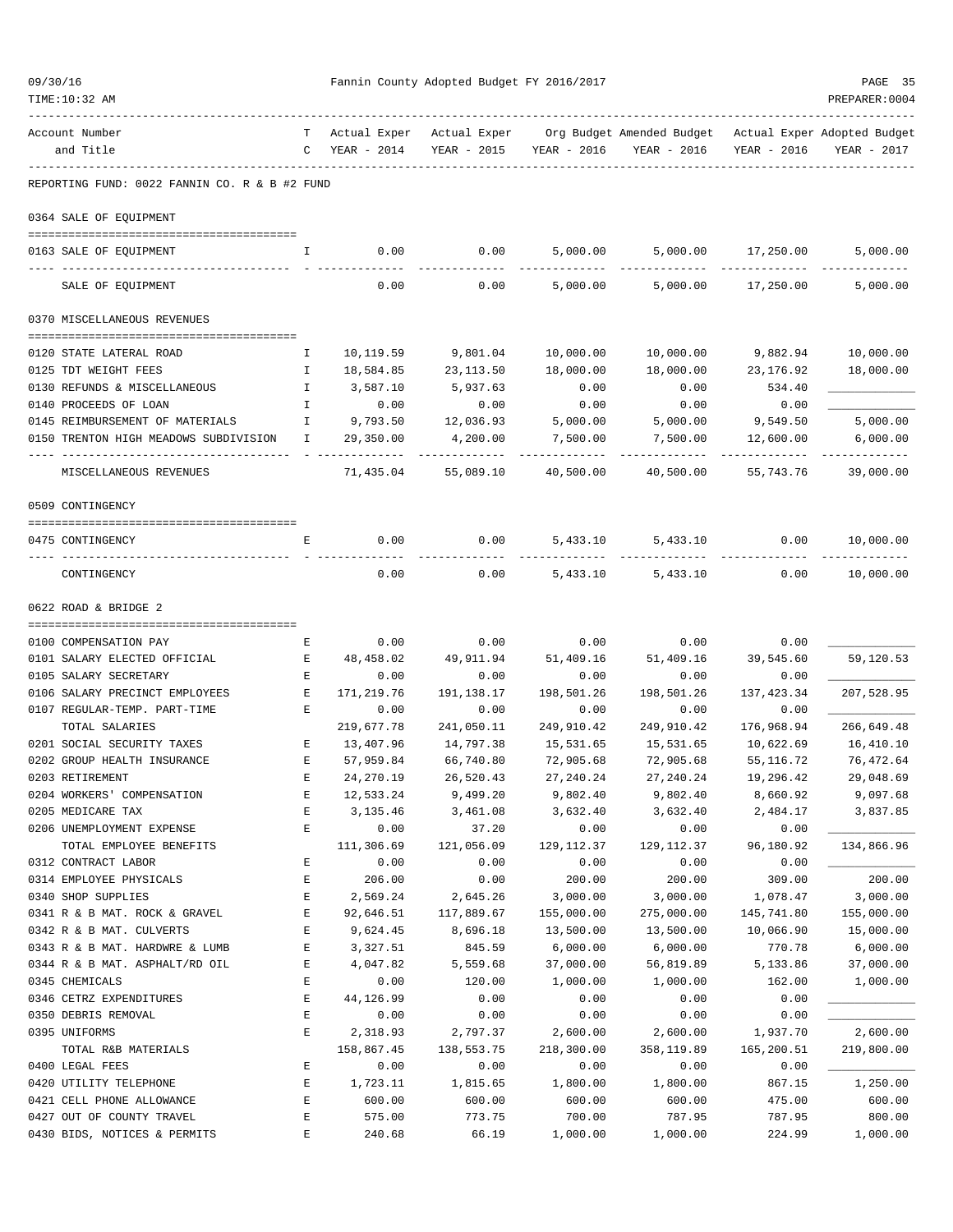| 09/30/1 |  |
|---------|--|
|---------|--|

| 09/30/16<br>TIME:10:32 AM                     |                                                                                                |                   | Fannin County Adopted Budget FY 2016/2017 |                   |                                                                                                  |                   | PAGE 36<br>PREPARER: 0004 |
|-----------------------------------------------|------------------------------------------------------------------------------------------------|-------------------|-------------------------------------------|-------------------|--------------------------------------------------------------------------------------------------|-------------------|---------------------------|
| Account Number<br>and Title                   | C                                                                                              | YEAR - 2014       | YEAR - 2015                               | YEAR - 2016       | T Actual Exper Actual Exper Org Budget Amended Budget Actual Exper Adopted Budget<br>YEAR - 2016 | YEAR - 2016       | YEAR - 2017               |
| REPORTING FUND: 0022 FANNIN CO. R & B #2 FUND |                                                                                                |                   |                                           |                   |                                                                                                  |                   |                           |
| 0435 PRINTING                                 | E                                                                                              | 0.00              | 0.00                                      | 100.00            | 100.00                                                                                           | 0.00              | 100.00                    |
| 0440 UTILITY ELECTRICITY                      | Е                                                                                              | 1,735.43          | 1,921.02                                  | 2,000.00          | 2,000.00                                                                                         | 1,246.23          | 2.000.00                  |
| 0441 UTILITY GAS                              | E                                                                                              | 709.20            | 766.02                                    | 700.00            | 700.00                                                                                           | 484.03            | 750.00                    |
| 0442 UTILITY WATER                            | E                                                                                              | 773.88            | 722.29                                    | 700.00            | 700.00                                                                                           | 513.52            | 800.00                    |
| 0443 TRASH PICKUP                             | Е                                                                                              | 315.00            | 315.00                                    | 1,300.00          | 1,300.00                                                                                         | 630.00            | 1,300.00                  |
| 0447 REPEATER SERVICE CONTRACT                | E                                                                                              | 558.97            | 575.73                                    | 593.00            | 593.00                                                                                           | 593.00            | 666.35                    |
| 0450 R&M BUILDING                             | Е                                                                                              | 101.65            | 0.00                                      | 2,000.00          | 2,000.00                                                                                         | 383.50            | 2,000.00                  |
| 0453 COMPUTER SOFTWARE                        | E                                                                                              | 912.50            | 0.00                                      | 0.00              | 0.00                                                                                             | 0.00              |                           |
| 0457 R & M MACHINERY GAS & OIL                | E                                                                                              | 81,796.05         | 69,038.98                                 | 80,000.00         | 80,000.00                                                                                        | 35,518.34         | 75,000.00                 |
| 0458 R & M MACHINERY PARTS                    | Е                                                                                              | 24,551.93         | 39,591.48                                 | 25,000.00         | 25,912.05                                                                                        | 17.974.44         | 25,000.00                 |
| 0459 R & M MACH. TIRES & TUBES                | Е                                                                                              | 12,949.82         | 10,329.01                                 | 13,000.00         | 13,000.00                                                                                        | 7,175.80          | 15,000.00                 |
| 0460 EQUIPMENT RENTAL/LEASE                   | Е                                                                                              | 0.00              | 0.00                                      | 0.00              | 0.00                                                                                             | 0.00              |                           |
| 0480 BOND                                     | Ε                                                                                              | 0.00              | 178.00                                    | 0.00              | 0.00                                                                                             | 0.00              |                           |
| 0482 INSURANCE                                | E                                                                                              | 7,545.27          | 6,651.50                                  | 8,500.00          | 8,500.00                                                                                         | 7,947.00          | 8,500.00                  |
| 0485 PRISONER SUPPLIES                        | Е                                                                                              | 0.00              | 0.00                                      | 0.00              | 0.00                                                                                             | 0.00              |                           |
| 0488 FANNIN RURAL RAIL DISTRICT               | Е                                                                                              | 0.00              | 0.00                                      | 0.00              | 0.00                                                                                             | 0.00              |                           |
| 0490 MISCELLANEOUS                            | Е                                                                                              | 454.49            | 105.58                                    | 1,000.00          | 0.00                                                                                             | 0.00              | 1,000.00                  |
| 0491 SOIL & WATER CONSERVATION                | Е                                                                                              | 250.00            | 250.00                                    | 250.00            | 250.00                                                                                           | 250.00            | 250.00                    |
| 0492 TDRA FLOOD CASH MATCH                    | Е                                                                                              | 0.00              | 0.00                                      | 0.00              | 0.00                                                                                             | 0.00              |                           |
| 0493 TRENTON HIGH MEADOWS SUBDIVISION         | Ε                                                                                              | 9,768.20          | 0.00                                      | 7,500.00          | 7,500.00                                                                                         | 0.00              | 6,000.00                  |
| 0494 FLOOD CONTROL SITE MAINTENANCE           | Е                                                                                              | 4,000.00          | 4,000.00                                  | 4,000.00          | 4,000.00                                                                                         | 4,000.00          | 4,000.00                  |
| 0495 PIPELINE SALES TAX REIMBURSEMENT         | Ε                                                                                              | 0.00              | 0.00                                      | 0.00              | 0.00                                                                                             | 0.00              |                           |
| 0496 TCOG HAZARDOUS WASTEMATCH                | Е                                                                                              | 0.00              | 0.00                                      | 1,250.00          | 1,250.00                                                                                         | 0.00              |                           |
| TOTAL SER. & OTHER CHARGES                    |                                                                                                | 149,561.18        | 137,700.20                                | 151,993.00        | 151,993.00                                                                                       | 79,070.95         | 146,016.35                |
| 0562 LAND/BUILDING                            | E                                                                                              | 0.00              | 0.00                                      | 0.00              | 0.00                                                                                             | 0.00              |                           |
| 0570 COMPUTER EQUIPMENT                       | Е                                                                                              | 0.00              | 2,372.91                                  | 0.00              | 0.00                                                                                             | 0.00              |                           |
| 0571 PURCHASE OF MACH./EQUIP.                 | Е                                                                                              | 27,791.38         | 159,121.00                                | 30,000.00         | 30,000.00                                                                                        | 19,539.23         | 75,000.00                 |
| 0573 RADIO EQUIPMENT<br>0580 PRECINCT BRIDGE  | Е<br>Е                                                                                         | 554.47            | 0.00                                      | 0.00              | 0.00                                                                                             | 0.00              |                           |
| CAPITAL OUTLAY                                |                                                                                                | 0.00<br>28,345.85 | 0.00<br>161,493.91                        | 0.00<br>30,000.00 | 0.00<br>30,000.00                                                                                | 0.00<br>19,539.23 | 75,000.00                 |
|                                               |                                                                                                |                   |                                           |                   |                                                                                                  |                   |                           |
| ROAD & BRIDGE 2                               |                                                                                                | 667,758.95        | 799,854.06                                | 779,315.79        | 919, 135.68                                                                                      | 536,960.55        | 842, 332, 79              |
| 0625 ADMINISTRATIVE OFFICE R&B #2             |                                                                                                |                   |                                           |                   |                                                                                                  |                   |                           |
| 0105 SALARY SECRETARY                         | E                                                                                              | 7,981.22          | 8,220.68                                  | 8,467.32          | 8,467.32                                                                                         | 6,508.76          | 9,314.05                  |
| 0201 SOCIAL SECURITY TAXES                    | $\mathbf{E}% _{t}\left  \mathbf{1}\right\rangle =\mathbf{1}_{t}\left  \mathbf{1}\right\rangle$ | 371.64            | 380.08                                    | 524.98            | 524.98                                                                                           | 293.66            | 577.47                    |
| 0202 GROUP HEALTH INSURANCE                   | Е                                                                                              | 1,975.12          | 2,085.60                                  | 2,278.30          | 2,278.30                                                                                         | 1,793.22          | 2,369.44                  |
| 0203 RETIREMENT                               | Е                                                                                              | 881.76            | 904.51                                    | 922.24            | 922.24                                                                                           | 709.80            | 1,024.55                  |
| 0204 WORKERS' COMPENSATION                    | Е                                                                                              | 55.08             | 46.60                                     | 48.26             | 48.26                                                                                            | 42.34             | 46.57                     |
| 0205 MEDICARE TAX                             | Е                                                                                              | 86.98             | 88.84                                     | 122.78            | 122.78                                                                                           | 68.73             | 135.05                    |
| 0310 OFFICE SUPPLIES                          | Ε                                                                                              | 74.65             | 46.08                                     | 100.00            | 100.00                                                                                           | 62.34             | 100.00                    |
| 0311 POSTAL EXPENSES                          | Е                                                                                              | 0.00              | 0.00                                      | 0.00              | 0.00                                                                                             | 0.00              |                           |
| 0353 COMPUTER EXPENSE                         | Е                                                                                              | 340.00            | 353.50                                    | 500.00            | 500.00                                                                                           | 371.25            | 500.00                    |
| 0427 OUT OF COUNTY TRAVEL                     | E                                                                                              | 0.00              | 0.00                                      | 0.00              | 0.00                                                                                             | 0.00              |                           |
| 0480 BOND                                     | Е                                                                                              | 17.75             | 0.00                                      | 0.00              | 0.00                                                                                             | 0.00              |                           |
| 0572 OFFICE EQUIPMENT                         | Е                                                                                              | 0.00              | 0.00                                      | 0.00              | 0.00                                                                                             | 0.00              |                           |
| 0574 COMPUTER EQUIPMENT                       | Е                                                                                              | 0.00              | 0.00                                      | 0.00              | 0.00                                                                                             | 0.00              |                           |
| ADMINISTRATIVE OFFICE R&B #2                  |                                                                                                |                   | 11,784.20 12,125.89 12,963.88 12,963.88   |                   |                                                                                                  | 9,850.10          | 14,067.13                 |
| FANNIN CO. R & B #2 FUND                      |                                                                                                |                   |                                           |                   |                                                                                                  |                   |                           |
| Income Totals                                 |                                                                                                | 762,959.52        | 701,829.42                                | 797,712.77        | 937,532.66                                                                                       | 905,770.81        | 866,399.92                |
| Expense Totals                                |                                                                                                | 679,543.15        | 811,979.95                                | 797,712.77        | 937,532.66                                                                                       | 546,810.65        | 866,399.92                |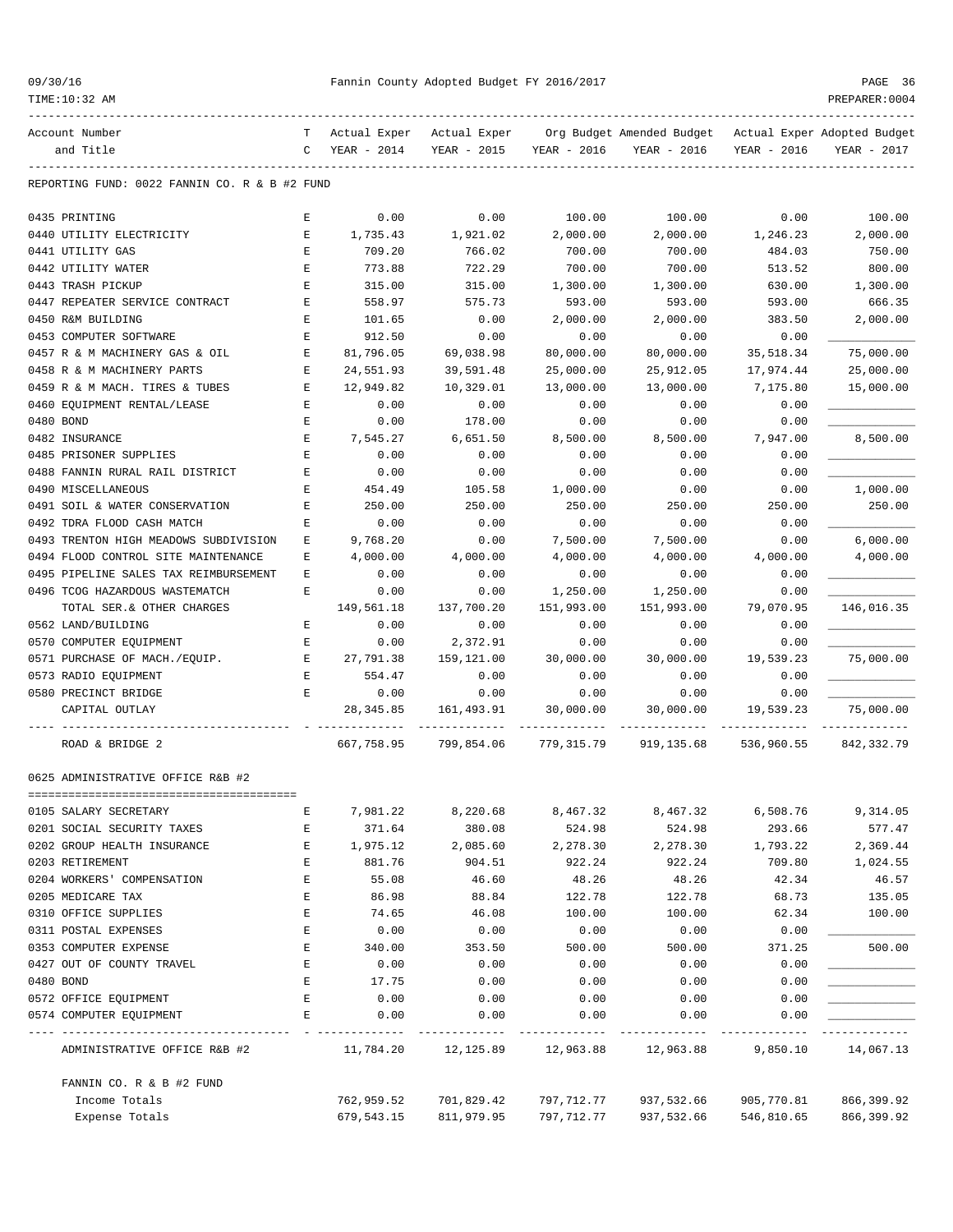| 09/30/16<br>Fannin County Adopted Budget FY 2016/2017<br>TIME:10:32 AM |                                               |              |                               |                   | PAGE 37<br>PREPARER: 0004        |                                                                                   |                         |                         |
|------------------------------------------------------------------------|-----------------------------------------------|--------------|-------------------------------|-------------------|----------------------------------|-----------------------------------------------------------------------------------|-------------------------|-------------------------|
|                                                                        | Account Number<br>and Title                   | $\mathbb{C}$ | T Actual Exper<br>YEAR - 2014 | YEAR - 2015       | YEAR - 2016                      | Actual Exper Org Budget Amended Budget Actual Exper Adopted Budget<br>YEAR - 2016 | YEAR - 2016             | YEAR - 2017             |
|                                                                        | REPORTING FUND: 0023 FANNIN CO. R & B #3 FUND |              |                               |                   |                                  |                                                                                   |                         |                         |
|                                                                        | 0205 SHORT-TERM LOAN                          |              |                               |                   |                                  |                                                                                   |                         |                         |
|                                                                        | 0571 SHORT-TERM LOAN/EOUIPMENT                | E            | 0.00                          | 0.00              | 0.00                             | 0.00                                                                              | 0.00                    |                         |
|                                                                        | --- -------------<br>SHORT-TERM LOAN          |              | 0.00                          | 0.00              | 0.00                             | 0.00                                                                              | 0.00                    | 0.00                    |
|                                                                        | 0300 CASH                                     |              |                               |                   |                                  |                                                                                   |                         |                         |
|                                                                        | 0123 BEGINNING CASH BALANCE                   | Ι.           | 0.00                          | 0.00              | 70,202.46                        | 70,202.46                                                                         | 0.00                    | 66,965.89               |
|                                                                        | CASH                                          |              | 0.00                          | 0.00              | 70,202.46                        | 70,202.46                                                                         | 0.00                    | 66,965.89               |
|                                                                        | 0310 PROPERTY TAXES                           |              |                               |                   |                                  |                                                                                   |                         |                         |
|                                                                        | 0110 CURRENT TAXES                            | $\mathbb{I}$ |                               |                   |                                  | 563,321.39 580,623.77 696,486.67 696,486.67 697,866.45 739,996.85                 |                         |                         |
|                                                                        | 0120 DELINQUENT TAXES                         | $\mathbf{I}$ | 21,066.20                     | 18,590.82         | 11,079.75                        | 11,079.75                                                                         | 21,191.09               | 11,079.75               |
|                                                                        | PROPERTY TAXES                                |              | 584,387.59                    | 599,214.59        | 707,566.42                       | 707,566.42                                                                        | 719,057.54              | 751,076.60              |
|                                                                        | 0318 OTHER TAXES                              |              |                               |                   |                                  |                                                                                   |                         |                         |
|                                                                        | 0120 PAY N LIEU TAX/GRASSLAND                 | $\mathbb{I}$ |                               | 2,409.64 2,084.86 | 2,200.00                         | 2,200.00                                                                          | 2,720.35                | 2,200.00                |
|                                                                        | 0121 PAY N LIEU TAX/UPPER TRINITY             | $\mathbb{I}$ | 0.00                          | 0.00              | 0.00                             | 0.00                                                                              | 1,544.90                |                         |
|                                                                        | 0160 SALES TAX REVENUES                       | $\mathbf{I}$ | 56,302.13                     | 59,280.04         | 65,470.25<br>. _ _ _ _ _ _ _ _ _ | 65,470.25                                                                         | 55, 422.27<br>--------- | 71,488.17<br>---------- |
|                                                                        | OTHER TAXES                                   |              | 58,711.77                     | 61,364.90         | 67,670.25                        | 67,670.25                                                                         | 59,687.52               | 73,688.17               |
|                                                                        | 0321 FEES OF TAX COLLECTOR                    |              |                               |                   |                                  |                                                                                   |                         |                         |
|                                                                        | 0200 CAR REGISTRATION/SALES TAX               | $\mathbf{I}$ | 135,912.13                    |                   |                                  |                                                                                   |                         | 149,205.90              |
|                                                                        | 0300 COUNTY'S ADDITIONAL \$10                 | $\mathbf{I}$ | 119,110.18                    |                   | 118, 163. 44 97, 927. 50         | 97,927.50 87,909.45                                                               |                         | 104,000.00              |
|                                                                        | 0301 CAR SALES TAX                            |              | 0.00                          | 0.00              | 0.00                             | 0.00                                                                              | 0.00                    |                         |
|                                                                        | FEES OF TAX COLLECTOR                         |              | 255,022.31                    | 246,543.25        | 247,133.40                       | 247,133.40                                                                        | 216,158.51              | 253,205.90              |
|                                                                        | 0330 GRANTS                                   |              |                               |                   |                                  |                                                                                   |                         |                         |
|                                                                        | 0200 FEMA GRANT                               | Ι.           | 0.00                          | 0.00              | 0.00                             | 166,995.65                                                                        | 166,995.65              |                         |
|                                                                        | 0220 CETRZ GRANT                              | $\mathbf{I}$ | 58,886.18                     | 0.00              | 0.00                             | 0.00                                                                              | 0.00                    |                         |
|                                                                        | 0400 NAT. RES. CONS. SERV. GRANT              | $\mathbf{I}$ | 0.00                          | 0.00              | 0.00                             | 0.00                                                                              | 0.00                    |                         |
|                                                                        | 0600 TDRA GRANT                               | I.           | 0.00                          | 0.00              | 0.00                             | 0.00                                                                              | 0.00                    |                         |
|                                                                        | GRANTS                                        |              | 58,886.18                     | 0.00              | 0.00                             | 166,995.65                                                                        | 166,995.65              | 0.00                    |
|                                                                        | 0350 FINES                                    |              |                               |                   |                                  |                                                                                   |                         |                         |
|                                                                        | 0403 COUNTY CLERK FINES                       | Ι.           | 21,326.87                     | 25,761.39         | 21,009.90                        | 21,009.90                                                                         | 16,495.34               | 21,009.90               |
|                                                                        | 0450 DISTRICT CLERK FINES                     | Ι.           | 19,234.49                     | 26,229.35         | 19,763.55                        | 19,763.55                                                                         | 14,247.50               | 19,763.55               |
|                                                                        | 0455 J. P. #1 FINES                           | I.           | 16,844.55                     | 13,263.99         | 15,490.35                        | 15,490.35                                                                         | 7,462.08                | 15,490.35               |
|                                                                        | 0456 J. P. #2 FINES                           | I            | 1,666.15                      | 1,061.99          | 1,958.55                         | 1,958.55                                                                          | 2,775.43                | 1,958.55                |
|                                                                        | 0457 J. P. #3 FINES                           | I.           | 1,457.45                      | 3,416.25          | 1,317.57                         | 1,317.57                                                                          | 2,807.97                | 3,000.00                |
|                                                                        | FINES                                         |              | 60,529.51                     | 69,732.97         | 59,539.92                        | 59,539.92                                                                         | ----------<br>43,788.32 | 61,222.35               |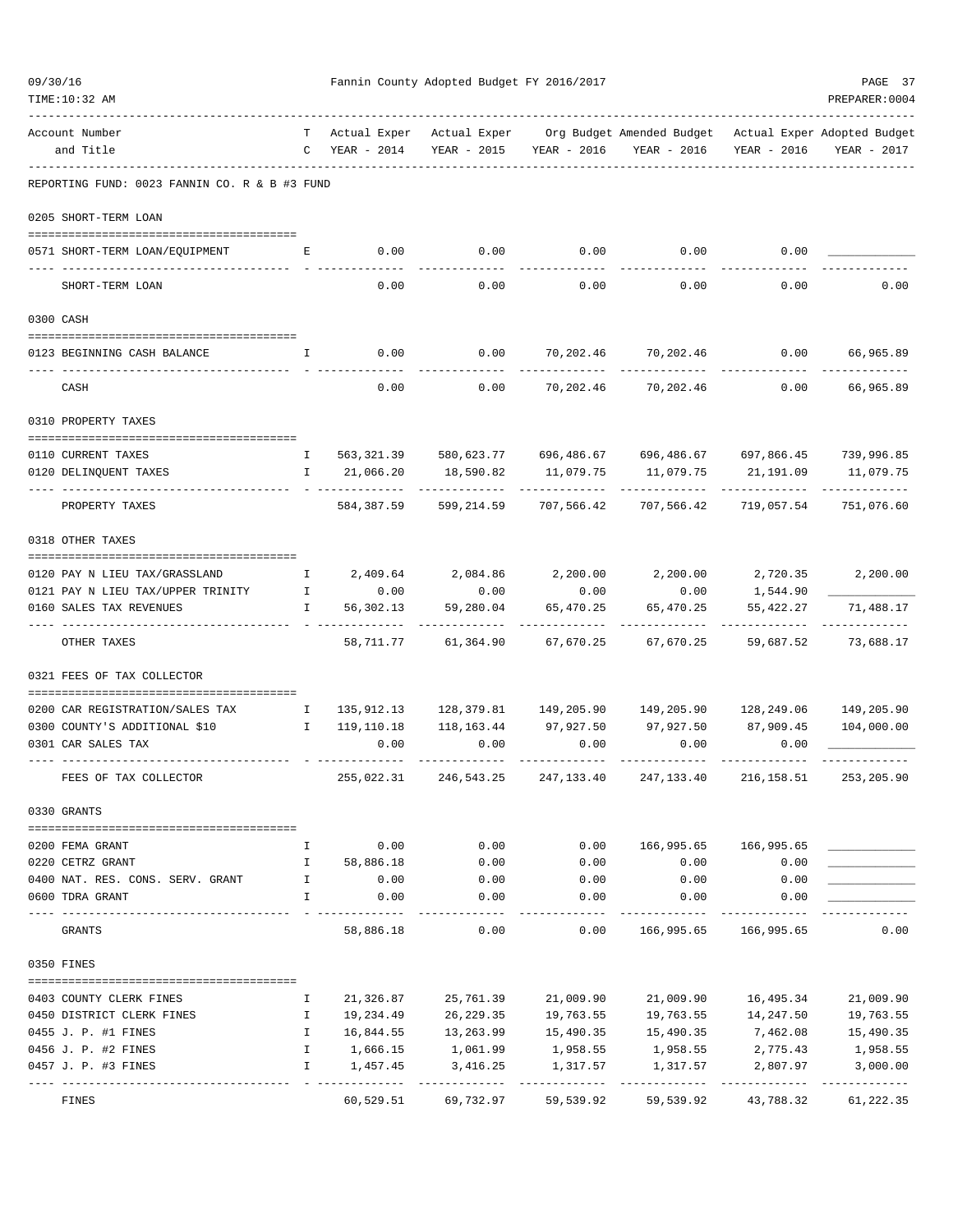| 09/30/16 | TIME:10:32 AM                                         |                  |                  | Fannin County Adopted Budget FY 2016/2017 |                         |                                                                                                  |                | PAGE 38<br>PREPARER: 0004 |
|----------|-------------------------------------------------------|------------------|------------------|-------------------------------------------|-------------------------|--------------------------------------------------------------------------------------------------|----------------|---------------------------|
|          | Account Number<br>and Title                           | $\mathbb{C}$     | YEAR - 2014      |                                           | YEAR - 2015 YEAR - 2016 | T Actual Exper Actual Exper Org Budget Amended Budget Actual Exper Adopted Budget<br>YEAR - 2016 | YEAR - 2016    | YEAR - 2017               |
|          | REPORTING FUND: 0023 FANNIN CO. R & B #3 FUND         |                  |                  |                                           |                         |                                                                                                  |                |                           |
|          | 0360 INTEREST EARNINGS                                |                  |                  |                                           |                         |                                                                                                  |                |                           |
|          | 0100 INTEREST EARNINGS                                | I.               |                  | 318.56 333.13 325.00                      |                         | 325.00                                                                                           | 597.69         | 325.00                    |
|          | INTEREST EARNINGS                                     |                  | 318.56           | 333.13                                    | 325.00                  | 325.00                                                                                           | 597.69         | 325.00                    |
|          | 0364 SALE OF ASSETS                                   |                  |                  |                                           |                         |                                                                                                  |                |                           |
|          | 0162 LAND/BUILDING                                    | Ι.               | 0.00             | 0.00                                      | 0.00                    | 0.00                                                                                             | 0.00           |                           |
|          | 0163 SALE OF EQUIPMENT                                | Ι.               | 14,415.00        | 0.00                                      | 0.00                    | 0.00                                                                                             | 0.00           | 100.00                    |
|          |                                                       |                  |                  |                                           |                         |                                                                                                  |                | -------                   |
|          | SALE OF ASSETS                                        |                  | 14,415.00        | 0.00                                      | 0.00                    | 0.00                                                                                             | 0.00           | 100.00                    |
|          | 0370 MISCELLANEOUS REVENUES                           |                  |                  |                                           |                         |                                                                                                  |                |                           |
|          | 0120 STATE LATERAL ROAD                               | Ι.               | 15,291.07        | 14,809.72                                 | 16,000.00               | 16,000.00                                                                                        | 14,824.40      | 16,000.00                 |
|          | 0125 TDT WEIGHT FEES                                  | Ι.               | 28,082.37        | 34,925.32                                 | 28,000.00               | 28,000.00                                                                                        | 34,912.45      | 27,740.32                 |
|          | 0130 REFUNDS & MISCELLANEOUS                          | $\mathbf{I}$     | 9,008.65         | 4,702.78                                  | 5,000.00                | 5,000.00                                                                                         | 2,813.42       |                           |
|          | 0139 RESTITUTION                                      | $\mathbf{I}$     | 0.00             | 0.00                                      | 0.00                    | 0.00                                                                                             | 0.00           |                           |
|          | 0140 PROCEEDS OF LOANS                                | $\mathbf{I}$     | 0.00             | 0.00                                      | 0.00                    | 0.00                                                                                             | 0.00           |                           |
|          | 0145 REIMBURSEMENT OF MATERIALS                       | <b>I</b>         | 14,371.49        | 12,097.86                                 | 5,000.00                | 5,000.00                                                                                         | 12,536.38      |                           |
|          | MISCELLANEOUS REVENUES                                |                  | 66,753.58        | 66,535.68                                 | 54,000.00               | 54,000.00                                                                                        | 65,086.65      | 43,740.32                 |
|          | 0509 CONTINGENCY                                      |                  |                  |                                           |                         |                                                                                                  |                |                           |
|          |                                                       |                  |                  |                                           |                         |                                                                                                  |                |                           |
|          | 0475 CONTINGENCY                                      | Е                | 0.00             | 0.00                                      | 20,000.00               | 20,000.00                                                                                        | 0.00           | 20,000.00                 |
|          | CONTINGENCY                                           |                  | 0.00             | 0.00                                      | 20,000.00               | 20,000.00                                                                                        | 0.00           | 20,000.00                 |
|          | 0623 ROAD & BRIDGE 3                                  |                  |                  |                                           |                         |                                                                                                  |                |                           |
|          |                                                       | E                | 0.00             | 0.00                                      | 0.00                    | 0.00                                                                                             | 0.00           |                           |
|          | 0100 COMPENSATION PAY<br>0101 SALARY ELECTED OFFICIAL | Ε                | 48,458.02        | 49,911.94                                 | 51,409.16               | 51,409.16                                                                                        | 39,545.60      | 59,120.53                 |
|          | 0105 SALARY SECRETARY                                 | E                | 6,826.06         | 7,096.16                                  | 8,242.01                | 8,242.01                                                                                         | 5,776.87       | 9,066.21                  |
|          | 0106 SALARY PRECINCT EMPLOYEES                        | $\mathbf E$      | 216, 128.38      | 219,394.88                                | 252,750.10              | 252,750.10                                                                                       | 175,999.65     | 264,490.24                |
|          | 0107 REGULAR-TEMP. PART-TIME                          | Е                | 7,509.36         | 17,518.91                                 | 12,366.19               | 12,366.19                                                                                        | 13,523.42      | 13,206.61                 |
|          | TOTAL SALARIES                                        |                  | 278,921.82       | 293,921.89                                | 324,767.46              | 324,767.46                                                                                       | 234,845.54     | 345,883.59                |
|          | 0201 SOCIAL SECURITY TAXES                            | Ε                | 17,200.58        | 18,131.07                                 | 20, 172. 78             | 20,172.78                                                                                        | 14,392.03      | 21,322.61                 |
|          | 0202 GROUP HEALTH INSURANCE                           | E                | 71,662.29        | 75,083.40                                 | 91,132.10               | 91,132.10                                                                                        | 65,309.23      | 95,590.80                 |
|          | 0203 RETIREMENT                                       | E                | 30,779.16        | 32,046.91                                 | 35,399.65               | 35, 399.65                                                                                       | 24,848.84      | 37,764.45                 |
|          | 0204 WORKERS' COMPENSATION                            | E                | 16,865.76        | 12,567.14                                 | 13,006.94               | 13,006.94                                                                                        | 11,499.98      | 12,090.06                 |
|          | 0205 MEDICARE TAX                                     | $\mathbf E$      | 4,022.51         | 4,240.18                                  | 4,717.83                | 4,717.83                                                                                         | 3,365.87       | 4,986.74                  |
|          | 0206 UNEMPLOYMENT EXPENSE                             | $\mathbf E$      | 0.00             | 0.00                                      | 900.00                  | 900.00                                                                                           | 0.00           | 900.00                    |
|          | TOTAL EMPLOYEE BENEFITS                               |                  | 140,530.30       | 142,068.70                                | 165,329.30              | 165,329.30                                                                                       | 119, 415.95    | 172,654.66                |
|          | 0310 OFFICE SUPPLIES                                  | E                |                  |                                           | 0.00<br>200.00          | 0.00                                                                                             | 0.00           | 500.00                    |
|          | 0314 EMPLOYEE PHYSICALS<br>0315 COPIER EXPENSE        | E<br>$\mathbf E$ | 206.00<br>165.16 | 0.00<br>190.54                            | 0.00                    | 200.00<br>533.28                                                                                 | 0.00<br>533.28 | 200.00                    |
|          | 0340 SHOP SUPPLIES                                    | $\mathbf E$      | 7,081.47         | 5,841.39                                  | 6,500.00                | 10,750.00                                                                                        | 5,911.31       | 6,500.00                  |
|          | 0341 R & B MAT. ROCK & GRAVEL                         | $\mathbf E$      | 114,723.87       | 141,595.10                                | 155,000.00              | 254,862.74                                                                                       | 198,040.15     | 155,000.00                |
|          | 0342 R & B MAT. CULVERTS                              | E                | 24,340.42        | 34,628.45                                 | 20,000.00               | 38,245.00                                                                                        | 38,240.58      | 35,000.00                 |
|          | 0343 R & B MAT. HARDWRE & LUMB                        | E                | 5,549.57         | 3,863.61                                  | 5,000.00                | 5,000.00                                                                                         | 1,322.39       | 5,000.00                  |
|          | 0344 R & B MAT. ASPHALT/RD OIL                        | Е                | 30,611.20        | 56,025.57                                 | 70,000.00               | 100,000.00                                                                                       | 13,503.36      | 70,000.00                 |
|          | 0345 CHEMICALS                                        | E                | 0.00             | 0.00                                      | 3,000.00                | 73.07                                                                                            | 0.00           | 3,000.00                  |
|          | 0346 CETRZ EXPENDITURES                               | E                | 60,121.04        | 0.00                                      | 0.00                    | 0.00                                                                                             | 0.00           |                           |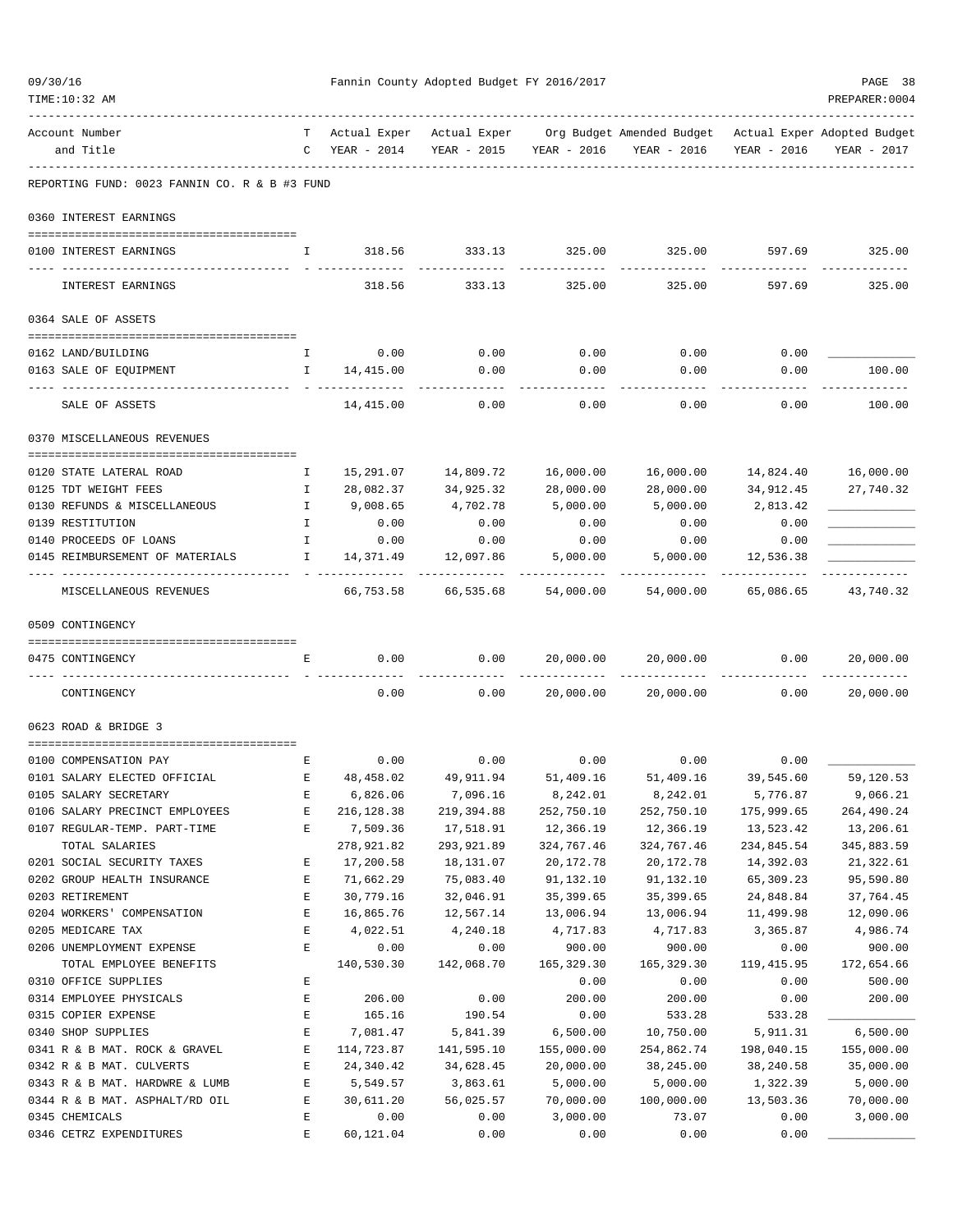| 09/30/16 |  |  |  |  |
|----------|--|--|--|--|
|----------|--|--|--|--|

| Account Number                                | т                  | Actual Exper     | Actual Exper                                           |                  | Org Budget Amended Budget Actual Exper Adopted Budget |               |                            |
|-----------------------------------------------|--------------------|------------------|--------------------------------------------------------|------------------|-------------------------------------------------------|---------------|----------------------------|
| and Title                                     | C                  | YEAR - 2014      | YEAR - 2015                                            | YEAR - 2016      | YEAR - 2016                                           | YEAR - 2016   | YEAR - 2017                |
| REPORTING FUND: 0023 FANNIN CO. R & B #3 FUND |                    |                  |                                                        |                  |                                                       |               |                            |
| 0350 DEBRIS REMOVAL                           | Е                  | 3,017.78         | 1,476.00                                               | 4,000.00         | 4,000.00                                              | 2,214.00      | 4,000.00                   |
| 0395 UNIFORMS                                 | Е                  | 6,057.24         | 5,928.31                                               | 0.00             | 2,200.00                                              | 1,585.97      | 1,000.00                   |
| TOTAL R&B MATERIALS                           |                    | 251,873.75       | 249,548.97                                             | 263,700.00       | 415,864.09                                            | 261, 351.04   | 280,200.00                 |
| 0400 LEGAL FEES                               | Ε                  | 0.00             | 132.00                                                 | 0.00             | 0.00                                                  | 0.00          |                            |
| 0420 UTILITY TELEPHONE                        | E                  | 2,856.13         | 935.44                                                 | 1,250.00         | 1,250.00                                              | 269.10        | 400.00                     |
| 0421 INTERNET SERVICE                         | Ε                  | 618.43           | 797.40                                                 | 1,000.00         | 1,000.00                                              | 598.05        | 825.00                     |
| 0423 CELL PHONE ALLOWANCE                     | E                  | 600.00           | 600.00                                                 | 600.00           | 600.00                                                | 475.00        | 600.00                     |
| 0427 OUT OF COUNTY TRAVEL                     | E                  | 645.00           | 2,814.23                                               | 4,500.00         | 4,500.00                                              | 2,522.37      | 3,500.00                   |
| 0430 BIDS, NOTICES & PERMITS                  | E                  | 524.37           | 1,054.18                                               | 1,033.12         | 1,143.12                                              | 1,064.60      | 1,200.00                   |
| 0435 PRINTING                                 | Ε                  | 0.00             | 0.00                                                   | 100.00           | 100.00                                                | 0.00          | 100.00                     |
| 0440 UTILITY ELECTRICITY                      | E                  | 2,640.95         | 2,469.93                                               | 2,000.00         | 2,536.45                                              | 1,932.16      | 2,700.00                   |
| 0441 UTILITY GAS                              | E                  | 359.00           | 371.50                                                 | 800.00           | 800.00                                                | 0.00          | 500.00                     |
| 0442 UTILITY WATER                            | $\mathbf{E}% _{0}$ | 495.74           | 384.39                                                 | 700.00           | 700.00                                                | 257.59        | 700.00                     |
| 0443 TRASH DUMPSTER PICKUP                    | $\mathbf E$        | 748.00           | 816.00                                                 | 1,000.00         | 1,000.00                                              | 632.40        | 1,000.00                   |
| 0447 REPEATER SERVICE CONTRACT                | E                  | 558.97           | 575.73                                                 | 593.00           | 593.00                                                | 593.00        | 666.35                     |
| 0450 R&M BUILDING                             | E                  | 284.50           | 339.00                                                 | 1,500.00         | 1,500.00                                              | 10.00         | 1,500.00                   |
| 0453 COMPUTER SOFTWARE                        | Е                  | 912.50           | 0.00                                                   | 1,000.00         | 1,000.00                                              | 0.00          | 1,000.00                   |
| 0457 R & M MACHINERY GAS & OIL                | Ε                  | 136,072.59       | 105,441.75                                             | 150,000.00       | 111,566.07                                            | 61,793.17     | 150,000.00                 |
| 0458 R & M MACHINERY PARTS                    | E                  | 115,893.44       | 81,664.41                                              | 70,000.00        | 110,132.91                                            | 79,631.60     | 70,000.00                  |
| 0459 R & M MACH. TIRES & TUBES                | $\mathbf E$        | 24,976.55        | 22,913.26                                              | 25,000.00        | 35, 424.37                                            | 19,841.32     | 25,000.00                  |
| 0460 EQUIPMENT RENTAL/LEASE                   | Е                  | 0.00             | 0.00                                                   | 5,000.00         | 5,100.00                                              | 5,100.00      | 5,000.00                   |
| 0480 BOND                                     | E                  | 150.00           | 150.00                                                 | 150.00           | 150.00                                                | 150.00        | 327.50                     |
| 0482 INSURANCE                                | E                  | 7,113.27         | 6,233.50                                               | 6,000.00         | 6,380.00                                              | 6,379.00      | 6,000.00                   |
| 0485 PRISONER SUPPLIES                        | $\mathbf{E}% _{0}$ | 75.28            | 709.90                                                 | 3,000.00         | 355.63                                                | 355.63        | 2,000.00                   |
| 0488 FANNIN RURAL RAIL DISTRICT               | Ε                  | 0.00             | 0.00                                                   | 0.00             | 0.00                                                  | 0.00          |                            |
| 0490 MISCELLANEOUS                            | Ε                  | 198.92           | 102.56                                                 | 1,500.00         | 1,000.00                                              | 1,000.00      | 1,500.00                   |
| 0491 SOIL & WATER CONSERVATION                | Ε                  | 250.00           | 250.00                                                 | 250.00           | 250.00                                                | 250.00        | 250.00                     |
| 0492 TDRA FLOOD CASH MATCH                    | Ε                  | 0.00             | 0.00                                                   | 0.00             | 0.00                                                  | 0.00          |                            |
| 0494 FLOOD CONTROL SITE MAINTENANCE           | Ε                  | 0.00             | 0.00                                                   | 0.00             | 0.00                                                  | 0.00          |                            |
| 0495 PIPELINE SALES TAX REIMBURSEMENT         | Е                  | 0.00             | 0.00                                                   | 0.00             | 0.00                                                  | 0.00          |                            |
| 0496 TCOG HAZARDOUS WASTEMATCH                | Ε                  | 0.00             | 0.00                                                   | 1,250.00         | 0.00                                                  | 0.00          | 1,250.00                   |
| TOTAL SER. & OTHER CHARGES                    |                    | 295, 973.64      | 228,755.18                                             | 278, 226.12      | 287,081.55                                            | 182,854.99    | 276,018.85                 |
| 0562 LAND/BUILDING                            | Е                  | 0.00             | 0.00                                                   | 0.00             | 0.00                                                  | 0.00          |                            |
| 0570 COMPUTER EQUIPMENT                       | Ε                  | 0.00             | 0.00                                                   | 0.00             | 0.00                                                  | 0.00          |                            |
| 0571 PURCHASE OF MACH./EQUIP.                 | $\mathbf E$        | 81,781.40        | 155,265.00                                             | 140,000.00       | 146,933.93                                            | 146,933.93    | 140,000.00                 |
| 0572 OFFICE EQUIPMENT<br>0573 RADIO EQUIPMENT | Ε<br>E             | 2,081.60<br>0.00 | 1,355.00<br>996.76                                     | 1,000.00<br>0.00 | 0.00<br>42.20                                         | 0.00<br>42.20 | 1,000.00<br>500.00         |
| 0575 LAND/BUILDING                            | E                  | 0.00             | 0.00                                                   | 0.00             | 0.00                                                  | 0.00          |                            |
| 0580 PRECINCT BRIDGE                          | $\mathbf E$        | 0.00             | 0.00                                                   | 0.00             | 0.00                                                  | 0.00          |                            |
| CAPITAL OUTLAY                                |                    | 83,863.00        | 157,616.76                                             | 141,000.00       | 146,976.13                                            | 146,976.13    | 141,500.00                 |
| 0630 NOTE PAYMENT-PRINCIPAL                   | Ε                  | 0.00             | 0.00                                                   | 0.00             | 0.00                                                  | 0.00          |                            |
| 0670 NOTE PAYMENT-INTEREST                    | E                  | 0.00             | 0.00                                                   | 0.00             | 0.00                                                  | 0.00          |                            |
| ----------------------------------            |                    | ------------     | ------------                                           | -----------      | -----------                                           |               | ___________                |
| ROAD & BRIDGE 3                               |                    |                  | 1,051,162.51  1,071,911.50  1,173,022.88  1,340,018.53 |                  |                                                       |               | 945, 443.65 1, 216, 257.10 |
| 0625 ADMINISTRATIVE OFFICE R&B #3             |                    |                  |                                                        |                  |                                                       |               |                            |
| 0105 SALARY SECRETARY                         | Е                  | 7,981.22         | 8,220.68                                               | 8,467.32         | 8,467.32                                              | 6,508.76      | 9,314.05                   |
| 0201 SOCIAL SECURITY TAXES                    | Ε                  | 371.64           | 380.08                                                 | 524.97           | 524.97                                                | 293.66        | 577.47                     |
| 0202 GROUP HEALTH INSURANCE                   | Ε                  | 1,975.12         | 2,085.60                                               | 2,728.30         | 2,728.30                                              | 1,793.22      | 2,369.44                   |
| 0203 RETIREMENT                               | E                  | 881.76           | 904.51                                                 | 922.94           | 922.94                                                | 709.80        | 1,024.55                   |
| 0204 WORKERS' COMPENSATION                    | E                  | 55.08            | 46.60                                                  | 48.26            | 48.26                                                 | 42.34         | 46.57                      |
| 0205 MEDICARE TAX                             | E                  | 86.98            | 88.84                                                  | 122.78           | 122.78                                                | 68.73         | 135.05                     |
| 0310 OFFICE SUPPLIES                          | E                  | 33.14            | 0.00                                                   | 100.00           | 100.00                                                | 36.66         | 100.00                     |
| 0311 POSTAL EXPENSES                          | E                  | 0.00             | 0.00                                                   | 0.00             | 0.00                                                  | 0.00          |                            |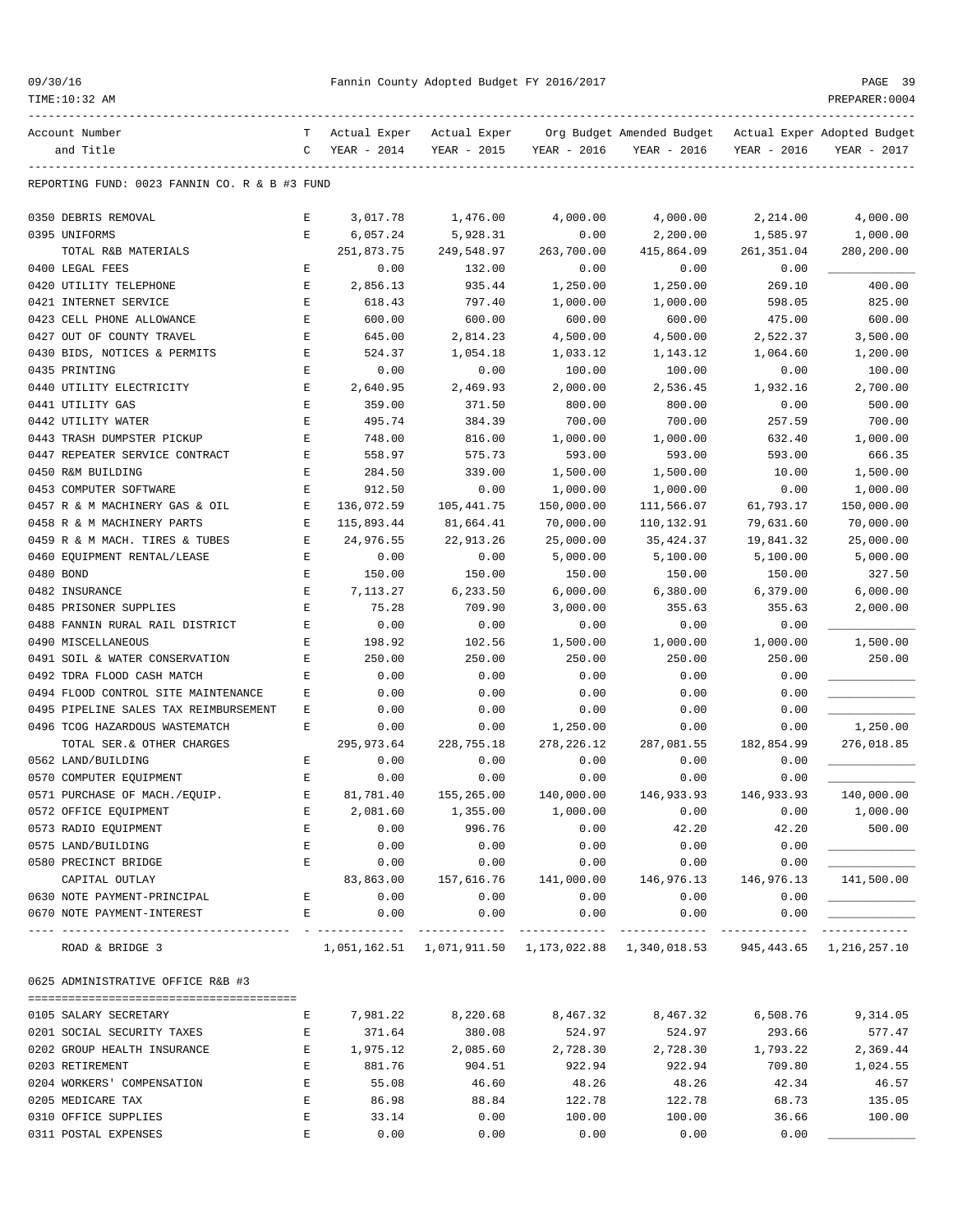|  | 09/30/16 |  |
|--|----------|--|
|  |          |  |

| Account Number                                | T            | Actual Exper | Actual Exper              |             | Org Budget Amended Budget                       |             | Actual Exper Adopted Budget |
|-----------------------------------------------|--------------|--------------|---------------------------|-------------|-------------------------------------------------|-------------|-----------------------------|
| and Title                                     | $\mathsf{C}$ | YEAR - 2014  | YEAR - 2015               | YEAR - 2016 | YEAR - 2016                                     | YEAR - 2016 | YEAR - 2017                 |
| REPORTING FUND: 0023 FANNIN CO. R & B #3 FUND |              |              |                           |             |                                                 |             |                             |
| 0353 COMPUTER EXPENSE                         | E            | 340.00       | 353.50                    | 500.00      | 500.00                                          | 371.25      | 500.00                      |
| 0427 OUT OF COUNTY TRAVEL                     | E            | 0.00         | 0.00                      | 0.00        | 0.00                                            | 0.00        |                             |
| 0480 BOND                                     | Ε            | 17.75        | 0.00                      | 0.00        | 0.00                                            | 0.00        |                             |
| 0572 OFFICE EQUIPMENT                         | E            | 0.00         | 0.00                      | 0.00        | 0.00                                            | 0.00        |                             |
| 0574 COMPUTER EQUIPMENT                       | $\mathbf E$  | 0.00         | 0.00                      | 0.00        | 0.00                                            | 0.00        |                             |
|                                               |              |              |                           |             |                                                 |             |                             |
| ADMINISTRATIVE OFFICE R&B #3                  |              | 11,742.69    | 12,079.81                 | 13,414.57   | 13,414.57                                       | 9,824.42    | 14,067.13                   |
| FANNIN CO. R & B #3 FUND                      |              |              |                           |             |                                                 |             |                             |
| Income Totals                                 |              |              | 1,099,024.50 1,043,724.52 |             | 1, 206, 437. 45 1, 373, 433. 10 1, 271, 371. 88 |             | 1,250,324.23                |
| Expense Totals                                |              |              | 1,062,905.20 1,083,991.31 |             | 1,206,437.45 1,373,433.10                       | 955,268.07  | 1,250,324.23                |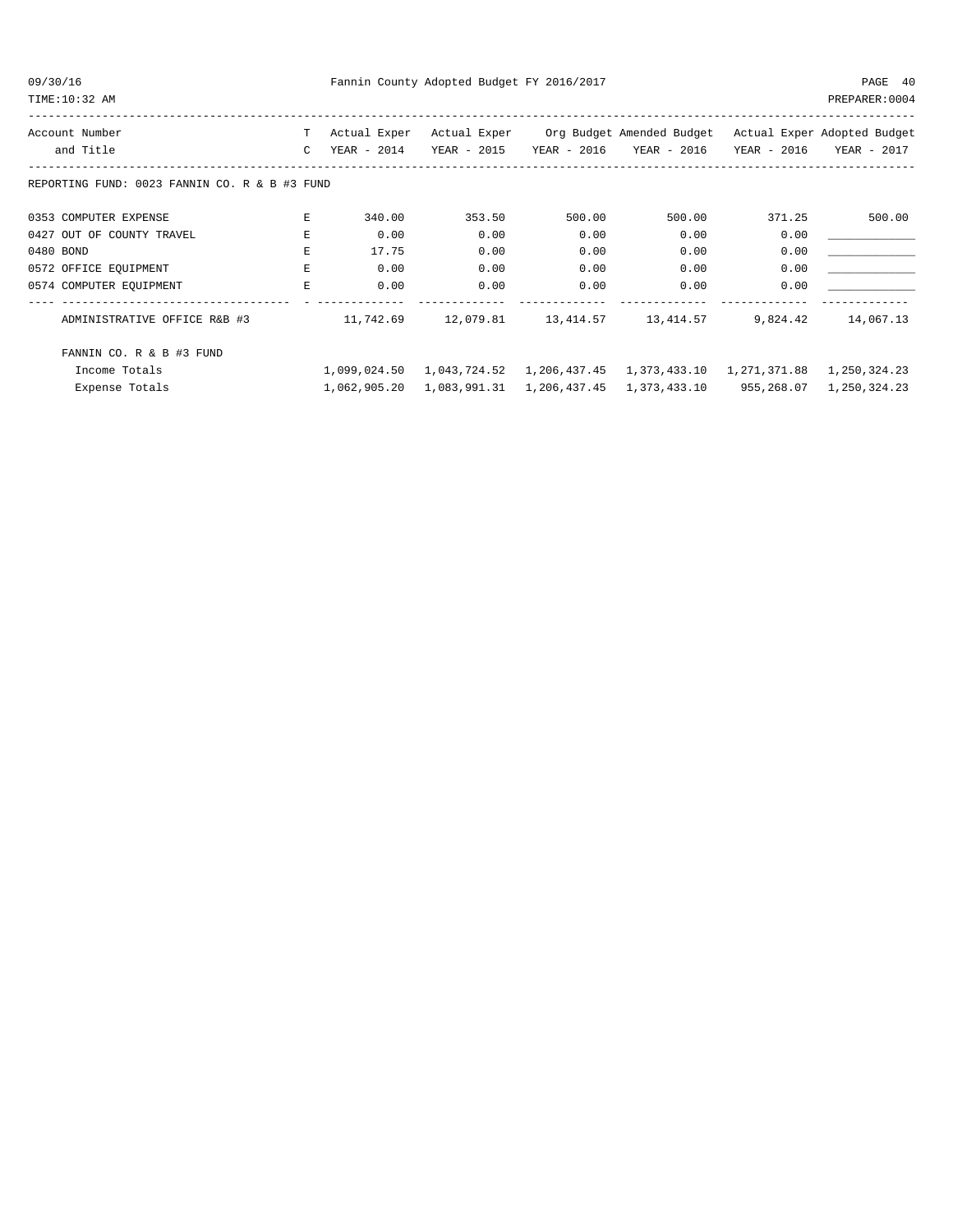| 09/30/16<br>TIME:10:32 AM                      |              |                               | Fannin County Adopted Budget FY 2016/2017 |                         |                                                                                               |                                   | PAGE 41<br>PREPARER: 0004 |
|------------------------------------------------|--------------|-------------------------------|-------------------------------------------|-------------------------|-----------------------------------------------------------------------------------------------|-----------------------------------|---------------------------|
| Account Number<br>and Title                    | T.           | Actual Exper<br>C YEAR - 2014 | YEAR - 2015                               | YEAR - 2016             | Actual Exper Org Budget Amended Budget Actual Exper Adopted Budget<br>YEAR - 2016 YEAR - 2016 |                                   | YEAR - 2017               |
| REPORTING FUND: 0024 FANNIN CO. R & B #4 FUND  |              |                               |                                           |                         |                                                                                               |                                   |                           |
| 0300 TOTAL REV/TRANSFERS                       |              |                               |                                           |                         |                                                                                               |                                   |                           |
|                                                |              | 0.00                          |                                           |                         | $0.00$ $33,500.00$ $33,500.00$                                                                | 0.00                              | 34,964.22                 |
| 0124 BEGINNING CASH BALANCE<br>TOTAL TRANSFERS | Ι.           | 0.00                          | 0.00                                      | 33,500.00               | 33,500.00                                                                                     | 0.00                              | 34,964.22                 |
| TOTAL REV/TRANSFERS                            |              | 0.00                          | 0.00                                      | 33,500.00               | 33,500.00                                                                                     | 0.00                              | 34,964.22                 |
|                                                |              |                               |                                           |                         |                                                                                               |                                   |                           |
| 0310 PROPERTY TAXES                            |              |                               |                                           |                         |                                                                                               |                                   |                           |
| 0110 CURRENT TAXES                             | Ι.           |                               |                                           |                         | 298, 275.51 307, 437.01 396, 455.62 396, 455.62                                               | 397,221.68                        | 421,220.88                |
| 0120 DELINQUENT TAXES                          |              | I 11,154.41                   | 9,843.72                                  | 8,000.00                | 8,000.00                                                                                      | 12,055.11                         | 8,000.00                  |
| PROPERTY TAXES                                 |              | 309,429.92                    | 317,280.73                                | 404,455.62              | 404,455.62                                                                                    | -----------<br>409,276.79         | 429,220.88                |
| 0318 OTHER TAXES                               |              |                               |                                           |                         |                                                                                               |                                   |                           |
| 0120 PAY N LIEU TAX/GRASSLAND                  | $\mathbf{I}$ |                               |                                           |                         | $1,275.88$ $1,103.93$ $1,200.00$ $1,200.00$ $1,548.49$ $1,200.00$                             |                                   |                           |
| 0121 PAY N LIEU TAX/UPPER TRINITY I            |              | 0.00                          | 0.00                                      | 0.00                    | 0.00                                                                                          | 879.39                            |                           |
| 0160 SALES TAX REVENUES                        | I.           | 29,917.61                     | 31,437.81                                 | 37,267.11               | 37,267.11                                                                                     | 31,360.04                         | 40,692.65                 |
| OTHER TAXES                                    |              | 31,193.49                     |                                           | 32,541.74 38,467.11     | 38,467.11                                                                                     | 33,787.92                         | 41,892.65                 |
| 0321 FEES OF TAX COLLECTOR                     |              |                               |                                           |                         |                                                                                               |                                   |                           |
| 0200 CAR REGISTRATION/SALES TAX                | $\mathbf{I}$ |                               |                                           |                         | 71,964.71    67,976.38    84,931.30    84,931.30    73,002.21                                 |                                   | 84,931.30                 |
| 0300 COUNTY'S ADDITIONAL \$10                  | $\mathbf{I}$ | 63,068.55                     | 62,567.09                                 | 55,742.50               | 55,742.50                                                                                     | 49,954.61                         | 63,000.00                 |
| 0301 CAR SALES TAX                             |              | 0.00                          | 0.00                                      | 0.00                    | 0.00                                                                                          | 0.00                              |                           |
| FEES OF TAX COLLECTOR                          |              | 135,033.26                    |                                           |                         | 140,673.80                                                                                    | 122,956.82                        | 147,931.30                |
| 0330 GRANTS                                    |              |                               |                                           |                         |                                                                                               |                                   |                           |
| 0200 FEMA GRANT                                | I.           |                               | $0.00$ $0.00$ $0.00$                      |                         | 91,845.60                                                                                     | 91,845.60                         |                           |
| 0220 CETRZ GRANT                               | I.           | 27,067.82                     | 25,665.23                                 | 0.00                    | 0.00                                                                                          | 0.00                              |                           |
| 0400 NAT. RES. CONS. SERV. GRANT               | $\mathbb{I}$ | 0.00                          | 0.00                                      | 0.00                    | 0.00                                                                                          | 0.00                              |                           |
| 0600 TDRA GRANT                                | $\mathbb{I}$ | 0.00                          | 0.00<br>-------------                     | 0.00<br>-----------     | 0.00<br>-----------                                                                           | 0.00<br>-------------             |                           |
| GRANTS                                         |              | 27,067.82                     | 25,665.23                                 | 0.00                    | 91,845.60                                                                                     | 91,845.60                         | 0.00                      |
| 0350 FINES                                     |              |                               |                                           |                         |                                                                                               |                                   |                           |
| 0403 COUNTY CLERK FINES                        | Ι.           | 11,292.51                     | 13,640.54                                 | 11,959.30               | 11,959.30                                                                                     | 9,177.78                          | 11,959.30                 |
| 0450 DISTRICT CLERK FINES                      | $\mathbb{I}$ | 10,184.59                     |                                           | 13,888.31 11,249.85     | 11,249.85                                                                                     | 8,034.75                          | 12,052.08                 |
| 0455 J. P. #1 FINES                            | $\mathbb{I}$ |                               | 8,919.10 7,023.25 8,817.45                |                         | 8,817.45                                                                                      | 4,086.82                          | 8,817.45                  |
| 0456 J. P. #2 FINES                            | $\mathbf{I}$ |                               |                                           |                         | 882.23 562.35 1,114.85 1,114.85                                                               |                                   | 1,578.75 1,114.85         |
| 0457 J. P. #3 FINES                            | $\mathbf{I}$ | 774.10<br>_______________     | 1,808.92<br>-------------                 | 749.99<br>------------- | -------------                                                                                 | 749.99 1,586.39<br>-------------- | 2,000.00<br>------------- |
| FINES                                          |              |                               | 32,052.53 36,923.37                       | 33,891.44               | 33,891.44                                                                                     | 24,464.49                         | 35,943.68                 |
| 0360 INTEREST EARNINGS                         |              |                               |                                           |                         |                                                                                               |                                   |                           |
| 0100 INTEREST EARNING                          | $\mathbf{I}$ |                               | ------------                              |                         | $160.34$ $180.48$ $157.85$ $157.85$ $483.64$ $157.85$                                         |                                   |                           |
| INTEREST EARNINGS                              |              | 160.34                        | 180.48                                    | 157.85                  | 157.85                                                                                        | 483.64                            | 157.85                    |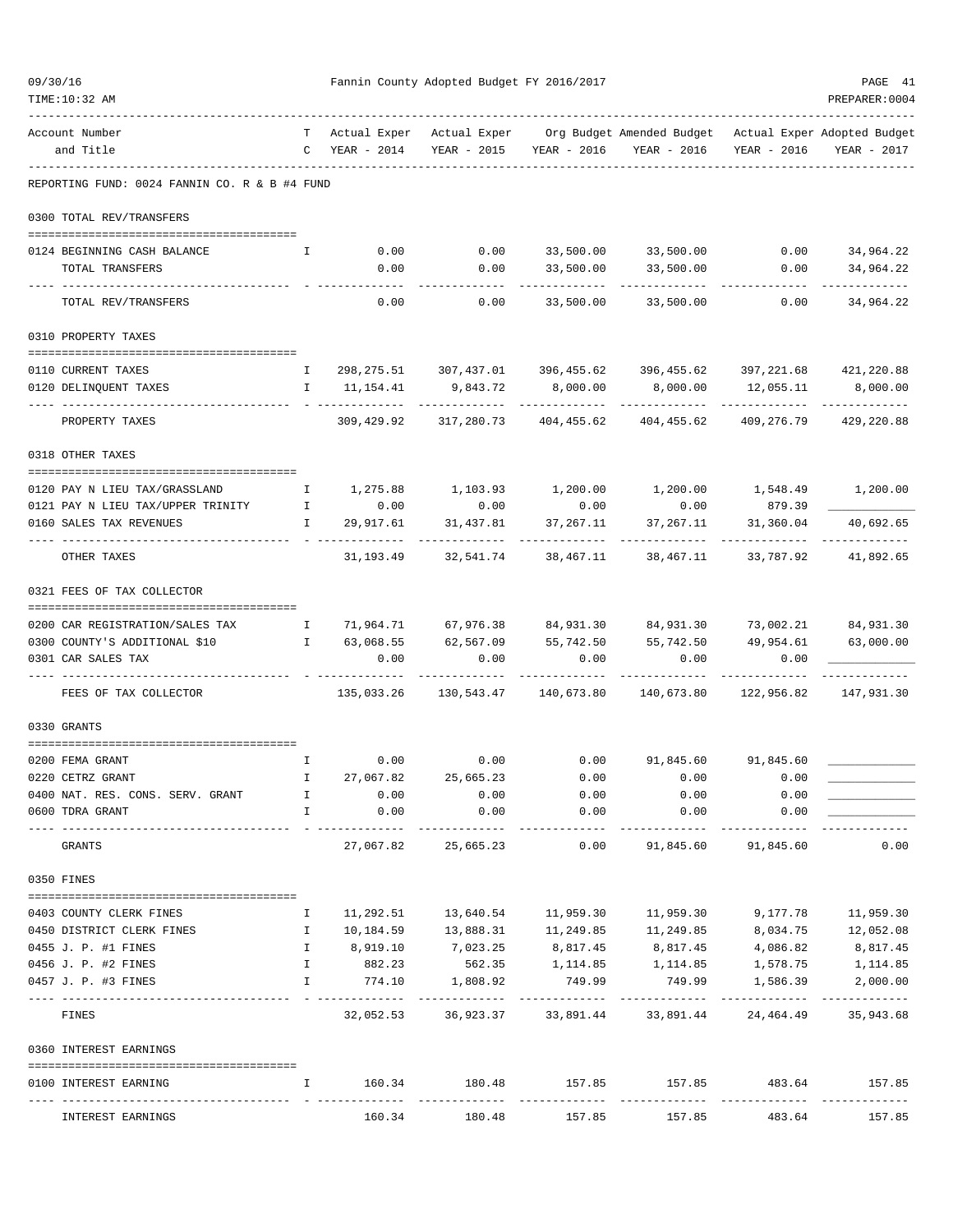| 09/30/16                                                  |                    | Fannin County Adopted Budget FY 2016/2017 |                             |                        |                                                                      |                        |                        |  |  |  |
|-----------------------------------------------------------|--------------------|-------------------------------------------|-----------------------------|------------------------|----------------------------------------------------------------------|------------------------|------------------------|--|--|--|
| TIME:10:32 AM                                             |                    |                                           |                             |                        |                                                                      |                        | PREPARER: 0004         |  |  |  |
| Account Number<br>and Title                               | T.<br>$\mathbb{C}$ | Actual Exper<br>YEAR - 2014               | Actual Exper<br>YEAR - 2015 | YEAR - 2016            | Org Budget Amended Budget Actual Exper Adopted Budget<br>YEAR - 2016 | YEAR - 2016            | YEAR - 2017            |  |  |  |
| REPORTING FUND: 0024 FANNIN CO. R & B #4 FUND             |                    |                                           |                             |                        |                                                                      |                        |                        |  |  |  |
| 0364 SALE OF ASSETS                                       |                    |                                           |                             |                        |                                                                      |                        |                        |  |  |  |
| 0162 LAND/BUILDING                                        | I.                 | 0.00                                      | 0.00                        | 0.00                   | 0.00                                                                 | 0.00                   |                        |  |  |  |
| 0163 SALE OF EQUIPMENT                                    | I.                 | 0.00                                      | 0.00                        | 10,000.00              | 10,000.00                                                            | 38,025.00              | 10,000.00              |  |  |  |
| SALE OF ASSETS                                            |                    | 0.00                                      | 0.00                        | 10,000.00              | 10,000.00                                                            | 38,025.00              | 10,000.00              |  |  |  |
| 0370 MISCELLANEOUS REVENUES                               |                    |                                           |                             |                        |                                                                      |                        |                        |  |  |  |
| 0120 STATE LATERAL ROAD                                   | Ι.                 | 8,096.53                                  | 7,841.67                    | 8,600.00               | 8,600.00                                                             | 8,438.38               | 8,600.00               |  |  |  |
| 0125 TDT WEIGHT FEES                                      | I                  | 14,869.45                                 | 18,492.76                   | 15,000.00              | 15,000.00                                                            | 19,072.98              | 15,000.00              |  |  |  |
| 0130 REFUNDS & MISCELLANEOUS                              | Ι.                 | 3,296.50                                  | 0.00                        | 3,500.00               | 3,500.00                                                             | 1,295.00               | 3,500.00               |  |  |  |
| 0138 SALE OF SCRAP IRON                                   | Ι.                 | 0.00                                      | 0.00                        | 2,887.20               | 2,887.20                                                             | 0.00                   |                        |  |  |  |
| 0140 PROCEEDS OF LOAN                                     | $\mathbf I$        | 0.00                                      | 0.00                        | 0.00                   | 0.00                                                                 | 0.00                   |                        |  |  |  |
| 0145 REIMBURSEMENT OF MATERIALS                           | $\mathbf{I}$       | 9,747.82                                  | 7,803.66                    | 4,000.00               | 4,000.00                                                             | 3,308.68               | 4,000.00               |  |  |  |
| 0146 SALE OF RECYCLED MATERIALS                           | I.                 |                                           | 0.00                        | 0.00                   | 0.00                                                                 | 2,890.30               |                        |  |  |  |
| 0147 OFFICE RENTAL                                        | I.                 | 1,950.00                                  | 1,050.00                    | 1,350.00               | 1,350.00                                                             | 0.00                   |                        |  |  |  |
| MISCELLANEOUS REVENUES                                    |                    | 37,960.30                                 | 35,188.09                   | 35, 337.20             | 35, 337. 20                                                          | 35,005.34              | 31,100.00              |  |  |  |
| 0509 CONTINGENCY                                          |                    |                                           |                             |                        |                                                                      |                        |                        |  |  |  |
| 0475 CONTINGENCY                                          | E                  | 0.00                                      | 0.00                        | 47,376.62              | 0.00                                                                 | 0.00                   | 10,000.00              |  |  |  |
| CONTINGENCY                                               |                    | 0.00                                      | 0.00                        | 47,376.62              | 0.00                                                                 | 0.00                   | 10,000.00              |  |  |  |
| 0624 ROAD & BRIDGE 4                                      |                    |                                           |                             |                        |                                                                      |                        |                        |  |  |  |
|                                                           |                    |                                           |                             |                        |                                                                      |                        |                        |  |  |  |
| 0100 COMPENSATION PAY                                     | Е                  | 0.00                                      | 0.00                        | 0.00                   | 0.00                                                                 | 0.00                   |                        |  |  |  |
| 0101 SALARY ELECTED OFFICIAL                              | $\mathbf{E}$       | 48,458.02                                 | 49,911.94                   | 51,409.16              | 51,409.16                                                            | 39,545.60              | 59,120.53              |  |  |  |
| 0105 SALARY SECRETARY                                     | Е                  | 21,472.92                                 | 22,518.53                   | 23,597.41              | 23,597.41                                                            | 18,151.80              | 25,957.15              |  |  |  |
| 0106 SALARY PRECINCT EMPLOYEES                            | E                  | 146,544.38                                | 130,821.00                  | 142,134.20             | 142,134.20                                                           | 105,275.66             | 175,256.17             |  |  |  |
| 0107 REGULAR-TEMP. PART-TIME                              | E                  | 29,582.58                                 | 19,822.72                   | 26,176.80              | 26,176.80                                                            | 10,773.28              |                        |  |  |  |
| 0108 LABOR REIMBURSEMENT                                  | Ε                  | 0.00                                      | 0.00                        | 0.00                   | 0.00                                                                 | 0.00                   |                        |  |  |  |
| TOTAL SALARIES                                            |                    | 246,057.90                                | 223,074.19                  | 243, 317.57            | 243, 317.57                                                          | 173,746.34             | 260, 333.85            |  |  |  |
| 0201 SOCIAL SECURITY TAXES<br>0202 GROUP HEALTH INSURANCE | Е<br>E             | 15,202.13                                 | 13,806.05                   | 15,085.69              | 15,085.69                                                            | 10,667.83              | 15,981.33<br>76,472.64 |  |  |  |
| 0203 RETIREMENT                                           | E                  | 54,090.87<br>27,188.62                    | 54,259.52<br>24,560.16      | 63,792.47<br>26,521.62 | 65, 264.34<br>25,049.75                                              | 49,831.42<br>18,904.67 | 28, 353.97             |  |  |  |
| 0204 WORKERS' COMPENSATION                                | E                  | 11,314.80                                 | 8,695.88                    | 8,477.45               | 8,477.45                                                             | 7,510.96               | 7,846.81               |  |  |  |
| 0205 MEDICARE TAX                                         | E                  | 3,555.34                                  | 3,229.19                    | 3,528.10               | 3,528.10                                                             | 2,494.75               | 3,737.57               |  |  |  |
| 0206 UNEMPLOYMENT EXPENSE                                 | E                  | 0.00                                      | 0.00                        | 1,000.00               | 1,000.00                                                             | 0.00                   | 1,000.00               |  |  |  |
| TOTAL EMPLOYEE BENEFITS                                   |                    | 111,351.76                                | 104,550.80                  | 118,405.33             | 118,405.33                                                           | 89,409.63              | 133, 392.32            |  |  |  |
| 0310 OFFICE SUPPLIES                                      | $\mathbf E$        | 110.17                                    | 121.85                      | 250.00                 | 250.00                                                               | 11.60                  | 250.00                 |  |  |  |
| 0314 EMPLOYEE PHYSICALS                                   | E                  | 0.00                                      | 103.00                      | 150.00                 | 150.00                                                               | 0.00                   | 150.00                 |  |  |  |
| 0340 SHOP SUPPLIES                                        | $\mathbf E$        | 1,470.97                                  | 1,610.32                    | 1,500.00               | 2,000.00                                                             | 1,400.65               | 1,500.00               |  |  |  |
| 0341 R & B MAT. ROCK & GRAVEL                             | E                  | 71,439.54                                 | 77,643.27                   | 75,000.00              | 153,545.60                                                           | 110,617.84             | 75,000.00              |  |  |  |
| 0342 R & B MAT. CULVERTS                                  | $\mathbf E$        | 4,081.50                                  | 1,860.78                    | 5,000.00               | 12,000.00                                                            | 11,591.75              | 7,000.00               |  |  |  |
| 0343 R & B MAT. HARDWRE & LUMB                            | $\mathbf E$        | 1,646.98                                  | 2,006.30                    | 2,500.00               | 2,500.00                                                             | 610.93                 | 2,500.00               |  |  |  |
| 0344 R & B MAT. ASPHALT/RD OIL                            | $\mathbf E$        | 24, 114.73                                | 46,974.35                   | 50,000.00              | 70,000.00                                                            | 25, 485.29             | 50,000.00              |  |  |  |
| 0345 CHEMICALS                                            | E                  | 0.00                                      | 0.00                        | 300.00                 | 300.00                                                               | 143.96                 | 750.00                 |  |  |  |
| 0346 CETRZ EXPENDITURES                                   | $\mathbf E$        | 55,559.09                                 | 0.00                        | 0.00                   | 0.00                                                                 | 0.00                   |                        |  |  |  |
| 0350 DEBRIS REMOVAL                                       | E                  | 0.00                                      | 0.00                        | 0.00                   | 0.00                                                                 | 0.00                   |                        |  |  |  |
| 0395 EMPLOYEE UNIFORMS                                    | E                  | 2,913.36                                  | 2,056.26                    | 2,500.00               | 2,500.00                                                             | 1,431.44               | 2,500.00               |  |  |  |
| TOTAL R&B MATERIALS                                       |                    | 161,336.34                                | 132,376.13                  | 137,200.00             | 243, 245.60                                                          | 151,293.46             | 139,650.00             |  |  |  |
| 0400 LEGAL FEES                                           | $\mathbf E$        | 0.00                                      | 0.00                        | 0.00                   | 0.00                                                                 | 0.00                   |                        |  |  |  |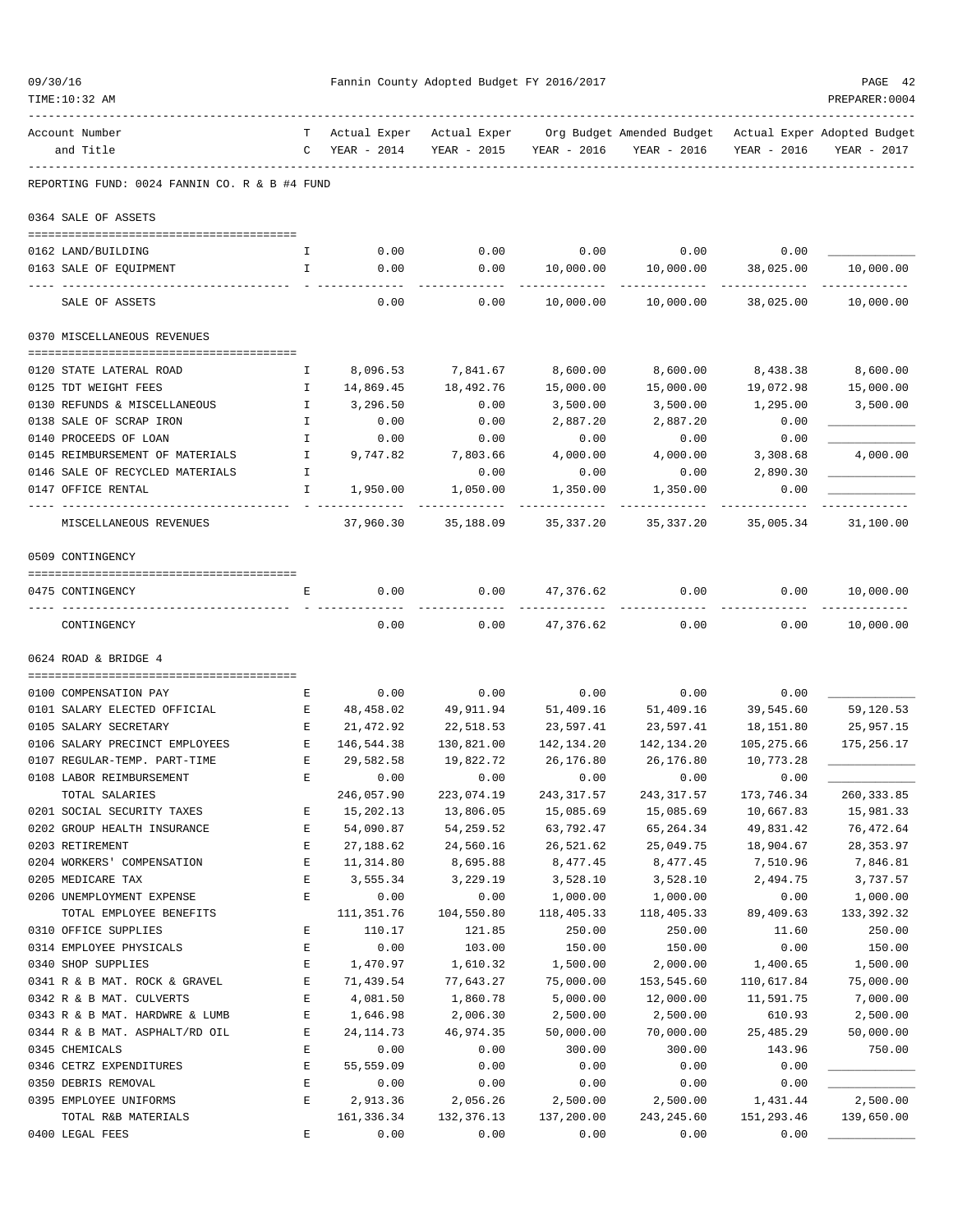| 09/30/1 |  |
|---------|--|
|---------|--|

| Account Number                                | т           | Actual Exper | Actual Exper |             | Org Budget Amended Budget |             | Actual Exper Adopted Budget |
|-----------------------------------------------|-------------|--------------|--------------|-------------|---------------------------|-------------|-----------------------------|
| and Title                                     | C           | YEAR - 2014  | YEAR - 2015  | YEAR - 2016 | YEAR - 2016               | YEAR - 2016 | YEAR - 2017                 |
|                                               |             |              |              |             |                           |             |                             |
| REPORTING FUND: 0024 FANNIN CO. R & B #4 FUND |             |              |              |             |                           |             |                             |
| 0420 UTILITY TELEPHONE                        | Е           | 1,298.67     | 1,480.16     | 1,500.00    | 1,540.00                  | 1,151.53    | 1,700.00                    |
| 0421 DSL INTERNET                             | E           | 521.40       | 568.80       | 575.00      | 575.00                    | 423.78      | 600.00                      |
| 0423 CELL PHONE ALLOWANCE                     | E           | 600.00       | 300.00       | 0.00        | 0.00                      | 0.00        |                             |
| 0427 OUT OF COUNTY TRAVEL                     | E           | 1,295.50     | 4,589.12     | 4,600.00    | 4,600.00                  | 2,436.40    | 4,600.00                    |
| 0430 BIDS, NOTICES & PERMITS                  | E           | 141.88       | 181.68       | 200.00      | 230.00                    | 122.39      | 200.00                      |
| 0435 PRINTING                                 | Е           | 0.00         | 0.00         | 100.00      | 100.00                    | 0.00        | 100.00                      |
| 0440 UTILITY ELECTRICITY                      | E           | 3,688.46     | 3,527.64     | 4,000.00    | 4,000.00                  | 2,039.53    | 4,000.00                    |
| 0441 UTILITY GAS                              | E           | 729.00       | 717.51       | 750.00      | 750.00                    | 435.36      | 750.00                      |
| 0442 UTILITY WATER                            | E           | 2,134.32     | 2,666.58     | 2,000.00    | 2,000.00                  | 530.02      | 1,500.00                    |
| 0443 TRASH PICKUP                             | E           | 2,000.95     | 2,021.58     | 2,750.00    | 2,750.00                  | 644.43      | 2,500.00                    |
| 0447 REPEATER SERVICE CONTRACT                | $\mathbf E$ | 558.97       | 575.73       | 593.00      | 593.00                    | 593.00      | 666.35                      |
| 0450 R&M BUILDING                             | E           | 813.01       | 449.99       | 2,000.00    | 2,000.00                  | 0.00        | 2,000.00                    |
| 0453 COMPUTER SOFTWARE                        | E           | 912.50       | 0.00         | 0.00        | 0.00                      | 0.00        |                             |
| 0457 R & M MACHINERY GAS & OIL                | E           | 57,914.40    | 48,004.56    | 65,000.00   | 50,100.00                 | 31, 141.98  | 55,000.00                   |
| 0458 R & M MACHINERY PARTS                    | E           | 26,084.05    | 18,163.72    | 20,000.00   | 22,700.00                 | 15,743.68   | 20,000.00                   |
| 0459 R & M MACH. TIRES & TUBES                | E           | 5,789.76     | 6,708.39     | 6,000.00    | 8,419.61                  | 7,180.20    | 8,000.00                    |
| 0460 EQUIPMENT RENTAL/LEASE                   | Ε           | 0.00         | 16,751.00    | 17,103.42   | 17,103.42                 | 0.00        | 17,103.42                   |
| 0480 BOND                                     | E           | 0.00         | 178.00       | 0.00        | 0.00                      | 0.00        |                             |
| 0482 INSURANCE                                | E           | 6,390.26     | 5,524.50     | 6,000.00    | 6,000.00                  | 5,654.00    | 6,000.00                    |
| 0485 PRISONER'S SUPPLIES                      | E           | 50.44        | 650.15       | 800.00      | 800.00                    | 91.00       | 800.00                      |
| 0488 FANNIN RURAL RAIL DISTRICT               | E           | 0.00         | 0.00         | 0.00        | 0.00                      | 0.00        |                             |
| 0490 MISCELLANEOUS                            | Ε           | 81.60        | 24.96        | 500.00      | 500.00                    | 263.14      | 500.00                      |
| 0491 SOIL & WATER CONSERVATION                | E           | 250.00       | 250.00       | 250.00      | 250.00                    | 250.00      | 250.00                      |
| 0492 TDRA FLOOD CASH MATCH                    | E           | 0.00         | 0.00         | 0.00        | 0.00                      | 0.00        |                             |
| 0494 FLOOD CONTROL SITE MAINTENANCE           | E           | 0.00         | 0.00         | 0.00        | 0.00                      | 0.00        |                             |
| 0495 PIPELINE SALES TAX REIMBURSEMENT         | Ε           | 0.00         | 0.00         | 0.00        | 0.00                      | 0.00        |                             |
| 0496 TCOG HAZARDOUS WASTEMATCH                | E           | 0.00         | 0.00         | 1,250.00    | 1,250.00                  | 0.00        | 1,250.00                    |
| TOTAL SER. & OTHER CHARGES                    |             | 111,255.17   | 113,334.07   | 135,971.42  | 126, 261.03               | 68,700.44   | 127,519.77                  |
| 0570 COMPUTER EQUIPMENT                       | Ε           | 0.00         | 1,632.09     | 1,247.51    | 1,247.51                  | 0.00        | 1,247.51                    |
| 0571 PURCHASE OF MACH./EOUIP.                 | Ε           | 14,500.00    | 0.00         | 0.00        | 42,887.01                 | 10,926.98   | 45,000.00                   |
| 0573 RADIO EQUIPMENT                          | E           | 0.00         | 0.00         | 0.00        | 0.00                      | 0.00        |                             |
| 0575 BUILDING                                 | E           | 0.00         | 0.00         | 0.00        | 0.00                      | 0.00        |                             |
| CAPITAL OUTLAY                                |             | 14,500.00    | 1,632.09     | 1,247.51    | 44, 134.52                | 10,926.98   | 46,247.51                   |
| ROAD & BRIDGE 4                               |             | 644,501.17   | 574,967.28   | 636, 141.83 | 775,364.05                | 494,076.85  | 707,143.45                  |
| 0625 ADMINISTRATIVE OFFICE R&B #4             |             |              |              |             |                           |             |                             |
| 0105 SALARY SECRETARY                         | Е           | 7,981.22     | 8,220.68     | 8,467.32    | 8,467.32                  | 6,508.76    | 9,314.05                    |
| 0201 SOCIAL SECURITY TAXES                    | Ε           | 371.64       | 380.08       | 524.97      | 524.97                    | 293.66      | 577.47                      |
| 0202 GROUP HEALTH INSURANCE                   | Ε           | 1,975.12     | 2,085.60     | 2,278.30    | 2,278.30                  | 1,793.22    | 2,369.44                    |
| 0203 RETIREMENT                               | E           | 881.76       | 904.51       | 922.94      | 922.94                    | 709.80      | 1,024.55                    |
| 0204 WORKERS' COMPENSATION                    | E           | 55.08        | 46.60        | 48.26       | 48.26                     | 42.34       | 46.57                       |
| 0205 MEDICARE TAX                             | E           | 86.98        | 88.84        | 122.78      | 122.78                    | 68.73       | 135.05                      |
| 0310 OFFICE SUPPLIES                          | E           | 0.00         | 15.37        | 100.00      | 100.00                    | 36.66       | 100.00                      |
| 0311 POSTAL EXPENSES                          | E           | 0.00         | 0.00         | 0.00        | 0.00                      | 0.00        |                             |
| 0353 COMPUTER EXPENSE                         | Ε           | 340.00       | 353.50       | 500.00      | 500.00                    | 371.25      | 500.00                      |
| 0427 OUT OF COUNTY TRAVEL                     | E           | 0.00         | 0.00         | 0.00        | 0.00                      | 0.00        |                             |
| 0480 BOND                                     | E           | 17.75        | 0.00         | 0.00        | 0.00                      | 0.00        |                             |
| 0572 OFFICE EQUIPMENT                         | Ε           | 0.00         | 0.00         | 0.00        | 0.00                      | 0.00        |                             |
| 0574 COMPUTER EQUIPMENT                       | E           | 0.00         | 0.00         | 0.00        | 0.00                      | 0.00        |                             |
|                                               |             |              |              |             |                           |             |                             |

ADMINISTRATIVE OFFICE R&B #4 11,709.55 12,095.18 12,964.57 12,964.57 9,824.42 14,067.13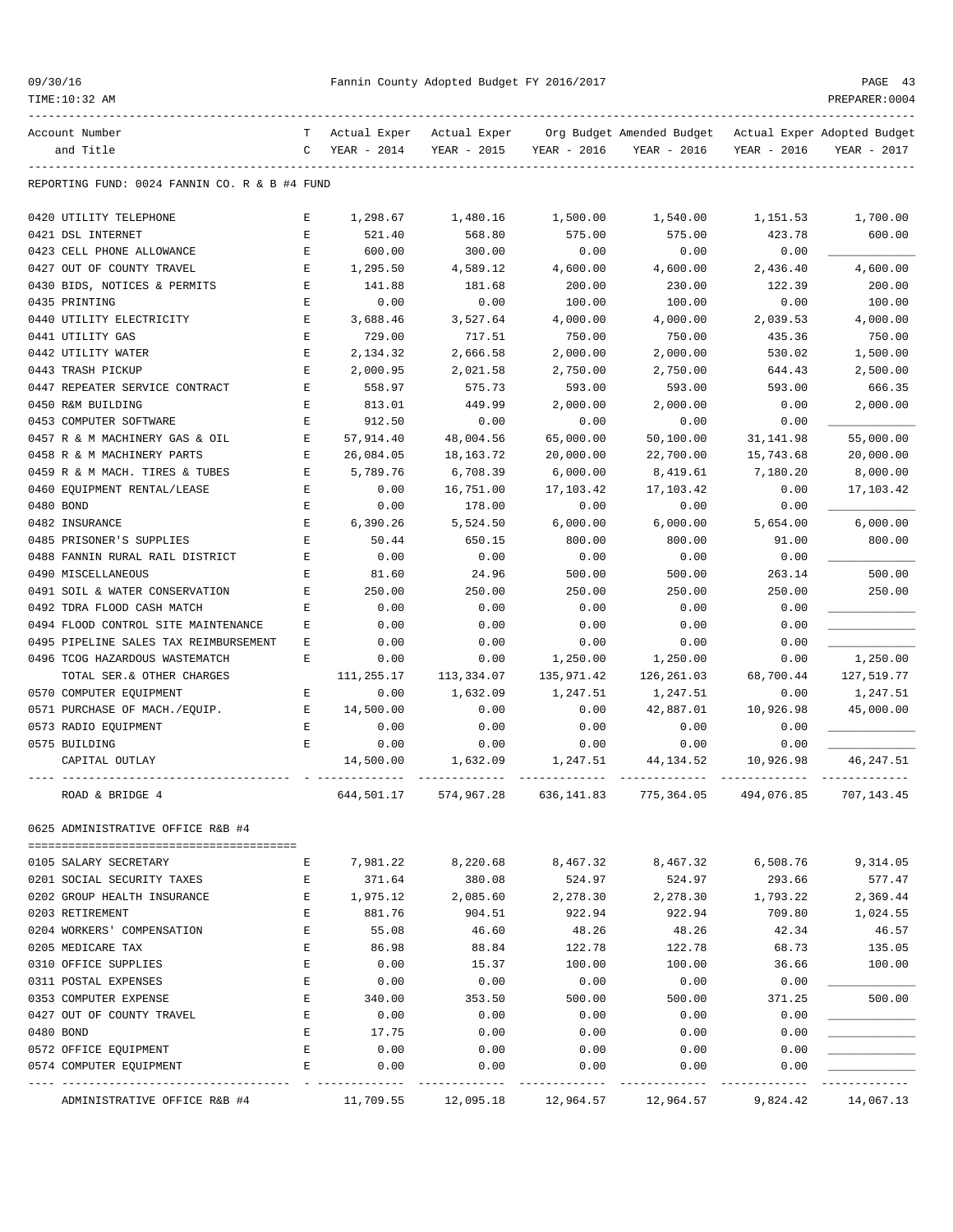| 09/30/16                                      | Fannin County Adopted Budget FY 2016/2017 |              |              |             | PAGE 44                   |             |                             |
|-----------------------------------------------|-------------------------------------------|--------------|--------------|-------------|---------------------------|-------------|-----------------------------|
| TIME:10:32 AM                                 |                                           |              |              |             |                           |             | PREPARER: 0004              |
| Account Number                                |                                           | Actual Exper | Actual Exper |             | Org Budget Amended Budget |             | Actual Exper Adopted Budget |
| and Title                                     | C                                         | YEAR - 2014  | YEAR - 2015  | YEAR - 2016 | YEAR - 2016               | YEAR - 2016 | YEAR - 2017                 |
| REPORTING FUND: 0024 FANNIN CO. R & B #4 FUND |                                           |              |              |             |                           |             |                             |
| FANNIN CO. R & B #4 FUND                      |                                           |              |              |             |                           |             |                             |
| Income Totals                                 |                                           | 572,897.66   | 578, 323. 11 | 696,483.02  | 788,328.62                | 755,845.60  | 731,210.58                  |
| Expense Totals                                |                                           | 656, 210. 72 | 587,062.46   | 696,483.02  | 788,328.62                | 503,901.27  | 731, 210.58                 |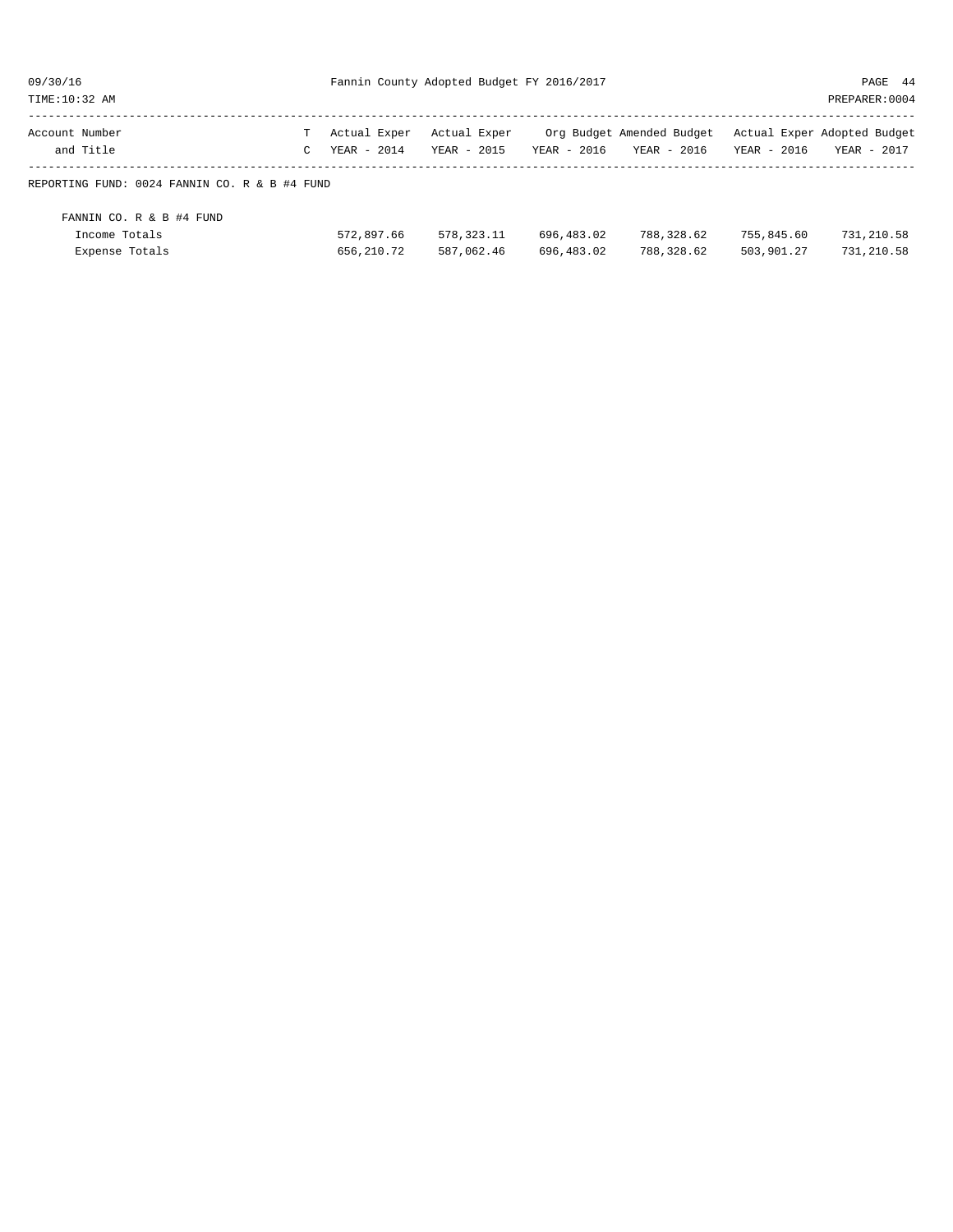| 09/30/16<br>TIME:10:32 AM   |                                         |               |                        |        |        | Fannin County Adopted Budget FY 2016/2017 |                                                 |      | PAGE 45<br>PREPARER: 0004                                                                      |
|-----------------------------|-----------------------------------------|---------------|------------------------|--------|--------|-------------------------------------------|-------------------------------------------------|------|------------------------------------------------------------------------------------------------|
| Account Number<br>and Title | т                                       | C YEAR - 2014 |                        |        |        |                                           | YEAR - 2015 YEAR - 2016 YEAR - 2016 YEAR - 2016 |      | Actual Exper Actual Exper Org Budget Amended Budget Actual Exper Adopted Budget<br>YEAR - 2017 |
|                             | REPORTING FUND: 0025 FANNIN COUNTY BEES |               |                        |        |        |                                           |                                                 |      |                                                                                                |
| 0300 CASH                   |                                         |               |                        |        |        |                                           |                                                 |      |                                                                                                |
|                             |                                         |               |                        |        |        |                                           |                                                 |      |                                                                                                |
| 0125 BEGINNING CASH BALANCE | $\mathbf{I}$ . The state $\mathbf{I}$   | 0.00          |                        |        | 0.00   |                                           | $1,000.00$ $1,000.00$ $0.00$ $1,000.00$         |      |                                                                                                |
| CASH                        |                                         |               | 0.00                   |        | 0.00   |                                           | $1,000.00$ $1,000.00$ 0.00                      |      | 1,000.00                                                                                       |
| 0370 MISC. INCOME           |                                         |               |                        |        |        |                                           |                                                 |      |                                                                                                |
|                             |                                         |               |                        |        |        |                                           |                                                 |      |                                                                                                |
| 0105 SALARY                 |                                         |               | 0.00                   |        | 0.00   | 0.00                                      | 0.00                                            | 0.00 |                                                                                                |
| 0138 SALE OF SCRAP IRON     | I 1,652.65                              |               |                        |        | 0.00   | 0.00                                      | 0.00                                            | 0.00 |                                                                                                |
| 0625 DONATIONS              | $\mathbf{L}$                            | 105.00        |                        |        | 0.00   | 0.00                                      | 0.00                                            | 0.00 |                                                                                                |
| MISC.INCOME                 |                                         |               | ----------<br>1,757.65 |        | 0.00   | 0.00                                      | $- - - - -$<br>0.00                             | 0.00 | 0.00                                                                                           |
| 0625 FANNIN COUNTY BEES     |                                         |               |                        |        |        |                                           |                                                 |      |                                                                                                |
| 0310 OFFICE SUPPLIES        | Е                                       |               | 50.00                  | 130.00 |        | 300.00                                    | 300.00                                          | 0.00 |                                                                                                |
| 0343 ROAD SIGNS             | E.                                      |               | 525.00                 | 0.00   |        | 0.00                                      | 0.00                                            | 0.00 |                                                                                                |
| 0353 COMPUTER EXPENSE       | E                                       |               | 0.00                   |        | 0.00   | 0.00                                      | 0.00                                            | 0.00 |                                                                                                |
| 0427 TRAVEL EXPENSE         | E                                       |               | 180.00                 |        | 0.00   | 700.00                                    | 700.00                                          | 0.00 | 1,000.00                                                                                       |
| 0572 OFFICE EQUIPMENT       | E.                                      |               | 0.00                   |        | 0.00   | 0.00                                      | 0.00                                            | 0.00 |                                                                                                |
| FANNIN COUNTY BEES          |                                         |               | 755.00                 |        | 130.00 | 1,000.00                                  | 1,000.00                                        | 0.00 | 1,000.00                                                                                       |
| FANNIN COUNTY BEES          |                                         |               |                        |        |        |                                           |                                                 |      |                                                                                                |
| Income Totals               |                                         |               | 1,757.65               | 0.00   |        | 1,000.00                                  | 1,000.00                                        | 0.00 | 1,000.00                                                                                       |
| Expense Totals              |                                         |               | 755.00                 | 130.00 |        | 1,000.00                                  | 1,000.00                                        | 0.00 | 1,000.00                                                                                       |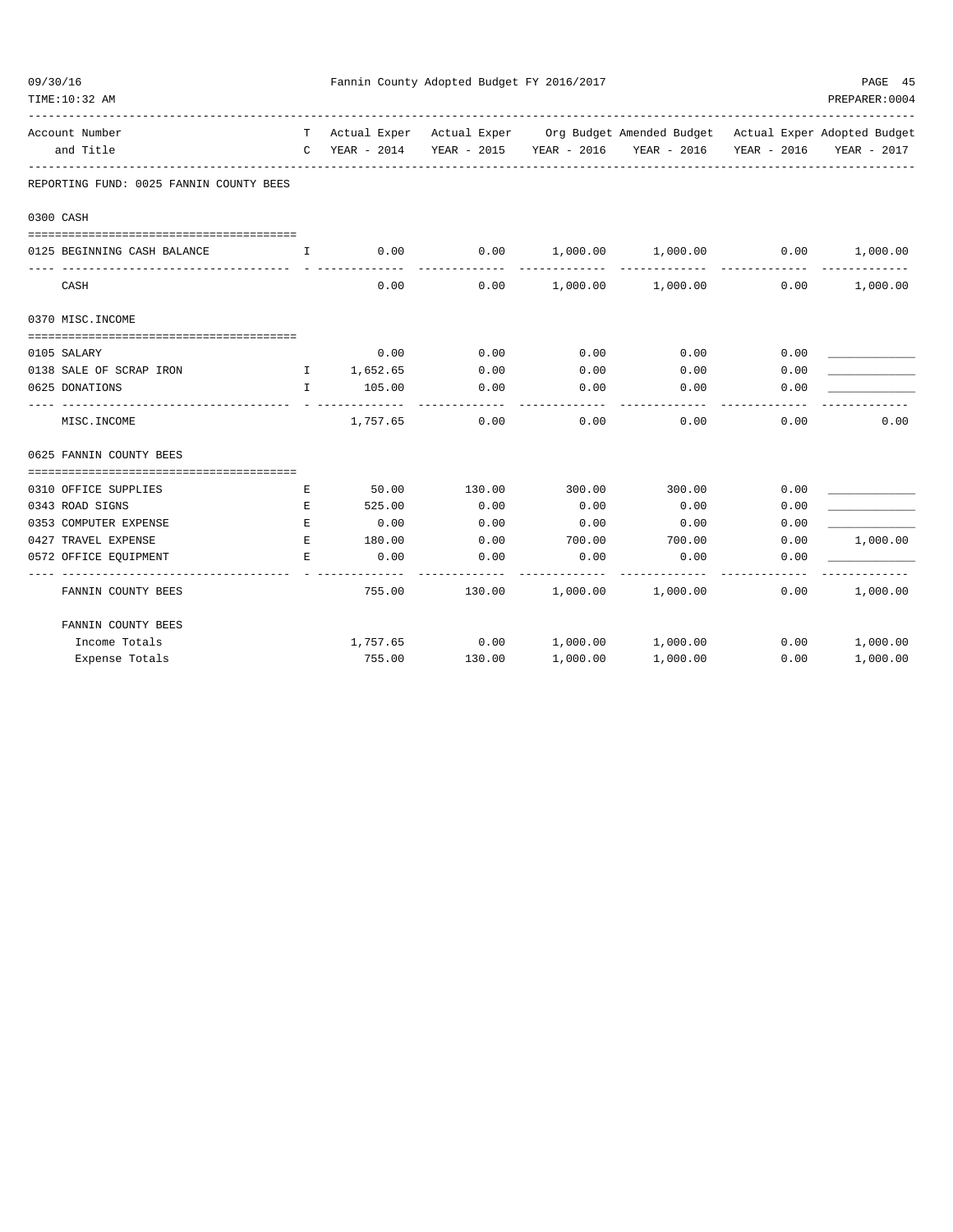| 09/30/16<br>TIME:10:32 AM                      |                                                | Fannin County Adopted Budget FY 2016/2017<br>PREPARER: 0004 |                                |                   |                                                                                                                                                                |                                          |                   |  |  |  |  |
|------------------------------------------------|------------------------------------------------|-------------------------------------------------------------|--------------------------------|-------------------|----------------------------------------------------------------------------------------------------------------------------------------------------------------|------------------------------------------|-------------------|--|--|--|--|
| Account Number<br>and Title                    |                                                |                                                             |                                |                   | T Actual Exper Actual Exper Org Budget Amended Budget Actual Exper Adopted Budget<br>C YEAR - 2014 YEAR - 2015 YEAR - 2016 YEAR - 2016 YEAR - 2016 YEAR - 2017 |                                          |                   |  |  |  |  |
| REPORTING FUND: 0026 J.P.#1 JUST.CT.TECHNOLOGY |                                                |                                                             |                                |                   |                                                                                                                                                                |                                          |                   |  |  |  |  |
| 0300 CASH                                      |                                                |                                                             |                                |                   |                                                                                                                                                                |                                          |                   |  |  |  |  |
|                                                |                                                |                                                             |                                |                   |                                                                                                                                                                |                                          |                   |  |  |  |  |
| 0126 BEGINNING CASH BALANCE                    | $\mathbf{I}$ and $\mathbf{I}$ and $\mathbf{I}$ |                                                             |                                |                   | $0.00$ $0.00$ $1,000.00$ $1,000.00$ $0.00$ $1,000.00$                                                                                                          |                                          |                   |  |  |  |  |
| CASH                                           |                                                |                                                             | 0.00                           |                   | $0.00$ 1,000.00 1,000.00                                                                                                                                       | 0.00                                     | 1,000.00          |  |  |  |  |
| 0360 INTEREST EARNINGS                         |                                                |                                                             |                                |                   |                                                                                                                                                                |                                          |                   |  |  |  |  |
|                                                |                                                |                                                             |                                |                   |                                                                                                                                                                |                                          |                   |  |  |  |  |
| 0100 INTEREST EARNINGS                         |                                                |                                                             |                                |                   | $\qquad \qquad 1 \qquad \qquad 33.24 \qquad \qquad 33.72 \qquad \qquad 20.00 \qquad \qquad 20.00 \qquad \qquad 24.64 \qquad \qquad 20.00$                      |                                          |                   |  |  |  |  |
| INTEREST EARNINGS                              |                                                |                                                             | 33.24 33.72                    | 20.00             | 20.00                                                                                                                                                          | 24.64                                    | 20.00             |  |  |  |  |
| 0370 MISCELLANEOUS INCOME                      |                                                |                                                             |                                |                   |                                                                                                                                                                |                                          |                   |  |  |  |  |
| 0455 J.P.#1 TECHNOLOGY FEES                    |                                                |                                                             |                                |                   |                                                                                                                                                                |                                          |                   |  |  |  |  |
|                                                |                                                |                                                             |                                |                   | ______________                                                                                                                                                 |                                          |                   |  |  |  |  |
| MISCELLANEOUS INCOME                           |                                                |                                                             |                                |                   | $4,611.87$ $3,335.63$ $4,000.00$ $4,000.00$                                                                                                                    |                                          | 2,009.40 4,000.00 |  |  |  |  |
| 0455 J.P.#1 TECHNOLOGY EQUIP.                  |                                                |                                                             |                                |                   |                                                                                                                                                                |                                          |                   |  |  |  |  |
| --------------------------------------         |                                                |                                                             |                                |                   |                                                                                                                                                                |                                          |                   |  |  |  |  |
| 0420 OMNIBASE TELEPHONE LINE                   |                                                | E 3,786.00                                                  |                                |                   | E 951.60 718.79 735.00 735.00 552.15<br>4,285.00                                                                                                               |                                          |                   |  |  |  |  |
| 0572 OFFICE EQUIPMENT                          |                                                |                                                             | ------------------------------ | 2,763.08 4,285.00 | -------------                                                                                                                                                  | 2,372.31<br>-------------- ------------- | 5,020.00          |  |  |  |  |
| J.P.#1 TECHNOLOGY EQUIP.                       |                                                |                                                             | 4,737.60 3,481.87              |                   | 5,020.00 5,020.00 2,924.46 5,020.00                                                                                                                            |                                          |                   |  |  |  |  |
| J.P.#1 JUST.CT.TECHNOLOGY                      |                                                |                                                             |                                |                   |                                                                                                                                                                |                                          |                   |  |  |  |  |
| Income Totals                                  |                                                |                                                             | 4,645.11 3,369.35              |                   | $5,020.00$ $5,020.00$ $2,034.04$ $5,020.00$                                                                                                                    |                                          |                   |  |  |  |  |
| Expense Totals                                 |                                                | 4,737.60                                                    | 3,481.87                       | 5.020.00          | 5.020.00                                                                                                                                                       | 2,924.46                                 | 5,020.00          |  |  |  |  |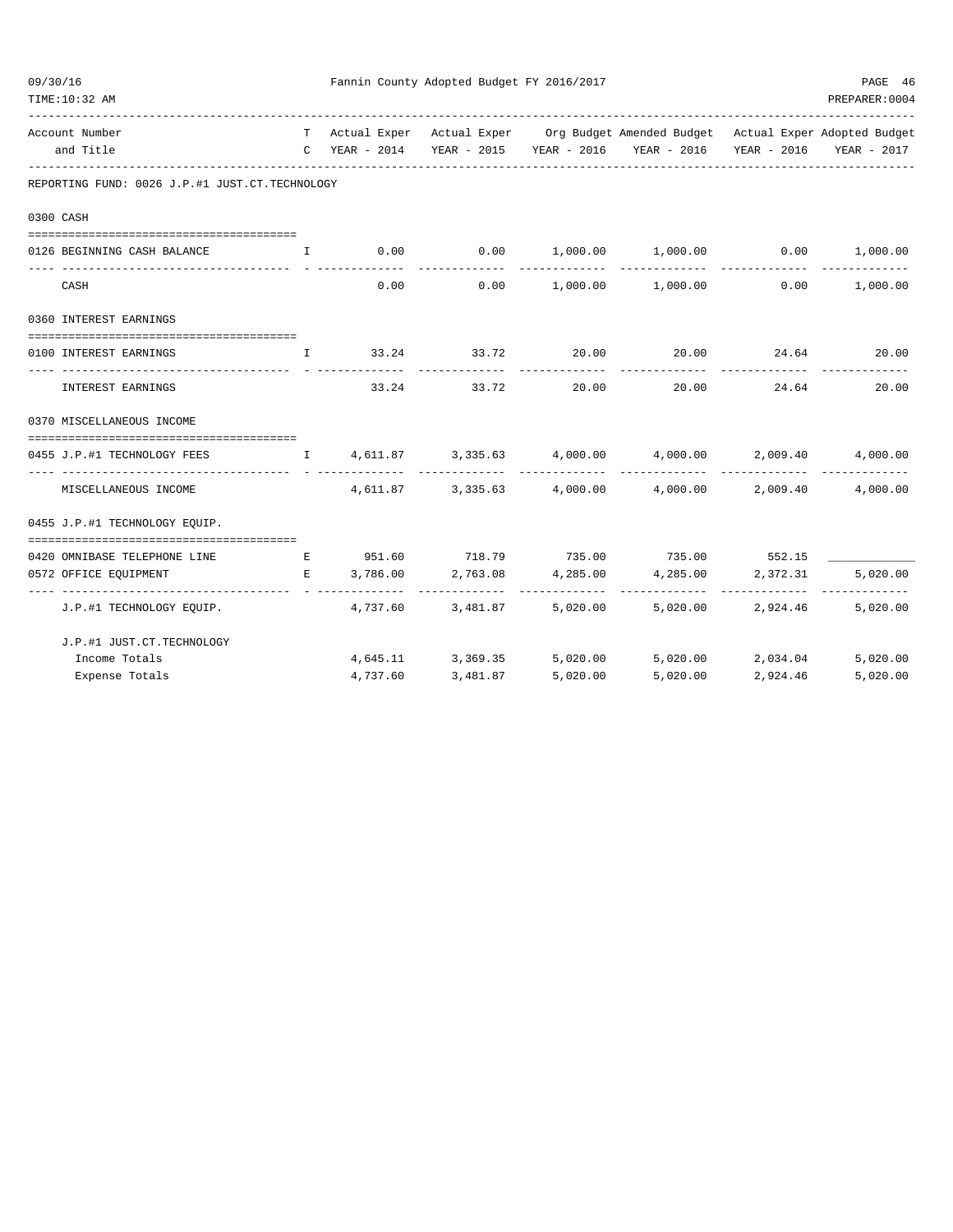| 09/30/16 | TIME:10:32 AM                                                                 |              |        | Fannin County Adopted Budget FY 2016/2017 |                    |                                                                                                                                                    |                         | PAGE 47<br>PREPARER: 0004 |
|----------|-------------------------------------------------------------------------------|--------------|--------|-------------------------------------------|--------------------|----------------------------------------------------------------------------------------------------------------------------------------------------|-------------------------|---------------------------|
|          | Account Number<br>and Title                                                   |              |        |                                           |                    | T Actual Exper Actual Exper Org Budget Amended Budget Actual Exper Adopted Budget<br>C YEAR - 2014 YEAR - 2015 YEAR - 2016 YEAR - 2016 YEAR - 2016 |                         | YEAR - 2017               |
|          | REPORTING FUND: 0027 J.P.#2 JUST.CT.TECHNOLOGY                                |              |        |                                           |                    |                                                                                                                                                    |                         |                           |
|          | 0300 CASH                                                                     |              |        |                                           |                    |                                                                                                                                                    |                         |                           |
|          |                                                                               |              |        |                                           |                    |                                                                                                                                                    |                         |                           |
|          | 0127 BEGINNING CASH<br>and the state of the Table                             |              |        |                                           |                    | $0.00$ $0.00$ $2,000.00$ $2,000.00$ $0.00$ $0.00$                                                                                                  |                         | 2,000.00                  |
|          | CASH                                                                          |              | 0.00   | 0.00                                      |                    | 2,000.00 2,000.00                                                                                                                                  | 0.00                    | 2,000.00                  |
|          | 0360 INTEREST EARNINGS                                                        |              |        |                                           |                    |                                                                                                                                                    |                         |                           |
|          | 0100 INTEREST EARNINGS                                                        | $\mathbf{T}$ |        | 8.50 7.21 7.00                            |                    | 7.00 4.95                                                                                                                                          |                         | 7.00                      |
|          | INTEREST EARNINGS                                                             |              | 8.50   | 7.21                                      | ----------<br>7.00 | ------------<br>7.00                                                                                                                               | -----------<br>4.95     | 7.00                      |
|          | 0370 MISCELLANEOUS INCOME                                                     |              |        |                                           |                    |                                                                                                                                                    |                         |                           |
|          | 0456 J.P.#2 TECHNOLOGY FEES<br>$\mathbf{I}$ and $\mathbf{I}$ and $\mathbf{I}$ |              | 593.12 | 260.26                                    |                    | $300.00$ $300.00$ $741.75$ $300.00$                                                                                                                |                         |                           |
|          | MISCELLANEOUS INCOME                                                          |              | 593.12 | ----------<br>260.26                      | 300.00             | -------------<br>300.00                                                                                                                            | -------------<br>741.75 | -------------<br>300.00   |
|          | 0456 TECHNOLOGY EQUIPMENT                                                     |              |        |                                           |                    |                                                                                                                                                    |                         |                           |
|          | 0572 OFFICE EQUIPMENT                                                         | Е            | 0.00   |                                           |                    | $2.994.73$ $2.307.00$ $2.307.00$ $264.05$                                                                                                          |                         | 2,307.00                  |
|          | -----------------  - --------------<br>TECHNOLOGY EQUIPMENT                   |              | 0.00   |                                           |                    | 2,994.73 2,307.00 2,307.00                                                                                                                         | 264.05                  | 2,307.00                  |
|          | J.P.#2 JUST.CT.TECHNOLOGY                                                     |              |        |                                           |                    |                                                                                                                                                    |                         |                           |
|          | Income Totals                                                                 |              |        | 601.62 267.47 2,307.00                    |                    | 2,307.00                                                                                                                                           | 746.70                  | 2,307.00                  |
|          | Expense Totals                                                                |              | 0.00   |                                           | 2,994.73 2,307.00  | 2,307.00                                                                                                                                           | 264.05                  | 2,307.00                  |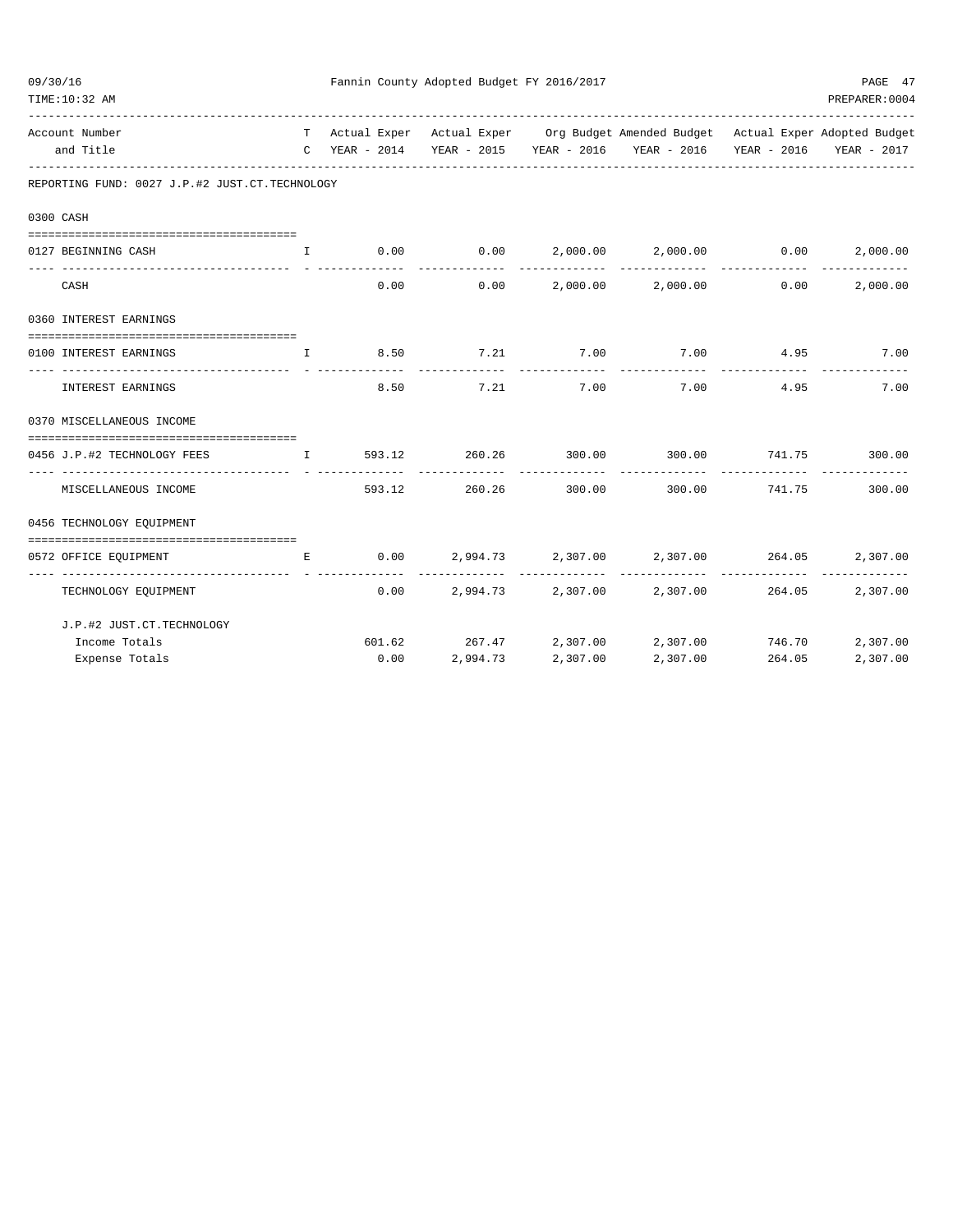| 09/30/16 | TIME:10:32 AM                                  |                                                                                                                           | Fannin County Adopted Budget FY 2016/2017<br>PAGE 48<br>PREPARER: 0004 |                              |                       |                                                                                                                                      |                          |             |  |  |  |  |
|----------|------------------------------------------------|---------------------------------------------------------------------------------------------------------------------------|------------------------------------------------------------------------|------------------------------|-----------------------|--------------------------------------------------------------------------------------------------------------------------------------|--------------------------|-------------|--|--|--|--|
|          | Account Number<br>and Title                    |                                                                                                                           | C YEAR - 2014                                                          |                              |                       | T Actual Exper Actual Exper Org Budget Amended Budget Actual Exper Adopted Budget<br>YEAR - 2015 YEAR - 2016 YEAR - 2016 YEAR - 2016 |                          | YEAR - 2017 |  |  |  |  |
|          | REPORTING FUND: 0028 J.P.#3 JUST.CT.TECHNOLOGY |                                                                                                                           |                                                                        |                              |                       |                                                                                                                                      |                          |             |  |  |  |  |
|          | 0300 CASH                                      |                                                                                                                           |                                                                        |                              |                       |                                                                                                                                      |                          |             |  |  |  |  |
|          | 0128 BEGINNING CASH                            | $\mathbf{T}$                                                                                                              |                                                                        |                              |                       | $0.00$ $0.00$ $1,000.00$ $1,000.00$ $0.00$ $0.00$ $1,000.00$                                                                         |                          |             |  |  |  |  |
|          | CASH                                           |                                                                                                                           | 0.00                                                                   | 0.00                         |                       | $1,000.00$ $1,000.00$                                                                                                                | 0.00                     | 1,000.00    |  |  |  |  |
|          | 0360 INTEREST EARNINGS                         |                                                                                                                           |                                                                        |                              |                       |                                                                                                                                      |                          |             |  |  |  |  |
|          | 0100 INTEREST EARNINGS                         | $\mathbf{I}$                                                                                                              | 3.26                                                                   |                              | $3.08$ 0.00           | 0.00                                                                                                                                 | 2.47                     |             |  |  |  |  |
|          | INTEREST EARNINGS                              |                                                                                                                           | 3.26                                                                   | --------------<br>3.08       | 0.00                  | ------------<br>0.00                                                                                                                 | 2.47                     | 0.00        |  |  |  |  |
|          | 0370 MISCELLANEOUS INCOME                      |                                                                                                                           |                                                                        |                              |                       |                                                                                                                                      |                          |             |  |  |  |  |
|          | 0456 J.P.#3 TECHNOLOGY FEES                    | $\mathbf{I}$ . The state of $\mathbf{I}$ is a state of $\mathbf{I}$ is a state of $\mathbf{I}$ is a state of $\mathbf{I}$ | 400.00                                                                 | 813.97 400.00                |                       |                                                                                                                                      | 400.00 951.28            | 400.00      |  |  |  |  |
|          | MISCELLANEOUS INCOME                           |                                                                                                                           | 400.00                                                                 | 813.97                       | -----------<br>400.00 | -----------<br>400.00                                                                                                                | --------------<br>951.28 | 400.00      |  |  |  |  |
|          | 0457 TECHNOLOGY EQUIPMENT                      |                                                                                                                           |                                                                        |                              |                       |                                                                                                                                      |                          |             |  |  |  |  |
|          | 0572 OFFICE EQUIPMENT                          | E.                                                                                                                        |                                                                        |                              |                       | $0.00$ $1,129.85$ $1,400.00$ $1,400.00$ $0.00$ $1,400.00$                                                                            |                          |             |  |  |  |  |
|          | TECHNOLOGY EQUIPMENT                           |                                                                                                                           |                                                                        |                              |                       | $0.00$ 1,129.85 1,400.00 1,400.00                                                                                                    | -------------<br>0.00    | 1,400.00    |  |  |  |  |
|          | J.P.#3 JUST.CT.TECHNOLOGY                      |                                                                                                                           |                                                                        |                              |                       |                                                                                                                                      |                          |             |  |  |  |  |
|          | Income Totals<br>Expense Totals                |                                                                                                                           |                                                                        | $0.00$ $1,129.85$ $1,400.00$ |                       | 403.26 817.05 1,400.00 1,400.00 953.75 1,400.00<br>1,400.00                                                                          | 0.00                     | 1,400.00    |  |  |  |  |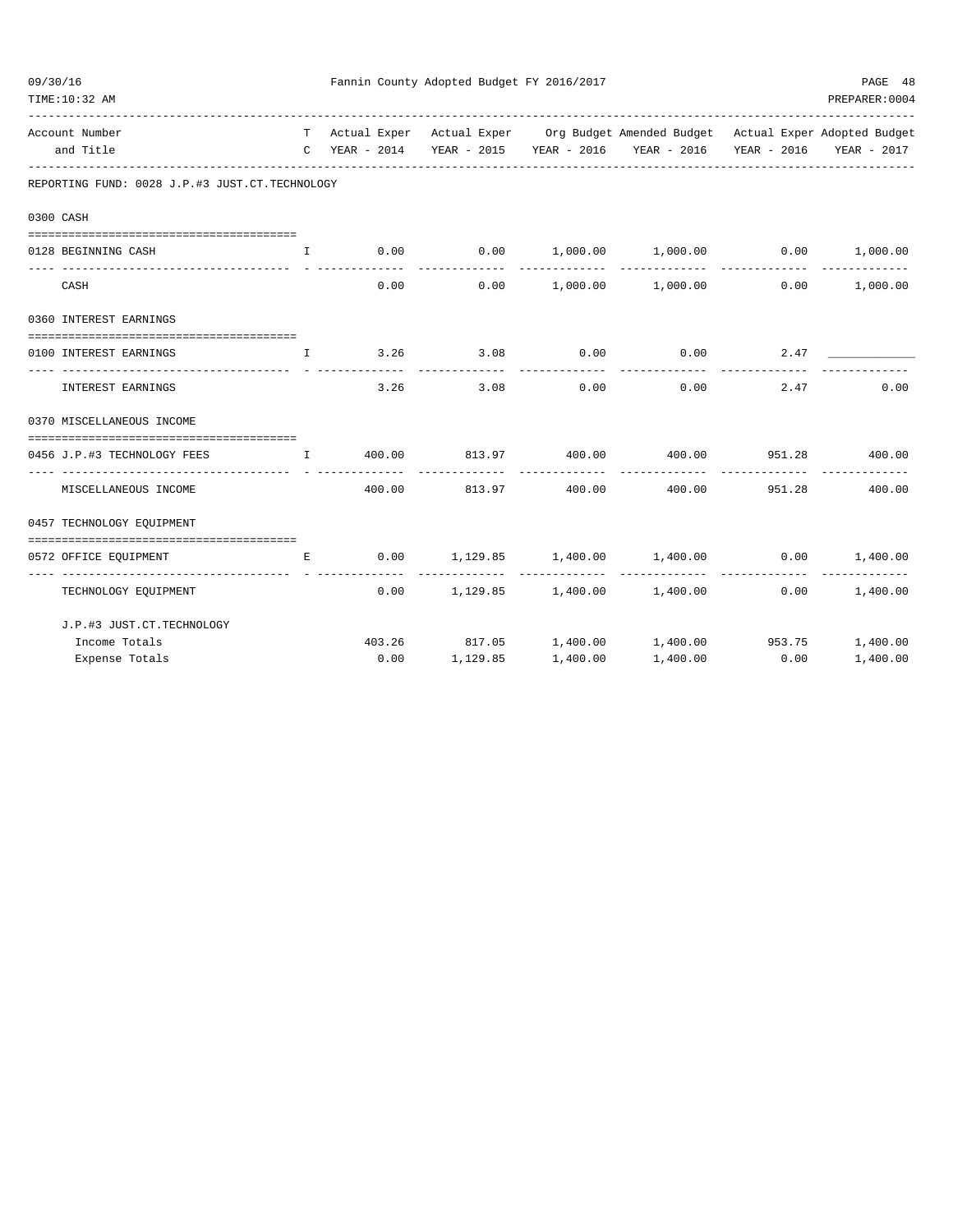| 09/30/16<br>TIME:10:32 AM                               |              |      | Fannin County Adopted Budget FY 2016/2017 |                     |                                                                                   |      | PAGE 49<br>PREPARER: 0004 |
|---------------------------------------------------------|--------------|------|-------------------------------------------|---------------------|-----------------------------------------------------------------------------------|------|---------------------------|
| Account Number                                          |              |      |                                           |                     | T Actual Exper Actual Exper Org Budget Amended Budget Actual Exper Adopted Budget |      |                           |
| and Title                                               |              |      |                                           |                     | C YEAR - 2014 YEAR - 2015 YEAR - 2016 YEAR - 2016 YEAR - 2016 YEAR - 2017         |      |                           |
| REPORTING FUND: 0030 SHERIFF WORK RELEASE               |              |      |                                           |                     |                                                                                   |      |                           |
| 0360 INTEREST EARNINGS                                  |              |      |                                           |                     |                                                                                   |      |                           |
| 0100 INTEREST EARNINGS                                  | $\mathbf{T}$ | 0.00 | $0.00$ 0.00                               |                     | 0.00                                                                              | 0.00 |                           |
| INTEREST EARNINGS                                       |              | 0.00 | 0.00                                      | -----------<br>0.00 | 0.00                                                                              | 0.00 | 0.00                      |
| 0370 MISCELLANEOUS INCOME                               |              |      |                                           |                     |                                                                                   |      |                           |
|                                                         |              |      |                                           |                     |                                                                                   |      |                           |
| 0569 SHERIFF WORK RELEASE<br>and the state of the Table |              | 0.00 | 0.00                                      | 0.00                | 0.00                                                                              | 0.00 |                           |
| MISCELLANEOUS INCOME                                    |              | 0.00 | 0.00                                      |                     | $0.00$ 0.00                                                                       | 0.00 | 0.00                      |
| 0569 WORK RELEASE                                       |              |      |                                           |                     |                                                                                   |      |                           |
|                                                         |              |      |                                           |                     |                                                                                   |      |                           |
| 0310 OFFICE SUPPLIES                                    | E            | 0.00 | 0.00                                      |                     | $0.00$ 0.00                                                                       | 0.00 |                           |
| 0421 ONLINE RESEARCH                                    | E            | 0.00 | 0.00                                      | 0.00                | 0.00                                                                              | 0.00 |                           |
| 0571 EQUIPMENT                                          | E.           | 0.00 | 0.00                                      | 0.00                | 0.00                                                                              | 0.00 |                           |
| <b>WORK RELEASE</b>                                     |              | 0.00 | 0.00                                      | ------<br>0.00      | 0.00                                                                              | 0.00 | 0.00                      |
| SHERIFF WORK RELEASE                                    |              |      |                                           |                     |                                                                                   |      |                           |
| Income Totals                                           |              | 0.00 | 0.00                                      | 0.00                | $0.00$ 0.00                                                                       |      | 0.00                      |
| Expense Totals                                          |              | 0.00 | 0.00                                      | 0.00                | 0.00                                                                              | 0.00 | 0.00                      |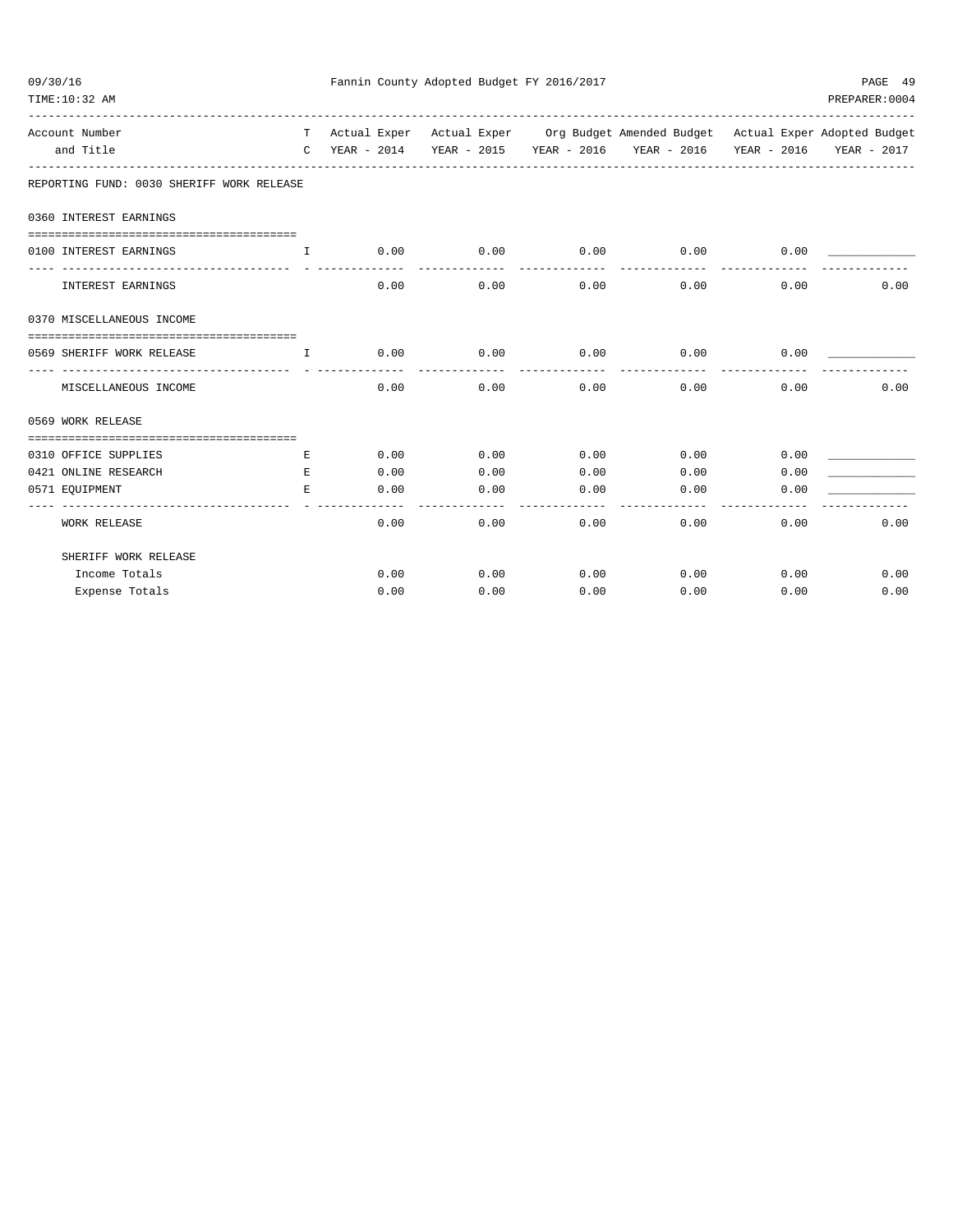| 09/30/16<br>TIME:10:32 AM                                        |               |              | Fannin County Adopted Budget FY 2016/2017 |      |                                                                    |             | PAGE 50<br>PREPARER: 0004 |
|------------------------------------------------------------------|---------------|--------------|-------------------------------------------|------|--------------------------------------------------------------------|-------------|---------------------------|
| Account Number                                                   | T             | Actual Exper |                                           |      | Actual Exper Org Budget Amended Budget Actual Exper Adopted Budget |             |                           |
| and Title                                                        | $\mathcal{C}$ | YEAR - 2014  | YEAR - 2015                               |      | YEAR - 2016 YEAR - 2016                                            | YEAR - 2016 | YEAR - 2017               |
| REPORTING FUND: 0031 COURTHOUSE RESTORATION FUND                 |               |              |                                           |      |                                                                    |             |                           |
| 0360 INTEREST INCOME                                             |               |              |                                           |      |                                                                    |             |                           |
| 0100 INTEREST INCOME                                             | $\mathbf{T}$  | 0.00         | 0.00                                      | 0.00 | 0.00                                                               | 0.00        |                           |
| INTEREST INCOME                                                  |               | 0.00         | 0.00                                      | 0.00 | 0.00                                                               | 0.00        | 0.00                      |
| 0370 MISCELLANEOUS INCOME                                        |               |              |                                           |      |                                                                    |             |                           |
| ==================================<br>0131 RESTORATION DONATIONS | $\mathbf{I}$  | 0.00         | 0.00                                      | 0.00 | 0.00                                                               | 0.00        |                           |
| ---------------------------<br>MISCELLANEOUS INCOME              |               | 0.00         | 0.00                                      | 0.00 | 0.00                                                               | 0.00        | 0.00                      |
| COURTHOUSE RESTORATION FUND                                      |               |              |                                           |      |                                                                    |             |                           |
| Income Totals                                                    |               | 0.00         | 0.00                                      | 0.00 | 0.00                                                               | 0.00        | 0.00                      |
| Expense Totals                                                   |               | 0.00         | 0.00                                      | 0.00 | 0.00                                                               | 0.00        | 0.00                      |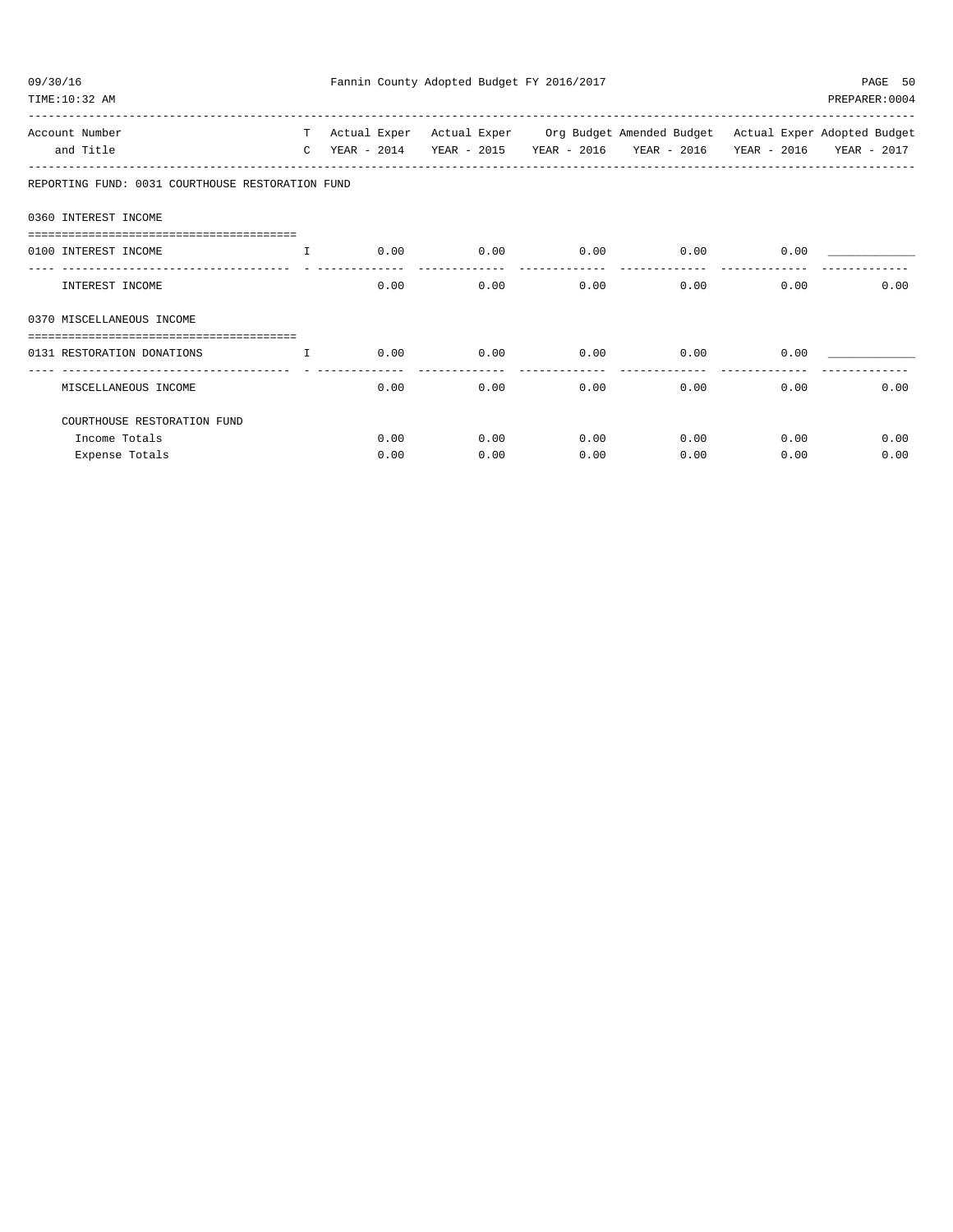| 09/30/16<br>TIME:10:32 AM                                    |              | Fannin County Adopted Budget FY 2016/2017 |                        | PAGE 51<br>PREPARER: 0004 |                                                                                                                                      |               |               |
|--------------------------------------------------------------|--------------|-------------------------------------------|------------------------|---------------------------|--------------------------------------------------------------------------------------------------------------------------------------|---------------|---------------|
| Account Number<br>and Title                                  |              | C YEAR - 2014                             |                        |                           | T Actual Exper Actual Exper Org Budget Amended Budget Actual Exper Adopted Budget<br>YEAR - 2015 YEAR - 2016 YEAR - 2016 YEAR - 2016 |               | YEAR - 2017   |
| REPORTING FUND: 0033 BAIL BONDSMAN APP. FEES                 |              |                                           |                        |                           |                                                                                                                                      |               |               |
| 0300 CASH<br>================================                |              |                                           |                        |                           |                                                                                                                                      |               |               |
| 0133 BEGINNING CASH BALANCE<br>$\mathbf{I}$ and $\mathbf{I}$ |              |                                           |                        |                           | $0.00$ $0.00$ $2,000.00$ $2,000.00$ $0.00$ $0.00$                                                                                    |               | 2,000.00      |
| CASH                                                         |              | 0.00                                      | 0.00                   |                           | 2,000.00 2,000.00                                                                                                                    | 0.00          | 2,000.00      |
| 0340 BAIL BOND APPLICATION FEE                               |              |                                           |                        |                           |                                                                                                                                      |               |               |
| 0480 APPLICATION FEE                                         | $\mathbf{I}$ |                                           | 500.00 1,000.00 500.00 |                           | 500.00                                                                                                                               |               | 500.00 500.00 |
| BAIL BOND APPLICATION FEE                                    |              | 500.00                                    | 1,000.00 500.00        |                           | 500.00                                                                                                                               | 500.00        | 500.00        |
| 0498 BAIL BONDSMAN EXP.                                      |              |                                           |                        |                           |                                                                                                                                      |               |               |
|                                                              |              |                                           |                        |                           |                                                                                                                                      |               |               |
| 0310 OFFICE SUPPLIES                                         | E            | 0.00                                      |                        |                           | $0.00$ 200.00 200.00                                                                                                                 | $0.00$ 200.00 |               |
| 0427 OUT OF COUNTY TRAVEL<br>-----------                     | E.           | 0.00                                      | 0.00                   | 2,300.00                  | 2,300.00                                                                                                                             | 0.00          | 2,300.00      |
| BAIL BONDSMAN EXP.                                           |              | 0.00                                      | 0.00                   |                           | 2,500.00 2,500.00                                                                                                                    | 0.00          | 2,500.00      |
| BAIL BONDSMAN APP. FEES                                      |              |                                           |                        |                           |                                                                                                                                      |               |               |
| Income Totals                                                |              |                                           |                        |                           | $500.00$ 1,000.00 2,500.00 2,500.00 500.00                                                                                           |               | 2,500.00      |
| Expense Totals                                               |              | 0.00                                      | 0.00                   | 2,500.00                  | 2,500.00                                                                                                                             | 0.00          | 2,500.00      |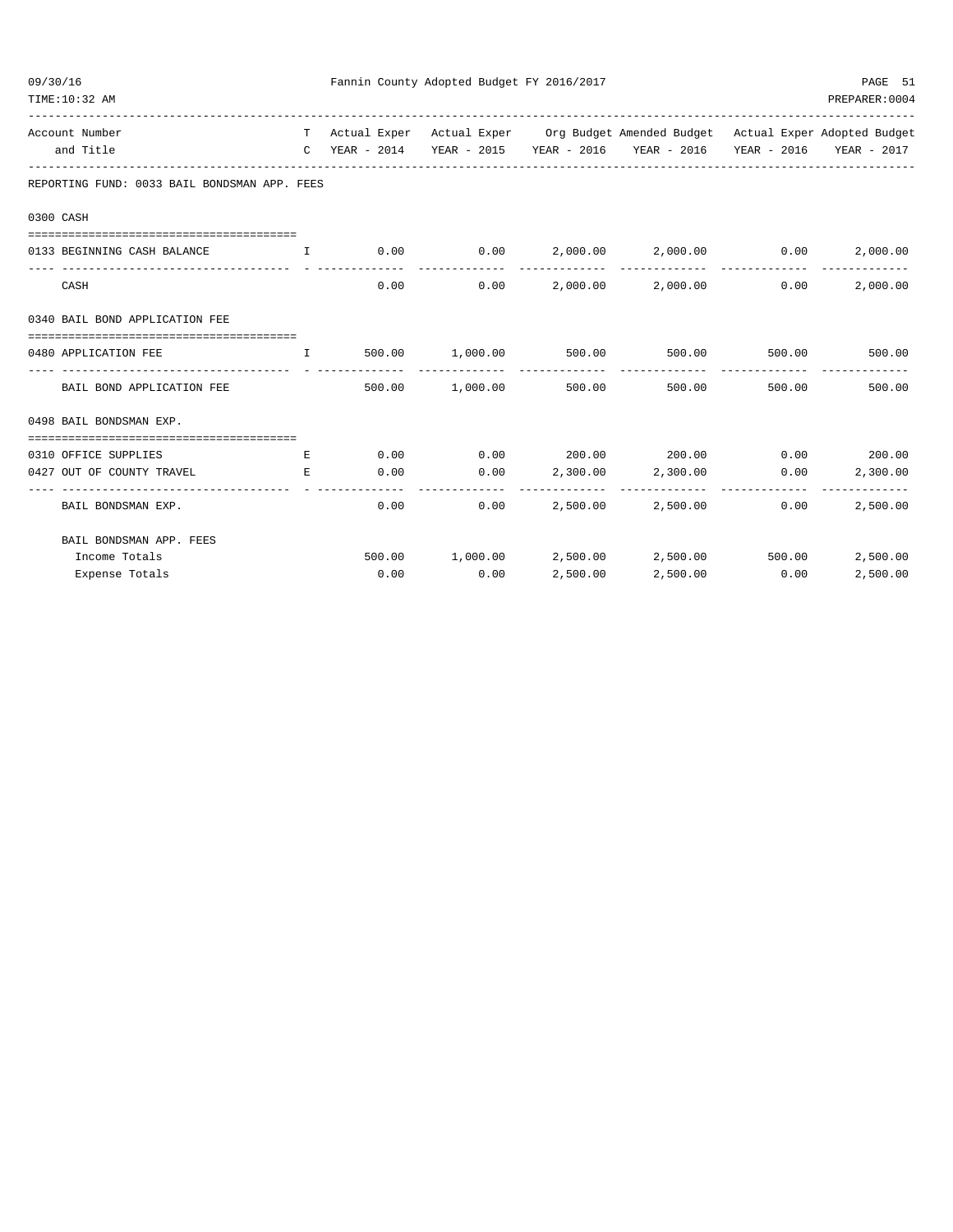| TIME:10:32 AM                                                                       |                  |          |                      |                         |                                                                                                                                        |                                    | PREPARER: 0004            |
|-------------------------------------------------------------------------------------|------------------|----------|----------------------|-------------------------|----------------------------------------------------------------------------------------------------------------------------------------|------------------------------------|---------------------------|
| Account Number<br>and Title                                                         |                  |          |                      |                         | T Actual Exper Actual Exper Org Budget Amended Budget Actual Exper Adopted Budget<br>C YEAR - 2014 YEAR - 2015 YEAR - 2016 YEAR - 2016 |                                    | YEAR - 2016 YEAR - 2017   |
| REPORTING FUND: 0034 DISTRICT CT.RECORDS ARCHIVE                                    |                  |          |                      |                         |                                                                                                                                        |                                    |                           |
| 0300 CASH                                                                           |                  |          |                      |                         |                                                                                                                                        |                                    |                           |
| 0134 BEGINNING CASH BALANCE                                                         | I.               |          | 0.00                 |                         | 6,963.80 6,963.80                                                                                                                      | 0.00                               |                           |
| CASH                                                                                |                  | 0.00     |                      |                         | $0.00$ 6,963.80 6,963.80                                                                                                               | 0.00                               | 0.00                      |
| 0360 INTEREST INCOME                                                                |                  |          |                      |                         |                                                                                                                                        |                                    |                           |
|                                                                                     |                  | 7.92     | 10.71                | 0.00                    |                                                                                                                                        | 8.92                               |                           |
| 0100 INTEREST INCOME                                                                | Ι.               |          |                      |                         | 0.00                                                                                                                                   |                                    |                           |
| INTEREST INCOME                                                                     |                  | 7.92     | 10.71                | 0.00                    | 0.00                                                                                                                                   | 8.92                               | 0.00                      |
| 0370 MISCELLANEOUS INCOME                                                           |                  |          |                      |                         |                                                                                                                                        |                                    |                           |
| 0450 DISTRICT CT.RECORDS ARCHIVE FEE 1 3,140.00 3,966.25 2,000.00 2,000.00 2,916.20 |                  |          |                      |                         |                                                                                                                                        |                                    | 2,000.00                  |
| MISCELLANEOUS INCOME                                                                |                  | 3,140.00 |                      |                         | -------------<br>$3,966.25$ $2,000.00$ $2,000.00$ $2,916.20$                                                                           | -------------                      | -------------<br>2,000.00 |
| 0450 DISTRICT CT.RECORDS ARCHIVE EQUIPME                                            |                  |          |                      |                         |                                                                                                                                        |                                    |                           |
|                                                                                     |                  |          |                      |                         |                                                                                                                                        |                                    |                           |
| 0107 SALARYTEMP/EXTRA                                                               | Е                |          | 0.00                 |                         | 5,846.04 5,846.04 2,471.48                                                                                                             |                                    |                           |
| 0201 SOCIAL SECURITY TAXES<br>0203 RETIREMENT                                       | $\mathbf E$<br>E |          | 0.00<br>0.00         | 362.45                  | 362.45<br>637.22 637.22                                                                                                                | 153.24<br>269.49                   |                           |
| 0204 WORKERS COMPENSATION<br>$\mathbf{E}$ and $\mathbf{E}$                          |                  |          | 0.00                 |                         | 33.32 33.32 29.32                                                                                                                      |                                    |                           |
| 0205 MEDICARE TAX                                                                   | E                |          | 0.00                 |                         | 84.77 84.77 35.85                                                                                                                      |                                    |                           |
| 0572 OFFICE EQUIPMENT                                                               | E                | 0.00     | 0.00                 |                         | 2,000.00 2,000.00 0.00                                                                                                                 |                                    | 2,000.00                  |
| DISTRICT CT.RECORDS ARCHIVE EQUIPME                                                 |                  | 0.00     | ------------<br>0.00 | -----------<br>8,963.80 | ------------                                                                                                                           | -------------<br>8,963.80 2,959.38 | -------------<br>2,000.00 |
| DISTRICT CT.RECORDS ARCHIVE                                                         |                  |          |                      |                         |                                                                                                                                        |                                    |                           |
| Income Totals                                                                       |                  |          | 3, 147.92 3, 976.96  |                         | 8,963.80 8,963.80 2,925.12 2,000.00                                                                                                    |                                    |                           |
| Expense Totals                                                                      |                  | 0.00     | 0.00                 | 8,963.80                | 8,963.80                                                                                                                               | 2,959.38                           | 2,000.00                  |

09/30/16 Fannin County Adopted Budget FY 2016/2017 PAGE 52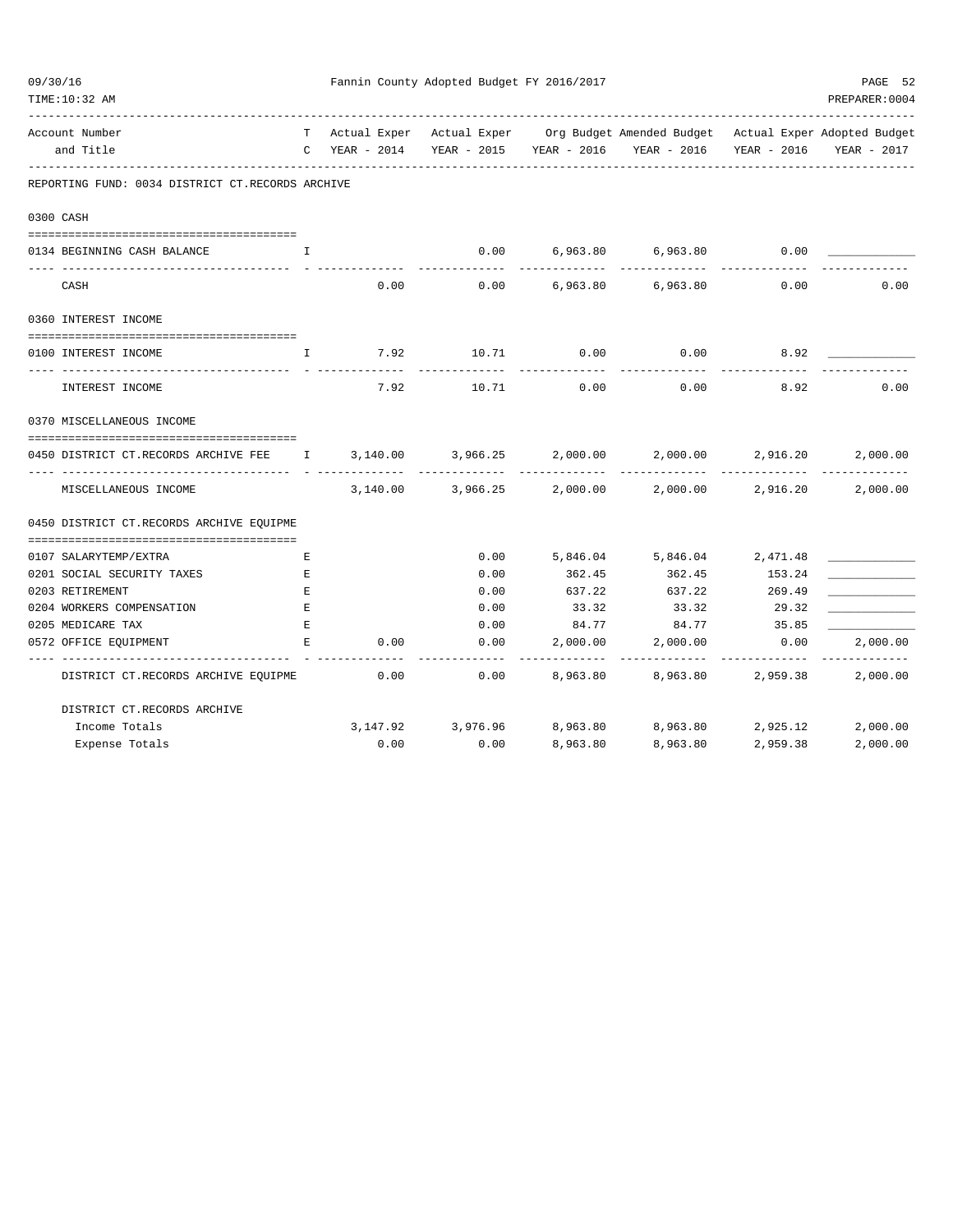| 09/30/16 | TIME:10:32 AM                                                            |      |                 | Fannin County Adopted Budget FY 2016/2017 |                      |                                                                                          |                | PAGE 53<br>PREPARER: 0004 |
|----------|--------------------------------------------------------------------------|------|-----------------|-------------------------------------------|----------------------|------------------------------------------------------------------------------------------|----------------|---------------------------|
|          | Account Number                                                           |      |                 |                                           |                      | T Actual Exper Actual Exper Org Budget Amended Budget Actual Exper Adopted Budget        |                |                           |
|          | and Title                                                                |      |                 |                                           |                      | C YEAR - 2014 YEAR - 2015 YEAR - 2016 YEAR - 2016 YEAR - 2016 YEAR - 2017                |                |                           |
|          | REPORTING FUND: 0035 LAW LIBRARY FUND                                    |      |                 |                                           |                      |                                                                                          |                |                           |
|          | 0340 FEES OF OFFICE                                                      |      |                 |                                           |                      |                                                                                          |                |                           |
|          | 0403 COUNTY CLERK FEES                                                   |      |                 |                                           |                      | 1 5,903.82 6,142.57 5,000.00 5,000.00 4,415.69 5,000.00                                  |                |                           |
|          | 0450 DISTRICT CLERK FEES                                                 |      | $I = 10,290.00$ | 10,030.71  10,000.00                      |                      | 10,000.00 6,624.21 10,000.00                                                             |                |                           |
|          | FEES OF OFFICE                                                           |      |                 | -------------                             | -------------        | -------------<br>$16,193.82$ $16,173.28$ $15,000.00$ $15,000.00$ $11,039.90$ $15,000.00$ | -------------- |                           |
|          | 0360 INTEREST EARNINGS                                                   |      |                 |                                           |                      |                                                                                          |                |                           |
|          | 0100 INTEREST EARNINGS<br>and the state of the state of the state of the |      |                 | 115.57 74.45 30.00 30.00                  |                      |                                                                                          | 60.97 30.00    |                           |
|          | ------------------------------<br>INTEREST EARNINGS                      |      | 115.57          | 74.45                                     | -----------<br>30.00 | 30.00                                                                                    | 60.97          | 30.00                     |
|          | 0475 COUNTY & DISTRICT ATTNY.                                            |      |                 |                                           |                      |                                                                                          |                |                           |
|          | 0310 OFFICE SUPPLIES                                                     | E    | 0.00            | 0.00                                      | 2,000.00             | 2,000.00                                                                                 | 0.00           | 2,000.00                  |
|          | 0421 ONLINE LEGAL RESEARCH                                               | $ E$ | 0.00            | 0.00                                      | 0.00                 | 0.00                                                                                     | 0.00           |                           |
|          | 0453 R&M COMPUTER                                                        | E.   | 0.00            | 0.00                                      | 3,000.00             | 3,000.00                                                                                 | 0.00           | 3,000.00                  |
|          | 0590 LAW BOOKS                                                           | E.   | 0.00            | 0.00                                      | 10,030.00            | 10,030.00                                                                                | 0.00           | 10,030.00                 |
|          | COUNTY & DISTRICT ATTNY.                                                 |      | 0.00            | 0.00                                      |                      | 15,030.00    15,030.00                                                                   | 0.00           | 15,030.00                 |
|          | LAW LIBRARY FUND                                                         |      |                 |                                           |                      |                                                                                          |                |                           |
|          | Income Totals                                                            |      |                 |                                           |                      | 16, 309.39   16, 247.73   15, 030.00   15, 030.00   11, 100.87   15, 030.00              |                |                           |
|          | Expense Totals                                                           |      | 0.00            | 0.00                                      | 15,030.00            | 15,030.00                                                                                | 0.00           | 15,030.00                 |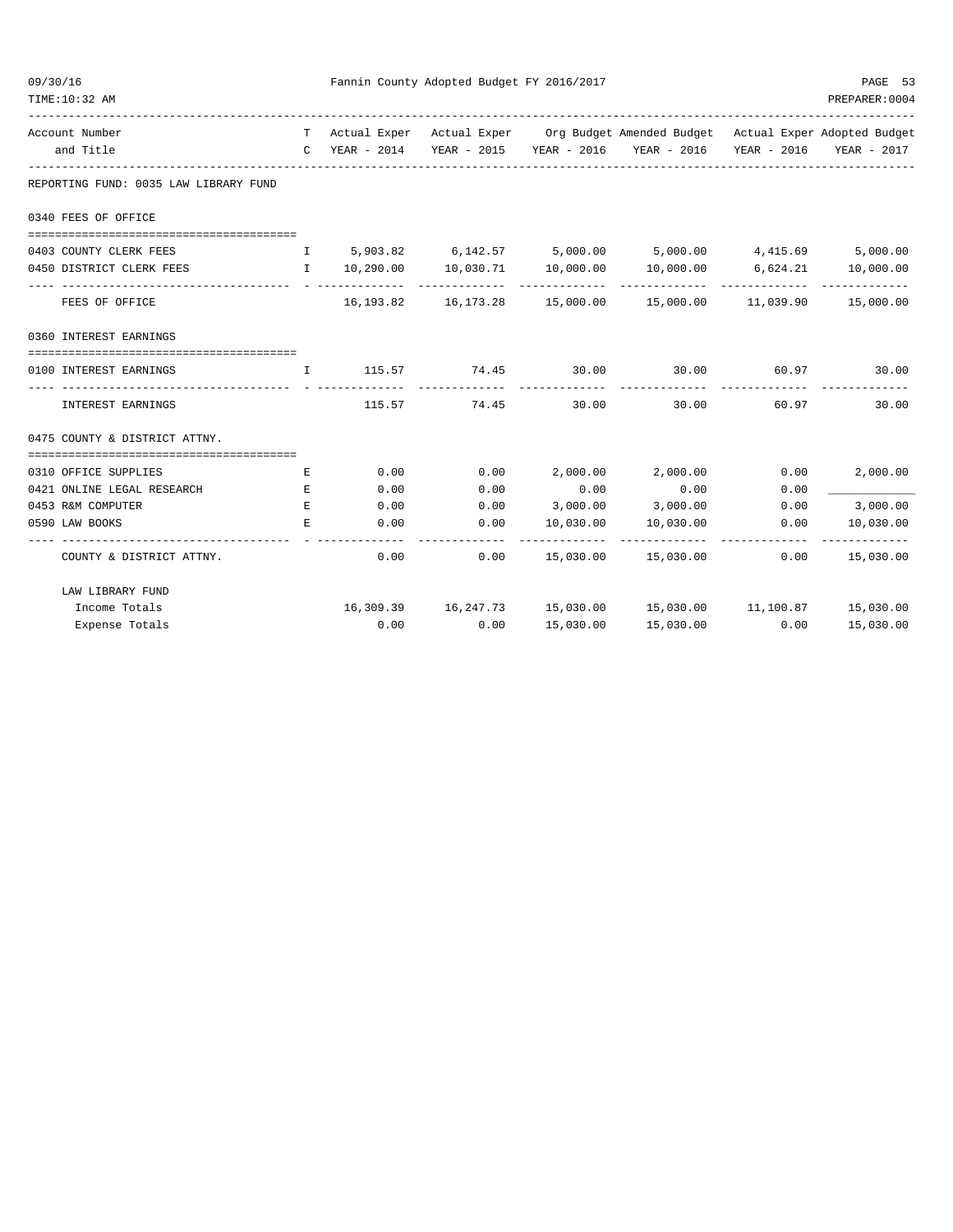| 09/30/16<br>TIME:10:32 AM                  |              |                     | Fannin County Adopted Budget FY 2016/2017 |             |                                                                      |                   | PAGE 54<br>PREPARER: 0004 |
|--------------------------------------------|--------------|---------------------|-------------------------------------------|-------------|----------------------------------------------------------------------|-------------------|---------------------------|
|                                            |              |                     |                                           |             |                                                                      |                   |                           |
| Account Number<br>and Title                | C            | YEAR - 2014         | Actual Exper Actual Exper<br>YEAR - 2015  | YEAR - 2016 | Org Budget Amended Budget Actual Exper Adopted Budget<br>YEAR - 2016 | YEAR - 2016       | YEAR - 2017               |
| REPORTING FUND: 0036 D.A. FEE ACCOUNT FUND |              |                     |                                           |             |                                                                      |                   |                           |
| 0300 CASH                                  |              |                     |                                           |             |                                                                      |                   |                           |
| 0136 BEGINNING CASH BALANCE-D.A.FEE        | $\mathbf{I}$ |                     | $0.00$ 0.00                               |             | 5,200.00 5,200.00 0.00                                               |                   | 6,000.00                  |
| 0236 BEGINNING CASH BALANCE-SEIZURE        | Ι.           | 0.00                | 0.00                                      | 2,800.00    | 2,800.00                                                             | 0.00              | 5,609.49<br>----------    |
| CASH                                       |              | 0.00                | 0.00                                      | 8,000.00    | 8,000.00                                                             | 0.00              | 11,609.49                 |
| 0340 FEES OF OFFICE                        |              |                     |                                           |             |                                                                      |                   |                           |
| 0475 DISTRICT ATTORNEY FEES                | $\mathbf{I}$ | 4,700.91            | 3,147.47 3,100.00                         |             |                                                                      | 3,100.00 3,048.48 | 3,100.00<br>-----------   |
| FEES OF OFFICE                             |              | 4,700.91            | 3,147.47                                  | 3,100.00    | 3,100.00                                                             | 3,048.48          | 3,100.00                  |
| 0352 OTHER FORFEITURES                     |              |                     |                                           |             |                                                                      |                   |                           |
| 0200 CONTRABAND FORFEITURE                 |              | 1 9,109.05 3,332.00 |                                           | 0.00        |                                                                      | $0.00$ 9,960.96   |                           |
| 0300 D.A. SEIZURE FUND                     | $\mathbf{I}$ | 0.00                | 0.00                                      | 0.00        | 0.00                                                                 | 0.00              |                           |
| OTHER FORFEITURES                          |              | 9,109.05            | 3,332.00                                  | 0.00        | 0.00                                                                 | 9,960.96          | 0.00                      |
| 0360 INTEREST EARNINGS                     |              |                     |                                           |             |                                                                      |                   |                           |
| 0100 INTEREST EARNINGS                     | Ι.           | 1.10                | 0.36                                      | 0.00        | 0.00                                                                 | 0.35              |                           |
| 0236 INTEREST EARNINGS-SEIZURE FUND        | $\mathbb{I}$ | 1.22                | 1.11                                      | 0.00        | 0.00                                                                 | 0.43              |                           |
| INTEREST EARNINGS                          |              | 2.32                | 1.47                                      | 0.00        | 0.00                                                                 | 0.78              | 0.00                      |
| 0370 MISCELLANEOUS                         |              |                     |                                           |             |                                                                      |                   |                           |
| 0130 REFUNDS & MISCELLANEOUS               | $\mathbb{I}$ |                     | 2,017.46 2,018.41                         | 0.00        |                                                                      | $0.00$ 1,012.43   |                           |
| 0319 RESTITUTION                           | I            |                     |                                           | 0.00        | 0.00                                                                 | 0.00              |                           |
| MISCELLANEOUS                              |              | 2,017.46            | 2,018.41                                  | 0.00        | 0.00                                                                 | 1,012.43          | 0.00                      |
| 0475 DISTRICT ATTORNEY DEPT                |              |                     |                                           |             |                                                                      |                   |                           |
| 0107 SALARY SUPPLEMENT                     | Е            | 17,733.83           | 1,226.32                                  | 6,490.00    | 6,490.00                                                             | 4,992.20          | 6,490.00                  |
| 0201 SOCIAL SECURITY TAXES                 | Е            | 1,063.38            | 71.36                                     | 402.38      | 402.38                                                               | 309.40            | 402.38                    |
| 0203 RETIREMENT                            | E            | 1,949.61            | 135.57                                    | 707.41      | 707.41                                                               | 544.30            | 707.41                    |
| 0204 WORKERS COMPENSATION                  | $\mathbf{E}$ | 83.86               | 15.66                                     | 188.21      | 188.21                                                               | 4.80              | 188.21                    |
| 0205 MEDICARE TAX                          | Е            | 248.63              | 16.78                                     | 94.11       | 94.11                                                                | 72.20             | 94.11                     |
| 0310 OFFICE SUPPLIES                       | Е            | 42.59               | 97.46                                     | 0.00        | 0.00                                                                 | 47.22             | 800.00                    |
| 0321 CONTINUING EDUCATION                  | Е            | 468.15              | 0.00                                      | 0.00        | 0.00                                                                 | 0.00              | 2,809.49                  |
| 0353 COMPUTER EXPENSE                      | Е            | 0.00                | 0.00                                      | 0.00        | 0.00                                                                 | 0.00              |                           |
| 0421 INVESTIGATOR/HOT CK. ONLINE           | Е            | 0.00                | 0.00                                      | 0.00        | 0.00                                                                 | 0.00              |                           |
| 0490 MISCELLANEOUS                         | Ε            | 1,491.00            | 99.00                                     | 954.21      | 954.21                                                               | 164.07            | 954.21                    |
| 0499 BANK SERVICE FEES                     | Ε            | 200.00              | 100.00                                    | 90.00       | 90.00                                                                | 90.00             | 90.00                     |
| 0572 OFFICE EQUIPMENT                      | Е            | 0.00                | 0.00                                      | 0.00        | 0.00                                                                 | 0.00              |                           |
| 0574 COMPUTER EQUIPMENT                    | Е            | 0.00                | 0.00                                      | 0.00        | 0.00                                                                 | 0.00              |                           |
| DISTRICT ATTORNEY DEPT                     |              | 23,281.05           | 1,762.15                                  | 8,926.32    | 8,926.32                                                             | 6,224.19          | 12,535.81                 |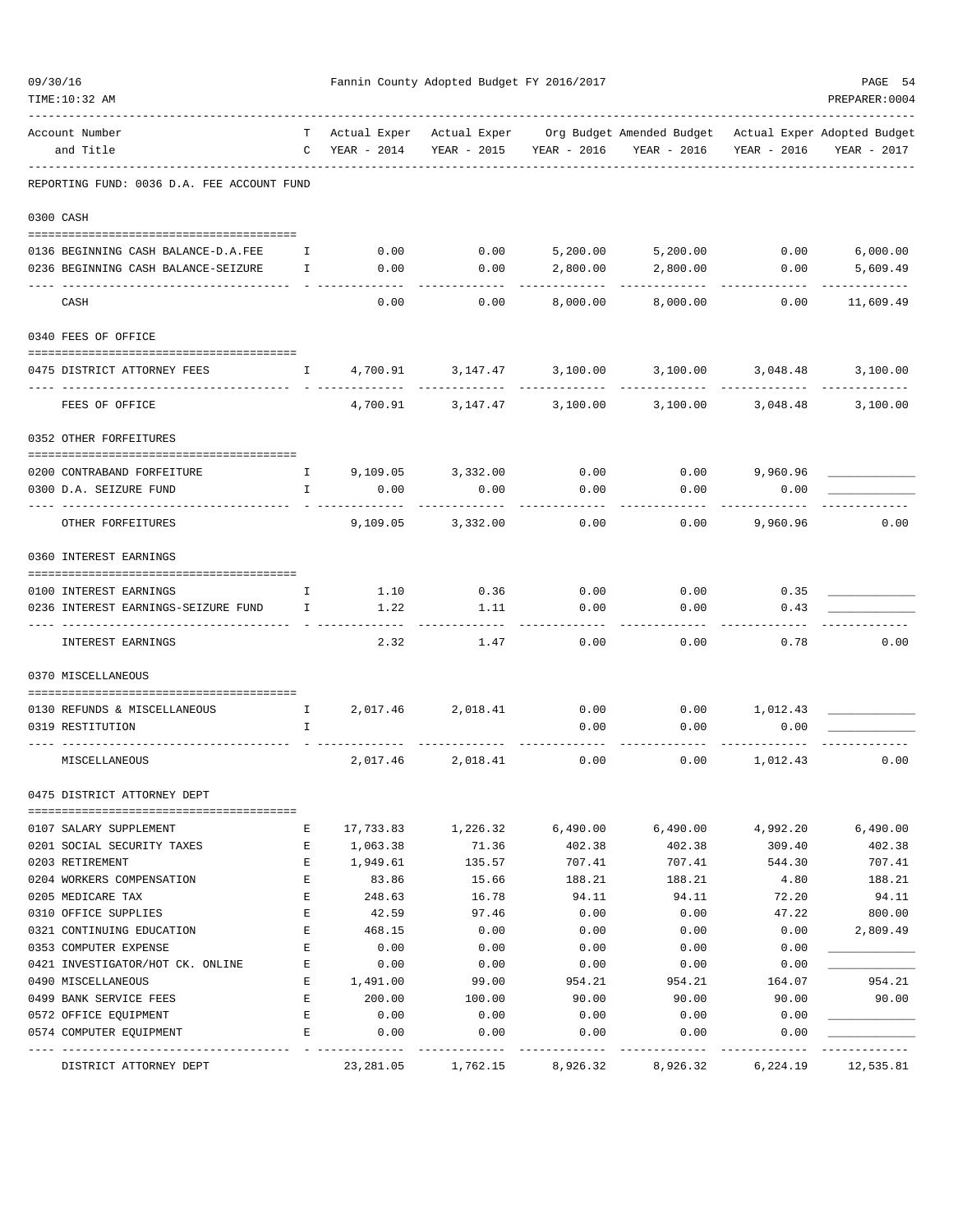| 09/30/16                                                     |                | Fannin County Adopted Budget FY 2016/2017 |                               |        |                                                                                   |                 |                               |  |  |  |  |
|--------------------------------------------------------------|----------------|-------------------------------------------|-------------------------------|--------|-----------------------------------------------------------------------------------|-----------------|-------------------------------|--|--|--|--|
| TIME:10:32 AM                                                |                |                                           |                               |        |                                                                                   |                 | PREPARER:0004                 |  |  |  |  |
| Account Number                                               |                |                                           |                               |        | T Actual Exper Actual Exper Org Budget Amended Budget Actual Exper Adopted Budget |                 |                               |  |  |  |  |
| and Title                                                    |                |                                           |                               |        | C YEAR - 2014 YEAR - 2015 YEAR - 2016 YEAR - 2016 YEAR - 2016 YEAR - 2017         |                 |                               |  |  |  |  |
| REPORTING FUND: 0036 D.A. FEE ACCOUNT FUND                   |                |                                           |                               |        |                                                                                   |                 |                               |  |  |  |  |
| 0477 D.A. SEIZURE                                            |                |                                           |                               |        |                                                                                   |                 |                               |  |  |  |  |
|                                                              |                |                                           |                               |        |                                                                                   |                 |                               |  |  |  |  |
| 0107 SALARY SUPPLEMENT                                       | Е              |                                           | 6,384.56 10,491.50            | 860.00 |                                                                                   | 860.00 1,558.18 | 860.00                        |  |  |  |  |
| 0201 SOCIAL SECURITY TAXES                                   | $\,$ E         |                                           | 381.66 634.06                 | 53.32  | 53.32                                                                             | 96.59           | 53.32                         |  |  |  |  |
| 0203 RETIREMENT                                              | E              | 714.82                                    | 1,152.50                      | 93.74  | 93.74                                                                             | 169.97          | 93.74                         |  |  |  |  |
| 0204 WORKERS COMPENSATION                                    | E.             | 0.00                                      | 5.62                          | 24.94  |                                                                                   | 24.94 0.64      | 24.94                         |  |  |  |  |
| 0205 MEDICARE TAX                                            | E              | 89.22                                     | 148.26                        | 12.47  | 12.47                                                                             | 22.69           | 12.47                         |  |  |  |  |
| 0310 OFFICE SUPPLIES                                         | E.             | 0.00                                      | 0.00                          | 0.00   | 0.00                                                                              | 0.00            |                               |  |  |  |  |
| 0321 TRAINING                                                | Е              | 0.00                                      | 0.00                          | 0.00   | 0.00                                                                              | 0.00            |                               |  |  |  |  |
| 0470 CIVIL PROCESS                                           | E.             | 0.00                                      | 58.99                         | 0.00   | 0.00                                                                              | 0.00            |                               |  |  |  |  |
| 0480 TOWING                                                  | Е              | 0.00                                      | 0.00                          | 0.00   | 0.00                                                                              | 0.00            |                               |  |  |  |  |
| 0490 MISCELLANEOUS                                           | E              |                                           | 1,548.43 1,779.68             | 954.21 |                                                                                   | 954.21 1,982.00 | 954.21                        |  |  |  |  |
| 0499 BANK SERVICE FEES                                       | E              | 300.00 200.00                             |                               | 175.00 |                                                                                   | 175.00 175.00   | 175.00                        |  |  |  |  |
| 0572 OFFICE EQUIPMENT                                        | $\mathbf{E}^-$ | 0.00                                      | 0.00                          | 0.00   | $0.00$ 0.00                                                                       |                 |                               |  |  |  |  |
| 0574 COMPUTER EOUIPMENT<br>--------------------------------- | E.,            | 0.00                                      | 0.00                          | 0.00   | 0.00                                                                              | 0.00            |                               |  |  |  |  |
| D.A. SEIZURE                                                 |                |                                           |                               |        | 9,418.69 14,470.61 2,173.68 2,173.68 4,005.07                                     |                 | 2,173.68                      |  |  |  |  |
| D.A. FEE ACCOUNT FUND                                        |                |                                           |                               |        |                                                                                   |                 |                               |  |  |  |  |
| Income Totals                                                |                |                                           |                               |        | 15,829.74 8,499.35 11,100.00 11,100.00 14,022.65 14,709.49                        |                 |                               |  |  |  |  |
| Expense Totals                                               |                |                                           | 32,699.74 16,232.76 11,100.00 |        |                                                                                   |                 | 11,100.00 10,229.26 14,709.49 |  |  |  |  |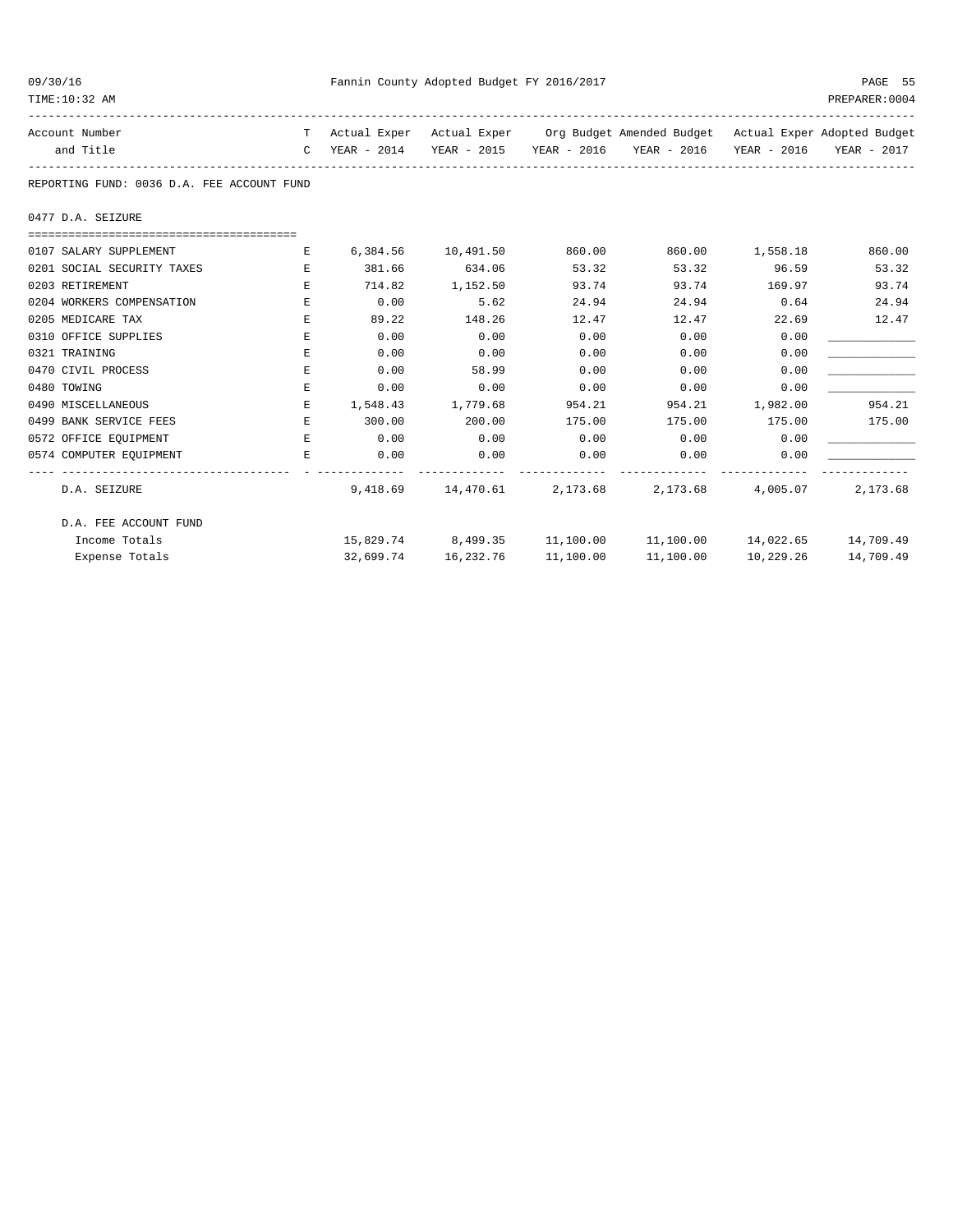| 09/30/16<br>TIME: 10:32 AM                                                                                                |  |      |                   |      | Fannin County Adopted Budget FY 2016/2017 |                                                                                                                                                                |                           | PAGE 56<br>PREPARER: 0004 |
|---------------------------------------------------------------------------------------------------------------------------|--|------|-------------------|------|-------------------------------------------|----------------------------------------------------------------------------------------------------------------------------------------------------------------|---------------------------|---------------------------|
| Account Number<br>and Title                                                                                               |  |      |                   |      |                                           | T Actual Exper Actual Exper Org Budget Amended Budget Actual Exper Adopted Budget<br>C YEAR - 2014 YEAR - 2015 YEAR - 2016 YEAR - 2016 YEAR - 2016 YEAR - 2017 |                           |                           |
| REPORTING FUND: 0037 CONTRABAND SEIZURE                                                                                   |  |      |                   |      |                                           |                                                                                                                                                                |                           |                           |
| 0360 INTEREST EARNINGS                                                                                                    |  |      |                   |      |                                           |                                                                                                                                                                |                           |                           |
| =====================================<br>0100 INTEREST EARNINGS<br><b>The Community of The Community of The Community</b> |  |      |                   |      |                                           | $2.36$ 0.57 0.00 0.00                                                                                                                                          | 0.50                      |                           |
| INTEREST EARNINGS                                                                                                         |  |      | 2.36              |      |                                           | $0.57$ 0.00 0.00                                                                                                                                               | 0.50                      | 0.00                      |
| 0370 MISCELLANEOUS                                                                                                        |  |      |                   |      |                                           |                                                                                                                                                                |                           |                           |
| 0130 REFUNDS & MISCELLANEOUS<br><b>The Community of The Table 1</b>                                                       |  |      |                   |      |                                           | $0.00$ $0.00$ $0.00$ $0.00$ $0.00$ $0.00$                                                                                                                      | 0.00                      |                           |
| MISCELLANEOUS                                                                                                             |  |      | $0.00$ and $0.00$ |      | $0.00$ 0.00                               |                                                                                                                                                                | 0.00                      | 0.00<br>0.00              |
| CONTRABAND SEIZURE                                                                                                        |  |      |                   |      |                                           |                                                                                                                                                                |                           |                           |
| Income Totals                                                                                                             |  |      |                   |      |                                           | $2.36$ 0.57 0.00 0.00                                                                                                                                          |                           | 0.00<br>0.50              |
| Expense Totals                                                                                                            |  | 0.00 |                   | 0.00 | 0.00                                      |                                                                                                                                                                | $0.00$ and $0.00$<br>0.00 | 0.00                      |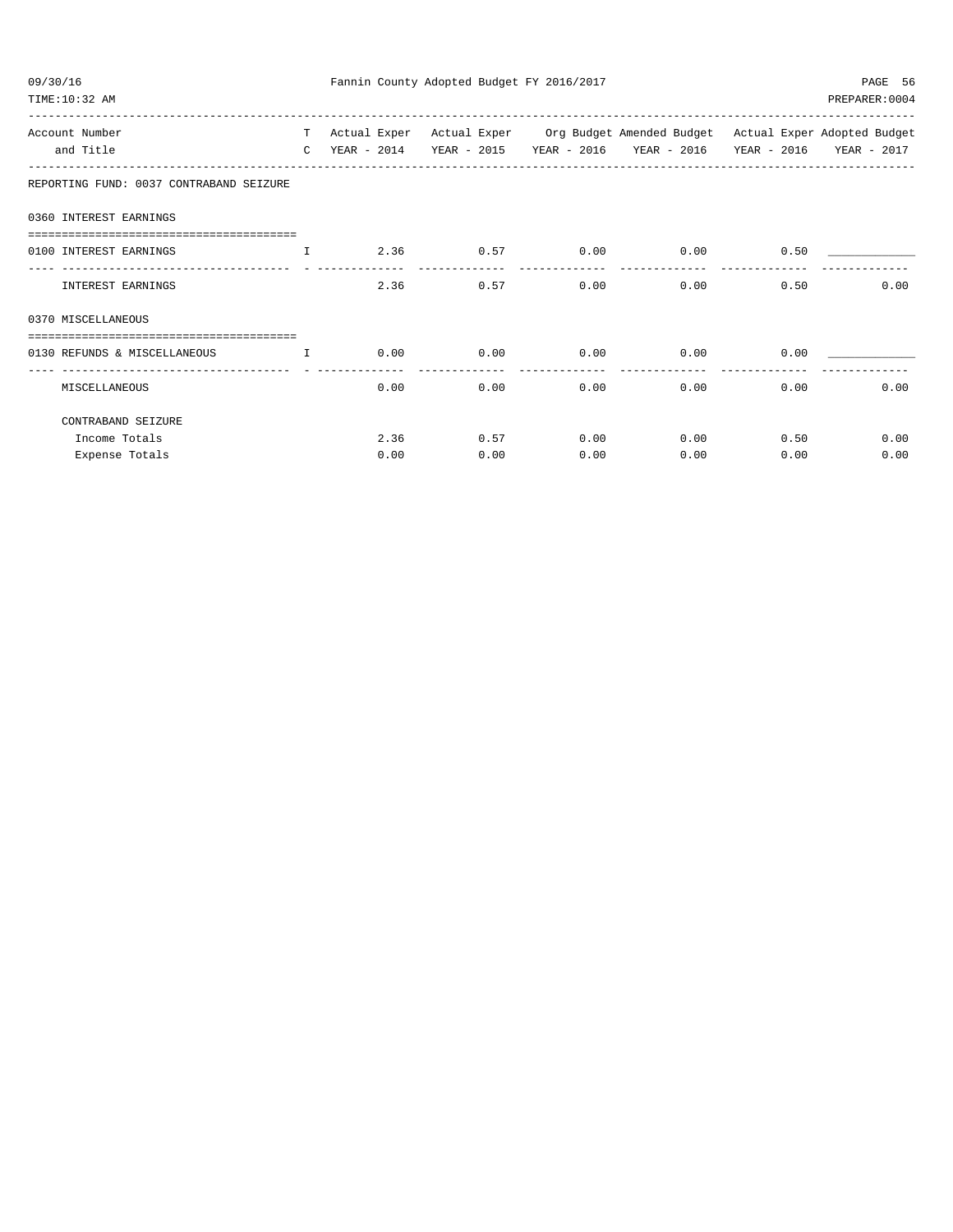| 09/30/16<br>TIME:10:32 AM                                   |    |      | Fannin County Adopted Budget FY 2016/2017 |           |                                                                                   |                                                                                                                                                                                                                             | PAGE 57<br>PREPARER: 0004 |
|-------------------------------------------------------------|----|------|-------------------------------------------|-----------|-----------------------------------------------------------------------------------|-----------------------------------------------------------------------------------------------------------------------------------------------------------------------------------------------------------------------------|---------------------------|
| Account Number                                              |    |      |                                           |           | T Actual Exper Actual Exper Org Budget Amended Budget Actual Exper Adopted Budget |                                                                                                                                                                                                                             |                           |
| and Title                                                   |    |      |                                           |           | C YEAR - 2014 YEAR - 2015 YEAR - 2016 YEAR - 2016 YEAR - 2016 YEAR - 2017         |                                                                                                                                                                                                                             |                           |
| REPORTING FUND: 0038 IHC CO-OP GIN                          |    |      |                                           |           |                                                                                   |                                                                                                                                                                                                                             |                           |
| 0360 INTEREST EARNINGS                                      |    |      |                                           |           |                                                                                   |                                                                                                                                                                                                                             |                           |
| 0100 INTEREST EARNINGS<br><b>The Community of The Terms</b> |    |      |                                           |           | $6.69$ $8.96$ $0.00$ $0.00$ $31.53$                                               |                                                                                                                                                                                                                             |                           |
| INTEREST EARNINGS                                           |    |      | 6.69                                      | 8.96 0.00 |                                                                                   | $0.00$ and $0.00$ and $0.00$ and $0.00$ and $0.00$ and $0.00$ and $0.00$ and $0.00$ and $0.00$ and $0.00$ and $0.00$ and $0.00$ and $0.00$ and $0.00$ and $0.00$ and $0.00$ and $0.00$ and $0.00$ and $0.00$ and $0.00$ and | 0.00<br>31.53             |
| $0645$ CO-OP FUND                                           |    |      |                                           |           |                                                                                   |                                                                                                                                                                                                                             |                           |
|                                                             |    |      |                                           |           |                                                                                   |                                                                                                                                                                                                                             |                           |
| 0412 PRESCRIPTIONS                                          | E. |      |                                           |           | 8.39 0.00 0.00                                                                    | 0.00                                                                                                                                                                                                                        |                           |
| CO-OP FUND                                                  |    |      | $0.00$ and $0.00$                         | 8.39 0.00 |                                                                                   | 0.00<br>0.00                                                                                                                                                                                                                | 0.00                      |
| IHC CO-OP GIN                                               |    |      |                                           |           |                                                                                   |                                                                                                                                                                                                                             |                           |
| Income Totals                                               |    |      | 6.69<br>8.96                              |           | $0.00$ 0.00 31.53                                                                 |                                                                                                                                                                                                                             | 0.00                      |
| Expense Totals                                              |    | 0.00 | 8.39                                      | 0.00      | 0.00                                                                              | 0.00                                                                                                                                                                                                                        | 0.00                      |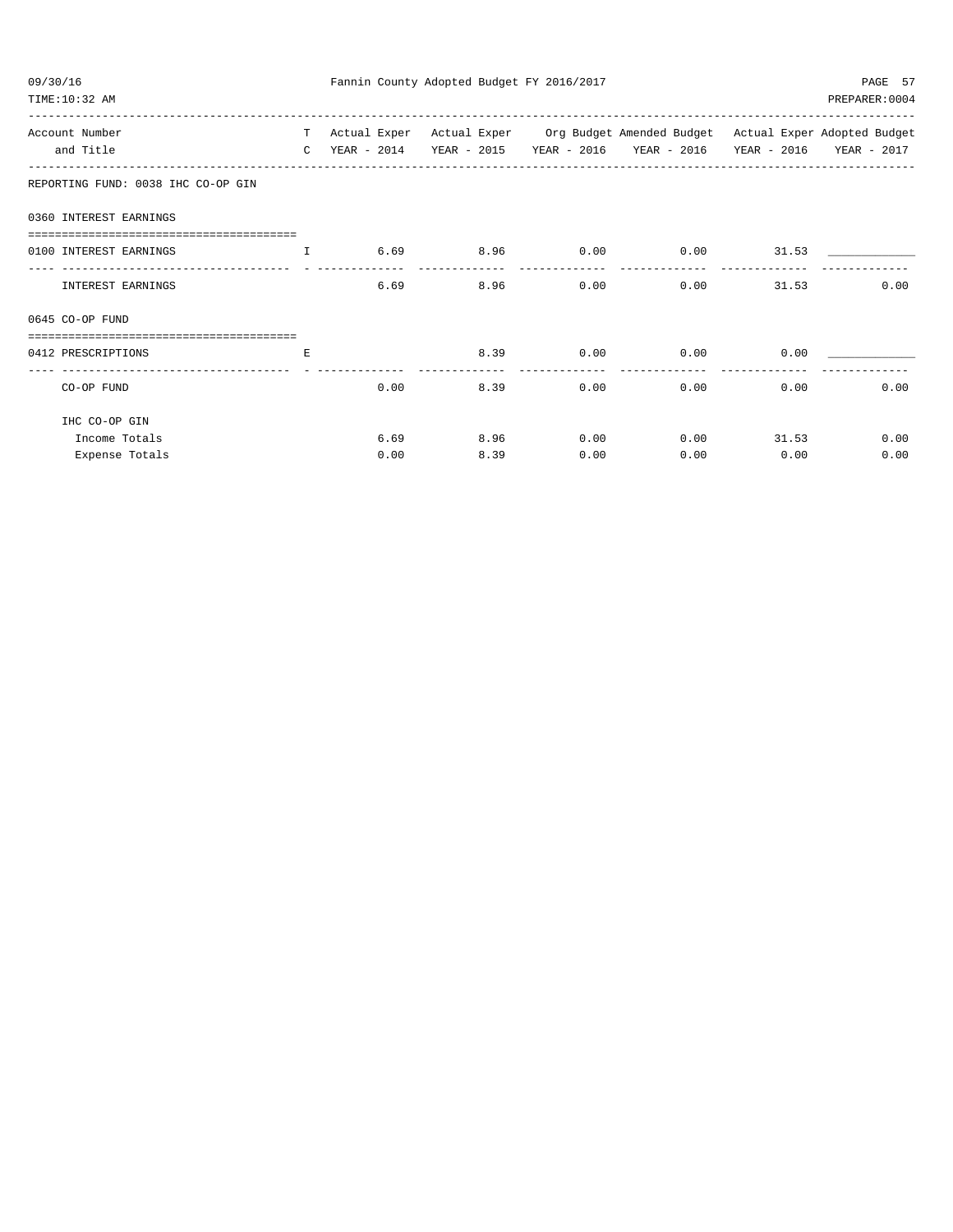| 09/30/16<br>TIME:10:32 AM                              |                         | Fannin County Adopted Budget FY 2016/2017 |                                  | PAGE 58<br>PREPARER:0004 |                                                                                                                                                    |        |             |
|--------------------------------------------------------|-------------------------|-------------------------------------------|----------------------------------|--------------------------|----------------------------------------------------------------------------------------------------------------------------------------------------|--------|-------------|
| Account Number<br>and Title                            |                         |                                           |                                  |                          | T Actual Exper Actual Exper Org Budget Amended Budget Actual Exper Adopted Budget<br>C YEAR - 2014 YEAR - 2015 YEAR - 2016 YEAR - 2016 YEAR - 2016 |        | YEAR - 2017 |
| REPORTING FUND: 0039 IHC B.R. COOPER                   |                         |                                           |                                  |                          |                                                                                                                                                    |        |             |
| 0360 INTEREST EARNINGS                                 |                         |                                           |                                  |                          |                                                                                                                                                    |        |             |
| 0100 INTEREST EARNINGS                                 | I.                      |                                           | 9.01 10.62 10.00                 |                          | 10.00                                                                                                                                              | 15.95  |             |
| INTEREST EARNINGS                                      |                         | 9.01                                      | . _ _ _ _ _ _ _ _ _ _ _<br>10.62 | ------------<br>10.00    | 10.00                                                                                                                                              | 15.95  | 0.00        |
| 0370 MISCELLANEOUS INCOME                              |                         |                                           |                                  |                          |                                                                                                                                                    |        |             |
| 0150 BONNIE RUTH COOPER TRUST                          | $\mathbb{I}$            | 2,349.30                                  | 524.90                           | 2,000.00                 | 2,000.00                                                                                                                                           | 165.00 | 1,000.00    |
| MISCELLANEOUS INCOME                                   |                         | 2,349.30                                  | 524.90                           |                          | 2,000.00 2,000.00 165.00 1,000.00                                                                                                                  |        |             |
| 0645 BONNIE RUTH COOPER                                |                         |                                           |                                  |                          |                                                                                                                                                    |        |             |
|                                                        |                         |                                           | 0.00                             |                          | 0.00                                                                                                                                               | 0.00   |             |
| 0404 COBRA/INSURANCE<br>0410 CERT. REG. NURSE ANES.    | Е<br>$\mathbf{E}% _{0}$ | 0.00<br>0.00                              | 0.00                             | 0.00<br>0.00             | 0.00                                                                                                                                               | 0.00   |             |
| 0411 PHYSICIAN, NON-EMERGENCY                          | Ε                       | 0.00                                      | 0.00                             | 0.00                     | 0.00                                                                                                                                               | 0.00   |             |
| 0412 PRESCRIPTIONS, DRUGS                              | E                       | 0.00                                      | 0.00                             | 2,010.00                 | 2,010.00                                                                                                                                           | 0.00   | 1,000.00    |
| 0413 HOSPITAL-INPATIENT                                | $\mathbf E$             | 0.00                                      | 0.00                             | 0.00                     | 0.00                                                                                                                                               | 0.00   |             |
| 0414 HOSPITAL, OUTPATIENT                              | E                       | 0.00                                      | 0.00                             | 0.00                     | 0.00                                                                                                                                               | 0.00   |             |
| 0415 LABORATORY/X-RAY                                  | Е                       | 0.00                                      | 0.00                             | 0.00                     | 0.00                                                                                                                                               | 0.00   |             |
| 0418 FED. OUALIFIED HEALTH CENTER                      | E                       | 0.00                                      | 0.00                             | 0.00                     | 0.00                                                                                                                                               | 0.00   |             |
| 0422 AMBULATORY SURGICAL CENTER                        | Е                       | 0.00                                      | 0.00                             | 0.00                     | 0.00                                                                                                                                               | 0.00   |             |
| --------------------------------<br>BONNIE RUTH COOPER |                         | 0.00                                      | 0.00                             | -----------<br>2,010.00  | -----------<br>2,010.00                                                                                                                            | 0.00   | 1,000.00    |
| IHC B.R. COOPER                                        |                         |                                           |                                  |                          |                                                                                                                                                    |        |             |
| Income Totals                                          |                         |                                           | 2,358.31 535.52 2,010.00         |                          | 2,010.00  180.95  1,000.00                                                                                                                         |        |             |
| Expense Totals                                         |                         | 0.00                                      | 0.00                             | 2,010.00                 | 2,010.00                                                                                                                                           | 0.00   | 1,000.00    |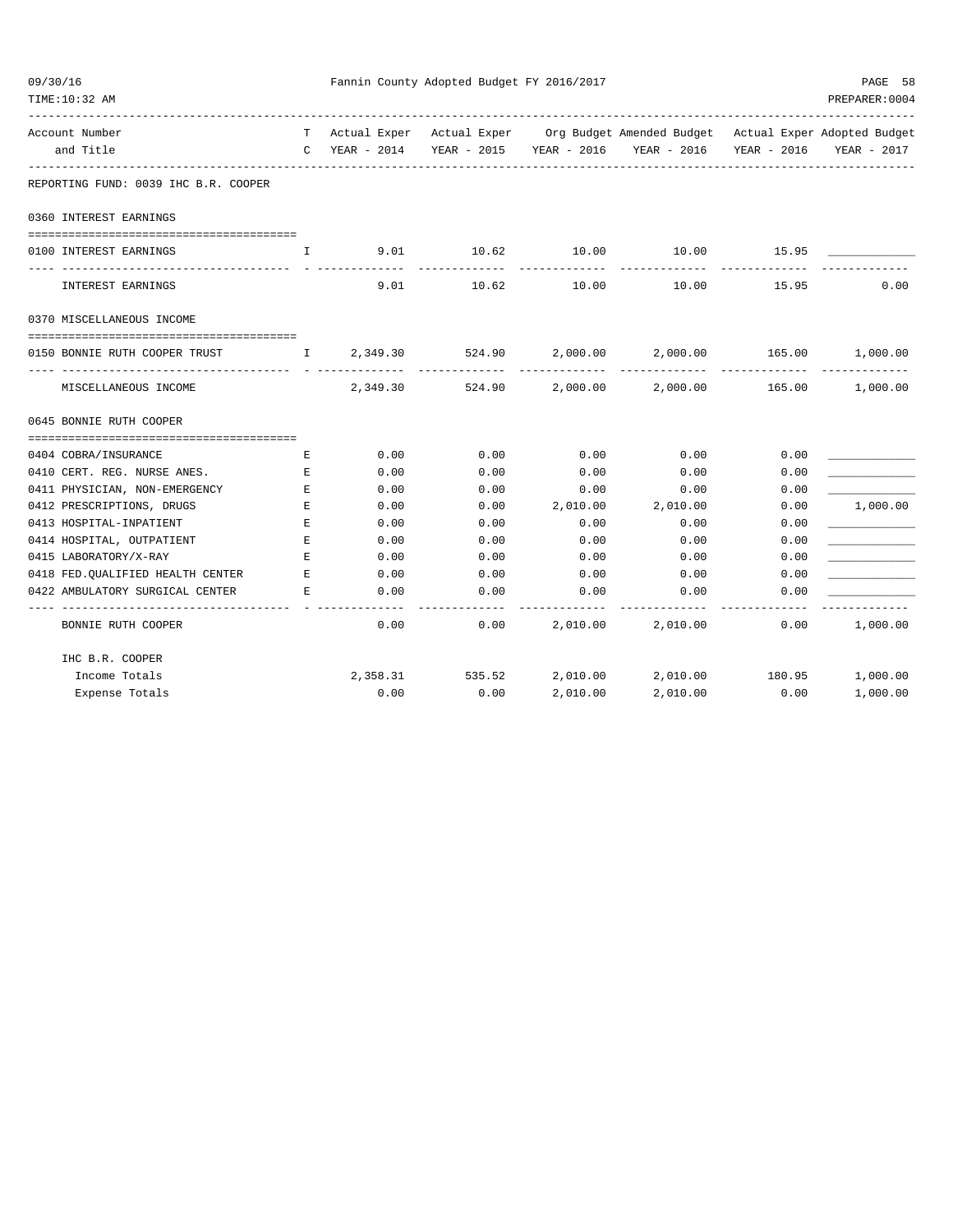| 09/30/16 | TIME:10:32 AM                                |              |                    | Fannin County Adopted Budget FY 2016/2017 |                                      |                                                                                   |             | PAGE 59<br>PREPARER: 0004 |
|----------|----------------------------------------------|--------------|--------------------|-------------------------------------------|--------------------------------------|-----------------------------------------------------------------------------------|-------------|---------------------------|
|          | --------------------------<br>Account Number |              |                    |                                           |                                      | T Actual Exper Actual Exper Org Budget Amended Budget Actual Exper Adopted Budget |             |                           |
|          | and Title<br>----------------------------    |              |                    |                                           |                                      | C YEAR - 2014 YEAR - 2015 YEAR - 2016 YEAR - 2016                                 | YEAR - 2016 | YEAR - 2017               |
|          | REPORTING FUND: 0040 NAACHO                  |              |                    |                                           |                                      |                                                                                   |             |                           |
|          | 0300 CASH                                    |              |                    |                                           |                                      |                                                                                   |             |                           |
|          | 0110 UNENCUMBERED FUND BALANCE               |              |                    |                                           |                                      | -------------                                                                     |             | 6,000.00                  |
|          | CASH                                         |              | 0.00               | 0.00                                      |                                      | 8,000.00 8,000.00                                                                 | 0.00        | 6,000.00                  |
|          | 0330 GRANT INCOME                            |              |                    |                                           |                                      |                                                                                   |             |                           |
|          | 0410 NAACHO GRANT INCOME                     | $\mathbf{I}$ | 0.00               | 3,500.00                                  | 0.00                                 | 0.00                                                                              | 0.00        |                           |
|          | GRANT INCOME                                 |              | 0.00               | 3,500.00                                  | ____________________________<br>0.00 | -------------<br>0.00                                                             | 0.00        | 0.00                      |
|          | 0411 NACCHO                                  |              |                    |                                           |                                      |                                                                                   |             |                           |
|          | 0310 OFFICE SUPPLIES                         |              |                    |                                           |                                      | E 1,278.40 971.50 5,000.00 4,900.00 313.29                                        |             | 1,000.00                  |
|          | 0427 OUT OF COUNTY TRAVEL                    | E            |                    | 2,521.38 2,305.98                         | 3,000.00                             | 3,100.00 3,011.12                                                                 |             | 5,000.00                  |
|          | 0574 COMPUTER EQUIPMENT                      | E            | 0.00<br>---------- | 0.00<br>---------                         | 0.00<br>---------                    | 0.00<br>---------                                                                 | 0.00        |                           |
|          | NACCHO                                       |              |                    |                                           |                                      | 3,799.78 3,277.48 8,000.00 8,000.00 3,324.41 6,000.00                             |             |                           |
|          | NAACHO                                       |              |                    |                                           |                                      |                                                                                   |             |                           |
|          | Income Totals                                |              |                    | $0.00$ 3,500.00                           |                                      | 8,000.00 8,000.00                                                                 | 0.00        | 6,000.00                  |
|          | Expense Totals                               |              | 3,799.78           | 3, 277.48                                 | 8,000.00                             | 8,000.00                                                                          | 3,324.41    | 6,000.00                  |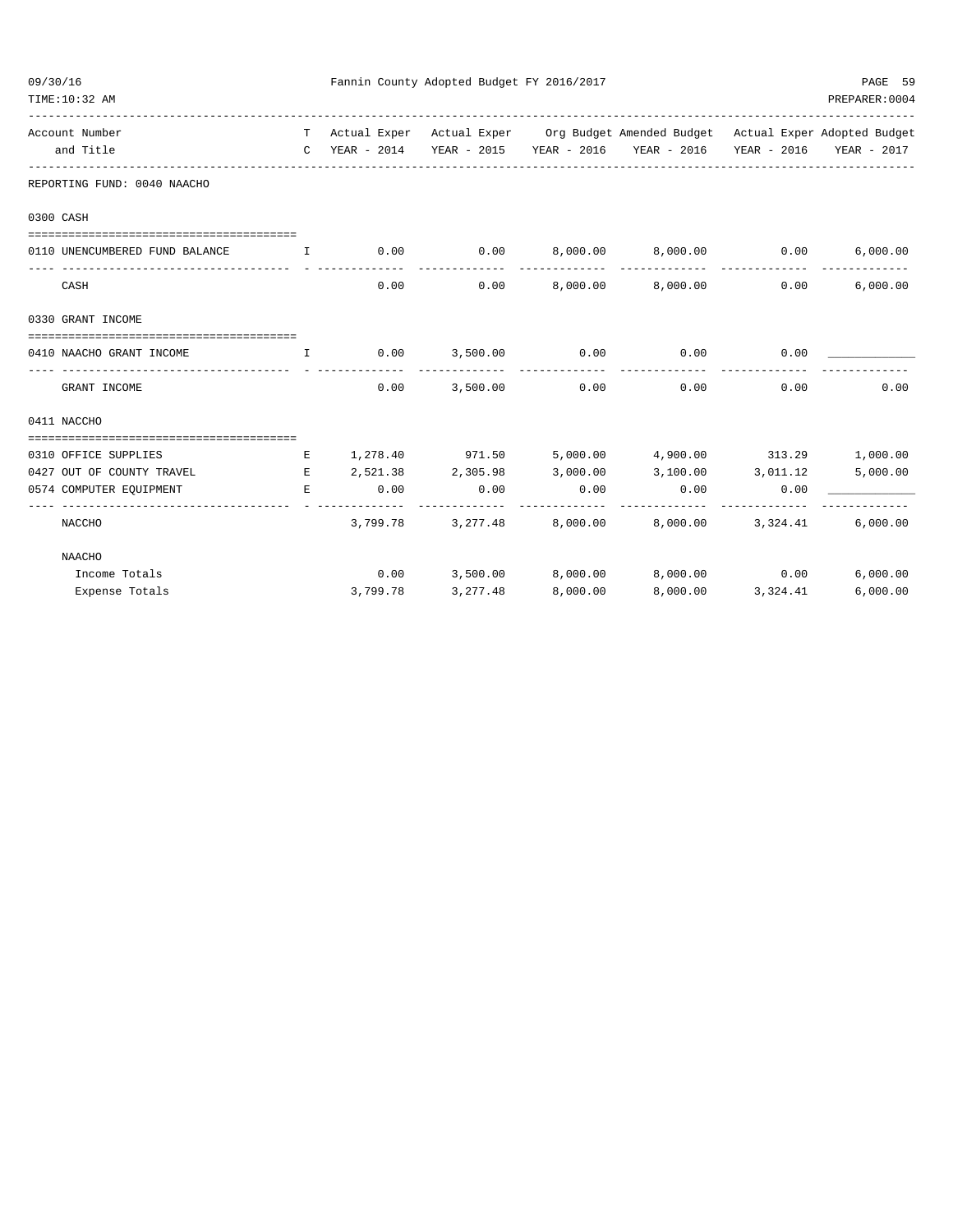| 09/30/16 | TIME:10:32 AM                                                         |              |             | Fannin County Adopted Budget FY 2016/2017 |                    |                                                                                   |                     | PAGE 60<br>PREPARER: 0004 |
|----------|-----------------------------------------------------------------------|--------------|-------------|-------------------------------------------|--------------------|-----------------------------------------------------------------------------------|---------------------|---------------------------|
|          | Account Number                                                        |              |             |                                           |                    | T Actual Exper Actual Exper Org Budget Amended Budget Actual Exper Adopted Budget |                     |                           |
|          | and Title                                                             | $\mathbb{C}$ | YEAR - 2014 |                                           |                    | YEAR - 2015 YEAR - 2016 YEAR - 2016                                               |                     | YEAR - 2016 YEAR - 2017   |
|          | REPORTING FUND: 0042 HAZARD MITIGATION PLAN                           |              |             |                                           |                    |                                                                                   |                     |                           |
|          | 0330 GRANT INCOME                                                     |              |             |                                           |                    |                                                                                   |                     |                           |
|          | 0477 HAZARD MITIGATION DR-1999                                        |              | I 20,029.75 | 0.00<br>--------------                    |                    | 23,600.00 23,600.00                                                               | 0.00                |                           |
|          | GRANT INCOME                                                          |              | 20,029.75   | 0.00                                      |                    | 23,600.00 23,600.00                                                               | 0.00                | 0.00                      |
|          | 0477 HAZARD MITIGATION GRANT<br>------------------------------------- |              |             |                                           |                    |                                                                                   |                     |                           |
|          | 0310 OFFICE SUPPLIES                                                  | Е            | 241.00      | 0.00                                      |                    | 2,600.00 2,600.00                                                                 | 0.00                |                           |
|          | 0415 CONSULTANT                                                       | E.           | 20,000.00   | 0.00                                      | 20,000.00          |                                                                                   | 20,000.00 20,000.00 |                           |
|          | 0427 TRAVEL AND TRAINING                                              | E            | 0.00        | 0.00                                      | 1,000.00           | 1,000.00                                                                          | 0.00                |                           |
|          | 0574 COMPUTER EQUIPMENT                                               | E.           | 1,056.41    | 0.00                                      | 0.00<br>---------- | 0.00                                                                              | 0.00                |                           |
|          | HAZARD MITIGATION GRANT                                               |              | 21,297.41   | 0.00                                      | 23,600.00          | 23,600.00                                                                         | 20,000.00           | 0.00                      |
|          | HAZARD MITIGATION PLAN                                                |              |             |                                           |                    |                                                                                   |                     |                           |
|          | Income Totals                                                         |              | 20,029.75   | 0.00                                      |                    | 23,600.00 23,600.00                                                               | 0.00                | 0.00                      |
|          | Expense Totals                                                        |              | 21,297.41   | 0.00                                      | 23,600.00          | 23,600.00                                                                         | 20,000.00           | 0.00                      |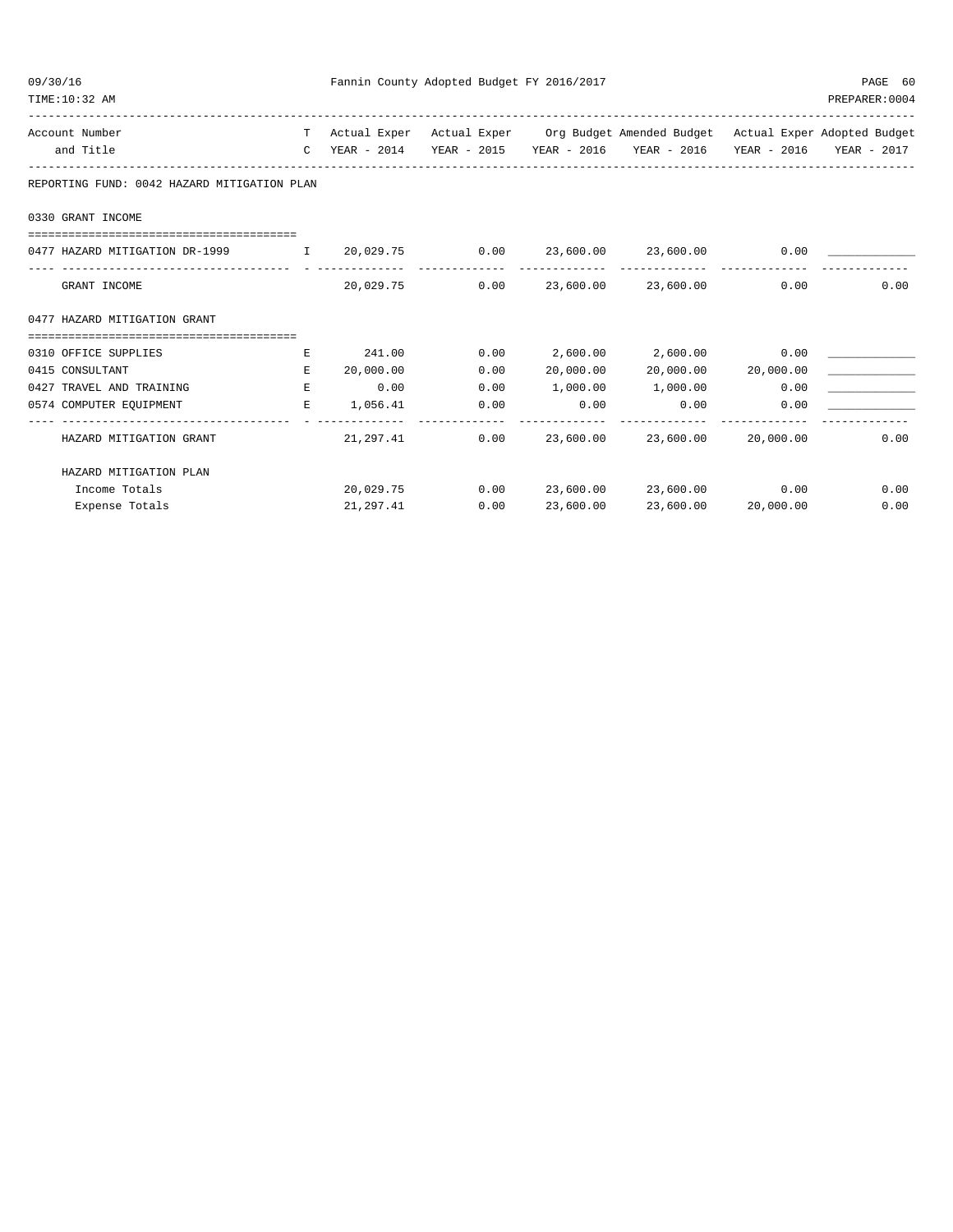| 09/30/16<br>TIME:10:32 AM                  |                               |                        | Fannin County Adopted Budget FY 2016/2017 |              | ----------------------------------                                                                                       |                     | PAGE 61<br>PREPARER: 0004 |
|--------------------------------------------|-------------------------------|------------------------|-------------------------------------------|--------------|--------------------------------------------------------------------------------------------------------------------------|---------------------|---------------------------|
| Account Number<br>and Title                |                               | C YEAR - 2014          |                                           |              | T Actual Exper Actual Exper Org Budget Amended Budget Actual Exper Adopted Budget<br>YEAR - 2015 YEAR - 2016 YEAR - 2016 | YEAR - 2016         | YEAR - 2017               |
| REPORTING FUND: 0044 HOMELAND SECURITY     |                               |                        |                                           |              |                                                                                                                          |                     |                           |
| 0330 GRANTS                                |                               |                        |                                           |              |                                                                                                                          |                     |                           |
| 0418 2011 HOMELAND SECURITY                | $\mathbf{I}$                  | 25,894.49              | 0.00                                      | 0.00         | 0.00                                                                                                                     | 0.00                |                           |
| 0419 2012 HOMELAND SECURITY                | $\mathbf{I}$                  | 15,845.90              | 0.00                                      | 0.00         | 0.00                                                                                                                     | 0.00                |                           |
| 0420 2013 HOMELAND SECURITY                | $\mathbf{I}$                  | 700.00                 | 21,133.00                                 | 0.00         | 0.00                                                                                                                     | 0.00                |                           |
| 0421 2014 HOMELAND SECURITY                | $\mathbf{I}$                  |                        | 23,688.84                                 | 0.00         | 0.00                                                                                                                     | 0.00                |                           |
| 0422 2015 HOMELAND SECURITY                | $\mathbf{I}$ and $\mathbf{I}$ |                        | 0.00                                      |              | 30,000.00 30,000.00 27,741.63                                                                                            |                     |                           |
| 0423 2016 HOMELAND SECURITY                | I.                            |                        |                                           | 0.00         | 0.00                                                                                                                     | 0.00                | 26, 128.81                |
| <b>GRANTS</b>                              |                               |                        | 42,440.39 44,821.84                       | 30,000.00    |                                                                                                                          | 30,000.00 27,741.63 | 26,128.81                 |
| 0412 HOMELAND SECURITY                     |                               |                        |                                           |              |                                                                                                                          |                     |                           |
|                                            |                               |                        |                                           |              |                                                                                                                          |                     |                           |
| 0578 2011 EQUIPMENT<br>0579 2012 EQUIPMENT | E<br>E                        | 0.00                   | 0.00<br>0.00                              | 0.00<br>0.00 | 0.00<br>0.00                                                                                                             | 0.00<br>0.00        |                           |
| 0580 2013 EQUIPMENT                        | Е                             | 13,014.10<br>21,833.00 | 0.00                                      | 0.00         | 0.00                                                                                                                     | 0.00                |                           |
| 0581 2014 EQUIPMENT                        | E                             |                        | 23,688.84                                 | 0.00         | 0.00                                                                                                                     | 0.00                |                           |
| 0582 2015 EQUIPMENT                        | E                             |                        | 0.00                                      |              | 30,000.00 30,000.00 27,741.63                                                                                            |                     |                           |
| 0583 2016 EQUIPMENT                        | E.                            |                        |                                           | 0.00         | 0.00                                                                                                                     | 0.00                | 26,128.81                 |
| HOMELAND SECURITY                          |                               |                        |                                           |              | $34,847.10$ $23,688.84$ $30,000.00$ $30,000.00$ $27,741.63$ $26,128.81$                                                  | -------------       |                           |
| HOMELAND SECURITY                          |                               |                        |                                           |              |                                                                                                                          |                     |                           |
| Income Totals                              |                               |                        |                                           |              | 42,440.39 44,821.84 30,000.00 30,000.00 27,741.63 26,128.81                                                              |                     |                           |
| Expense Totals                             |                               | 34,847.10              | 23,688.84                                 | 30,000.00    | 30,000.00                                                                                                                | 27,741.63           | 26,128.81                 |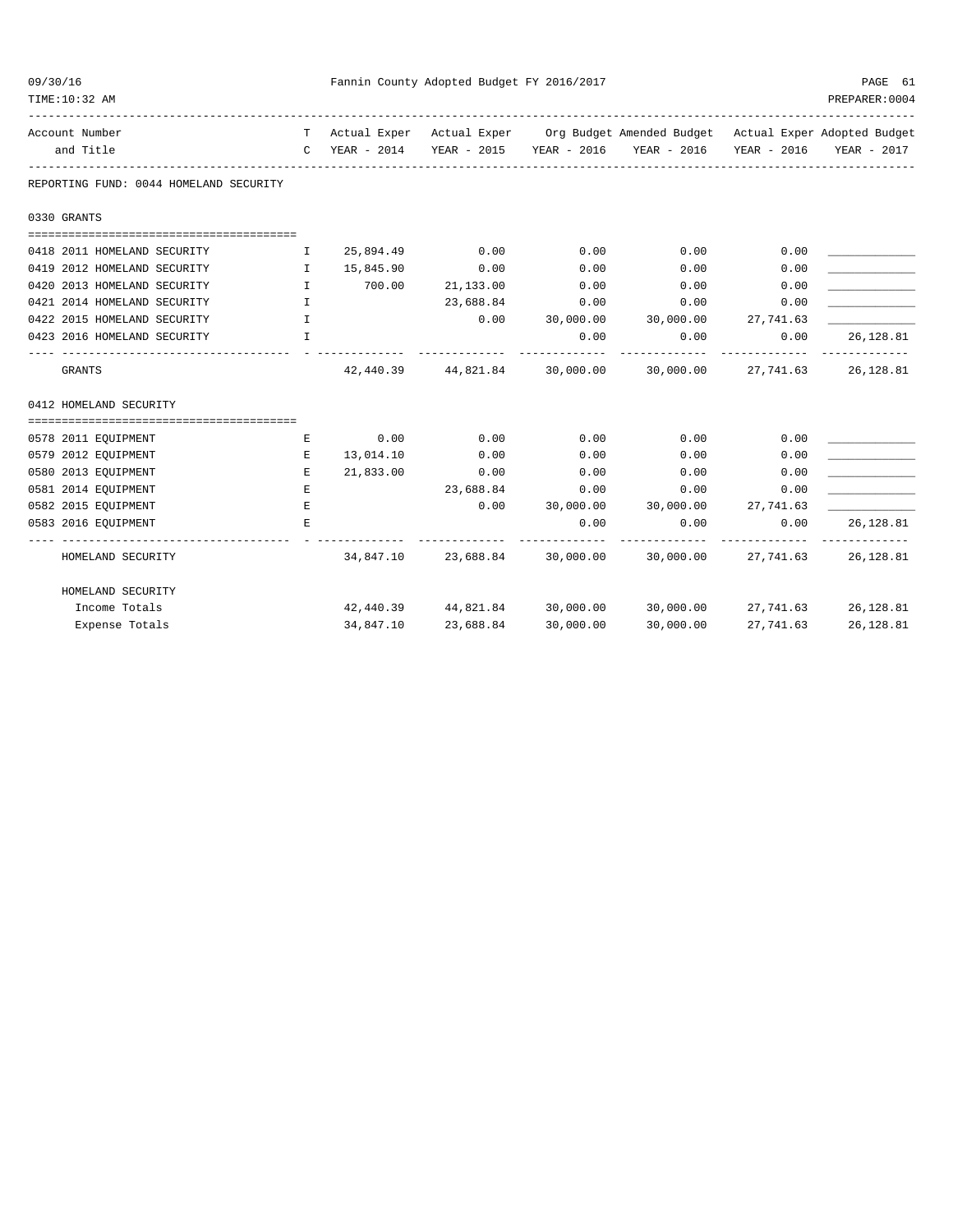| 09/30/16<br>TIME:10:32 AM             |    | Fannin County Adopted Budget FY 2016/2017 |                                             |          |                                                                                   |             |                            |
|---------------------------------------|----|-------------------------------------------|---------------------------------------------|----------|-----------------------------------------------------------------------------------|-------------|----------------------------|
| Account Number                        |    |                                           |                                             |          | T Actual Exper Actual Exper Org Budget Amended Budget Actual Exper Adopted Budget |             |                            |
| and Title                             |    |                                           |                                             |          | C YEAR - 2014 YEAR - 2015 YEAR - 2016 YEAR - 2016                                 | YEAR - 2016 | YEAR - 2017                |
| REPORTING FUND: 0045 CHAPTER 19 FUNDS |    |                                           |                                             |          |                                                                                   |             |                            |
| 0330 GRANT INCOME                     |    |                                           |                                             |          |                                                                                   |             |                            |
| 0403 CHAPTER 19 FUNDS                 |    | $1 \t 8, 409.33$                          |                                             |          | $5,664.56$ $2,168.00$ $2,168.00$ $0.00$                                           |             | 4,000.00<br>-------------- |
| GRANT INCOME                          |    | 8,409.33                                  |                                             |          | 5,664.56 2,168.00 2,168.00                                                        | 0.00        | 4,000.00                   |
| 0403 CHAPTER 19 FUNDS                 |    |                                           |                                             |          |                                                                                   |             |                            |
| 0103 SALARY                           | Е  |                                           | $1,121.94$ $2,887.97$ $1,000.00$ $1,000.00$ |          |                                                                                   | 0.00        | 1,200.00                   |
| 0201 SOCIAL SECURITY                  | Е  | 59.34                                     | 179.06                                      | 62.00    | 62.00                                                                             | 0.00        | 74.40                      |
| 0204 WORKERS COMPENSATION             | E. | 0.00                                      | 0.00                                        | 0.00     | 0.00                                                                              | 0.00        |                            |
| 0205 MEDICARE TAX                     | Е  | 13.87                                     | 41.88                                       | 14.50    | 14.50                                                                             | 0.00        | 17.40                      |
| 0310 OFFICE SUPPLIES                  | Е  | 449.22                                    | 16.30                                       | 591.50   | 591.50                                                                            | 0.00        | 500.00                     |
| 0427 OUT OF COUNTY TRAVEL             | E  | 901.40                                    | 2,250.58                                    | 500.00   | 500.00                                                                            | 0.00        | 1,000.00                   |
| 0572 OFFICE EQUIPMENT                 | E  | 0.00                                      | 0.00                                        | 0.00     | 0.00                                                                              | 0.00        | 708.20                     |
| 0573 ELECTION EQUIPMENT               | Е  | 6,152.33                                  | 0.00                                        | 0.00     | 0.00                                                                              | 0.00        |                            |
| 0574 COMPUTER EQUIPMENT               | Е  | 0.00<br>-----------                       | 0.00                                        | 0.00     | 0.00                                                                              | 0.00        | 500.00                     |
| CHAPTER 19 FUNDS                      |    | 8,698.10                                  |                                             |          | 5,375.79 2,168.00 2,168.00                                                        | 0.00        | 4,000.00                   |
| CHAPTER 19 FUNDS                      |    |                                           |                                             |          |                                                                                   |             |                            |
| Income Totals                         |    | 8,409.33                                  |                                             |          | 5,664.56 2,168.00 2,168.00                                                        | 0.00        | 4,000.00                   |
| Expense Totals                        |    | 8,698.10                                  | 5,375.79                                    | 2,168.00 | 2,168.00                                                                          | 0.00        | 4,000.00                   |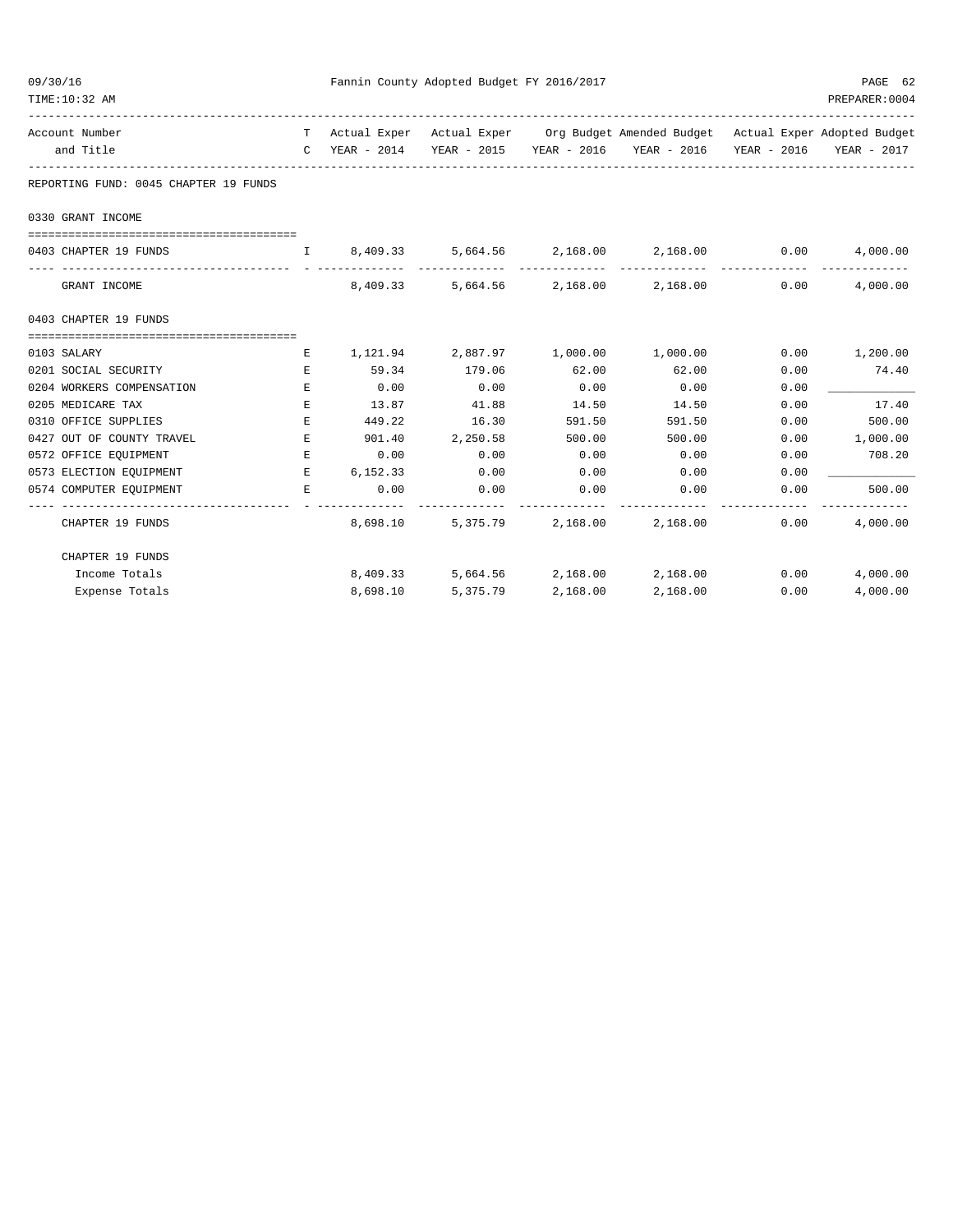| 09/30/16 | TIME: 10:32 AM                                                                                                                                                                                                                                                    |    |               | Fannin County Adopted Budget FY 2016/2017 |                           |                                                                                   |                | PAGE 63<br>PREPARER: 0004 |
|----------|-------------------------------------------------------------------------------------------------------------------------------------------------------------------------------------------------------------------------------------------------------------------|----|---------------|-------------------------------------------|---------------------------|-----------------------------------------------------------------------------------|----------------|---------------------------|
|          | Account Number                                                                                                                                                                                                                                                    |    |               |                                           |                           | T Actual Exper Actual Exper Org Budget Amended Budget Actual Exper Adopted Budget |                |                           |
|          | and Title                                                                                                                                                                                                                                                         |    | C YEAR - 2014 |                                           |                           | YEAR - 2015 YEAR - 2016 YEAR - 2016 YEAR - 2016                                   |                | YEAR - 2017               |
|          | REPORTING FUND: 0046 SAFE ROOM REIMBURSEMENT PROGRAM                                                                                                                                                                                                              |    |               |                                           |                           |                                                                                   |                |                           |
|          | 0300 CASH                                                                                                                                                                                                                                                         |    |               |                                           |                           |                                                                                   |                |                           |
|          | 0146 BEGINNING CASH BALANCE                                                                                                                                                                                                                                       | H. |               | $0.00$ $0.00$ $1,200.00$                  |                           | $0.00$ $0.00$ $1,200.00$                                                          |                |                           |
|          | CASH                                                                                                                                                                                                                                                              |    | 0.00          | 0.00                                      |                           | $1,200.00$ 0.00                                                                   | 0.00           | 1,200.00                  |
|          | 0330 GRANT INCOME                                                                                                                                                                                                                                                 |    |               |                                           |                           |                                                                                   |                |                           |
|          |                                                                                                                                                                                                                                                                   |    |               |                                           |                           |                                                                                   |                |                           |
|          | 0475 SAFE ROOM REIMBURSEMENT DR-4029 I 113,134.71 85,929.77 63,276.75 81,964.51 72,773.35 87,000.00                                                                                                                                                               |    |               |                                           |                           |                                                                                   |                |                           |
|          | 0476 ADMINISTRATIVE FEE                                                                                                                                                                                                                                           |    | I 5,100.00    | 3,200.00                                  | 2,200.00<br>------------- | 4,300.00 3,200.00                                                                 | -------------- | 2,900.00<br>------------- |
|          | GRANT INCOME                                                                                                                                                                                                                                                      |    |               |                                           |                           | $118,234.71$ $89,129.77$ $65,476.75$ $86,264.51$ $75,973.35$                      |                | 89,900.00                 |
|          | 0475 SAFE ROOM REIMBURSEMENT PROGRAM                                                                                                                                                                                                                              |    |               |                                           |                           |                                                                                   |                |                           |
|          | 0310 OFFICE SUPPLIES                                                                                                                                                                                                                                              | E  |               |                                           |                           | $900.17$ $0.00$ $0.00$ $200.00$ $0.00$ $200.00$                                   |                |                           |
|          | 0314 SAFE ROOM REIMBURSEMENT<br><b>Experimental Experimental Experimental</b>                                                                                                                                                                                     |    |               |                                           |                           | $113, 134.71$ $72, 215.77$ $63, 276.75$ $81, 964.51$ $72, 773.35$ $87, 000.00$    |                |                           |
|          | 0427 OUT OF COUNTY TRAVEL<br><b>Experimental Experimental Experimental Experimental Experimental Experimental Experimental Experimental Experimental Experimental Experimental Experimental Experimental Experimental Experimental Experimental Experimental </b> |    | 534.60 445.50 |                                           | 600.00                    | 600.00 378.55 600.00                                                              |                |                           |
|          | 0573 RADIO EQUIPMENT                                                                                                                                                                                                                                              | Е  |               |                                           |                           | $0.00$ $3,438.01$ $3,438.01$                                                      |                | 3,300.00                  |
|          | 0574 COMPUTER EQUIPMENT                                                                                                                                                                                                                                           | E. | 3,422.40      | 0.00                                      | 2,800.00                  | 61.99                                                                             | 0.00           |                           |
|          | SAFE ROOM REIMBURSEMENT PROGRAM                                                                                                                                                                                                                                   |    |               | 117,991.88 72,661.27                      |                           | 66,676.75 86,264.51 76,589.91                                                     |                | 91,100.00                 |
|          | SAFE ROOM REIMBURSEMENT PROGRAM                                                                                                                                                                                                                                   |    |               |                                           |                           |                                                                                   |                |                           |
|          | Income Totals                                                                                                                                                                                                                                                     |    |               |                                           |                           | $118,234.71$ $89,129.77$ $66,676.75$ $86,264.51$ $75,973.35$                      |                | 91,100.00                 |
|          | Expense Totals                                                                                                                                                                                                                                                    |    | 117,991.88    | 72,661.27                                 | 66,676.75                 | 86,264.51                                                                         | 76,589.91      | 91,100.00                 |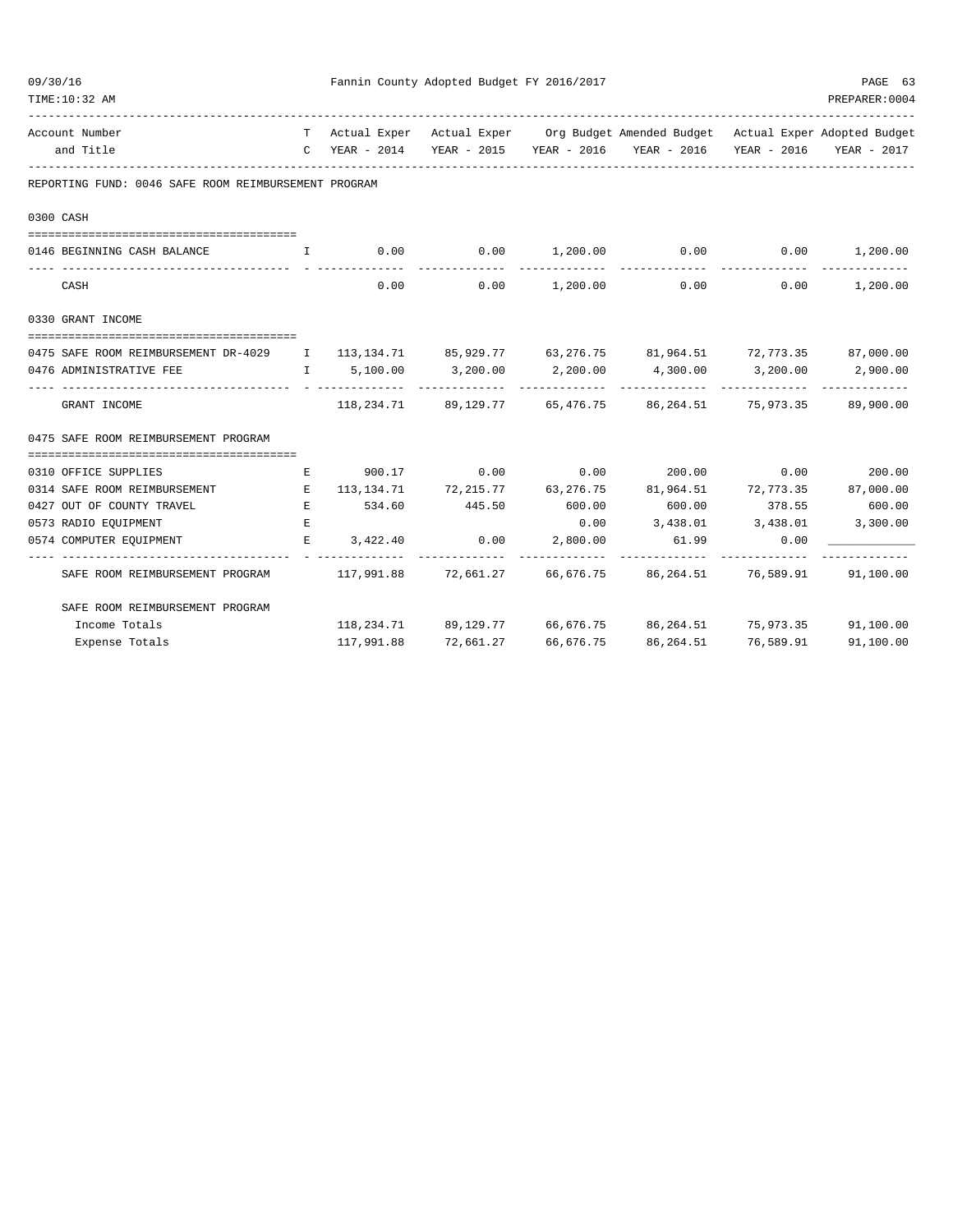| 09/30/16 | TIME:10:32 AM                                                              |          | Fannin County Adopted Budget FY 2016/2017 |                |                                                                                   |          | PAGE 64<br>PREPARER: 0004                 |
|----------|----------------------------------------------------------------------------|----------|-------------------------------------------|----------------|-----------------------------------------------------------------------------------|----------|-------------------------------------------|
|          | Account Number                                                             |          |                                           |                | T Actual Exper Actual Exper Org Budget Amended Budget Actual Exper Adopted Budget |          |                                           |
|          | and Title                                                                  |          |                                           |                | C YEAR - 2014 YEAR - 2015 YEAR - 2016 YEAR - 2016 YEAR - 2016 YEAR - 2017         |          |                                           |
|          | REPORTING FUND: 0048 ELECTION EQUIPMENT FUND                               |          |                                           |                |                                                                                   |          |                                           |
|          | 0300 CASH                                                                  |          |                                           |                |                                                                                   |          |                                           |
|          | 0148 BEGINNING CASH BALANCE 1 0.00 0.00 12,600.00 12,600.00 0.00 17,100.00 |          |                                           |                |                                                                                   |          | _____________                             |
|          | CASH                                                                       | 0.00     | 0.00                                      |                | 12,600.00    12,600.00                                                            |          | $0.00$ 17,100.00                          |
|          | 0340 INCOME                                                                |          |                                           |                |                                                                                   |          |                                           |
|          | 0130 REFUNDS & MISCELLANEOUS 10.00 119.65 2,400.00 2,400.00 2,400.00 0.00  |          |                                           |                |                                                                                   |          |                                           |
|          | 0.00 0484 ELECTION REIMBURSEMENT THE 6,695.00 7,532.19 0.00                |          | -------------                             | ______________ | $0.00$ 1, 145.17<br>--------------                                                |          | 2,400.00<br>-------------- -------------- |
|          | INCOME                                                                     | 6,695.00 |                                           |                | 7,651.84 2,400.00 2,400.00 1,145.17                                               |          | 2,400.00                                  |
|          | 0403 ELECTION EQUIPMENT FUND                                               |          |                                           |                |                                                                                   |          |                                           |
|          | 0485 LICENSE/SUPPORT                                                       |          |                                           |                | $E$ 0.00 0.00 0.00 0.00 667.00 667.00                                             |          |                                           |
|          | 0573 ELECTION EQUIPMENT E 8,499.12 6,048.75 15,000.00 14,333.00            |          | --------------                            |                |                                                                                   |          | 3, 131. 20   19, 500. 00                  |
|          | ELECTION EQUIPMENT FUND                                                    |          |                                           |                | 8,499.12 6,048.75 15,000.00 15,000.00 3,798.20 19,500.00                          |          |                                           |
|          | ELECTION EQUIPMENT FUND                                                    |          |                                           |                |                                                                                   |          |                                           |
|          | Income Totals                                                              |          |                                           |                | 6,695.00 7,651.84 15,000.00 15,000.00 1,145.17 19,500.00                          |          |                                           |
|          | Expense Totals                                                             | 8,499.12 | 6,048.75                                  | 15,000.00      | 15,000.00                                                                         | 3,798.20 | 19,500.00                                 |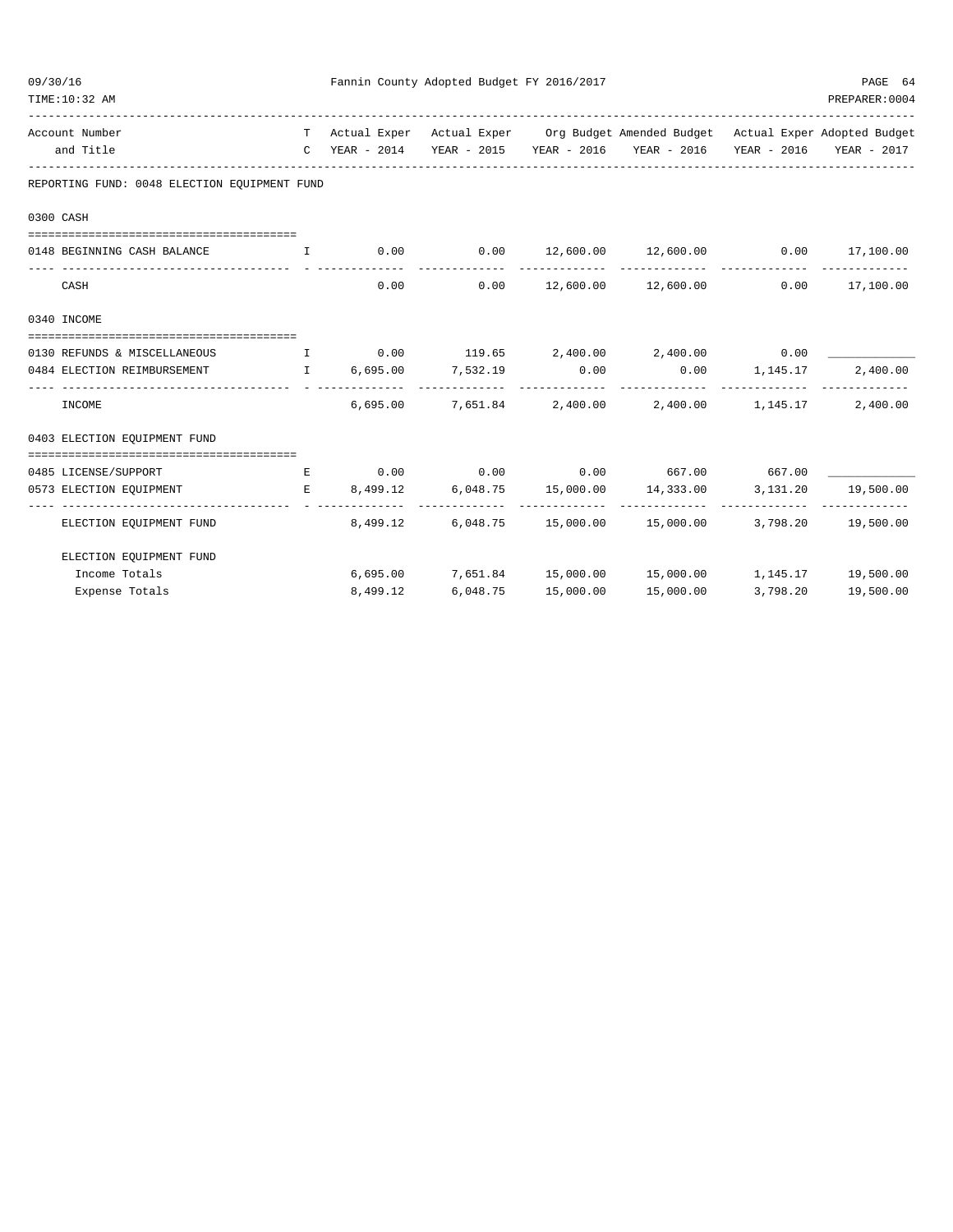| 09/30/16<br>TIME:10:32 AM                                                                                                                | Fannin County Adopted Budget FY 2016/2017 | PAGE 65<br>PREPARER: 0004 |                |                                                                                   |      |                 |
|------------------------------------------------------------------------------------------------------------------------------------------|-------------------------------------------|---------------------------|----------------|-----------------------------------------------------------------------------------|------|-----------------|
| Account Number                                                                                                                           |                                           |                           |                | T Actual Exper Actual Exper Org Budget Amended Budget Actual Exper Adopted Budget |      |                 |
| and Title                                                                                                                                |                                           |                           |                | C YEAR - 2014 YEAR - 2015 YEAR - 2016 YEAR - 2016 YEAR - 2016 YEAR - 2017         |      |                 |
| REPORTING FUND: 0051 CO.CLERK CO.& DIST.CT. TECHNOLOGY                                                                                   |                                           |                           |                |                                                                                   |      |                 |
| 0370 CO.CLK.MISCELLANEOUS INCOME                                                                                                         |                                           |                           |                |                                                                                   |      |                 |
| 0440 CO.CLK.CO.& DIST.CT.TECHNOLOGY FEE 1 1,599.42 1,753.30 2,000.00 2,000.00 1,134.26 1,000.00                                          |                                           |                           |                |                                                                                   |      |                 |
| $CO.CLK.MISCELLANEOUS INCOME$ 1,599.42 1,753.30 2,000.00 2,000.00 1,134.26                                                               |                                           |                           | -------------- |                                                                                   |      | 1,000.00        |
| 0440 CO.CLK.COURT TECHNOLOGY EQUIPMENT                                                                                                   |                                           |                           |                |                                                                                   |      |                 |
| the contract of the contract of the contract of the contract of the contract of the contract of the contract of<br>0572 OFFICE EOUIPMENT |                                           |                           |                | $0.00$ $0.00$ $2,000.00$ $2,000.00$                                               |      | $0.00$ 1,000.00 |
| CO.CLK.COURT TECHNOLOGY EOUIPMENT                                                                                                        |                                           |                           |                | $0.00$ $0.00$ $2,000.00$ $2,000.00$                                               | 0.00 | 1,000.00        |
| CO. CLERK CO.& DIST. CT. TECHNOLOGY                                                                                                      |                                           |                           |                |                                                                                   |      |                 |
| Income Totals                                                                                                                            |                                           |                           |                | $1,599.42$ $1,753.30$ $2,000.00$ $2,000.00$ $1,134.26$ $1,000.00$                 |      |                 |
| Expense Totals                                                                                                                           | 0.00                                      | 0.00                      | 2,000.00       | 2,000.00                                                                          | 0.00 | 1,000.00        |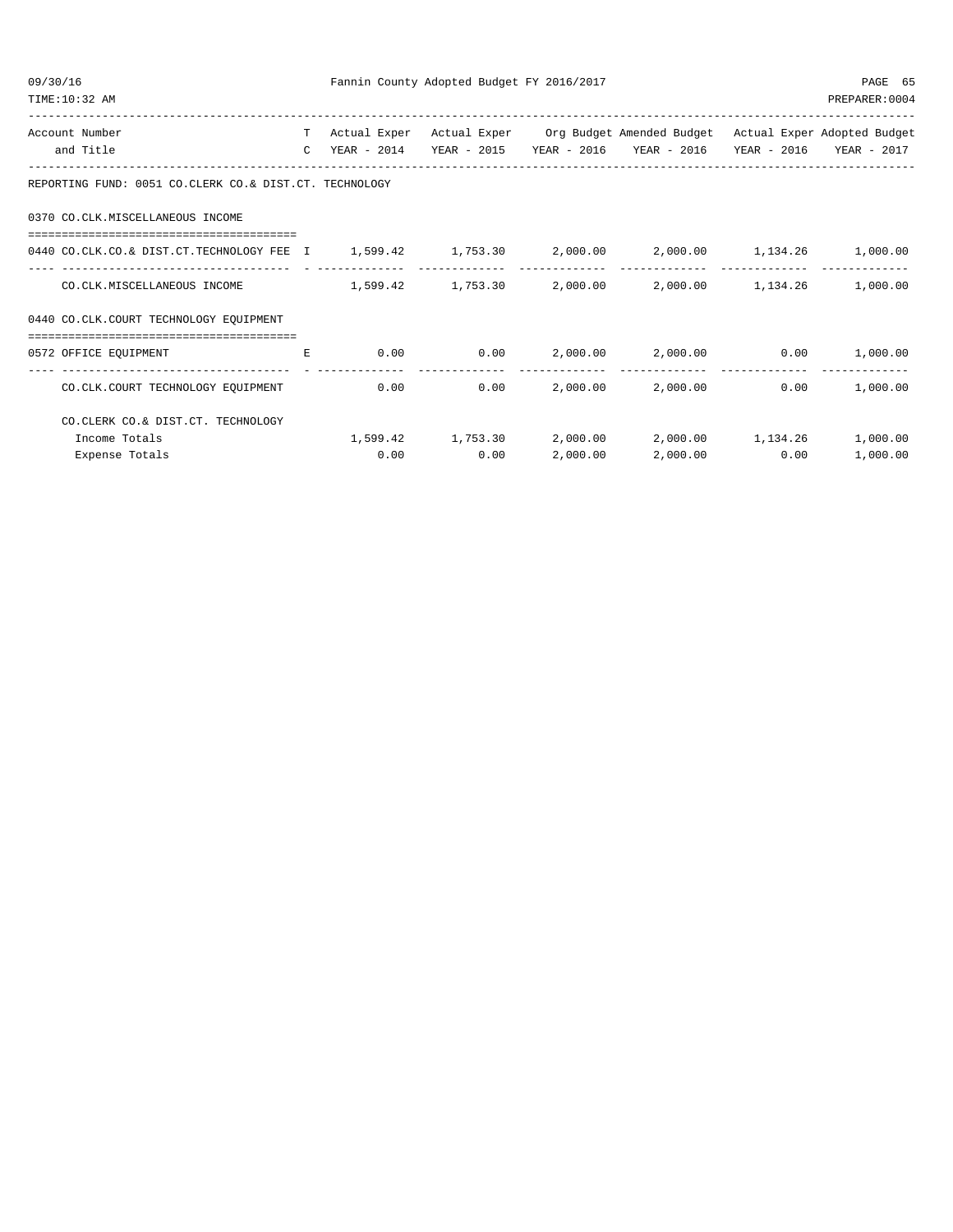| 09/30/16 | TIME:10:32 AM                                                                           | Fannin County Adopted Budget FY 2016/2017<br>PAGE 66<br>PREPARER: 0004 |       |             |          |                                                                                   |               |          |  |  |  |  |
|----------|-----------------------------------------------------------------------------------------|------------------------------------------------------------------------|-------|-------------|----------|-----------------------------------------------------------------------------------|---------------|----------|--|--|--|--|
|          | Account Number                                                                          |                                                                        |       |             |          | T Actual Exper Actual Exper Org Budget Amended Budget Actual Exper Adopted Budget |               |          |  |  |  |  |
|          | and Title                                                                               |                                                                        |       |             |          | C YEAR - 2014 YEAR - 2015 YEAR - 2016 YEAR - 2016 YEAR - 2016 YEAR - 2017         |               |          |  |  |  |  |
|          | REPORTING FUND: 0052 CO.CLK.COURT RECORDS PRESERVATION                                  |                                                                        |       |             |          |                                                                                   |               |          |  |  |  |  |
|          | 0360 INTEREST EARNINGS                                                                  |                                                                        |       |             |          |                                                                                   |               |          |  |  |  |  |
|          |                                                                                         |                                                                        |       |             |          |                                                                                   |               |          |  |  |  |  |
|          | 0100 INTEREST EARNINGS                                                                  | $\mathbf{I}$                                                           | 15.00 | 18.70 11.00 | .        | 11.00                                                                             | 15.89         | 6.00     |  |  |  |  |
|          | INTEREST EARNINGS                                                                       |                                                                        | 15.00 |             |          | 18.70 11.00 11.00                                                                 | 15.89         | 6.00     |  |  |  |  |
|          | 0370 CO.CLK.MISCELLANEOUS INCOME                                                        |                                                                        |       |             |          |                                                                                   |               |          |  |  |  |  |
|          | 0133 CO.CLK.COURT RECORDS PRESERVATION F I 4,959.66 4,919.61 9,000.00 9,000.00 3,198.96 |                                                                        |       |             |          |                                                                                   |               | 5,000.00 |  |  |  |  |
|          | $CO.CLK.MISCELLANEOUS INCOMP$ $4.959.66$ $4.919.61$                                     |                                                                        |       |             |          | $9,000.00$ $9,000.00$ $3,198.96$                                                  |               | 5,000.00 |  |  |  |  |
|          | 0449 CO.CLK.COURT RECORDS PRES.EQUIPMENT                                                |                                                                        |       |             |          |                                                                                   |               |          |  |  |  |  |
|          |                                                                                         |                                                                        |       |             |          |                                                                                   |               |          |  |  |  |  |
|          | 0572 OFFICE EQUIPMENT                                                                   | E.                                                                     | 0.00  | 0.00        |          | 9,011.00 9,011.00 0.00                                                            | ------------- | 5,006.00 |  |  |  |  |
|          | CO.CLK.COURT RECORDS PRES.EQUIPMENT                                                     |                                                                        | 0.00  | 0.00        |          | 9,011.00 9,011.00 0.00                                                            |               | 5.006.00 |  |  |  |  |
|          | CO.CLK.COURT RECORDS PRESERVATION                                                       |                                                                        |       |             |          |                                                                                   |               |          |  |  |  |  |
|          | Income Totals                                                                           |                                                                        |       |             |          | $4,974.66$ $4,938.31$ $9,011.00$ $9,011.00$ $3,214.85$                            |               | 5,006.00 |  |  |  |  |
|          | Expense Totals                                                                          |                                                                        | 0.00  | 0.00        | 9,011.00 | 9.011.00                                                                          | 0.00          | 5,006.00 |  |  |  |  |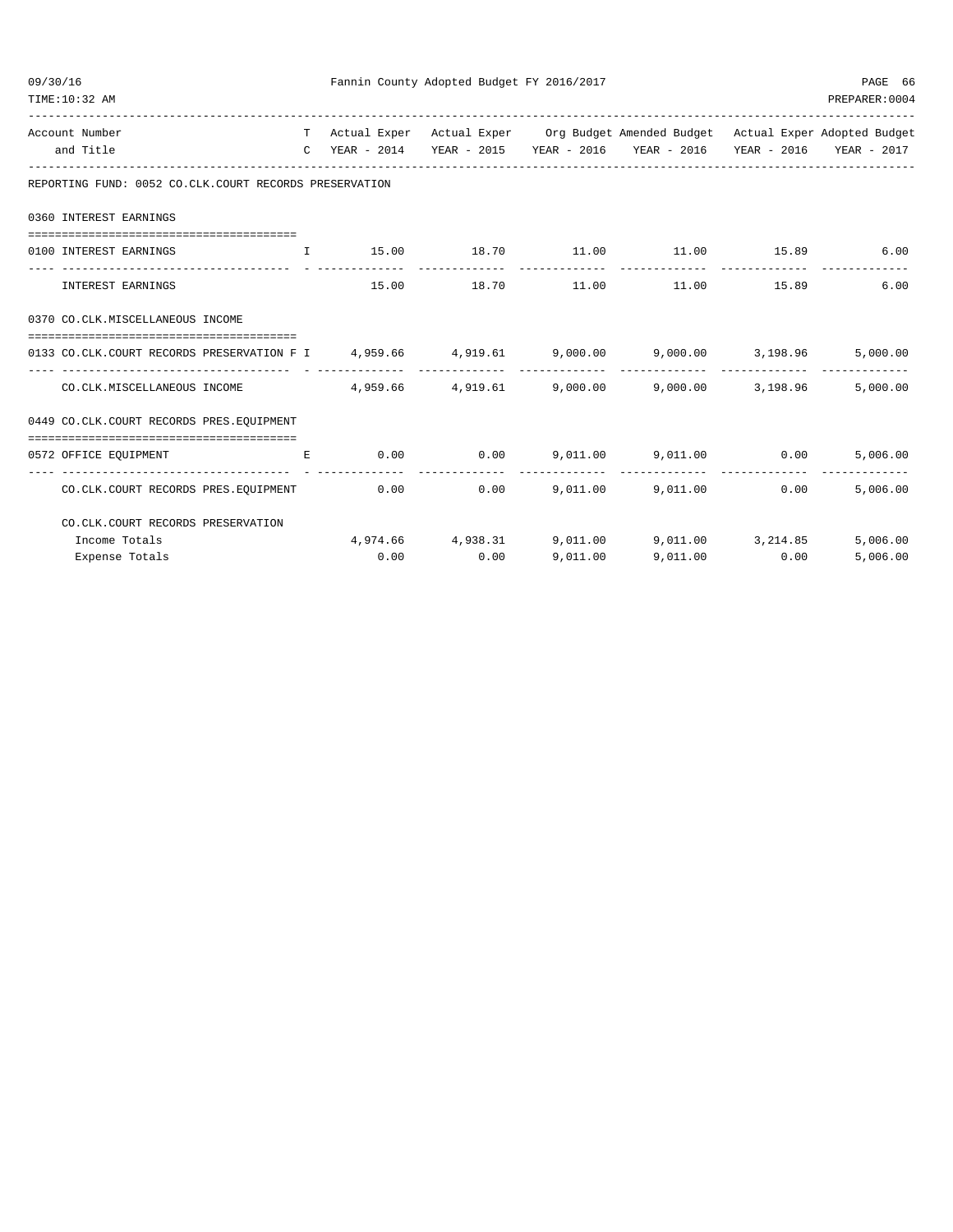| 09/30/16 | TIME:10:32 AM                                                                                   | Fannin County Adopted Budget FY 2016/2017<br>PREPARER: 0004 |          |                                   |                |                                                                                   |                |           |  |  |
|----------|-------------------------------------------------------------------------------------------------|-------------------------------------------------------------|----------|-----------------------------------|----------------|-----------------------------------------------------------------------------------|----------------|-----------|--|--|
|          | Account Number                                                                                  |                                                             |          |                                   |                | T Actual Exper Actual Exper Org Budget Amended Budget Actual Exper Adopted Budget |                |           |  |  |
|          | and Title                                                                                       |                                                             |          |                                   |                | C YEAR - 2014 YEAR - 2015 YEAR - 2016 YEAR - 2016 YEAR - 2016 YEAR - 2017         |                |           |  |  |
|          | REPORTING FUND: 0053 CO.CLERK RECORDS ARCHIVE                                                   |                                                             |          |                                   |                |                                                                                   |                |           |  |  |
|          | 0300 CASH                                                                                       |                                                             |          |                                   |                |                                                                                   |                |           |  |  |
|          | 0153 BEGINNING CASH BALANCE                                                                     | $\mathbf{T}$                                                |          | $0.00$ $0.00$ $0.00$ $0.00$       |                | $0.00$ $0.00$ $18,104.98$                                                         |                |           |  |  |
|          |                                                                                                 |                                                             |          |                                   | ------------   | --------------                                                                    | -------------- |           |  |  |
|          | CASH                                                                                            |                                                             | 0.00     | 0.00                              |                | $0.00$ 0.00 0.00 18,104.98                                                        |                |           |  |  |
|          | 0370 MISCELLANEOUS INCOME                                                                       |                                                             |          |                                   |                |                                                                                   |                |           |  |  |
|          | 0133 CO.CLERK RECORDS ARCHIVE FEE T 48,552.70 57,094.95 20,000.00 20,000.00 50,079.92 40,000.00 |                                                             |          |                                   |                |                                                                                   |                |           |  |  |
|          | MISCELLANEOUS INCOME                                                                            |                                                             |          |                                   |                | $48,552.70$ $57,094.95$ $20,000.00$ $20,000.00$ $50,079.92$ $40,000.00$           |                |           |  |  |
|          | 0403 CO. CLERK RECORDS ARCHIVE                                                                  |                                                             |          |                                   |                |                                                                                   |                |           |  |  |
|          | 0437 DIGITAL IMAGING                                                                            |                                                             |          |                                   |                | $E$ 7,499.80 0.00 7,500.00 7,500.00 229.50                                        |                | 53,700.00 |  |  |
|          | 0490 CO. CLERK MISCELLANEOUS<br>and the state of the Barrist                                    |                                                             | 0.00     |                                   |                | $0.00$ 12,500.00 12,500.00 1,140.75 4,404.98                                      |                |           |  |  |
|          | CO. CLERK RECORDS ARCHIVE                                                                       |                                                             | 7,499.80 | ---------- --------------<br>0.00 | -------------- | -------------- --------------<br>20,000.00 20,000.00 1,370.25                     |                | 58,104.98 |  |  |
|          | CO. CLERK RECORDS ARCHIVE                                                                       |                                                             |          |                                   |                |                                                                                   |                |           |  |  |
|          | Income Totals                                                                                   |                                                             |          |                                   |                | 48,552.70 57,094.95 20,000.00 20,000.00 50,079.92                                 |                | 58,104.98 |  |  |
|          | Expense Totals                                                                                  |                                                             | 7,499.80 | 0.00                              | 20,000.00      | 20,000.00                                                                         | 1,370.25       | 58,104.98 |  |  |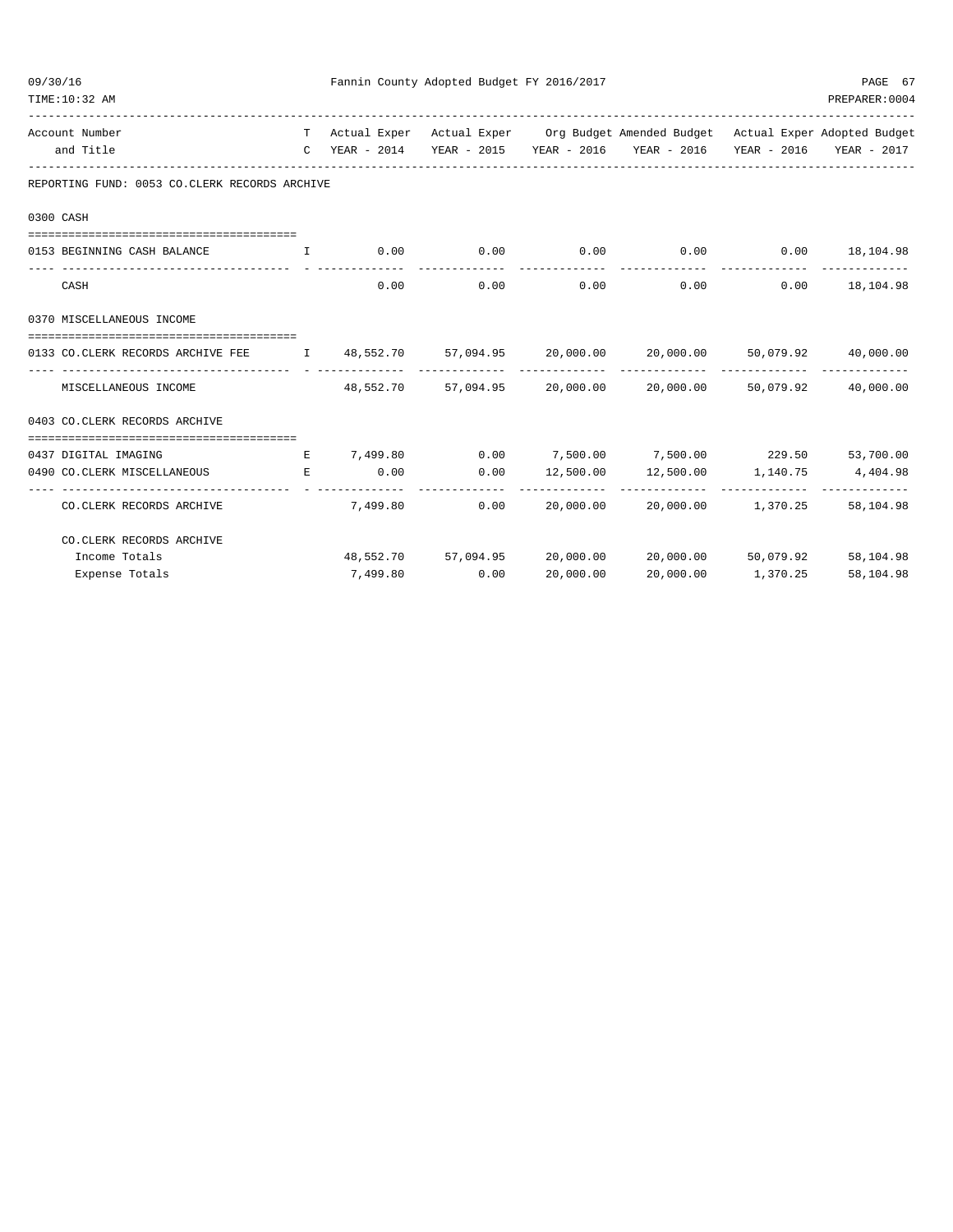| 09/30/16                                            |                                                                 |                                                         | Fannin County Adopted Budget FY 2016/2017 |        |                                                                                   |                 | PAGE 68        |
|-----------------------------------------------------|-----------------------------------------------------------------|---------------------------------------------------------|-------------------------------------------|--------|-----------------------------------------------------------------------------------|-----------------|----------------|
| TIME:10:32 AM                                       |                                                                 |                                                         |                                           |        | -------------------------------                                                   |                 | PREPARER: 0004 |
| Account Number                                      |                                                                 |                                                         |                                           |        | T Actual Exper Actual Exper Org Budget Amended Budget Actual Exper Adopted Budget |                 |                |
| and Title                                           |                                                                 | C YEAR - 2014                                           |                                           |        | YEAR - 2015 YEAR - 2016 YEAR - 2016 YEAR - 2016                                   |                 | YEAR - 2017    |
| REPORTING FUND: 0055 F.C. LAW ENFORCEMENT EDUCATION |                                                                 |                                                         |                                           |        |                                                                                   |                 |                |
| 0300 CASH                                           |                                                                 |                                                         |                                           |        |                                                                                   |                 |                |
| 0156 BEGINNING CASH BALANCE                         | $\mathbf{I}$ and $\mathbf{I}$ and $\mathbf{I}$ and $\mathbf{I}$ | 0.00                                                    | 0.00                                      | 683.23 | 683.23                                                                            | 0.00            | 500.00         |
| CASH                                                |                                                                 | 0.00                                                    | 0.00                                      | 683.23 | 683.23                                                                            | 0.00            | 500.00         |
| 0360 INTEREST EARNINGS                              |                                                                 |                                                         |                                           |        |                                                                                   |                 |                |
| 0100 INTEREST EARNINGS                              | $\mathbf{I}$                                                    | 0.08                                                    | 0.14                                      | 0.00   | 0.00                                                                              | 0.06            |                |
| INTEREST EARNINGS                                   |                                                                 | 0.08                                                    | 0.14                                      | 0.00   | 0.00                                                                              | 0.06            | 0.00           |
| 0370 MISCELLANEOUS                                  |                                                                 |                                                         |                                           |        |                                                                                   |                 |                |
| 0130 REFUNDS & MISCELLANEOUS                        |                                                                 | $\qquad \qquad 1 \qquad \qquad 0.00 \qquad \qquad 0.00$ |                                           | 0.00   | 0.00                                                                              | 0.00            |                |
| 0160 PEACE OFFICER ALLOCATION                       |                                                                 | $1 \t 2, 258.62$                                        | 1,857.22                                  | 0.00   | 0.00                                                                              | 1,827.51        |                |
| MISCELLANEOUS                                       |                                                                 |                                                         | 2, 258.62 1, 857.22                       | 0.00   | 0.00                                                                              | 1,827.51        | 0.00           |
| 0560 LAW ENFORCEMENT EDUCATION                      |                                                                 |                                                         |                                           |        |                                                                                   |                 |                |
|                                                     |                                                                 |                                                         |                                           |        |                                                                                   |                 |                |
| 0427 OUT OF COUNTY TRAVEL                           | E                                                               | 0.00                                                    | 0.00                                      | 0.00   | 0.00                                                                              | 0.00            |                |
| 0428 TRAINING & TUITION                             | E                                                               | 0.00                                                    | 250.00                                    | 683.23 | 683.23                                                                            | 235.00          | 500.00         |
| 0435 PRINTING                                       | E                                                               | 49.69                                                   | 0.00                                      | 0.00   | 0.00                                                                              | 0.00            |                |
| 0490 MISCELLANEOUS                                  | E.                                                              | 1,635.00                                                | 1,760.00                                  | 0.00   | 0.00                                                                              | 0.00            |                |
| LAW ENFORCEMENT EDUCATION                           |                                                                 | 1,684.69                                                | 2,010.00                                  | 683.23 | 683.23                                                                            | 235.00          | 500.00         |
| F.C. LAW ENFORCEMENT EDUCATION                      |                                                                 |                                                         |                                           |        |                                                                                   |                 |                |
| Income Totals                                       |                                                                 |                                                         | 2, 258.70 1, 857.36 683.23                |        |                                                                                   | 683.23 1,827.57 | 500.00         |
| Expense Totals                                      |                                                                 | 1,684.69                                                | 2,010.00                                  | 683.23 | 683.23                                                                            | 235.00          | 500.00         |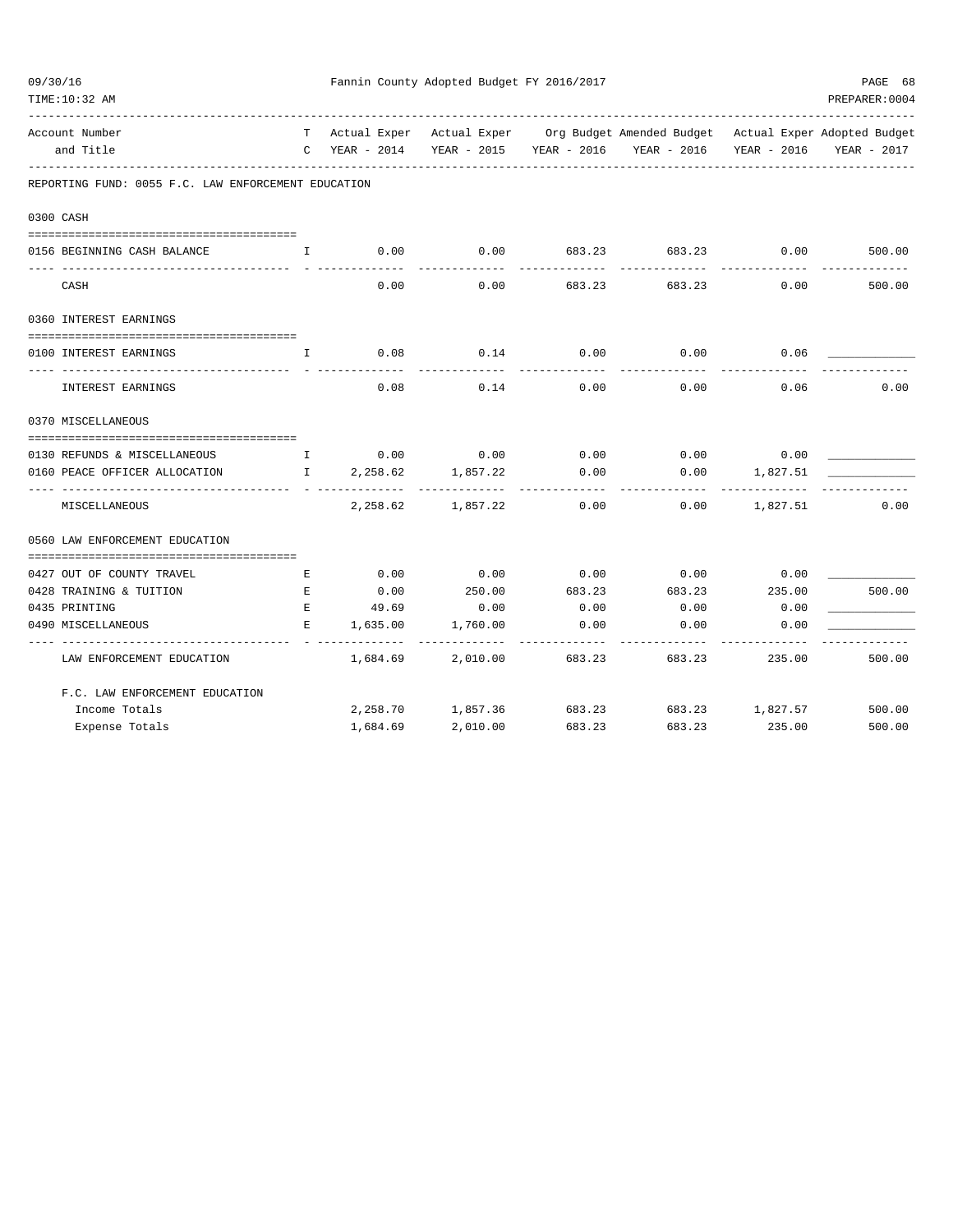| 09/30/16<br>TIME:10:32 AM                                  |              |                         | Fannin County Adopted Budget FY 2016/2017 |           |                                                                                                                          |                      | PAGE 69<br>PREPARER: 0004 |
|------------------------------------------------------------|--------------|-------------------------|-------------------------------------------|-----------|--------------------------------------------------------------------------------------------------------------------------|----------------------|---------------------------|
|                                                            |              |                         |                                           |           | -----------------------                                                                                                  |                      |                           |
| Account Number<br>and Title                                |              | $C$ YEAR - 2014         |                                           |           | T Actual Exper Actual Exper Org Budget Amended Budget Actual Exper Adopted Budget<br>YEAR - 2015 YEAR - 2016 YEAR - 2016 | YEAR - 2016          | YEAR - 2017               |
| REPORTING FUND: 0056 F C SHERIFF FORFEITURE                |              |                         |                                           |           |                                                                                                                          |                      |                           |
| 0300 CASH                                                  |              |                         |                                           |           |                                                                                                                          |                      |                           |
| 0156 BEGINNING CASH BALANCE                                | $\mathbf{I}$ | 0.00                    | 0.00                                      |           | 25,000.00 25,000.00                                                                                                      | 0.00                 | 20,000.00                 |
| CASH                                                       |              | 0.00                    | 0.00                                      | 25,000.00 | 25,000.00                                                                                                                | 0.00                 | 20,000.00                 |
| 0330 GRANTS                                                |              |                         |                                           |           |                                                                                                                          |                      |                           |
| 0560 BULLETPROOF VEST PARTNERSHIP                          |              | I 4,577.78              | 0.00                                      | 0.00      | 0.00                                                                                                                     | 0.00                 |                           |
|                                                            |              |                         |                                           |           |                                                                                                                          |                      |                           |
| GRANTS                                                     |              | 4,577.78                | 0.00                                      | 0.00      | 0.00                                                                                                                     | 0.00                 | 0.00                      |
| 0352 OTHER FOREITURES                                      |              |                         |                                           |           |                                                                                                                          |                      |                           |
| 0200 CONTRABAND FOREITURE<br>$\mathbf{I}$ and $\mathbf{I}$ |              | 18,218.10 0.00          |                                           | 0.00      | $0.00$ 7,911.99                                                                                                          |                      |                           |
| 0300 PLEA BARGAIN AGREEMENT                                | $\mathbb{I}$ | 0.00                    | 0.00                                      | 0.00      | 0.00                                                                                                                     | 0.00                 |                           |
| OTHER FOREITURES                                           |              | ----------<br>18,218.10 | 0.00                                      | 0.00      | 0.00                                                                                                                     | --------<br>7,911.99 | 0.00                      |
| 0360 INTEREST EARNINGS                                     |              |                         |                                           |           |                                                                                                                          |                      |                           |
| 0100 INTEREST EARNINGS                                     | I.           | 2.96                    | 3.32                                      | 8.00      | 8.00                                                                                                                     | 2.04                 |                           |
|                                                            |              |                         |                                           |           |                                                                                                                          |                      |                           |
| INTEREST EARNINGS                                          |              | 2.96                    | 3.32                                      | 8.00      | 8.00                                                                                                                     | 2.04                 | 0.00                      |
| 0370 MISCELLANEOUS                                         |              |                         |                                           |           |                                                                                                                          |                      |                           |
| 0108 FEDERAL OT REIMBURSEMENT                              | $\mathbf{I}$ |                         | 0.00                                      | 0.00      | 0.00                                                                                                                     | 0.00                 |                           |
| 0130 REFUNDS & MISCELLANEOUS                               | $\mathbf{I}$ | 0.00                    | 250.14                                    | 0.00      | 0.00                                                                                                                     | 40.10                |                           |
| MISCELLANEOUS                                              |              | 0.00                    | 250.14                                    | 0.00      | 0.00                                                                                                                     | 40.10                | 0.00                      |
| 0390 TRANSFERS                                             |              |                         |                                           |           |                                                                                                                          |                      |                           |
| =============<br>0140 TRANSFERS IN                         | I.           | 0.00                    | 0.00                                      | 0.00      | 0.00                                                                                                                     | 0.00                 |                           |
| TRANSFERS                                                  |              | 0.00                    | 0.00                                      | 0.00      | 0.00                                                                                                                     | 0.00                 | 0.00                      |
| 0560 F C SHERIFF FORFEITURE                                |              |                         |                                           |           |                                                                                                                          |                      |                           |
| 0310 SUPPLIES                                              | Е            | 3,118.09                | 1,145.29                                  | 1,500.00  | 5,252.81                                                                                                                 | 681.55               | 1,500.00                  |
| 0316 EMPLOYEE AWARDS BANQUET                               | Е            | 0.00                    | 0.00                                      | 0.00      | 0.00                                                                                                                     | 0.00                 |                           |
| 0395 UNIFORMS/PROT.VESTS                                   | Ε            | 974.35                  | 1,654.00                                  | 1,000.00  | 1,000.00                                                                                                                 | 0.00                 | 1,000.00                  |
| 0427 OUT OF COUNTY TRAVEL                                  | Ε            | 0.00                    | 78.00                                     | 200.00    | 200.00                                                                                                                   | 0.00                 |                           |
| 0428 TRAINING & TUITION                                    | E            | 80.00                   | 0.00                                      | 0.00      | 0.00                                                                                                                     | 0.00                 |                           |
| 0452 R & M EQUIPMENT                                       | Ε            | 835.80                  | 510.63                                    | 750.00    | 750.00                                                                                                                   | 0.00                 | 65.00                     |
| 0454 R&M AUTO                                              | Ε            | 5,000.00                | 0.00                                      | 1,000.00  | 1,000.00                                                                                                                 | 0.00                 | 1,000.00                  |
| 0495 NARCOTICS INVESTIGATION                               | Ε            | 5,000.00                | 2,000.00                                  | 3,000.00  | 3,000.00                                                                                                                 | 0.00                 | 300.00                    |
| 0499 BANK SERVICE FEES                                     | Е            | 150.00                  | 150.00                                    | 135.00    | 135.00                                                                                                                   | 135.00               | 135.00                    |
| 0571 AUTOMOBILES                                           | E            | 5,118.06                | 3,712.07                                  | 10,000.00 | 6,247.19                                                                                                                 | 0.00                 | 10,000.00                 |
| 0572 OFFICE EQUIPMENT                                      | E            | 0.00                    | 1,081.98                                  | 1,423.00  | 1,423.00                                                                                                                 | 1,249.96             |                           |
| 0573 TELEPHONE EQUIPMENT                                   | Ε            | 0.00                    | 0.00                                      | 0.00      | 0.00                                                                                                                     | 0.00                 |                           |
| 0580 INVESTIGATIVE EQUIPMENT                               | Е            | 145.98                  | 2,640.72                                  | 6,000.00  | 6,000.00                                                                                                                 | 873.97               | 6,000.00                  |
| F C SHERIFF FORFEITURE                                     |              | 20,422.28               | 12,972.69                                 | 25,008.00 | 25,008.00                                                                                                                | 2,940.48             | 20,000.00                 |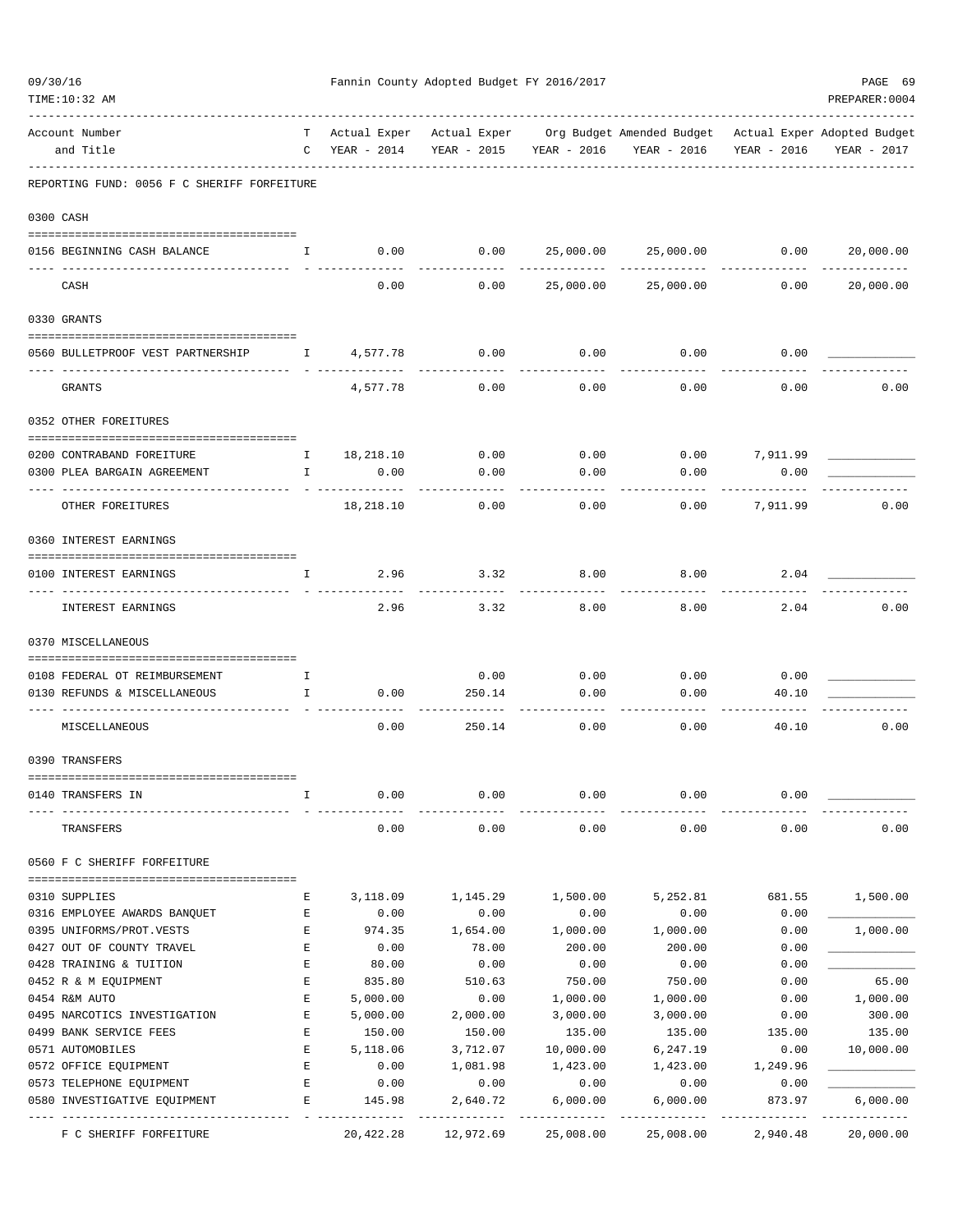| 09/30/16                                    |    |              | Fannin County Adopted Budget FY 2016/2017 |             |                           |             | PAGE 70                     |
|---------------------------------------------|----|--------------|-------------------------------------------|-------------|---------------------------|-------------|-----------------------------|
| TIME:10:32 AM                               |    |              |                                           |             |                           |             | PREPARER: 0004              |
| Account Number                              | T. | Actual Exper | Actual Exper                              |             | Org Budget Amended Budget |             | Actual Exper Adopted Budget |
| and Title                                   | C  | YEAR - 2014  | YEAR - 2015                               | YEAR - 2016 | YEAR - 2016               | YEAR - 2016 | YEAR - 2017                 |
| REPORTING FUND: 0056 F C SHERIFF FORFEITURE |    |              |                                           |             |                           |             |                             |
| F C SHERIFF FORFEITURE                      |    |              |                                           |             |                           |             |                             |
| Income Totals                               |    | 22,798.84    | 253.46                                    | 25,008.00   | 25,008.00                 | 7,954.13    | 20,000.00                   |
| Expense Totals                              |    | 20,422.28    | 12,972.69                                 | 25,008.00   | 25,008.00                 | 2,940.48    | 20,000.00                   |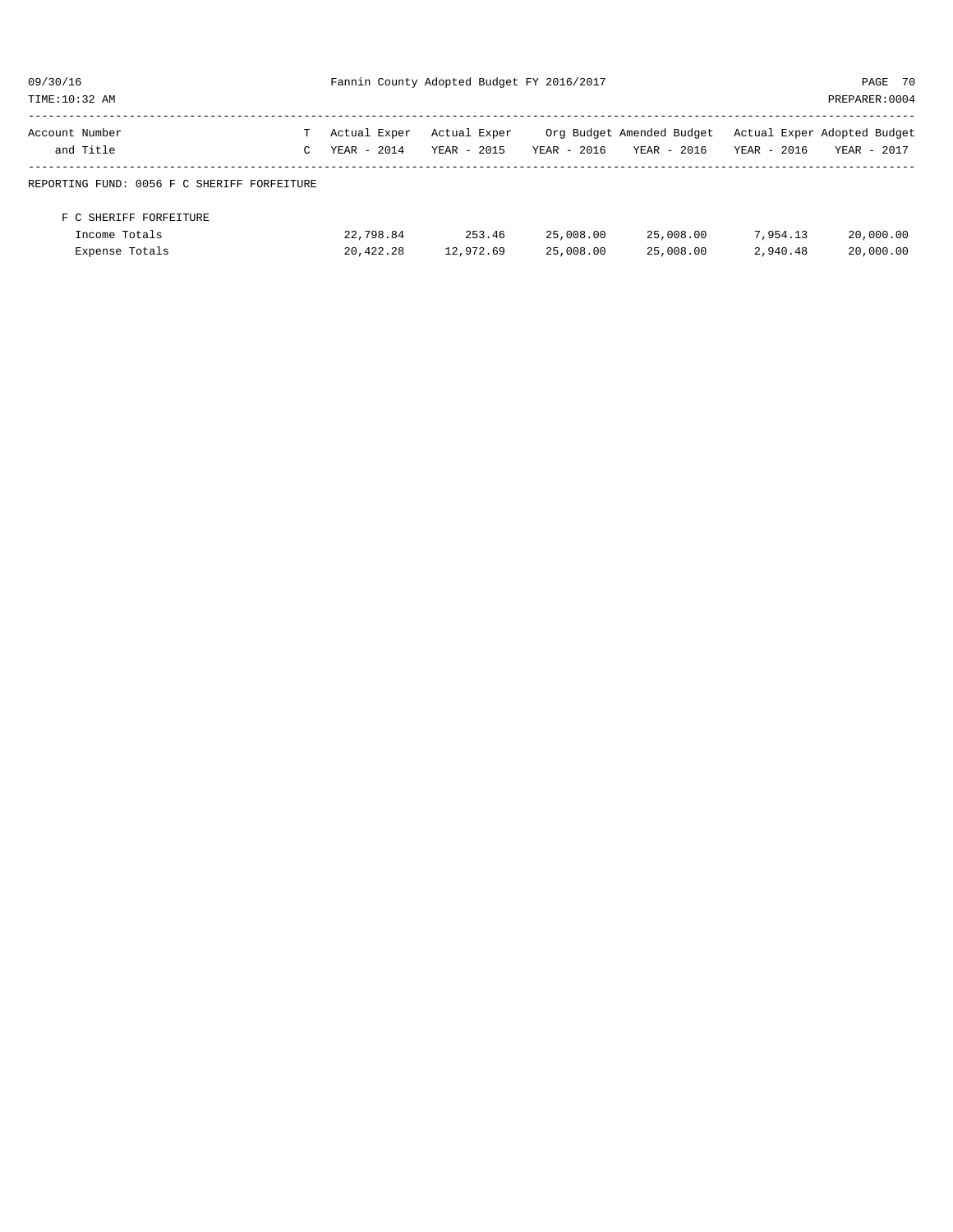| 09/30/16                              |              |             | Fannin County Adopted Budget FY 2016/2017 |                         |                                                                                   |             | PAGE 71        |
|---------------------------------------|--------------|-------------|-------------------------------------------|-------------------------|-----------------------------------------------------------------------------------|-------------|----------------|
| TIME:10:32 AM                         |              |             |                                           |                         |                                                                                   |             | PREPARER: 0004 |
|                                       |              |             |                                           |                         |                                                                                   |             |                |
| Account Number                        |              |             |                                           |                         | T Actual Exper Actual Exper Org Budget Amended Budget Actual Exper Adopted Budget |             |                |
| and Title                             | $\mathbf C$  | YEAR - 2014 |                                           | YEAR - 2015 YEAR - 2016 | YEAR - 2016                                                                       | YEAR - 2016 | YEAR - 2017    |
| REPORTING FUND: 0057 SHERIFF K-9 UNIT |              |             |                                           |                         |                                                                                   |             |                |
| 0300 CASH                             |              |             |                                           |                         |                                                                                   |             |                |
|                                       |              |             |                                           |                         |                                                                                   |             |                |
| 0157 BEGINNING CASH BALANCE           | $\mathbf{I}$ | 0.00        | 0.00                                      | 0.00                    | 0.00                                                                              | 0.00        |                |
| CASH                                  |              | 0.00        | 0.00                                      | 0.00                    | 0.00                                                                              | 0.00        | 0.00           |
| 0360 INTEREST INCOME                  |              |             |                                           |                         |                                                                                   |             |                |
| 0100 INTEREST EARNINGS                | Ι.           | 0.00        | 0.00                                      | 0.00                    | 0.00                                                                              | 0.00        |                |
| INTEREST INCOME                       |              | 0.00        | 0.00                                      | 0.00                    | 0.00                                                                              | 0.00        | 0.00           |
| 0370 MISCELLANEOUS INCOME             |              |             |                                           |                         |                                                                                   |             |                |
| 0560 SHERIFF K-9 UNIT                 | $\mathbf{I}$ | 0.00        | 0.00                                      | 0.00                    | 0.00                                                                              | 0.00        |                |
| MISCELLANEOUS INCOME                  |              | 0.00        | 0.00                                      | 0.00                    | 0.00                                                                              | 0.00        | 0.00           |
| 0560 SHERIFF K-9 UNIT                 |              |             |                                           |                         |                                                                                   |             |                |
| 0310 SUPPLIES                         | Е            | 0.00        | 0.00                                      | 0.00                    | 0.00                                                                              | 0.00        |                |
| 0395 UNIFORMS                         | Е            | 0.00        | 0.00                                      | 0.00                    | 0.00                                                                              | 0.00        |                |
| 0427 OUT OF COUNTY TRAVEL             | E            | 0.00        | 0.00                                      | 0.00                    | 0.00                                                                              | 0.00        |                |
| 0428 TRAINING/TUITION                 | $\mathbf E$  | 0.00        | 0.00                                      | 0.00                    | 0.00                                                                              | 0.00        |                |
| 0571 EQUIPMENT                        | E            | 0.00        | 0.00                                      | 0.00                    | 0.00                                                                              | 0.00        |                |
| 0580 PURCHASE OF ANIMAL               | E            | 0.00        | 0.00                                      | 0.00                    | 0.00                                                                              | 0.00        |                |
| SHERIFF K-9 UNIT                      |              | 0.00        | 0.00                                      | 0.00                    | 0.00                                                                              | 0.00        | 0.00           |
| SHERIFF K-9 UNIT                      |              |             |                                           |                         |                                                                                   |             |                |
| Income Totals                         |              | 0.00        | 0.00                                      | 0.00                    | 0.00                                                                              | 0.00        | 0.00           |
| Expense Totals                        |              | 0.00        | 0.00                                      | 0.00                    | 0.00                                                                              | 0.00        | 0.00           |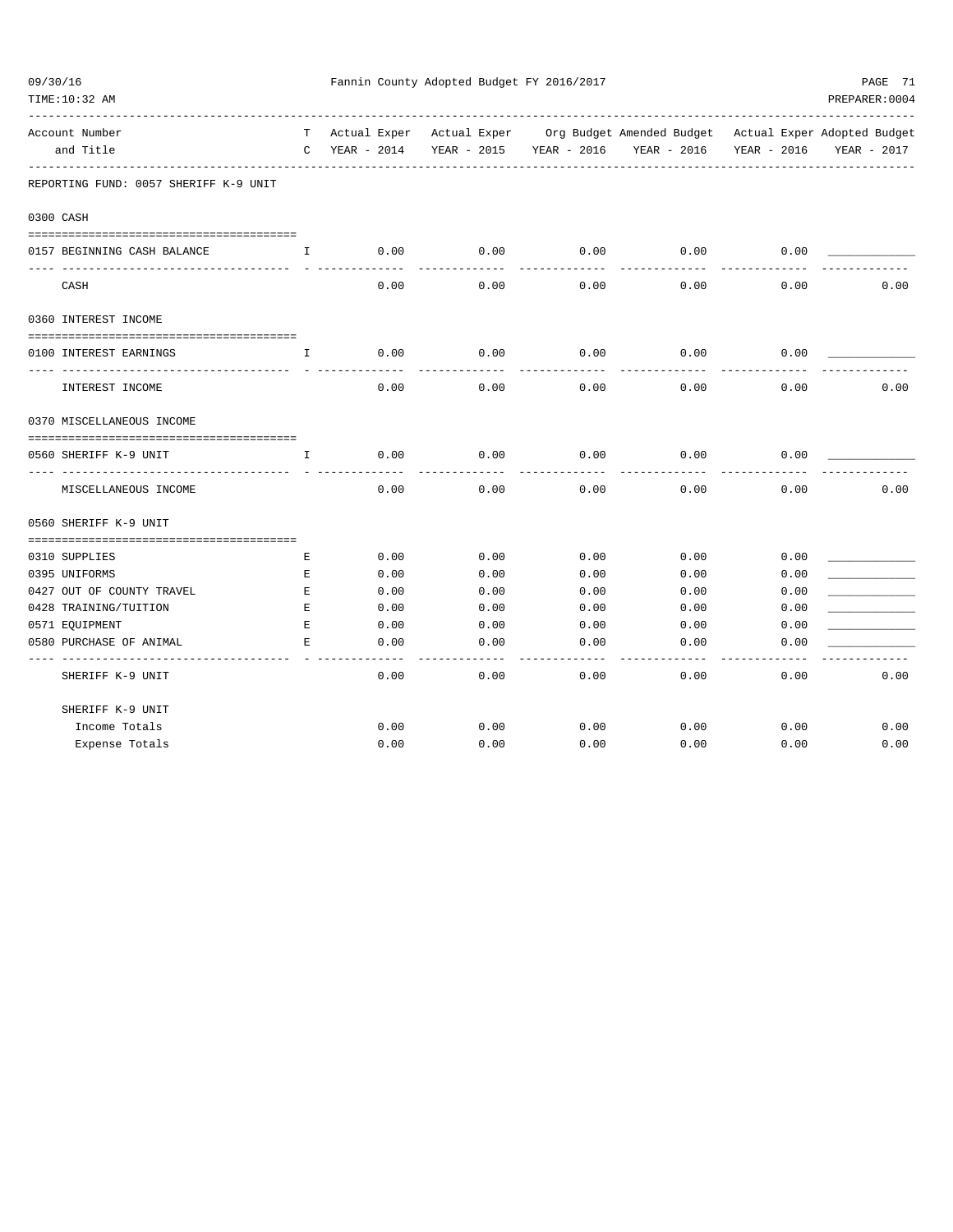| 09/30/16<br>TIME:10:32 AM                |              |          | Fannin County Adopted Budget FY 2016/2017 |                |                                                                                                                                                                |      | PAGE 72<br>PREPARER: 0004 |
|------------------------------------------|--------------|----------|-------------------------------------------|----------------|----------------------------------------------------------------------------------------------------------------------------------------------------------------|------|---------------------------|
| Account Number<br>and Title              |              |          |                                           |                | T Actual Exper Actual Exper Org Budget Amended Budget Actual Exper Adopted Budget<br>C YEAR - 2014 YEAR - 2015 YEAR - 2016 YEAR - 2016 YEAR - 2016 YEAR - 2017 |      |                           |
| REPORTING FUND: 0059 DRUG COURT PROGRAM  |              |          |                                           |                |                                                                                                                                                                |      |                           |
| 0360 INTEREST EARNINGS                   |              |          |                                           |                |                                                                                                                                                                |      |                           |
| 0100 INTEREST EARNINGS                   | $\mathbf{I}$ |          |                                           |                | $12.60$ $16.08$ $0.00$ $0.00$ $13.99$                                                                                                                          |      |                           |
| INTEREST EARNINGS                        |              |          | 12.60 16.08                               | 0.00           | $0.00$ 13.99                                                                                                                                                   |      | 0.00                      |
| 0370 DRUG COURT INCOME                   |              |          |                                           |                |                                                                                                                                                                |      |                           |
| 0425 DRUG COURT FEE                      |              |          |                                           |                |                                                                                                                                                                |      |                           |
| DRUG COURT INCOME                        |              | 4,318.58 |                                           |                | $5,373.25$ $4,000.00$ $4,000.00$ $3,970.00$                                                                                                                    |      | 4,000.00                  |
| 0425 DRUG COURT EXPENSE                  |              |          |                                           |                |                                                                                                                                                                |      |                           |
| 0433 DRUG COURT PROGRAMS                 |              |          |                                           |                | $E$ 200.00 200.00 4,000.00 4,000.00 0.00                                                                                                                       |      | 4,000.00                  |
| ------------------<br>DRUG COURT EXPENSE |              |          |                                           | -------------- | $200.00$ $200.00$ $4,000.00$ $4,000.00$                                                                                                                        | 0.00 | _____________<br>4,000.00 |
| DRUG COURT PROGRAM                       |              |          |                                           |                |                                                                                                                                                                |      |                           |
| Income Totals                            |              |          |                                           |                | $4,331.18$ $5,389.33$ $4,000.00$ $4,000.00$ $3,983.99$                                                                                                         |      | 4,000.00                  |
| Expense Totals                           |              | 200.00   | 200.00                                    | 4,000.00       | 4,000.00                                                                                                                                                       | 0.00 | 4,000.00                  |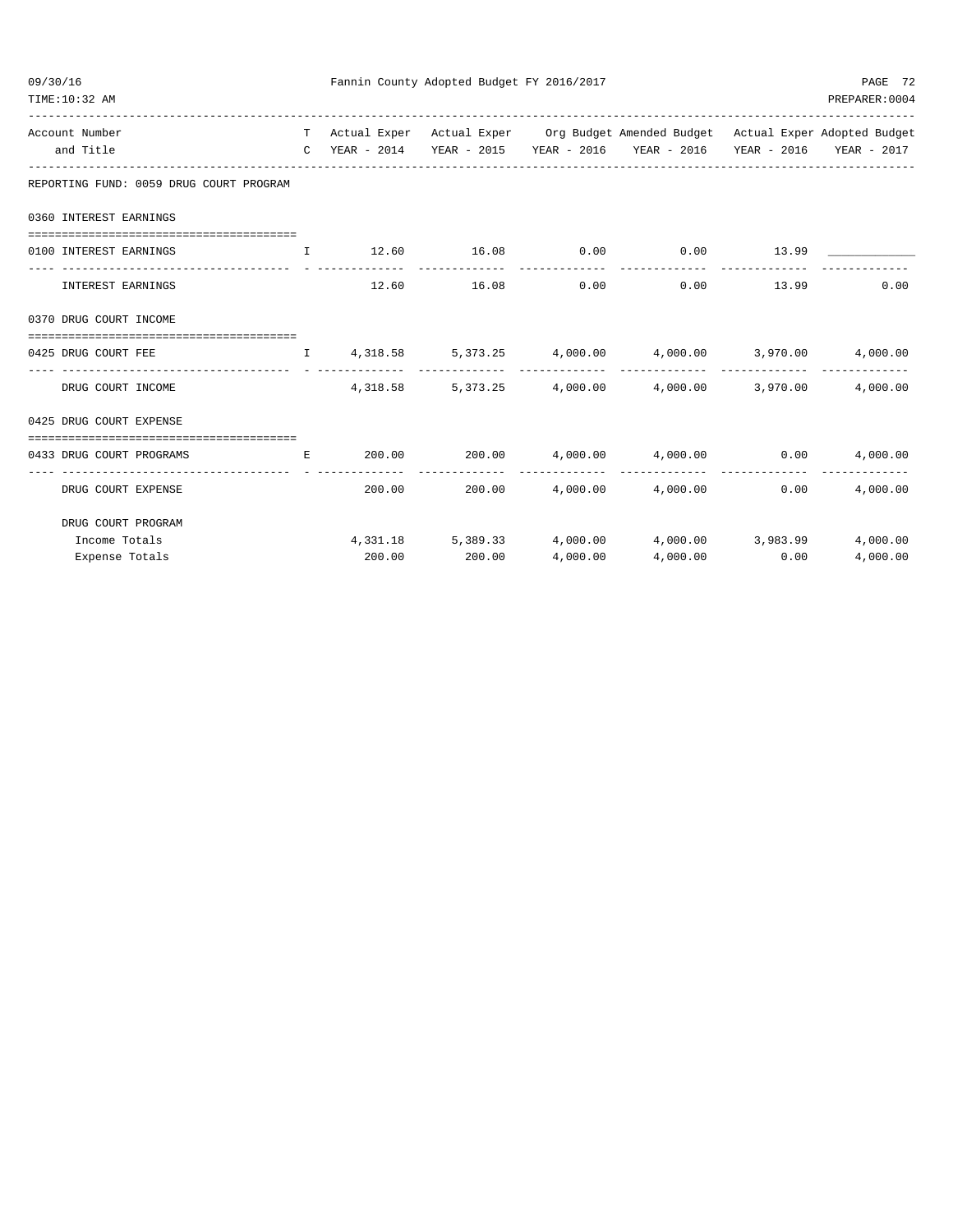| 09/30/16<br>TIME:10:32 AM                                                      |   |      | Fannin County Adopted Budget FY 2016/2017 |                                                                                                                                                    |                           |                 | PAGE 73<br>PREPARER: 0004 |
|--------------------------------------------------------------------------------|---|------|-------------------------------------------|----------------------------------------------------------------------------------------------------------------------------------------------------|---------------------------|-----------------|---------------------------|
| Account Number<br>and Title                                                    |   |      |                                           | T Actual Exper Actual Exper Org Budget Amended Budget Actual Exper Adopted Budget<br>C YEAR - 2014 YEAR - 2015 YEAR - 2016 YEAR - 2016 YEAR - 2016 |                           |                 | YEAR - 2017               |
| REPORTING FUND: 0061 DIST.CLK.CO.&DIST.CT.TECH.-COMB.FUN                       |   |      |                                           |                                                                                                                                                    |                           |                 |                           |
| 0370 DIST.CLK.MISCELLANEOUS INCOME                                             |   |      |                                           |                                                                                                                                                    |                           |                 |                           |
| 0440 DIST.CLK.CO.& DIST.CT.TECHNOLOGY FE I                                     |   |      |                                           |                                                                                                                                                    | $0.00$ 0.00 0.00 1,000.00 |                 |                           |
| DIST.CLK.MISCELLANEOUS INCOME                                                  |   | 0.00 | 0.00                                      | 0.00                                                                                                                                               | 0.00                      |                 | $0.00$ 1,000.00           |
| 0440 DIST.CLK.COURT TECHNOLOGY EOUIPMENT<br>================================== |   |      |                                           |                                                                                                                                                    |                           |                 |                           |
| 0572 OFFICE EQUIPMENT                                                          | Е |      |                                           | 0.00                                                                                                                                               | 0.00                      | $0.00$ 1,000.00 |                           |
| DIST.CLK.COURT TECHNOLOGY EQUIPMENT                                            |   | 0.00 | 0.00                                      | 0.00                                                                                                                                               | 0.00                      | 0.00            | 1,000.00                  |
| DIST.CLK.CO.&DIST.CT.TECH.-COMB.FUN                                            |   |      |                                           |                                                                                                                                                    |                           |                 |                           |
| Income Totals                                                                  |   | 0.00 | 0.00                                      | 0.00                                                                                                                                               | 0.00                      |                 | $0.00$ 1,000.00           |
| Expense Totals                                                                 |   | 0.00 | 0.00                                      | 0.00                                                                                                                                               | 0.00                      | 0.00            | 1,000.00                  |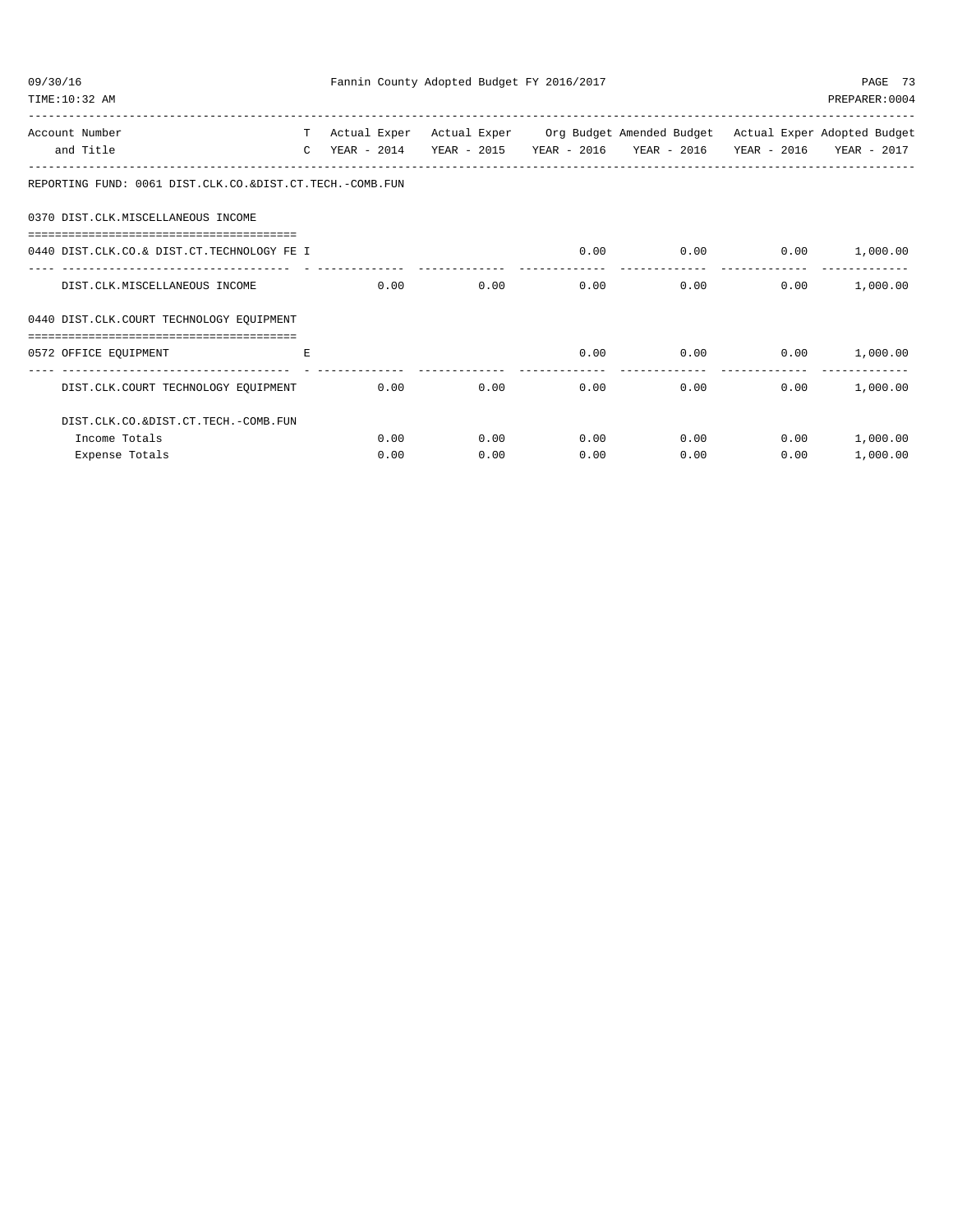| 09/30/16<br>TIME:10:32 AM                                                      |      | Fannin County Adopted Budget FY 2016/2017 |      |      |                                                                                                                                                                                                                                |                       | PAGE 74<br>PREPARER: 0004  |
|--------------------------------------------------------------------------------|------|-------------------------------------------|------|------|--------------------------------------------------------------------------------------------------------------------------------------------------------------------------------------------------------------------------------|-----------------------|----------------------------|
| Account Number<br>and Title                                                    | C    |                                           |      |      | T Actual Exper Actual Exper Org Budget Amended Budget Actual Exper Adopted Budget<br>YEAR - 2014 YEAR - 2015 YEAR - 2016 YEAR - 2016 YEAR - 2016                                                                               |                       | YEAR - 2017                |
| REPORTING FUND: 0062 DIST.CLK.COURT RECORDS PRESERVATION                       |      |                                           |      |      |                                                                                                                                                                                                                                |                       |                            |
| 0360 INTEREST EARNINGS                                                         |      |                                           |      |      |                                                                                                                                                                                                                                |                       |                            |
| ==================================<br>0100 INTEREST EARNINGS                   | T.   |                                           |      | 0.00 | $0.00$ 0.00                                                                                                                                                                                                                    |                       | 5.00                       |
| INTEREST EARNINGS                                                              |      | 0.00<br>0.00                              |      | 0.00 | -------------<br>0.00                                                                                                                                                                                                          | -------------<br>0.00 | 5.00                       |
| 0370 DIST.CLK.COURT MISCELLAEOUS INCOME                                        |      |                                           |      |      |                                                                                                                                                                                                                                |                       |                            |
| 0133 DIST.CLK.COURT RECORDS PRESERVATION I                                     |      |                                           |      | 0.00 | 0.00                                                                                                                                                                                                                           | 0.00                  | 4,000.00                   |
| DIST.CLK.COURT MISCELLAEOUS INCOME                                             | 0.00 | 0.00                                      |      | 0.00 | 0.00                                                                                                                                                                                                                           | 0.00                  | 4,000.00                   |
| 0449 DIST.CLK.REOCRDS PRES.EQUIPMENT                                           |      |                                           |      |      |                                                                                                                                                                                                                                |                       |                            |
| 0572 OFFICE EQUIPMENT                                                          | E.   |                                           |      |      | $0.00$ $0.00$ $0.00$ $0.00$ $0.00$ $0.00$ $0.00$ $0.00$ $0.00$ $0.00$ $0.00$ $0.00$ $0.00$ $0.00$ $0.00$ $0.00$ $0.00$ $0.00$ $0.00$ $0.00$ $0.00$ $0.00$ $0.00$ $0.00$ $0.00$ $0.00$ $0.00$ $0.00$ $0.00$ $0.00$ $0.00$ $0.0$ |                       |                            |
| DIST.CLK.REOCRDS PRES.EQUIPMENT                                                |      | 0.00<br>0.00                              |      | 0.00 | 0.00                                                                                                                                                                                                                           | 0.00                  | 4,005.00                   |
| DIST. CLK. COURT RECORDS PRESERVATION                                          |      |                                           |      |      |                                                                                                                                                                                                                                |                       |                            |
| Income Totals                                                                  |      | 0.00                                      |      |      |                                                                                                                                                                                                                                | 0.00                  | 4,005.00                   |
| ------------------------------------<br>------------------ -<br>Expense Totals |      | 0.00                                      | 0.00 | 0.00 | -----------<br>$0.00$ $0.00$ $0.00$ $0.00$<br>0.00                                                                                                                                                                             | -------------<br>0.00 | --------------<br>4,005.00 |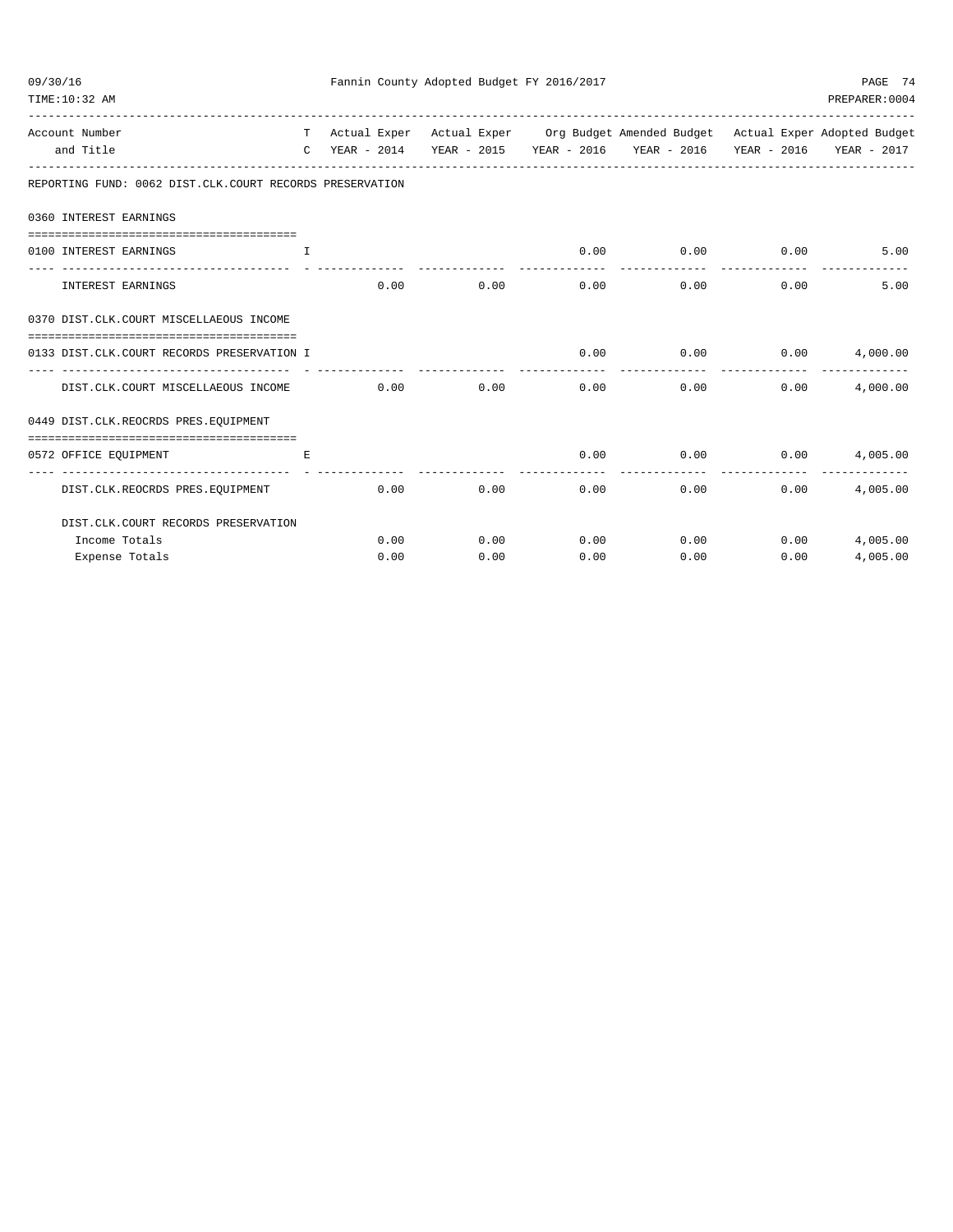| 09/30/16                                                                     |              |       | Fannin County Adopted Budget FY 2016/2017 |             |                                                                                   |          | PAGE 75        |
|------------------------------------------------------------------------------|--------------|-------|-------------------------------------------|-------------|-----------------------------------------------------------------------------------|----------|----------------|
| TIME: 10:32 AM                                                               |              |       |                                           |             |                                                                                   |          | PREPARER: 0004 |
| Account Number                                                               |              |       |                                           |             | T Actual Exper Actual Exper Org Budget Amended Budget Actual Exper Adopted Budget |          |                |
| and Title                                                                    | $\mathbb{C}$ |       |                                           |             | YEAR - 2014 YEAR - 2015 YEAR - 2016 YEAR - 2016 YEAR - 2016                       |          | YEAR - 2017    |
| REPORTING FUND: 0070 RIGHT OF WAY FUND                                       |              |       |                                           |             |                                                                                   |          |                |
| 0360 INTEREST EARNINGS                                                       |              |       |                                           |             |                                                                                   |          |                |
|                                                                              |              |       |                                           |             |                                                                                   |          |                |
| 0100 INTEREST EARNINGS                                                       | $\mathbf{I}$ | 61.89 | -----------                               | ----------- | -----------                                                                       |          |                |
| INTEREST EARNINGS                                                            |              | 61.89 | 81.18                                     | 0.00        | 0.00                                                                              | 237.16   | 0.00           |
| 0622 RIGHT OF WAY                                                            |              |       |                                           |             |                                                                                   |          |                |
|                                                                              |              |       |                                           |             |                                                                                   |          |                |
| 0399 CLAIM SETTLEMENTS                                                       | Е            | 0.00  | 0.00                                      | 0.00        | $0.00$ 0.00                                                                       |          |                |
| 0426 APPRAISAL FEES                                                          | E            | 0.00  | 0.00                                      | 0.00        | 0.00                                                                              | 0.00     |                |
| 0429 RELOCATING UTILITIES                                                    | E            | 0.00  | 0.00                                      | 0.00        | $0.00$ 7,070.00                                                                   |          |                |
| 0449 CONTRACT EXPENSES FOR FM87 R.O.W.<br>---------------------------------- | E.           | 0.00  | 0.00                                      | 0.00        | 0.00                                                                              | 0.00     |                |
| RIGHT OF WAY                                                                 |              | 0.00  | 0.00                                      | 0.00        | 0.00                                                                              | 7,070.00 | 0.00           |
| 0629 RIGHT OF WAY                                                            |              |       |                                           |             |                                                                                   |          |                |
| 0500 RIGHT OF WAY PUR HWY #82 E                                              |              | 0.00  |                                           |             | $0.00$ $0.00$ $0.00$ $0.00$                                                       | 0.00     |                |
| 0501 RIGHT OF WAY PURCHASE FM #87                                            | E            | 0.00  | 0.00                                      | 0.00        | 0.00                                                                              | 0.00     |                |
| RIGHT OF WAY                                                                 |              | 0.00  | 0.00                                      | 0.00        | ---------<br>0.00                                                                 | 0.00     | 0.00           |
| RIGHT OF WAY FUND                                                            |              |       |                                           |             |                                                                                   |          |                |
| Income Totals                                                                |              |       | 61.89 81.18                               | 0.00        | $0.00$ 237.16                                                                     |          | 0.00           |
| Expense Totals                                                               |              | 0.00  | 0.00                                      | 0.00        | 0.00                                                                              | 7,070.00 | 0.00           |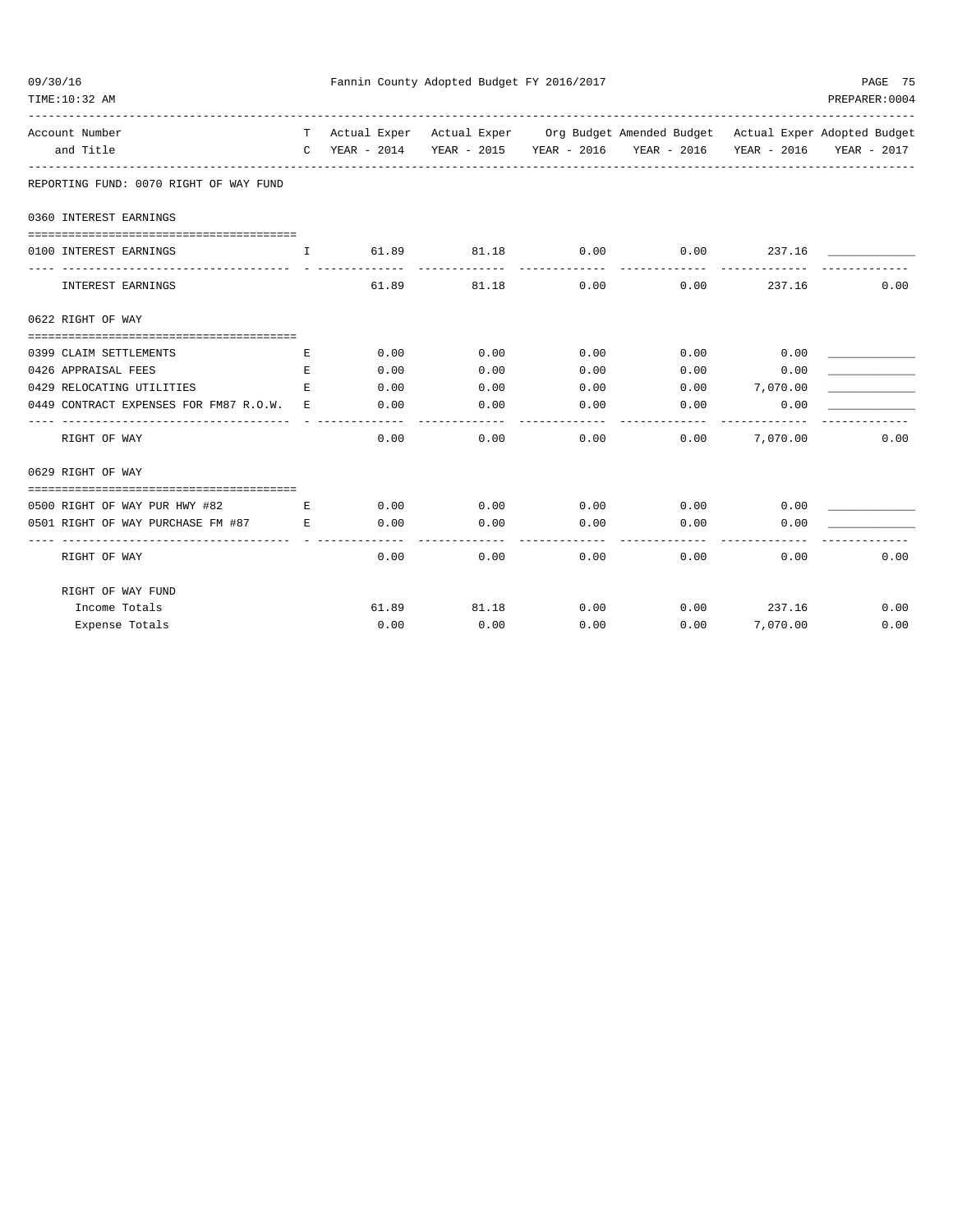| 09/30/16 |                                                                        |   |                 | Fannin County Adopted Budget FY 2016/2017 |                              |                                                                                   |                  | PAGE 76        |
|----------|------------------------------------------------------------------------|---|-----------------|-------------------------------------------|------------------------------|-----------------------------------------------------------------------------------|------------------|----------------|
|          | TIME:10:32 AM                                                          |   |                 |                                           |                              |                                                                                   |                  | PREPARER: 0004 |
|          | Account Number                                                         |   |                 |                                           |                              | T Actual Exper Actual Exper Org Budget Amended Budget Actual Exper Adopted Budget |                  |                |
|          | and Title                                                              |   |                 |                                           |                              | C YEAR - 2014 YEAR - 2015 YEAR - 2016 YEAR - 2016 YEAR - 2016 YEAR - 2017         |                  |                |
|          | REPORTING FUND: 0087 JUVENILE PROBATION                                |   |                 |                                           |                              |                                                                                   |                  |                |
|          | 0340 FEES OF OFFICE                                                    |   |                 |                                           |                              |                                                                                   |                  |                |
|          |                                                                        |   |                 |                                           |                              |                                                                                   |                  |                |
|          | 0575 JUVENILE PROBATION FEES $11,520.91$ $1,945.50$ 0.00 0.00 1,570.50 |   |                 |                                           |                              |                                                                                   |                  |                |
|          | 0576 JUVENILE PROBATION RESTITUTION I                                  |   |                 | 1,632.00 2,690.71                         | 0.00                         | 0.00                                                                              | 277.50           |                |
|          | 0577 JUVENILE PROBATION COURT COSTS I                                  |   | 794.00 1,656.00 |                                           |                              | $0.00$ $0.00$ $710.00$                                                            |                  |                |
|          | 0578 FEES RECEIVED FOR OTHER COUNTIES I                                |   |                 | 60.00<br>-------------                    | -------------                | $0.00$ $0.00$ $0.00$ $0.00$                                                       |                  |                |
|          | FEES OF OFFICE                                                         |   |                 |                                           |                              | $13,946.91$ 6,352.21 0.00 0.00                                                    | 2,558.00         | 0.00           |
|          | 0575 JUVENILE PROBATION                                                |   |                 |                                           |                              |                                                                                   |                  |                |
|          |                                                                        |   |                 |                                           |                              |                                                                                   |                  |                |
|          | 0310 OFFICE SUPP./MISC.                                                | Е |                 |                                           | 1,714.94    1,818.66    0.00 |                                                                                   | $0.00$ 2,458.07  |                |
|          | 0319 RESTITUTION                                                       | E |                 | 1,632.00 1,940.71                         | 0.00                         | 0.00                                                                              | 277.50           |                |
|          | 0320 COURT COSTS                                                       | E | 7,417.60        | 1,616.00                                  | 0.00                         | 0.00                                                                              | 710.00           |                |
|          | 0321 REIMBURSEMENT OF FEES FOR OTHER COU E                             |   |                 | 100.00                                    | 0.00                         |                                                                                   | $0.00$ 0.00      |                |
|          | $\mathbf{E}$ and $\mathbf{E}$<br>0353 COMPUTER EXPENSE                 |   | 0.00            | 0.00                                      | 0.00                         | 0.00                                                                              | 0.00             |                |
|          | 0416 STRUCTURAL FAMILY THERAPY E                                       |   |                 | 2,500.00                                  | 0.00                         | $0.00$ 0.00                                                                       |                  |                |
|          | 0427 TRAVEL AND TRAINING                                               | Е | 0.00            | 0.00                                      | 0.00                         |                                                                                   | 0.00<br>0.00     |                |
|          | JUVENILE PROBATION                                                     |   |                 |                                           | $10,764.54$ $7,975.37$ 0.00  |                                                                                   | $0.00$ 3, 445.57 | 0.00           |
|          | JUVENILE PROBATION                                                     |   |                 |                                           |                              |                                                                                   |                  |                |
|          | Income Totals                                                          |   |                 |                                           |                              | $13,946.91$ 6,352.21 0.00 0.00 2,558.00                                           |                  | 0.00           |
|          | Expense Totals                                                         |   |                 | 10,764.54 7,975.37                        |                              | 0.00                                                                              | $0.00$ 3, 445.57 | 0.00           |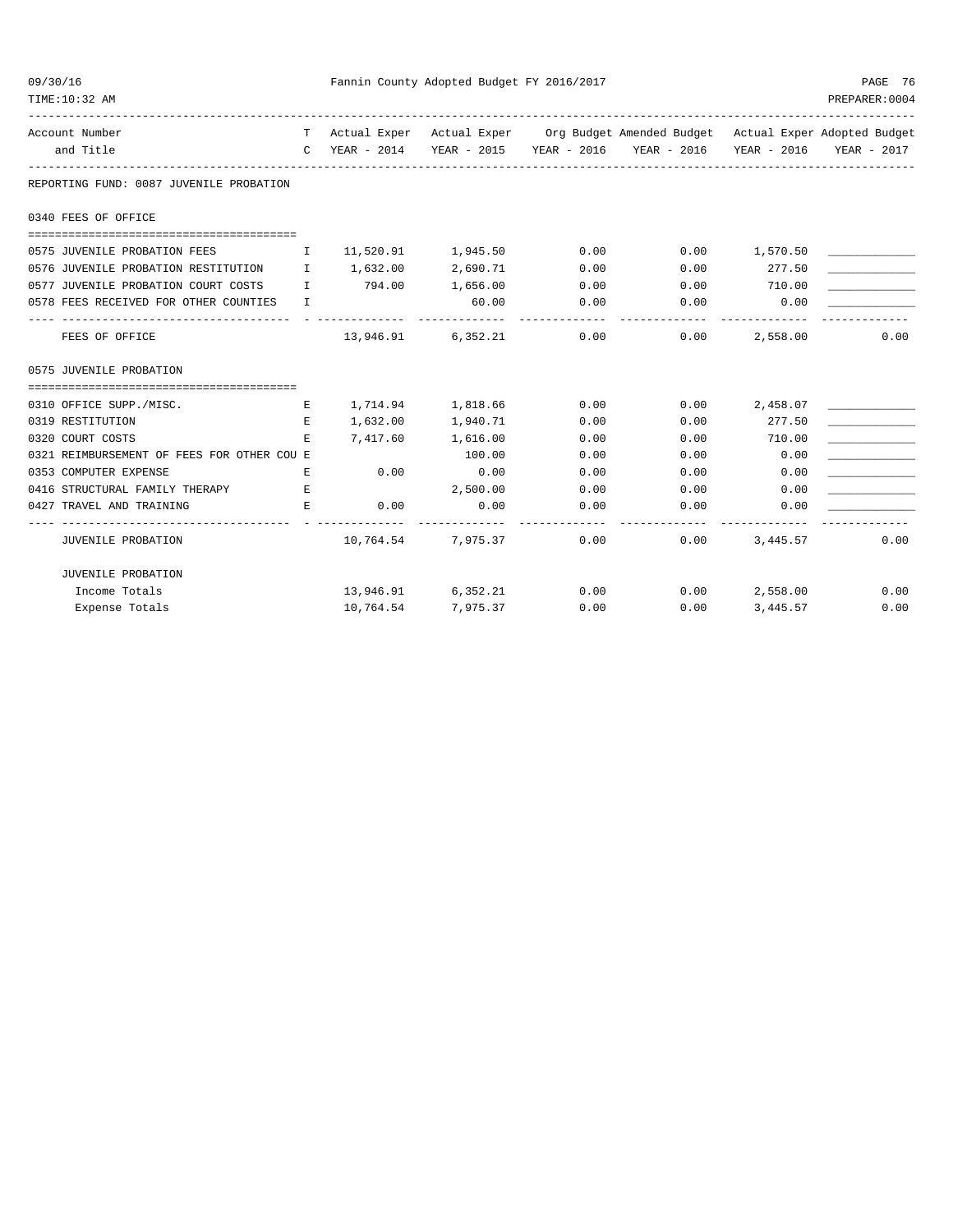| 09/30/16                                                 |                               |      | Fannin County Adopted Budget FY 2016/2017 |      |                                                                                   |      | PAGE 77        |
|----------------------------------------------------------|-------------------------------|------|-------------------------------------------|------|-----------------------------------------------------------------------------------|------|----------------|
| TIME:10:32 AM                                            |                               |      |                                           |      |                                                                                   |      | PREPARER: 0004 |
| Account Number                                           |                               |      |                                           |      | T Actual Exper Actual Exper Org Budget Amended Budget Actual Exper Adopted Budget |      |                |
| and Title                                                |                               |      |                                           |      | C YEAR - 2014 YEAR - 2015 YEAR - 2016 YEAR - 2016 YEAR - 2016                     |      | YEAR - 2017    |
| REPORTING FUND: 0088 IHC NEEDS/OR OTHER RELATED HEALTHCA |                               |      |                                           |      |                                                                                   |      |                |
| 0367 HOSPITAL AUTHORITY - IHC                            |                               |      |                                           |      |                                                                                   |      |                |
|                                                          |                               |      |                                           |      |                                                                                   |      |                |
| 0100 HOSPITAL QUARTERLY PAYMENT                          | $\mathbf{I}$ and $\mathbf{I}$ |      |                                           | 0.00 | 0.00                                                                              | 0.00 |                |
| HOSPITAL AUTHORITY - IHC                                 |                               | 0.00 | 0.00                                      | 0.00 | 0.00                                                                              | 0.00 | 0.00           |
| 0645 INDIGENT CARE                                       |                               |      |                                           |      |                                                                                   |      |                |
|                                                          |                               |      |                                           |      |                                                                                   |      |                |
| 0409 DIABETIC SUPPLIES                                   | Е                             |      |                                           | 0.00 | 0.00                                                                              | 0.00 |                |
| 0410 CERT. REG. NURSE ANES.                              | Е                             |      |                                           | 0.00 | 0.00                                                                              | 0.00 |                |
| 0411 PHYSICIAN, NON-EMERGENCY                            | E                             |      |                                           | 0.00 | 0.00                                                                              | 0.00 |                |
| 0412 PRESCRIPTIONS, DRUGS                                | Е                             |      |                                           | 0.00 | 0.00                                                                              | 0.00 |                |
| 0413 HOSPITAL, INPATIENT                                 | Е                             |      |                                           | 0.00 | 0.00                                                                              | 0.00 |                |
| 0414 HOSPITAL, OUTPATIENT                                | Е                             |      |                                           | 0.00 | 0.00                                                                              | 0.00 |                |
| 0415 LABORATORY/X-RAY                                    | E.                            |      |                                           | 0.00 | 0.00                                                                              | 0.00 |                |
| 0418 FED. OUALIFIED HEALTH CENTER                        | Е                             |      |                                           | 0.00 | 0.00                                                                              | 0.00 |                |
| 0420 RURAL HEALTH CLINIC                                 | E                             |      |                                           | 0.00 | 0.00                                                                              | 0.00 |                |
| 0422 AMBULATORY SURGICAL CENTER                          | E.                            |      |                                           | 0.00 | 0.00                                                                              | 0.00 |                |
| 0423 MEDICAL EQUIP. PURCHASE                             |                               |      |                                           | 0.00 | 0.00                                                                              | 0.00 |                |
| INDIGENT CARE                                            |                               | 0.00 | 0.00                                      | 0.00 | 0.00                                                                              | 0.00 | 0.00           |
| IHC NEEDS/OR OTHER RELATED HEALTHCA                      |                               |      |                                           |      |                                                                                   |      |                |
| Income Totals                                            |                               | 0.00 | 0.00                                      |      | $0.00$ 0.00                                                                       | 0.00 | 0.00           |
| Expense Totals                                           |                               | 0.00 | 0.00                                      | 0.00 | 0.00                                                                              | 0.00 | 0.00           |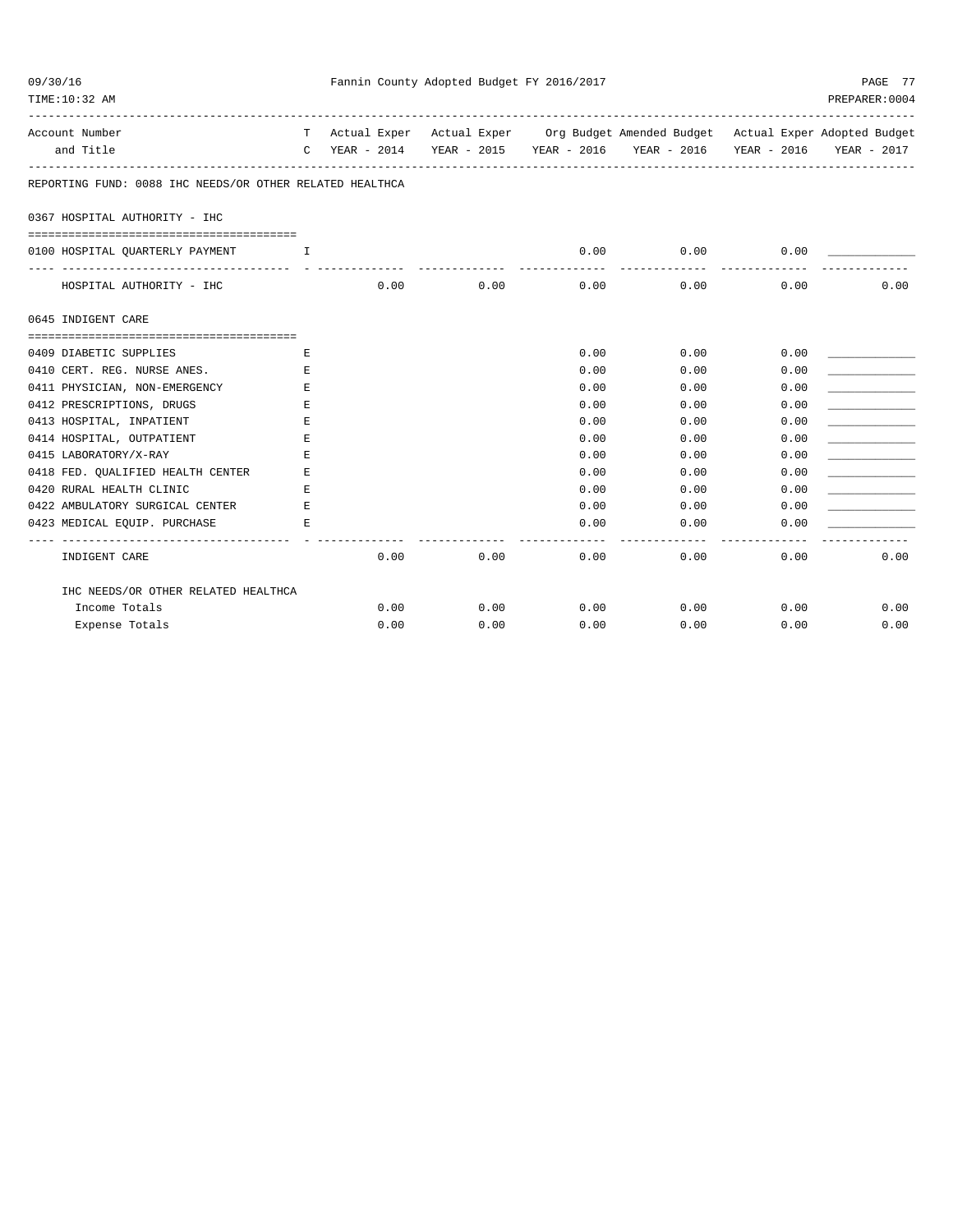| 09/30/16<br>TIME:10:32 AM |                                                                      |              |                     | Fannin County Adopted Budget FY 2016/2017 |            |                                                                                                  | PAGE 78<br>PREPARER: 0004 |             |
|---------------------------|----------------------------------------------------------------------|--------------|---------------------|-------------------------------------------|------------|--------------------------------------------------------------------------------------------------|---------------------------|-------------|
|                           | Account Number<br>and Title                                          | $\mathsf{C}$ | YEAR - 2014         | YEAR - 2015 YEAR - 2016                   |            | T Actual Exper Actual Exper Org Budget Amended Budget Actual Exper Adopted Budget<br>YEAR - 2016 | YEAR - 2016               | YEAR - 2017 |
|                           | REPORTING FUND: 0089 TEXAS JUVENILE JUSTICE DEPT.                    |              |                     |                                           |            |                                                                                                  |                           |             |
|                           | 0300 CASH                                                            |              |                     |                                           |            |                                                                                                  |                           |             |
|                           | 0110 UNENCUMBERED FUND BALANCE                                       | I            |                     |                                           | 0.00       | 0.00                                                                                             | 0.00                      |             |
|                           | CASH                                                                 |              | 0.00                | 0.00                                      | 0.00       | 0.00                                                                                             | 0.00                      | 0.00        |
|                           | 0330 GRANTS                                                          |              |                     |                                           |            |                                                                                                  |                           |             |
|                           | 0901 TJJD-A-14-074 GRANT                                             | Ι.           | 231,796.00          |                                           | 0.00       | 0.00                                                                                             | 0.00                      |             |
|                           |                                                                      |              |                     | 183,749.00                                |            |                                                                                                  |                           |             |
|                           | 0906 TJJD-N-14-074 GRANT                                             | T            | 20,298.34           | 16,915.00                                 | 0.00       | 0.00                                                                                             | 0.00                      |             |
|                           | 0908 STRUCTURAL FAM. THER. GRANT OOG                                 | I.           | 25,000.00           | 35,000.00                                 | 0.00       | 28,080.89                                                                                        | 28,080.89                 |             |
|                           | 0913 TJJD-C-14-074 GRANT                                             | I            | 15,692.00           | 13,077.00                                 | 0.00       | 0.00                                                                                             | 0.00                      |             |
|                           | 0915 BASIC PROBATION SUPERVISION                                     | I.           |                     | 0.00                                      | 123,160.00 | 123,160.00                                                                                       | 112,897.00                | 120,505.00  |
|                           | 0916 COMMUNITY PROGRAMS                                              | I            |                     | 0.00                                      | 78,397.00  | 78,397.00                                                                                        | 71,864.00                 | 76,094.00   |
|                           | 0917 PRE/POST ADJUDICATION                                           | I            |                     | 0.00                                      | 14,356.00  | 14,356.00                                                                                        | 13,160.00                 | 14,356.00   |
|                           | 0918 COMMITMENT DIVERSION                                            | I            |                     | 0.00                                      | 15,117.00  | 15,117.00                                                                                        | 13,858.00                 | 15,117.00   |
|                           | 0919 MENTAL HEALTH SERVICES<br>0920 REGIONAL DIVERSIONS ALTERNATIVES | I<br>I       |                     | 0.00                                      | 16,848.00  | 16,848.00                                                                                        | 15,444.00                 | 16,848.00   |
|                           |                                                                      |              |                     |                                           | 0.00       | 14,857.00                                                                                        | 0.00                      |             |
|                           | GRANTS                                                               |              | 292,786.34          | 248,741.00                                | 247,878.00 | 290,815.89                                                                                       | 255,303.89                | 242,920.00  |
|                           | 0360 INTEREST INCOME                                                 |              |                     |                                           |            |                                                                                                  |                           |             |
|                           | 0189 INTEREST INCOME                                                 | I.           | 6.95                | 8.03                                      | 0.00       | 0.00                                                                                             | 10.79                     |             |
|                           | INTEREST INCOME                                                      |              | 6.95                | 8.03                                      | 0.00       | 0.00                                                                                             | 10.79                     | 0.00        |
|                           | 0370 MISCELLANEOUS                                                   |              |                     |                                           |            |                                                                                                  |                           |             |
|                           | 0130 REFUNDS & MISCELLANEOUS                                         | Ι.           | 0.00                | 0.00                                      | 0.00       | 0.00                                                                                             | 0.00                      |             |
|                           | 0995 LOCAL FUNDING                                                   | Ι.           | 0.00                | 120,000.00                                | 127,000.00 | 127,000.00                                                                                       | 127,000.00                | 140,000.00  |
|                           | MISCELLANEOUS                                                        |              | 0.00                | 120,000.00                                | 127,000.00 | 127,000.00                                                                                       | --------<br>127,000.00    | 140,000.00  |
|                           |                                                                      |              |                     |                                           |            |                                                                                                  |                           |             |
|                           | 0575 JUVENILE PROBATION TJJD-A-074                                   |              |                     |                                           |            |                                                                                                  |                           |             |
|                           | 0102 SALARY APPOINTED OFFICIAL                                       | Е            | 56,728.20 53,811.36 |                                           |            |                                                                                                  |                           |             |
|                           | 0103 SALARY COMM. CORR. OFFICER                                      | E            | 68,904.98           | 65,194.80                                 |            |                                                                                                  |                           |             |
|                           | 0201 SOCIAL SECURITY TAX                                             | $\mathbf{E}$ | 7,789.32            | 7,378.29                                  |            |                                                                                                  |                           |             |
|                           | 0202 GROUP HEALTH INSURANCE                                          | E            | 23,701.50           | 22,762.74                                 |            |                                                                                                  |                           |             |
|                           | 0203 RETIREMENT                                                      | E            |                     | 13,880.00 13,101.35                       |            |                                                                                                  |                           |             |
|                           | 0204 WORKERS' COMPENSATION                                           | E            | 288.30              | 605.00                                    |            |                                                                                                  |                           |             |
|                           | 0205 MEDICARE TAX                                                    | Е            | 1,821.60            | 1,725.57                                  |            |                                                                                                  |                           |             |
|                           | 0310 OPERATING EXPENSES                                              | Е            | 12,919.93           | 12,711.25                                 |            |                                                                                                  |                           |             |
|                           | 0414 NON-RESIDENTIAL SERVICES                                        | E            | 2,850.00            | 0.00                                      |            |                                                                                                  |                           |             |
|                           | 0415 RESIDENTIAL SERVICES                                            | E            |                     | 14,801.93 6,945.00                        |            |                                                                                                  |                           |             |
|                           | 0427 TRAVEL AND TRAINING                                             | E            | 8,418.97 9,484.48   |                                           |            |                                                                                                  |                           |             |
|                           | 0469 UNEXPENDED FUNDS                                                | Е            | _______________     | 7,872.65 12,003.63<br>-------------       |            |                                                                                                  |                           |             |
|                           | JUVENILE PROBATION TJJD-A-074                                        |              | 219,977.38          | 205,723.47                                | 0.00       | 0.00                                                                                             | 0.00                      | 0.00        |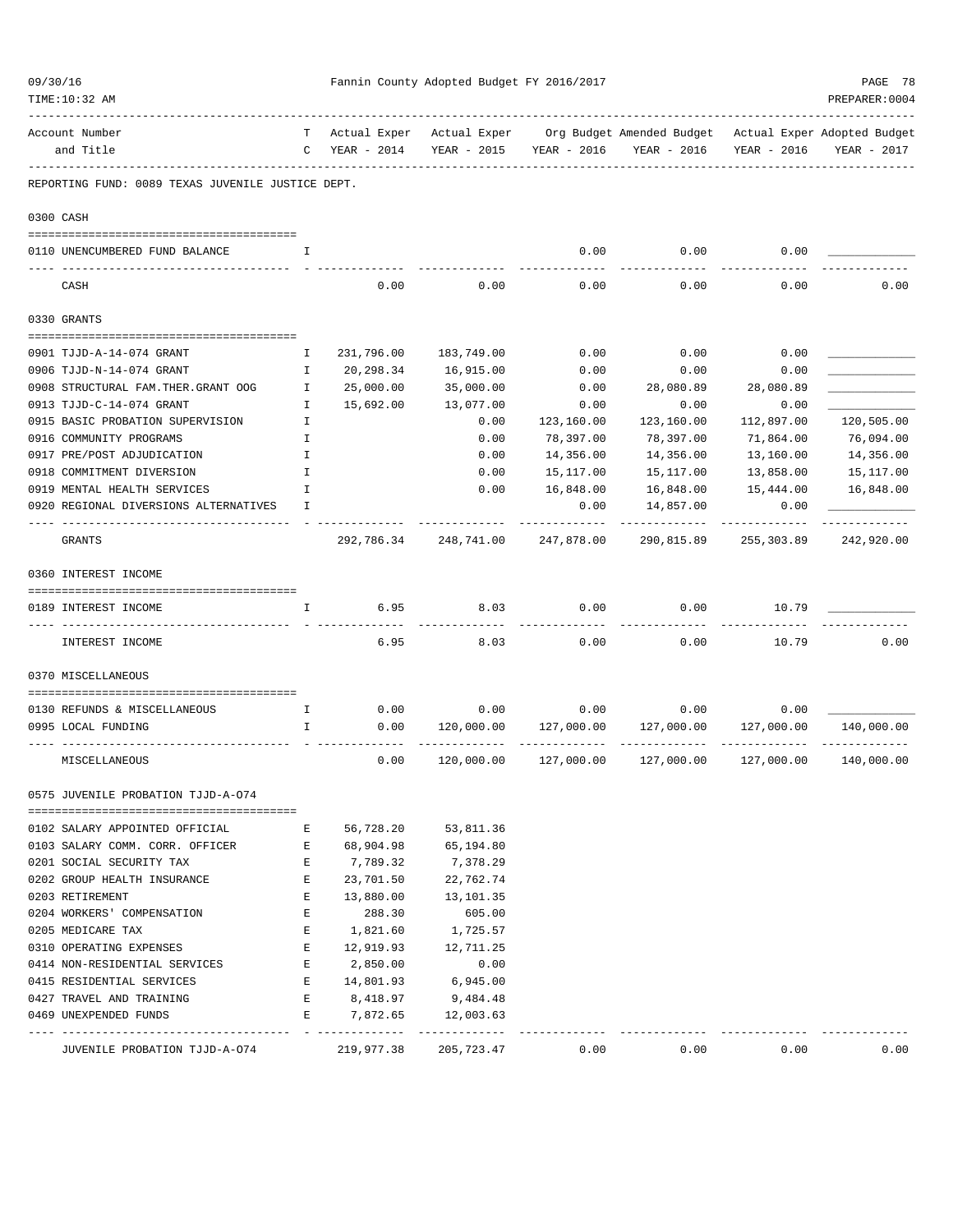| 09/30/16<br>TIME:10:32 AM                                        |                                                                                                |                       | Fannin County Adopted Budget FY 2016/2017 |                       |                                                                                                                          |                     | PAGE 79<br>PREPARER: 0004 |
|------------------------------------------------------------------|------------------------------------------------------------------------------------------------|-----------------------|-------------------------------------------|-----------------------|--------------------------------------------------------------------------------------------------------------------------|---------------------|---------------------------|
|                                                                  |                                                                                                |                       |                                           |                       |                                                                                                                          |                     |                           |
| Account Number<br>and Title                                      |                                                                                                | $C$ YEAR - 2014       |                                           |                       | T Actual Exper Actual Exper Org Budget Amended Budget Actual Exper Adopted Budget<br>YEAR - 2015 YEAR - 2016 YEAR - 2016 | YEAR - 2016         | YEAR - 2017               |
|                                                                  |                                                                                                |                       |                                           |                       |                                                                                                                          |                     |                           |
| REPORTING FUND: 0089 TEXAS JUVENILE JUSTICE DEPT.                |                                                                                                |                       |                                           |                       |                                                                                                                          |                     |                           |
| 0578 TJJD-N                                                      |                                                                                                |                       |                                           |                       |                                                                                                                          |                     |                           |
| 0414 NON-RESIDENTIAL                                             | Е                                                                                              |                       | 5,413.70 6,344.00                         |                       |                                                                                                                          |                     |                           |
| 0415 RESIDENTIAL                                                 | E                                                                                              | 10,584.98             | 0.00                                      |                       |                                                                                                                          |                     |                           |
| 0416 STRUCTURAL FAMILY THERAPY                                   | $\mathbf{E}$                                                                                   |                       | 12,500.00                                 |                       |                                                                                                                          |                     |                           |
| 0469 UNEXPENDED FUNDS                                            | Е                                                                                              | 5,489.26              | 1,454.00                                  |                       |                                                                                                                          |                     |                           |
| TJJD-N                                                           |                                                                                                | 21,487.94             | 20,298.00                                 | 0.00                  | 0.00                                                                                                                     | 0.00                | 0.00                      |
| 0581 STRUCTURAL FAMILY THERAPY OOG                               |                                                                                                |                       |                                           |                       |                                                                                                                          |                     |                           |
| 0416 STRUCTURAL FAMILY THERAPY                                   | $\mathbf{E}$                                                                                   |                       | 38,307.56 35,000.00                       | 0.00<br>-----------   |                                                                                                                          | 28,080.89 28,080.89 |                           |
| STRUCTURAL FAMILY THERAPY OOG                                    |                                                                                                |                       | 38,307.56 35,000.00                       | 0.00                  | 28,080.89                                                                                                                | 28,080.89           | 0.00                      |
| 0586 TJJD-C                                                      |                                                                                                |                       |                                           |                       |                                                                                                                          |                     |                           |
| 0415 RESIDENTIAL                                                 |                                                                                                | E 15,132.20 15,692.00 |                                           |                       |                                                                                                                          |                     |                           |
| 0469 UNEXPENDED FUNDS                                            | $\mathbf{E}$                                                                                   | 559.80<br>----------  | 0.00                                      |                       |                                                                                                                          |                     |                           |
| TJJD-C                                                           |                                                                                                |                       | 15,692.00 15,692.00                       | 0.00                  | 0.00                                                                                                                     | 0.00                | 0.00                      |
| 0588 INTEREST INCOME EXPENSE                                     |                                                                                                |                       |                                           |                       |                                                                                                                          |                     |                           |
| 0103 SALARY COMM.CORR.OFFICERS                                   | Е                                                                                              |                       |                                           | 0.00                  | 0.00                                                                                                                     | 0.00                |                           |
| 0105 SECRETARY/OFFICE MANAGER                                    | E                                                                                              | 23,944.77             | 0.00                                      |                       |                                                                                                                          |                     |                           |
| 0201 SOCIAL SECURITY TAX                                         | Е                                                                                              | 1,484.48              | 0.00                                      | 0.00                  | 0.00                                                                                                                     | 0.00                |                           |
| 0202 GROUP HEALTH INSURANCE                                      | E                                                                                              | 5,899.68              | 0.00                                      | 0.00                  | 0.00                                                                                                                     | 0.00                |                           |
| 0203 RETIREMENT                                                  | Е                                                                                              | 2,639.51              | 0.00                                      | 0.00                  | 0.00                                                                                                                     | 0.00                |                           |
| 0204 WORKERS COMPENSATION                                        | $\mathbf{E}% _{t}\left  \mathbf{1}\right\rangle =\mathbf{1}_{t}\left  \mathbf{1}\right\rangle$ | 191.46                | 0.00                                      | 0.00                  | 0.00                                                                                                                     | 0.00                |                           |
| 0205 MEDICARE TAX                                                | E                                                                                              | 347.12                | 0.00                                      | 0.00                  | 0.00                                                                                                                     | 0.00                |                           |
| 0310 OFFICE SUPPLIES<br>0574 COMPUTER EQUIPMENT                  | Е<br>E                                                                                         | 0.00<br>0.00          | 0.00<br>0.00                              | 0.00<br>0.00          | 0.00<br>0.00                                                                                                             | 0.00<br>0.00        |                           |
|                                                                  |                                                                                                |                       |                                           |                       |                                                                                                                          |                     |                           |
| INTEREST INCOME EXPENSE                                          |                                                                                                | 34,507.02             | 0.00                                      | 0.00                  | 0.00                                                                                                                     | 0.00                | 0.00                      |
| 0589 REGIONAL DIVERSIONS ALTERNATIVES                            |                                                                                                |                       |                                           |                       |                                                                                                                          |                     |                           |
| 0416 STRUCTURAL FAMILY THERAPY                                   | Е                                                                                              |                       |                                           |                       | 0.00 14,857.00                                                                                                           | 0.00                |                           |
| REGIONAL DIVERSIONS ALTERNATIVES                                 |                                                                                                | 0.00                  | 0.00                                      |                       | $0.00$ 14,857.00                                                                                                         | 0.00                | 0.00                      |
| 0590 BASIC PROBATION SUPERVISION                                 |                                                                                                |                       |                                           |                       |                                                                                                                          |                     |                           |
|                                                                  |                                                                                                |                       |                                           |                       |                                                                                                                          |                     |                           |
| 0102 SALARY APPOINTED OFFICIAL<br>0103 SALARY COMM.CORR.OFFICERS | Е<br>E                                                                                         |                       | 4,618.80<br>591.22                        | 60,044.50<br>7,685.72 | 60,044.50   46,188.00<br>7,685.72                                                                                        | 5,712.06            | 66,048.84<br>7,977.05     |
| 0201 SOCIAL SECURITY TAX                                         | E                                                                                              |                       | 323.02                                    | 4,199.27              | 4,199.27                                                                                                                 | 3,209.36            | 4,582.28                  |
| 0202 GROUP HEALTH INSURANCE                                      | E                                                                                              |                       | 2,265.06                                  |                       | 27,181.08 27,181.08                                                                                                      |                     | 20, 385.55 11, 528.44     |
| 0203 RETIREMENT                                                  | Е                                                                                              |                       | 569.46                                    | 7,389.37              | 7,389.37                                                                                                                 | 5,659.17            | 8,142.85                  |
| 0204 WORKERS COMPENSATION                                        | E                                                                                              |                       | 0.00                                      | 162.55                | 162.55                                                                                                                   | 277.70              | 303.50                    |
| 0205 MEDICARE TAX                                                | $\mathbf E$                                                                                    |                       | 75.56                                     | 982.09                | 982.09                                                                                                                   | 750.73              | 1,073.37                  |
| 0310 OPERATING/TRAVEL EXPENSES                                   | $\mathbf E$                                                                                    |                       | 272.37                                    | 15,515.42             | 15,515.42                                                                                                                | 11,349.19           | 20,848.67                 |
| BASIC PROBATION SUPERVISION                                      |                                                                                                |                       |                                           |                       | $0.00$ 8,715.49 123,160.00 123,160.00                                                                                    | 93,531.76           | 120,505.00                |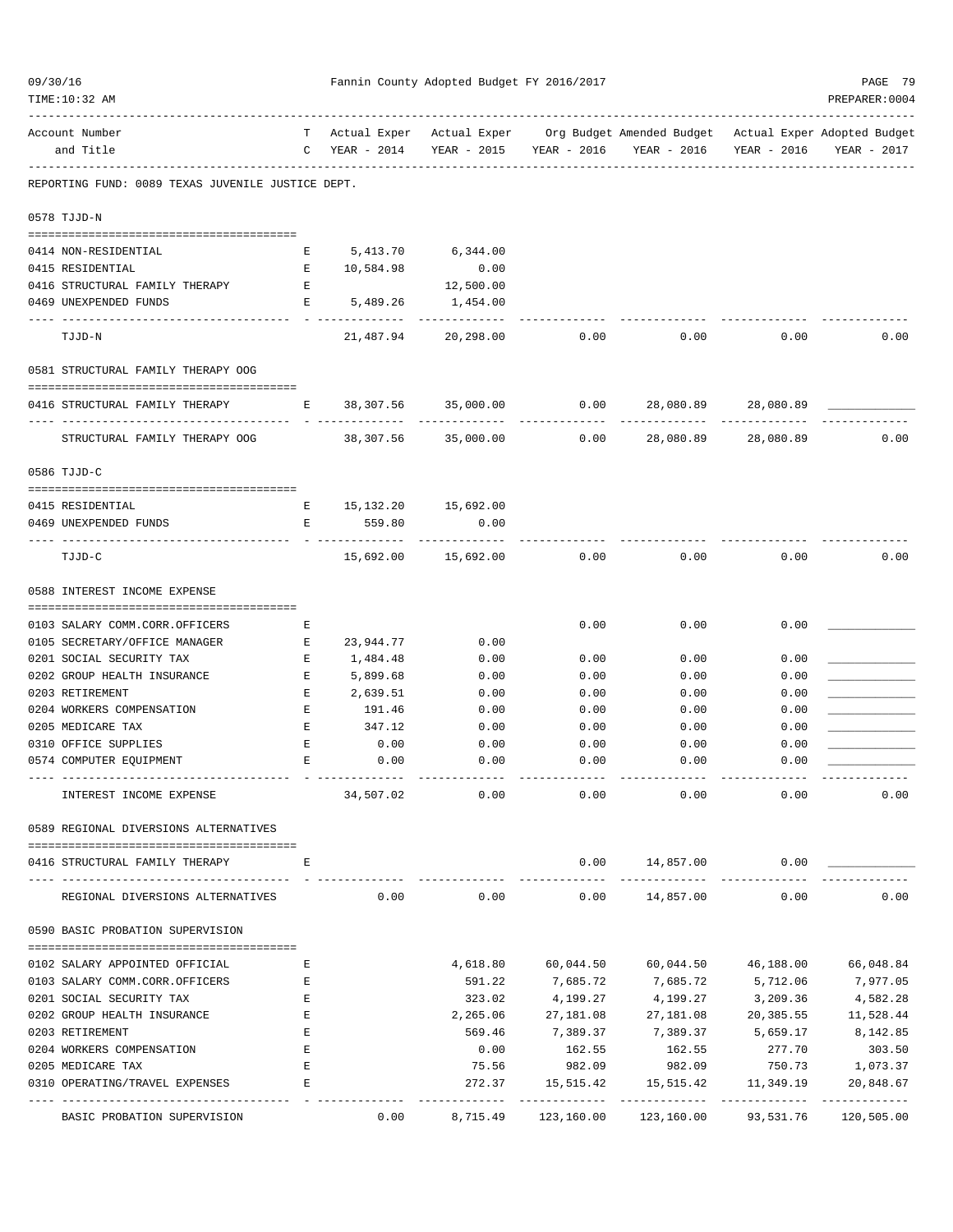| 09/30/16                                          |                    |               |      |            | Fannin County Adopted Budget FY 2016/2017 |                                                                                                                                      |                        | PAGE 80          |
|---------------------------------------------------|--------------------|---------------|------|------------|-------------------------------------------|--------------------------------------------------------------------------------------------------------------------------------------|------------------------|------------------|
| TIME:10:32 AM                                     |                    |               |      |            |                                           | ---------------------------------                                                                                                    |                        | PREPARER: 0004   |
| Account Number<br>and Title                       |                    | C YEAR - 2014 |      |            |                                           | T Actual Exper Actual Exper Org Budget Amended Budget Actual Exper Adopted Budget<br>YEAR - 2015 YEAR - 2016 YEAR - 2016 YEAR - 2016 |                        | YEAR - 2017      |
| REPORTING FUND: 0089 TEXAS JUVENILE JUSTICE DEPT. |                    |               |      |            |                                           |                                                                                                                                      |                        |                  |
| 0591 COMMUNITY PROGRAMS                           |                    |               |      |            |                                           |                                                                                                                                      |                        |                  |
| 0103 SALARY COMM.CORR.OFFICERS                    | E                  |               |      |            |                                           | 5,076.20 65,990.73 65,990.73 46,760.41                                                                                               |                        | 52,939.09        |
| 0201 SOCIAL SECURITY TAX                          | Е                  |               |      | 314.72     | 4,091.43                                  | 4,091.43                                                                                                                             | 2,730.65               | 3,277.00         |
| 0202 GROUP HEALTH INSURANCE                       | $\mathbf{E}% _{0}$ |               |      |            | 0.00                                      | 0.00                                                                                                                                 | 0.00                   | 13,069.94        |
| 0203 RETIREMENT                                   | Ε                  |               |      |            |                                           | 554.82 7,199.59 7,199.59 5,098.64                                                                                                    |                        | 5,823.30         |
| 0204 WORKERS COMPENSATION                         | E                  |               |      | 0.00       | 158.38                                    |                                                                                                                                      | 158.38 270.56          | 217.05           |
| 0205 MEDICARE TAX                                 | Е                  |               |      | 73.60      | 956.87<br>----------                      | 956.87<br>------------                                                                                                               | 638.56<br>. <u>.</u> . | 767.62           |
| COMMUNITY PROGRAMS                                |                    |               | 0.00 |            |                                           | 6,019.34 78,397.00 78,397.00 55,498.82 76,094.00                                                                                     |                        |                  |
| 0592 PRE/POST ADJUDICATION FACILITIES             |                    |               |      |            |                                           |                                                                                                                                      |                        |                  |
| 0103 SALARY COMM.CORR.OFFICERS                    | Е                  |               |      |            | 0.00                                      | 0.00                                                                                                                                 | 0.00                   | 7,204.73         |
| 0201 SOCIAL SECURITY TAX                          | Е                  |               |      |            | 0.00                                      | 0.00                                                                                                                                 | 0.00                   | 445.99           |
| 0202 GROUP HEALTH INSURANCE                       | Е                  |               |      |            | 0.00                                      | 0.00                                                                                                                                 | 0.00                   | 1,778.75         |
| 0203 RETIREMENT                                   | Ε                  |               |      |            | 0.00                                      | 0.00                                                                                                                                 | 0.00                   | 792.52           |
| 0204 WORKERS COMPENSATION                         | E                  |               |      |            | 0.00                                      | 0.00                                                                                                                                 | 0.00                   | 29.54            |
| 0205 MEDICARE TAX                                 | Е                  |               |      |            | 0.00                                      | 0.00                                                                                                                                 | 0.00                   | 104.47           |
| 0408 DETENTION                                    | Е                  |               |      |            | $0.00$ 14,356.00                          | 14,356.00                                                                                                                            | 14,356.00              | 4,000.00         |
| PRE/POST ADJUDICATION FACILITIES                  |                    |               | 0.00 |            |                                           | -----------<br>$0.00$ 14,356.00 14,356.00 14,356.00 14,356.00                                                                        |                        |                  |
| 0593 COMMITMENT DIVERSION                         |                    |               |      |            |                                           |                                                                                                                                      |                        |                  |
| 0415 RESIDENTIAL PLACEMENT                        | E.                 |               |      | 0.00       |                                           | 15,117.00  15,117.00  0.00  15,117.00                                                                                                |                        |                  |
| COMMITMENT DIVERSION                              |                    |               | 0.00 |            |                                           | $0.00$ 15,117.00 15,117.00                                                                                                           |                        | $0.00$ 15,117.00 |
| 0594 MENTAL HEALTH SERVICES                       |                    |               |      |            |                                           |                                                                                                                                      |                        |                  |
| 0103 SALARY COMM.CORR.OFFICERS                    | E                  |               |      |            | 0.00                                      | 0.00                                                                                                                                 |                        | $0.00$ 4,764.20  |
| 0201 SOCIAL SECURITY TAX                          | Е                  |               |      |            | 0.00                                      | 0.00                                                                                                                                 | 0.00                   | 294.98           |
| 0202 GROUP HEALTH INSURANCE                       | Ε                  |               |      |            | 0.00                                      | 0.00                                                                                                                                 | 0.00                   | 1,176.15         |
| 0203 RETIREMENT                                   | E                  |               |      |            | 0.00                                      | 0.00                                                                                                                                 | 0.00                   | 524.06           |
| 0204 WORKERS COMPENSATION                         | E                  |               |      |            | 0.00                                      | 0.00                                                                                                                                 | 0.00                   | 19.53            |
| 0205 MEDICARE TAX                                 | E                  |               |      |            | 0.00                                      | 0.00                                                                                                                                 | 0.00                   | 69.08            |
| 0414 COUNSELING/PSYCHOLOGICAL                     | E                  |               |      | 0.00       | 10,000.00                                 | 10,000.00                                                                                                                            | 4,392.63               | 10,000.00        |
| 0415 RESIDENTIAL PLACEMENT                        | E                  |               |      | 0.00       | 6,848.00                                  | 6,848.00                                                                                                                             | 0.00                   |                  |
| MENTAL HEALTH SERVICES                            |                    |               | 0.00 | 0.00       | 16,848.00                                 | -------------<br>16,848.00                                                                                                           | 4,392.63               | 16,848.00        |
| 0995 LOCAL FUNDING                                |                    |               |      |            |                                           |                                                                                                                                      |                        |                  |
| 0103 SALARY COMM.CORR.OFFICERS                    | Ε                  |               |      |            | 0.00                                      | 0.00                                                                                                                                 | 0.00                   | 4,551.56         |
| 0105 OFFICE MANAGER                               | E                  |               |      |            | 0.00                                      | 0.00                                                                                                                                 | 0.00                   |                  |
| 0201 SOCIAL SECURITY TAX                          | E                  |               |      |            | 0.00                                      | 0.00                                                                                                                                 | 0.00                   | 281.70           |
| 0202 GROUP HEALTH INSURANCE                       | Ε                  |               |      |            | 0.00                                      | 0.00                                                                                                                                 | 0.00                   | 1,123.77         |
| 0203 RETIREMENT                                   | E                  |               |      |            | 0.00                                      | 0.00                                                                                                                                 | 0.00                   | 500.67           |
| 0204 WORKERS COMPENSATION                         | E                  |               |      |            | 0.00                                      | 0.00                                                                                                                                 | 0.00                   | 18.66            |
| 0205 MEDICARE TAX                                 | E                  |               |      |            | 0.00                                      | 0.00                                                                                                                                 | 0.00                   | 66.00            |
| 0401 AUDIT EXPENSE                                | Ε                  |               |      |            | 0.00                                      | 0.00                                                                                                                                 | 0.00                   | 3,000.00         |
| 0407 DETENTION OPERATING COST FY17                | Ε                  |               |      |            | 0.00                                      | 0.00                                                                                                                                 | 0.00                   | 112,257.64       |
| 0408 DETENTION OPERATING COST FY16                | Ε                  |               | 0.00 | 107,754.42 | 90,724.89                                 | 90,724.89                                                                                                                            | 47,623.37              |                  |
| 0409 DETENTION OPERATING COST FY15                | Е                  |               |      |            | 0.00                                      | 0.00                                                                                                                                 | 12,245.58              |                  |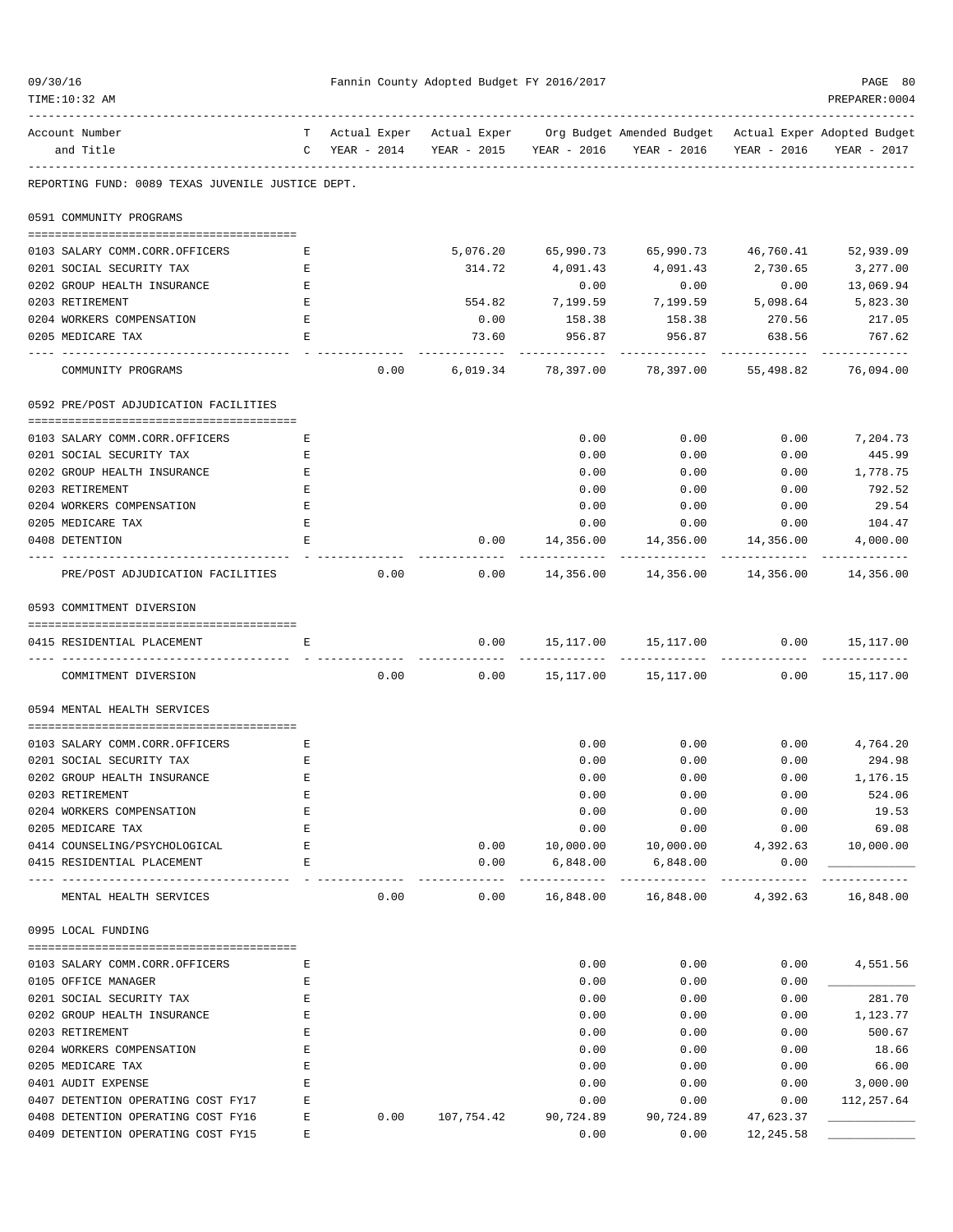| 09/30/16 | Fannin County Adopted Budget FY 2016/2017 | PAGE 81 |
|----------|-------------------------------------------|---------|
|----------|-------------------------------------------|---------|

TIME:10:32 AM PREPARER:0004

| Account Number                                    | т  | Actual Exper | Actual Exper |             | Org Budget Amended Budget |             | Actual Exper Adopted Budget |
|---------------------------------------------------|----|--------------|--------------|-------------|---------------------------|-------------|-----------------------------|
| and Title                                         | C  | YEAR - 2014  | YEAR - 2015  | YEAR - 2016 | YEAR - 2016               | YEAR - 2016 | YEAR - 2017                 |
| REPORTING FUND: 0089 TEXAS JUVENILE JUSTICE DEPT. |    |              |              |             |                           |             |                             |
| 0415 RESIDENTIAL PLACEMENT                        | E  |              | 0.00         | 4,631.42    | 4,631.42                  | 0.00        | 10,000.00                   |
| 0416 STRUCTURAL FAMILY THERAPY                    | E  |              | 0.00         | 21,919.11   | 21,919.11                 | 21,919.11   | 5,200.00                    |
| 0427 TRAVEL AND TRAINING                          | E. |              | 0.00         | 9,724.58    | 9,724.58                  | 5,021.67    | 3,000.00                    |
| LOCAL FUNDING                                     |    | 0.00         | 107,754.42   | 127,000.00  | 127,000.00                | 86,809.73   | 140,000.00                  |
| TEXAS JUVENILE JUSTICE DEPT.                      |    |              |              |             |                           |             |                             |
| Income Totals                                     |    | 292,793.29   | 368,749.03   | 374,878.00  | 417,815.89                | 382, 314.68 | 382,920.00                  |
| Expense Totals                                    |    | 329,971.90   | 399,202.72   | 374,878.00  | 417,815.89                | 282,669.83  | 382,920.00                  |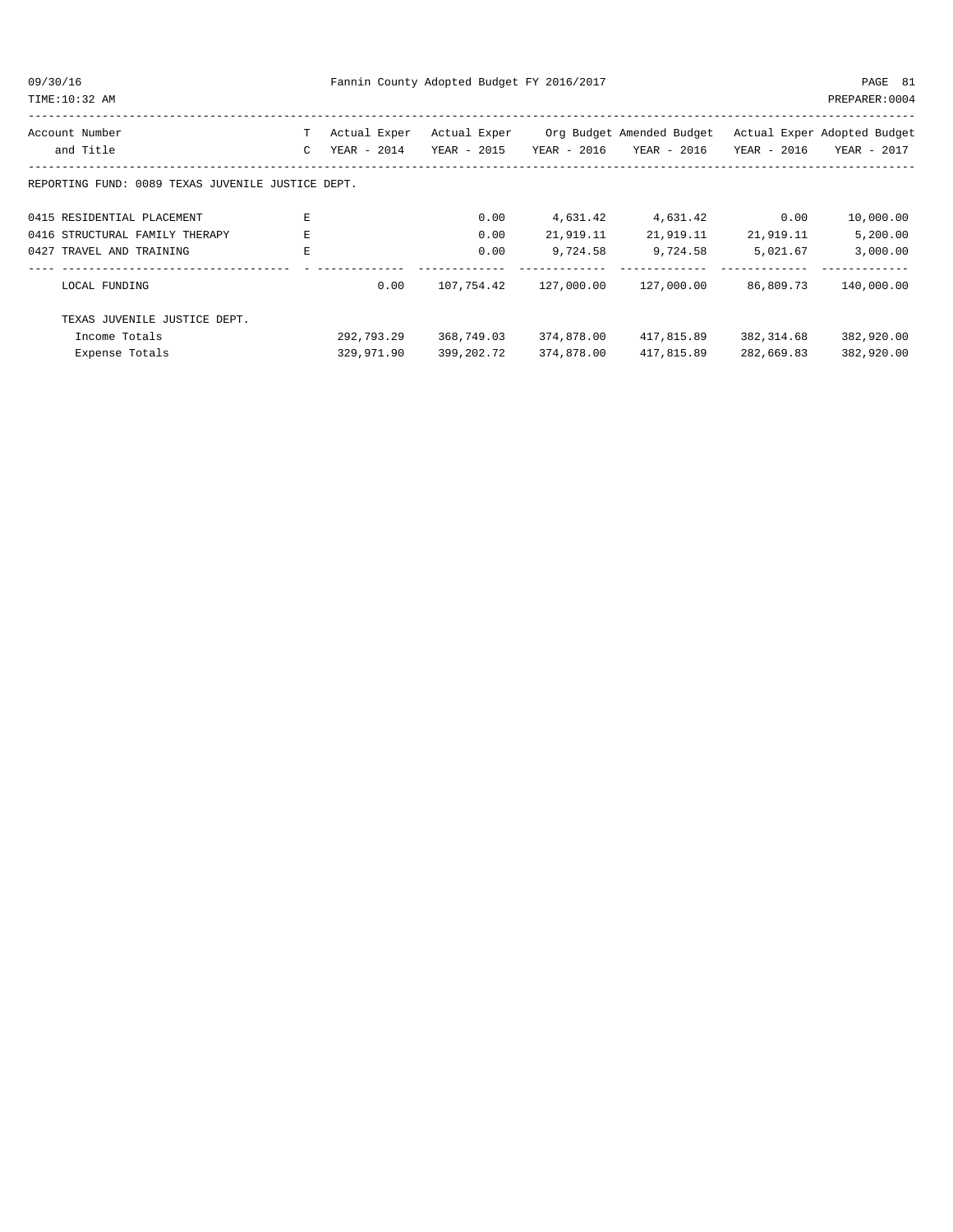| 09/30/16                                             |              | Fannin County Adopted Budget FY 2016/2017<br>PAGE 82 |               |        |                                                                                   |        |                    |  |  |  |
|------------------------------------------------------|--------------|------------------------------------------------------|---------------|--------|-----------------------------------------------------------------------------------|--------|--------------------|--|--|--|
| TIME:10:32 AM                                        |              |                                                      |               |        |                                                                                   |        | PREPARER: 0004     |  |  |  |
| Account Number                                       |              |                                                      |               |        | T Actual Exper Actual Exper Org Budget Amended Budget Actual Exper Adopted Budget |        |                    |  |  |  |
| and Title                                            |              |                                                      |               |        | C YEAR - 2014 YEAR - 2015 YEAR - 2016 YEAR - 2016 YEAR - 2016                     |        | YEAR - 2017        |  |  |  |
| REPORTING FUND: 0092 STATZER FUND                    |              |                                                      |               |        |                                                                                   |        |                    |  |  |  |
| 0360 INTEREST EARNINGS                               |              |                                                      |               |        |                                                                                   |        |                    |  |  |  |
| 0100 INTEREST EARNINGS                               | $\mathbf{I}$ |                                                      | 15.60 21.06   | 50.00  | 50.00 68.64                                                                       |        | 50.00              |  |  |  |
| 0350 GOV. COMMODITY PROG. ASCS I                     |              | 0.00<br>-----------                                  | 0.00          | 0.00   | 0.00                                                                              | 0.00   |                    |  |  |  |
| ----------------------------- -<br>INTEREST EARNINGS |              | 15.60                                                | 21.06         | 50.00  | 50.00                                                                             | 68.64  | 50.00              |  |  |  |
| 0370 RENT                                            |              |                                                      |               |        |                                                                                   |        |                    |  |  |  |
|                                                      |              |                                                      |               |        |                                                                                   |        |                    |  |  |  |
| 0100 RENT<br>and the state of the state of the       |              |                                                      |               |        | 560.00 560.00 560.00 560.00 560.00 560.00 560.00                                  |        |                    |  |  |  |
| 0130 REFUNDS & MISCELLANEOUS I                       |              | 0.00                                                 | 0.00          | 0.00   | 0.00                                                                              | 0.00   |                    |  |  |  |
| <b>RENT</b>                                          |              | 560.00                                               | 560.00        | 560.00 | 560.00                                                                            | 560.00 | 560.00             |  |  |  |
| 0700 STATZER FARM                                    |              |                                                      |               |        |                                                                                   |        |                    |  |  |  |
|                                                      |              |                                                      |               |        |                                                                                   |        |                    |  |  |  |
| 0310 OFFICE SUPPLIES                                 | Е            | 0.00                                                 | 0.00          | 0.00   | 0.00                                                                              | 0.00   |                    |  |  |  |
| 0430 BIDS AND NOTICES                                | E            | 0.00                                                 | 0.00          | 110.00 | 110.00                                                                            | 0.00   | 110.00             |  |  |  |
| 0484 APPRAISALS                                      | E.           | 0.00                                                 | 0.00          | 0.00   | 0.00                                                                              | 0.00   |                    |  |  |  |
| 0490 LITERACY COUNCIL DONATION                       | E.           | 500.00                                               | 500.00        | 500.00 | 500.00                                                                            | 500.00 | 500.00             |  |  |  |
| -------------<br>STATZER FARM                        |              | 500.00                                               | 500.00        | 610.00 | $- - - - - - -$<br>610.00                                                         | 500.00 | --------<br>610.00 |  |  |  |
| STATZER FUND                                         |              |                                                      |               |        |                                                                                   |        |                    |  |  |  |
| Income Totals                                        |              | 575.60                                               | 581.06 610.00 |        | 610.00                                                                            | 628.64 | 610.00             |  |  |  |
| Expense Totals                                       |              | 500.00                                               | 500.00        | 610.00 | 610.00                                                                            | 500.00 | 610.00             |  |  |  |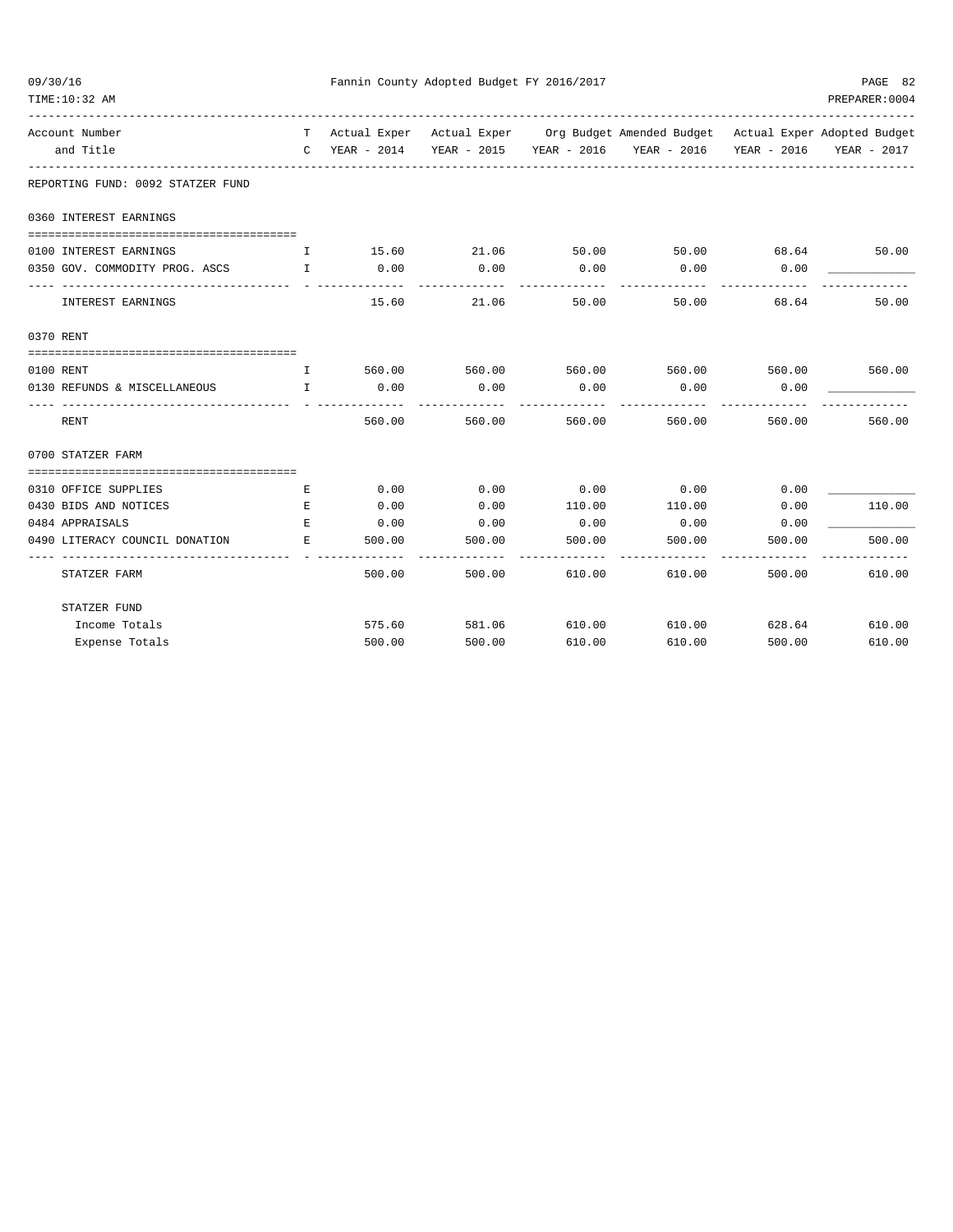| 09/30/16 | TIME: 10:32 AM                                                                         |                                                |                                 | Fannin County Adopted Budget FY 2016/2017 |                       |                                                                                   |              | PAGE 83<br>PREPARER: 0004 |
|----------|----------------------------------------------------------------------------------------|------------------------------------------------|---------------------------------|-------------------------------------------|-----------------------|-----------------------------------------------------------------------------------|--------------|---------------------------|
|          | Account Number                                                                         |                                                |                                 |                                           |                       | T Actual Exper Actual Exper Org Budget Amended Budget Actual Exper Adopted Budget |              |                           |
|          | and Title                                                                              |                                                |                                 |                                           |                       | C YEAR - 2014 YEAR - 2015 YEAR - 2016 YEAR - 2016 YEAR - 2016 YEAR - 2017         |              |                           |
|          | REPORTING FUND: 0093 TX. COMM. DEVELOPMENT PGM                                         |                                                |                                 |                                           |                       |                                                                                   |              |                           |
|          | 0330 GRANT INCOME                                                                      |                                                |                                 |                                           |                       |                                                                                   |              |                           |
|          | 0909 GRANT #713169 RANDOLPH                                                            |                                                |                                 |                                           |                       |                                                                                   | 0.00         |                           |
|          | GRANT INCOME                                                                           |                                                |                                 |                                           |                       | $4,000.00$ $24,059.00$ $193,000.00$ $193,000.00$                                  | 0.00         | 0.00                      |
|          | 0370 REFUNDS & MISCELLANEOUS                                                           |                                                |                                 |                                           |                       |                                                                                   |              |                           |
|          | 0130 REFUNDS & MISCELLANEOUS                                                           | $\mathbf{I}$ and $\mathbf{I}$ and $\mathbf{I}$ | 100.00 0.00                     |                                           | 0.00                  | 0.00                                                                              | 0.00         |                           |
|          | REFUNDS & MISCELLANEOUS                                                                |                                                | 100.00                          | 0.00                                      | -------------<br>0.00 | --------------<br>0.00                                                            | 0.00         | 0.00                      |
|          | 0909 GRANT #713169 RANDOLPH                                                            |                                                |                                 |                                           |                       |                                                                                   |              |                           |
|          |                                                                                        |                                                |                                 |                                           |                       |                                                                                   |              |                           |
|          | 0414 GRANT ADMINISTRATION                                                              | and the state of the European Europe           |                                 |                                           |                       | $4,025.00$ $8,692.00$ $13,000.00$ $13,000.00$                                     | 0.00         |                           |
|          | 0415 CONSTRUCTION EXPENSE<br>0416 ENGINEERING<br>and the state of the state of the Bar | <b>Experience of the Experience Experience</b> | 0.00<br>0.00                    |                                           |                       | $0.00$ $140,000.00$ $140,000.00$<br>15,342.00    40,000.00    40,000.00           | 0.00<br>0.00 |                           |
|          | GRANT #713169 RANDOLPH                                                                 |                                                | -------------  - -------------- |                                           | -------------         | $4,025.00$ $24,034.00$ $193,000.00$ $193,000.00$                                  | 0.00         | 0.00                      |
|          | TX. COMM. DEVELOPMENT PGM                                                              |                                                |                                 |                                           |                       |                                                                                   |              |                           |
|          | Income Totals                                                                          |                                                |                                 |                                           |                       | $4,100.00$ $24,059.00$ $193,000.00$ $193,000.00$                                  |              | 0.00<br>0.00              |
|          | Expense Totals                                                                         |                                                |                                 |                                           |                       | $4,025.00$ $24,034.00$ $193,000.00$ $193,000.00$                                  | 0.00         | 0.00                      |